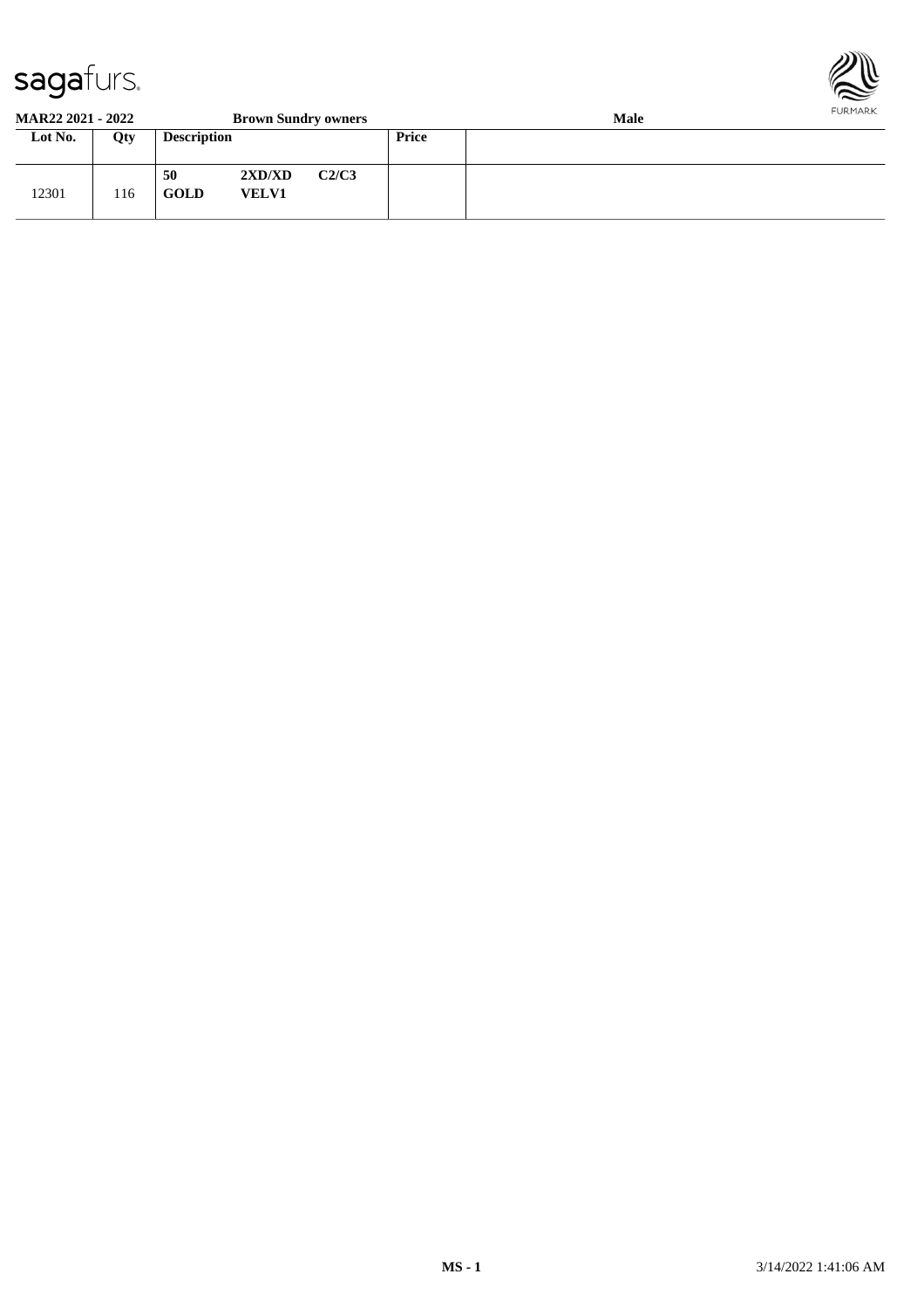

| <b>MAR22 2021 - 2022</b> |     | <b>Brown</b>       |              | Male   | <b>FURMARK</b> |
|--------------------------|-----|--------------------|--------------|--------|----------------|
| Lot No.                  | Qty | <b>Description</b> | <b>Price</b> |        |                |
| **************           |     | 50<br>MED/PAL C2   |              |        |                |
| * 310001<br>$\ast$       | 185 | <b>SPAR</b><br>IA  |              |        |                |
| $\ast$                   |     |                    |              | $\ast$ |                |
| $* 310002$               | 160 | 2                  |              | $\ast$ |                |
| $\ast$                   |     |                    |              | $\ast$ |                |
| $\ast$                   |     |                    |              | $\ast$ |                |
| $*310003$                | 160 | 3                  |              | $\ast$ |                |
| $\ast$                   |     |                    |              | $\ast$ |                |
| $\ast$                   | 57  |                    |              | $\ast$ |                |
| $* 310004$               |     | 562 Skins          |              | $\ast$ |                |
| **************           |     |                    | *******      |        |                |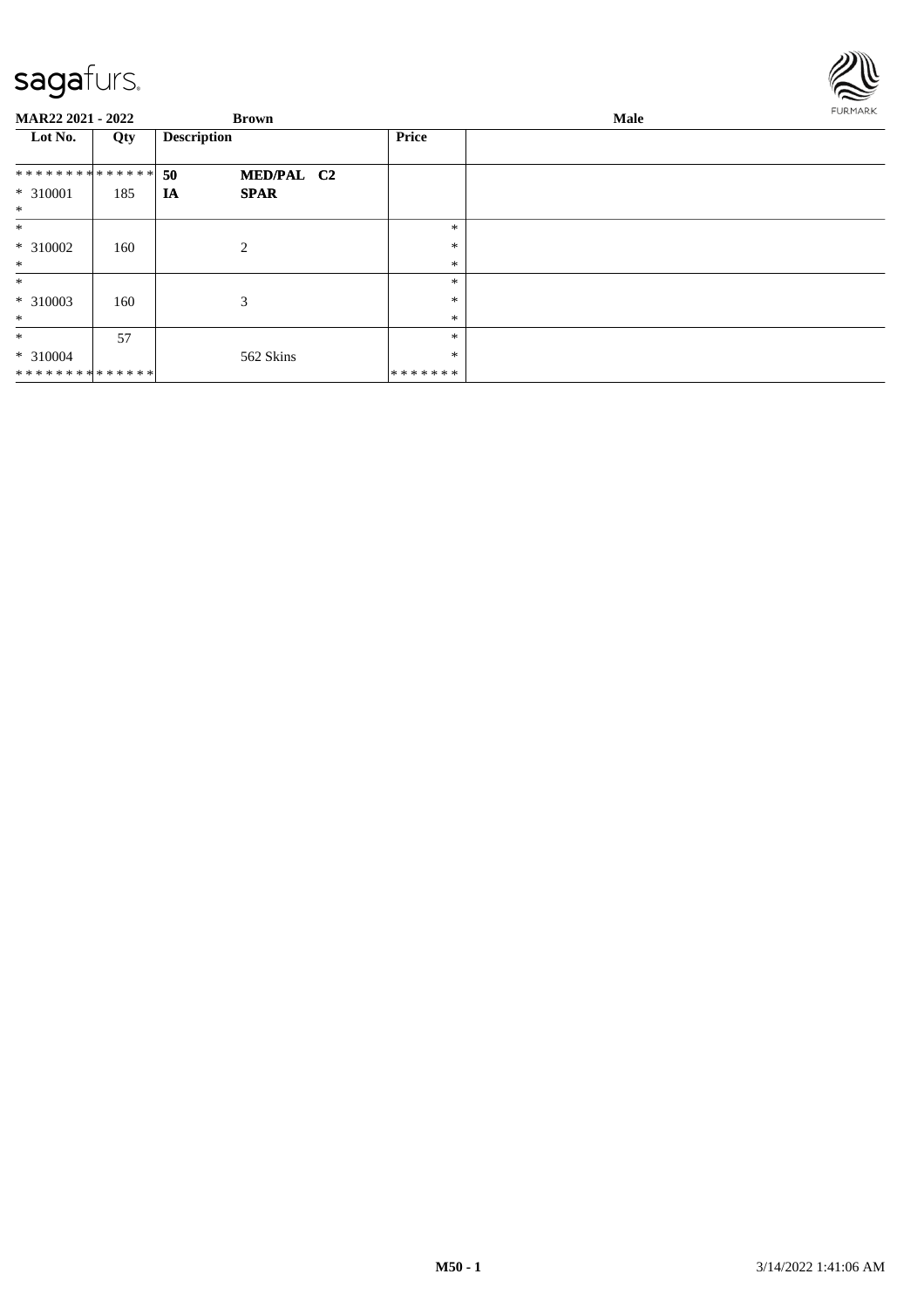\* \*

\* \*

\* \*

\*

\*

\* \*

\*

\*

\* \*

\*

\*

\* \*

\* 310080

\* \* \* \* \* \* \* \* \* \* \* \* \* \*

43

238 Skins

**MAR22 2021 - 2022 Brown Male**

| Lot No.                                    | Qty | <b>Description</b>     |                                                                                                      |       | Price              |  |
|--------------------------------------------|-----|------------------------|------------------------------------------------------------------------------------------------------|-------|--------------------|--|
| * * * * * * * * <mark>* * * * * *</mark>   |     | 40                     | $2\mathbf{X}\mathbf{D}$                                                                              | C1/C2 |                    |  |
| $* 310061$                                 | 215 | SI                     |                                                                                                      |       |                    |  |
| $*$                                        |     |                        |                                                                                                      |       |                    |  |
| $\ddot{x}$                                 | 40  |                        |                                                                                                      |       | $\ast$             |  |
| $* 310062$                                 |     |                        | 255 Skins                                                                                            |       | ∗                  |  |
| * * * * * * * * * * * * * * *              |     |                        |                                                                                                      |       | *******            |  |
| 310063                                     | 120 | 40<br>SI               | <b>XD</b>                                                                                            | C1    |                    |  |
| **************                             |     | 40                     | <b>XD</b>                                                                                            | C2    |                    |  |
| * 310064                                   | 225 | SI                     |                                                                                                      |       |                    |  |
| $\ast$                                     |     |                        |                                                                                                      |       |                    |  |
|                                            | 101 |                        |                                                                                                      |       | $\ast$             |  |
| $* 310065$<br>* * * * * * * * * * * * * *  |     |                        | 326 Skins                                                                                            |       | *<br>* * * * * * * |  |
| 310066                                     | 192 | 40<br>SI               | <b>Dark</b>                                                                                          | C1    |                    |  |
| * * * * * * * * * * * * * * *              |     |                        |                                                                                                      |       |                    |  |
| * 310067<br>$*$                            | 225 | 40<br>SI               | <b>Dark</b>                                                                                          | C2    |                    |  |
| $\overline{\ast}$                          |     |                        |                                                                                                      |       | $\ast$             |  |
| * 310068                                   | 200 |                        | $\overline{2}$                                                                                       |       | $\ast$             |  |
| $\ast$                                     |     |                        |                                                                                                      |       | $\ast$             |  |
| $*$                                        | 81  |                        |                                                                                                      |       | $\ast$<br>*        |  |
| * 310069<br>* * * * * * * * * * * * * *    |     |                        | 506 Skins                                                                                            |       | * * * * * * *      |  |
| 310070                                     | 168 | 40<br>${\bf S}{\bf I}$ | <b>Dark</b>                                                                                          | C3    |                    |  |
|                                            |     |                        |                                                                                                      |       |                    |  |
| * * * * * * * * <mark>* * * * * *</mark>   |     | 40                     | $\boldsymbol{\text{X}}\boldsymbol{\text{D}}\boldsymbol{/}\boldsymbol{\text{D}}\boldsymbol{\text{K}}$ | C2    |                    |  |
| * 310071<br>$\ast$                         | 225 | $\mathbf{I}$           | CHIP                                                                                                 |       |                    |  |
| $\ast$                                     |     |                        |                                                                                                      |       | $\ast$             |  |
| * 310072                                   | 200 |                        | $\overline{2}$                                                                                       |       | $\ast$             |  |
| $\ast$                                     |     |                        |                                                                                                      |       | $\ast$             |  |
| $*$                                        | 195 |                        |                                                                                                      |       | $\ast$             |  |
| * 310073                                   |     |                        | 620 Skins                                                                                            |       | ∗                  |  |
| * * * * * * * * <mark>* * * * * * *</mark> |     | 40                     | 2XD                                                                                                  | C1    | * * * * * * *      |  |
| 310074                                     | 166 | <b>SAGA</b>            |                                                                                                      |       |                    |  |
| * * * * * * * * <mark>* * * * * * *</mark> |     | 40                     | 2XD                                                                                                  | C2    |                    |  |
| * 310075                                   | 205 | <b>SAGA</b>            |                                                                                                      |       |                    |  |
| $\ast$                                     |     |                        |                                                                                                      |       |                    |  |
| $\ast$<br>* 310076                         |     |                        | $\overline{c}$                                                                                       |       | $\ast$<br>∗        |  |
| $\ast$                                     | 180 |                        |                                                                                                      |       | $\ast$             |  |
| $\ast$                                     | 125 |                        |                                                                                                      |       | $\ast$             |  |
| * 310077                                   |     |                        | 510 Skins                                                                                            |       | ∗                  |  |
| * * * * * * * * <mark>* * * * * * *</mark> |     |                        |                                                                                                      |       | * * * * * * *      |  |
| 310078                                     | 195 | 40<br><b>SAGA</b>      | $2{\bf X}{\bf D}$                                                                                    | C3    |                    |  |
| * * * * * * * * <mark>* * * * * * *</mark> |     | 40                     | $\boldsymbol{\mathrm{XD}}$                                                                           | C1    |                    |  |
| * 310079                                   | 195 | <b>SAGA</b>            |                                                                                                      |       |                    |  |
|                                            |     |                        |                                                                                                      |       |                    |  |

\* \*

\* \* \* \* \* \* \*

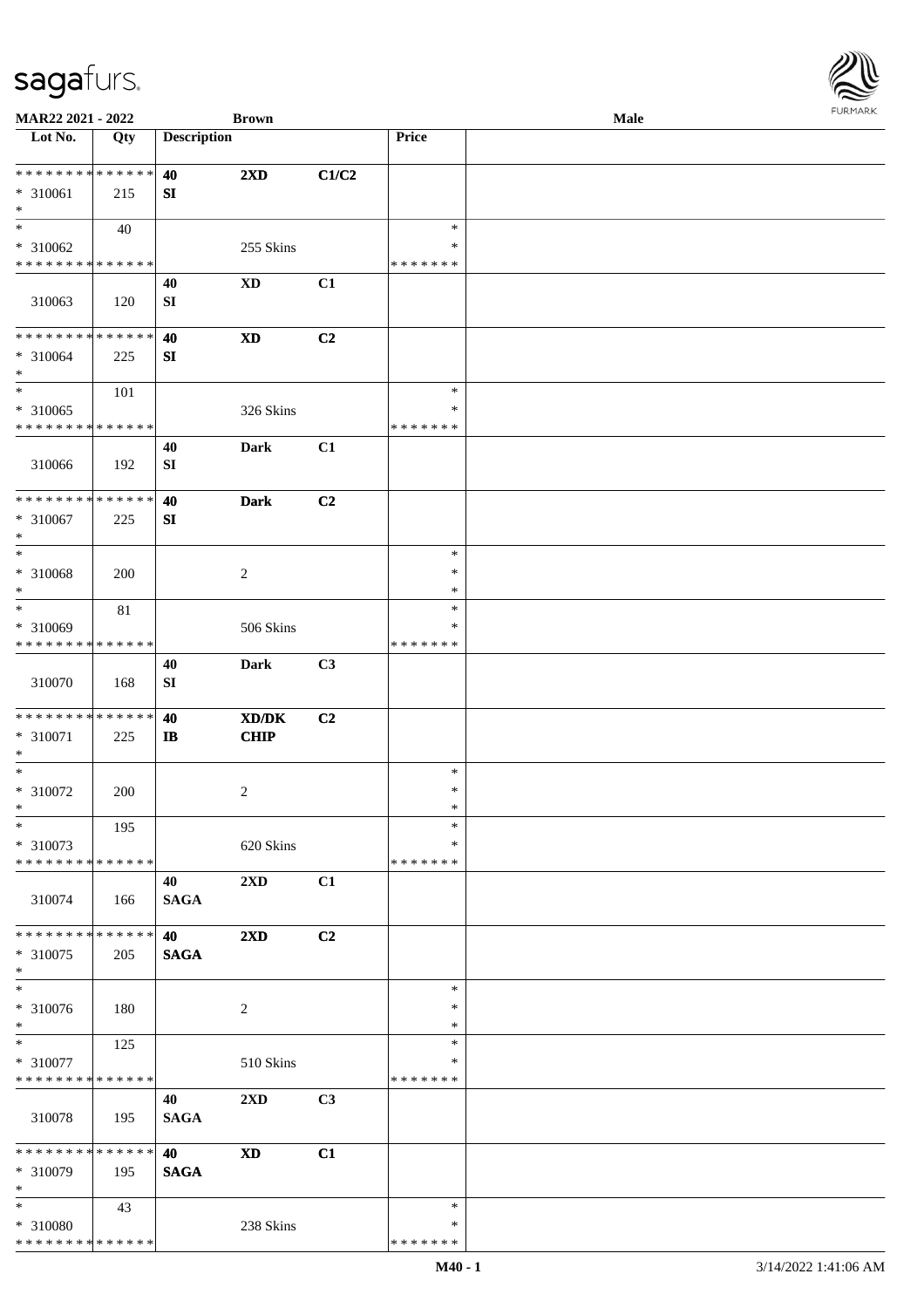\*

| MAR22 2021 - 2022                        |             |                    | <b>Brown</b>                                |    |                         | Male | <b>FURMARK</b> |
|------------------------------------------|-------------|--------------------|---------------------------------------------|----|-------------------------|------|----------------|
| $\overline{\text{Lot No.}}$              | Qty         | <b>Description</b> |                                             |    | Price                   |      |                |
| **************                           |             | 40                 | $\boldsymbol{\mathrm{XD}}$                  | C2 |                         |      |                |
| * 310081                                 | 205         | <b>SAGA</b>        |                                             |    |                         |      |                |
| $\ast$                                   |             |                    |                                             |    |                         |      |                |
| $\ast$                                   |             |                    |                                             |    | $\ast$                  |      |                |
| * 310082                                 | 180         |                    | $\boldsymbol{2}$                            |    | $\ast$                  |      |                |
| $\ast$<br>$\overline{\phantom{0}}$       |             |                    |                                             |    | $\ast$                  |      |                |
|                                          |             |                    |                                             |    | $\ast$<br>$\ast$        |      |                |
| $* 310083$<br>$\ast$                     | 180         |                    | $\mathfrak{Z}$                              |    | $\ast$                  |      |                |
| $\ast$                                   | 152         |                    |                                             |    | $\ast$                  |      |                |
| * 310084                                 |             |                    | 717 Skins                                   |    | $\ast$                  |      |                |
| ******** <mark>******</mark>             |             |                    |                                             |    | * * * * * * *           |      |                |
| ******** <mark>******</mark>             |             | 40                 | <b>XD</b>                                   | C3 |                         |      |                |
| * 310085                                 | 205         | <b>SAGA</b>        |                                             |    |                         |      |                |
| $\ast$<br>$\overline{\phantom{a}^*}$     |             |                    |                                             |    |                         |      |                |
|                                          | 94          |                    |                                             |    | $\ast$                  |      |                |
| * 310086<br>******** <mark>******</mark> |             |                    | 299 Skins                                   |    | ∗<br>* * * * * * *      |      |                |
| **************                           |             | 40                 | <b>Dark</b>                                 | C1 |                         |      |                |
| * 310087                                 | 205         | <b>SAGA</b>        |                                             |    |                         |      |                |
| $\ast$                                   |             |                    |                                             |    |                         |      |                |
| $\ast$                                   | 184         |                    |                                             |    | $\ast$                  |      |                |
| * 310088                                 |             |                    | 389 Skins                                   |    | $\ast$                  |      |                |
| **************                           |             |                    |                                             |    | * * * * * * *           |      |                |
| **************                           |             | 40                 | <b>Dark</b>                                 | C2 |                         |      |                |
| * 310089                                 | 205         | <b>SAGA</b>        |                                             |    |                         |      |                |
| $\ast$                                   |             |                    |                                             |    |                         |      |                |
| $\overline{\ast}$                        |             |                    |                                             |    | $\ast$                  |      |                |
| * 310090                                 | 180         |                    | $\overline{c}$                              |    | $\ast$                  |      |                |
| $\ast$<br>$\ast$                         |             |                    |                                             |    | $\ast$<br>$\ast$        |      |                |
| $* 310091$                               | 180         |                    | 3                                           |    | $\ast$                  |      |                |
| $\ast$                                   |             |                    |                                             |    | $\ast$                  |      |                |
| $\overline{\phantom{a}^*}$               |             |                    |                                             |    | $\ast$                  |      |                |
| * 310092                                 | 180         |                    | 4                                           |    | $\ast$                  |      |                |
| $\ast$                                   |             |                    |                                             |    | $\ast$                  |      |                |
| $\overline{\phantom{a}^*}$               |             |                    |                                             |    | $\ast$                  |      |                |
| * 310093                                 | 170         |                    | 5                                           |    | $\ast$                  |      |                |
| $\ast$                                   |             |                    |                                             |    | $\ast$                  |      |                |
| $\ast$                                   | 79          |                    |                                             |    | $\ast$                  |      |                |
| * 310094<br>**************               |             |                    | 994 Skins                                   |    | $\ast$<br>* * * * * * * |      |                |
| **************                           |             | 40                 | <b>Dark</b>                                 | C3 |                         |      |                |
| * 310095                                 | 205         | <b>SAGA</b>        |                                             |    |                         |      |                |
| $\ast$                                   |             |                    |                                             |    |                         |      |                |
| $\overline{\phantom{a}^*}$               |             |                    |                                             |    | $\ast$                  |      |                |
| * 310096                                 | 160         |                    | $\sqrt{2}$                                  |    | $\ast$                  |      |                |
| $\ast$                                   |             |                    |                                             |    | $\ast$                  |      |                |
| $\ast$                                   | 45          |                    |                                             |    | $\ast$                  |      |                |
| * 310097                                 |             |                    | 410 Skins                                   |    | $\ast$                  |      |                |
| **************                           |             |                    |                                             |    | * * * * * * *           |      |                |
| ********                                 | * * * * * * | 40                 | $\mathbf{X}\mathbf{D}/\mathbf{D}\mathbf{K}$ | C2 |                         |      |                |
| * 310098<br>$\ast$                       | 205         | IA                 | $\pmb{\quad \text{SPAR} \quad}$             |    |                         |      |                |
| $\ast$                                   |             |                    |                                             |    | $\ast$                  |      |                |
| * 310099                                 | 180         |                    | $\boldsymbol{2}$                            |    | $\ast$                  |      |                |
| $\ast$                                   |             |                    |                                             |    | $\ast$                  |      |                |
| $\ast$                                   |             |                    |                                             |    | $\ast$                  |      |                |
| $* 310100$                               | 180         |                    | 3                                           |    | $\ast$                  |      |                |
| $\ast$                                   |             |                    |                                             |    | $\ast$                  |      |                |

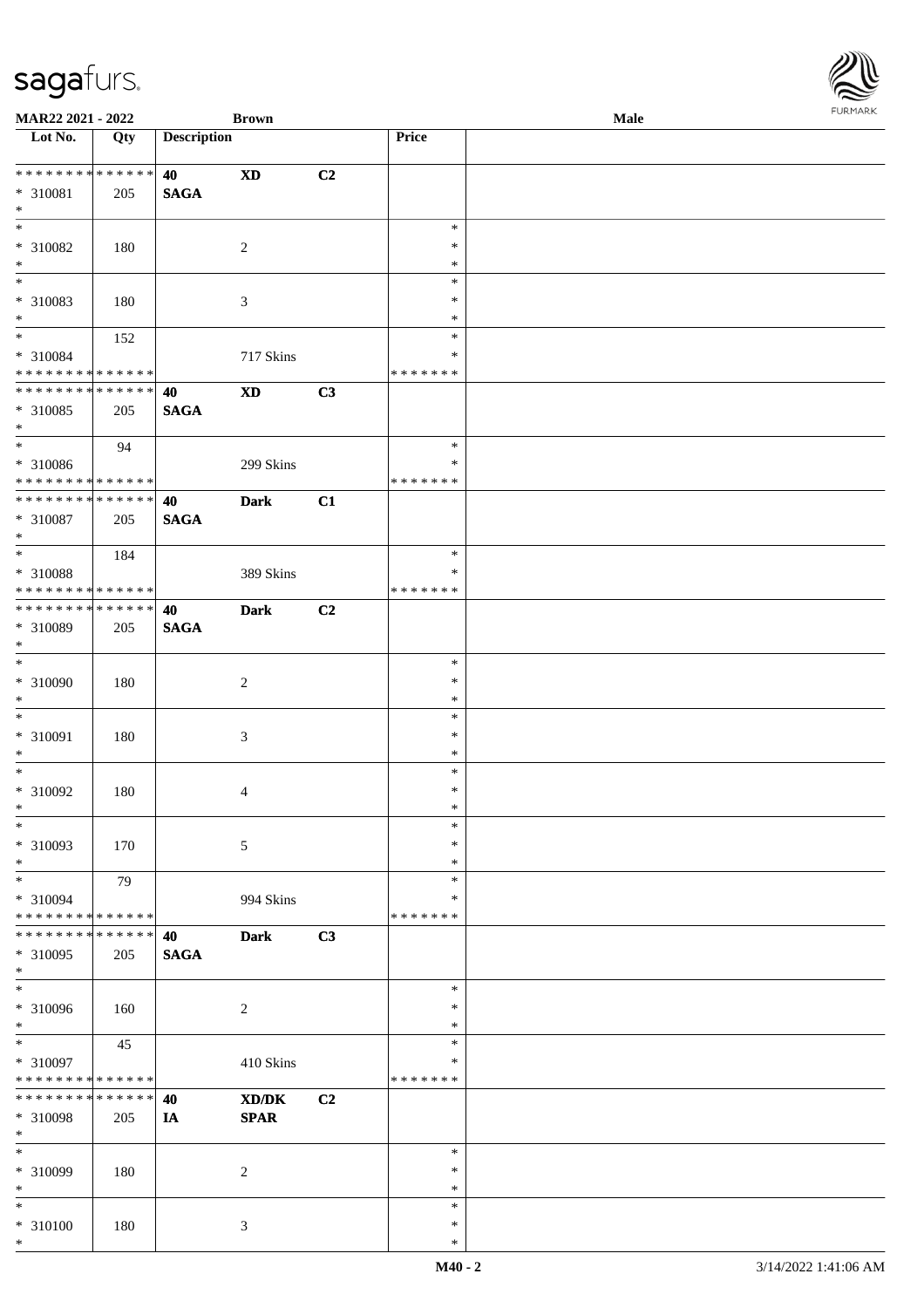| <b>MAR22 2021 - 2022</b>                   |             |                    | <b>Brown</b>                                                                                         |                |               | Male | <b>FUNITANN</b> |
|--------------------------------------------|-------------|--------------------|------------------------------------------------------------------------------------------------------|----------------|---------------|------|-----------------|
| Lot No.                                    | Qty         | <b>Description</b> |                                                                                                      |                | Price         |      |                 |
|                                            |             |                    |                                                                                                      |                |               |      |                 |
| $\ast$                                     |             | 40                 | XD/DK                                                                                                | C2             | $\ast$        |      |                 |
| * 310101                                   | 180         | IA                 | SPAR                                                                                                 |                | $\ast$        |      |                 |
| $\ast$                                     |             |                    |                                                                                                      |                | $\ast$        |      |                 |
|                                            |             |                    |                                                                                                      |                | $\ast$        |      |                 |
| * 310102                                   | 180         |                    | $\mathfrak{S}$                                                                                       |                | $\ast$        |      |                 |
| $*$                                        |             |                    |                                                                                                      |                | $\ast$        |      |                 |
| $\overline{\ast}$                          |             |                    |                                                                                                      |                | $\ast$        |      |                 |
| * 310103                                   | 180         |                    | $\sqrt{6}$                                                                                           |                | $\ast$        |      |                 |
| $\ast$                                     |             |                    |                                                                                                      |                | $\ast$        |      |                 |
| $\overline{\phantom{0}}$                   |             |                    |                                                                                                      |                | $\ast$        |      |                 |
| * 310104                                   | 180         |                    | $\tau$                                                                                               |                | $\ast$        |      |                 |
| $\ast$                                     |             |                    |                                                                                                      |                | $\ast$        |      |                 |
|                                            | 73          |                    |                                                                                                      |                | $\ast$        |      |                 |
| * 310105                                   |             |                    | 1358 Skins                                                                                           |                | $\ast$        |      |                 |
| * * * * * * * * <mark>* * * * * * *</mark> |             |                    |                                                                                                      |                | * * * * * * * |      |                 |
| * * * * * * * * <mark>* * * * * * *</mark> |             | 40                 | MED/PAL C2                                                                                           |                |               |      |                 |
| * 310106                                   | 205         | IA                 | <b>SPAR</b>                                                                                          |                |               |      |                 |
| $*$                                        |             |                    |                                                                                                      |                |               |      |                 |
| $\overline{\ast}$                          |             |                    |                                                                                                      |                | $\ast$        |      |                 |
| * 310107                                   | 180         |                    | $\overline{2}$                                                                                       |                | $\ast$        |      |                 |
| $*$                                        |             |                    |                                                                                                      |                | $\ast$        |      |                 |
|                                            | 175         |                    |                                                                                                      |                | $\ast$        |      |                 |
| * 310108                                   |             |                    | 560 Skins                                                                                            |                | $\ast$        |      |                 |
| * * * * * * * * <mark>* * * * * * *</mark> |             |                    |                                                                                                      |                | * * * * * * * |      |                 |
| * * * * * * * * * * * * * * <mark>*</mark> |             | 40                 | $\boldsymbol{\text{X}}\boldsymbol{\text{D}}\boldsymbol{/}\boldsymbol{\text{D}}\boldsymbol{\text{K}}$ | C2             |               |      |                 |
| * 310109                                   |             |                    |                                                                                                      |                |               |      |                 |
| $\ast$                                     | 205         | IA                 | <b>CHIP</b>                                                                                          |                |               |      |                 |
| $\overline{\ast}$                          |             |                    |                                                                                                      |                | $\ast$        |      |                 |
|                                            |             |                    |                                                                                                      |                |               |      |                 |
| * 310110                                   | 180         |                    | $\overline{2}$                                                                                       |                | $\ast$        |      |                 |
| $\ast$<br>$\overline{\ast}$                |             |                    |                                                                                                      |                | $\ast$        |      |                 |
|                                            |             |                    |                                                                                                      |                | $\ast$        |      |                 |
| * 310111                                   | 180         |                    | $\mathfrak{Z}$                                                                                       |                | $\ast$        |      |                 |
| $*$                                        |             |                    |                                                                                                      |                | $\ast$        |      |                 |
| $*$                                        |             |                    |                                                                                                      |                | $\ast$        |      |                 |
| * 310112                                   | 180         |                    | $\overline{4}$                                                                                       |                | $\ast$        |      |                 |
| $\ddot{x}$                                 |             |                    |                                                                                                      |                | $\ast$        |      |                 |
| $\ast$                                     |             |                    |                                                                                                      |                | $\ast$        |      |                 |
| * 310113                                   | 180         |                    | $\sqrt{5}$                                                                                           |                | $\ast$        |      |                 |
| $*$                                        |             |                    |                                                                                                      |                | $\ast$        |      |                 |
| $\overline{\phantom{0}}$                   |             |                    |                                                                                                      |                | $\ast$        |      |                 |
| * 310114                                   | 200         |                    | 6                                                                                                    |                | $\ast$        |      |                 |
| $*$                                        |             |                    |                                                                                                      |                | $\ast$        |      |                 |
| $\ast$                                     | 57          |                    |                                                                                                      |                | $\ast$        |      |                 |
| * 310115                                   |             |                    | 1182 Skins                                                                                           |                | ∗             |      |                 |
| * * * * * * * * <mark>* * * * * *</mark>   |             |                    |                                                                                                      |                | * * * * * * * |      |                 |
| * * * * * * * *                            | * * * * * * | 40                 | XD/DK                                                                                                | C <sub>2</sub> |               |      |                 |
| * 310116                                   | 205         | IA                 | <b>CHIP</b>                                                                                          |                |               |      |                 |
| $*$                                        |             |                    |                                                                                                      |                |               |      |                 |
| $*$                                        | 47          |                    |                                                                                                      |                | $\ast$        |      |                 |
| * 310117                                   |             |                    | 252 Skins                                                                                            |                | $\ast$        |      |                 |
| * * * * * * * * <mark>* * * * * *</mark>   |             |                    |                                                                                                      |                | * * * * * * * |      |                 |
| * * * * * * * * <mark>* * * * * * *</mark> |             | 40                 | $2\mathbf{X}\mathbf{D}$                                                                              | C1/C2          |               |      |                 |
| * 310118                                   | 205         | <b>SROY</b>        |                                                                                                      |                |               |      |                 |
| $*$                                        |             |                    |                                                                                                      |                |               |      |                 |
| $\overline{\ast}$                          | 89          |                    |                                                                                                      |                | $\ast$        |      |                 |
| * 310119                                   |             |                    | 294 Skins                                                                                            |                | ∗             |      |                 |
| * * * * * * * * * * * * * *                |             |                    |                                                                                                      |                | * * * * * * * |      |                 |
|                                            |             | 40                 | 2XD                                                                                                  | C3             |               |      |                 |
|                                            |             |                    |                                                                                                      |                |               |      |                 |
| 310120                                     | 111         | <b>SROY</b>        |                                                                                                      |                |               |      |                 |

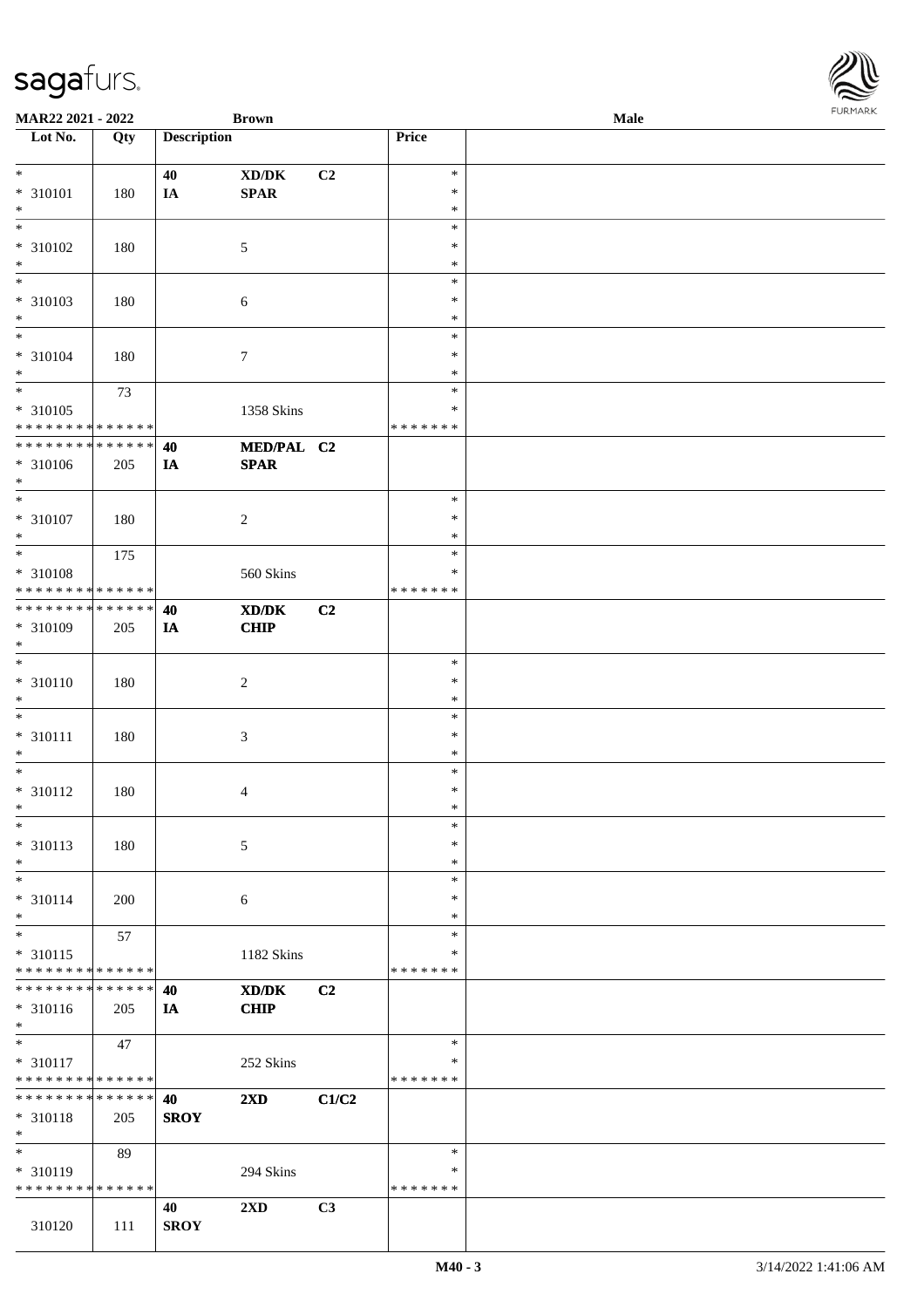

| MAR22 2021 - 2022            |     |                    | <b>Brown</b> |       |                   | <b>Male</b> | FURMARK |
|------------------------------|-----|--------------------|--------------|-------|-------------------|-------------|---------|
| Lot No.                      | Qty | <b>Description</b> |              |       | Price             |             |         |
| **************               |     | 40                 | <b>XD</b>    | C1/C2 |                   |             |         |
| $* 310121$<br>$*$            | 205 | <b>SROY</b>        |              |       |                   |             |         |
| $*$                          | 187 |                    |              |       | $\ast$            |             |         |
| * 310122                     |     |                    | 392 Skins    |       | $\ast$            |             |         |
| **************               |     |                    |              |       | *******           |             |         |
|                              |     | 40                 | XD           | C3    |                   |             |         |
| 310123                       | 125 | <b>SROY</b>        |              |       |                   |             |         |
| 310124                       | 116 | 40<br><b>SROY</b>  | <b>Dark</b>  | C1    |                   |             |         |
| **************               |     | 40                 | <b>Dark</b>  | C2    |                   |             |         |
| $* 310125$<br>$*$            | 205 | <b>SROY</b>        |              |       |                   |             |         |
| $*$                          | 181 |                    |              |       | $\ast$            |             |         |
| $* 310126$<br>************** |     |                    | 386 Skins    |       | $\ast$<br>******* |             |         |
|                              |     |                    |              |       |                   |             |         |
| 310127                       | 158 | 40<br><b>SROY</b>  | <b>Dark</b>  | C3    |                   |             |         |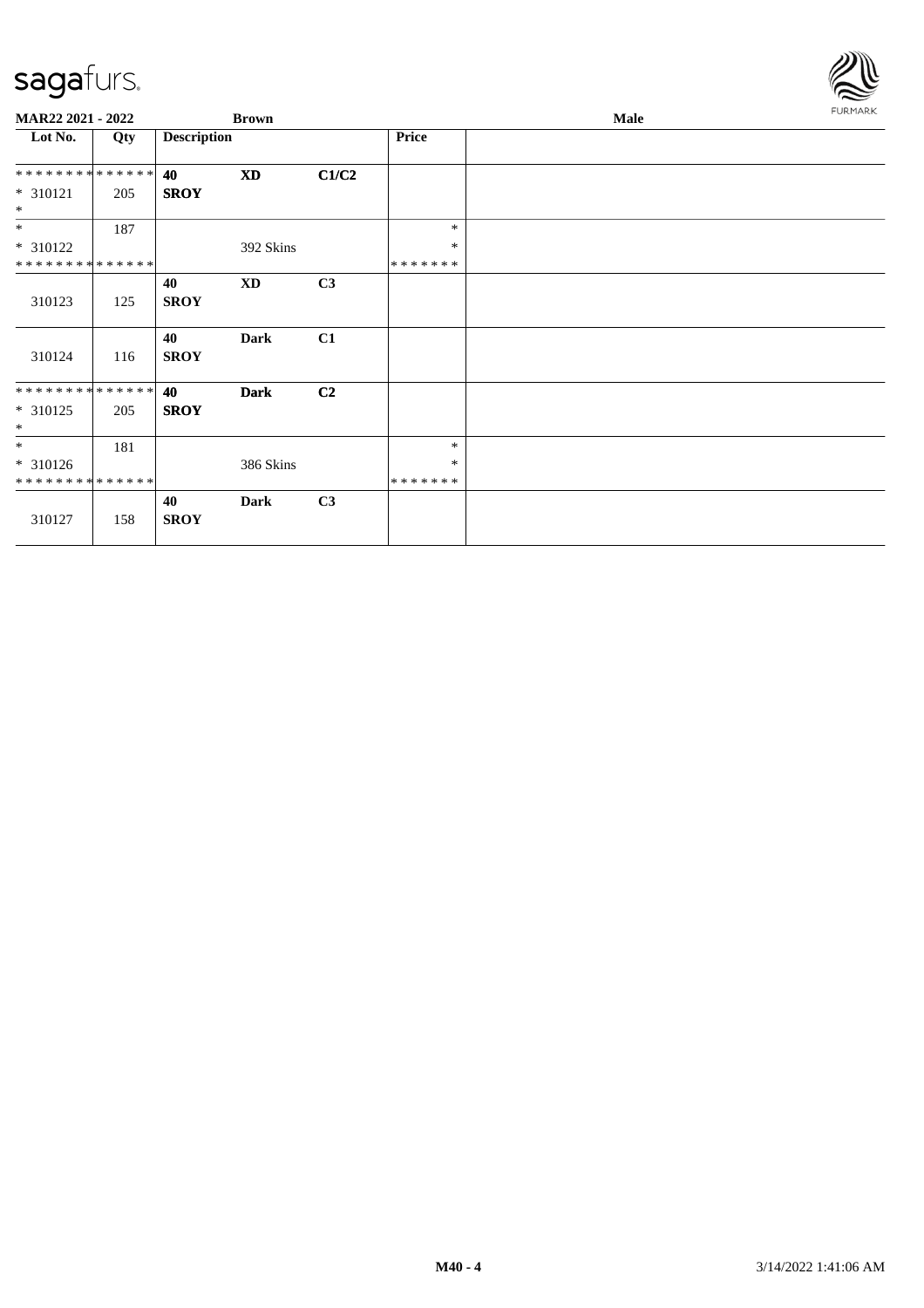| MAR22 2021 - 2022                             |     |                    | <b>Brown</b>            |       |                         | Male | <b>FURMARK</b> |
|-----------------------------------------------|-----|--------------------|-------------------------|-------|-------------------------|------|----------------|
| Lot No.                                       | Qty | <b>Description</b> |                         |       | Price                   |      |                |
| 310181                                        | 121 | 30<br>SI           | 2XD                     | C1    |                         |      |                |
| * * * * * * * * * * * * * * *                 |     | 30                 | 2XD                     | C2    |                         |      |                |
| * 310182<br>$*$                               | 245 | SI                 |                         |       |                         |      |                |
| $\overline{\phantom{0}}$                      | 165 |                    |                         |       | $\ast$                  |      |                |
| * 310183                                      |     |                    | 410 Skins               |       | $\ast$                  |      |                |
| * * * * * * * * * * * * * *                   |     | 30                 | $2\mathbf{X}\mathbf{D}$ | C3    | *******                 |      |                |
| 310184                                        | 170 | SI                 |                         |       |                         |      |                |
| 310185                                        | 218 | 30<br>SI           | $\mathbf{X}\mathbf{D}$  | C1    |                         |      |                |
| ******** <mark>******</mark>                  |     | 30                 | $\mathbf{X}\mathbf{D}$  | C1/C2 |                         |      |                |
| * 310186<br>$\ast$                            | 245 | SI                 |                         |       |                         |      |                |
| $*$                                           | 167 |                    |                         |       | $\ast$                  |      |                |
| * 310187                                      |     |                    | 412 Skins               |       | $\ast$                  |      |                |
| * * * * * * * * * * * * * *<br>************** |     | 30                 | $\mathbf{X}\mathbf{D}$  | C2    | * * * * * * *           |      |                |
| * 310188<br>$\ast$                            | 245 | SI                 |                         |       |                         |      |                |
| $\overline{\phantom{a}^*}$                    |     |                    |                         |       | $\ast$                  |      |                |
| * 310189<br>$\ast$                            | 220 |                    | $\sqrt{2}$              |       | $\ast$<br>$\ast$        |      |                |
| $*$                                           |     |                    |                         |       | $\ast$                  |      |                |
| * 310190                                      | 220 |                    | 3                       |       | $\ast$                  |      |                |
| $\ast$                                        |     |                    |                         |       | $\ast$                  |      |                |
| $\ast$                                        | 87  |                    |                         |       | $\ast$<br>$\ast$        |      |                |
| * 310191<br>* * * * * * * * * * * * * *       |     |                    | 772 Skins               |       | *******                 |      |                |
| **************                                |     | 30                 | $\mathbf{X}\mathbf{D}$  | C3    |                         |      |                |
| * 310192<br>$\ast$                            | 246 | SI                 |                         |       |                         |      |                |
| $\ast$                                        | 153 |                    |                         |       | $\ast$                  |      |                |
| * 310193<br>* * * * * * * * * * * * * *       |     |                    | 399 Skins               |       | *<br>* * * * * * *      |      |                |
| * * * * * * * * * * * * * * *                 |     | 30                 | <b>Dark</b>             | C1    |                         |      |                |
| * 310194<br>$*$                               | 260 | SI                 |                         |       |                         |      |                |
| $\overline{\phantom{1}}$                      | 237 |                    |                         |       | $\ast$                  |      |                |
| * 310195<br>* * * * * * * * * * * * * *       |     |                    | 497 Skins               |       | $\ast$<br>* * * * * * * |      |                |
| **************                                |     | 30                 | <b>Dark</b>             | C1/C2 |                         |      |                |
| * 310196<br>$*$                               | 220 | SI                 |                         |       |                         |      |                |
| $\ast$                                        |     |                    |                         |       | $\ast$                  |      |                |
| * 310197<br>$\ast$                            | 220 |                    | $\boldsymbol{2}$        |       | $\ast$<br>$\ast$        |      |                |
| $\ast$                                        | 67  |                    |                         |       | $\ast$                  |      |                |
| * 310198                                      |     |                    | 507 Skins               |       | $\ast$                  |      |                |
| * * * * * * * * * * * * * *                   |     |                    |                         |       | * * * * * * *           |      |                |
| * * * * * * * * * * * * * * *                 |     | 30                 | <b>Dark</b>             | C2    |                         |      |                |
| * 310199<br>$\ast$                            | 245 | SI                 |                         |       |                         |      |                |
| $\ast$                                        |     |                    |                         |       | $\ast$                  |      |                |
| $* 310200$                                    | 220 |                    | $\overline{c}$          |       | $\ast$                  |      |                |
| $*$                                           |     |                    |                         |       | $\ast$                  |      |                |

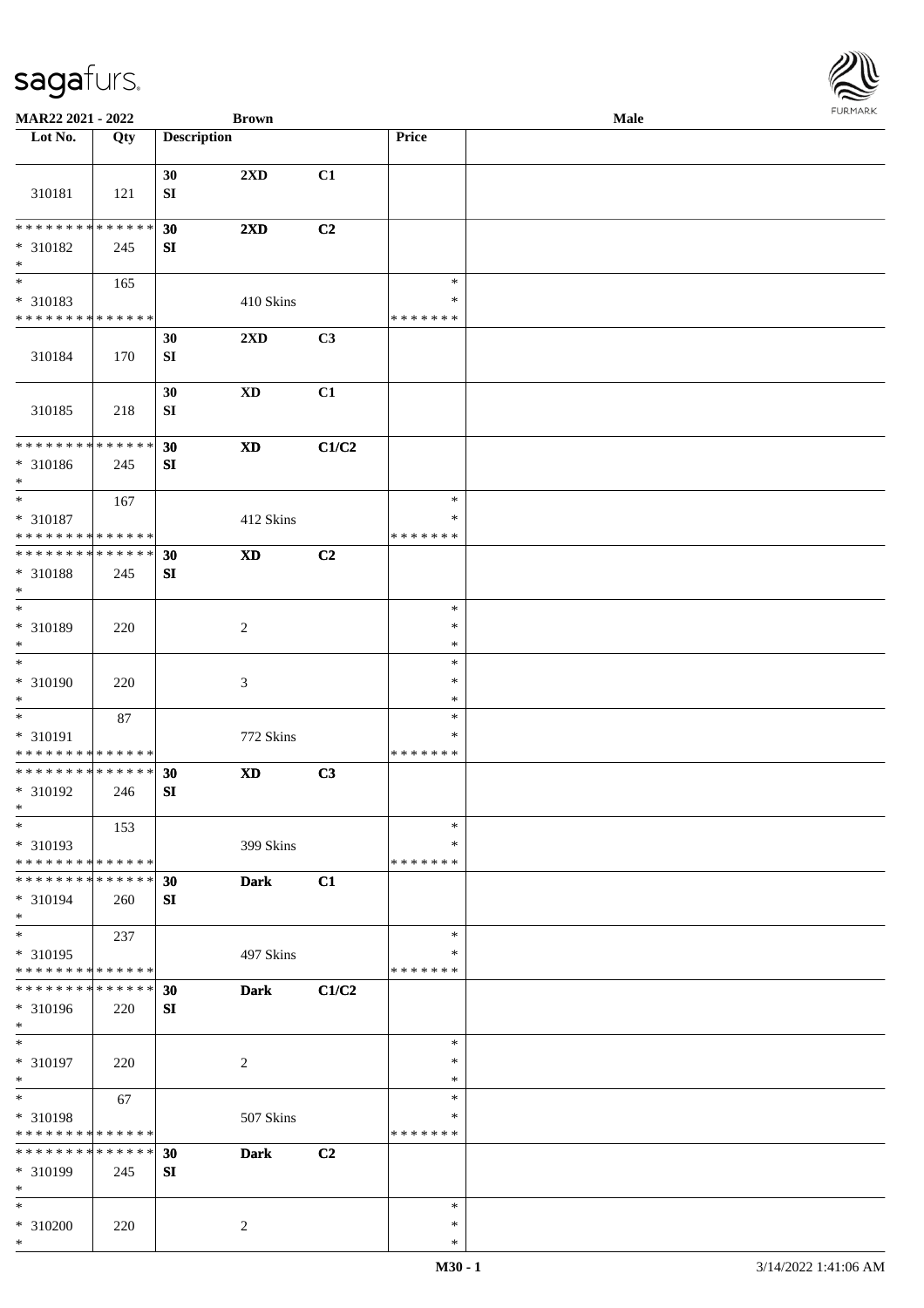\*

| <b>MAR22 2021 - 2022</b>                   |             |                        | <b>Brown</b>            |                |               | Male |  |
|--------------------------------------------|-------------|------------------------|-------------------------|----------------|---------------|------|--|
| Lot No.                                    | Qty         | <b>Description</b>     |                         |                | Price         |      |  |
|                                            |             |                        |                         |                |               |      |  |
| $*$                                        |             | 30                     | <b>Dark</b>             | C <sub>2</sub> | $\ast$        |      |  |
| * 310201                                   | 220         | ${\bf S}{\bf I}$       |                         |                | $\ast$        |      |  |
| $*$                                        |             |                        |                         |                | $\ast$        |      |  |
| $\overline{\mathbf{r}}$                    |             |                        |                         |                | $\ast$        |      |  |
| * 310202                                   | 220         |                        | $\overline{4}$          |                | $\ast$        |      |  |
| $*$                                        |             |                        |                         |                | $\ast$        |      |  |
|                                            |             |                        |                         |                | $\ast$        |      |  |
| * 310203                                   | 220         |                        | $\mathfrak{S}$          |                | $\ast$        |      |  |
| $\ast$                                     |             |                        |                         |                | $\ast$        |      |  |
| $*$                                        |             |                        |                         |                | $\ast$        |      |  |
| * 310204                                   | 220         |                        | $\sqrt{6}$              |                | $\ast$        |      |  |
| $*$                                        |             |                        |                         |                | $\ast$        |      |  |
| $*$                                        |             |                        |                         |                | $\ast$        |      |  |
| * 310205                                   | 220         |                        | $\boldsymbol{7}$        |                | $\ast$        |      |  |
| $\ast$                                     |             |                        |                         |                | $\ast$        |      |  |
| $\overline{\phantom{0}}$                   |             |                        |                         |                | $\ast$        |      |  |
| * 310206                                   | 210         |                        | $8\,$                   |                | $\ast$        |      |  |
| $\ast$                                     |             |                        |                         |                | $\ast$        |      |  |
| $\overline{\ast}$                          | 50          |                        |                         |                | $\ast$        |      |  |
| * 310207                                   |             |                        | 1825 Skins              |                | $\ast$        |      |  |
| * * * * * * * * <mark>* * * * * *</mark>   |             |                        |                         |                | * * * * * * * |      |  |
| * * * * * * * *                            | * * * * * * | 30                     | <b>Dark</b>             | C3             |               |      |  |
| * 310208                                   | 245         | SI                     |                         |                |               |      |  |
| $\ast$                                     |             |                        |                         |                |               |      |  |
|                                            |             |                        |                         |                | $\ast$        |      |  |
| * 310209                                   | 220         |                        | $\sqrt{2}$              |                | $\ast$        |      |  |
| $\ast$                                     |             |                        |                         |                | $\ast$        |      |  |
|                                            |             |                        |                         |                | $\ast$        |      |  |
|                                            |             |                        |                         |                | $\ast$        |      |  |
| * 310210                                   | 220         |                        | $\mathfrak{Z}$          |                |               |      |  |
| $*$<br>$\ast$                              |             |                        |                         |                | $\ast$        |      |  |
|                                            |             |                        |                         |                | $\ast$        |      |  |
| $* 310211$                                 | 220         |                        | $\overline{4}$          |                | $\ast$        |      |  |
| $\ast$                                     |             |                        |                         |                | $\ast$        |      |  |
|                                            | 43          |                        |                         |                | $\ast$        |      |  |
| * 310212                                   |             |                        | 948 Skins               |                | $\ast$        |      |  |
| * * * * * * * * <mark>* * * * * * *</mark> |             |                        |                         |                | *******       |      |  |
| * * * * * * * * <mark>* * * * * * *</mark> |             | 30                     | XD/DK                   | C <sub>2</sub> |               |      |  |
| * 310213                                   | 225         | $\mathbf{I}$           | <b>SPAR</b>             |                |               |      |  |
| $*$                                        |             |                        |                         |                |               |      |  |
| $*$                                        | 44          |                        |                         |                | $\ast$        |      |  |
| $* 310214$                                 |             |                        | 269 Skins               |                | ∗             |      |  |
| * * * * * * * * <mark>* * * * * * *</mark> |             |                        |                         |                | * * * * * * * |      |  |
| * * * * * * * * * * * * * * <mark>*</mark> |             | 30                     | XD/DK                   | C2             |               |      |  |
| * 310215                                   | 245         | $\mathbf{I}$           | <b>CHIP</b>             |                |               |      |  |
| $*$                                        |             |                        |                         |                |               |      |  |
| $\ast$                                     |             |                        |                         |                | $\ast$        |      |  |
| * 310216                                   | 220         |                        | 2                       |                | $\ast$        |      |  |
| $*$                                        |             |                        |                         |                | $\ast$        |      |  |
| $\overline{\ast}$                          |             |                        |                         |                | $\ast$        |      |  |
| * 310217                                   | 220         |                        | 3                       |                | $\ast$        |      |  |
| $*$                                        |             |                        |                         |                | $\ast$        |      |  |
| $*$                                        | 237         |                        |                         |                | $\ast$        |      |  |
| * 310218                                   |             |                        | 922 Skins               |                | $\ast$        |      |  |
| * * * * * * * * <mark>* * * * * *</mark>   |             |                        |                         |                | * * * * * * * |      |  |
|                                            |             | 30                     | MED/PAL C2              |                |               |      |  |
| 310219                                     | 210         | $\mathbf{I}\mathbf{B}$ | <b>CHIP</b>             |                |               |      |  |
|                                            |             |                        |                         |                |               |      |  |
| * * * * * * * * <mark>* * * * * *</mark> * |             | 30 <sup>°</sup>        | $2\mathbf{X}\mathbf{D}$ | C1             |               |      |  |
| * 310220                                   | 225         | <b>SAGA</b>            |                         |                |               |      |  |
|                                            |             |                        |                         |                |               |      |  |

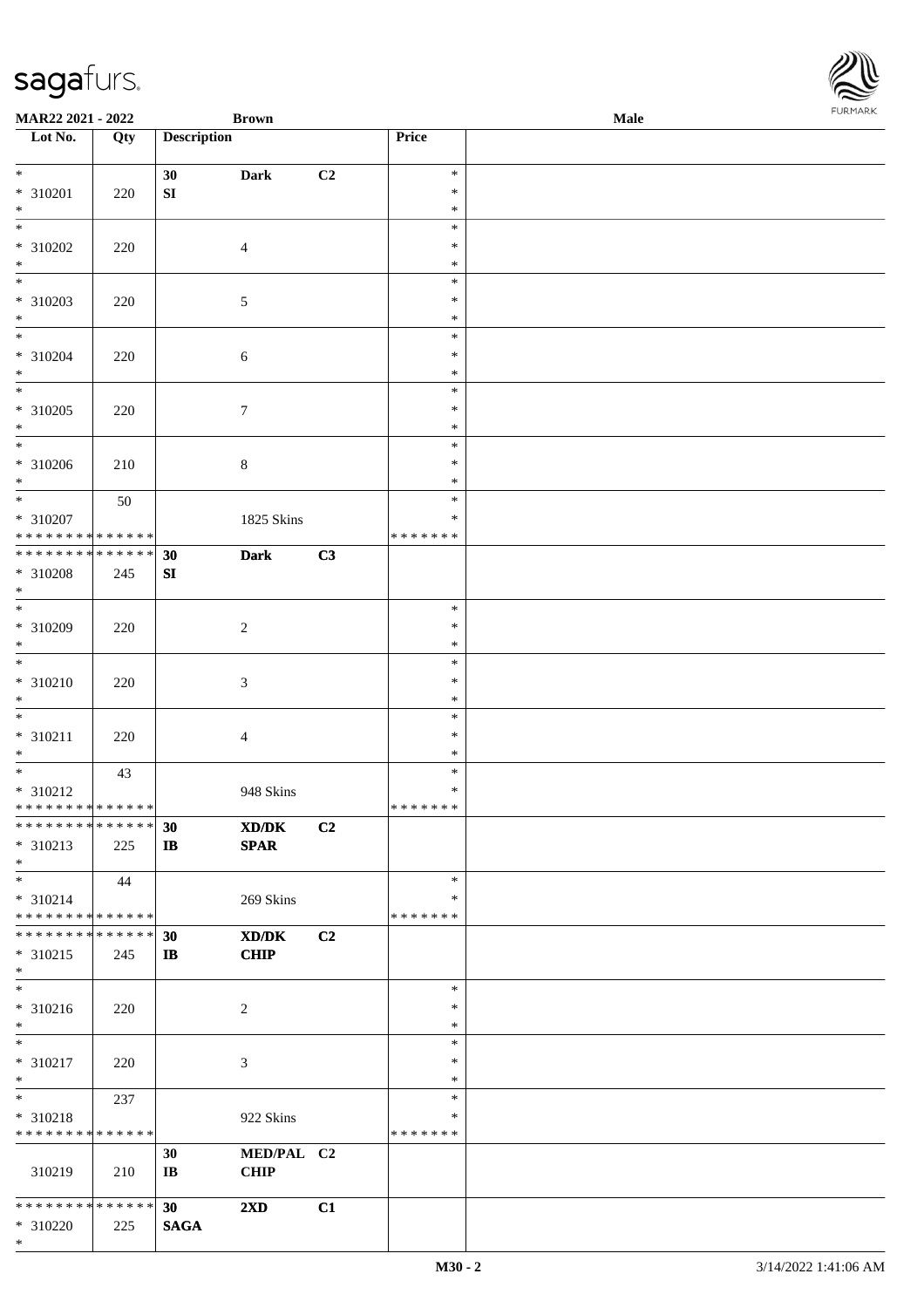| <b>MAR22 2021 - 2022</b>                                                      |                    |                    | <b>Brown</b>               |    |                                      | Male |  |
|-------------------------------------------------------------------------------|--------------------|--------------------|----------------------------|----|--------------------------------------|------|--|
| Lot No.                                                                       | Qty                | <b>Description</b> |                            |    | Price                                |      |  |
| $*$<br>* 310221<br>* * * * * * * * <mark>* * * * * * *</mark>                 | 156                | 30<br><b>SAGA</b>  | 2XD                        | C1 | $\ast$<br>$\ast$<br>* * * * * * *    |      |  |
| * * * * * * * * <mark>* * * * * * *</mark><br>* 310222<br>$*$                 | 225                | 30<br><b>SAGA</b>  | $2\mathbf{X}\mathbf{D}$    | C2 |                                      |      |  |
| * 310223<br>$\ast$                                                            | 200                |                    | 2                          |    | $\ast$<br>$\ast$<br>$\ast$           |      |  |
| $*$<br>* 310224<br>$*$                                                        | 200                |                    | $\mathfrak{Z}$             |    | $\ast$<br>$\ast$<br>$\ast$           |      |  |
| $\overline{\ast}$<br>* 310225<br>$\ast$                                       | 200                |                    | $\overline{4}$             |    | $\ast$<br>$\ast$<br>$\ast$           |      |  |
| $\overline{\phantom{0}}$<br>* 310226<br>$\ast$                                | 200                |                    | $\mathfrak{S}$             |    | $\ast$<br>$\ast$<br>$\ast$           |      |  |
| $\overline{\ast}$<br>* 310227<br>$*$                                          | 180                |                    | $\sqrt{6}$                 |    | $\ast$<br>$\ast$<br>$\ast$           |      |  |
| $\overline{\ast}$<br>* 310228<br>* * * * * * * * <mark>* * * * * *</mark> *   | 51                 |                    | 1256 Skins                 |    | $\ast$<br>$\ast$<br>* * * * * * *    |      |  |
| * * * * * * * * <mark>* * * * * * *</mark><br>* 310229<br>$\ast$              | 225                | 30<br><b>SAGA</b>  | 2XD                        | C3 |                                      |      |  |
| $*$<br>* 310230<br>$*$                                                        | 200                |                    | 2                          |    | $\ast$<br>$\ast$<br>$\ast$           |      |  |
| $\overline{\ast}$<br>$* 310231$<br>* * * * * * * * <mark>* * * * * * *</mark> | 271                |                    | 696 Skins                  |    | $\ast$<br>$\ast$<br>* * * * * * *    |      |  |
| * * * * * * * * <mark>* * * * * * *</mark><br>* 310232<br>$*$ $-$             | 225                | 30<br><b>SAGA</b>  | $\boldsymbol{\mathrm{XD}}$ | C1 |                                      |      |  |
| $\ddot{x}$<br>* 310233<br>$*$<br>$\overline{\mathbf{r}}$                      | 200                |                    | $\overline{c}$             |    | $\ast$<br>$\ast$<br>$\ast$           |      |  |
| * 310234<br>* * * * * * * * <mark>* * * * * * *</mark>                        | 156                |                    | 581 Skins                  |    | $\ast$<br>*<br>* * * * * * *         |      |  |
| * * * * * * * *<br>* 310235<br>$*$<br>$\overline{\phantom{0}}$                | * * * * * *<br>225 | 30<br><b>SAGA</b>  | $\mathbf{X}\mathbf{D}$     | C2 |                                      |      |  |
| * 310236<br>$*$<br>$\overline{\mathbf{r}}$                                    | 200                |                    | $\overline{c}$             |    | $\ast$<br>$\ast$<br>$\ast$           |      |  |
| * 310237<br>$*$<br>$*$                                                        | 200                |                    | $\mathfrak{Z}$             |    | $\ast$<br>$\ast$<br>$\ast$           |      |  |
| * 310238<br>$*$                                                               | 200                |                    | 4                          |    | $\ast$<br>$\ast$<br>$\ast$<br>$\ast$ |      |  |
| * 310239<br>$*$<br>$\overline{\phantom{0}}$                                   | 200                |                    | 5                          |    | $\ast$<br>$\ast$                     |      |  |
| * 310240<br>$\ast$                                                            | 200                |                    | $\sqrt{6}$                 |    | $\ast$<br>$\ast$<br>$\ast$           |      |  |

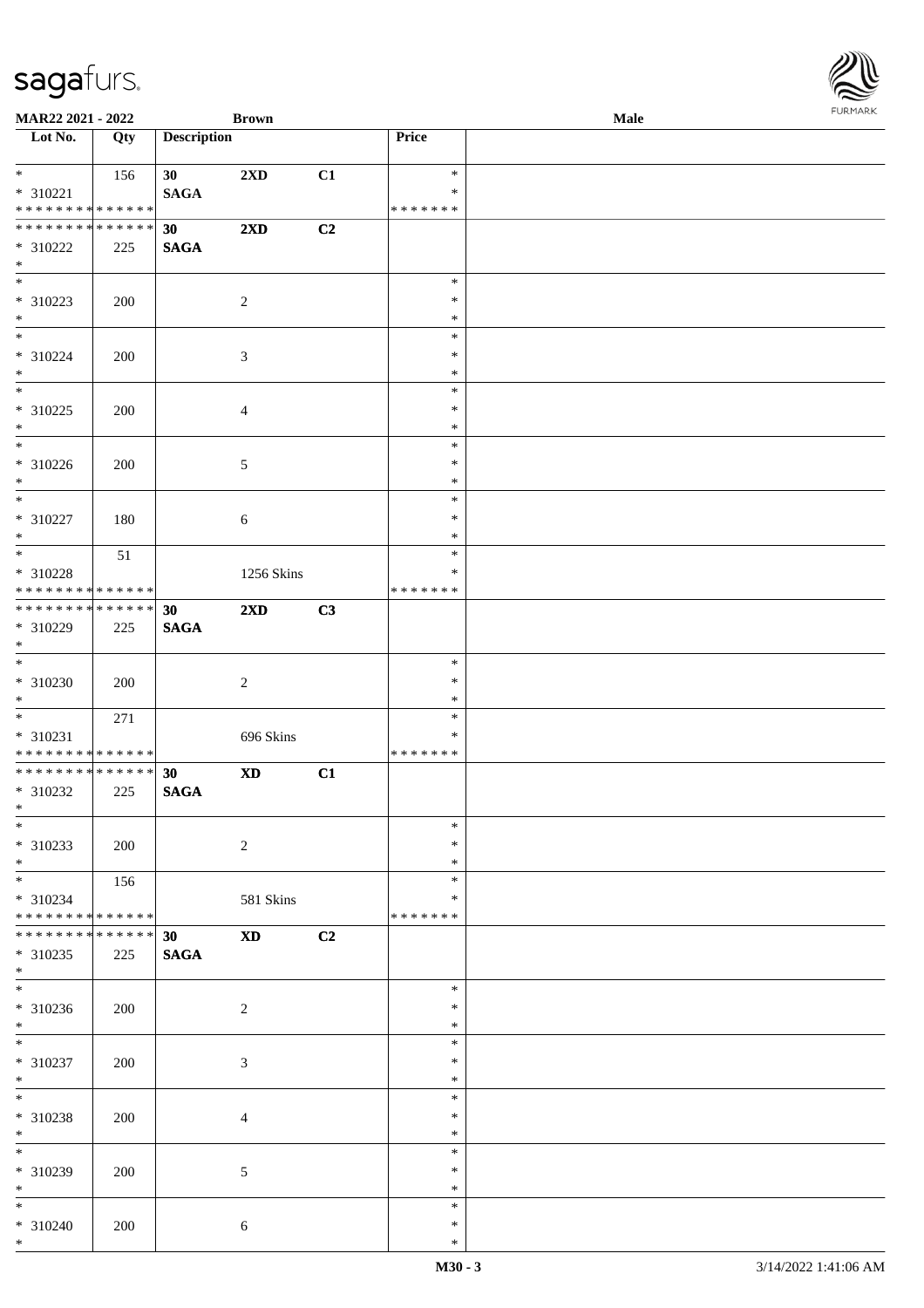| <b>MAR22 2021 - 2022</b>                   |             |                    | <b>Brown</b>           |    |                  | Male |  |
|--------------------------------------------|-------------|--------------------|------------------------|----|------------------|------|--|
| Lot $No.$                                  | Qty         | <b>Description</b> |                        |    | Price            |      |  |
|                                            |             |                    |                        |    |                  |      |  |
| $\ddot{x}$                                 |             | 30 <sup>1</sup>    | $\mathbf{X}\mathbf{D}$ | C2 | $\ast$           |      |  |
| * 310241                                   | 200         | <b>SAGA</b>        |                        |    | $\ast$<br>$\ast$ |      |  |
| $*$                                        |             |                    |                        |    | $\ast$           |      |  |
| * 310242                                   | 200         |                    | $\,8\,$                |    | $\ast$           |      |  |
| $*$                                        |             |                    |                        |    | $\ast$           |      |  |
|                                            |             |                    |                        |    | $\ast$           |      |  |
| * 310243                                   | 200         |                    | $\overline{9}$         |    | $\ast$           |      |  |
| $\ast$                                     |             |                    |                        |    | $\ast$           |      |  |
| $*$                                        | 192         |                    |                        |    | $\ast$           |      |  |
| * 310244                                   |             |                    | 2017 Skins             |    | $\ast$           |      |  |
| * * * * * * * * <mark>* * * * * * *</mark> |             |                    |                        |    | * * * * * * *    |      |  |
| * * * * * * * * * * * * * *                |             | 30                 | $\mathbf{X}\mathbf{D}$ | C3 |                  |      |  |
| $* 310245$                                 | 225         | <b>SAGA</b>        |                        |    |                  |      |  |
| $*$                                        |             |                    |                        |    |                  |      |  |
| $*$                                        |             |                    |                        |    | $\ast$           |      |  |
| * 310246                                   | 200         |                    | $\overline{2}$         |    | $\ast$           |      |  |
| $*$<br>$\overline{\mathbf{r}}$             |             |                    |                        |    | $\ast$           |      |  |
|                                            |             |                    |                        |    | $\ast$           |      |  |
| * 310247                                   | 200         |                    | $\mathfrak{Z}$         |    | $\ast$<br>$\ast$ |      |  |
| $*$<br>$\overline{\ }$                     |             |                    |                        |    | $\ast$           |      |  |
| $* 310248$                                 |             |                    |                        |    | $\ast$           |      |  |
| $*$                                        | 200         |                    | $\overline{4}$         |    | $\ast$           |      |  |
|                                            | 79          |                    |                        |    | $\ast$           |      |  |
| * 310249                                   |             |                    | 904 Skins              |    | ∗                |      |  |
| * * * * * * * * <mark>* * * * * * *</mark> |             |                    |                        |    | * * * * * * *    |      |  |
| * * * * * * * * <mark>* * * * * * *</mark> |             | 30                 | <b>Dark</b>            | C1 |                  |      |  |
| * 310250                                   | 225         | <b>SAGA</b>        |                        |    |                  |      |  |
| $\ast$                                     |             |                    |                        |    |                  |      |  |
| $\overline{\phantom{0}}$                   |             |                    |                        |    | $\ast$           |      |  |
| $* 310251$                                 | 200         |                    | $\overline{2}$         |    | $\ast$           |      |  |
| $*$                                        |             |                    |                        |    | $\ast$           |      |  |
| $\ast$                                     |             |                    |                        |    | $\ast$           |      |  |
| $* 310252$                                 | 200         |                    | $\mathfrak{Z}$         |    | $\ast$           |      |  |
| $\ast$                                     |             |                    |                        |    | $\ast$           |      |  |
| $*$                                        |             |                    |                        |    | $\ast$           |      |  |
| * 310253                                   | 200         |                    | $\overline{4}$         |    | $\ast$           |      |  |
| $\ddot{x}$                                 |             |                    |                        |    | $\ast$<br>$\ast$ |      |  |
| $* 310254$                                 |             |                    |                        |    | $\ast$           |      |  |
| $*$                                        | 200         |                    | 5                      |    | $\ast$           |      |  |
| $\ddot{x}$                                 | 116         |                    |                        |    | $\ast$           |      |  |
| * 310255                                   |             |                    | 1141 Skins             |    | ∗                |      |  |
| * * * * * * * *                            | * * * * * * |                    |                        |    | * * * * * * *    |      |  |
| * * * * * * * *                            | * * * * * * | 30                 | <b>Dark</b>            | C2 |                  |      |  |
| * 310256                                   | 225         | <b>SAGA</b>        |                        |    |                  |      |  |
| $\ast$                                     |             |                    |                        |    |                  |      |  |
| $*$                                        |             |                    |                        |    | $\ast$           |      |  |
| * 310257                                   | 200         |                    | $\overline{c}$         |    | $\ast$           |      |  |
| $*$                                        |             |                    |                        |    | $\ast$           |      |  |
| $*$                                        |             |                    |                        |    | $\ast$           |      |  |
| * 310258                                   | 200         |                    | $\mathfrak{Z}$         |    | $\ast$           |      |  |
| $*$                                        |             |                    |                        |    | $\ast$           |      |  |
|                                            |             |                    |                        |    | $\ast$           |      |  |
| * 310259<br>$\ast$                         | 200         |                    | $\overline{4}$         |    | $\ast$<br>$\ast$ |      |  |
| $\ast$                                     |             |                    |                        |    | $\ast$           |      |  |
| * 310260                                   | 200         |                    | 5                      |    | $\ast$           |      |  |
| $\ast$                                     |             |                    |                        |    | $\ast$           |      |  |
|                                            |             |                    |                        |    |                  |      |  |

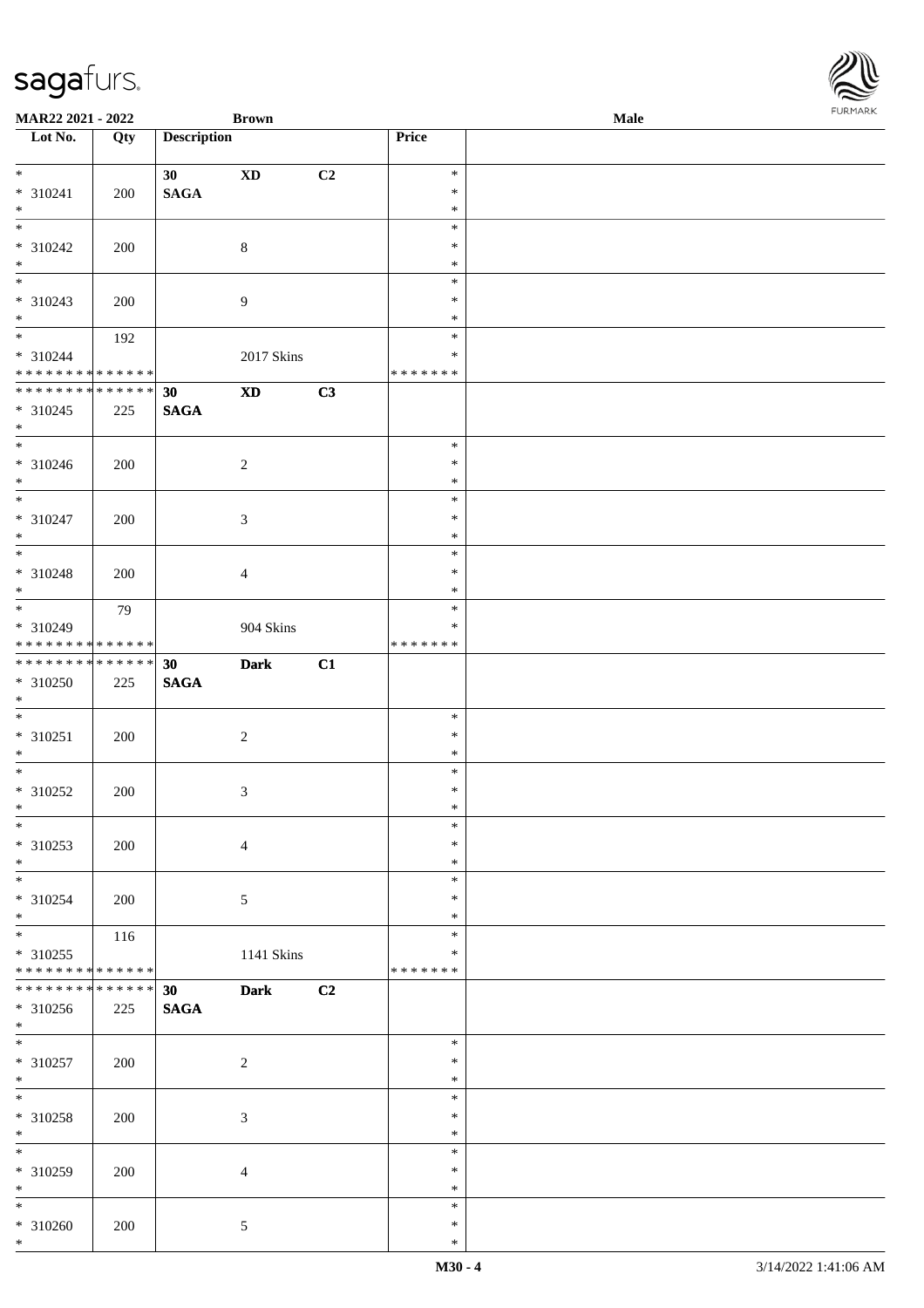| <b>MAR22 2021 - 2022</b>                                 |               |                                | <b>Brown</b>     |    |                              | <b>Male</b> | . |
|----------------------------------------------------------|---------------|--------------------------------|------------------|----|------------------------------|-------------|---|
| Lot No.                                                  | Qty           | <b>Description</b>             |                  |    | Price                        |             |   |
| $*$<br>* 310261<br>$*$                                   | 200           | 30<br>$\mathbf{SAGA}$          | Dark             | C2 | $\ast$<br>$\ast$<br>$\ast$   |             |   |
| $\overline{\mathbf{r}}$<br>* 310262<br>$*$               | 200           |                                | $\tau$           |    | $\ast$<br>$\ast$<br>$\ast$   |             |   |
| $\overline{\phantom{0}}$<br>$* 310263$<br>$*$            | 200           |                                | $\,8\,$          |    | $\ast$<br>$\ast$<br>$\ast$   |             |   |
| $\ddot{x}$<br>$* 310264$<br>$*$                          | 200           |                                | $\boldsymbol{9}$ |    | $\ast$<br>$\ast$<br>$\ast$   |             |   |
| $* 310265$<br>$*$                                        | 200           |                                | 10               |    | $\ast$<br>$\ast$<br>$\ast$   |             |   |
| * 310266<br>$*$                                          | 200           |                                | $11\,$           |    | $\ast$<br>$\ast$<br>$\ast$   |             |   |
| * 310267<br>$*$                                          | 200           |                                | $12\,$           |    | $\ast$<br>$\ast$<br>$\ast$   |             |   |
| * 310268<br>$*$                                          | 200           |                                | 13               |    | $\ast$<br>$\ast$<br>$\ast$   |             |   |
| * 310269<br>$*$                                          | 200           |                                | 14               |    | $\ast$<br>$\ast$<br>$\ast$   |             |   |
| $\overline{\phantom{0}}$<br>* 310270<br>$*$              | 200           |                                | 15               |    | $\ast$<br>$\ast$<br>$\ast$   |             |   |
| $\overline{\ast}$<br>$* 310271$<br>$*$                   | 200           |                                | 16               |    | $\ast$<br>$\ast$<br>$\ast$   |             |   |
| * 310272<br>$\ast$                                       | 200           |                                | 17               |    | $\ast$<br>$\ast$<br>$\ast$   |             |   |
| $\overline{\ast}$<br>* 310273<br>$*$                     | 180           |                                | 18               |    | $\ast$<br>$\ast$<br>$\ast$   |             |   |
| $* 310274$<br>* * * * * * * * <mark>* * * * * * *</mark> | 48            |                                | 3653 Skins       |    | $\ast$<br>∗<br>* * * * * * * |             |   |
| * * * * * * * *<br>* 310275<br>$*$                       | ******<br>225 | 30 <sub>o</sub><br><b>SAGA</b> | <b>Dark</b>      | C3 |                              |             |   |
| * 310276<br>$*$                                          | 200           |                                | $\overline{2}$   |    | $\ast$<br>$\ast$<br>$\ast$   |             |   |
| $*$<br>* 310277<br>$*$                                   | 199           |                                | $\sqrt{3}$       |    | $\ast$<br>$\ast$<br>$\ast$   |             |   |
| * 310278<br>$*$                                          | 199           |                                | $\overline{4}$   |    | $\ast$<br>$\ast$<br>$\ast$   |             |   |
| * 310279<br>$*$                                          | 200           |                                | $\mathfrak{S}$   |    | $\ast$<br>$\ast$<br>$\ast$   |             |   |
| $*$<br>* 310280<br>$\ast$                                | 200           |                                | $6\,$            |    | $\ast$<br>$\ast$<br>$\ast$   |             |   |

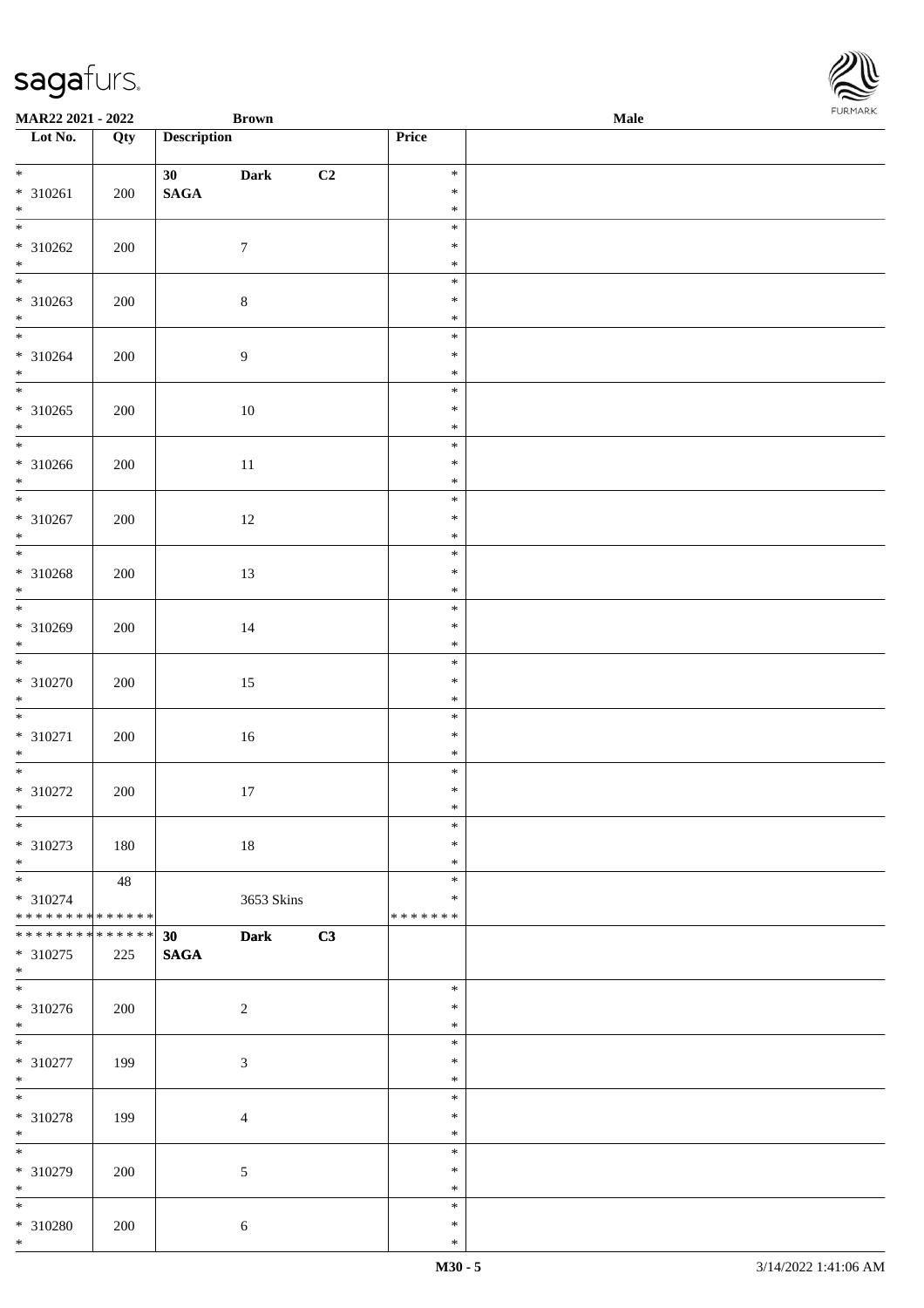| MAR22 2021 - 2022            |     |                    | <b>Brown</b>   |       |                  | Male |  |
|------------------------------|-----|--------------------|----------------|-------|------------------|------|--|
| Lot No.                      | Qty | <b>Description</b> |                |       | <b>Price</b>     |      |  |
| $*$                          |     | 30 <sup>°</sup>    | <b>Dark</b>    | C3    | $\ast$           |      |  |
| * 310281                     | 220 | <b>SAGA</b>        |                |       | $\ast$           |      |  |
| $*$                          |     |                    |                |       | $\ast$           |      |  |
| $\overline{\ast}$            | 114 |                    |                |       | $\ast$           |      |  |
| * 310282                     |     |                    | 1557 Skins     |       | *                |      |  |
| * * * * * * * * * * * * * *  |     |                    |                |       | * * * * * * *    |      |  |
|                              |     | 30                 | <b>PALE</b>    | C1    |                  |      |  |
| 310283                       | 253 | <b>SAGA</b>        |                |       |                  |      |  |
| * * * * * * * * * * * * * *  |     | 30                 | <b>PALE</b>    | C2    |                  |      |  |
| $* 310284$                   | 225 | <b>SAGA</b>        |                |       |                  |      |  |
| $*$                          |     |                    |                |       |                  |      |  |
|                              |     |                    |                |       | $\ast$           |      |  |
| * 310285                     | 200 |                    | $\overline{c}$ |       | $\ast$           |      |  |
| $*$                          |     |                    |                |       | $\ast$           |      |  |
| $\overline{\ast}$            |     |                    |                |       | $\ast$           |      |  |
| $* 310286$                   | 200 |                    | $\mathfrak{Z}$ |       | $\ast$           |      |  |
| $*$                          |     |                    |                |       | $\ast$           |      |  |
| $\overline{\ast}$            |     |                    |                |       | $\ast$           |      |  |
| $* 310287$<br>$*$            | 190 |                    | $\overline{4}$ |       | $\ast$           |      |  |
| $\overline{\ast}$            |     |                    |                |       | $\ast$<br>$\ast$ |      |  |
| * 310288                     | 47  |                    | 862 Skins      |       | *                |      |  |
| * * * * * * * * * * * * * *  |     |                    |                |       | * * * * * * *    |      |  |
| * * * * * * * * * * * * * *  |     | 30                 | $\bold{XP}$    | C1/C2 |                  |      |  |
| * 310289                     | 225 | <b>SAGA</b>        |                |       |                  |      |  |
| $*$                          |     |                    |                |       |                  |      |  |
|                              |     |                    |                |       | $\ast$           |      |  |
| $* 310290$                   | 200 |                    | $\sqrt{2}$     |       | $\ast$           |      |  |
| $*$                          |     |                    |                |       | $\ast$           |      |  |
| $*$                          |     |                    |                |       | $\ast$           |      |  |
| $* 310291$<br>$*$            | 200 |                    | $\mathfrak{Z}$ |       | $\ast$<br>$\ast$ |      |  |
| $*$                          | 100 |                    |                |       | $\ast$           |      |  |
| $* 310292$                   |     |                    | 725 Skins      |       | $\ast$           |      |  |
| ******** <mark>******</mark> |     |                    |                |       | *******          |      |  |
| ******** <mark>******</mark> |     | 30                 | XD/DK          | C2    |                  |      |  |
| * 310293                     | 225 | IA                 | <b>SPAR</b>    |       |                  |      |  |
| $*$                          |     |                    |                |       |                  |      |  |
| $*$                          |     |                    |                |       | $\ast$           |      |  |
| * 310294                     | 200 |                    | $\overline{2}$ |       | $\ast$           |      |  |
| $*$<br>$*$                   |     |                    |                |       | $\ast$           |      |  |
| * 310295                     |     |                    |                |       | $\ast$<br>$\ast$ |      |  |
| $*$                          | 199 |                    | $\mathfrak{Z}$ |       | $\ast$           |      |  |
| $*$                          |     |                    |                |       | $\ast$           |      |  |
| * 310296                     | 200 |                    | $\overline{4}$ |       | $\ast$           |      |  |
| $*$                          |     |                    |                |       | $\ast$           |      |  |
| $*$                          |     |                    |                |       | $\ast$           |      |  |
| * 310297                     | 200 |                    | $\sqrt{5}$     |       | $\ast$           |      |  |
| $*$                          |     |                    |                |       | $\ast$           |      |  |
| $*$                          |     |                    |                |       | $\ast$           |      |  |
| * 310298                     | 200 |                    | $\sqrt{6}$     |       | $\ast$           |      |  |
| $*$<br>$*$                   |     |                    |                |       | $\ast$<br>$\ast$ |      |  |
| * 310299                     |     |                    |                |       | $\ast$           |      |  |
| $*$                          | 220 |                    | 7              |       | $\ast$           |      |  |
| $*$                          | 77  |                    |                |       | $\ast$           |      |  |
| * 310300                     |     |                    | 1521 Skins     |       | $\ast$           |      |  |
| * * * * * * * * * * * * * *  |     |                    |                |       | * * * * * * *    |      |  |

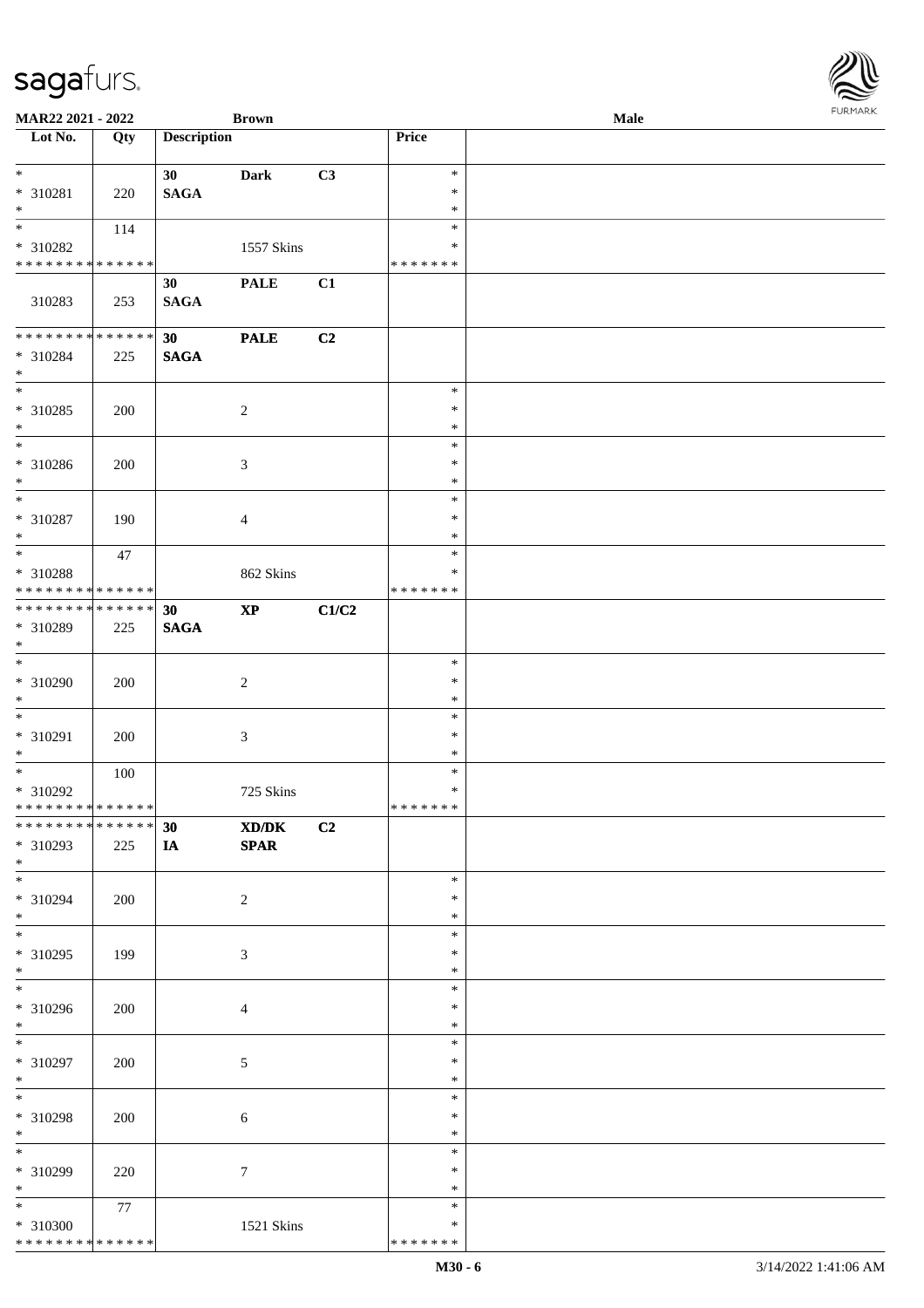| <b>MAR22 2021 - 2022</b>                                                               |             |                    | <b>Brown</b>              |    |                            | <b>Male</b> |  |
|----------------------------------------------------------------------------------------|-------------|--------------------|---------------------------|----|----------------------------|-------------|--|
| Lot No.                                                                                | Qty         | <b>Description</b> |                           |    | Price                      |             |  |
| ******** <mark>******</mark><br>* 310301                                               | 225         | 30<br>IA           | XD/DK<br><b>SPAR</b>      | C2 |                            |             |  |
| $*$<br>$\overline{\mathbf{r}}$<br>* 310302                                             | 75          |                    | 300 Skins                 |    | $\ast$<br>∗                |             |  |
| * * * * * * * * <mark>* * * * * * *</mark><br>******** <mark>******</mark><br>* 310303 | 225         | 30<br>IA           | MED/PAL C2<br><b>SPAR</b> |    | * * * * * * *              |             |  |
| $\ast$<br>$\overline{\ast}$<br>* 310304                                                | 200         |                    | $\overline{2}$            |    | $\ast$<br>$\ast$           |             |  |
| $*$<br>$*$<br>* 310305                                                                 | 200         |                    | $\mathfrak{Z}$            |    | $\ast$<br>$\ast$<br>$\ast$ |             |  |
| $\ast$<br>$\overline{\phantom{0}}$<br>* 310306                                         | 200         |                    | $\overline{4}$            |    | $\ast$<br>$\ast$<br>$\ast$ |             |  |
| $\ast$<br>$\overline{\ast}$<br>* 310307                                                | 200         |                    | 5                         |    | $\ast$<br>$\ast$<br>$\ast$ |             |  |
| $\ast$<br>$\overline{\ }$<br>* 310308                                                  | 200         |                    | $\sqrt{6}$                |    | $\ast$<br>$\ast$<br>$\ast$ |             |  |
| $\ast$<br>$\overline{\ }$                                                              |             |                    |                           |    | $\ast$<br>$\ast$<br>$\ast$ |             |  |
| * 310309<br>$*$                                                                        | 200         |                    | $\tau$                    |    | $\ast$<br>$\ast$           |             |  |
| * 310310<br>$*$<br>$\overline{\cdot}$                                                  | 200         |                    | $8\,$                     |    | $\ast$<br>$\ast$<br>$\ast$ |             |  |
| * 310311<br>$\ast$                                                                     | 200         |                    | $\overline{9}$            |    | $\ast$<br>$\ast$<br>$\ast$ |             |  |
| * 310312<br>$\ddot{x}$<br>$\overline{\ast}$                                            | 200         |                    | 10                        |    | $\ast$<br>$\ast$<br>$\ast$ |             |  |
| * 310313<br>$*$                                                                        | 200<br>92   |                    | 11                        |    | $\ast$<br>$\ast$<br>$\ast$ |             |  |
| * 310314<br>* * * * * * * * <mark>* * * * * * *</mark><br>* * * * * * * *              | * * * * * * | 30                 | 2317 Skins<br>XD/DK       | C2 | ∗<br>* * * * * * *         |             |  |
| * 310315<br>$*$                                                                        | 225         | IA                 | CHIP                      |    | $\ast$                     |             |  |
| * 310316<br>$*$<br>$*$                                                                 | 200         |                    | $\overline{c}$            |    | $\ast$<br>$\ast$<br>$\ast$ |             |  |
| * 310317<br>$*$<br>$\overline{\phantom{0}}$                                            | 200         |                    | $\mathfrak{Z}$            |    | $\ast$<br>$\ast$           |             |  |
| * 310318<br>$*$                                                                        | 200         |                    | $\overline{4}$            |    | $\ast$<br>$\ast$<br>$\ast$ |             |  |
| * 310319<br>$*$                                                                        | 200         |                    | $\sqrt{5}$                |    | $\ast$<br>$\ast$<br>$\ast$ |             |  |
| * 310320<br>$\ast$                                                                     | 200         |                    | $\sqrt{6}$                |    | $\ast$<br>$\ast$<br>$\ast$ |             |  |

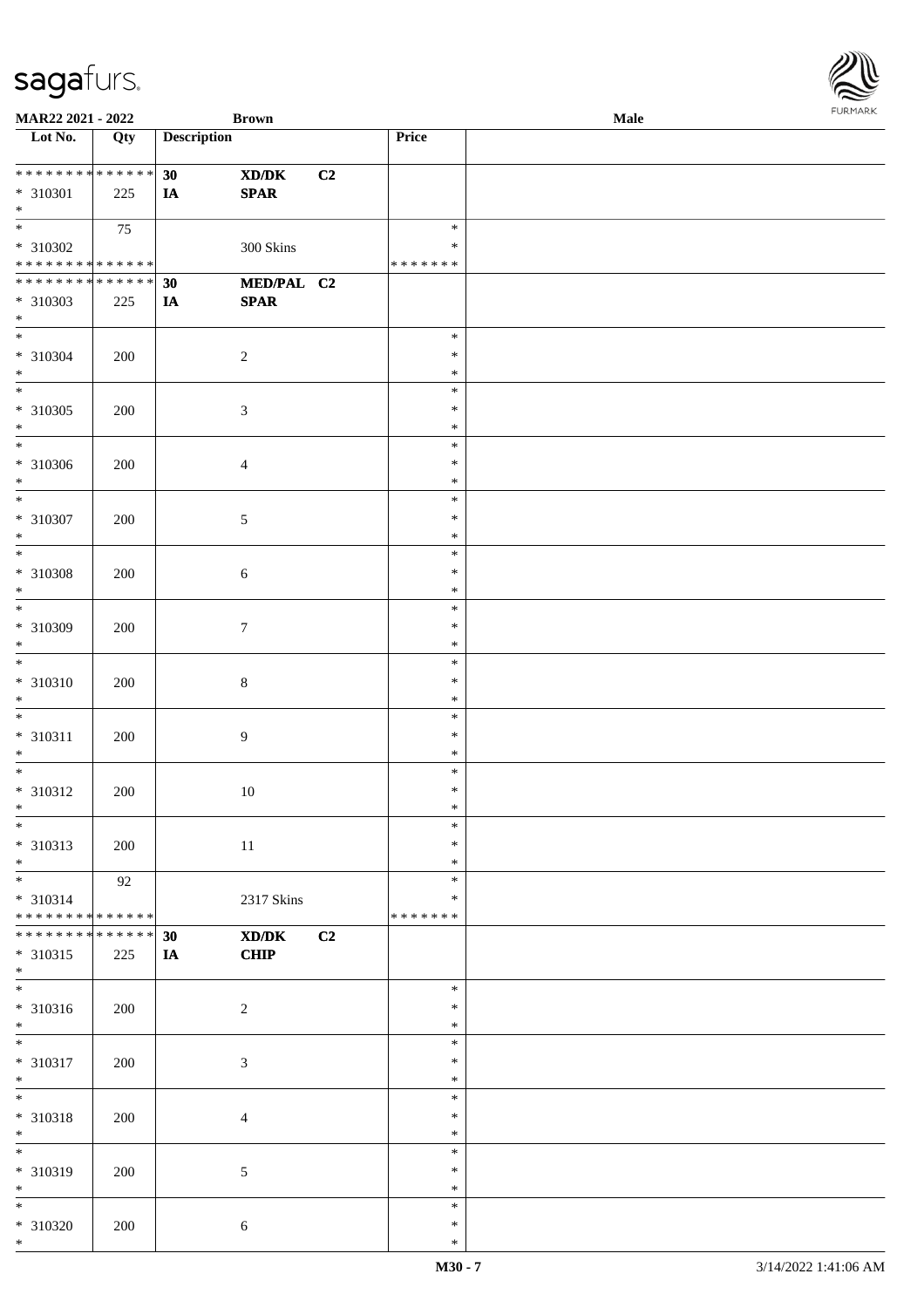| MAR22 2021 - 2022                       |     |                    | <b>Brown</b>            |       |                    | Male |  |
|-----------------------------------------|-----|--------------------|-------------------------|-------|--------------------|------|--|
| Lot No.                                 | Qty | <b>Description</b> |                         |       | Price              |      |  |
|                                         |     |                    |                         |       |                    |      |  |
| $*$                                     |     | 30                 | XD/DK                   | C2    | $\ast$<br>$\ast$   |      |  |
| * 310321<br>$*$                         | 200 | IA                 | CHIP                    |       | $\ast$             |      |  |
| $*$                                     |     |                    |                         |       | $\ast$             |      |  |
| * 310322                                | 200 |                    | $\,8\,$                 |       | $\ast$             |      |  |
| $\ast$                                  |     |                    |                         |       | $\ast$             |      |  |
| $\overline{\phantom{0}}$                |     |                    |                         |       | $\ast$             |      |  |
| * 310323                                | 200 |                    | $\overline{9}$          |       | $\ast$             |      |  |
| $*$                                     |     |                    |                         |       | $\ast$             |      |  |
|                                         |     |                    |                         |       | $\ast$             |      |  |
| $* 310324$                              | 200 |                    | 10                      |       | $\ast$             |      |  |
| $*$<br>$\overline{\phantom{0}}$         |     |                    |                         |       | $\ast$             |      |  |
|                                         |     |                    |                         |       | $\ast$<br>$\ast$   |      |  |
| $* 310325$<br>$*$                       | 200 |                    | $11\,$                  |       | $\ast$             |      |  |
| $\overline{\phantom{0}}$                |     |                    |                         |       | $\ast$             |      |  |
| $* 310326$                              | 200 |                    | 12                      |       | $\ast$             |      |  |
| $*$                                     |     |                    |                         |       | $\ast$             |      |  |
| $\ast$                                  |     |                    |                         |       | $\ast$             |      |  |
| $* 310327$                              | 200 |                    | 13                      |       | $\ast$             |      |  |
| $*$                                     |     |                    |                         |       | $\ast$             |      |  |
| $\overline{\ast}$                       |     |                    |                         |       | $\ast$             |      |  |
| * 310328<br>$*$                         | 200 |                    | 14                      |       | $\ast$             |      |  |
| $*$                                     |     |                    |                         |       | $\ast$<br>$\ast$   |      |  |
| * 310329                                | 200 |                    | 15                      |       | $\ast$             |      |  |
| $*$                                     |     |                    |                         |       | $\ast$             |      |  |
| $*$                                     | 157 |                    |                         |       | $\ast$             |      |  |
| $* 310330$                              |     |                    | 3182 Skins              |       | $\ast$             |      |  |
| * * * * * * * * * * * * * *             |     |                    |                         |       | * * * * * * *      |      |  |
| * * * * * * * * * * * * * *             |     | 30                 | XD/DK                   | C2    |                    |      |  |
| $* 310331$<br>$*$                       | 225 | IA                 | CHIP                    |       |                    |      |  |
| $*$                                     |     |                    |                         |       | $\ast$             |      |  |
| $* 310332$                              | 200 |                    | $\sqrt{2}$              |       | $\ast$             |      |  |
| $*$                                     |     |                    |                         |       | $\ast$             |      |  |
| $*$                                     | 89  |                    |                         |       | $\ast$             |      |  |
| * 310333                                |     |                    | 514 Skins               |       | ∗                  |      |  |
| * * * * * * * * * * * * * *             |     |                    |                         |       | * * * * * * *      |      |  |
| * * * * * * * * * * * * * * *           |     | 30                 | MED/PAL C2              |       |                    |      |  |
| * 310334<br>$*$                         | 225 | IA                 | CHIP                    |       |                    |      |  |
| $*$                                     |     |                    |                         |       | $\ast$             |      |  |
| * 310335                                | 200 |                    | 2                       |       | $\ast$             |      |  |
| $*$                                     |     |                    |                         |       | $\ast$             |      |  |
| $*$                                     |     |                    |                         |       | $\ast$             |      |  |
| * 310336                                | 200 |                    | 3                       |       | $\ast$             |      |  |
| $*$                                     |     |                    |                         |       | $\ast$             |      |  |
| $*$                                     | 173 |                    |                         |       | $\ast$             |      |  |
| * 310337                                |     |                    | 798 Skins               |       | ∗                  |      |  |
| * * * * * * * * * * * * * *             |     | 30                 | 2XD                     | C1    | *******            |      |  |
| 310338                                  | 143 | <b>SROY</b>        |                         |       |                    |      |  |
|                                         |     |                    |                         |       |                    |      |  |
| * * * * * * * * * * * * * *             |     | 30 <sup>°</sup>    | $2\mathbf{X}\mathbf{D}$ | C1/C2 |                    |      |  |
| * 310339                                | 205 | <b>SROY</b>        |                         |       |                    |      |  |
| $*$                                     |     |                    |                         |       |                    |      |  |
| $*$                                     | 84  |                    |                         |       | $\ast$             |      |  |
| * 310340<br>* * * * * * * * * * * * * * |     |                    | 289 Skins               |       | ∗<br>* * * * * * * |      |  |
|                                         |     |                    |                         |       |                    |      |  |

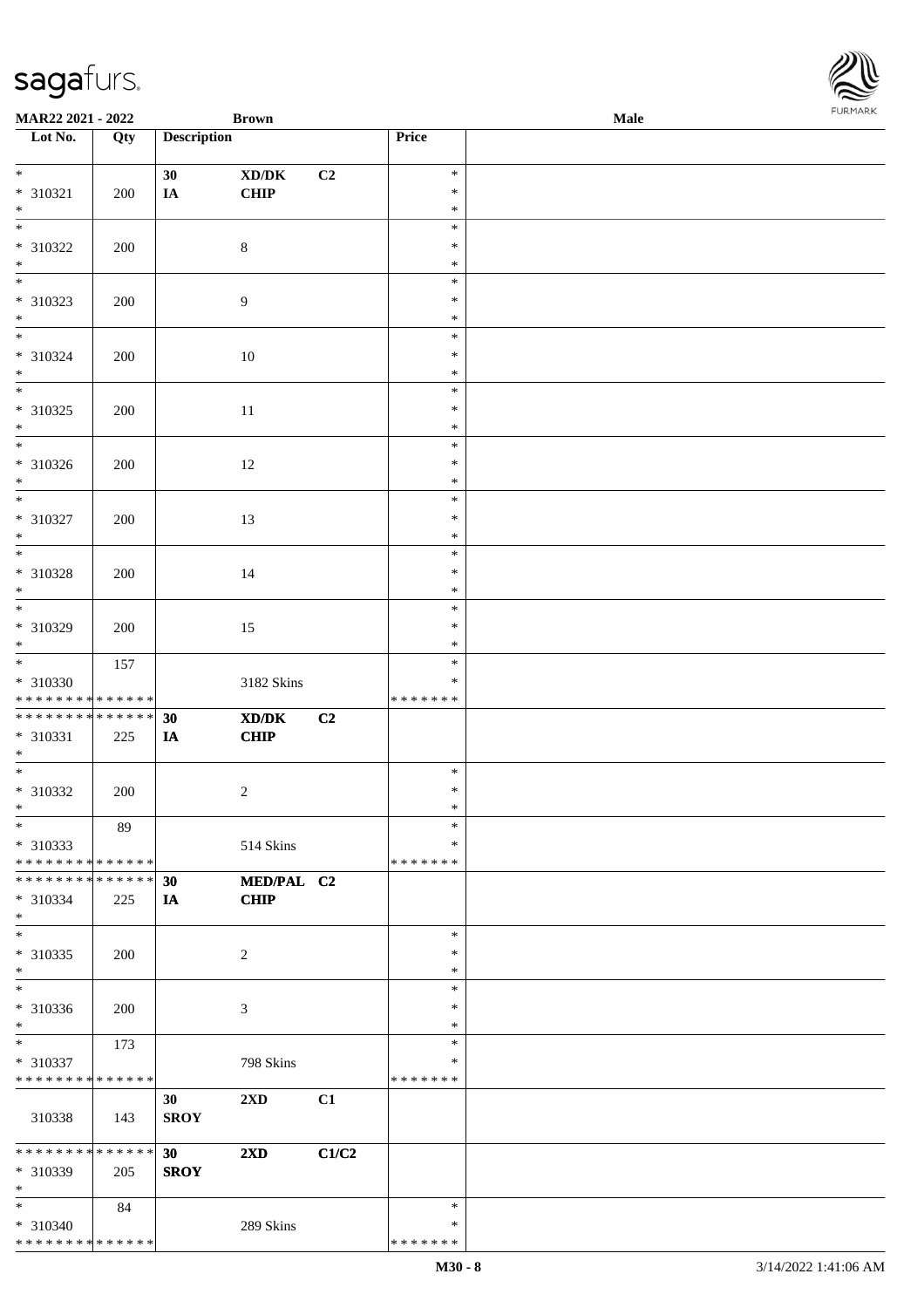| <b>MAR22 2021 - 2022</b>                   |             |                    | <b>Brown</b>            |       |               | Male |  |
|--------------------------------------------|-------------|--------------------|-------------------------|-------|---------------|------|--|
| Lot No.                                    | Qty         | <b>Description</b> |                         |       | Price         |      |  |
|                                            |             |                    |                         |       |               |      |  |
|                                            |             | 30 <sup>°</sup>    | $2\mathbf{X}\mathbf{D}$ | C2    |               |      |  |
| * 310341                                   | 205         | <b>SROY</b>        |                         |       |               |      |  |
| $*$                                        |             |                    |                         |       |               |      |  |
|                                            |             |                    |                         |       | $\ast$        |      |  |
| * 310342                                   | 180         |                    | 2                       |       | $\ast$        |      |  |
| $*$                                        |             |                    |                         |       | $\ast$        |      |  |
|                                            |             |                    |                         |       | $\ast$        |      |  |
|                                            | 163         |                    |                         |       |               |      |  |
| * 310343                                   |             |                    | 548 Skins               |       | ∗             |      |  |
| * * * * * * * * <mark>* * * * * * *</mark> |             |                    |                         |       | * * * * * * * |      |  |
| * * * * * * * * * * * * * *                |             | 30                 | 2XD                     | C3    |               |      |  |
| * 310344                                   | 205         | <b>SROY</b>        |                         |       |               |      |  |
| $*$                                        |             |                    |                         |       |               |      |  |
| $\overline{\ast}$                          | 81          |                    |                         |       | $\ast$        |      |  |
| * 310345                                   |             |                    | 286 Skins               |       | ∗             |      |  |
| * * * * * * * * <mark>* * * * * *</mark>   |             |                    |                         |       | * * * * * * * |      |  |
| * * * * * * * * <mark>* * * * * * *</mark> |             | 30                 | <b>XD</b>               | C1    |               |      |  |
| * 310346                                   | 195         | <b>SROY</b>        |                         |       |               |      |  |
| $\ast$                                     |             |                    |                         |       |               |      |  |
| $*$                                        |             |                    |                         |       | $\ast$        |      |  |
|                                            | 48          |                    |                         |       |               |      |  |
| * 310347                                   |             |                    | 243 Skins               |       | $\ast$        |      |  |
| * * * * * * * * <mark>* * * * * * *</mark> |             |                    |                         |       | * * * * * * * |      |  |
| * * * * * * * * <mark>* * * * * * *</mark> |             | 30                 | <b>XD</b>               | C1/C2 |               |      |  |
| * 310348                                   | 215         | <b>SROY</b>        |                         |       |               |      |  |
| $*$                                        |             |                    |                         |       |               |      |  |
| $\overline{\phantom{0}}$                   | 189         |                    |                         |       | $\ast$        |      |  |
| * 310349                                   |             |                    | 404 Skins               |       | ∗             |      |  |
| * * * * * * * * <mark>* * * * * *</mark>   |             |                    |                         |       | * * * * * * * |      |  |
| * * * * * * * * <mark>* * * * * *</mark>   |             | 30                 | <b>XD</b>               | C2    |               |      |  |
| * 310350                                   |             | <b>SROY</b>        |                         |       |               |      |  |
| $\ast$                                     | 205         |                    |                         |       |               |      |  |
|                                            |             |                    |                         |       |               |      |  |
| $\ast$                                     |             |                    |                         |       | $\ast$        |      |  |
| * 310351                                   | 180         |                    | 2                       |       | $\ast$        |      |  |
| $*$                                        |             |                    |                         |       | $\ast$        |      |  |
| $\ast$                                     |             |                    |                         |       | $\ast$        |      |  |
| * 310352                                   | 180         |                    | 3                       |       | $\ast$        |      |  |
| $\ast$                                     |             |                    |                         |       | $\ast$        |      |  |
| $\ast$                                     | 203         |                    |                         |       | $\ast$        |      |  |
| * 310353                                   |             |                    | 768 Skins               |       | $\ast$        |      |  |
| * * * * * * * * <mark>* * * * * *</mark>   |             |                    |                         |       | * * * * * * * |      |  |
| * * * * * * * * * * * * * * *              |             | 30                 | <b>XD</b>               | C3    |               |      |  |
| * 310354                                   |             | <b>SROY</b>        |                         |       |               |      |  |
| $\ast$                                     | 205         |                    |                         |       |               |      |  |
| $\ast$                                     |             |                    |                         |       |               |      |  |
|                                            |             |                    |                         |       | $\ast$        |      |  |
| * 310355                                   | 160         |                    | 2                       |       | ∗             |      |  |
| $\ast$                                     |             |                    |                         |       | $\ast$        |      |  |
| $\overline{\ast}$                          | 82          |                    |                         |       | $\ast$        |      |  |
| * 310356                                   |             |                    | 447 Skins               |       | ∗             |      |  |
| * * * * * * * * * * * * * * *              |             |                    |                         |       | * * * * * * * |      |  |
| * * * * * * * *                            | * * * * * * | 30 <sup>1</sup>    | <b>Dark</b>             | C1    |               |      |  |
| * 310357                                   | 205         | <b>SROY</b>        |                         |       |               |      |  |
| $*$                                        |             |                    |                         |       |               |      |  |
| $\ddot{x}$                                 |             |                    |                         |       | $\ast$        |      |  |
| * 310358                                   |             |                    |                         |       | $\ast$        |      |  |
|                                            | 180         |                    | 2                       |       | $\ast$        |      |  |
| $*$<br>$*$                                 |             |                    |                         |       |               |      |  |
|                                            | 52          |                    |                         |       | $\ast$        |      |  |
| * 310359                                   |             |                    | 437 Skins               |       | ∗             |      |  |
| * * * * * * * * * * * * * * *              |             |                    |                         |       | * * * * * * * |      |  |
| * * * * * * * * <mark>* * * * * * *</mark> |             | 30                 | <b>Dark</b>             | C1/C2 |               |      |  |
| * 310360                                   | 245         | <b>SROY</b>        |                         |       |               |      |  |
| $\ast$                                     |             |                    |                         |       |               |      |  |

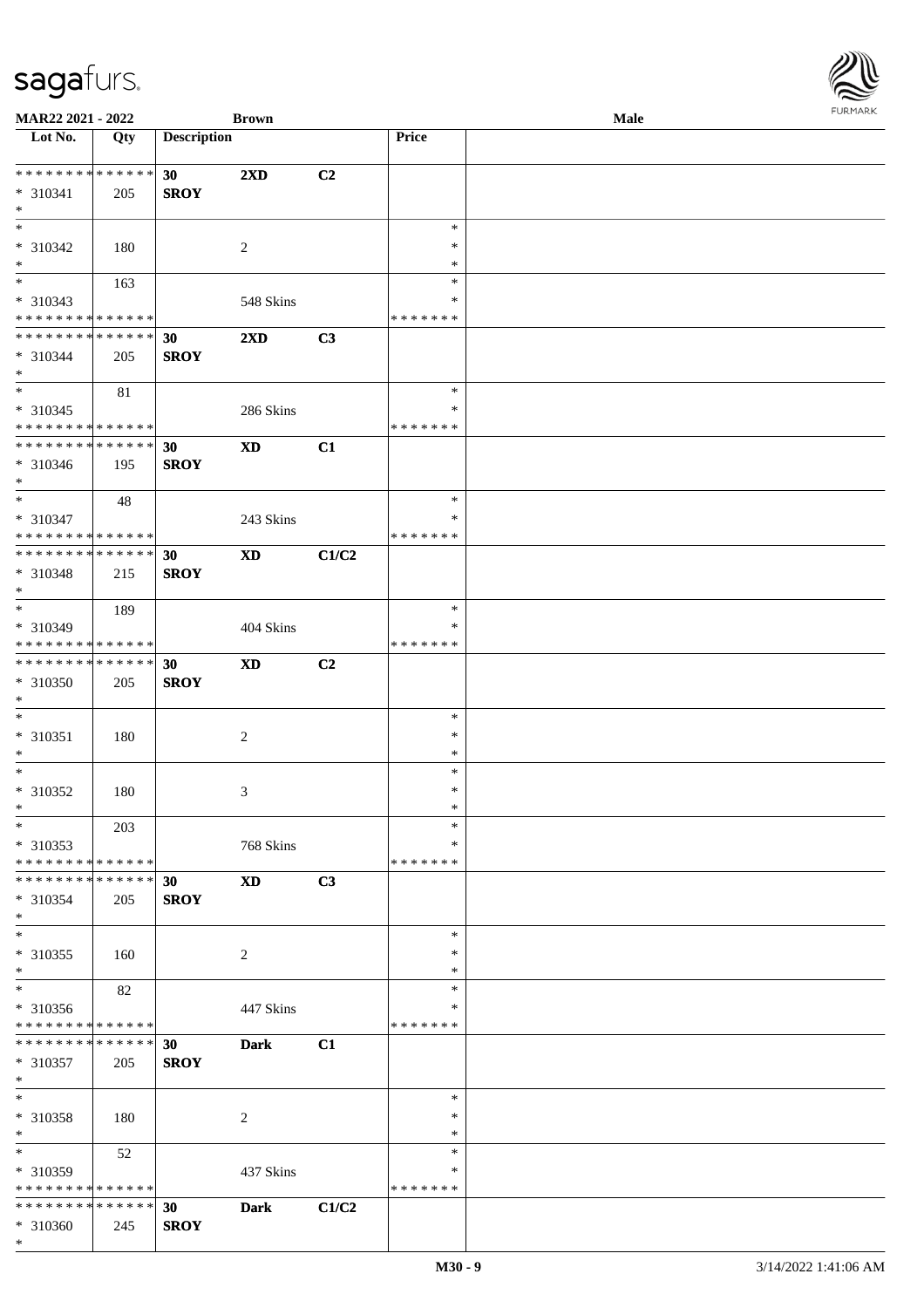| MAR22 2021 - 2022                                      |             |                    | <b>Brown</b>   |       |                    | Male | <b>FURPIARR</b> |
|--------------------------------------------------------|-------------|--------------------|----------------|-------|--------------------|------|-----------------|
| Lot No.                                                | Qty         | <b>Description</b> |                |       | Price              |      |                 |
| $\ddot{x}$                                             |             | 30 <sub>1</sub>    | <b>Dark</b>    | C1/C2 | $\ast$             |      |                 |
| * 310361                                               | 220         | <b>SROY</b>        |                |       | $\ast$             |      |                 |
| $\ast$                                                 |             |                    |                |       | $\ast$             |      |                 |
|                                                        |             |                    |                |       | $\ast$             |      |                 |
| * 310362                                               | 210         |                    | $\mathfrak{Z}$ |       | $\ast$             |      |                 |
| $*$                                                    |             |                    |                |       | $\ast$             |      |                 |
| $\overline{\mathbf{r}}$                                | 54          |                    |                |       | $\ast$             |      |                 |
| * 310363<br>* * * * * * * * <mark>* * * * * * *</mark> |             |                    | 729 Skins      |       | ∗<br>* * * * * * * |      |                 |
| ******** <mark>******</mark>                           |             | 30                 | <b>Dark</b>    | C2    |                    |      |                 |
| * 310364                                               | 205         | <b>SROY</b>        |                |       |                    |      |                 |
| $*$                                                    |             |                    |                |       |                    |      |                 |
|                                                        |             |                    |                |       | $\ast$             |      |                 |
| * 310365                                               | 180         |                    | 2              |       | $\ast$             |      |                 |
| $*$                                                    |             |                    |                |       | $\ast$<br>$\ast$   |      |                 |
| * 310366                                               | 180         |                    | $\mathfrak{Z}$ |       | $\ast$             |      |                 |
| $*$                                                    |             |                    |                |       | $\ast$             |      |                 |
| $*$                                                    |             |                    |                |       | $\ast$             |      |                 |
| * 310367                                               | 180         |                    | $\overline{4}$ |       | $\ast$             |      |                 |
| $*$                                                    |             |                    |                |       | $\ast$             |      |                 |
|                                                        |             |                    |                |       | $\ast$             |      |                 |
| * 310368<br>$*$                                        | 180         |                    | 5              |       | $\ast$<br>$\ast$   |      |                 |
|                                                        |             |                    |                |       | $\ast$             |      |                 |
| * 310369                                               | 180         |                    | 6              |       | $\ast$             |      |                 |
| $*$                                                    |             |                    |                |       | $\ast$             |      |                 |
|                                                        |             |                    |                |       | $\ast$             |      |                 |
| * 310370                                               | 180         |                    | $\tau$         |       | $\ast$             |      |                 |
| $*$                                                    |             |                    |                |       | $\ast$<br>$\ast$   |      |                 |
| * 310371                                               | 163         |                    | 1448 Skins     |       | $\ast$             |      |                 |
| * * * * * * * * * * * * * *                            |             |                    |                |       | * * * * * * *      |      |                 |
| * * * * * * * * * * * * * *                            |             | 30                 | <b>Dark</b>    | C3    |                    |      |                 |
| * 310372                                               | 205         | <b>SROY</b>        |                |       |                    |      |                 |
| $*$ $-$<br>$\ast$                                      |             |                    |                |       |                    |      |                 |
| * 310373                                               |             |                    |                |       | $\ast$<br>$\ast$   |      |                 |
| $*$                                                    | 180         |                    | $\sqrt{2}$     |       | $\ast$             |      |                 |
| $\overline{\ }$                                        |             |                    |                |       | $\ast$             |      |                 |
| * 310374                                               | 180         |                    | 3              |       | $\ast$             |      |                 |
| $*$                                                    |             |                    |                |       | $\ast$             |      |                 |
|                                                        | 124         |                    |                |       | $\ast$             |      |                 |
| * 310375<br>* * * * * * * * * * * * * * *              |             |                    | 689 Skins      |       | ∗<br>* * * * * * * |      |                 |
|                                                        |             | 30                 | Dark           | C3    |                    |      |                 |
| 310376                                                 | 264         | <b>SROY</b>        |                |       |                    |      |                 |
|                                                        |             |                    |                |       |                    |      |                 |
| * * * * * * * * <mark>* * * * * * *</mark>             |             | 30 <sub>1</sub>    | <b>MED</b>     | C1/C2 |                    |      |                 |
| * 310377                                               | 245         | <b>SROY</b>        |                |       |                    |      |                 |
| $*$<br>$\ast$                                          |             |                    |                |       |                    |      |                 |
|                                                        |             |                    |                |       | $\ast$<br>$\ast$   |      |                 |
| * 310378<br>$*$                                        | 220         |                    | 2              |       | $\ast$             |      |                 |
| $\overline{\mathbf{r}}$                                | 121         |                    |                |       | $\ast$             |      |                 |
| * 310379                                               |             |                    | 586 Skins      |       | ∗                  |      |                 |
| * * * * * * * *                                        | * * * * * * |                    |                |       | * * * * * * *      |      |                 |
|                                                        |             | 30 <sup>1</sup>    | <b>MED</b>     | C3    |                    |      |                 |
| 310380                                                 | 193         | <b>SROY</b>        |                |       |                    |      |                 |

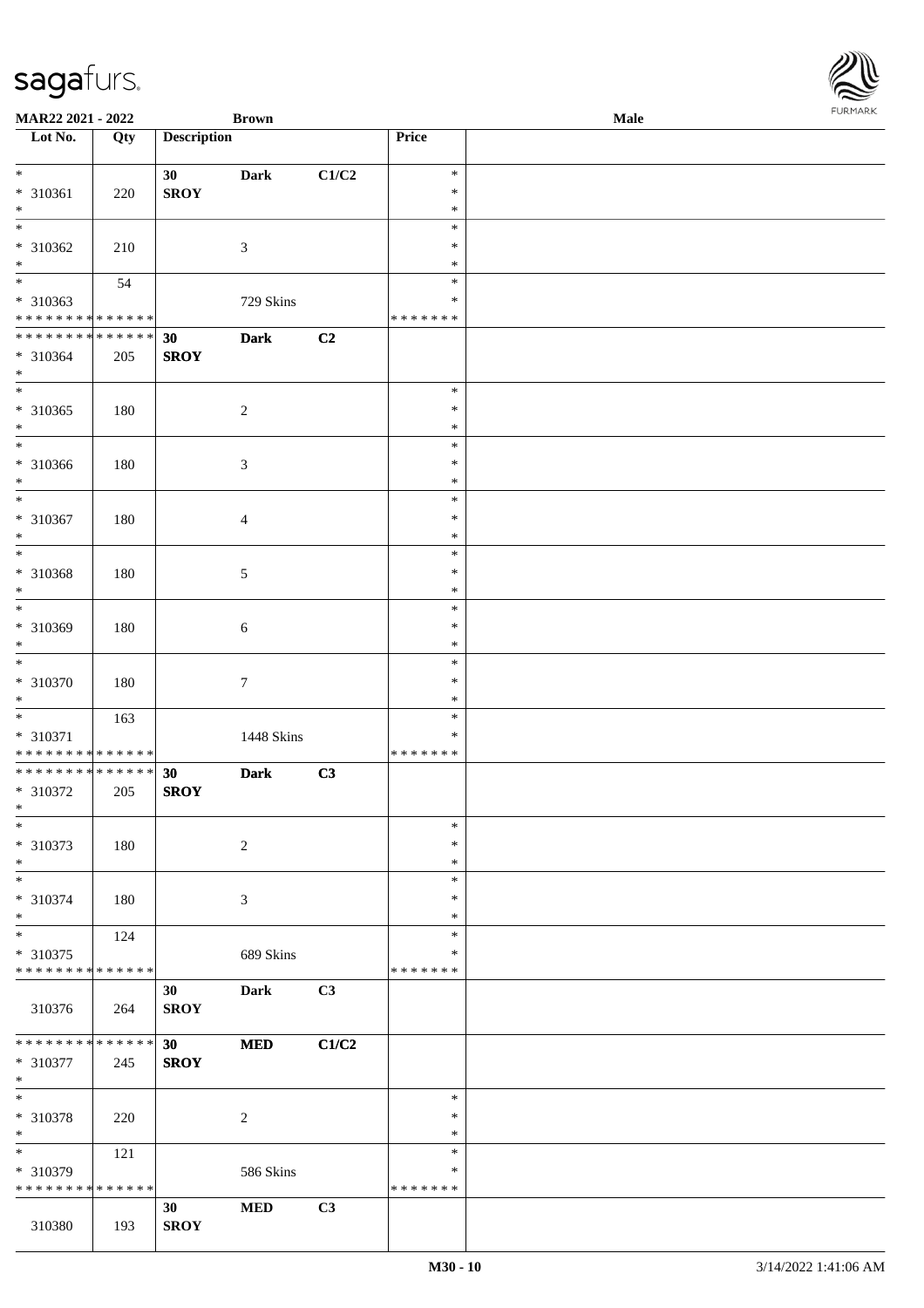

| MAR22 2021 - 2022  |     |                    | <b>Brown</b> |       |               | Male | <b>FURMARK</b> |
|--------------------|-----|--------------------|--------------|-------|---------------|------|----------------|
| Lot No.            | Qty | <b>Description</b> |              |       | <b>Price</b>  |      |                |
| **************     |     | 30                 | <b>PALE</b>  | C1/C2 |               |      |                |
| * 310381<br>$\ast$ | 245 | <b>SROY</b>        |              |       |               |      |                |
| $\ast$             |     |                    |              |       | $\ast$        |      |                |
| * 310382           | 220 |                    | 2            |       | $\ast$        |      |                |
| $\ast$             |     |                    |              |       | $\ast$        |      |                |
| $\ast$             | 46  |                    |              |       | $\ast$        |      |                |
| * 310383           |     |                    | 511 Skins    |       | *             |      |                |
| **************     |     |                    |              |       | *******       |      |                |
| **************     |     | 30                 | <b>XP</b>    | C1/C2 |               |      |                |
| * 310384           | 205 | <b>SROY</b>        |              |       |               |      |                |
| $\ast$             |     |                    |              |       |               |      |                |
| $\ast$             | 183 |                    |              |       | $\ast$        |      |                |
| * 310385           |     |                    | 388 Skins    |       | *             |      |                |
| **************     |     |                    |              |       | * * * * * * * |      |                |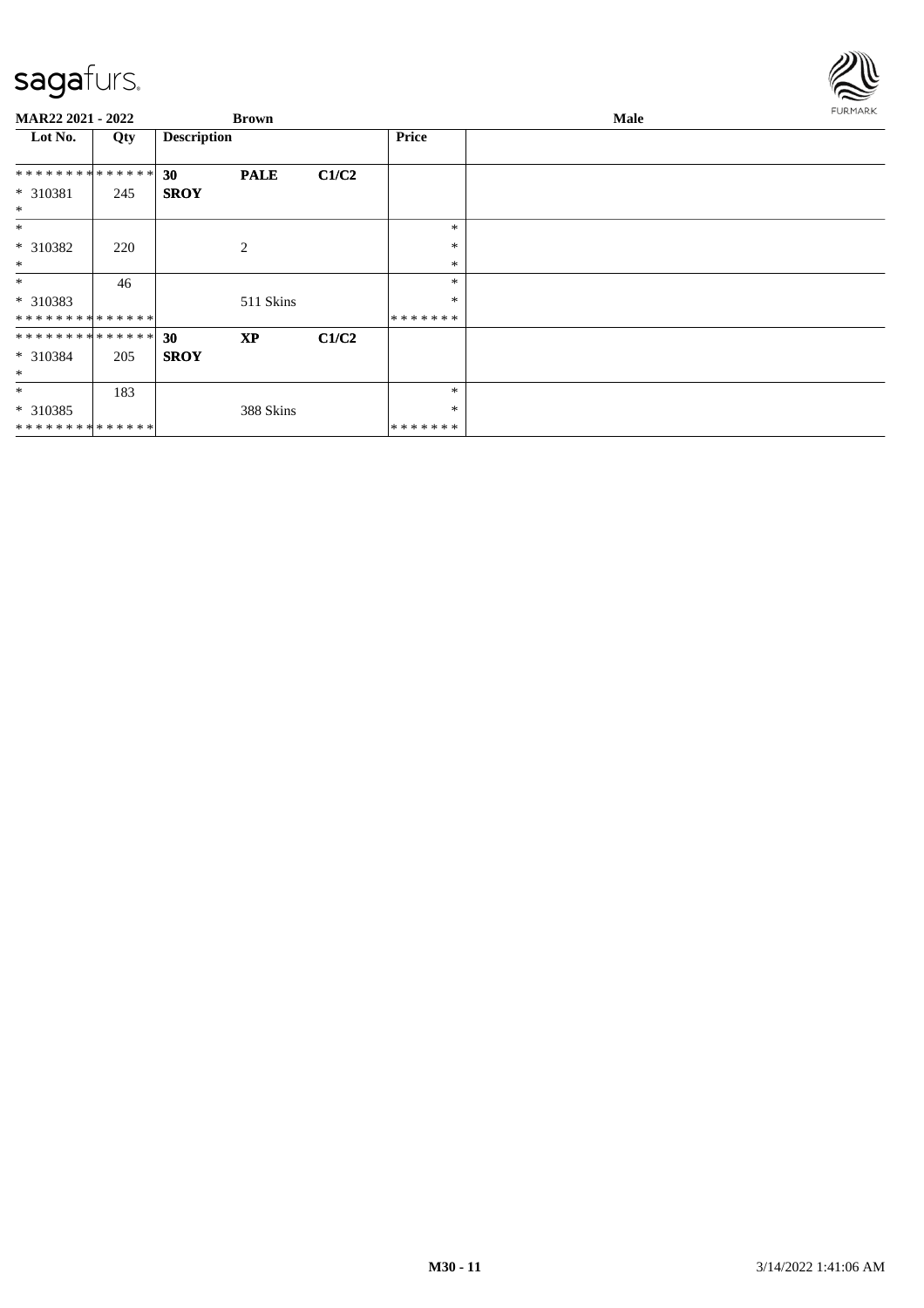

| MAR22 2021 - 2022                                                                      |     |                        | <b>Brown</b>               |    |                                   | Male |  |
|----------------------------------------------------------------------------------------|-----|------------------------|----------------------------|----|-----------------------------------|------|--|
| Lot No.                                                                                | Qty | <b>Description</b>     |                            |    | Price                             |      |  |
| 310441                                                                                 | 174 | 20<br>${\bf S}{\bf I}$ | 2XD                        | C1 |                                   |      |  |
| * * * * * * * * * * * * * *<br>$* 310442$<br>$\ast$                                    | 285 | 20<br>SI               | 2XD                        | C2 |                                   |      |  |
| $\overline{\phantom{0}}$<br>$* 310443$<br>$\ast$                                       | 260 |                        | $\overline{c}$             |    | $\ast$<br>$\ast$<br>$\ast$        |      |  |
| $\overline{\phantom{a}^*}$<br>$* 310444$<br>$\ast$                                     | 260 |                        | $\mathfrak{Z}$             |    | $\ast$<br>$\ast$<br>$\ast$        |      |  |
| $\overline{\phantom{a}^*}$<br>$* 310445$<br>* * * * * * * * <mark>* * * * * * *</mark> | 63  |                        | 868 Skins                  |    | $\ast$<br>$\ast$<br>* * * * * * * |      |  |
| **************<br>$* 310446$<br>$*$                                                    | 285 | 20<br>SI               | 2XD                        | C3 |                                   |      |  |
| $\ast$<br>$* 310447$<br>******** <mark>******</mark>                                   | 161 |                        | 446 Skins                  |    | $\ast$<br>∗<br>* * * * * * *      |      |  |
| 310448                                                                                 | 307 | 20<br>${\bf S}{\bf I}$ | $\mathbf{X}\mathbf{D}$     | C1 |                                   |      |  |
| * * * * * * * * * * * * * *<br>* 310449<br>$*$                                         | 285 | 20<br>SI               | $\boldsymbol{\mathrm{XD}}$ | C2 |                                   |      |  |
| $\ast$<br>$* 310450$<br>$\ast$                                                         | 259 |                        | $\sqrt{2}$                 |    | $\ast$<br>$\ast$<br>$\ast$        |      |  |
| $\ast$<br>$* 310451$<br>$\ast$                                                         | 260 |                        | $\mathfrak{Z}$             |    | $\ast$<br>$\ast$<br>$\ast$        |      |  |
| $\ast$<br>$* 310452$<br>$*$                                                            | 260 |                        | $\overline{4}$             |    | $\ast$<br>$\ast$<br>$\ast$        |      |  |
| $\ast$<br>$* 310453$<br>$\ast$                                                         | 260 |                        | 5                          |    | $\ast$<br>$\ast$<br>$\ast$        |      |  |
| $\ast$<br>* 310454<br>* * * * * * * * * * * * * *                                      | 68  |                        | 1392 Skins                 |    | $\ast$<br>*<br>* * * * * * *      |      |  |
| * * * * * * * * * * * * * *<br>$*310455$<br>$*$                                        | 285 | 20<br>SI               | $\mathbf{X}\mathbf{D}$     | C3 |                                   |      |  |
| $\overline{\phantom{1}}$<br>$* 310456$<br>$*$                                          | 260 |                        | $\overline{c}$             |    | $\ast$<br>*<br>$\ast$             |      |  |
| $*$<br>* 310457<br>* * * * * * * * * * * * * *                                         | 250 |                        | 795 Skins                  |    | $\ast$<br>*<br>* * * * * * *      |      |  |
| ******** <mark>******</mark><br>* 310458<br>$*$                                        | 285 | 20<br>SI               | <b>Dark</b>                | C1 |                                   |      |  |
| $\overline{\phantom{a}^*}$<br>* 310459<br>$\ast$                                       | 260 |                        | 2                          |    | $\ast$<br>∗<br>$\ast$             |      |  |
| $\ast$<br>$* 310460$<br>* * * * * * * * * * * * * *                                    | 59  |                        | 604 Skins                  |    | $\ast$<br>*<br>* * * * * * *      |      |  |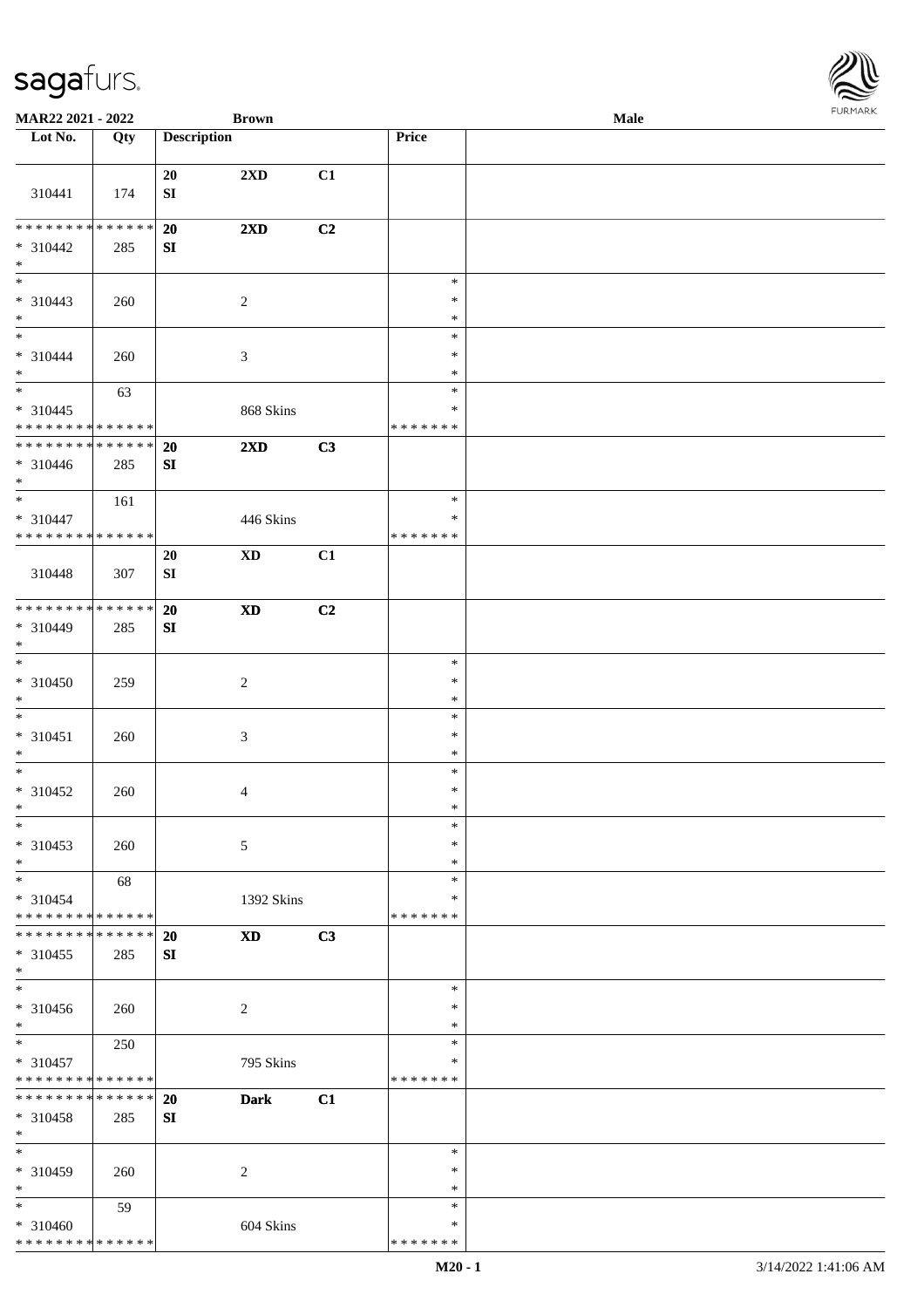| MAR22 2021 - 2022                                    |     | <b>Brown</b>                                                                     |                |                                   | Male | <b>FURMARK</b> |
|------------------------------------------------------|-----|----------------------------------------------------------------------------------|----------------|-----------------------------------|------|----------------|
| Lot No.                                              | Qty | <b>Description</b>                                                               |                | Price                             |      |                |
| ******** <mark>******</mark><br>$* 310461$<br>$*$    | 285 | 20<br><b>Dark</b><br>SI                                                          | C <sub>2</sub> |                                   |      |                |
| $\overline{\phantom{0}}$<br>$* 310462$<br>$*$        | 260 | $\sqrt{2}$                                                                       |                | $\ast$<br>$\ast$<br>$\ast$        |      |                |
| $\overline{\phantom{a}^*}$<br>$* 310463$<br>$*$      | 260 | $\mathfrak{Z}$                                                                   |                | $\ast$<br>$\ast$<br>$\ast$        |      |                |
| $*$<br>$* 310464$<br>$*$                             | 260 | $\overline{4}$                                                                   |                | $\ast$<br>$\ast$<br>$\ast$        |      |                |
| $\overline{\phantom{0}}$<br>$* 310465$<br>$\ast$     | 260 | 5                                                                                |                | $\ast$<br>$\ast$<br>$\ast$        |      |                |
| $\overline{\phantom{a}^*}$<br>* 310466<br>$\ast$     | 260 | 6                                                                                |                | $\ast$<br>$\ast$<br>$\ast$        |      |                |
| $\ast$<br>$* 310467$<br>$\ast$                       | 260 | 7                                                                                |                | $\ast$<br>$\ast$<br>$\ast$        |      |                |
| $\overline{\phantom{0}}$<br>* 310468<br>$\ast$       | 260 | 8                                                                                |                | $\ast$<br>$\ast$<br>$\ast$        |      |                |
| $\overline{\phantom{0}}$<br>$* 310469$<br>$\ast$     | 260 | 9                                                                                |                | $\ast$<br>$\ast$<br>$\ast$        |      |                |
| $\ast$<br>* 310470<br>* * * * * * * * * * * * * *    | 241 | 2606 Skins                                                                       |                | $\ast$<br>$\ast$<br>* * * * * * * |      |                |
| ******** <mark>******</mark><br>$* 310471$<br>$\ast$ | 285 | <b>Dark</b><br>20<br>SI                                                          | C3             |                                   |      |                |
| $\overline{\phantom{a}^*}$<br>$* 310472$<br>$*$      | 260 | $\overline{c}$                                                                   |                | $\ast$<br>$\ast$<br>∗             |      |                |
| $\ast$<br>$* 310473$<br>$\ast$                       | 260 | 3                                                                                |                | $\ast$<br>$\ast$<br>$\ast$        |      |                |
| $\overline{\phantom{0}}$<br>* 310474<br>$\ast$       | 260 | $\overline{4}$                                                                   |                | $\ast$<br>$\ast$<br>$\ast$        |      |                |
| $_{\ast}$<br>* 310475<br>$\ast$                      | 260 | 5                                                                                |                | $\ast$<br>$\ast$<br>$\ast$        |      |                |
| $\ast$<br>$* 310476$<br>* * * * * * * * * * * * * *  | 162 | 1487 Skins                                                                       |                | $\ast$<br>∗<br>* * * * * * *      |      |                |
| 310477                                               | 160 | $\mathbf{X}\mathbf{D}$<br>20<br><b>LNAP</b><br>SI                                | C2             |                                   |      |                |
| 310478                                               | 281 | 20<br><b>Dark</b><br>SI<br><b>LNAP</b>                                           | C2             |                                   |      |                |
| * * * * * * * * * * * * * *<br>* 310479<br>$\ast$    | 285 | 20<br>$\mathbf{X}\mathbf{D}/\mathbf{D}\mathbf{K}$<br><b>SPAR</b><br>$\mathbf{I}$ | C <sub>2</sub> |                                   |      |                |
| $\ast$<br>* 310480<br>******** <mark>******</mark>   | 143 | 428 Skins                                                                        |                | $\ast$<br>$\ast$<br>* * * * * * * |      |                |

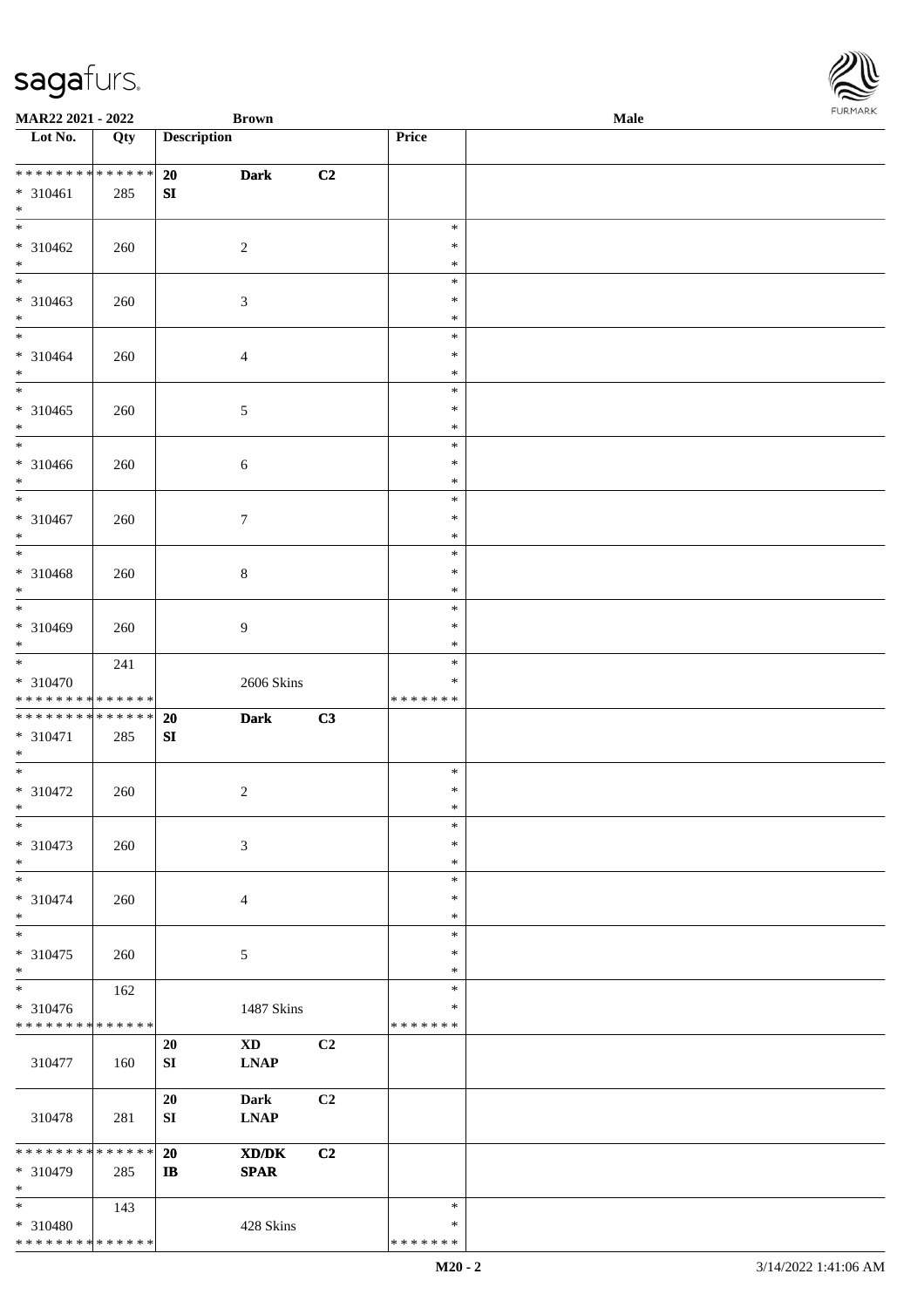| <b>MAR22 2021 - 2022</b>                                                               |             |                    | <b>Brown</b>            |    |                  | Male |  |
|----------------------------------------------------------------------------------------|-------------|--------------------|-------------------------|----|------------------|------|--|
| Lot $No.$                                                                              | Qty         | <b>Description</b> |                         |    | <b>Price</b>     |      |  |
|                                                                                        |             |                    |                         |    |                  |      |  |
| ******** <mark>******</mark>                                                           |             | 20                 | XD/DK                   | C2 |                  |      |  |
| * 310481<br>$*$                                                                        | 285         | $\mathbf{I}$       | CHIP                    |    |                  |      |  |
| $\overline{\ }$                                                                        |             |                    |                         |    | $\ast$           |      |  |
| * 310482                                                                               | 260         |                    | $\overline{2}$          |    | $\ast$           |      |  |
| $*$                                                                                    |             |                    |                         |    | $\ast$           |      |  |
|                                                                                        |             |                    |                         |    | $\ast$           |      |  |
| * 310483                                                                               | 260         |                    | 3                       |    | $\ast$           |      |  |
| $\ast$                                                                                 |             |                    |                         |    | $\ast$           |      |  |
| $\overline{\phantom{0}}$                                                               |             |                    |                         |    | $\ast$           |      |  |
| * 310484                                                                               | 240         |                    | $\overline{4}$          |    | $\ast$           |      |  |
| $*$                                                                                    |             |                    |                         |    | $\ast$           |      |  |
| $\overline{\ast}$                                                                      | 68          |                    |                         |    | $\ast$           |      |  |
| * 310485                                                                               |             |                    | 1113 Skins              |    | $\ast$           |      |  |
| * * * * * * * * <mark>* * * * * *</mark><br>* * * * * * * * <mark>* * * * * * *</mark> |             |                    |                         |    | * * * * * * *    |      |  |
| * 310486                                                                               |             | 20<br><b>SAGA</b>  | $2\mathbf{X}\mathbf{D}$ | C1 |                  |      |  |
| $*$                                                                                    | 265         |                    |                         |    |                  |      |  |
| $\overline{\phantom{0}}$                                                               | 117         |                    |                         |    | $\ast$           |      |  |
| * 310487                                                                               |             |                    | 382 Skins               |    | $\ast$           |      |  |
| * * * * * * * * <mark>* * * * * * *</mark>                                             |             |                    |                         |    | * * * * * * *    |      |  |
| ******** <mark>******</mark>                                                           |             | 20                 | 2XD                     | C2 |                  |      |  |
| * 310488                                                                               | 265         | <b>SAGA</b>        |                         |    |                  |      |  |
| $*$                                                                                    |             |                    |                         |    |                  |      |  |
|                                                                                        |             |                    |                         |    | $\ast$           |      |  |
| * 310489                                                                               | 240         |                    | 2                       |    | $\ast$           |      |  |
| $\ast$<br>$\overline{\phantom{0}}$                                                     |             |                    |                         |    | $\ast$           |      |  |
|                                                                                        |             |                    |                         |    | $\ast$<br>$\ast$ |      |  |
| * 310490<br>$\ast$                                                                     | 240         |                    | 3                       |    | $\ast$           |      |  |
| $\ast$                                                                                 |             |                    |                         |    | $\ast$           |      |  |
| * 310491                                                                               | 240         |                    | $\overline{4}$          |    | $\ast$           |      |  |
| $*$                                                                                    |             |                    |                         |    | $\ast$           |      |  |
| $*$                                                                                    |             |                    |                         |    | $\ast$           |      |  |
| * 310492                                                                               | 240         |                    | $\mathfrak{S}$          |    | $\ast$           |      |  |
| $\ast$                                                                                 |             |                    |                         |    | $\ast$           |      |  |
| $\ast$                                                                                 |             |                    |                         |    | $\ast$           |      |  |
| * 310493                                                                               | 240         |                    | $6\phantom{.}6$         |    | $\ast$           |      |  |
| $\ddot{x}$                                                                             |             |                    |                         |    | $\ast$           |      |  |
| $*$                                                                                    |             |                    |                         |    | $\ast$<br>$\ast$ |      |  |
| * 310494<br>$*$                                                                        | 240         |                    | $7\phantom{.0}$         |    | $\ast$           |      |  |
| $*$                                                                                    | 161         |                    |                         |    | $\ast$           |      |  |
| * 310495                                                                               |             |                    | 1866 Skins              |    | ∗                |      |  |
| * * * * * * * *                                                                        | * * * * * * |                    |                         |    | * * * * * * *    |      |  |
| * * * * * * * *                                                                        | * * * * * * | <b>20</b>          | 2XD                     | C3 |                  |      |  |
| * 310496                                                                               | 265         | <b>SAGA</b>        |                         |    |                  |      |  |
| $\ast$                                                                                 |             |                    |                         |    |                  |      |  |
| $*$                                                                                    |             |                    |                         |    | $\ast$           |      |  |
| * 310497                                                                               | 240         |                    | 2                       |    | $\ast$           |      |  |
| $*$<br>$\ddot{x}$                                                                      |             |                    |                         |    | $\ast$<br>$\ast$ |      |  |
| * 310498                                                                               | 240         |                    | 3                       |    | $\ast$           |      |  |
| $*$                                                                                    |             |                    |                         |    | $\ast$           |      |  |
| $\overline{\ast}$                                                                      | 211         |                    |                         |    | $\ast$           |      |  |
| * 310499                                                                               |             |                    | 956 Skins               |    | $\ast$           |      |  |
| * * * * * * * *                                                                        | * * * * * * |                    |                         |    | * * * * * * *    |      |  |
| * * * * * * * * <mark>* * * * * * *</mark>                                             |             | 20                 | <b>XD</b>               | C1 |                  |      |  |
| * 310500                                                                               | 265         | <b>SAGA</b>        |                         |    |                  |      |  |
| $\ast$                                                                                 |             |                    |                         |    |                  |      |  |

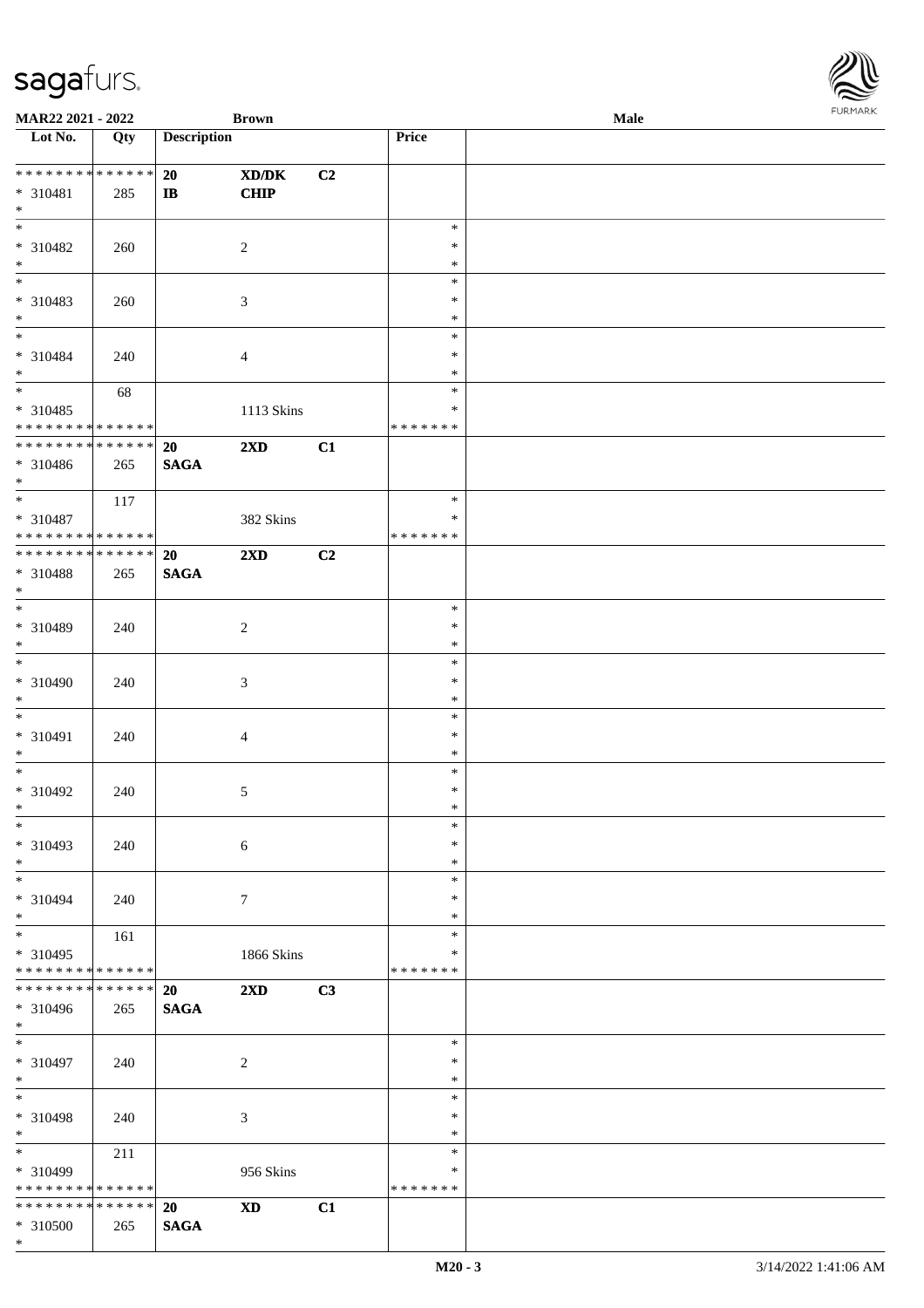| MAR22 2021 - 2022               |        |                    | <b>Brown</b>           |    |               | <b>Male</b> |
|---------------------------------|--------|--------------------|------------------------|----|---------------|-------------|
| Lot No.                         | Qty    | <b>Description</b> |                        |    | Price         |             |
|                                 |        |                    |                        |    |               |             |
| $*$                             |        | 20                 | $\mathbf{X}\mathbf{D}$ | C1 | $\ast$        |             |
| * 310501                        | 240    | <b>SAGA</b>        |                        |    | $\ast$        |             |
| $*$                             |        |                    |                        |    | $\ast$        |             |
|                                 | 163    |                    |                        |    | $\ast$        |             |
| * 310502                        |        |                    | 668 Skins              |    | $\ast$        |             |
| * * * * * * * * * * * * * *     |        |                    |                        |    | * * * * * * * |             |
| * * * * * * * * * * * * * *     |        | 20                 | $\mathbf{X}\mathbf{D}$ | C2 |               |             |
| * 310503                        | 265    | <b>SAGA</b>        |                        |    |               |             |
| $*$                             |        |                    |                        |    |               |             |
|                                 |        |                    |                        |    | $\ast$        |             |
| * 310504                        | 240    |                    | $\overline{c}$         |    | $\ast$        |             |
| $*$                             |        |                    |                        |    | $\ast$        |             |
|                                 |        |                    |                        |    | $\ast$        |             |
| $* 310505$                      | 240    |                    | $\sqrt{3}$             |    | $\ast$        |             |
| $*$                             |        |                    |                        |    | $\ast$        |             |
| $\overline{\ast}$               |        |                    |                        |    | $\ast$        |             |
| $* 310506$                      | 240    |                    | $\overline{4}$         |    | $\ast$        |             |
| $*$                             |        |                    |                        |    | $\ast$        |             |
| $\overline{\ast}$               |        |                    |                        |    | $\ast$        |             |
| $* 310507$                      | 240    |                    | $\sqrt{5}$             |    | $\ast$        |             |
| $*$                             |        |                    |                        |    | $\ast$        |             |
|                                 |        |                    |                        |    | $\ast$        |             |
| $* 310508$                      | 240    |                    | $6\,$                  |    | $\ast$        |             |
| $*$                             |        |                    |                        |    | $\ast$        |             |
|                                 |        |                    |                        |    | $\ast$        |             |
| $* 310509$                      | 240    |                    | $7\phantom{.0}$        |    | $\ast$        |             |
| $*$                             |        |                    |                        |    | $\ast$        |             |
| $\overline{\phantom{0}}$        |        |                    |                        |    | $\ast$        |             |
| $* 310510$                      | 239    |                    | $\,8\,$                |    | $\ast$        |             |
| $*$                             |        |                    |                        |    | $\ast$        |             |
| $*$                             |        |                    |                        |    | $\ast$        |             |
| $* 310511$                      | 240    |                    |                        |    | $\ast$        |             |
| $*$                             |        |                    | 9                      |    | $\ast$        |             |
| $*$                             |        |                    |                        |    | $\ast$        |             |
| $* 310512$                      |        |                    |                        |    | $\ast$        |             |
| $*$                             | 240    |                    | 10                     |    | $\ast$        |             |
| $*$                             |        |                    |                        |    | $\ast$        |             |
|                                 |        |                    |                        |    | $\ast$        |             |
| $* 310513$                      | 240    |                    | 11                     |    |               |             |
| $*$                             |        |                    |                        |    | $\ast$        |             |
| $*$                             | 50     |                    |                        |    | $\ast$        |             |
| * 310514                        |        |                    | 2714 Skins             |    | $\ast$        |             |
| * * * * * * * * * * * * * *     |        |                    |                        |    | * * * * * * * |             |
| * * * * * * * *                 | ****** | <b>20</b>          | <b>XD</b>              | C3 |               |             |
| * 310515<br>$*$                 | 265    | <b>SAGA</b>        |                        |    |               |             |
|                                 |        |                    |                        |    |               |             |
|                                 |        |                    |                        |    | $\ast$        |             |
| * 310516                        | 240    |                    | $\overline{c}$         |    | $\ast$        |             |
| $*$                             |        |                    |                        |    | $\ast$        |             |
| $*$                             |        |                    |                        |    | $\ast$        |             |
| * 310517                        | 240    |                    | 3                      |    | $\ast$        |             |
| $*$                             |        |                    |                        |    | $\ast$        |             |
| $*$                             |        |                    |                        |    | $\ast$        |             |
| $* 310518$                      | 240    |                    | $\overline{4}$         |    | $\ast$        |             |
| $*$<br>$\overline{\phantom{0}}$ |        |                    |                        |    | $\ast$        |             |
|                                 |        |                    |                        |    | $\ast$        |             |
| * 310519                        | 240    |                    | 5                      |    | $\ast$        |             |
| $*$                             |        |                    |                        |    | $\ast$        |             |
| $*$                             | 244    |                    |                        |    | $\ast$        |             |
| * 310520                        |        |                    | 1469 Skins             |    | $\ast$        |             |
| * * * * * * * * * * * * * *     |        |                    |                        |    | * * * * * * * |             |

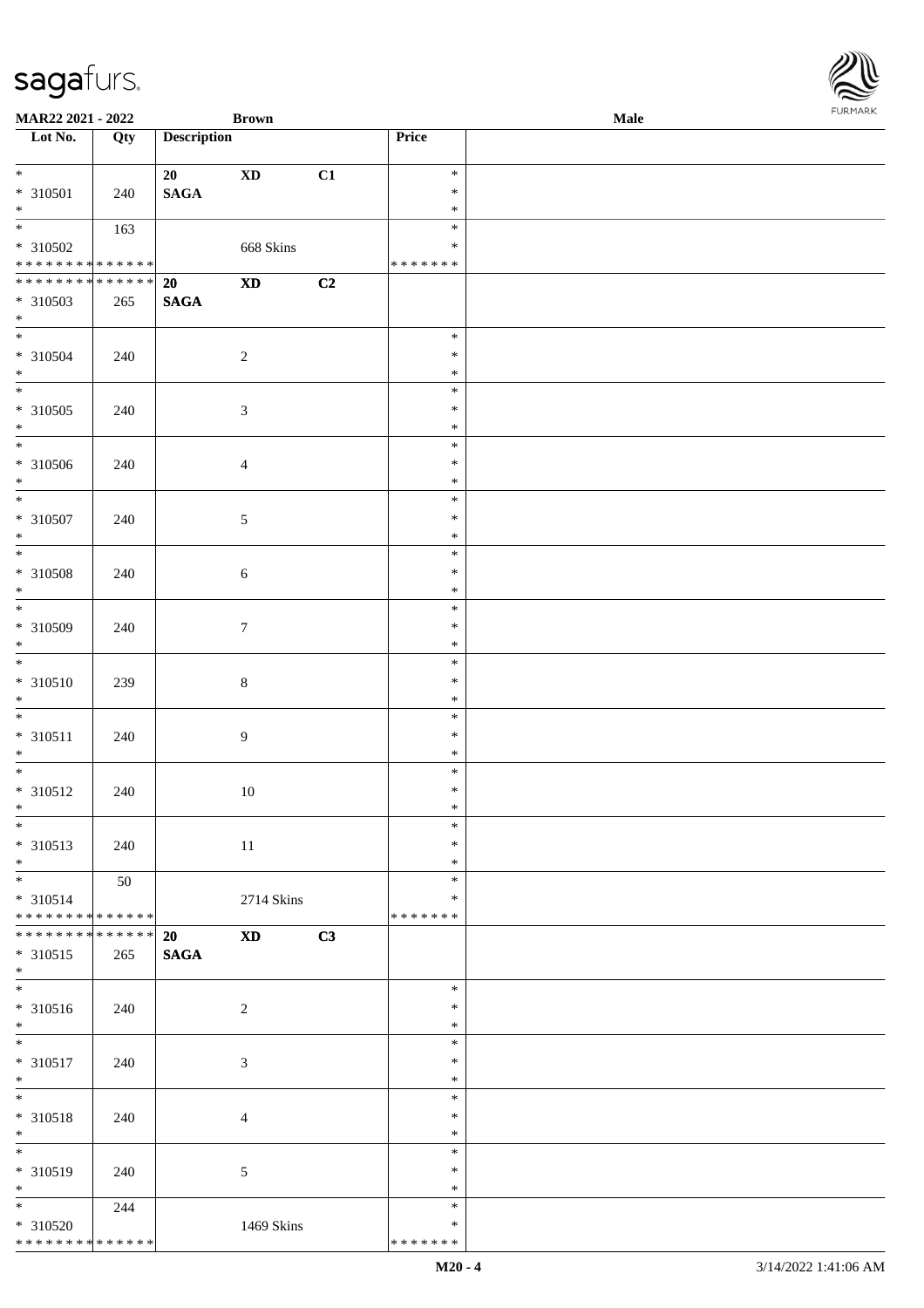| MAR22 2021 - 2022                          |             |                    | <b>Brown</b>     |    |                  | Male | $1 \times 1 \times 1 \times 1 \times 1$ |
|--------------------------------------------|-------------|--------------------|------------------|----|------------------|------|-----------------------------------------|
| Lot $No.$                                  | Qty         | <b>Description</b> |                  |    | Price            |      |                                         |
| ******** <mark>******</mark>               |             |                    |                  |    |                  |      |                                         |
| $* 310521$                                 | 265         | 20<br><b>SAGA</b>  | <b>Dark</b>      | C1 |                  |      |                                         |
| $*$                                        |             |                    |                  |    |                  |      |                                         |
| $\frac{1}{\ast}$                           |             |                    |                  |    | $\ast$           |      |                                         |
| * 310522                                   | 240         |                    | 2                |    | $\ast$           |      |                                         |
|                                            |             |                    |                  |    | $\ast$           |      |                                         |
| $*$<br>$*$                                 |             |                    |                  |    | $\ast$           |      |                                         |
| * 310523                                   | 240         |                    | $\sqrt{3}$       |    | $\ast$           |      |                                         |
| $*$                                        |             |                    |                  |    | $\ast$           |      |                                         |
| $\overline{\phantom{0}}$                   |             |                    |                  |    | $\ast$           |      |                                         |
| * 310524                                   | 240         |                    | $\overline{4}$   |    | $\ast$           |      |                                         |
| $\ast$<br>$\overline{\ast}$                | 191         |                    |                  |    | $\ast$<br>$\ast$ |      |                                         |
| * 310525                                   |             |                    | 1176 Skins       |    | ∗                |      |                                         |
| * * * * * * * * <mark>* * * * * * *</mark> |             |                    |                  |    | * * * * * * *    |      |                                         |
| * * * * * * * * * * * * * * *              |             | 20                 | <b>Dark</b>      | C2 |                  |      |                                         |
| * 310526                                   | 265         | <b>SAGA</b>        |                  |    |                  |      |                                         |
| $*$                                        |             |                    |                  |    |                  |      |                                         |
| $\overline{\ast}$                          |             |                    |                  |    | $\ast$           |      |                                         |
| * 310527                                   | 260         |                    | $\overline{c}$   |    | $\ast$           |      |                                         |
| $*$<br>$\overline{\ }$                     |             |                    |                  |    | $\ast$           |      |                                         |
|                                            |             |                    |                  |    | $\ast$<br>$\ast$ |      |                                         |
| * 310528<br>$*$                            | 240         |                    | 3                |    | $\ast$           |      |                                         |
|                                            |             |                    |                  |    | $\ast$           |      |                                         |
| * 310529                                   | 240         |                    | $\overline{4}$   |    | $\ast$           |      |                                         |
| $*$                                        |             |                    |                  |    | $\ast$           |      |                                         |
|                                            |             |                    |                  |    | $\ast$           |      |                                         |
| * 310530                                   | 240         |                    | 5                |    | $\ast$           |      |                                         |
| $\ast$                                     |             |                    |                  |    | $\ast$           |      |                                         |
|                                            |             |                    |                  |    | $\ast$           |      |                                         |
| * 310531<br>$*$                            | 240         |                    | 6                |    | $\ast$<br>$\ast$ |      |                                         |
|                                            |             |                    |                  |    | $\ast$           |      |                                         |
| $* 310532$                                 | 240         |                    | $\boldsymbol{7}$ |    | $\ast$           |      |                                         |
| $\ddot{x}$                                 |             |                    |                  |    | $\ast$           |      |                                         |
| $\overline{\ast}$                          |             |                    |                  |    | $\ast$           |      |                                         |
| * 310533                                   | 240         |                    | $\,8\,$          |    | $\ast$           |      |                                         |
| $*$                                        |             |                    |                  |    | $\ast$           |      |                                         |
|                                            |             |                    |                  |    | $\ast$           |      |                                         |
| * 310534                                   | 240         |                    | 9                |    | $\ast$           |      |                                         |
| $*$<br>$\overline{\phantom{0}}$            | 98          |                    |                  |    | $\ast$<br>$\ast$ |      |                                         |
| * 310535                                   |             |                    | 2303 Skins       |    | $\ast$           |      |                                         |
| * * * * * * * * * * * * * * *              |             |                    |                  |    | * * * * * * *    |      |                                         |
| * * * * * * * *                            | * * * * * * | <b>20</b>          | <b>Dark</b>      | C3 |                  |      |                                         |
| * 310536                                   | 265         | <b>SAGA</b>        |                  |    |                  |      |                                         |
| $*$                                        |             |                    |                  |    |                  |      |                                         |
| $\overline{\ast}$                          |             |                    |                  |    | $\ast$           |      |                                         |
| * 310537                                   | 240         |                    | $\overline{c}$   |    | $\ast$           |      |                                         |
| $*$<br>$*$                                 |             |                    |                  |    | $\ast$<br>$\ast$ |      |                                         |
| * 310538                                   | 240         |                    | $\sqrt{3}$       |    | $\ast$           |      |                                         |
| $*$                                        |             |                    |                  |    | $\ast$           |      |                                         |
| $\overline{\mathbf{r}}$                    |             |                    |                  |    | $\ast$           |      |                                         |
| * 310539                                   | 240         |                    | $\overline{4}$   |    | $\ast$           |      |                                         |
| $*$                                        |             |                    |                  |    | $\ast$           |      |                                         |
|                                            |             |                    |                  |    | $\ast$           |      |                                         |
| * 310540                                   | 240         |                    | 5                |    | $\ast$           |      |                                         |
| $\ast$                                     |             |                    |                  |    | $\ast$           |      |                                         |

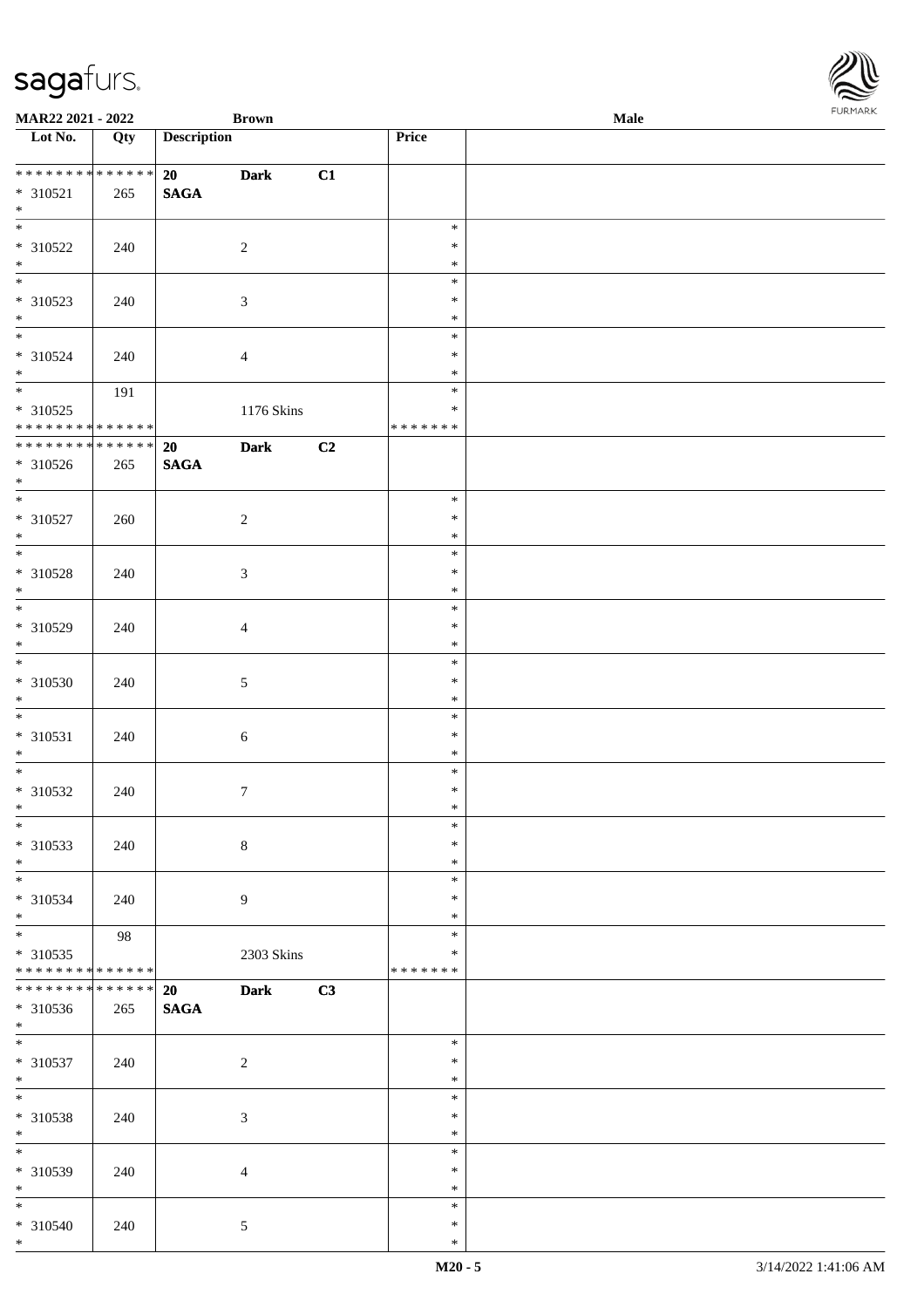\*

| <b>MAR22 2021 - 2022</b>                                      |             |                    | <b>Brown</b>            |                |                    | Male | $1 \times 1 \times 1 \times 1 \times 1$ |
|---------------------------------------------------------------|-------------|--------------------|-------------------------|----------------|--------------------|------|-----------------------------------------|
| Lot No.                                                       | Qty         | <b>Description</b> |                         |                | Price              |      |                                         |
|                                                               |             |                    |                         |                |                    |      |                                         |
| $*$                                                           |             | 20                 | <b>Dark</b>             | C3             | $\ast$             |      |                                         |
| * 310541                                                      | 240         | <b>SAGA</b>        |                         |                | $\ast$             |      |                                         |
| $*$                                                           |             |                    |                         |                | $\ast$             |      |                                         |
|                                                               |             |                    |                         |                | $\ast$             |      |                                         |
| * 310542                                                      | 240         |                    | $\tau$                  |                | $\ast$             |      |                                         |
| $*$                                                           |             |                    |                         |                | $\ast$<br>$\ast$   |      |                                         |
|                                                               |             |                    |                         |                | $\ast$             |      |                                         |
| * 310543<br>$*$                                               | 240         |                    | $\,8\,$                 |                | $\ast$             |      |                                         |
| $\overline{\phantom{0}}$                                      |             |                    |                         |                | $\ast$             |      |                                         |
| * 310544                                                      | 220         |                    | $\overline{9}$          |                | $\ast$             |      |                                         |
| $\ast$                                                        |             |                    |                         |                | $\ast$             |      |                                         |
| $\overline{\mathbf{r}}$                                       | 46          |                    |                         |                | $\ast$             |      |                                         |
| * 310545                                                      |             |                    | 2211 Skins              |                | ∗                  |      |                                         |
| * * * * * * * * <mark>* * * * * * *</mark>                    |             |                    |                         |                | * * * * * * *      |      |                                         |
|                                                               |             | 20                 | $2\mathbf{X}\mathbf{D}$ | C2             |                    |      |                                         |
| 310546                                                        | 260         | <b>SAGA</b>        | <b>LNAP</b>             |                |                    |      |                                         |
|                                                               |             |                    |                         |                |                    |      |                                         |
| ******** <mark>******</mark>                                  |             | 20                 | $\mathbf{X}\mathbf{D}$  | C <sub>2</sub> |                    |      |                                         |
| $* 310547$                                                    | 265         | <b>SAGA</b>        | <b>LNAP</b>             |                |                    |      |                                         |
| $*$                                                           |             |                    |                         |                |                    |      |                                         |
| $\overline{\phantom{0}}$                                      | 154         |                    |                         |                | $\ast$             |      |                                         |
| * 310548                                                      |             |                    | 419 Skins               |                | ∗                  |      |                                         |
| * * * * * * * * <mark>* * * * * * *</mark>                    |             |                    |                         |                | * * * * * * *      |      |                                         |
| * * * * * * * * <mark>* * * * * * *</mark>                    |             | <b>20</b>          | <b>Dark</b>             | C2             |                    |      |                                         |
| * 310549                                                      | 265         | <b>SAGA</b>        | <b>LNAP</b>             |                |                    |      |                                         |
| $*$                                                           |             |                    |                         |                |                    |      |                                         |
| $\overline{\ast}$                                             |             |                    |                         |                | $\ast$             |      |                                         |
| * 310550                                                      | 240         |                    | 2                       |                | $\ast$             |      |                                         |
| $\ast$                                                        |             |                    |                         |                | $\ast$             |      |                                         |
|                                                               | 210         |                    |                         |                | $\ast$             |      |                                         |
| * 310551                                                      |             |                    | 715 Skins               |                | ∗                  |      |                                         |
| * * * * * * * * <mark>* * * * * *</mark>                      |             |                    |                         |                | * * * * * * *      |      |                                         |
| * * * * * * * * <mark>* * * * * * *</mark>                    |             | 20                 | XD/DK                   | C2             |                    |      |                                         |
| * 310552                                                      | 265         | IA                 | <b>SPAR</b>             |                |                    |      |                                         |
| $\ast$                                                        |             |                    |                         |                |                    |      |                                         |
| $\ast$                                                        |             |                    |                         |                | $\ast$             |      |                                         |
| * 310553                                                      | 240         |                    | $\sqrt{2}$              |                | $\ast$             |      |                                         |
| $*$                                                           |             |                    |                         |                | $\ast$             |      |                                         |
| $\overline{\phantom{0}}$                                      |             |                    |                         |                | $\ast$             |      |                                         |
| * 310554                                                      | 240         |                    | 3                       |                | ∗                  |      |                                         |
| $*$                                                           |             |                    |                         |                | $\ast$             |      |                                         |
| $\ast$                                                        |             |                    |                         |                | $\ast$             |      |                                         |
| * 310555                                                      | 240         |                    | 4                       |                | $\ast$             |      |                                         |
| $\ast$                                                        |             |                    |                         |                | $\ast$             |      |                                         |
| $\ast$                                                        |             |                    |                         |                | $\ast$             |      |                                         |
| * 310556                                                      | 240         |                    | 5                       |                | $\ast$             |      |                                         |
| $*$<br>$\ast$                                                 |             |                    |                         |                | $\ast$             |      |                                         |
|                                                               |             |                    |                         |                | $\ast$             |      |                                         |
| * 310557                                                      | 240         |                    | 6                       |                | $\ast$             |      |                                         |
| $*$<br>$*$                                                    |             |                    |                         |                | $\ast$<br>$\ast$   |      |                                         |
|                                                               | 190         |                    |                         |                |                    |      |                                         |
| * 310558                                                      |             |                    | 1655 Skins              |                | ∗<br>* * * * * * * |      |                                         |
| * * * * * * * * <mark>* * * * * * *</mark><br>* * * * * * * * |             |                    |                         |                |                    |      |                                         |
|                                                               | * * * * * * | 20                 | XD/DK                   | C2             |                    |      |                                         |
| * 310559                                                      | 265         | IA                 | <b>CHIP</b>             |                |                    |      |                                         |
| $*$                                                           |             |                    |                         |                | $\ast$             |      |                                         |
|                                                               |             |                    |                         |                | $\ast$             |      |                                         |
| * 310560                                                      | 240         |                    | 2                       |                |                    |      |                                         |
| $\ast$                                                        |             |                    |                         |                | $\ast$             |      |                                         |

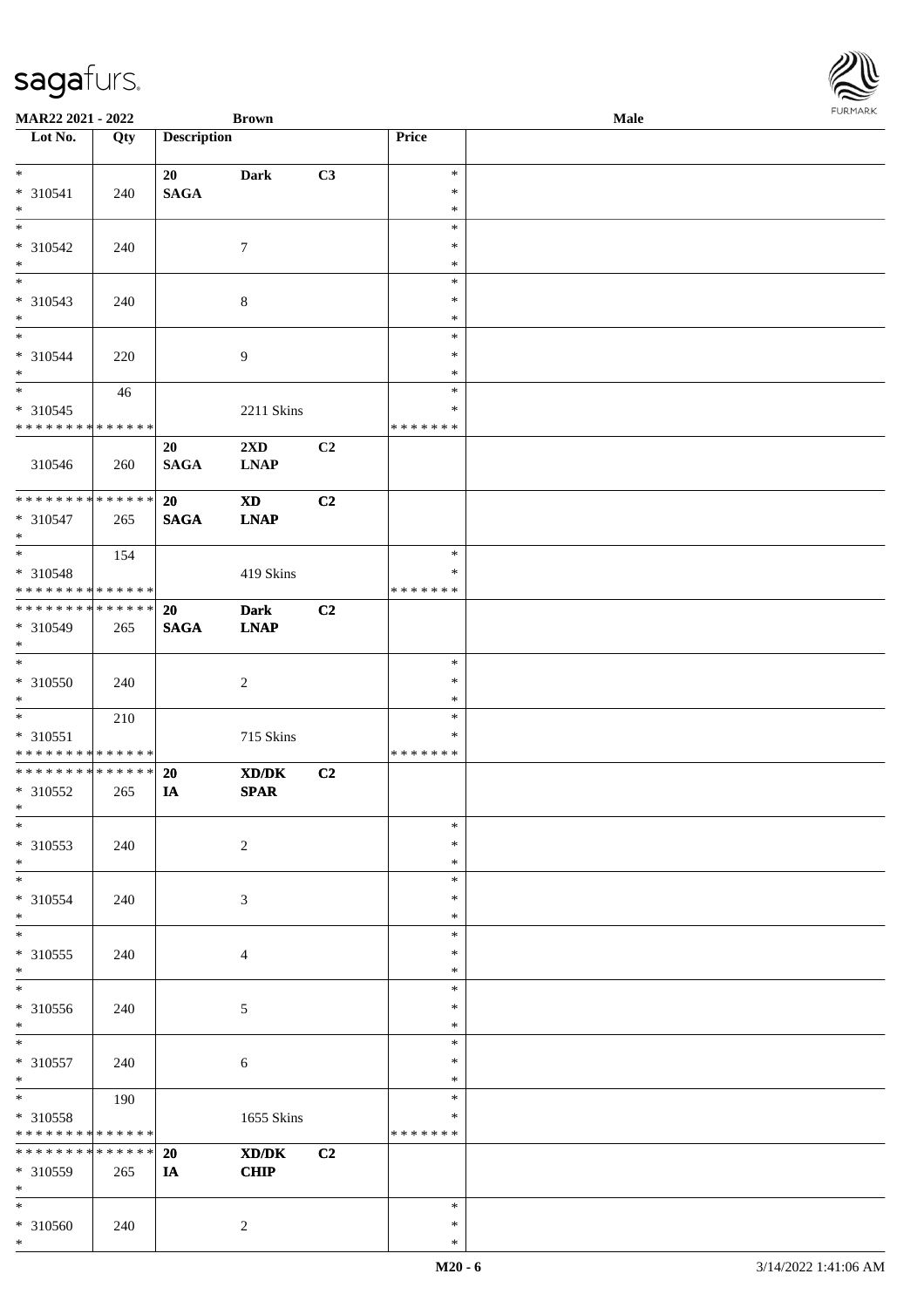| <b>MAR22 2021 - 2022</b>                   |                 |                    | <b>Brown</b>                                |    |                  | <b>Male</b> |  |
|--------------------------------------------|-----------------|--------------------|---------------------------------------------|----|------------------|-------------|--|
| Lot No.                                    | Qty             | <b>Description</b> |                                             |    | Price            |             |  |
|                                            |                 |                    |                                             |    |                  |             |  |
| $\ddot{x}$                                 |                 | 20                 | $\mathbf{X}\mathbf{D}/\mathbf{D}\mathbf{K}$ | C2 | $\ast$           |             |  |
| * 310561                                   | 240             | $I\!\!A$           | <b>CHIP</b>                                 |    | $\ast$           |             |  |
| $*$                                        |                 |                    |                                             |    | $\ast$           |             |  |
|                                            |                 |                    |                                             |    | $\ast$           |             |  |
| * 310562                                   | 240             |                    | $\overline{4}$                              |    | $\ast$           |             |  |
| $*$                                        |                 |                    |                                             |    | $\ast$           |             |  |
|                                            |                 |                    |                                             |    | $\ast$           |             |  |
| * 310563                                   | 240             |                    | $\sqrt{5}$                                  |    | $\ast$           |             |  |
| $*$                                        |                 |                    |                                             |    | $\ast$           |             |  |
|                                            |                 |                    |                                             |    | $\ast$           |             |  |
| * 310564                                   | 240             |                    | $\sqrt{6}$                                  |    | $\ast$           |             |  |
| $*$                                        |                 |                    |                                             |    | $\ast$<br>$\ast$ |             |  |
|                                            |                 |                    |                                             |    |                  |             |  |
| * 310565<br>$*$                            | 240             |                    | $\boldsymbol{7}$                            |    | $\ast$<br>$\ast$ |             |  |
| $\overline{\phantom{0}}$                   |                 |                    |                                             |    | $\ast$           |             |  |
| * 310566                                   |                 |                    |                                             |    | $\ast$           |             |  |
| $*$                                        | 240             |                    | $\,8\,$                                     |    | $\ast$           |             |  |
|                                            |                 |                    |                                             |    | $\ast$           |             |  |
| $* 310567$                                 | 240             |                    | 9                                           |    | $\ast$           |             |  |
| $*$                                        |                 |                    |                                             |    | $\ast$           |             |  |
|                                            |                 |                    |                                             |    | $\ast$           |             |  |
| * 310568                                   | 240             |                    | 10                                          |    | $\ast$           |             |  |
| $\ast$                                     |                 |                    |                                             |    | $\ast$           |             |  |
|                                            |                 |                    |                                             |    | $\ast$           |             |  |
| * 310569                                   | 240             |                    | 11                                          |    | $\ast$           |             |  |
| $\ast$                                     |                 |                    |                                             |    | $\ast$           |             |  |
| $\overline{\ast}$                          |                 |                    |                                             |    | $\ast$           |             |  |
| * 310570                                   | 240             |                    | 12                                          |    | $\ast$           |             |  |
| $*$                                        |                 |                    |                                             |    | $\ast$           |             |  |
|                                            | 220             |                    |                                             |    | $\ast$           |             |  |
| * 310571                                   |                 |                    | 3125 Skins                                  |    | $\ast$           |             |  |
| * * * * * * * * <mark>*</mark>             | * * * * * *     |                    |                                             |    | * * * * * * *    |             |  |
|                                            |                 | 20                 | $2\mathbf{X}\mathbf{D}$                     | C1 |                  |             |  |
| 310572                                     | 108             | <b>SROY</b>        |                                             |    |                  |             |  |
|                                            |                 |                    |                                             |    |                  |             |  |
| * * * * * * * * <mark>* * * * * * *</mark> |                 | 20                 | $2\mathbf{X}\mathbf{D}$                     | C2 |                  |             |  |
| * 310573                                   | 245             | <b>SROY</b>        |                                             |    |                  |             |  |
| $*$<br>$*$                                 |                 |                    |                                             |    | $\ast$           |             |  |
| * 310574                                   | 202             |                    | 447 Skins                                   |    | ∗                |             |  |
| * * * * * * * * <mark>* * * * * * *</mark> |                 |                    |                                             |    | * * * * * * *    |             |  |
|                                            |                 | 20                 | $2\mathbf{X}\mathbf{D}$                     | C3 |                  |             |  |
| 310575                                     | 200             | <b>SROY</b>        |                                             |    |                  |             |  |
|                                            |                 |                    |                                             |    |                  |             |  |
|                                            |                 | 20                 | <b>XD</b>                                   | C1 |                  |             |  |
| 310576                                     | 169             | <b>SROY</b>        |                                             |    |                  |             |  |
|                                            |                 |                    |                                             |    |                  |             |  |
| * * * * * * * *                            | $* * * * * * *$ | 20                 | <b>XD</b>                                   | C2 |                  |             |  |
| * 310577                                   | 245             | <b>SROY</b>        |                                             |    |                  |             |  |
| $*$                                        |                 |                    |                                             |    |                  |             |  |
| $*$                                        |                 |                    |                                             |    | $\ast$           |             |  |
| * 310578                                   | 220             |                    | 2                                           |    | $\ast$           |             |  |
| $*$                                        |                 |                    |                                             |    | $\ast$           |             |  |
|                                            | 73              |                    |                                             |    | $\ast$           |             |  |
| * 310579                                   |                 |                    | 538 Skins                                   |    | *                |             |  |
| * * * * * * * * <mark>* * * * * *</mark>   |                 |                    |                                             |    | * * * * * * *    |             |  |
|                                            |                 | 20                 | <b>XD</b>                                   | C3 |                  |             |  |
| 310580                                     | 259             | <b>SROY</b>        |                                             |    |                  |             |  |

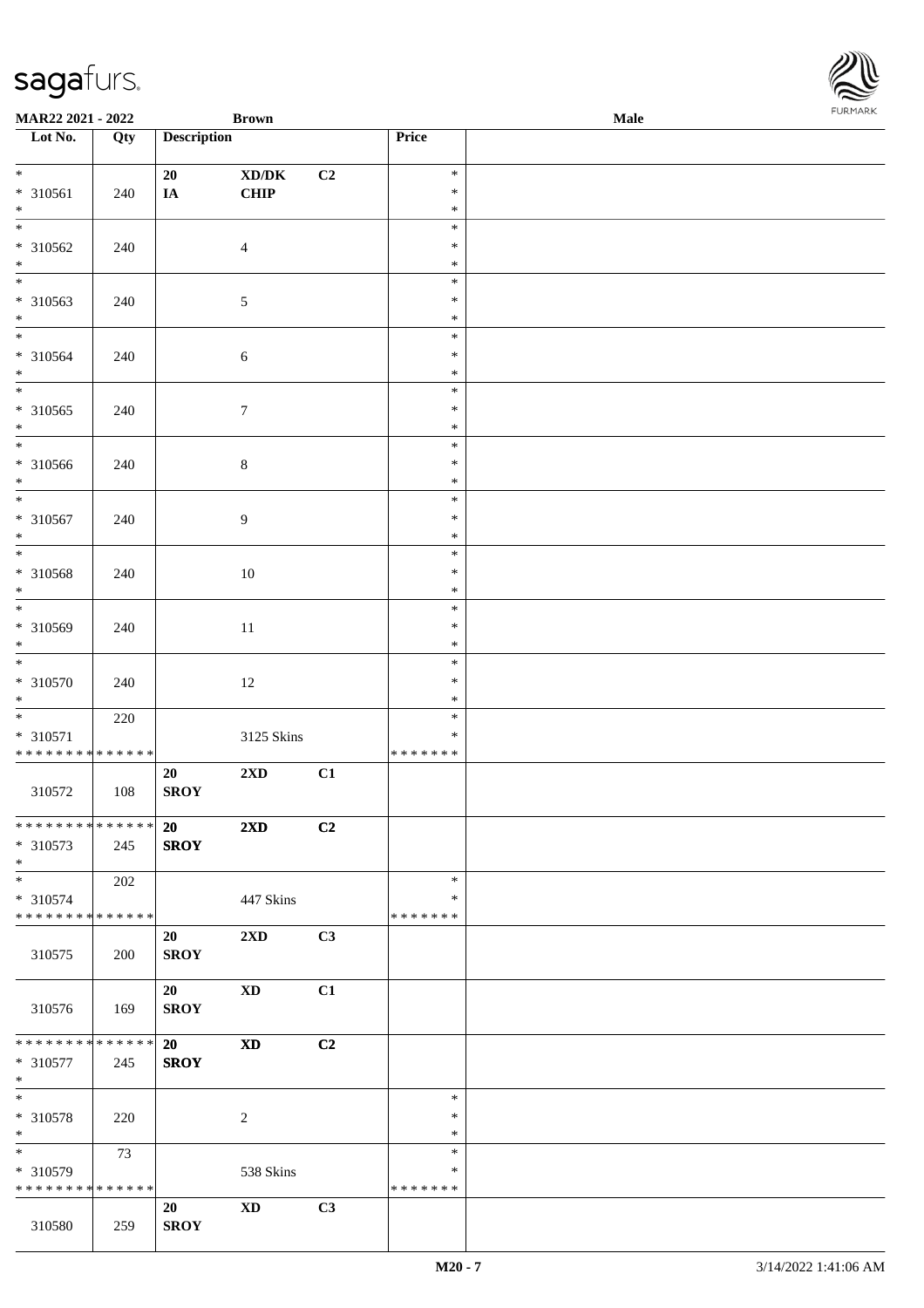| MAR22 2021 - 2022             |     |                    | <b>Brown</b> |    |              | Male | <b>FURMARK</b> |
|-------------------------------|-----|--------------------|--------------|----|--------------|------|----------------|
| Lot No.                       | Qty | <b>Description</b> |              |    | <b>Price</b> |      |                |
| * * * * * * * * * * * * * * * |     | <b>20</b>          | <b>Dark</b>  | C1 |              |      |                |
| * 310581<br>$*$               | 245 | <b>SROY</b>        |              |    |              |      |                |
| $*$                           | 72  |                    |              |    | $\ast$       |      |                |
| * 310582                      |     |                    | 317 Skins    |    | *            |      |                |
| * * * * * * * * * * * * * *   |     |                    |              |    | *******      |      |                |
| * * * * * * * * * * * * * * * |     | <b>20</b>          | <b>Dark</b>  | C2 |              |      |                |
| * 310583<br>$*$               | 245 | <b>SROY</b>        |              |    |              |      |                |
| $*$                           |     |                    |              |    | $\ast$       |      |                |
| * 310584                      | 220 |                    | 2            |    | *            |      |                |
| $*$                           |     |                    |              |    | $\ast$       |      |                |
| $*$                           |     |                    |              |    | $\ast$       |      |                |
| * 310585                      | 220 |                    | 3            |    | $\ast$       |      |                |
| $*$                           |     |                    |              |    | $\ast$       |      |                |
| $*$                           | 184 |                    |              |    | $\ast$       |      |                |
| * 310586                      |     |                    | 869 Skins    |    | ∗            |      |                |
| * * * * * * * * * * * * * * * |     |                    |              |    | *******      |      |                |
| * * * * * * * * * * * * * * * |     | 20                 | <b>Dark</b>  | C3 |              |      |                |
| $*310587$                     | 245 | <b>SROY</b>        |              |    |              |      |                |
| $*$                           |     |                    |              |    |              |      |                |
| $*$                           | 97  |                    |              |    | *            |      |                |
| * 310588                      |     |                    | 342 Skins    |    | *            |      |                |
| * * * * * * * * * * * * * *   |     |                    |              |    | *******      |      |                |

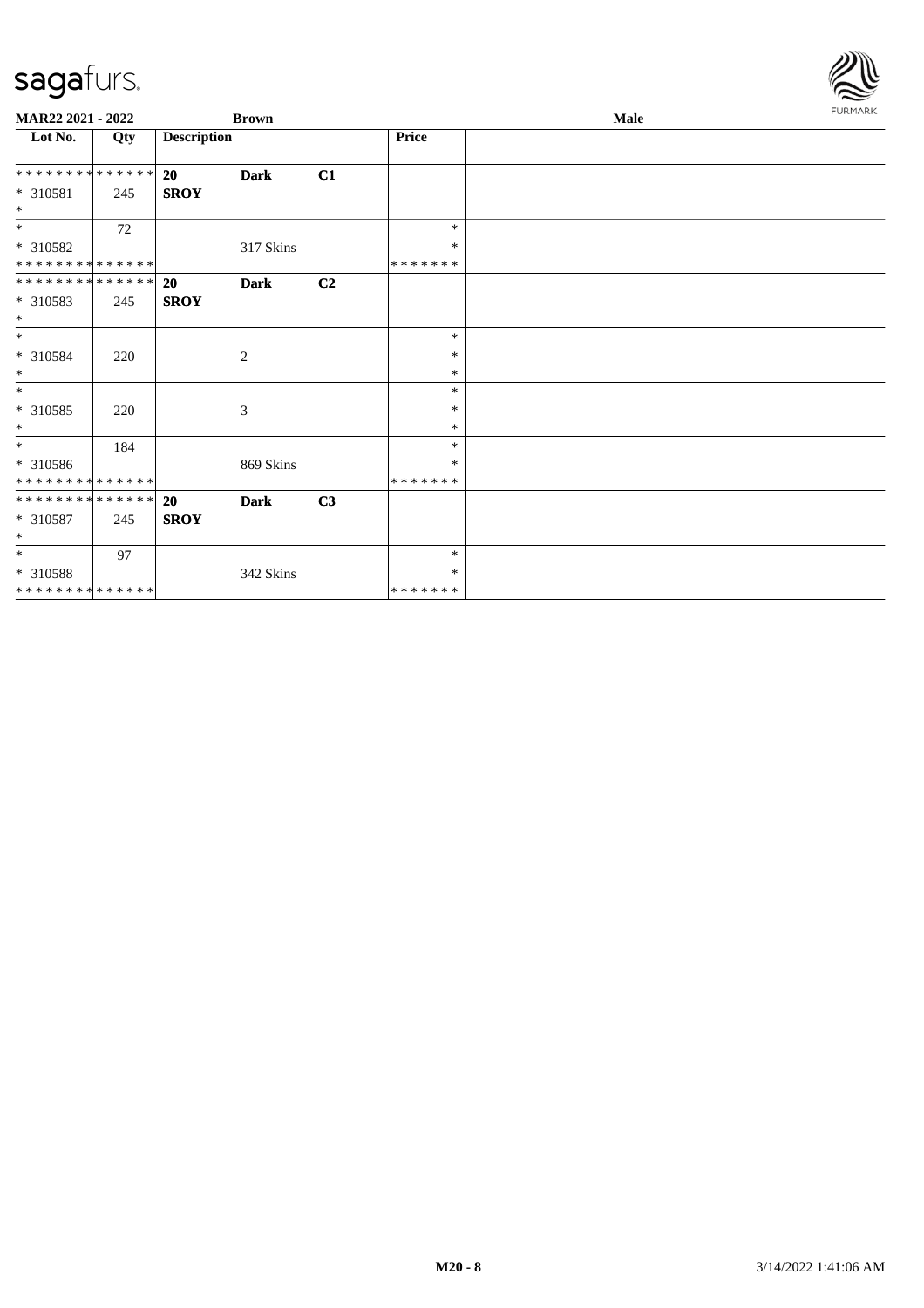

| MAR22 2021 - 2022                       |     |                    | <b>Brown Velvet</b>         |                |                  | Male |  |
|-----------------------------------------|-----|--------------------|-----------------------------|----------------|------------------|------|--|
| Lot No.                                 | Qty | <b>Description</b> |                             |                | Price            |      |  |
|                                         |     |                    |                             |                |                  |      |  |
| **************                          |     | 50                 | $2\mathbf{X}\mathbf{D}$     | C1/C2          |                  |      |  |
| $* 310641$                              | 205 | SI                 | <b>VELV1</b>                |                |                  |      |  |
| $\ast$<br>$\overline{\ast}$             |     |                    |                             |                |                  |      |  |
|                                         | 157 |                    |                             |                | $\ast$<br>∗      |      |  |
| * 310642<br>* * * * * * * * * * * * * * |     |                    | 362 Skins                   |                | * * * * * * *    |      |  |
|                                         |     |                    |                             |                |                  |      |  |
|                                         |     | 50                 | XD                          | C1             |                  |      |  |
| 310643                                  | 145 | ${\bf S}{\bf I}$   | <b>VELV1</b>                |                |                  |      |  |
| * * * * * * * * * * * * * *             |     | 50                 | $\boldsymbol{\mathrm{XD}}$  | C2             |                  |      |  |
| $* 310644$                              | 205 | SI                 | <b>VELV1</b>                |                |                  |      |  |
| $\ast$                                  |     |                    |                             |                |                  |      |  |
| $\ast$                                  | 151 |                    |                             |                | $\ast$           |      |  |
| $* 310645$                              |     |                    | 356 Skins                   |                | $\ast$           |      |  |
| * * * * * * * * * * * * * *             |     |                    |                             |                | * * * * * * *    |      |  |
|                                         |     | 50                 | <b>XD</b>                   | C3             |                  |      |  |
| 310646                                  | 119 | SI                 | <b>VELV1</b>                |                |                  |      |  |
|                                         |     |                    |                             |                |                  |      |  |
| **************                          |     | 50                 | <b>Dark</b>                 | C1             |                  |      |  |
| $* 310647$                              | 205 | SI                 | <b>VELV1</b>                |                |                  |      |  |
| $\ast$                                  |     |                    |                             |                |                  |      |  |
| $\ast$                                  | 77  |                    |                             |                | $\ast$           |      |  |
| * 310648                                |     |                    | 282 Skins                   |                | *                |      |  |
| * * * * * * * * * * * * * *             |     |                    |                             |                | * * * * * * *    |      |  |
| * * * * * * * * * * * * * *             |     | 50                 | <b>Dark</b>                 | C <sub>2</sub> |                  |      |  |
| * 310649                                | 205 | SI                 | <b>VELV1</b>                |                |                  |      |  |
| $\ast$<br>$\ast$                        |     |                    |                             |                |                  |      |  |
|                                         |     |                    |                             |                | $\ast$           |      |  |
| $* 310650$<br>$\ast$                    | 180 |                    | $\boldsymbol{2}$            |                | $\ast$<br>$\ast$ |      |  |
| $\ast$                                  |     |                    |                             |                | $\ast$           |      |  |
| $* 310651$                              | 180 |                    | $\ensuremath{\mathfrak{Z}}$ |                | $\ast$           |      |  |
| $\ast$                                  |     |                    |                             |                | $\ast$           |      |  |
| $\ast$                                  | 76  |                    |                             |                | $\ast$           |      |  |
| * 310652                                |     |                    | 641 Skins                   |                | $\ast$           |      |  |
| **************                          |     |                    |                             |                | * * * * * * *    |      |  |
|                                         |     | 50                 | <b>Dark</b>                 | C3             |                  |      |  |
| 310653                                  | 214 | SI                 | <b>VELV1</b>                |                |                  |      |  |
|                                         |     |                    |                             |                |                  |      |  |
| * * * * * * * * * * * * * *             |     | 50                 | <b>MED</b>                  | C1             |                  |      |  |
| * 310654                                | 195 | SI                 | <b>VELV1</b>                |                |                  |      |  |
| $\ast$                                  |     |                    |                             |                |                  |      |  |
| $\ast$                                  | 37  |                    |                             |                | $\ast$           |      |  |
| $*310655$                               |     |                    | 232 Skins                   |                | ∗                |      |  |
| * * * * * * * * * * * * * *             |     |                    |                             |                | * * * * * * *    |      |  |
| **************                          |     | 50                 | <b>MED</b>                  | C2             |                  |      |  |
| $* 310656$                              | 206 | SI                 | <b>VELV1</b>                |                |                  |      |  |
| $\ast$<br>$\ast$                        |     |                    |                             |                | $\ast$           |      |  |
|                                         |     |                    |                             |                | $\ast$           |      |  |
| $* 310657$<br>$\ast$                    | 180 |                    | $\sqrt{2}$                  |                | $\ast$           |      |  |
| $\ast$                                  | 122 |                    |                             |                | $\ast$           |      |  |
| * 310658                                |     |                    | 508 Skins                   |                | ∗                |      |  |
| * * * * * * * * * * * * * *             |     |                    |                             |                | * * * * * * *    |      |  |
|                                         |     | 50                 | <b>MED</b>                  | C3             |                  |      |  |
| 310659                                  | 178 | SI                 | VELV1                       |                |                  |      |  |
|                                         |     |                    |                             |                |                  |      |  |
|                                         |     | 50                 | <b>PALE</b>                 | C1             |                  |      |  |
| 310660                                  | 179 | ${\bf S}{\bf I}$   | <b>VELV1</b>                |                |                  |      |  |
|                                         |     |                    |                             |                |                  |      |  |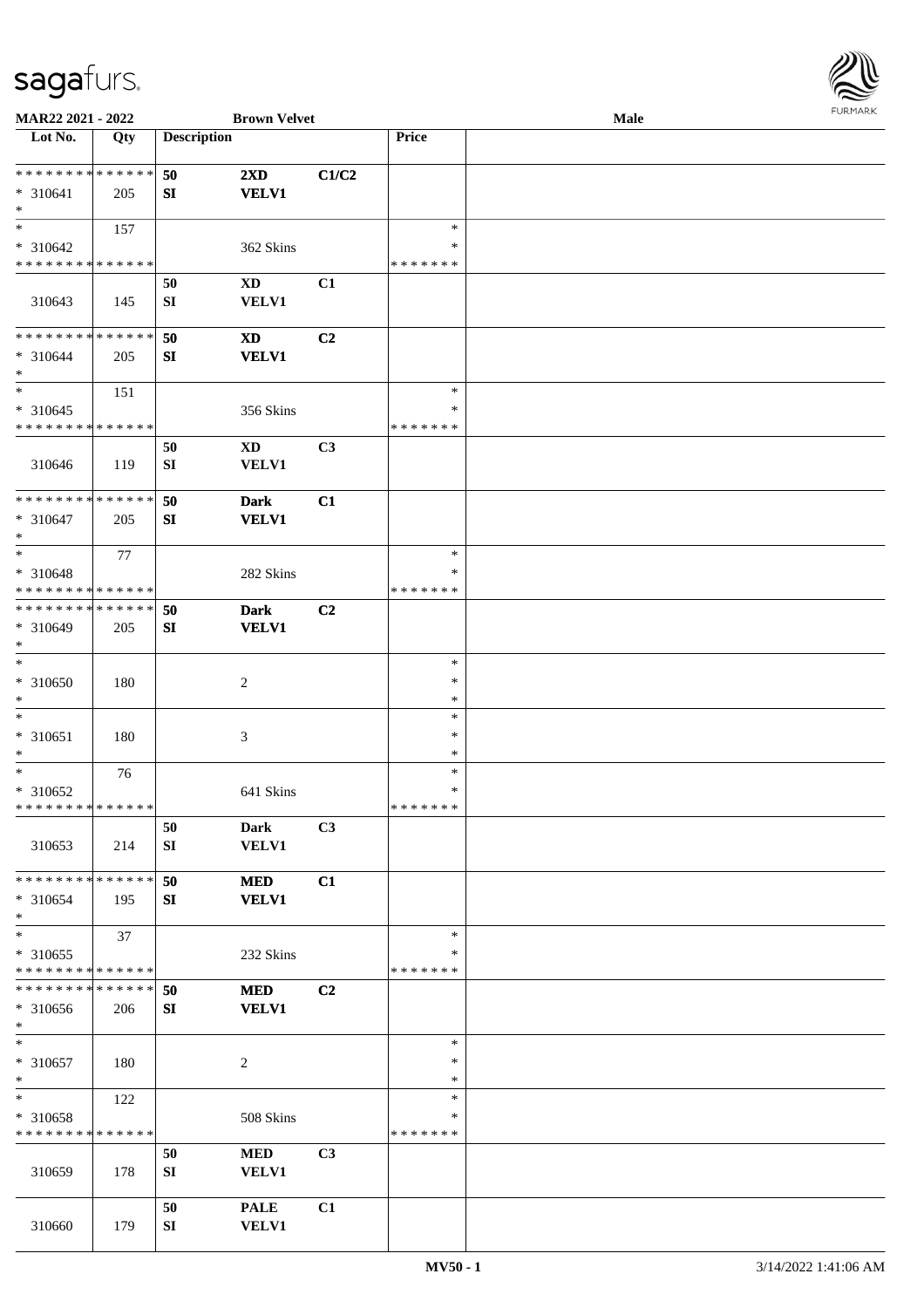

| MAR22 2021 - 2022           |     |                    | <b>Brown Velvet</b>    |                |               | <b>Male</b> |  |
|-----------------------------|-----|--------------------|------------------------|----------------|---------------|-------------|--|
| Lot No.                     | Qty | <b>Description</b> |                        |                | Price         |             |  |
| **************              |     |                    |                        |                |               |             |  |
|                             |     | 50                 | <b>PALE</b>            | C2             |               |             |  |
| * 310661                    | 205 | SI                 | <b>VELV1</b>           |                |               |             |  |
| $\ast$                      |     |                    |                        |                |               |             |  |
| $\ast$                      | 117 |                    |                        |                | $\ast$        |             |  |
| * 310662                    |     |                    | 322 Skins              |                | ∗             |             |  |
| * * * * * * * * * * * * * * |     |                    |                        |                | * * * * * * * |             |  |
|                             |     | 50                 | <b>PALE</b>            | C3             |               |             |  |
| 310663                      | 98  | SI                 | VELV1                  |                |               |             |  |
|                             |     |                    |                        |                |               |             |  |
| * * * * * * * * * * * * * * |     | 50                 | $\mathbf{XP}$          | C1/C2          |               |             |  |
| * 310664                    | 195 | SI                 | <b>VELV1</b>           |                |               |             |  |
| $\ast$                      |     |                    |                        |                |               |             |  |
| $\ast$                      | 40  |                    |                        |                | $\ast$        |             |  |
| * 310665                    |     |                    | 235 Skins              |                | $\ast$        |             |  |
| * * * * * * * * * * * * * * |     |                    |                        |                | * * * * * * * |             |  |
|                             |     | 50                 | 2XD                    | C1/C2          |               |             |  |
| 310666                      | 140 | ${\bf SI}$         | VELV2                  |                |               |             |  |
|                             |     |                    |                        |                |               |             |  |
|                             |     | 50                 | $\mathbf{X}\mathbf{D}$ | C1/C2          |               |             |  |
|                             |     |                    |                        |                |               |             |  |
| 310667                      | 200 | ${\bf SI}$         | VELV2                  |                |               |             |  |
| * * * * * * * * * * * * * * |     |                    |                        |                |               |             |  |
|                             |     | 50                 | <b>Dark</b>            | C1/C2          |               |             |  |
| * 310668                    | 205 | SI                 | <b>VELV2</b>           |                |               |             |  |
| $\ast$                      |     |                    |                        |                |               |             |  |
| $\ast$                      |     |                    |                        |                | $\ast$        |             |  |
| * 310669                    | 180 |                    | $\sqrt{2}$             |                | $\ast$        |             |  |
| $\ast$                      |     |                    |                        |                | $\ast$        |             |  |
| $\ast$                      | 52  |                    |                        |                | $\ast$        |             |  |
| * 310670                    |     |                    | 437 Skins              |                | ∗             |             |  |
| * * * * * * * * * * * * * * |     |                    |                        |                | * * * * * * * |             |  |
|                             |     | 50                 | <b>Dark</b>            | C3             |               |             |  |
| 310671                      | 145 | ${\bf SI}$         | VELV2                  |                |               |             |  |
|                             |     |                    |                        |                |               |             |  |
|                             |     | 50                 | $\bf MED$              | C1             |               |             |  |
| 310672                      | 150 | ${\bf SI}$         | VELV2                  |                |               |             |  |
|                             |     |                    |                        |                |               |             |  |
| * * * * * * * * * * * * * * |     | 50                 | <b>MED</b>             | C <sub>2</sub> |               |             |  |
| $* 310673$                  | 205 | SI                 | <b>VELV2</b>           |                |               |             |  |
| $\ast$                      |     |                    |                        |                |               |             |  |
| $\ast$                      | 187 |                    |                        |                | $\ast$        |             |  |
| * 310674                    |     |                    | 392 Skins              |                | ∗             |             |  |
| * * * * * * * * * * * * * * |     |                    |                        |                | * * * * * * * |             |  |
|                             |     | 50                 | <b>MED</b>             | C3             |               |             |  |
| 310675                      | 142 | SI                 | VELV2                  |                |               |             |  |
|                             |     |                    |                        |                |               |             |  |
|                             |     | 50                 | <b>PALE</b>            | C1             |               |             |  |
|                             |     |                    |                        |                |               |             |  |
| 310676                      | 108 | SI                 | VELV2                  |                |               |             |  |
| * * * * * * * * * * * * * * |     |                    |                        |                |               |             |  |
|                             |     | 50                 | <b>PALE</b>            | C2             |               |             |  |
| * 310677                    | 205 | SI                 | VELV2                  |                |               |             |  |
| $\ast$                      |     |                    |                        |                |               |             |  |
| $\ast$                      | 118 |                    |                        |                | $\ast$        |             |  |
| * 310678                    |     |                    | 323 Skins              |                | ∗             |             |  |
| * * * * * * * * * * * * * * |     |                    |                        |                | * * * * * * * |             |  |
|                             |     | 50                 | <b>PALE</b>            | C3             |               |             |  |
| 310679                      | 141 | ${\bf SI}$         | VELV2                  |                |               |             |  |
|                             |     |                    |                        |                |               |             |  |
| * * * * * * * * * * * * * * |     | 50                 | $\mathbf{X}\mathbf{P}$ | C1/C2          |               |             |  |
| * 310680                    | 185 | SI                 | <b>VELV2</b>           |                |               |             |  |
| $\ast$                      |     |                    |                        |                |               |             |  |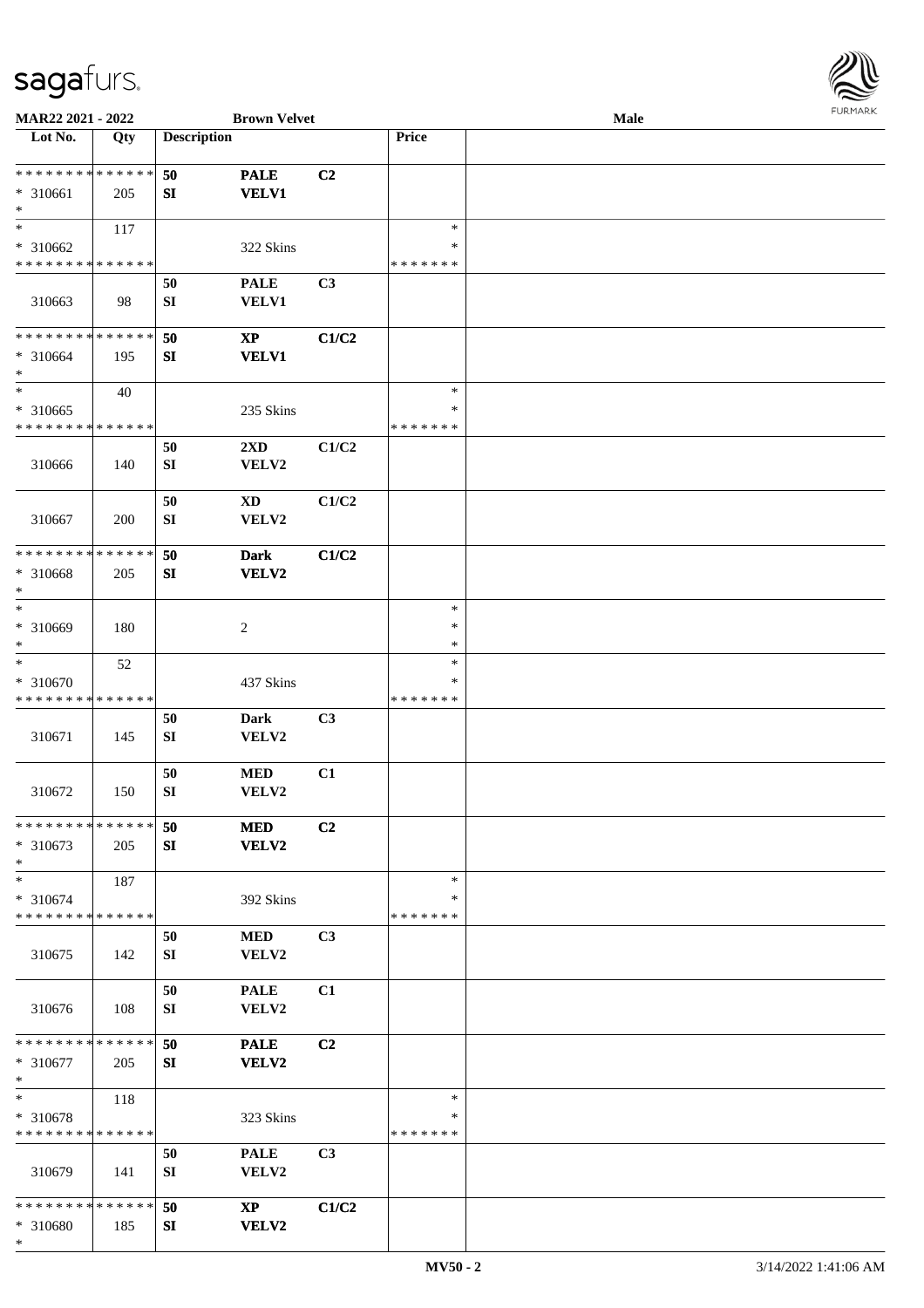

| MAR22 2021 - 2022           |     |                    | <b>Brown Velvet</b>         |                |               | Male |
|-----------------------------|-----|--------------------|-----------------------------|----------------|---------------|------|
| Lot No.                     | Qty | <b>Description</b> |                             |                | Price         |      |
|                             |     |                    |                             |                |               |      |
| $*$                         | 44  | 50                 | $\mathbf{XP}$               | C1/C2          | $\ast$        |      |
| * 310681                    |     | ${\bf SI}$         | VELV2                       |                | ∗             |      |
| * * * * * * * * * * * * * * |     |                    |                             |                | * * * * * * * |      |
|                             |     |                    |                             |                |               |      |
| * * * * * * * * * * * * * * |     | 50                 | <b>MED/PAL</b>              | C <sub>2</sub> |               |      |
| * 310682                    | 205 | $\mathbf{I}$       | <b>VELV1</b>                | <b>CHIP</b>    |               |      |
| $*$                         |     |                    |                             |                |               |      |
| $*$                         |     |                    |                             |                | $\ast$        |      |
| * 310683                    | 180 |                    | $\overline{c}$              |                | $\ast$        |      |
| $\ast$                      |     |                    |                             |                | $\ast$        |      |
| $\ast$                      |     |                    |                             |                | $\ast$        |      |
|                             |     |                    |                             |                |               |      |
| * 310684                    | 170 |                    | $\ensuremath{\mathfrak{Z}}$ |                | $\ast$        |      |
| $\ast$                      |     |                    |                             |                | $\ast$        |      |
| $*$                         | 39  |                    |                             |                | $\ast$        |      |
| $*310685$                   |     |                    | 594 Skins                   |                | $\ast$        |      |
| * * * * * * * * * * * * * * |     |                    |                             |                | * * * * * * * |      |
|                             |     |                    |                             |                |               |      |
|                             |     | 50                 | 2XD                         | C1             |               |      |
| 310686                      | 141 | <b>SAGA</b>        | <b>VELV1</b>                |                |               |      |
|                             |     |                    |                             |                |               |      |
| * * * * * * * * * * * * * * |     | 50                 | 2XD                         | C2             |               |      |
| * 310687                    | 185 | <b>SAGA</b>        | <b>VELV1</b>                |                |               |      |
| $\ast$                      |     |                    |                             |                |               |      |
| $*$                         |     |                    |                             |                | $\ast$        |      |
|                             | 143 |                    |                             |                |               |      |
| * 310688                    |     |                    | 328 Skins                   |                | ∗             |      |
| * * * * * * * * * * * * * * |     |                    |                             |                | * * * * * * * |      |
| * * * * * * * * * * * * * * |     | 50                 | <b>XD</b>                   | C1             |               |      |
| * 310689                    | 195 | <b>SAGA</b>        | <b>VELV1</b>                |                |               |      |
| $*$                         |     |                    |                             |                |               |      |
| $\ast$                      |     |                    |                             |                |               |      |
|                             | 41  |                    |                             |                | $\ast$        |      |
| $* 310690$                  |     |                    | 236 Skins                   |                | ∗             |      |
| * * * * * * * * * * * * * * |     |                    |                             |                | * * * * * * * |      |
| * * * * * * * * * * * * * * |     | 50                 | <b>XD</b>                   | C2             |               |      |
| * 310691                    | 185 | <b>SAGA</b>        | <b>VELV1</b>                |                |               |      |
| $\ast$                      |     |                    |                             |                |               |      |
| $*$                         |     |                    |                             |                |               |      |
|                             |     |                    |                             |                | $\ast$        |      |
| $* 310692$                  | 160 |                    | 2                           |                | $\ast$        |      |
| $*$                         |     |                    |                             |                | $\ast$        |      |
| $\ast$                      | 141 |                    |                             |                | $\ast$        |      |
| * 310693                    |     |                    | 486 Skins                   |                | ∗             |      |
| * * * * * * * * * * * * * * |     |                    |                             |                | * * * * * * * |      |
|                             |     |                    |                             |                |               |      |
|                             |     | 50                 | $\mathbf{X}\mathbf{D}$      | C3             |               |      |
| 310694                      | 125 | <b>SAGA</b>        | <b>VELV1</b>                |                |               |      |
|                             |     |                    |                             |                |               |      |
| * * * * * * * * * * * * * * |     | 50                 | <b>Dark</b>                 | C1             |               |      |
| * 310695                    | 185 | <b>SAGA</b>        | <b>VELV1</b>                |                |               |      |
| $*$                         |     |                    |                             |                |               |      |
| $\overline{\phantom{a}^*}$  |     |                    |                             |                |               |      |
|                             |     |                    |                             |                | $\ast$        |      |
| * 310696                    | 160 |                    | 2                           |                | ∗             |      |
| $*$                         |     |                    |                             |                | $\ast$        |      |
| $*$                         | 96  |                    |                             |                | $\ast$        |      |
| * 310697                    |     |                    | 441 Skins                   |                | $\ast$        |      |
| * * * * * * * * * * * * * * |     |                    |                             |                | * * * * * * * |      |
| * * * * * * * * * * * * * * |     |                    |                             |                |               |      |
|                             |     | 50                 | <b>Dark</b>                 | C2             |               |      |
| * 310698                    | 185 | <b>SAGA</b>        | <b>VELV1</b>                |                |               |      |
| $*$                         |     |                    |                             |                |               |      |
| $\ast$                      |     |                    |                             |                | $\ast$        |      |
| * 310699                    | 160 |                    | 2                           |                | ∗             |      |
| $*$                         |     |                    |                             |                | $\ast$        |      |
|                             |     |                    |                             |                |               |      |
| $*$                         |     |                    |                             |                | $\ast$        |      |
| * 310700                    | 160 |                    | 3                           |                | $\ast$        |      |
| $*$                         |     |                    |                             |                | $\ast$        |      |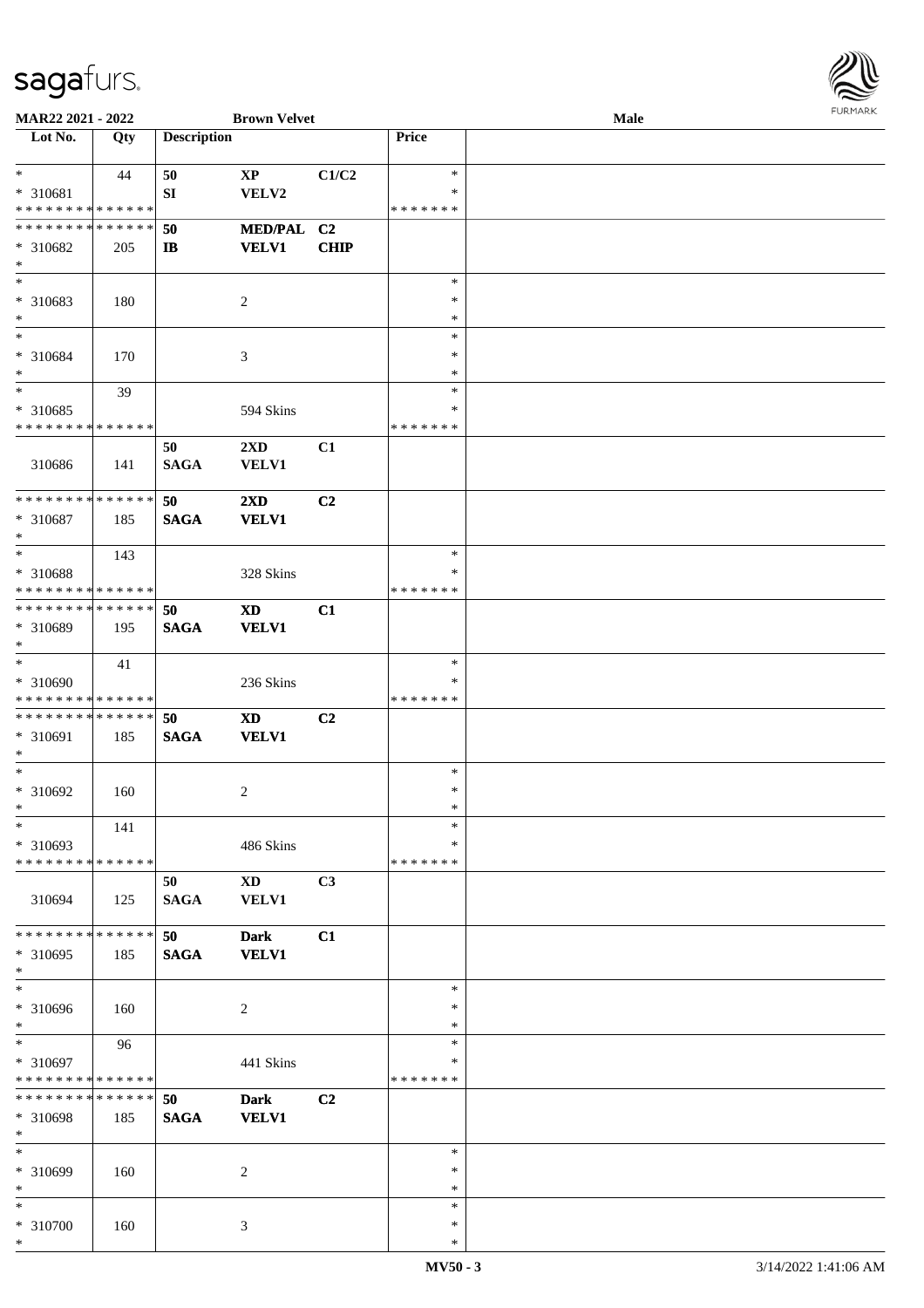\*

| MAR22 2021 - 2022                    |             |                    | <b>Brown Velvet</b> |                |                  | Male | <b>FURMARK</b> |
|--------------------------------------|-------------|--------------------|---------------------|----------------|------------------|------|----------------|
| $\overline{\phantom{1}}$ Lot No.     | Qty         | <b>Description</b> |                     |                | Price            |      |                |
| $\overline{\ast}$                    |             |                    |                     |                |                  |      |                |
|                                      |             | 50                 | <b>Dark</b>         | C <sub>2</sub> | $\ast$           |      |                |
| * 310701<br>$\ast$                   | 160         | $\mathbf{SAGA}$    | VELV1               |                | $\ast$<br>$\ast$ |      |                |
| $\ast$                               |             |                    |                     |                | $\ast$           |      |                |
| $* 310702$                           | 160         |                    | $\sqrt{5}$          |                | $\ast$           |      |                |
| $\ast$                               |             |                    |                     |                | $\ast$           |      |                |
| $\overline{\phantom{1}}$             | 44          |                    |                     |                | $\ast$           |      |                |
| * 310703                             |             |                    | 869 Skins           |                | $\ast$           |      |                |
| * * * * * * * * * * * * * *          |             |                    |                     |                | * * * * * * *    |      |                |
|                                      |             | 50                 | <b>Dark</b>         | C3             |                  |      |                |
| 310704                               | 194         | <b>SAGA</b>        | <b>VELV1</b>        |                |                  |      |                |
|                                      |             |                    |                     |                |                  |      |                |
| * * * * * * * *                      | * * * * * * | 50                 | <b>MED</b>          | C1             |                  |      |                |
| * 310705                             | 185         | <b>SAGA</b>        | <b>VELV1</b>        |                |                  |      |                |
| $\ast$<br>$\overline{\phantom{a}^*}$ |             |                    |                     |                | $\ast$           |      |                |
| * 310706                             |             |                    |                     |                | $\ast$           |      |                |
| $\ast$                               | 160         |                    | $\boldsymbol{2}$    |                | $\ast$           |      |                |
| $\overline{\ast}$                    |             |                    |                     |                | $\ast$           |      |                |
| * 310707                             | 160         |                    | $\mathfrak{Z}$      |                | $\ast$           |      |                |
| $\ast$                               |             |                    |                     |                | $\ast$           |      |                |
| $\ast$                               | 112         |                    |                     |                | $\ast$           |      |                |
| * 310708                             |             |                    | 617 Skins           |                | $\ast$           |      |                |
| * * * * * * * * * * * * * *          |             |                    |                     |                | * * * * * * *    |      |                |
| ********                             | * * * * * * | 50                 | $\bf MED$           | C2             |                  |      |                |
| * 310709                             | 185         | <b>SAGA</b>        | <b>VELV1</b>        |                |                  |      |                |
| $\ast$                               |             |                    |                     |                |                  |      |                |
| $_{\ast}$                            |             |                    |                     |                | $\ast$           |      |                |
| $* 310710$                           | 160         |                    | $\overline{c}$      |                | $\ast$           |      |                |
| $\ast$<br>$\ast$                     |             |                    |                     |                | $\ast$           |      |                |
|                                      |             |                    |                     |                | $\ast$<br>$\ast$ |      |                |
| $* 310711$<br>$\ast$                 | 160         |                    | 3                   |                | $\ast$           |      |                |
| $*$                                  |             |                    |                     |                | $\ast$           |      |                |
| * 310712                             | 160         |                    | 4                   |                | $\ast$           |      |                |
|                                      |             |                    |                     |                | ∗                |      |                |
| $\ast$                               |             |                    |                     |                | $\ast$           |      |                |
| $* 310713$                           | 160         |                    | 5                   |                | $\ast$           |      |                |
| $\ast$                               |             |                    |                     |                | $\ast$           |      |                |
| $*$                                  |             |                    |                     |                | $\ast$           |      |                |
| * 310714                             | 160         |                    | $\sqrt{6}$          |                | $\ast$           |      |                |
| $\ast$                               |             |                    |                     |                | $\ast$           |      |                |
| $\overline{\phantom{0}}$             |             |                    |                     |                | $\ast$           |      |                |
| * 310715                             | 160         |                    | $\tau$              |                | $\ast$           |      |                |
| $*$<br>$\ast$                        | 170         |                    |                     |                | $\ast$<br>$\ast$ |      |                |
| * 310716                             |             |                    | 1315 Skins          |                | ∗                |      |                |
| * * * * * * * * * * * * * *          |             |                    |                     |                | * * * * * * *    |      |                |
| * * * * * * * * * * * * * *          |             | 50                 | <b>MED</b>          | C3             |                  |      |                |
| * 310717                             | 185         | <b>SAGA</b>        | <b>VELV1</b>        |                |                  |      |                |
| $\ast$                               |             |                    |                     |                |                  |      |                |
| $\ast$                               |             |                    |                     |                | $\ast$           |      |                |
| * 310718                             | 170         |                    | $\boldsymbol{2}$    |                | $\ast$           |      |                |
| $*$                                  |             |                    |                     |                | $\ast$           |      |                |
| $_{\ast}^{-}$                        | 40          |                    |                     |                | $\ast$           |      |                |
| * 310719                             |             |                    | 395 Skins           |                | ∗                |      |                |
| * * * * * * * * * * * * * *          |             |                    |                     |                | * * * * * * *    |      |                |
| * * * * * * * * * * * * * * *        |             | 50                 | <b>PALE</b>         | C1             |                  |      |                |
| * 310720                             | 185         | <b>SAGA</b>        | <b>VELV1</b>        |                |                  |      |                |

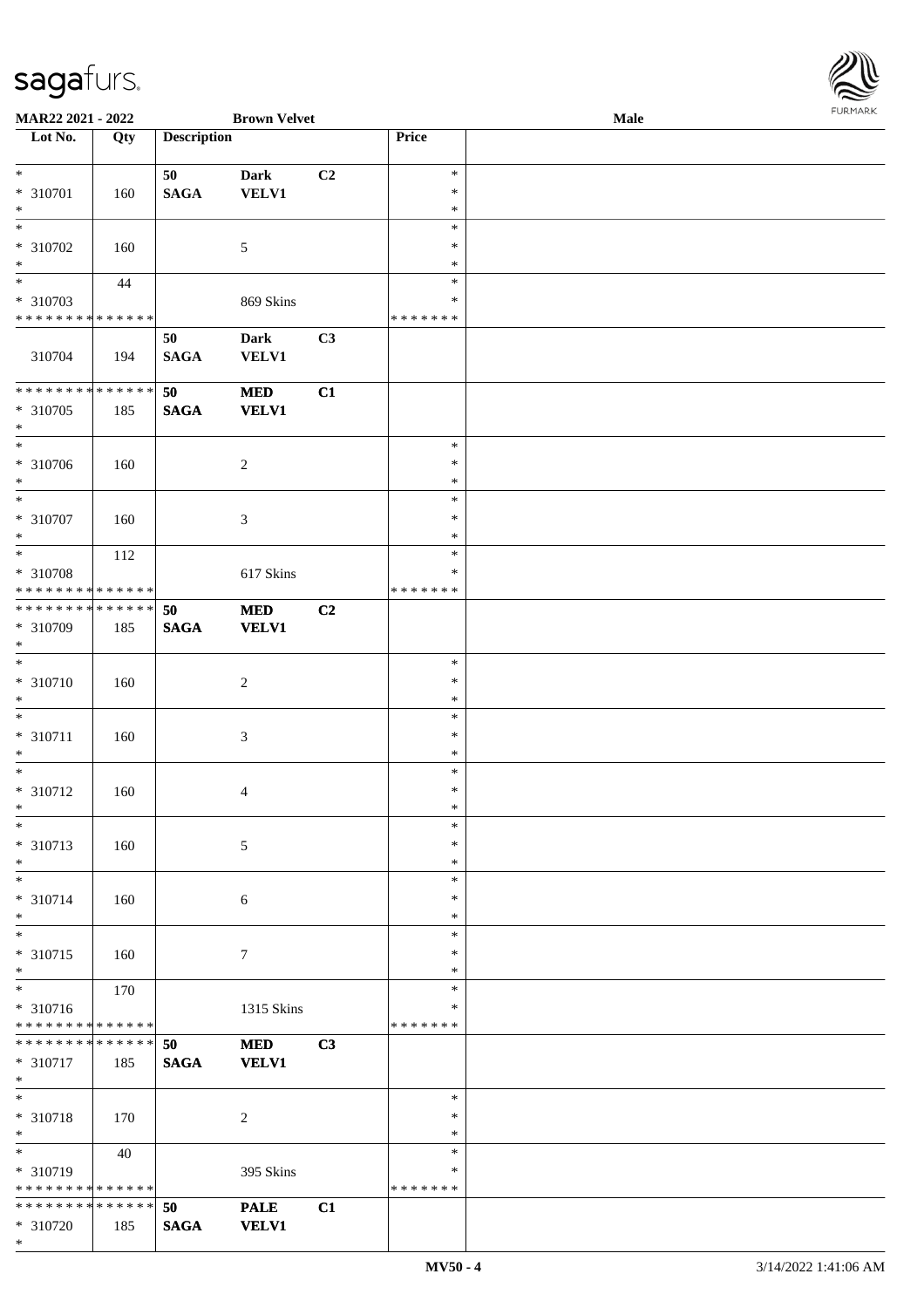

| MAR22 2021 - 2022             |     |                    | <b>Brown Velvet</b>     |    |               | Male |
|-------------------------------|-----|--------------------|-------------------------|----|---------------|------|
| Lot No.                       | Qty | <b>Description</b> |                         |    | Price         |      |
|                               |     |                    |                         |    |               |      |
| $\ast$                        |     | 50                 | <b>PALE</b>             | C1 | $\ast$        |      |
| * 310721                      | 160 | <b>SAGA</b>        | <b>VELV1</b>            |    | $\ast$        |      |
|                               |     |                    |                         |    |               |      |
| $\ast$                        |     |                    |                         |    | $\ast$        |      |
| $*$                           | 72  |                    |                         |    | $\ast$        |      |
| * 310722                      |     |                    | 417 Skins               |    | ∗             |      |
| * * * * * * * * * * * * * *   |     |                    |                         |    | * * * * * * * |      |
| * * * * * * * * * * * * * *   |     | 50                 | <b>PALE</b>             | C2 |               |      |
| * 310723                      | 185 | <b>SAGA</b>        | <b>VELV1</b>            |    |               |      |
| $*$                           |     |                    |                         |    |               |      |
|                               |     |                    |                         |    |               |      |
| $*$                           |     |                    |                         |    | $\ast$        |      |
| * 310724                      | 160 |                    | $\overline{c}$          |    | $\ast$        |      |
| $\ast$                        |     |                    |                         |    | $\ast$        |      |
| $\ast$                        |     |                    |                         |    | $\ast$        |      |
| $*310725$                     | 160 |                    | 3                       |    | $\ast$        |      |
| $\ast$                        |     |                    |                         |    | $\ast$        |      |
| $\overline{\phantom{1}}$      |     |                    |                         |    | $\ast$        |      |
|                               |     |                    |                         |    |               |      |
| * 310726                      | 160 |                    | 4                       |    | $\ast$        |      |
| $\ast$                        |     |                    |                         |    | $\ast$        |      |
| $\ast$                        | 153 |                    |                         |    | $\ast$        |      |
| * 310727                      |     |                    | 818 Skins               |    | $\ast$        |      |
| * * * * * * * * * * * * * *   |     |                    |                         |    | * * * * * * * |      |
| **************                |     |                    |                         |    |               |      |
|                               |     | 50                 | <b>PALE</b>             | C3 |               |      |
| * 310728                      | 195 | <b>SAGA</b>        | <b>VELV1</b>            |    |               |      |
| $\ast$                        |     |                    |                         |    |               |      |
| $*$                           | 68  |                    |                         |    | $\ast$        |      |
| * 310729                      |     |                    | 263 Skins               |    | ∗             |      |
| * * * * * * * * * * * * * *   |     |                    |                         |    | * * * * * * * |      |
|                               |     | 50                 | $\bold{XP}$             | C1 |               |      |
|                               |     |                    |                         |    |               |      |
| 310730                        | 191 | <b>SAGA</b>        | <b>VELV1</b>            |    |               |      |
|                               |     |                    |                         |    |               |      |
| **************                |     | 50                 | $\bold{XP}$             | C2 |               |      |
| * 310731                      | 185 | <b>SAGA</b>        | <b>VELV1</b>            |    |               |      |
| $\ast$                        |     |                    |                         |    |               |      |
| $*$                           |     |                    |                         |    | $\ast$        |      |
| $* 310732$                    |     |                    |                         |    | $\ast$        |      |
| $*$                           | 160 |                    | 2                       |    |               |      |
|                               |     |                    |                         |    | $\ast$        |      |
| $*$                           | 40  |                    |                         |    | $\ast$        |      |
| * 310733                      |     |                    | 385 Skins               |    | ∗             |      |
| * * * * * * * * * * * * * *   |     |                    |                         |    | * * * * * * * |      |
|                               |     | 50                 | $\mathbf{X}\mathbf{P}$  | C3 |               |      |
| 310734                        | 148 | <b>SAGA</b>        | <b>VELV1</b>            |    |               |      |
|                               |     |                    |                         |    |               |      |
|                               |     |                    |                         |    |               |      |
| * * * * * * * * * * * * * *   |     | 50                 | $2\mathbf{X}\mathbf{D}$ | C1 |               |      |
| * 310735                      | 185 | <b>SAGA</b>        | VELV2                   |    |               |      |
| $*$                           |     |                    |                         |    |               |      |
| $\overline{\phantom{1}}$      | 69  |                    |                         |    | $\ast$        |      |
| * 310736                      |     |                    | 254 Skins               |    | *             |      |
| * * * * * * * * * * * * * *   |     |                    |                         |    | * * * * * * * |      |
| * * * * * * * * * * * * * * * |     |                    |                         |    |               |      |
|                               |     | 50                 | $2\mathbf{X}\mathbf{D}$ | C2 |               |      |
| * 310737                      | 185 | <b>SAGA</b>        | VELV2                   |    |               |      |
| $*$                           |     |                    |                         |    |               |      |
| $\ast$                        |     |                    |                         |    | $\ast$        |      |
| * 310738                      | 160 |                    | $\overline{c}$          |    | $\ast$        |      |
| $\ast$                        |     |                    |                         |    | $\ast$        |      |
| $\ast$                        |     |                    |                         |    | $\ast$        |      |
|                               |     |                    |                         |    |               |      |
| * 310739                      | 160 |                    | 3                       |    | $\ast$        |      |
| $\ast$                        |     |                    |                         |    | $\ast$        |      |
| $*$                           |     |                    |                         |    | $\ast$        |      |
| * 310740                      | 160 |                    | 4                       |    | $\ast$        |      |
| $*$                           |     |                    |                         |    | $\ast$        |      |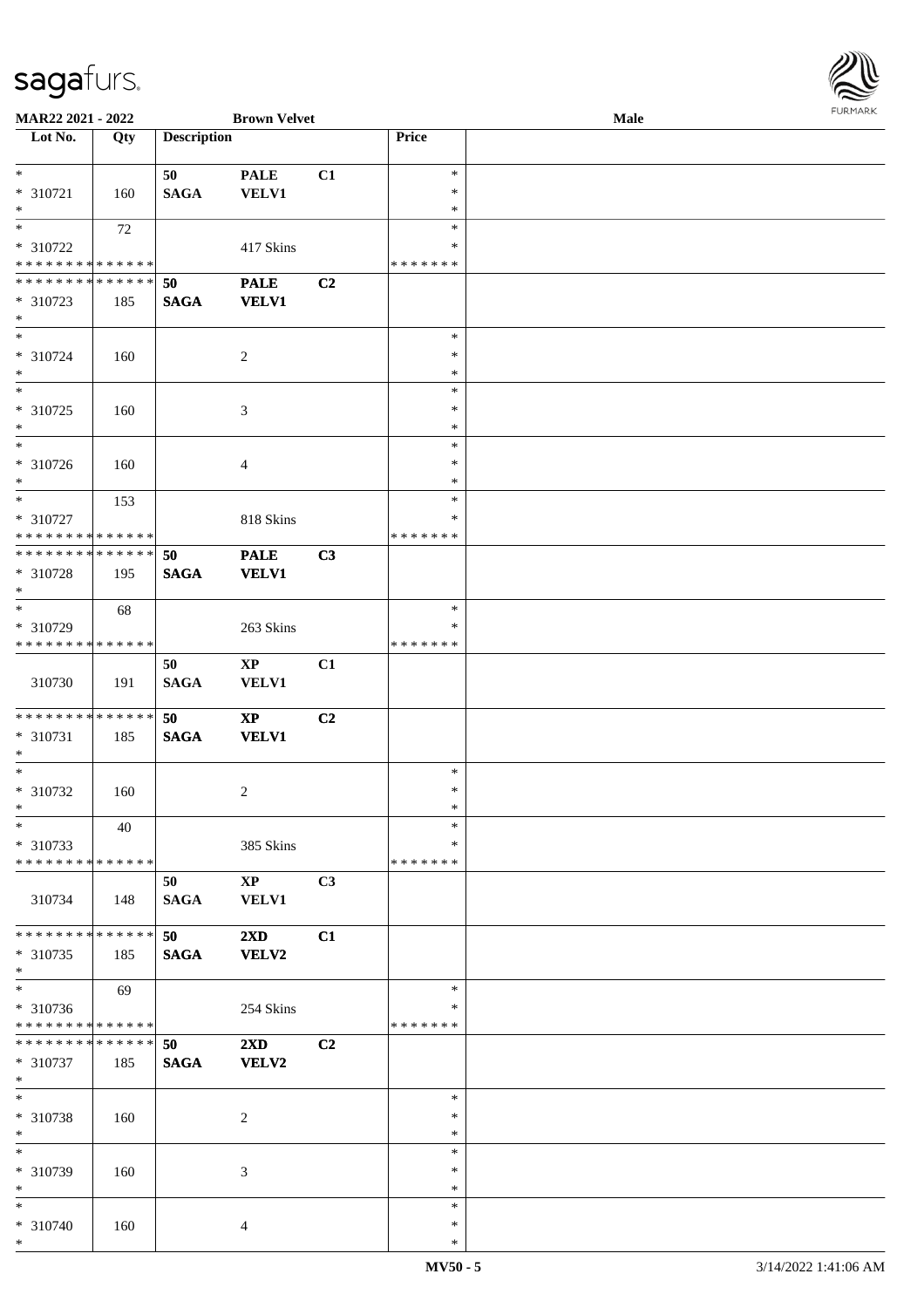

| MAR22 2021 - 2022             |     |                    | <b>Brown Velvet</b>     |    |               | Male |
|-------------------------------|-----|--------------------|-------------------------|----|---------------|------|
| Lot No.                       | Qty | <b>Description</b> |                         |    | Price         |      |
|                               |     |                    |                         |    |               |      |
| $*$                           | 56  | 50                 | 2XD                     | C2 | $\ast$        |      |
| * 310741                      |     | <b>SAGA</b>        | VELV2                   |    | ∗             |      |
|                               |     |                    |                         |    |               |      |
| * * * * * * * * * * * * * *   |     |                    |                         |    | *******       |      |
| * * * * * * * * * * * * * *   |     | 50                 | $2\mathbf{X}\mathbf{D}$ | C3 |               |      |
| * 310742                      | 185 | <b>SAGA</b>        | <b>VELV2</b>            |    |               |      |
| $*$                           |     |                    |                         |    |               |      |
|                               | 118 |                    |                         |    | $\ast$        |      |
| * 310743                      |     |                    | 303 Skins               |    | $\ast$        |      |
|                               |     |                    |                         |    |               |      |
| * * * * * * * * * * * * * *   |     |                    |                         |    | * * * * * * * |      |
| * * * * * * * * * * * * * *   |     | 50                 | $\mathbf{X}\mathbf{D}$  | C1 |               |      |
| * 310744                      | 185 | <b>SAGA</b>        | <b>VELV2</b>            |    |               |      |
| $*$                           |     |                    |                         |    |               |      |
| $\overline{\phantom{0}}$      |     |                    |                         |    | $\ast$        |      |
| $* 310745$                    |     |                    |                         |    | $\ast$        |      |
|                               | 160 |                    | $\sqrt{2}$              |    |               |      |
| $*$                           |     |                    |                         |    | $\ast$        |      |
| $*$                           | 49  |                    |                         |    | $\ast$        |      |
| $* 310746$                    |     |                    | 394 Skins               |    | $\ast$        |      |
| * * * * * * * * * * * * * *   |     |                    |                         |    | * * * * * * * |      |
| * * * * * * * * * * * * * *   |     | 50                 | <b>XD</b>               | C2 |               |      |
| * 310747                      |     | <b>SAGA</b>        | <b>VELV2</b>            |    |               |      |
|                               | 185 |                    |                         |    |               |      |
| $*$                           |     |                    |                         |    |               |      |
| $*$                           |     |                    |                         |    | $\ast$        |      |
| * 310748                      | 160 |                    | $\overline{c}$          |    | $\ast$        |      |
| $\ast$                        |     |                    |                         |    | ∗             |      |
| $*$                           |     |                    |                         |    | $\ast$        |      |
| * 310749                      | 160 |                    | 3                       |    | $\ast$        |      |
|                               |     |                    |                         |    |               |      |
| $*$                           |     |                    |                         |    | $\ast$        |      |
| $*$                           |     |                    |                         |    | $\ast$        |      |
| $* 310750$                    | 160 |                    | $\overline{4}$          |    | $\ast$        |      |
| $*$                           |     |                    |                         |    | $\ast$        |      |
| $*$                           |     |                    |                         |    | $\ast$        |      |
|                               |     |                    |                         |    | $\ast$        |      |
| $* 310751$                    | 160 |                    | $\sqrt{5}$              |    |               |      |
| $*$                           |     |                    |                         |    | $\ast$        |      |
| $*$                           |     |                    |                         |    | $\ast$        |      |
| * 310752                      | 160 |                    | 6                       |    | $\ast$        |      |
| $*$                           |     |                    |                         |    | $\ast$        |      |
| $*$                           | 151 |                    |                         |    | $\ast$        |      |
| * 310753                      |     |                    | 1136 Skins              |    | ∗             |      |
|                               |     |                    |                         |    |               |      |
| * * * * * * * * * * * * * * * |     |                    |                         |    | * * * * * * * |      |
| * * * * * * * * * * * * * * * |     | 50                 | $\mathbf{X}\mathbf{D}$  | C3 |               |      |
| * 310754                      | 185 | <b>SAGA</b>        | <b>VELV2</b>            |    |               |      |
| $*$                           |     |                    |                         |    |               |      |
| $*$                           |     |                    |                         |    | $\ast$        |      |
| * 310755                      | 178 |                    | $\sqrt{2}$              |    | $\ast$        |      |
|                               |     |                    |                         |    |               |      |
| $*$                           |     |                    |                         |    | $\ast$        |      |
| $\overline{\phantom{0}}$      | 40  |                    |                         |    | $\ast$        |      |
| $* 310756$                    |     |                    | 403 Skins               |    | ∗             |      |
| * * * * * * * * * * * * * *   |     |                    |                         |    | *******       |      |
| * * * * * * * * * * * * * * * |     | 50                 | <b>Dark</b>             | C1 |               |      |
|                               |     |                    |                         |    |               |      |
| * 310757                      | 185 | <b>SAGA</b>        | <b>VELV2</b>            |    |               |      |
| $*$                           |     |                    |                         |    |               |      |
| $*$                           |     |                    |                         |    | $\ast$        |      |
| * 310758                      | 160 |                    | $\overline{2}$          |    | $\ast$        |      |
| $*$                           |     |                    |                         |    | $\ast$        |      |
| $*$                           |     |                    |                         |    | $\ast$        |      |
|                               |     |                    |                         |    |               |      |
| * 310759                      | 160 |                    | 3                       |    | $\ast$        |      |
| $*$                           |     |                    |                         |    | $\ast$        |      |
| $*$                           |     |                    |                         |    | $\ast$        |      |
| * 310760                      | 160 |                    | 4                       |    | $\ast$        |      |
| $*$                           |     |                    |                         |    | $\ast$        |      |
|                               |     |                    |                         |    |               |      |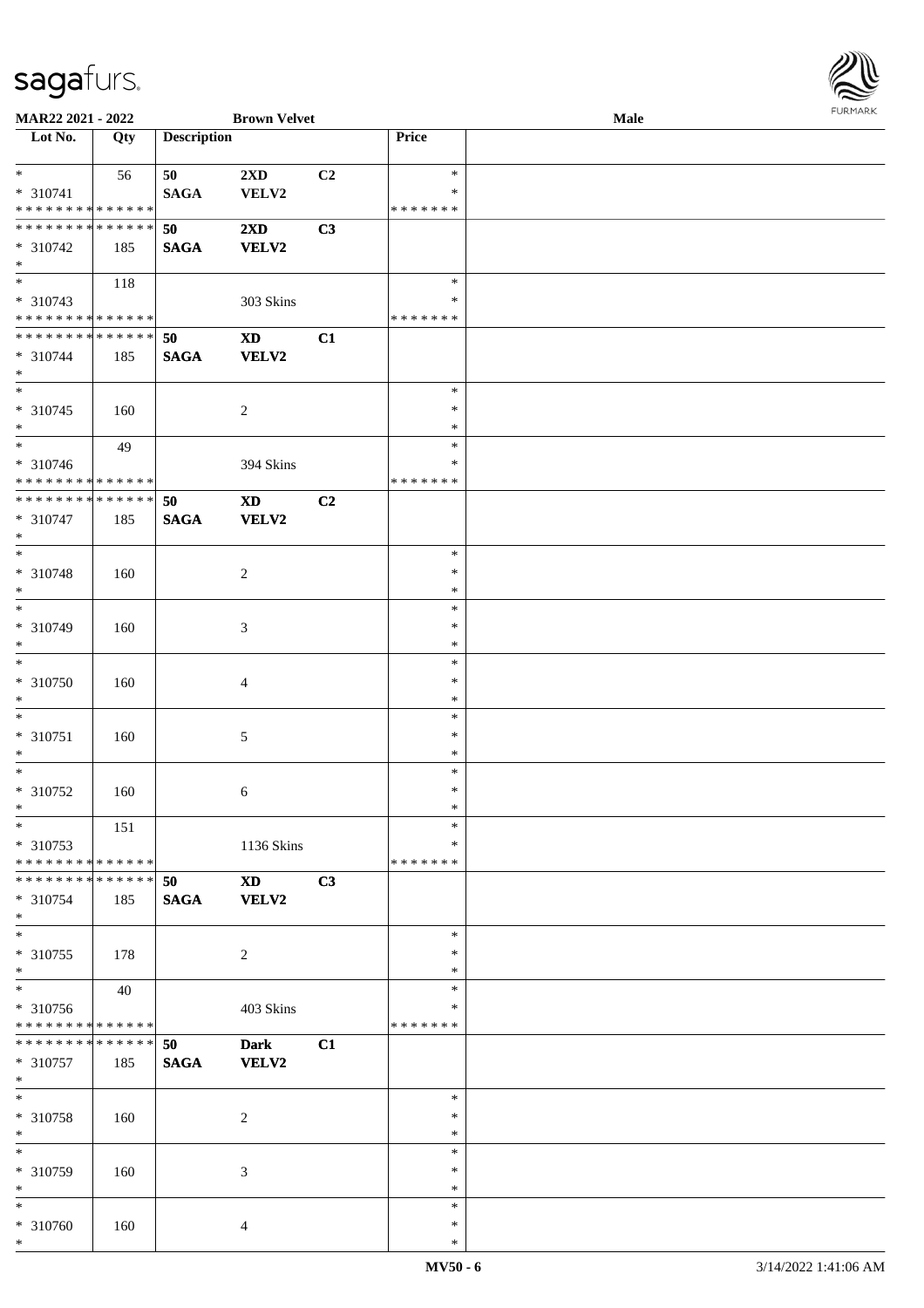

| MAR22 2021 - 2022                |     |                    | <b>Brown Velvet</b> |    | 1.9151 B1515<br>Male |  |  |
|----------------------------------|-----|--------------------|---------------------|----|----------------------|--|--|
| $\overline{\phantom{1}}$ Lot No. | Qty | <b>Description</b> |                     |    | Price                |  |  |
|                                  |     |                    |                     |    |                      |  |  |
| $*$                              | 78  | 50                 | <b>Dark</b>         | C1 | $\ast$               |  |  |
| * 310761                         |     | <b>SAGA</b>        | VELV2               |    | $\ast$               |  |  |
| ******** <mark>******</mark>     |     |                    |                     |    | * * * * * * *        |  |  |
| * * * * * * * * * * * * * *      |     | 50                 | <b>Dark</b>         | C2 |                      |  |  |
| $* 310762$                       | 185 | $\mathbf{SAGA}$    | <b>VELV2</b>        |    |                      |  |  |
| $\ast$                           |     |                    |                     |    |                      |  |  |
| $\overline{\phantom{0}}$         |     |                    |                     |    | $\ast$               |  |  |
| * 310763                         | 160 |                    | $\sqrt{2}$          |    | ∗                    |  |  |
| $\ast$                           |     |                    |                     |    | $\ast$               |  |  |
| $\overline{\phantom{a}^*}$       |     |                    |                     |    | $\ast$               |  |  |
| * 310764                         |     |                    |                     |    | $\ast$               |  |  |
| $\ast$                           | 160 |                    | $\sqrt{3}$          |    | $\ast$               |  |  |
| $\overline{\phantom{a}^*}$       |     |                    |                     |    |                      |  |  |
|                                  |     |                    |                     |    | $\ast$               |  |  |
| $* 310765$                       | 160 |                    | $\overline{4}$      |    | $\ast$               |  |  |
| $\ast$                           |     |                    |                     |    | $\ast$               |  |  |
| $\overline{\phantom{0}}$         |     |                    |                     |    | $\ast$               |  |  |
| * 310766                         | 160 |                    | $\sqrt{5}$          |    | $\ast$               |  |  |
| $\ast$                           |     |                    |                     |    | $\ast$               |  |  |
| $\overline{\phantom{a}^*}$       |     |                    |                     |    | $\ast$               |  |  |
| $* 310767$                       | 160 |                    | $\sqrt{6}$          |    | $\ast$               |  |  |
| $\ast$                           |     |                    |                     |    | $\ast$               |  |  |
| $\ast$                           |     |                    |                     |    | $\ast$               |  |  |
| * 310768                         | 160 |                    | $\boldsymbol{7}$    |    | $\ast$               |  |  |
| $\ast$                           |     |                    |                     |    | $\ast$               |  |  |
| $\overline{\phantom{0}}$         |     |                    |                     |    | $\ast$               |  |  |
| * 310769                         | 160 |                    | $\,8\,$             |    | ∗                    |  |  |
| $\ast$                           |     |                    |                     |    | $\ast$               |  |  |
| $\ast$                           |     |                    |                     |    | $\ast$               |  |  |
| $* 310770$                       |     |                    | $\boldsymbol{9}$    |    | $\ast$               |  |  |
| $\ast$                           | 160 |                    |                     |    | $\ast$               |  |  |
| $\ast$                           |     |                    |                     |    |                      |  |  |
|                                  |     |                    |                     |    | $\ast$               |  |  |
| $* 310771$                       | 160 |                    | $10\,$              |    | $\ast$               |  |  |
| $\ast$                           |     |                    |                     |    | $\ast$               |  |  |
| $\ast$                           |     |                    |                     |    | $\ast$               |  |  |
| $* 310772$                       | 160 |                    | $11\,$              |    | $\ast$               |  |  |
| $*$                              |     |                    |                     |    | $\ast$               |  |  |
| $\ast$                           |     |                    |                     |    | $\ast$               |  |  |
| $* 310773$                       | 160 |                    | 12                  |    | $\ast$               |  |  |
| $\ast$                           |     |                    |                     |    | $\ast$               |  |  |
| $\ast$                           |     |                    |                     |    | $\ast$               |  |  |
| * 310774                         | 160 |                    | 13                  |    | $\ast$               |  |  |
| $\ast$                           |     |                    |                     |    | $\ast$               |  |  |
| $\ast$                           | 34  |                    |                     |    | $\ast$               |  |  |
| $* 310775$                       |     |                    | 2139 Skins          |    | ∗                    |  |  |
| ******** <mark>******</mark>     |     |                    |                     |    | * * * * * * *        |  |  |
| * * * * * * * * * * * * * * *    |     | 50                 | <b>Dark</b>         | C3 |                      |  |  |
| * 310776                         | 185 | <b>SAGA</b>        | <b>VELV2</b>        |    |                      |  |  |
| $*$                              |     |                    |                     |    |                      |  |  |
| $\ast$                           |     |                    |                     |    | $\ast$               |  |  |
|                                  |     |                    |                     |    |                      |  |  |
| $* 310777$                       | 160 |                    | $\sqrt{2}$          |    | ∗                    |  |  |
| $*$                              |     |                    |                     |    | $\ast$               |  |  |
| $*$                              |     |                    |                     |    | $\ast$               |  |  |
| $* 310778$                       | 160 |                    | $\mathfrak{Z}$      |    | $\ast$               |  |  |
| $\ast$                           |     |                    |                     |    | $\ast$               |  |  |
| $\ast$                           |     |                    |                     |    | $\ast$               |  |  |
| * 310779                         | 160 |                    | $\overline{4}$      |    | $\ast$               |  |  |
| $\ast$                           |     |                    |                     |    | $\ast$               |  |  |
| $\ast$                           | 119 |                    |                     |    | *                    |  |  |
| * 310780                         |     |                    | 784 Skins           |    | ∗                    |  |  |
| * * * * * * * * * * * * * *      |     |                    |                     |    | * * * * * * *        |  |  |
|                                  |     |                    |                     |    |                      |  |  |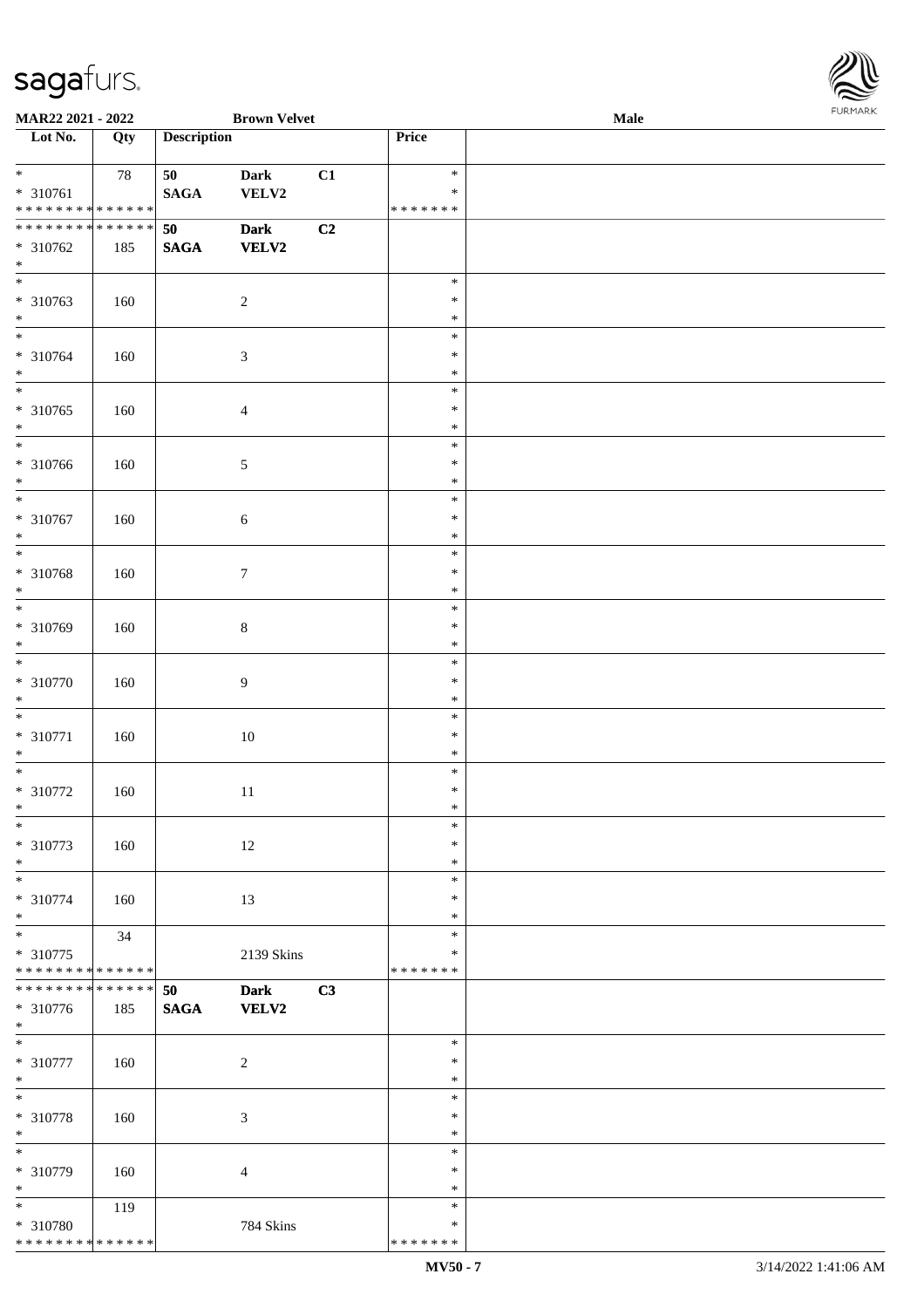

| MAR22 2021 - 2022                    |     |                    | <b>Brown Velvet</b> |    |               | <b>Male</b> | . |
|--------------------------------------|-----|--------------------|---------------------|----|---------------|-------------|---|
| Lot No.                              | Qty | <b>Description</b> |                     |    | Price         |             |   |
|                                      |     |                    |                     |    |               |             |   |
| **************                       |     | 50                 | $\bf MED$           | C1 |               |             |   |
| $* 310781$                           | 175 | $\mathbf{SAGA}$    | VELV2               |    |               |             |   |
| $\ast$                               |     |                    |                     |    |               |             |   |
| $\overline{\phantom{0}}$             |     |                    |                     |    | $\ast$        |             |   |
| $* 310782$                           |     |                    |                     |    | $\ast$        |             |   |
|                                      | 160 |                    | $\overline{c}$      |    |               |             |   |
| $\ast$<br>$\overline{\phantom{0}}$   |     |                    |                     |    | $\ast$        |             |   |
|                                      |     |                    |                     |    | $\ast$        |             |   |
| * 310783                             | 160 |                    | $\mathfrak{Z}$      |    | $\ast$        |             |   |
| $\ast$                               |     |                    |                     |    | $\ast$        |             |   |
| $\overline{\phantom{a}^*}$           |     |                    |                     |    | $\ast$        |             |   |
| $* 310784$                           | 160 |                    | $\overline{4}$      |    | $\ast$        |             |   |
| $\ast$                               |     |                    |                     |    | $\ast$        |             |   |
| $\overline{\phantom{0}}$             | 154 |                    |                     |    | $\ast$        |             |   |
|                                      |     |                    |                     |    | $\ast$        |             |   |
| $* 310785$                           |     |                    | 809 Skins           |    |               |             |   |
| * * * * * * * * * * * * * * *        |     |                    |                     |    | * * * * * * * |             |   |
| ******** <mark>******</mark>         |     | 50                 | $\bf MED$           | C2 |               |             |   |
| $* 310786$                           | 185 | $\mathbf{SAGA}$    | VELV2               |    |               |             |   |
| $*$                                  |     |                    |                     |    |               |             |   |
| $\ast$                               |     |                    |                     |    | $\ast$        |             |   |
| $* 310787$                           | 160 |                    | $\overline{c}$      |    | $\ast$        |             |   |
| $\ast$                               |     |                    |                     |    | $\ast$        |             |   |
| $\ast$                               |     |                    |                     |    | $\ast$        |             |   |
|                                      |     |                    |                     |    | $\ast$        |             |   |
| * 310788                             | 160 |                    | $\mathfrak{Z}$      |    |               |             |   |
| $\ast$                               |     |                    |                     |    | $\ast$        |             |   |
| $\overline{\phantom{a}^*}$           |     |                    |                     |    | $\ast$        |             |   |
| * 310789                             | 160 |                    | $\overline{4}$      |    | $\ast$        |             |   |
| $\ast$                               |     |                    |                     |    | $\ast$        |             |   |
| $\ast$                               |     |                    |                     |    | $\ast$        |             |   |
| * 310790                             | 160 |                    | $\sqrt{5}$          |    | $\ast$        |             |   |
| $\ast$                               |     |                    |                     |    | $\ast$        |             |   |
| $\ast$                               |     |                    |                     |    | $\ast$        |             |   |
|                                      |     |                    |                     |    |               |             |   |
| * 310791                             | 160 |                    | $\sqrt{6}$          |    | $\ast$        |             |   |
| $\ast$                               |     |                    |                     |    | $\ast$        |             |   |
| $\ast$                               |     |                    |                     |    | $\ast$        |             |   |
| $* 310792$                           | 160 |                    | $\tau$              |    | $\ast$        |             |   |
| $*$                                  |     |                    |                     |    | $\ast$        |             |   |
| $*$                                  |     |                    |                     |    | $\ast$        |             |   |
| * 310793                             | 160 |                    | $8\,$               |    | $\ast$        |             |   |
| $\ast$                               |     |                    |                     |    | $\ast$        |             |   |
| $\ast$                               |     |                    |                     |    | $\ast$        |             |   |
|                                      |     |                    |                     |    | $\ast$        |             |   |
| * 310794                             | 160 |                    | 9                   |    |               |             |   |
| $\ast$<br>$\overline{\phantom{a}^*}$ |     |                    |                     |    | $\ast$        |             |   |
|                                      |     |                    |                     |    | $\ast$        |             |   |
| $* 310795$                           | 160 |                    | 10                  |    | $\ast$        |             |   |
| $\ast$                               |     |                    |                     |    | $\ast$        |             |   |
| $_{\ast}^{-}$                        |     |                    |                     |    | $\ast$        |             |   |
| * 310796                             | 160 |                    | 11                  |    | $\ast$        |             |   |
| $*$                                  |     |                    |                     |    | $\ast$        |             |   |
| $\overline{\phantom{0}}$             | 36  |                    |                     |    | $\ast$        |             |   |
| * 310797                             |     |                    | 1821 Skins          |    | $\ast$        |             |   |
| * * * * * * * * * * * * * *          |     |                    |                     |    | * * * * * * * |             |   |
| * * * * * * * * * * * * * * *        |     |                    |                     |    |               |             |   |
|                                      |     | 50                 | $\bf MED$           | C3 |               |             |   |
| * 310798                             | 185 | $\mathbf{SAGA}$    | <b>VELV2</b>        |    |               |             |   |
| $\ast$                               |     |                    |                     |    |               |             |   |
| $_{\ast}$                            |     |                    |                     |    | $\ast$        |             |   |
| * 310799                             | 160 |                    | $\overline{c}$      |    | $\ast$        |             |   |
| $\ast$                               |     |                    |                     |    | $\ast$        |             |   |
| $\overline{\ast}$                    |     |                    |                     |    | $\ast$        |             |   |
| * 310800                             | 160 |                    | $\mathfrak{Z}$      |    | $\ast$        |             |   |
| $\ast$                               |     |                    |                     |    | $\ast$        |             |   |
|                                      |     |                    |                     |    |               |             |   |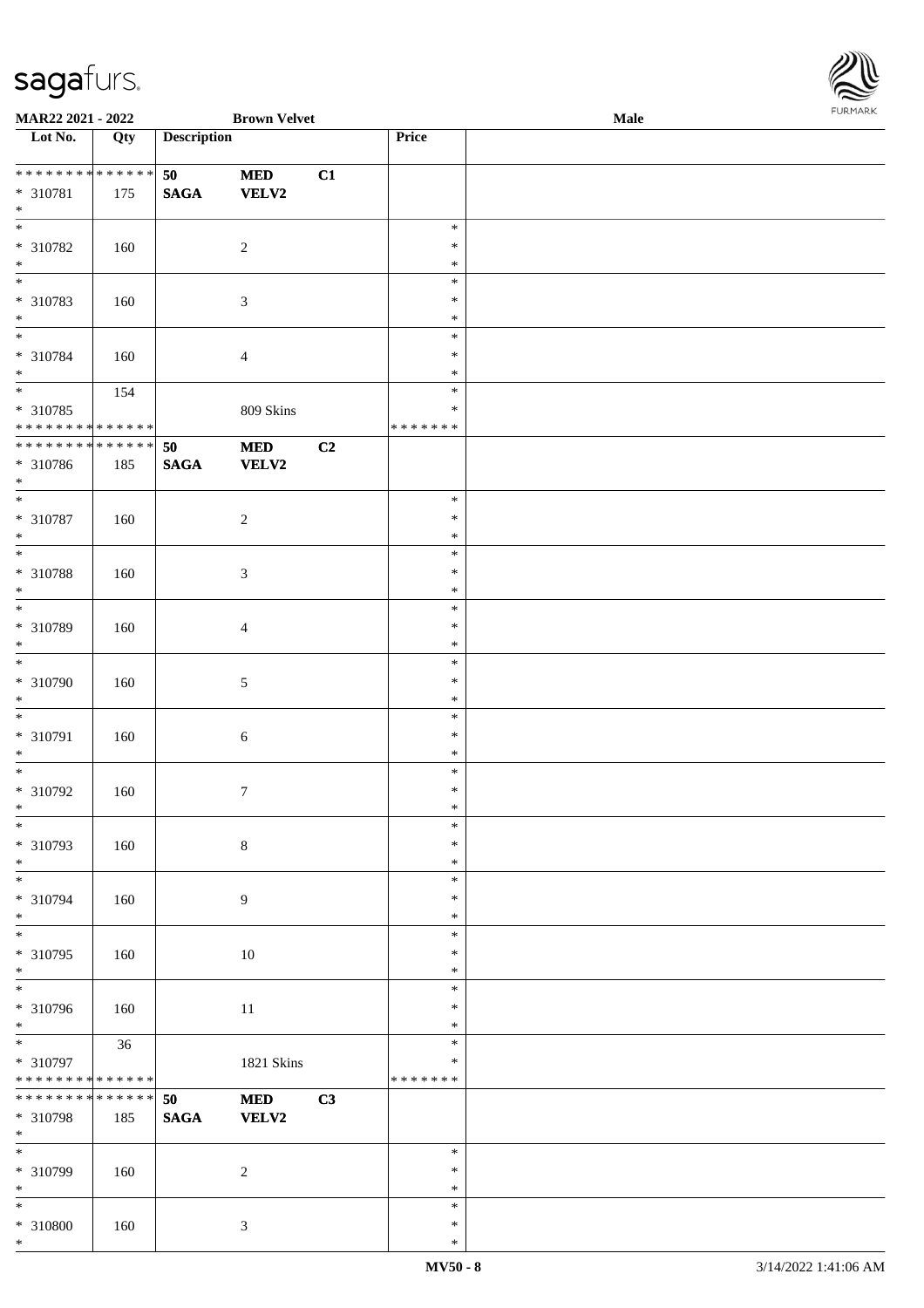

| MAR22 2021 - 2022             |     |                    | <b>Brown Velvet</b>    |                |               | <b>Male</b> |
|-------------------------------|-----|--------------------|------------------------|----------------|---------------|-------------|
| Lot No.                       | Qty | <b>Description</b> |                        |                | Price         |             |
|                               |     |                    |                        |                |               |             |
| $*$                           | 155 | 50                 | $\bf MED$              | C3             | $\ast$        |             |
| * 310801                      |     | <b>SAGA</b>        | VELV2                  |                | $\ast$        |             |
| * * * * * * * * * * * * * *   |     |                    |                        |                | *******       |             |
| * * * * * * * * * * * * * *   |     | 50                 | <b>PALE</b>            | C1             |               |             |
|                               |     |                    |                        |                |               |             |
| * 310802                      | 185 | <b>SAGA</b>        | VELV2                  |                |               |             |
| $\ast$                        |     |                    |                        |                |               |             |
| $\overline{\phantom{0}}$      |     |                    |                        |                | $\ast$        |             |
| * 310803                      | 175 |                    | $\boldsymbol{2}$       |                | $\ast$        |             |
| $*$                           |     |                    |                        |                | $\ast$        |             |
| $\overline{\ast}$             |     |                    |                        |                | $\ast$        |             |
| * 310804                      | 175 |                    | $\mathfrak{Z}$         |                | $\ast$        |             |
| $*$                           |     |                    |                        |                | $\ast$        |             |
| $*$                           | 164 |                    |                        |                | $\ast$        |             |
| $* 310805$                    |     |                    | 699 Skins              |                | $\ast$        |             |
| * * * * * * * * * * * * * *   |     |                    |                        |                | *******       |             |
| * * * * * * * * * * * * * *   |     |                    |                        |                |               |             |
|                               |     | 50                 | <b>PALE</b>            | C2             |               |             |
| $* 310806$                    | 185 | <b>SAGA</b>        | VELV2                  |                |               |             |
| $*$                           |     |                    |                        |                |               |             |
| $\ast$                        |     |                    |                        |                | $\ast$        |             |
| $* 310807$                    | 160 |                    | $\overline{c}$         |                | $\ast$        |             |
| $*$                           |     |                    |                        |                | $\ast$        |             |
| $*$                           |     |                    |                        |                | $\ast$        |             |
| * 310808                      | 160 |                    | 3                      |                | $\ast$        |             |
| $\ast$                        |     |                    |                        |                | $\ast$        |             |
| $*$                           |     |                    |                        |                | $\ast$        |             |
| * 310809                      | 160 |                    | 4                      |                | $\ast$        |             |
| $*$                           |     |                    |                        |                | $\ast$        |             |
| $*$                           |     |                    |                        |                | $\ast$        |             |
|                               |     |                    |                        |                |               |             |
| $* 310810$                    | 160 |                    | 5                      |                | $\ast$        |             |
| $*$                           |     |                    |                        |                | $\ast$        |             |
| $*$                           |     |                    |                        |                | $\ast$        |             |
| * 310811                      | 160 |                    | $\sqrt{6}$             |                | $\ast$        |             |
| $*$                           |     |                    |                        |                | $\ast$        |             |
| $*$                           |     |                    |                        |                | $\ast$        |             |
| * 310812                      | 160 |                    | $\tau$                 |                | $\ast$        |             |
| $*$                           |     |                    |                        |                | $\ast$        |             |
| $*$                           |     |                    |                        |                | $\ast$        |             |
| * 310813                      | 160 |                    | 8                      |                | $\ast$        |             |
| $*$                           |     |                    |                        |                | $\ast$        |             |
| $*$                           | 137 |                    |                        |                | $\ast$        |             |
| $* 310814$                    |     |                    | 1442 Skins             |                | ∗             |             |
| * * * * * * * * * * * * * *   |     |                    |                        |                | *******       |             |
| * * * * * * * * * * * * * * * |     |                    |                        |                |               |             |
|                               |     | 50                 | <b>PALE</b>            | C3             |               |             |
| * 310815                      | 185 | <b>SAGA</b>        | <b>VELV2</b>           |                |               |             |
| $*$                           |     |                    |                        |                |               |             |
| $\overline{\ast}$             |     |                    |                        |                | $\ast$        |             |
| * 310816                      | 160 |                    | 2                      |                | $\ast$        |             |
| $*$                           |     |                    |                        |                | $\ast$        |             |
| $*$                           | 139 |                    |                        |                | $\ast$        |             |
| * 310817                      |     |                    | 484 Skins              |                | $\ast$        |             |
| * * * * * * * * * * * * * *   |     |                    |                        |                | *******       |             |
| * * * * * * * * * * * * * * * |     | 50                 | $\mathbf{X}\mathbf{P}$ | C1             |               |             |
| * 310818                      | 185 | <b>SAGA</b>        | VELV2                  |                |               |             |
| $*$                           |     |                    |                        |                |               |             |
| $*$                           |     |                    |                        |                | $\ast$        |             |
|                               | 152 |                    |                        |                |               |             |
| * 310819                      |     |                    | 337 Skins              |                | ∗             |             |
| * * * * * * * * * * * * * *   |     |                    |                        |                | * * * * * * * |             |
| * * * * * * * * * * * * * * * |     | 50                 | $\mathbf{X}\mathbf{P}$ | C <sub>2</sub> |               |             |
| * 310820                      | 185 | <b>SAGA</b>        | VELV2                  |                |               |             |
| $*$                           |     |                    |                        |                |               |             |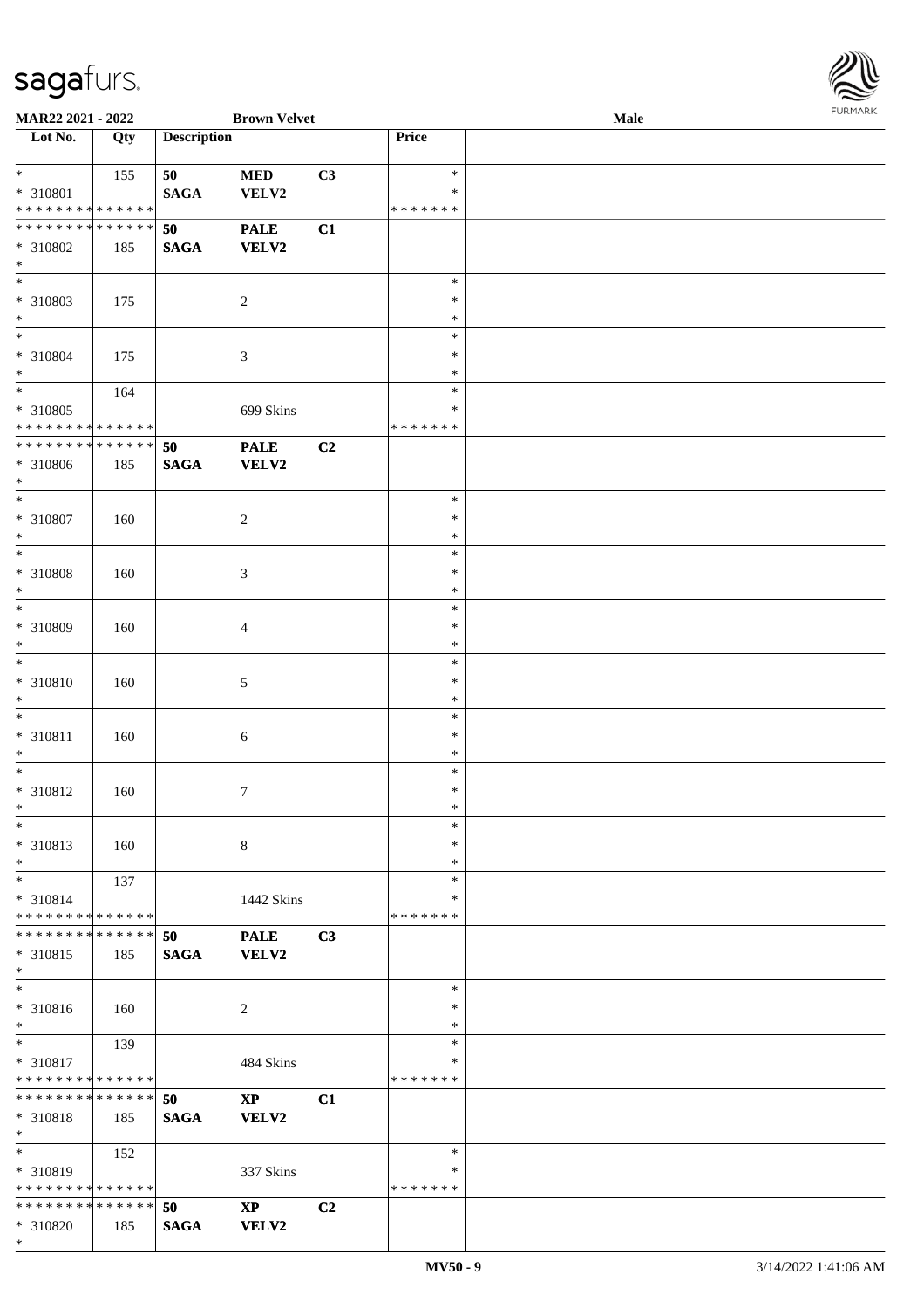\*

| <b>MAR22 2021 - 2022</b>                   |     |                    | <b>Brown Velvet</b>    |                |               | <b>Male</b> |  |
|--------------------------------------------|-----|--------------------|------------------------|----------------|---------------|-------------|--|
| Lot No.                                    | Qty | <b>Description</b> |                        |                | Price         |             |  |
|                                            |     |                    |                        |                |               |             |  |
| $\ast$                                     |     | 50                 | $\mathbf{X}\mathbf{P}$ | C <sub>2</sub> | $\ast$        |             |  |
| * 310821                                   | 160 | <b>SAGA</b>        | VELV2                  |                | $\ast$        |             |  |
| $\ast$                                     |     |                    |                        |                | $\ast$        |             |  |
|                                            |     |                    |                        |                | $\ast$        |             |  |
| * 310822                                   | 175 |                    | 3                      |                | $\ast$        |             |  |
| $\ast$                                     |     |                    |                        |                | $\ast$        |             |  |
|                                            | 168 |                    |                        |                | $\ast$        |             |  |
| * 310823                                   |     |                    | 688 Skins              |                | $\ast$        |             |  |
| * * * * * * * * <mark>* * * * * * *</mark> |     |                    |                        |                | * * * * * * * |             |  |
|                                            |     | 50                 | $\mathbf{X}\mathbf{P}$ | C3             |               |             |  |
| 310824                                     | 201 | <b>SAGA</b>        | VELV2                  |                |               |             |  |
|                                            |     |                    |                        |                |               |             |  |
| * * * * * * * * * * * * * *                |     | 50                 | MED/PAL C2             |                |               |             |  |
| * 310825                                   |     |                    |                        | <b>OPEN</b>    |               |             |  |
| $\ast$                                     | 185 | <b>SAGA</b>        | <b>VELV2</b>           |                |               |             |  |
| $\ddot{x}$                                 |     |                    |                        |                | $\ast$        |             |  |
|                                            | 138 |                    |                        |                | $\ast$        |             |  |
| * 310826                                   |     |                    | 323 Skins              |                |               |             |  |
| * * * * * * * * <mark>* * * * * * *</mark> |     |                    |                        |                | * * * * * * * |             |  |
| * * * * * * * * <mark>* * * * * * *</mark> |     | 50                 | XD/DK                  | C2             |               |             |  |
| * 310827                                   | 185 | IA                 | <b>VELV1</b>           | <b>CHIP</b>    |               |             |  |
| $\ast$                                     |     |                    |                        |                |               |             |  |
| $\overline{\ast}$                          |     |                    |                        |                | $\ast$        |             |  |
| * 310828                                   | 160 |                    | $\overline{c}$         |                | $\ast$        |             |  |
| $\ast$                                     |     |                    |                        |                | $\ast$        |             |  |
| $\overline{\ast}$                          |     |                    |                        |                | $\ast$        |             |  |
| * 310829                                   | 160 |                    | $\mathfrak{Z}$         |                | $\ast$        |             |  |
| $\ast$                                     |     |                    |                        |                | $\ast$        |             |  |
| $\ast$                                     | 110 |                    |                        |                | $\ast$        |             |  |
| * 310830                                   |     |                    | 615 Skins              |                | $\ast$        |             |  |
| * * * * * * * * <mark>* * * * * * *</mark> |     |                    |                        |                | * * * * * * * |             |  |
| * * * * * * * * <mark>* * * * * *</mark>   |     | 50                 | MED/PAL C2             |                |               |             |  |
| * 310831                                   | 185 | IA                 | <b>VELV1</b>           | <b>CHIP</b>    |               |             |  |
| $\ast$                                     |     |                    |                        |                |               |             |  |
| $\ast$                                     |     |                    |                        |                | $\ast$        |             |  |
| * 310832                                   | 160 |                    | 2                      |                | $\ast$        |             |  |
| $\ddot{x}$                                 |     |                    |                        |                | $\ast$        |             |  |
| $\ast$                                     |     |                    |                        |                | $\ast$        |             |  |
| * 310833                                   | 160 |                    | $\mathfrak{Z}$         |                | $\ast$        |             |  |
| $\ast$                                     |     |                    |                        |                | $\ast$        |             |  |
| $\ast$                                     |     |                    |                        |                | $\ast$        |             |  |
| * 310834                                   |     |                    |                        |                | $\ast$        |             |  |
| $\ast$                                     | 160 |                    | $\overline{4}$         |                | $\ast$        |             |  |
| $*$                                        |     |                    |                        |                | $\ast$        |             |  |
|                                            |     |                    |                        |                | $\ast$        |             |  |
| * 310835                                   | 160 |                    | $\mathfrak{S}$         |                | $\ast$        |             |  |
| $\ast$<br>$\overline{\ast}$                |     |                    |                        |                |               |             |  |
|                                            | 98  |                    |                        |                | $\ast$        |             |  |
| * 310836                                   |     |                    | 923 Skins              |                | ∗             |             |  |
| * * * * * * * * <mark>* * * * * * *</mark> |     |                    |                        |                | * * * * * * * |             |  |
| * * * * * * * * <mark>* * * * * * *</mark> |     | 50                 | XD/DK                  | C2             |               |             |  |
| * 310837                                   | 185 | IA                 | <b>VELV2</b>           | <b>CHIP</b>    |               |             |  |
| $\ast$                                     |     |                    |                        |                |               |             |  |
| $\ast$                                     |     |                    |                        |                | $\ast$        |             |  |
| * 310838                                   | 160 |                    | $\sqrt{2}$             |                | $\ast$        |             |  |
| $\ast$                                     |     |                    |                        |                | $\ast$        |             |  |
| $\ast$                                     |     |                    |                        |                | $\ast$        |             |  |
| * 310839                                   | 160 |                    | $\mathfrak{Z}$         |                | $\ast$        |             |  |
| $*$                                        |     |                    |                        |                | $\ast$        |             |  |
| $\ast$                                     |     |                    |                        |                | $\ast$        |             |  |
| * 310840                                   | 160 |                    | $\overline{4}$         |                | $\ast$        |             |  |
| $\ast$                                     |     |                    |                        |                | $\ast$        |             |  |

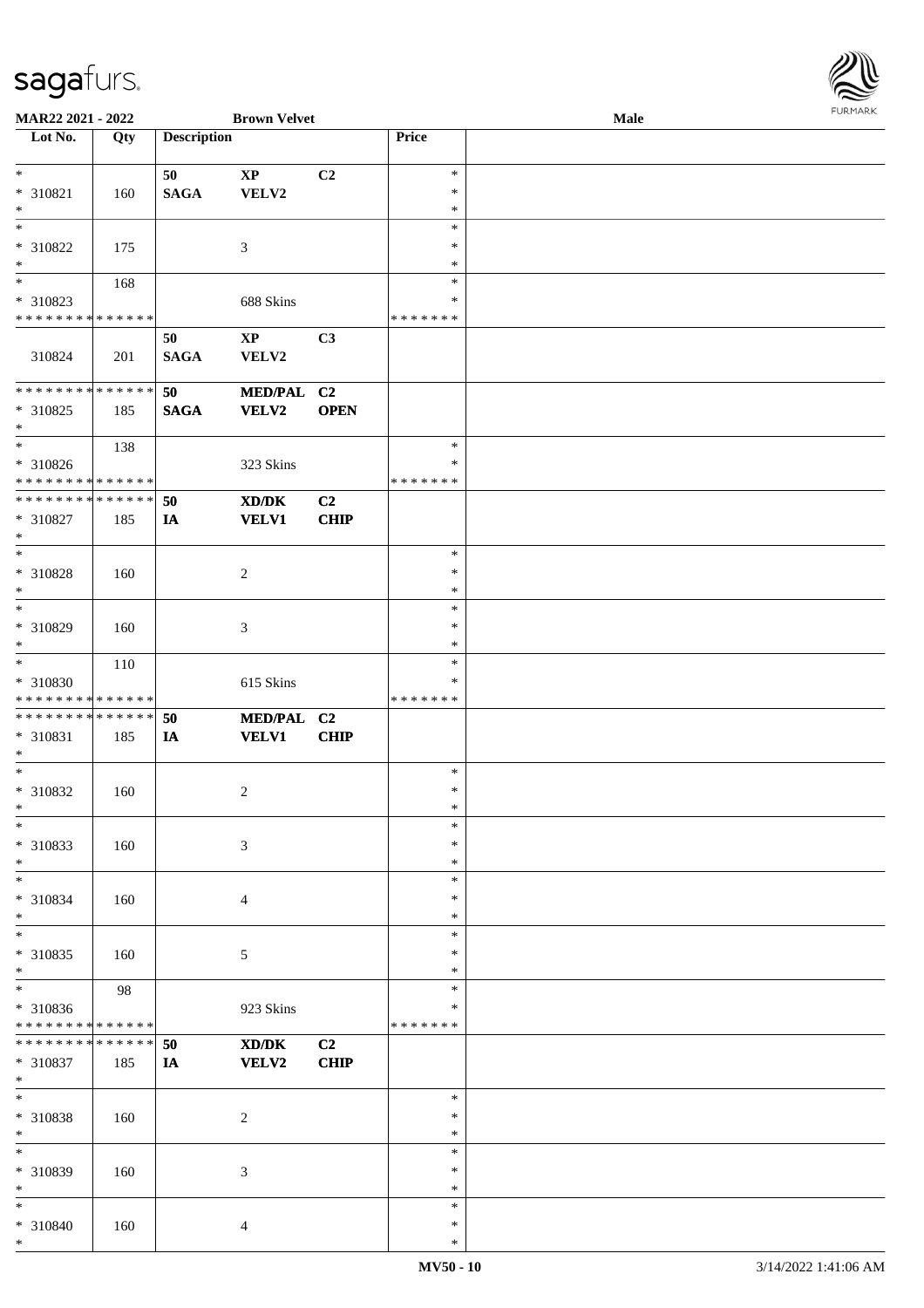

| MAR22 2021 - 2022           |     |                    | <b>Brown Velvet</b>                 |             |         | Male |  |
|-----------------------------|-----|--------------------|-------------------------------------|-------------|---------|------|--|
| Lot No.                     | Qty | <b>Description</b> |                                     |             | Price   |      |  |
|                             |     |                    |                                     |             |         |      |  |
| $*$                         |     | 50                 | $\bold{X}\bold{D}/\bold{D}\bold{K}$ | C2          | $\ast$  |      |  |
| $* 310841$                  | 160 | $I\!\!A$           | VELV2                               | <b>CHIP</b> | $\ast$  |      |  |
| $\ast$                      |     |                    |                                     |             |         |      |  |
|                             |     |                    |                                     |             | $\ast$  |      |  |
|                             |     |                    |                                     |             | $\ast$  |      |  |
| * 310842                    | 160 |                    | $\sqrt{6}$                          |             | $\ast$  |      |  |
| $\ast$                      |     |                    |                                     |             | $\ast$  |      |  |
| $\overline{\phantom{0}}$    |     |                    |                                     |             | $\ast$  |      |  |
|                             |     |                    |                                     |             | $\ast$  |      |  |
| $* 310843$                  | 160 |                    | $\boldsymbol{7}$                    |             |         |      |  |
| $*$                         |     |                    |                                     |             | $\ast$  |      |  |
| $\overline{\ast}$           |     |                    |                                     |             | $\ast$  |      |  |
| * 310844                    | 160 |                    | $8\,$                               |             | $\ast$  |      |  |
| $*$                         |     |                    |                                     |             | $\ast$  |      |  |
|                             | 125 |                    |                                     |             | $\ast$  |      |  |
|                             |     |                    |                                     |             | $\ast$  |      |  |
| $* 310845$                  |     |                    | 1430 Skins                          |             |         |      |  |
| * * * * * * * * * * * * * * |     |                    |                                     |             | ******* |      |  |
| * * * * * * * * * * * * * * |     | 50                 | MED/PAL C2                          |             |         |      |  |
| * 310846                    | 185 | IA                 | <b>VELV2</b>                        | <b>CHIP</b> |         |      |  |
| $*$                         |     |                    |                                     |             |         |      |  |
| $\overline{\ast}$           |     |                    |                                     |             | $\ast$  |      |  |
|                             |     |                    |                                     |             |         |      |  |
| $* 310847$                  | 160 |                    | $\sqrt{2}$                          |             | $\ast$  |      |  |
| $*$                         |     |                    |                                     |             | $\ast$  |      |  |
| $\overline{\phantom{0}}$    |     |                    |                                     |             | $\ast$  |      |  |
| * 310848                    | 160 |                    | $\mathfrak{Z}$                      |             | $\ast$  |      |  |
| $\ast$                      |     |                    |                                     |             | $\ast$  |      |  |
| $\overline{\phantom{0}}$    |     |                    |                                     |             |         |      |  |
|                             |     |                    |                                     |             | $\ast$  |      |  |
| * 310849                    | 160 |                    | $\overline{4}$                      |             | $\ast$  |      |  |
| $*$                         |     |                    |                                     |             | $\ast$  |      |  |
| $\overline{\ast}$           |     |                    |                                     |             | $\ast$  |      |  |
| * 310850                    | 160 |                    | 5                                   |             | $\ast$  |      |  |
|                             |     |                    |                                     |             |         |      |  |
| $*$                         |     |                    |                                     |             | $\ast$  |      |  |
| $*$                         |     |                    |                                     |             | $\ast$  |      |  |
| $* 310851$                  | 160 |                    | $\sqrt{6}$                          |             | $\ast$  |      |  |
| $*$                         |     |                    |                                     |             | $\ast$  |      |  |
| $*$                         |     |                    |                                     |             | $\ast$  |      |  |
| $* 310852$                  | 160 |                    | $\boldsymbol{7}$                    |             | $\ast$  |      |  |
|                             |     |                    |                                     |             |         |      |  |
| $*$                         |     |                    |                                     |             | $\ast$  |      |  |
| $*$                         |     |                    |                                     |             | $\ast$  |      |  |
| $* 310853$                  | 160 |                    | $8\,$                               |             | $\ast$  |      |  |
| $*$                         |     |                    |                                     |             | $\ast$  |      |  |
|                             |     |                    |                                     |             | $\ast$  |      |  |
| * 310854                    | 160 |                    | 9                                   |             | $\ast$  |      |  |
| $*$                         |     |                    |                                     |             |         |      |  |
|                             |     |                    |                                     |             | $\ast$  |      |  |
|                             |     |                    |                                     |             | $\ast$  |      |  |
| $* 310855$                  | 160 |                    | 10                                  |             | $\ast$  |      |  |
| $*$                         |     |                    |                                     |             | $\ast$  |      |  |
|                             |     |                    |                                     |             | $\ast$  |      |  |
| $* 310856$                  |     |                    |                                     |             | $\ast$  |      |  |
|                             | 160 |                    | $11\,$                              |             |         |      |  |
| $*$                         |     |                    |                                     |             | $\ast$  |      |  |
| $*$                         |     |                    |                                     |             | $\ast$  |      |  |
| $* 310857$                  | 160 |                    | $12\,$                              |             | $\ast$  |      |  |
| $*$                         |     |                    |                                     |             | $\ast$  |      |  |
| $*$                         |     |                    |                                     |             | $\ast$  |      |  |
|                             |     |                    |                                     |             | $\ast$  |      |  |
| $* 310858$                  | 160 |                    | 13                                  |             |         |      |  |
| $*$                         |     |                    |                                     |             | $\ast$  |      |  |
| $\overline{\phantom{0}}$    |     |                    |                                     |             | $\ast$  |      |  |
| $* 310859$                  | 160 |                    | 14                                  |             | $\ast$  |      |  |
| $*$                         |     |                    |                                     |             | $\ast$  |      |  |
|                             |     |                    |                                     |             | $\ast$  |      |  |
| $* 310860$                  | 160 |                    | 15                                  |             | $\ast$  |      |  |
| $*$                         |     |                    |                                     |             |         |      |  |
|                             |     |                    |                                     |             | $\ast$  |      |  |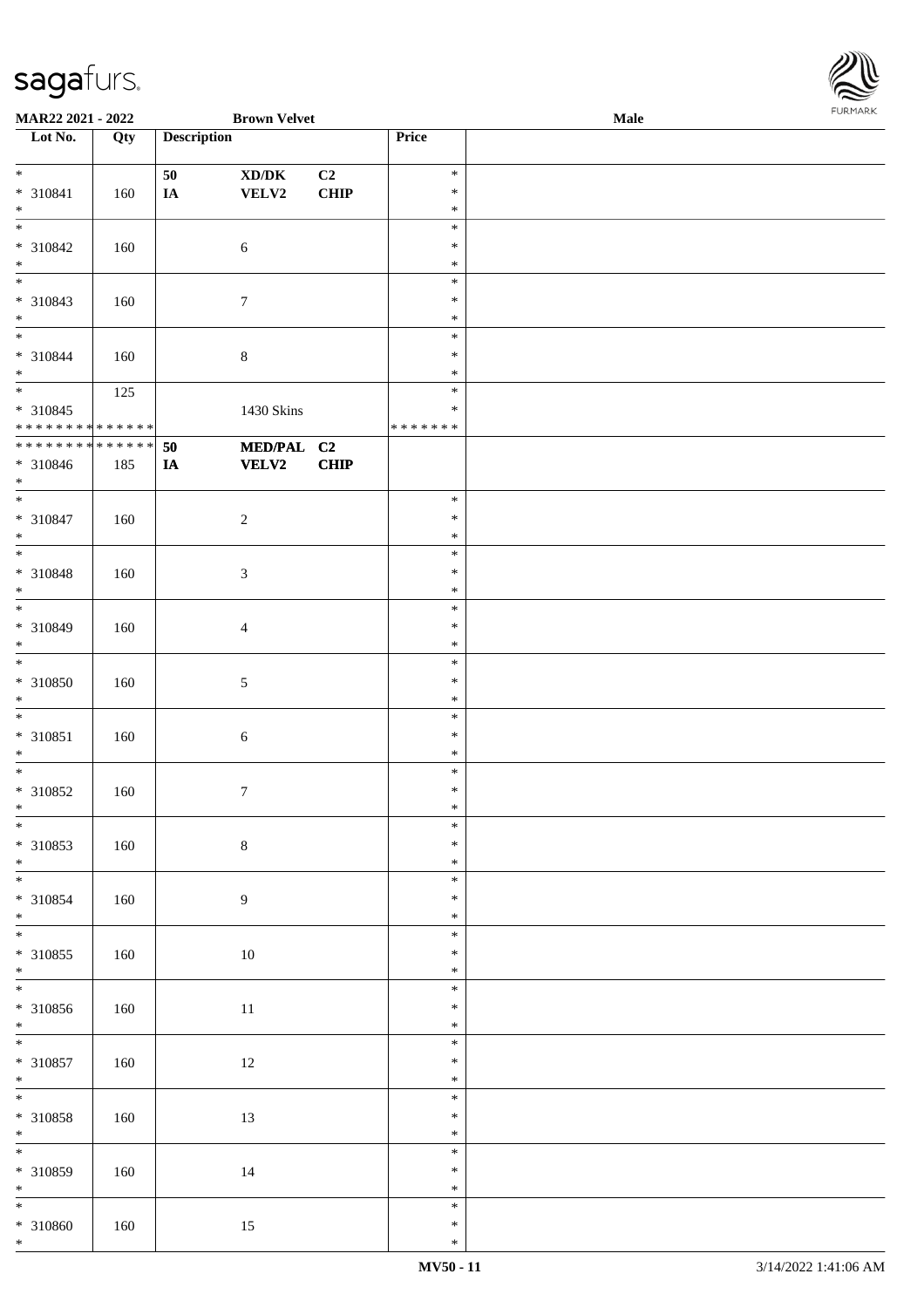

| MAR22 2021 - 2022             |             |                    | <b>Brown Velvet</b>        |                |               | <b>Male</b> |  |
|-------------------------------|-------------|--------------------|----------------------------|----------------|---------------|-------------|--|
| Lot No.                       | Qty         | <b>Description</b> |                            |                | Price         |             |  |
|                               |             |                    |                            |                |               |             |  |
| $\ast$                        | 78          | 50                 | MED/PAL C2                 |                | $\ast$        |             |  |
| * 310861                      |             | IA                 | VELV2                      | <b>CHIP</b>    | ∗             |             |  |
| * * * * * * * * * * * * * *   |             |                    |                            |                | * * * * * * * |             |  |
| * * * * * * * * * * * * * *   |             | 50                 | $2\mathbf{X}\mathbf{D}$    | C1/C2          |               |             |  |
| $* 310862$                    | 185         | <b>SROY</b>        | <b>VELV1</b>               |                |               |             |  |
| $\ast$                        |             |                    |                            |                |               |             |  |
| $\overline{\phantom{0}}$      | 49          |                    |                            |                | $\ast$        |             |  |
| * 310863                      |             |                    | 234 Skins                  |                | $\ast$        |             |  |
| * * * * * * * * * * * * * *   |             |                    |                            |                | * * * * * * * |             |  |
| * * * * * * * * * * * * * *   |             |                    |                            |                |               |             |  |
|                               |             | 50                 | $\boldsymbol{\mathrm{XD}}$ | C1/C2          |               |             |  |
| $* 310864$                    | 185         | <b>SROY</b>        | <b>VELV1</b>               |                |               |             |  |
| $\ast$                        |             |                    |                            |                |               |             |  |
| $\ast$                        | 110         |                    |                            |                | $\ast$        |             |  |
| $* 310865$                    |             |                    | 295 Skins                  |                | $\ast$        |             |  |
| * * * * * * * * * * * * * *   |             |                    |                            |                | * * * * * * * |             |  |
|                               |             | 50                 | Dark                       | C1             |               |             |  |
| 310866                        | 115         | <b>SROY</b>        | VELV1                      |                |               |             |  |
|                               |             |                    |                            |                |               |             |  |
| ******** <mark>*****</mark> * |             | 50                 | <b>Dark</b>                | C <sub>2</sub> |               |             |  |
| * 310867                      | 185         | <b>SROY</b>        | <b>VELV1</b>               |                |               |             |  |
| $\ast$                        |             |                    |                            |                |               |             |  |
| $\ast$                        | 146         |                    |                            |                | $\ast$        |             |  |
| * 310868                      |             |                    | 331 Skins                  |                | ∗             |             |  |
| * * * * * * * * * * * * * *   |             |                    |                            |                | * * * * * * * |             |  |
|                               |             | 50                 | <b>Dark</b>                | C3             |               |             |  |
| 310869                        | 106         | <b>SROY</b>        | VELV1                      |                |               |             |  |
|                               |             |                    |                            |                |               |             |  |
|                               |             | 50                 | $\bf MED$                  | C1             |               |             |  |
|                               |             |                    |                            |                |               |             |  |
| 310870                        | 163         | <b>SROY</b>        | VELV1                      |                |               |             |  |
| * * * * * * * * * * * * * *   |             |                    |                            |                |               |             |  |
|                               |             | 50                 | <b>MED</b>                 | C <sub>2</sub> |               |             |  |
| * 310871                      | 185         | <b>SROY</b>        | <b>VELV1</b>               |                |               |             |  |
| $\ast$                        |             |                    |                            |                |               |             |  |
| $\ast$                        |             |                    |                            |                | $\ast$        |             |  |
| $* 310872$                    | 160         |                    | 2                          |                | $\ast$        |             |  |
| $\ast$                        |             |                    |                            |                | $\ast$        |             |  |
| $\ast$                        | 43          |                    |                            |                | $\ast$        |             |  |
| * 310873                      |             |                    | 388 Skins                  |                | ∗             |             |  |
| * * * * * * * * * * * * * *   |             |                    |                            |                | * * * * * * * |             |  |
|                               |             | 50                 | <b>MED</b>                 | C3             |               |             |  |
| 310874                        | 117         | <b>SROY</b>        | <b>VELV1</b>               |                |               |             |  |
|                               |             |                    |                            |                |               |             |  |
| * * * * * * * *               | * * * * * * | 50                 | <b>PALE</b>                | C1/C2          |               |             |  |
| * 310875                      | 185         | <b>SROY</b>        | <b>VELV1</b>               |                |               |             |  |
| $\ast$                        |             |                    |                            |                |               |             |  |
| $\ast$                        | 179         |                    |                            |                | $\ast$        |             |  |
| * 310876                      |             |                    | 364 Skins                  |                | ∗             |             |  |
| * * * * * * * * * * * * * *   |             |                    |                            |                | * * * * * * * |             |  |
|                               |             | 50                 | $\mathbf{X}\mathbf{P}$     | C1/C2          |               |             |  |
| 310877                        | 155         | <b>SROY</b>        | <b>VELV1</b>               |                |               |             |  |
|                               |             |                    |                            |                |               |             |  |
|                               |             |                    |                            |                |               |             |  |
|                               |             | 50                 | $2\mathbf{X}\mathbf{D}$    | C1             |               |             |  |
| 310878                        | 138         | <b>SROY</b>        | VELV2                      |                |               |             |  |
|                               |             |                    |                            |                |               |             |  |
| * * * * * * * *               | * * * * * * | 50                 | 2XD                        | C <sub>2</sub> |               |             |  |
| * 310879                      | 185         | <b>SROY</b>        | <b>VELV2</b>               |                |               |             |  |
| $\ast$                        |             |                    |                            |                |               |             |  |
| $\ast$                        |             |                    |                            |                | $\ast$        |             |  |
| * 310880                      | 180         |                    | 2                          |                | ∗             |             |  |
| $\ast$                        |             |                    |                            |                | $\ast$        |             |  |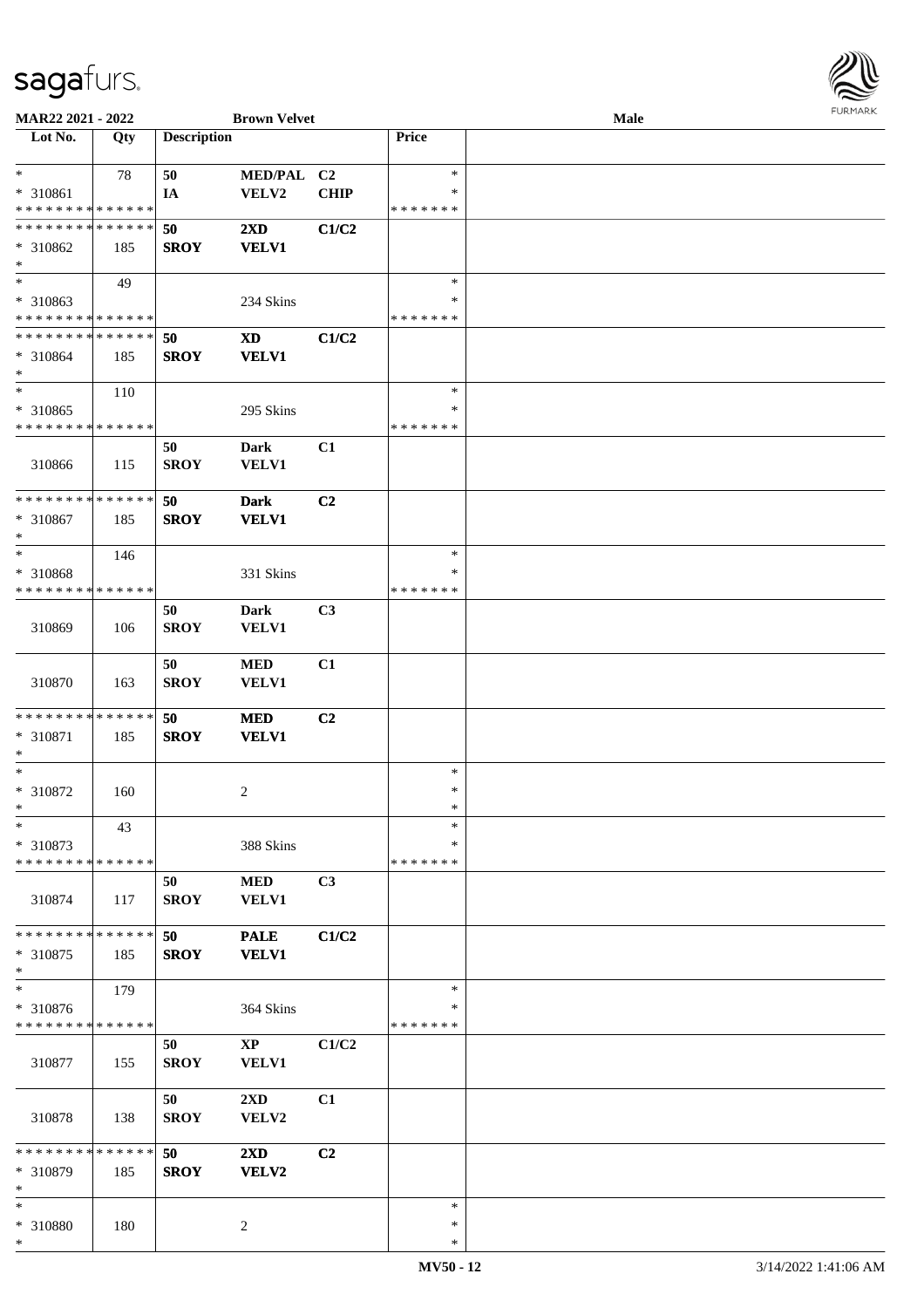

| MAR22 2021 - 2022             |     |                    | <b>Brown Velvet</b>         |    |               | Male |  |
|-------------------------------|-----|--------------------|-----------------------------|----|---------------|------|--|
| Lot No.                       | Qty | <b>Description</b> |                             |    | Price         |      |  |
|                               |     |                    |                             |    |               |      |  |
| $\ast$                        | 72  | 50                 | 2XD                         | C2 | $\ast$        |      |  |
| * 310881                      |     | <b>SROY</b>        | VELV2                       |    | *             |      |  |
| * * * * * * * * * * * * * *   |     |                    |                             |    | * * * * * * * |      |  |
|                               |     | 50                 | 2XD                         | C3 |               |      |  |
| 310882                        | 163 | <b>SROY</b>        | VELV2                       |    |               |      |  |
|                               |     |                    |                             |    |               |      |  |
|                               |     |                    |                             |    |               |      |  |
| * * * * * * * * * * * * * *   |     | 50                 | <b>XD</b>                   | C1 |               |      |  |
| * 310883                      | 175 | <b>SROY</b>        | VELV2                       |    |               |      |  |
| $\ast$                        |     |                    |                             |    |               |      |  |
| $\ast$                        | 60  |                    |                             |    | $\ast$        |      |  |
| * 310884                      |     |                    | 235 Skins                   |    | *             |      |  |
| * * * * * * * * * * * * * *   |     |                    |                             |    | * * * * * * * |      |  |
| * * * * * * * * * * * * * *   |     | 50                 | $\boldsymbol{\mathrm{XD}}$  | C2 |               |      |  |
| * 310885                      | 185 | <b>SROY</b>        | <b>VELV2</b>                |    |               |      |  |
| $\ast$                        |     |                    |                             |    |               |      |  |
| $\ast$                        |     |                    |                             |    | $\ast$        |      |  |
| $* 310886$                    |     |                    | $\overline{c}$              |    | $\ast$        |      |  |
| $\ast$                        | 160 |                    |                             |    | $\ast$        |      |  |
|                               |     |                    |                             |    |               |      |  |
| $\ast$                        |     |                    |                             |    | $\ast$        |      |  |
| $* 310887$                    | 160 |                    | $\ensuremath{\mathfrak{Z}}$ |    | $\ast$        |      |  |
| $\ast$                        |     |                    |                             |    | $\ast$        |      |  |
| $\ast$                        | 100 |                    |                             |    | $\ast$        |      |  |
| * 310888                      |     |                    | 605 Skins                   |    | *             |      |  |
| * * * * * * * * * * * * * *   |     |                    |                             |    | * * * * * * * |      |  |
| * * * * * * * * * * * * * *   |     | 50                 | <b>XD</b>                   | C3 |               |      |  |
| * 310889                      | 175 | <b>SROY</b>        | VELV2                       |    |               |      |  |
| $\ast$                        |     |                    |                             |    |               |      |  |
| $\ast$                        | 41  |                    |                             |    | $\ast$        |      |  |
|                               |     |                    |                             |    |               |      |  |
| * 310890                      |     |                    | 216 Skins                   |    | *             |      |  |
| * * * * * * * * * * * * * *   |     |                    |                             |    | * * * * * * * |      |  |
| **************                |     | 50                 | <b>Dark</b>                 | C1 |               |      |  |
| * 310891                      | 185 | <b>SROY</b>        | <b>VELV2</b>                |    |               |      |  |
| $\ast$                        |     |                    |                             |    |               |      |  |
| $\ast$                        |     |                    |                             |    | $\ast$        |      |  |
| $* 310892$                    | 160 |                    | $\overline{c}$              |    | $\ast$        |      |  |
| $*$                           |     |                    |                             |    | $\ast$        |      |  |
| $*$                           | 40  |                    |                             |    | $\ast$        |      |  |
| * 310893                      |     |                    | 385 Skins                   |    | *             |      |  |
| * * * * * * * * * * * * * * * |     |                    |                             |    | * * * * * * * |      |  |
| * * * * * * * * * * * * * * * |     |                    |                             |    |               |      |  |
|                               |     | 50                 | <b>Dark</b>                 | C2 |               |      |  |
| * 310894                      | 185 | <b>SROY</b>        | VELV2                       |    |               |      |  |
| $*$                           |     |                    |                             |    |               |      |  |
| $\ast$                        |     |                    |                             |    | $\ast$        |      |  |
| * 310895                      | 160 |                    | $\overline{c}$              |    | ∗             |      |  |
| $*$                           |     |                    |                             |    | $\ast$        |      |  |
| $\overline{\phantom{1}}$      |     |                    |                             |    | $\ast$        |      |  |
| * 310896                      | 160 |                    | 3                           |    | *             |      |  |
| $*$                           |     |                    |                             |    | $\ast$        |      |  |
| $\ast$                        |     |                    |                             |    | $\ast$        |      |  |
| * 310897                      | 160 |                    | 4                           |    | $\ast$        |      |  |
| $\ast$                        |     |                    |                             |    | $\ast$        |      |  |
| $\ast$                        |     |                    |                             |    | $\ast$        |      |  |
|                               |     |                    |                             |    |               |      |  |
| * 310898                      | 160 |                    | 5                           |    | $\ast$        |      |  |
| $\ast$                        |     |                    |                             |    | $\ast$        |      |  |
| $\ast$                        |     |                    |                             |    | $\ast$        |      |  |
| * 310899                      | 160 |                    | 6                           |    | *             |      |  |
| $*$                           |     |                    |                             |    | $\ast$        |      |  |
| $*$                           | 125 |                    |                             |    | $\ast$        |      |  |
| * 310900                      |     |                    | 1110 Skins                  |    | *             |      |  |
| * * * * * * * * * * * * * *   |     |                    |                             |    | * * * * * * * |      |  |
|                               |     |                    |                             |    |               |      |  |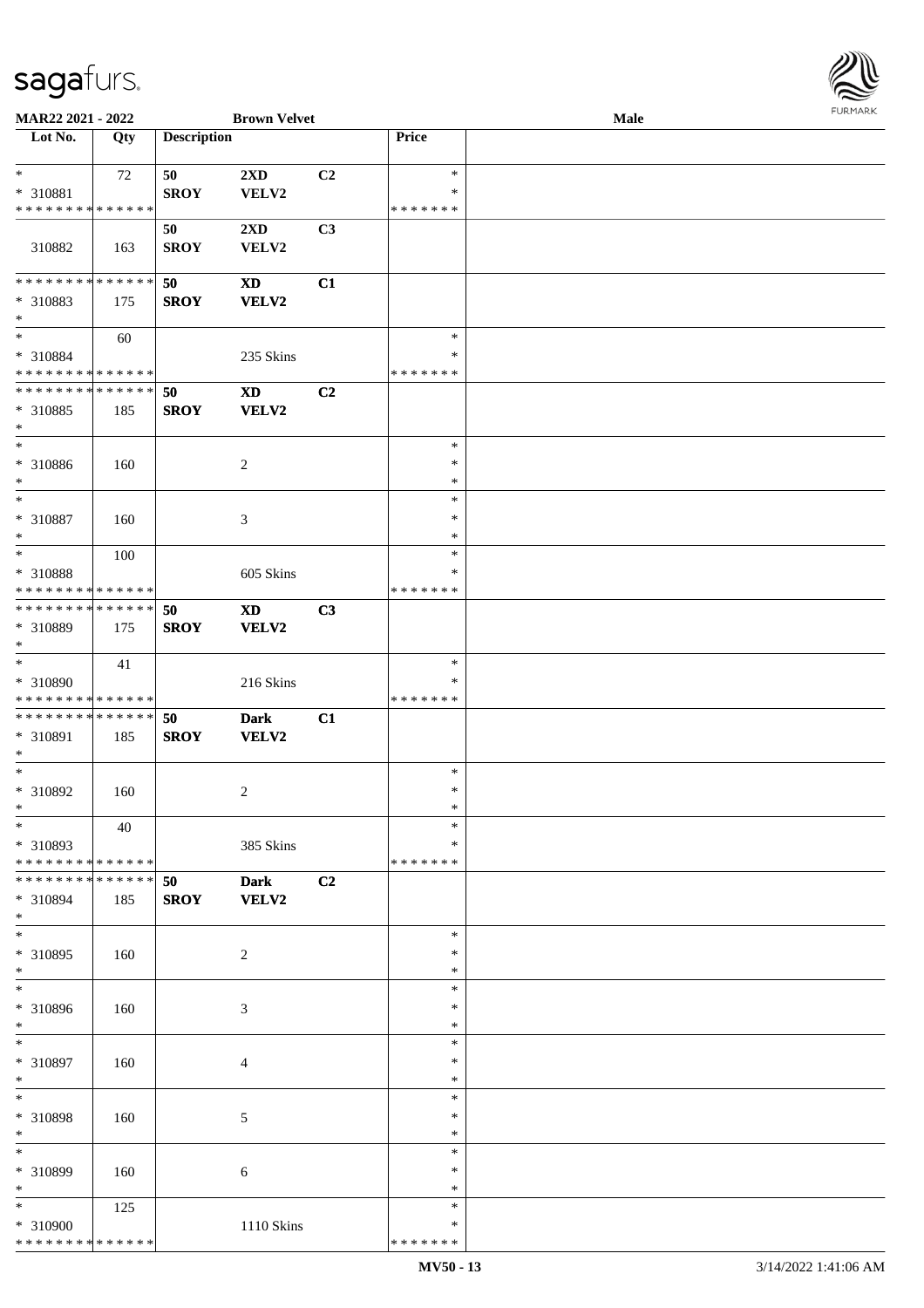

| MAR22 2021 - 2022             |                   |                    | <b>Brown Velvet</b> |    |               | Male |
|-------------------------------|-------------------|--------------------|---------------------|----|---------------|------|
| Lot No.                       | $\overline{Q}$ ty | <b>Description</b> |                     |    | Price         |      |
|                               |                   |                    |                     |    |               |      |
| * * * * * * * * * * * * * *   |                   | 50                 | <b>Dark</b>         | C3 |               |      |
|                               |                   |                    |                     |    |               |      |
| * 310901                      | 185               | <b>SROY</b>        | VELV2               |    |               |      |
| $*$                           |                   |                    |                     |    |               |      |
| $\overline{\ast}$             | 169               |                    |                     |    | $\ast$        |      |
| * 310902                      |                   |                    | 354 Skins           |    | ∗             |      |
| * * * * * * * * * * * * * *   |                   |                    |                     |    | * * * * * * * |      |
| * * * * * * * * * * * * * *   |                   |                    |                     |    |               |      |
|                               |                   | 50                 | $\bf MED$           | C1 |               |      |
| * 310903                      | 185               | <b>SROY</b>        | VELV2               |    |               |      |
| $*$                           |                   |                    |                     |    |               |      |
| $*$                           |                   |                    |                     |    | $\ast$        |      |
| $* 310904$                    | 160               |                    |                     |    | $\ast$        |      |
|                               |                   |                    | $\overline{c}$      |    |               |      |
| $*$                           |                   |                    |                     |    | $\ast$        |      |
| $*$                           | 131               |                    |                     |    | $\ast$        |      |
| * 310905                      |                   |                    | 476 Skins           |    | $\ast$        |      |
| * * * * * * * * * * * * * *   |                   |                    |                     |    | *******       |      |
| * * * * * * * * * * * * * *   |                   |                    |                     |    |               |      |
|                               |                   | 50                 | $\bf MED$           | C2 |               |      |
| * 310906                      | 185               | <b>SROY</b>        | <b>VELV2</b>        |    |               |      |
| $*$                           |                   |                    |                     |    |               |      |
| $\ast$                        |                   |                    |                     |    | $\ast$        |      |
| $* 310907$                    | 160               |                    | $\overline{c}$      |    | $\ast$        |      |
| $\ast$                        |                   |                    |                     |    | $\ast$        |      |
|                               |                   |                    |                     |    |               |      |
| $*$                           |                   |                    |                     |    | $\ast$        |      |
| * 310908                      | 160               |                    | 3                   |    | $\ast$        |      |
| $\ast$                        |                   |                    |                     |    | $\ast$        |      |
| $*$                           |                   |                    |                     |    | $\ast$        |      |
|                               |                   |                    |                     |    |               |      |
| * 310909                      | 160               |                    | 4                   |    | $\ast$        |      |
| $*$                           |                   |                    |                     |    | $\ast$        |      |
| $\ast$                        |                   |                    |                     |    | $\ast$        |      |
| $* 310910$                    |                   |                    |                     |    | $\ast$        |      |
|                               | 160               |                    | 5                   |    |               |      |
| $*$                           |                   |                    |                     |    | $\ast$        |      |
| $\ast$                        |                   |                    |                     |    | $\ast$        |      |
| * 310911                      | 160               |                    | 6                   |    | $\ast$        |      |
| $\ast$                        |                   |                    |                     |    | $\ast$        |      |
| $\ast$                        |                   |                    |                     |    | $\ast$        |      |
|                               | 181               |                    |                     |    |               |      |
| * 310912                      |                   |                    | 1166 Skins          |    | $\ast$        |      |
| * * * * * * * * * * * * * *   |                   |                    |                     |    | * * * * * * * |      |
| * * * * * * * * * * * * * * * |                   | 50                 | <b>MED</b>          | C3 |               |      |
| * 310913                      | 185               | <b>SROY</b>        | VELV2               |    |               |      |
|                               |                   |                    |                     |    |               |      |
| $*$                           |                   |                    |                     |    |               |      |
| $*$                           | 145               |                    |                     |    | $\ast$        |      |
| * 310914                      |                   |                    | 330 Skins           |    | ∗             |      |
| * * * * * * * * * * * * * *   |                   |                    |                     |    | * * * * * * * |      |
| * * * * * * * * * * * * * * * |                   |                    |                     |    |               |      |
|                               |                   | 50                 | <b>PALE</b>         | C1 |               |      |
| * 310915                      | 185               | <b>SROY</b>        | VELV2               |    |               |      |
| $*$                           |                   |                    |                     |    |               |      |
| $\ast$                        |                   |                    |                     |    | $\ast$        |      |
| * 310916                      | 160               |                    | $\overline{c}$      |    | $\ast$        |      |
|                               |                   |                    |                     |    |               |      |
| $*$                           |                   |                    |                     |    | $\ast$        |      |
| $\overline{\phantom{0}}$      | 50                |                    |                     |    | $\ast$        |      |
| * 310917                      |                   |                    | 395 Skins           |    | $\ast$        |      |
| * * * * * * * * * * * * * *   |                   |                    |                     |    | *******       |      |
| * * * * * * * * * * * * * * * |                   | 50                 | <b>PALE</b>         | C2 |               |      |
|                               |                   |                    |                     |    |               |      |
| * 310918                      | 185               | <b>SROY</b>        | VELV2               |    |               |      |
| $*$                           |                   |                    |                     |    |               |      |
| $\ast$                        |                   |                    |                     |    | $\ast$        |      |
| * 310919                      | 160               |                    | 2                   |    | $\ast$        |      |
|                               |                   |                    |                     |    |               |      |
| $\ast$                        |                   |                    |                     |    | $\ast$        |      |
| $*$                           |                   |                    |                     |    | $\ast$        |      |
| * 310920                      | 160               |                    | 3                   |    | $\ast$        |      |
| $*$                           |                   |                    |                     |    | $\ast$        |      |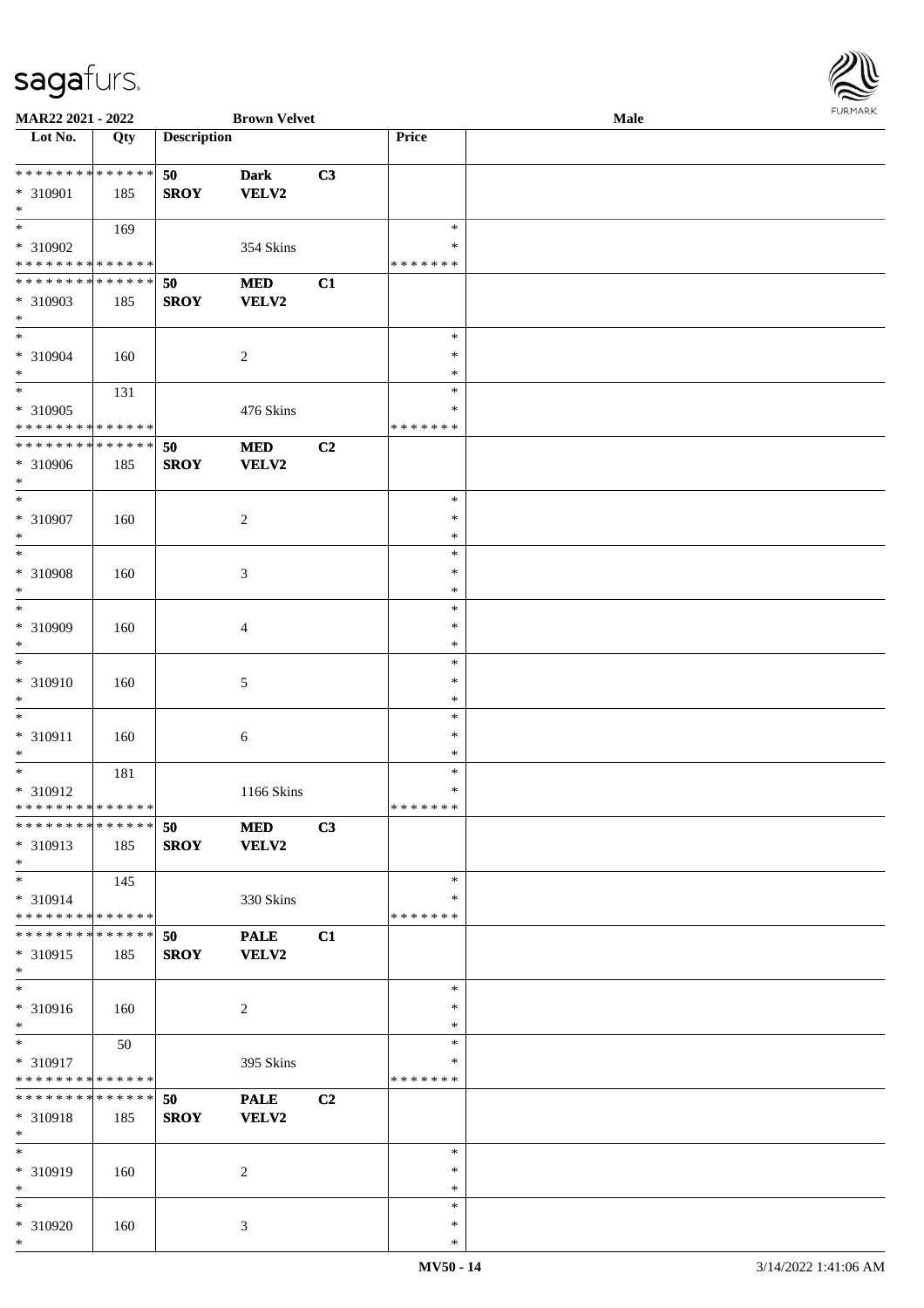

| MAR22 2021 - 2022             |     |                    | <b>Brown Velvet</b>    |                |                  | Male | <b>FURMARK</b> |
|-------------------------------|-----|--------------------|------------------------|----------------|------------------|------|----------------|
| Lot No.                       | Qty | <b>Description</b> |                        |                | Price            |      |                |
|                               |     |                    |                        |                |                  |      |                |
| $*$                           |     | 50                 | <b>PALE</b>            | C2             | $\ast$<br>$\ast$ |      |                |
| * 310921<br>$\ast$            | 160 | <b>SROY</b>        | VELV2                  |                | $\ast$           |      |                |
| $\overline{\phantom{0}}$      |     |                    |                        |                | $\ast$           |      |                |
| * 310922                      | 160 |                    | 5                      |                | $\ast$           |      |                |
| $*$                           |     |                    |                        |                | $\ast$           |      |                |
| $*$                           | 105 |                    |                        |                | $\ast$           |      |                |
| * 310923                      |     |                    | 930 Skins              |                | $\ast$           |      |                |
| * * * * * * * * * * * * * *   |     |                    |                        |                | * * * * * * *    |      |                |
| ******** <mark>******</mark>  |     | 50                 | <b>PALE</b>            | C <sub>3</sub> |                  |      |                |
| * 310924<br>$*$               | 185 | <b>SROY</b>        | VELV2                  |                |                  |      |                |
| $*$                           | 103 |                    |                        |                | $\ast$           |      |                |
| * 310925                      |     |                    | 288 Skins              |                | $\ast$           |      |                |
| * * * * * * * * * * * * * *   |     |                    |                        |                | *******          |      |                |
|                               |     | 50                 | $\mathbf{X}\mathbf{P}$ | C1             |                  |      |                |
| 310926                        | 188 | <b>SROY</b>        | VELV2                  |                |                  |      |                |
| * * * * * * * * * * * * * * * |     | 50                 | $\mathbf{X}\mathbf{P}$ | C <sub>2</sub> |                  |      |                |
| * 310927<br>$\ast$            | 185 | <b>SROY</b>        | VELV2                  |                |                  |      |                |
|                               |     |                    |                        |                | $\ast$           |      |                |
| * 310928                      | 160 |                    | $\overline{c}$         |                | $\ast$           |      |                |
| $\ast$                        |     |                    |                        |                | $\ast$           |      |                |
| $*$                           | 95  |                    |                        |                | $\ast$           |      |                |
| * 310929                      |     |                    | 440 Skins              |                | ∗                |      |                |
| * * * * * * * * * * * * * *   |     |                    |                        |                | *******          |      |                |
|                               |     | 50                 | <b>XP</b>              | C <sub>3</sub> |                  |      |                |
| 310930                        | 113 | <b>SROY</b>        | VELV2                  |                |                  |      |                |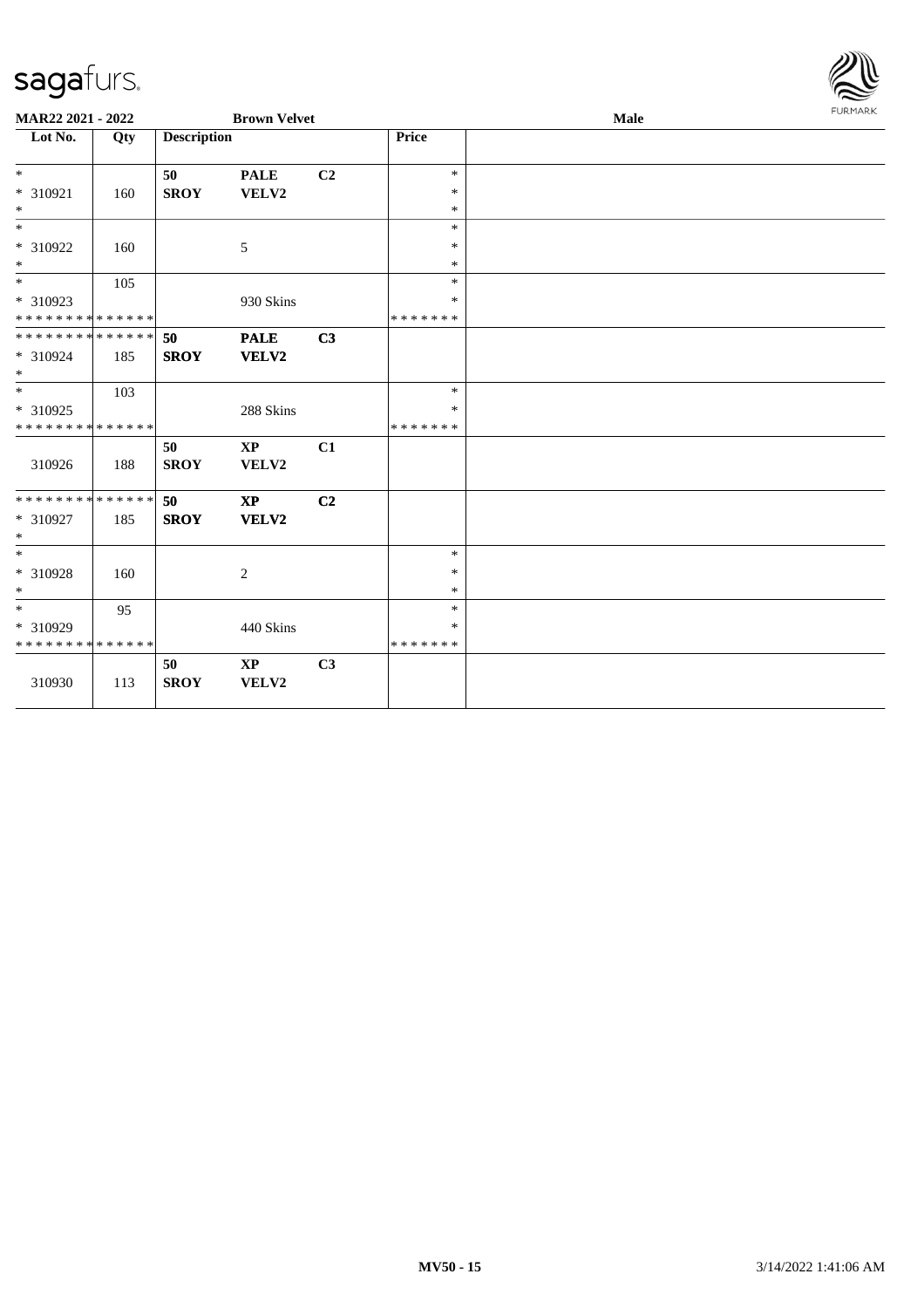

| MAR22 2021 - 2022           |             |                    | <b>Brown Velvet</b>     |                |               | <b>Male</b> |
|-----------------------------|-------------|--------------------|-------------------------|----------------|---------------|-------------|
| Lot No.                     | Qty         | <b>Description</b> |                         |                | Price         |             |
|                             |             |                    |                         |                |               |             |
| **************              |             | 40                 | $2\mathbf{X}\mathbf{D}$ | C1             |               |             |
| * 310981                    | 215         | SI                 | <b>VELV1</b>            |                |               |             |
| $\ast$                      |             |                    |                         |                |               |             |
| $\ast$                      | 46          |                    |                         |                | $\ast$        |             |
|                             |             |                    |                         |                |               |             |
| * 310982                    |             |                    | 261 Skins               |                | ∗             |             |
| * * * * * * * * * * * * * * |             |                    |                         |                | * * * * * * * |             |
| * * * * * * * * * * * * * * |             | 40                 | 2XD                     | C <sub>2</sub> |               |             |
| * 310983                    | 225         | ${\bf SI}$         | <b>VELV1</b>            |                |               |             |
| $\ast$                      |             |                    |                         |                |               |             |
| $*$                         |             |                    |                         |                | $\ast$        |             |
| * 310984                    | 200         |                    | $\overline{c}$          |                | $\ast$        |             |
| $\ast$                      |             |                    |                         |                | $\ast$        |             |
| $\ast$                      |             |                    |                         |                | $\ast$        |             |
| * 310985                    | 200         |                    | $\mathfrak{Z}$          |                | $\ast$        |             |
| $\ast$                      |             |                    |                         |                | $\ast$        |             |
| $\overline{\phantom{1}}$    |             |                    |                         |                |               |             |
|                             |             |                    |                         |                | $\ast$        |             |
| * 310986                    | 200         |                    | $\overline{4}$          |                | $\ast$        |             |
| $\ast$                      |             |                    |                         |                | $\ast$        |             |
| $\ast$                      | 49          |                    |                         |                | $\ast$        |             |
| * 310987                    |             |                    | 874 Skins               |                | ∗             |             |
| * * * * * * * * * * * * * * |             |                    |                         |                | * * * * * * * |             |
| * * * * * * * * * * * * * * |             | 40                 | $2\mathbf{X}\mathbf{D}$ | C3             |               |             |
| * 310988                    | 225         | SI                 | <b>VELV1</b>            |                |               |             |
| $\ast$                      |             |                    |                         |                |               |             |
| $\ast$                      | 90          |                    |                         |                | $\ast$        |             |
|                             |             |                    |                         |                | $\ast$        |             |
| * 310989                    |             |                    | 315 Skins               |                |               |             |
| * * * * * * * * * * * * * * |             |                    |                         |                | * * * * * * * |             |
| * * * * * * * * * * * * * * |             | 40                 | <b>XD</b>               | C1             |               |             |
| * 310990                    | 225         | SI                 | <b>VELV1</b>            |                |               |             |
| $\ast$                      |             |                    |                         |                |               |             |
| $\ast$                      | 113         |                    |                         |                | $\ast$        |             |
| * 310991                    |             |                    | 338 Skins               |                | $\ast$        |             |
| * * * * * * * * * * * * * * |             |                    |                         |                | * * * * * * * |             |
|                             |             | 40                 | $\mathbf{X}\mathbf{D}$  | C1/C2          |               |             |
| 310992                      | 188         | SI                 | <b>VELV1</b>            |                |               |             |
|                             |             |                    |                         |                |               |             |
| * * * * * * * * * * * * * * |             | 40                 | <b>XD</b>               | C <sub>2</sub> |               |             |
| * 310993                    | 225         | ${\bf S}{\bf I}$   | <b>VELV1</b>            |                |               |             |
| $*$                         |             |                    |                         |                |               |             |
| $*$                         |             |                    |                         |                |               |             |
|                             |             |                    |                         |                | $\ast$        |             |
| * 310994                    | 200         |                    | $\overline{2}$          |                | ∗             |             |
| $*$                         |             |                    |                         |                | $\ast$        |             |
| $\ast$                      |             |                    |                         |                | $\ast$        |             |
| * 310995                    | 200         |                    | 3                       |                | $\ast$        |             |
| $*$                         |             |                    |                         |                | $\ast$        |             |
| $\overline{\phantom{0}}$    |             |                    |                         |                | $\ast$        |             |
| * 310996                    | 200         |                    | 4                       |                | ∗             |             |
| $*$                         |             |                    |                         |                | $\ast$        |             |
| $*$                         |             |                    |                         |                | $\ast$        |             |
| * 310997                    | 200         |                    | 5                       |                | $\ast$        |             |
| $\ast$                      |             |                    |                         |                | $\ast$        |             |
| $\ast$                      |             |                    |                         |                | $\ast$        |             |
|                             | 78          |                    |                         |                |               |             |
| * 310998                    |             |                    | 1103 Skins              |                | $\ast$        |             |
| * * * * * * * *             | * * * * * * |                    |                         |                | * * * * * * * |             |
| * * * * * * * *             | * * * * * * | 40                 | $\mathbf{X}\mathbf{D}$  | C3             |               |             |
| * 310999                    | 225         | SI                 | <b>VELV1</b>            |                |               |             |
| $*$                         |             |                    |                         |                |               |             |
| $*$                         | 171         |                    |                         |                | $\ast$        |             |
| * 311000                    |             |                    | 396 Skins               |                | ∗             |             |
| * * * * * * * * * * * * * * |             |                    |                         |                | * * * * * * * |             |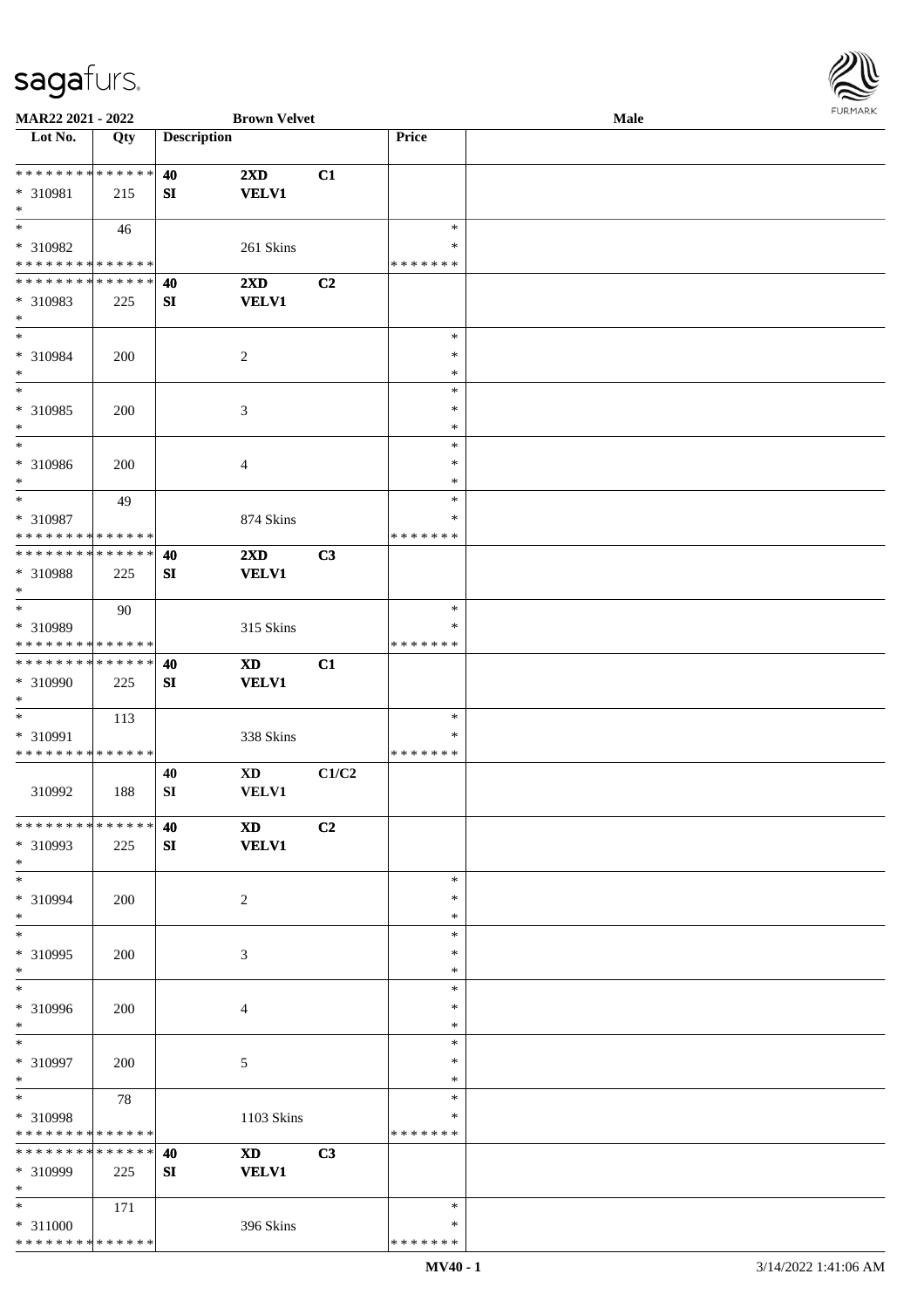

| MAR22 2021 - 2022            |             |                    | <b>Brown Velvet</b> |       |               | Male |
|------------------------------|-------------|--------------------|---------------------|-------|---------------|------|
| Lot No.                      | Qty         | <b>Description</b> |                     |       | Price         |      |
|                              |             |                    |                     |       |               |      |
| * * * * * * * * * * * * * *  |             | 40                 | <b>Dark</b>         | C1    |               |      |
| $* 311001$                   | 225         | ${\bf S}{\bf I}$   | <b>VELV1</b>        |       |               |      |
| $\ast$                       |             |                    |                     |       |               |      |
| $\overline{\phantom{0}}$     |             |                    |                     |       | $\ast$        |      |
|                              |             |                    |                     |       |               |      |
| $* 311002$                   | 200         |                    | $\overline{2}$      |       | $\ast$        |      |
| $\ast$                       |             |                    |                     |       | $\ast$        |      |
| $\overline{\phantom{0}}$     | 115         |                    |                     |       | $\ast$        |      |
| * 311003                     |             |                    | $540~\rm Skins$     |       | $\ast$        |      |
| * * * * * * * * * * * * * *  |             |                    |                     |       | * * * * * * * |      |
| **************               |             | 40                 | <b>Dark</b>         | C1/C2 |               |      |
|                              |             |                    |                     |       |               |      |
| $* 311004$                   | 225         | SI                 | <b>VELV1</b>        |       |               |      |
| $\ast$                       |             |                    |                     |       |               |      |
| $\overline{\phantom{0}}$     | 144         |                    |                     |       | $\ast$        |      |
| $* 311005$                   |             |                    | 369 Skins           |       | $\ast$        |      |
| * * * * * * * * * * * * * *  |             |                    |                     |       | * * * * * * * |      |
| ******** <mark>******</mark> |             | 40                 | <b>Dark</b>         | C2    |               |      |
| $* 311006$                   | 225         | ${\bf SI}$         | <b>VELV1</b>        |       |               |      |
| $\ast$                       |             |                    |                     |       |               |      |
|                              |             |                    |                     |       |               |      |
| $\ast$                       |             |                    |                     |       | $\ast$        |      |
| $* 311007$                   | 200         |                    | $\sqrt{2}$          |       | $\ast$        |      |
| $\ast$                       |             |                    |                     |       | $\ast$        |      |
| $\ast$                       |             |                    |                     |       | $\ast$        |      |
| $* 311008$                   | 200         |                    | $\mathfrak{Z}$      |       | $\ast$        |      |
| $\ast$                       |             |                    |                     |       | $\ast$        |      |
| $\overline{\phantom{1}}$     |             |                    |                     |       |               |      |
|                              |             |                    |                     |       | $\ast$        |      |
| * 311009                     | 200         |                    | $\overline{4}$      |       | $\ast$        |      |
| $\ast$                       |             |                    |                     |       | $\ast$        |      |
| $\ast$                       |             |                    |                     |       | $\ast$        |      |
| $* 311010$                   | 200         |                    | $\sqrt{5}$          |       | $\ast$        |      |
| $\ast$                       |             |                    |                     |       | $\ast$        |      |
| $\ast$                       |             |                    |                     |       | $\ast$        |      |
|                              |             |                    |                     |       |               |      |
| $* 311011$                   | 200         |                    | $\sqrt{6}$          |       | $\ast$        |      |
| $\ast$                       |             |                    |                     |       | $\ast$        |      |
| $\ast$                       |             |                    |                     |       | $\ast$        |      |
| $* 311012$                   | 200         |                    | $\tau$              |       | $\ast$        |      |
| $*$                          |             |                    |                     |       | $\ast$        |      |
| $\ast$                       |             |                    |                     |       | $\ast$        |      |
| $* 311013$                   | 200         |                    | $\,8\,$             |       | $\ast$        |      |
| $\ast$                       |             |                    |                     |       | $\ast$        |      |
|                              |             |                    |                     |       |               |      |
| $\ast$                       | 46          |                    |                     |       | $\ast$        |      |
| $* 311014$                   |             |                    | 1671 Skins          |       | *             |      |
| * * * * * * * * * * * * * *  |             |                    |                     |       | * * * * * * * |      |
| * * * * * * * *              | * * * * * * | 40                 | <b>Dark</b>         | C3    |               |      |
| $* 311015$                   | 225         | SI                 | <b>VELV1</b>        |       |               |      |
| $\ast$                       |             |                    |                     |       |               |      |
| $_{\ast}$                    |             |                    |                     |       | $\ast$        |      |
|                              |             |                    |                     |       | $\ast$        |      |
| * 311016                     | 200         |                    | $\boldsymbol{2}$    |       |               |      |
| $\ast$                       |             |                    |                     |       | $\ast$        |      |
| $\ast$                       |             |                    |                     |       | $\ast$        |      |
| * 311017                     | 200         |                    | $\mathfrak{Z}$      |       | $\ast$        |      |
| $\ast$                       |             |                    |                     |       | $\ast$        |      |
| $\ast$                       | 79          |                    |                     |       | $\ast$        |      |
| * 311018                     |             |                    | 704 Skins           |       | $\ast$        |      |
| * * * * * * * * * * * * * *  |             |                    |                     |       | * * * * * * * |      |
|                              |             |                    |                     |       |               |      |
| * * * * * * * *              | * * * * * * | 40                 | $\bf MED$           | C1/C2 |               |      |
| * 311019                     | 225         | ${\bf SI}$         | <b>VELV1</b>        |       |               |      |
| $\ast$                       |             |                    |                     |       |               |      |
| $*$                          |             |                    |                     |       | $\ast$        |      |
| * 311020                     | 200         |                    | $\boldsymbol{2}$    |       | $\ast$        |      |
| $\ast$                       |             |                    |                     |       | $\ast$        |      |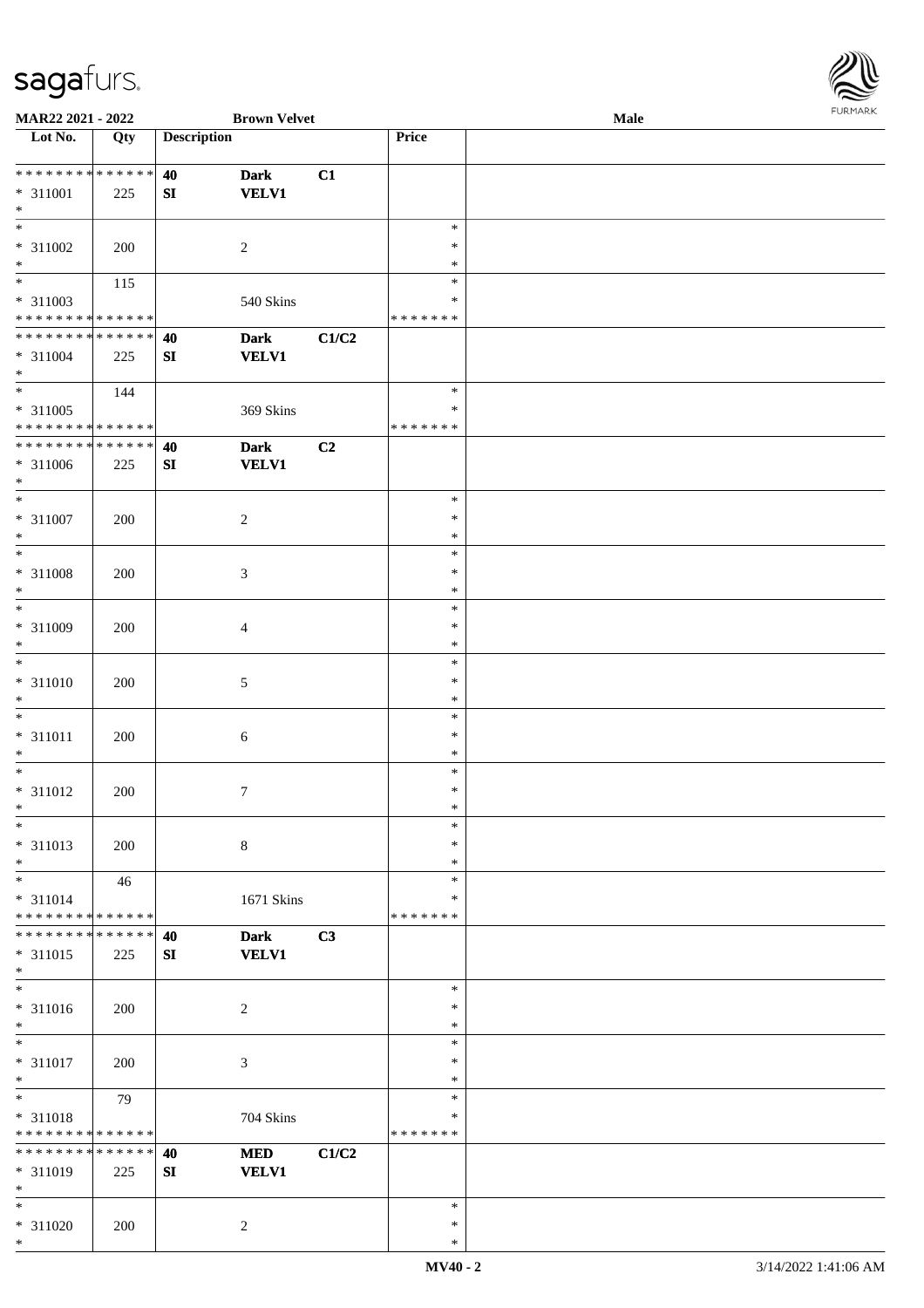

| MAR22 2021 - 2022                       |     |                    | <b>Brown Velvet</b>                     |                |                         | Male |  |
|-----------------------------------------|-----|--------------------|-----------------------------------------|----------------|-------------------------|------|--|
| Lot No.                                 | Qty | <b>Description</b> |                                         |                | Price                   |      |  |
|                                         |     |                    |                                         |                |                         |      |  |
| $\ast$                                  |     | 40                 | $\bf MED$                               | C1/C2          | $\ast$                  |      |  |
| $* 311021$<br>$\ast$                    | 200 | SI                 | <b>VELV1</b>                            |                | $\ast$<br>$\ast$        |      |  |
| $\overline{\phantom{0}}$                | 79  |                    |                                         |                | $\ast$                  |      |  |
| * 311022                                |     |                    | 704 Skins                               |                | *                       |      |  |
| * * * * * * * * * * * * * *             |     |                    |                                         |                | * * * * * * *           |      |  |
|                                         |     | 40                 | <b>MED</b>                              | C <sub>3</sub> |                         |      |  |
| 311023                                  | 221 | ${\bf S}{\bf I}$   | <b>VELV1</b>                            |                |                         |      |  |
|                                         |     |                    |                                         |                |                         |      |  |
| **************                          |     | 40                 | <b>PALE</b>                             | C1/C2          |                         |      |  |
| $* 311024$                              | 225 | SI                 | <b>VELV1</b>                            |                |                         |      |  |
| $\ast$<br>$\ast$                        |     |                    |                                         |                | $\ast$                  |      |  |
| $* 311025$                              |     |                    |                                         |                | $\ast$                  |      |  |
| $\ast$                                  | 200 |                    | $\sqrt{2}$                              |                | $\ast$                  |      |  |
| $\overline{\phantom{1}}$                |     |                    |                                         |                | $\ast$                  |      |  |
| $* 311026$                              | 200 |                    | 3                                       |                | $\ast$                  |      |  |
| $\ast$                                  |     |                    |                                         |                | $\ast$                  |      |  |
| $\ast$                                  | 51  |                    |                                         |                | $\ast$                  |      |  |
| * 311027                                |     |                    | 676 Skins                               |                | *                       |      |  |
| * * * * * * * * * * * * * *             |     |                    |                                         |                | * * * * * * *           |      |  |
|                                         |     | 40                 | <b>PALE</b>                             | C3             |                         |      |  |
| 311028                                  | 223 | SI                 | <b>VELV1</b>                            |                |                         |      |  |
| **************                          |     |                    |                                         |                |                         |      |  |
| * 311029                                | 245 | 40<br>SI           | $\mathbf{X}\mathbf{P}$<br><b>VELV1</b>  | C1/C2          |                         |      |  |
| $\ast$                                  |     |                    |                                         |                |                         |      |  |
| $\ast$                                  | 222 |                    |                                         |                | $\ast$                  |      |  |
| * 311030                                |     |                    | 467 Skins                               |                | *                       |      |  |
| * * * * * * * * * * * * * *             |     |                    |                                         |                | * * * * * * *           |      |  |
|                                         |     | 40                 | $2\mathbf{X}\mathbf{D}$                 | C1             |                         |      |  |
| 311031                                  | 185 | ${\bf SI}$         | VELV2                                   |                |                         |      |  |
| **************                          |     |                    |                                         |                |                         |      |  |
| * 311032                                | 225 | 40<br>SI           | $2\mathbf{X}\mathbf{D}$<br><b>VELV2</b> | C2             |                         |      |  |
| $*$                                     |     |                    |                                         |                |                         |      |  |
| $\ast$                                  | 194 |                    |                                         |                | $\ast$                  |      |  |
| * 311033                                |     |                    | 419 Skins                               |                | *                       |      |  |
| * * * * * * * * * * * * * *             |     |                    |                                         |                | * * * * * * *           |      |  |
|                                         |     | 40                 | $2\mathbf{X}\mathbf{D}$                 | C3             |                         |      |  |
| 311034                                  | 115 | SI                 | VELV2                                   |                |                         |      |  |
|                                         |     |                    |                                         |                |                         |      |  |
|                                         |     | 40                 | XD                                      | C1             |                         |      |  |
| 311035                                  | 222 | SI                 | VELV2                                   |                |                         |      |  |
| * * * * * * * * * * * * * *             |     | 40                 | <b>XD</b>                               | C <sub>2</sub> |                         |      |  |
| * 311036                                | 225 | SI                 | <b>VELV2</b>                            |                |                         |      |  |
| $*$                                     |     |                    |                                         |                |                         |      |  |
| $\ast$                                  |     |                    |                                         |                | $\ast$                  |      |  |
| * 311037                                | 200 |                    | $\sqrt{2}$                              |                | $\ast$                  |      |  |
| $\ast$                                  |     |                    |                                         |                | $\ast$                  |      |  |
| $\ast$                                  | 216 |                    |                                         |                | $\ast$                  |      |  |
| * 311038<br>* * * * * * * * * * * * * * |     |                    | 641 Skins                               |                | $\ast$<br>* * * * * * * |      |  |
|                                         |     | 40                 | $\mathbf{X}\mathbf{D}$                  | C3             |                         |      |  |
| 311039                                  | 198 | SI                 | VELV2                                   |                |                         |      |  |
|                                         |     |                    |                                         |                |                         |      |  |
| * * * * * * * * * * * * * *             |     | 40                 | <b>Dark</b>                             | C1             |                         |      |  |
| $* 311040$                              | 225 | SI                 | <b>VELV2</b>                            |                |                         |      |  |
| $*$                                     |     |                    |                                         |                |                         |      |  |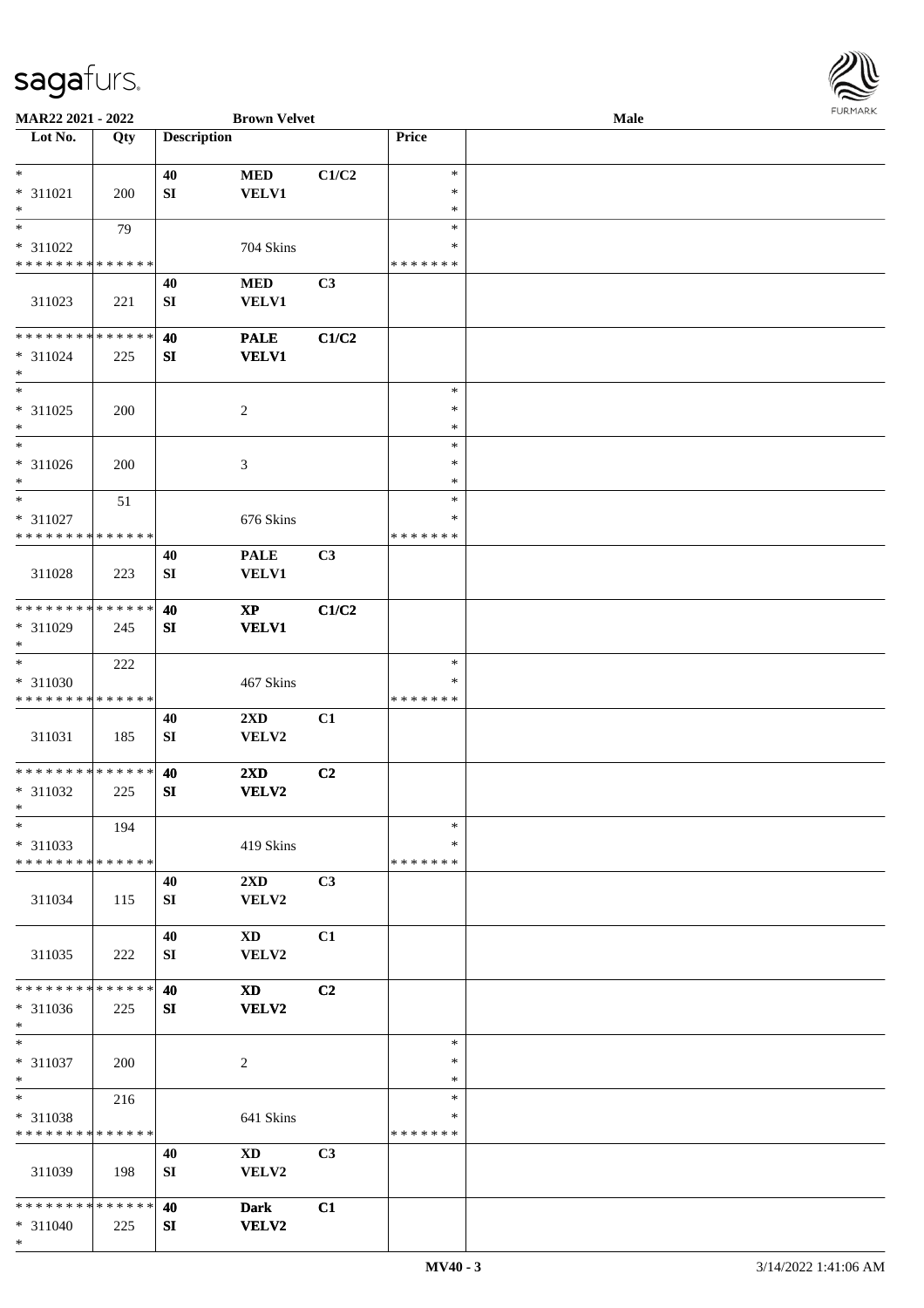

| MAR22 2021 - 2022                                |     |                    | <b>Brown Velvet</b>             |                   |                              | <b>Male</b> |  |
|--------------------------------------------------|-----|--------------------|---------------------------------|-------------------|------------------------------|-------------|--|
| Lot No.                                          | Qty | <b>Description</b> |                                 |                   | Price                        |             |  |
| $*$<br>$* 311041$<br>* * * * * * * * * * * * * * | 136 | 40<br>SI           | Dark<br>VELV2                   | C1                | $\ast$<br>∗<br>* * * * * * * |             |  |
| * * * * * * * * * * * * * *<br>* 311042<br>$*$   | 225 | 40<br>SI           | <b>Dark</b><br><b>VELV2</b>     | C2                |                              |             |  |
| * 311043<br>$*$                                  | 200 |                    | $\overline{c}$                  |                   | $\ast$<br>$\ast$<br>$\ast$   |             |  |
| $*$<br>* 311044<br>$*$                           | 200 |                    | 3                               |                   | $\ast$<br>$\ast$<br>$\ast$   |             |  |
| $*$<br>$* 311045$<br>$*$                         | 200 |                    | 4                               |                   | $\ast$<br>$\ast$<br>$\ast$   |             |  |
| $\ast$<br>$* 311046$<br>$*$                      | 200 |                    | 5                               |                   | $\ast$<br>$\ast$<br>*        |             |  |
| $*$<br>$* 311047$<br>$*$                         | 200 |                    | 6                               |                   | $\ast$<br>$\ast$<br>$\ast$   |             |  |
| $*$<br>$* 311048$<br>* * * * * * * * * * * * * * | 36  |                    | 1261 Skins                      |                   | $\ast$<br>*<br>* * * * * * * |             |  |
| * * * * * * * * * * * * * * *<br>* 311049<br>$*$ | 245 | 40<br>SI           | <b>Dark</b><br>VELV2            | C3                |                              |             |  |
| $* 311050$<br>* * * * * * * * * * * * * *        | 218 |                    | 463 Skins                       |                   | $\ast$<br>*<br>* * * * * * * |             |  |
| * * * * * * * * * * * * * *<br>* 311051<br>$*$   | 205 | 40<br>SI           | <b>MED</b><br>VELV2             | C1/C2             |                              |             |  |
| $*$<br>* 311052<br>******** <mark>******</mark>  | 76  |                    | 281 Skins                       |                   | $\ast$<br>$\ast$<br>*******  |             |  |
| * * * * * * * * * * * * * * *<br>* 311053<br>$*$ | 205 | 40<br>SI           | <b>PALE</b><br><b>VELV2</b>     | C1/C2             |                              |             |  |
| $*$<br>* 311054<br>* * * * * * * * * * * * * *   | 146 |                    | 351 Skins                       |                   | $\ast$<br>*<br>* * * * * * * |             |  |
| * * * * * * * * * * * * * * *<br>* 311055<br>$*$ | 205 | 40<br>SI           | $\mathbf{X}\mathbf{P}$<br>VELV2 | C1/C2             |                              |             |  |
| $*$<br>* 311056<br>* * * * * * * * * * * * * *   | 48  |                    | 253 Skins                       |                   | $\ast$<br>*<br>* * * * * * * |             |  |
| * * * * * * * * * * * * * * *<br>* 311057<br>$*$ | 225 | 40<br>$\mathbf{I}$ | XD/DK<br><b>VELV1</b>           | C2<br><b>CHIP</b> |                              |             |  |
| $*$<br>* 311058<br>$*$                           | 200 |                    | 2                               |                   | $\ast$<br>$\ast$<br>$\ast$   |             |  |
| $*$<br>* 311059<br>$*$                           | 200 |                    | 3                               |                   | $\ast$<br>∗<br>$\ast$        |             |  |
| $*$<br>* 311060<br>$*$                           | 200 |                    | 4                               |                   | $\ast$<br>$\ast$<br>$\ast$   |             |  |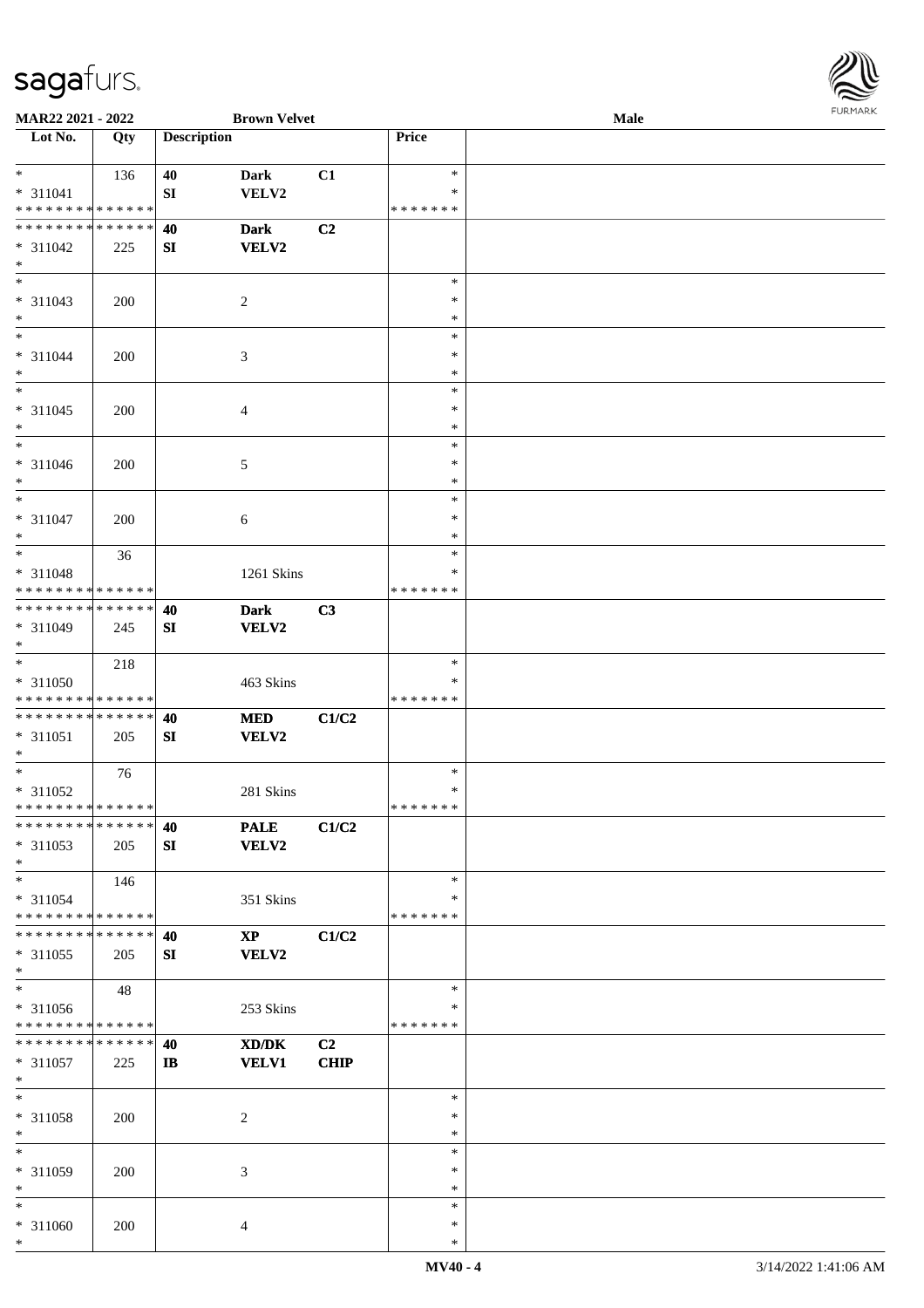

| MAR22 2021 - 2022             |     |                        | <b>Brown Velvet</b>                 |             |               | <b>Male</b> |
|-------------------------------|-----|------------------------|-------------------------------------|-------------|---------------|-------------|
| Lot No.                       | Qty | <b>Description</b>     |                                     |             | Price         |             |
|                               |     |                        |                                     |             |               |             |
|                               |     |                        |                                     |             |               |             |
| $*$                           |     | 40                     | $\bold{X}\bold{D}/\bold{D}\bold{K}$ | C2          | $\ast$        |             |
| * 311061                      | 200 | $\mathbf{I}\mathbf{B}$ | <b>VELV1</b>                        | <b>CHIP</b> | $\ast$        |             |
| $\ast$                        |     |                        |                                     |             | $\ast$        |             |
| $\overline{\ast}$             |     |                        |                                     |             | $\ast$        |             |
|                               |     |                        |                                     |             |               |             |
| $* 311062$                    | 200 |                        | 6                                   |             | $\ast$        |             |
| $\ast$                        |     |                        |                                     |             | $\ast$        |             |
| $\overline{\phantom{0}}$      |     |                        |                                     |             | $\ast$        |             |
|                               |     |                        |                                     |             |               |             |
| * 311063                      | 200 |                        | $\tau$                              |             | $\ast$        |             |
| $*$                           |     |                        |                                     |             | $\ast$        |             |
| $*$                           | 206 |                        |                                     |             | $\ast$        |             |
| * 311064                      |     |                        | 1631 Skins                          |             | $\ast$        |             |
|                               |     |                        |                                     |             |               |             |
| * * * * * * * * * * * * * *   |     |                        |                                     |             | *******       |             |
| * * * * * * * * * * * * * *   |     | 40                     | MED/PAL C2                          |             |               |             |
| $* 311065$                    | 225 | $\mathbf{I}$           | <b>VELV1</b>                        | <b>CHIP</b> |               |             |
|                               |     |                        |                                     |             |               |             |
| $*$                           |     |                        |                                     |             |               |             |
| $*$                           | 81  |                        |                                     |             | $\ast$        |             |
| * 311066                      |     |                        | 306 Skins                           |             | $\ast$        |             |
| * * * * * * * * * * * * * *   |     |                        |                                     |             | * * * * * * * |             |
| * * * * * * * * * * * * * *   |     |                        |                                     |             |               |             |
|                               |     | 40                     | 2XD                                 | C1          |               |             |
| * 311067                      | 205 | <b>SAGA</b>            | <b>VELV1</b>                        |             |               |             |
| $\ast$                        |     |                        |                                     |             |               |             |
| $*$                           |     |                        |                                     |             | $\ast$        |             |
|                               |     |                        |                                     |             |               |             |
| $* 311068$                    | 180 |                        | $\overline{c}$                      |             | $\ast$        |             |
| $\ast$                        |     |                        |                                     |             | $\ast$        |             |
| $*$                           |     |                        |                                     |             | $\ast$        |             |
|                               |     |                        |                                     |             |               |             |
| * 311069                      | 179 |                        | 3                                   |             | $\ast$        |             |
| $*$                           |     |                        |                                     |             | $\ast$        |             |
| $*$                           | 169 |                        |                                     |             | $\ast$        |             |
| * 311070                      |     |                        | 733 Skins                           |             | $\ast$        |             |
|                               |     |                        |                                     |             |               |             |
| * * * * * * * * * * * * * *   |     |                        |                                     |             | *******       |             |
| * * * * * * * * * * * * * * * |     | 40                     | 2XD                                 | C1/C2       |               |             |
| * 311071                      | 205 | $\mathbf{SAGA}$        | <b>VELV1</b>                        |             |               |             |
| $*$                           |     |                        |                                     |             |               |             |
| $*$                           |     |                        |                                     |             | $\ast$        |             |
|                               |     |                        |                                     |             |               |             |
| $* 311072$                    | 180 |                        | $\overline{c}$                      |             | $\ast$        |             |
| $*$                           |     |                        |                                     |             | $\ast$        |             |
| $*$                           | 151 |                        |                                     |             | $\ast$        |             |
|                               |     |                        |                                     |             |               |             |
| * 311073                      |     |                        | 536 Skins                           |             | $\ast$        |             |
| * * * * * * * * * * * * * *   |     |                        |                                     |             | *******       |             |
| * * * * * * * * * * * * * * * |     | 40                     | $2\mathbf{X}\mathbf{D}$             | C2          |               |             |
|                               |     |                        |                                     |             |               |             |
| * 311074                      | 205 | <b>SAGA</b>            | <b>VELV1</b>                        |             |               |             |
| $*$                           |     |                        |                                     |             |               |             |
| $*$                           |     |                        |                                     |             | $\ast$        |             |
| * 311075                      | 180 |                        | $\boldsymbol{2}$                    |             | $\ast$        |             |
| $*$                           |     |                        |                                     |             | $\ast$        |             |
| $\overline{\phantom{0}}$      |     |                        |                                     |             |               |             |
|                               |     |                        |                                     |             | $\ast$        |             |
| * 311076                      | 180 |                        | $\mathfrak{Z}$                      |             | $\ast$        |             |
| $*$                           |     |                        |                                     |             | $\ast$        |             |
| $*$                           |     |                        |                                     |             |               |             |
|                               |     |                        |                                     |             | $\ast$        |             |
| $* 311077$                    | 180 |                        | $\overline{4}$                      |             | $\ast$        |             |
| $*$                           |     |                        |                                     |             | $\ast$        |             |
| $*$                           |     |                        |                                     |             | $\ast$        |             |
|                               |     |                        |                                     |             |               |             |
| * 311078                      | 180 |                        | $\sqrt{5}$                          |             | $\ast$        |             |
| $*$                           |     |                        |                                     |             | $\ast$        |             |
| $\overline{\phantom{0}}$      |     |                        |                                     |             | $\ast$        |             |
|                               |     |                        |                                     |             | $\ast$        |             |
| * 311079                      | 180 |                        | 6                                   |             |               |             |
| $*$                           |     |                        |                                     |             | $\ast$        |             |
| $*$                           |     |                        |                                     |             | $\ast$        |             |
| * 311080                      | 180 |                        | $\tau$                              |             | $\ast$        |             |
| $*$                           |     |                        |                                     |             |               |             |
|                               |     |                        |                                     |             | $\ast$        |             |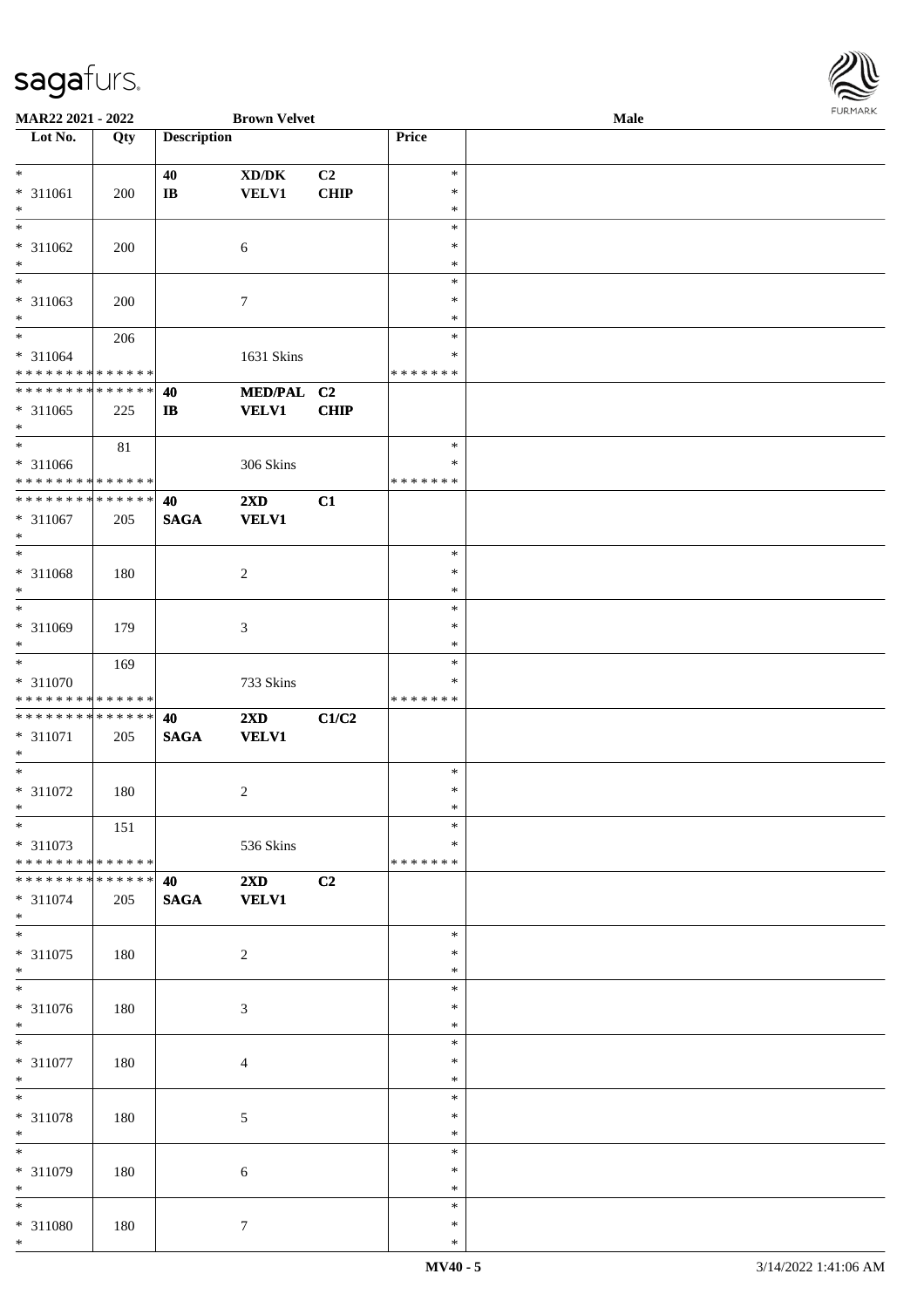

| MAR22 2021 - 2022             |     |                    | <b>Brown Velvet</b>         |                |               | <b>Male</b> |  |
|-------------------------------|-----|--------------------|-----------------------------|----------------|---------------|-------------|--|
| Lot No.                       | Qty | <b>Description</b> |                             |                | Price         |             |  |
|                               |     |                    |                             |                |               |             |  |
| $*$                           |     | 40                 | 2XD                         | C2             | $\ast$        |             |  |
| $* 311081$                    | 180 | $\mathbf{SAGA}$    | VELV1                       |                | $\ast$        |             |  |
| $*$                           |     |                    |                             |                | $\ast$        |             |  |
| $\overline{\phantom{0}}$      |     |                    |                             |                | $\ast$        |             |  |
|                               |     |                    |                             |                |               |             |  |
| * 311082                      | 180 |                    | $\overline{9}$              |                | $\ast$        |             |  |
| $\ast$                        |     |                    |                             |                | $\ast$        |             |  |
| $\overline{\ast}$             |     |                    |                             |                | $\ast$        |             |  |
| * 311083                      | 180 |                    | 10                          |                | $\ast$        |             |  |
| $*$                           |     |                    |                             |                | $\ast$        |             |  |
|                               | 118 |                    |                             |                | $\ast$        |             |  |
| * 311084                      |     |                    | 1943 Skins                  |                | ∗             |             |  |
| * * * * * * * * * * * * * *   |     |                    |                             |                | *******       |             |  |
|                               |     |                    |                             |                |               |             |  |
| ******** <mark>******</mark>  |     | 40                 | 2XD                         | C3             |               |             |  |
| * 311085                      | 205 | $\mathbf{SAGA}$    | <b>VELV1</b>                |                |               |             |  |
| $*$                           |     |                    |                             |                |               |             |  |
| $\overline{\phantom{0}}$      |     |                    |                             |                | $\ast$        |             |  |
| $* 311086$                    | 180 |                    | $\overline{2}$              |                | $\ast$        |             |  |
| $*$                           |     |                    |                             |                | $\ast$        |             |  |
| $\overline{\phantom{0}}$      |     |                    |                             |                | $\ast$        |             |  |
|                               |     |                    |                             |                |               |             |  |
| $* 311087$                    | 180 |                    | $\mathfrak{Z}$              |                | $\ast$        |             |  |
| $*$                           |     |                    |                             |                | $\ast$        |             |  |
| $\overline{\phantom{0}}$      | 119 |                    |                             |                | $\ast$        |             |  |
| * 311088                      |     |                    | 684 Skins                   |                | $\ast$        |             |  |
| * * * * * * * * * * * * * *   |     |                    |                             |                | * * * * * * * |             |  |
| * * * * * * * * * * * * * * * |     | 40                 | <b>XD</b>                   | C1             |               |             |  |
|                               |     |                    |                             |                |               |             |  |
| * 311089                      | 205 | $\mathbf{SAGA}$    | <b>VELV1</b>                |                |               |             |  |
| $*$                           |     |                    |                             |                |               |             |  |
|                               |     |                    |                             |                | $\ast$        |             |  |
| $* 311090$                    | 180 |                    | $\sqrt{2}$                  |                | $\ast$        |             |  |
| $*$                           |     |                    |                             |                | $\ast$        |             |  |
| $\overline{\ast}$             |     |                    |                             |                | $\ast$        |             |  |
| $* 311091$                    | 180 |                    | $\ensuremath{\mathfrak{Z}}$ |                | $\ast$        |             |  |
| $*$                           |     |                    |                             |                | $\ast$        |             |  |
|                               |     |                    |                             |                |               |             |  |
| $*$                           |     |                    |                             |                | $\ast$        |             |  |
| $* 311092$                    | 180 |                    | $\overline{4}$              |                | $\ast$        |             |  |
| $*$ $-$                       |     |                    |                             |                | $\ast$        |             |  |
| $*$                           | 190 |                    |                             |                | $\ast$        |             |  |
| * 311093                      |     |                    | 935 Skins                   |                | ∗             |             |  |
| ******** <mark>******</mark>  |     |                    |                             |                | *******       |             |  |
|                               |     |                    |                             |                |               |             |  |
|                               |     | 40                 | $\mathbf{X}\mathbf{D}$      | C1             |               |             |  |
| 311094                        | 227 | <b>SAGA</b>        | VELV1                       |                |               |             |  |
|                               |     |                    |                             |                |               |             |  |
| * * * * * * * * * * * * * * * |     | 40                 | <b>XD</b>                   | C <sub>2</sub> |               |             |  |
| * 311095                      | 205 | <b>SAGA</b>        | <b>VELV1</b>                |                |               |             |  |
| $*$                           |     |                    |                             |                |               |             |  |
| $\overline{\phantom{0}}$      |     |                    |                             |                | $\ast$        |             |  |
| * 311096                      | 180 |                    | $\sqrt{2}$                  |                | $\ast$        |             |  |
| $*$                           |     |                    |                             |                | $\ast$        |             |  |
| $\overline{\phantom{0}}$      |     |                    |                             |                |               |             |  |
|                               |     |                    |                             |                | $\ast$        |             |  |
| * 311097                      | 180 |                    | $\mathfrak{Z}$              |                | $\ast$        |             |  |
| $*$                           |     |                    |                             |                | $\ast$        |             |  |
| $*$                           |     |                    |                             |                | $\ast$        |             |  |
| $* 311098$                    | 180 |                    | $\overline{4}$              |                | $\ast$        |             |  |
| $*$                           |     |                    |                             |                | $\ast$        |             |  |
| $*$                           |     |                    |                             |                | $\ast$        |             |  |
|                               |     |                    |                             |                |               |             |  |
| * 311099                      | 180 |                    | 5                           |                | $\ast$        |             |  |
| $*$                           |     |                    |                             |                | $\ast$        |             |  |
| $*$                           |     |                    |                             |                | $\ast$        |             |  |
| $* 311100$                    | 180 |                    | 6                           |                | $\ast$        |             |  |
| $*$                           |     |                    |                             |                | $\ast$        |             |  |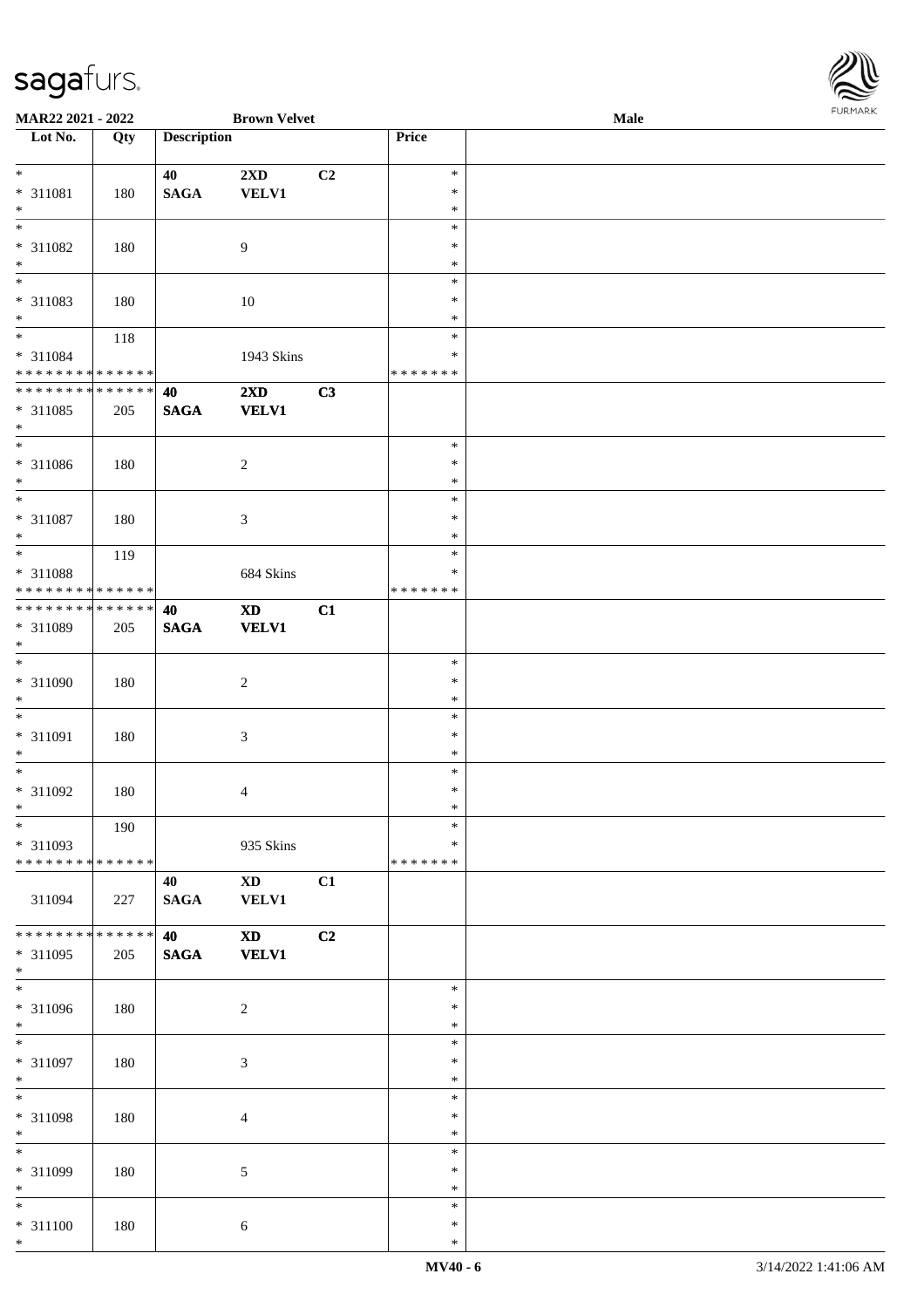**Lot No.** 

\*

\*

\*

\*

\*

\*

\*

\*

\*

\*

\*

\*

\*

\*

\*

\*

\*

\* \*

\*

\*

\*

\*

\*

\*

\*

\*

\* \*

\*

\* 311120 180 2

**MAR22 2021 - 2022 Brown Velvet Male**

| Lot No.                                                | Qty | <b>Description</b> |                                        |                        | Price                             |  |
|--------------------------------------------------------|-----|--------------------|----------------------------------------|------------------------|-----------------------------------|--|
| $*$<br>* 311101<br>$*$                                 | 180 | 40<br><b>SAGA</b>  | <b>XD</b><br><b>VELV1</b>              | C <sub>2</sub>         | $\ast$<br>$\ast$<br>$\ast$        |  |
| $\overline{\phantom{0}}$<br>$* 311102$<br>$*$          | 180 |                    | $\,8\,$                                |                        | $\ast$<br>$\ast$<br>$\ast$        |  |
| $\overline{\phantom{0}}$<br>* 311103<br>$*$            | 180 |                    | $\overline{9}$                         |                        | $\ast$<br>$\ast$<br>$\ast$        |  |
| $\overline{\phantom{0}}$<br>* 311104<br>$*$            | 180 |                    | 10                                     |                        | $\ast$<br>$\ast$<br>$\ast$        |  |
| * 311105<br>$*$                                        | 180 |                    | 11                                     |                        | $\ast$<br>$\ast$<br>$\ast$        |  |
| * 311106<br>$\ast$                                     | 180 |                    | 12                                     |                        | $\ast$<br>$\ast$<br>$\ast$        |  |
| $\overline{\ast}$<br>* 311107<br>$\ast$                | 180 |                    | 13                                     |                        | $\ast$<br>$\ast$<br>$\ast$        |  |
| $\overline{\ast}$<br>* 311108<br>$*$                   | 180 |                    | 14                                     |                        | $\ast$<br>$\ast$<br>$\ast$        |  |
| * 311109<br>* * * * * * * * <mark>* * * * * * *</mark> | 94  |                    | 2639 Skins                             |                        | $\ast$<br>$\ast$<br>* * * * * * * |  |
| * * * * * * * * * * * * * * *<br>* 311110<br>$*$<br>*  | 205 | 40<br><b>SAGA</b>  | $\mathbf{X}\mathbf{D}$<br><b>VELV1</b> | C2                     |                                   |  |
| * 311111<br>* $*$                                      | 180 |                    | 2                                      |                        | $\ast$<br>$\ast$<br>$\ast$        |  |
| $* 311112$<br>* * * * * * * * * * * * * *              | 201 |                    | 586 Skins                              |                        | $\ast$<br>$\ast$<br>* * * * * * * |  |
| ************** 40<br>* 311113<br>$\ast$                | 205 | <b>SAGA</b>        | $\mathbf{X}\mathbf{D}$<br><b>VELV1</b> | $\overline{\text{C3}}$ |                                   |  |
| $\overline{\phantom{0}}$<br>$* 311114$<br>$*$          | 180 |                    | $\overline{2}$                         |                        | $\ast$<br>$\ast$<br>$\ast$        |  |
| $*$<br>* 311115<br>$*$                                 | 180 |                    | $\mathfrak{Z}$                         |                        | $\ast$<br>$\ast$<br>$\ast$        |  |
| $\overline{\ast}$<br>* 311116<br>$\frac{*}{*}$         | 180 |                    | $\overline{4}$                         |                        | $\ast$<br>$\ast$<br>$\ast$        |  |
| * 311117<br>* * * * * * * * <mark>* * * * * * *</mark> | 210 |                    | 955 Skins                              |                        | $\ast$<br>$\ast$<br>* * * * * * * |  |
| 311118                                                 | 171 | 40<br><b>SAGA</b>  | $\mathbf{X}\mathbf{D}$<br><b>VELV1</b> | C3                     |                                   |  |
| ******** <mark>*****</mark><br>$* 311119$<br>$*$       | 205 | 40<br><b>SAGA</b>  | <b>Dark</b><br><b>VELV1</b>            | C1                     |                                   |  |

\* \*

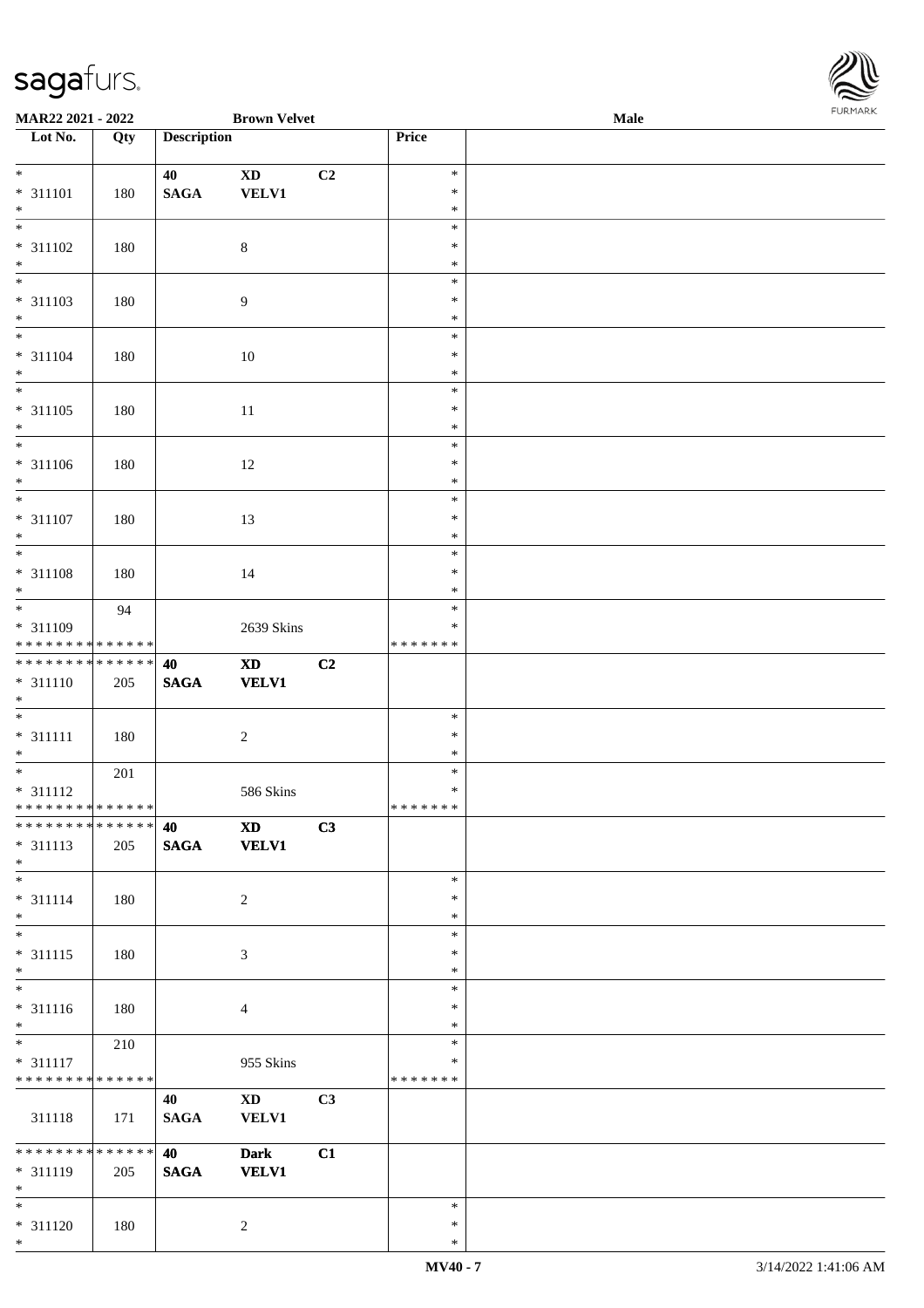

| MAR22 2021 - 2022                |     |                    | <b>Brown Velvet</b> |    |                  | Male | 1.9151 B1515 |
|----------------------------------|-----|--------------------|---------------------|----|------------------|------|--------------|
| $\overline{\phantom{1}}$ Lot No. | Qty | <b>Description</b> |                     |    | Price            |      |              |
|                                  |     |                    |                     |    |                  |      |              |
| $*$                              |     | 40                 | <b>Dark</b>         | C1 | $\ast$           |      |              |
| $* 311121$                       | 180 | $\mathbf{SAGA}$    | <b>VELV1</b>        |    | $\ast$           |      |              |
| $\ast$                           |     |                    |                     |    | $\ast$           |      |              |
| $*$                              |     |                    |                     |    | $\ast$           |      |              |
| $* 311122$                       | 180 |                    | $\overline{4}$      |    | $\ast$           |      |              |
| $*$ $*$                          |     |                    |                     |    | $\ast$           |      |              |
|                                  |     |                    |                     |    | $\ast$           |      |              |
| $* 311123$                       | 180 |                    | $\sqrt{5}$          |    | $\ast$           |      |              |
| $*$                              |     |                    |                     |    | $\ast$           |      |              |
|                                  |     |                    |                     |    | $\ast$           |      |              |
| $* 311124$                       | 180 |                    | $\sqrt{6}$          |    | $\ast$           |      |              |
| $*$                              |     |                    |                     |    | $\ast$           |      |              |
| $\overline{\phantom{0}}$         |     |                    |                     |    | $\ast$           |      |              |
| * 311125                         | 180 |                    | $\tau$              |    | $\ast$           |      |              |
| $*$                              |     |                    |                     |    | $\ast$           |      |              |
| $\overline{\phantom{0}}$         |     |                    |                     |    | $\ast$           |      |              |
| $* 311126$                       | 180 |                    | $8\,$               |    | $\ast$           |      |              |
| $*$                              |     |                    |                     |    | $\ast$           |      |              |
|                                  | 207 |                    |                     |    | $\ast$           |      |              |
| * 311127                         |     |                    | 1672 Skins          |    | $\ast$           |      |              |
| ******** <mark>******</mark>     |     |                    |                     |    | * * * * * * *    |      |              |
| ******** <mark>******</mark>     |     | 40                 | <b>Dark</b>         | C1 |                  |      |              |
| $* 311128$                       | 205 | $\mathbf{SAGA}$    | <b>VELV1</b>        |    |                  |      |              |
| $*$                              |     |                    |                     |    |                  |      |              |
|                                  | 185 |                    |                     |    | $\ast$           |      |              |
| * 311129                         |     |                    | 390 Skins           |    | ∗                |      |              |
| * * * * * * * * * * * * * *      |     |                    |                     |    | * * * * * * *    |      |              |
| ******** <mark>******</mark>     |     | 40                 | <b>Dark</b>         | C2 |                  |      |              |
| * 311130                         | 225 | $\mathbf{SAGA}$    | <b>VELV1</b>        |    |                  |      |              |
| $*$                              |     |                    |                     |    |                  |      |              |
| $\overline{\phantom{0}}$         |     |                    |                     |    | $\ast$           |      |              |
| $* 311131$                       | 200 |                    | $\boldsymbol{2}$    |    | $\ast$           |      |              |
| $*$                              |     |                    |                     |    | $\ast$           |      |              |
| $*$                              |     |                    |                     |    | $\ast$           |      |              |
| $* 311132$                       | 200 |                    | 3                   |    | $\ast$           |      |              |
| $*$ $-$                          |     |                    |                     |    | $\ast$           |      |              |
| $*$                              |     |                    |                     |    | $\ast$           |      |              |
| $* 311133$                       | 200 |                    | $\overline{4}$      |    | $\ast$           |      |              |
| $*$                              |     |                    |                     |    | $\ast$           |      |              |
| $*$                              |     |                    |                     |    | $\ast$           |      |              |
| * 311134                         | 200 |                    | 5                   |    | $\ast$           |      |              |
| $*$<br>$*$                       |     |                    |                     |    | $\ast$           |      |              |
|                                  |     |                    |                     |    | $\ast$           |      |              |
| $* 311135$                       | 200 |                    | $\sqrt{6}$          |    | ∗                |      |              |
| $*$                              |     |                    |                     |    | $\ast$           |      |              |
|                                  |     |                    |                     |    | $\ast$           |      |              |
| $* 311136$                       | 200 |                    | $\tau$              |    | $\ast$           |      |              |
| $*$                              |     |                    |                     |    | $\ast$           |      |              |
|                                  |     |                    |                     |    | $\ast$           |      |              |
| $* 311137$                       | 200 |                    | $8\,$               |    | $\ast$           |      |              |
| $*$<br>$*$                       |     |                    |                     |    | $\ast$<br>$\ast$ |      |              |
|                                  |     |                    |                     |    |                  |      |              |
| * 311138                         | 200 |                    | $\overline{9}$      |    | $\ast$           |      |              |
| $*$<br>$*$                       |     |                    |                     |    | $\ast$           |      |              |
|                                  |     |                    |                     |    | $\ast$           |      |              |
| * 311139                         | 200 |                    | $10\,$              |    | $\ast$           |      |              |
| $*$                              |     |                    |                     |    | $\ast$           |      |              |
| $*$                              |     |                    |                     |    | $\ast$           |      |              |
| $* 311140$                       | 200 |                    | 11                  |    | $\ast$           |      |              |
| $*$                              |     |                    |                     |    | $\ast$           |      |              |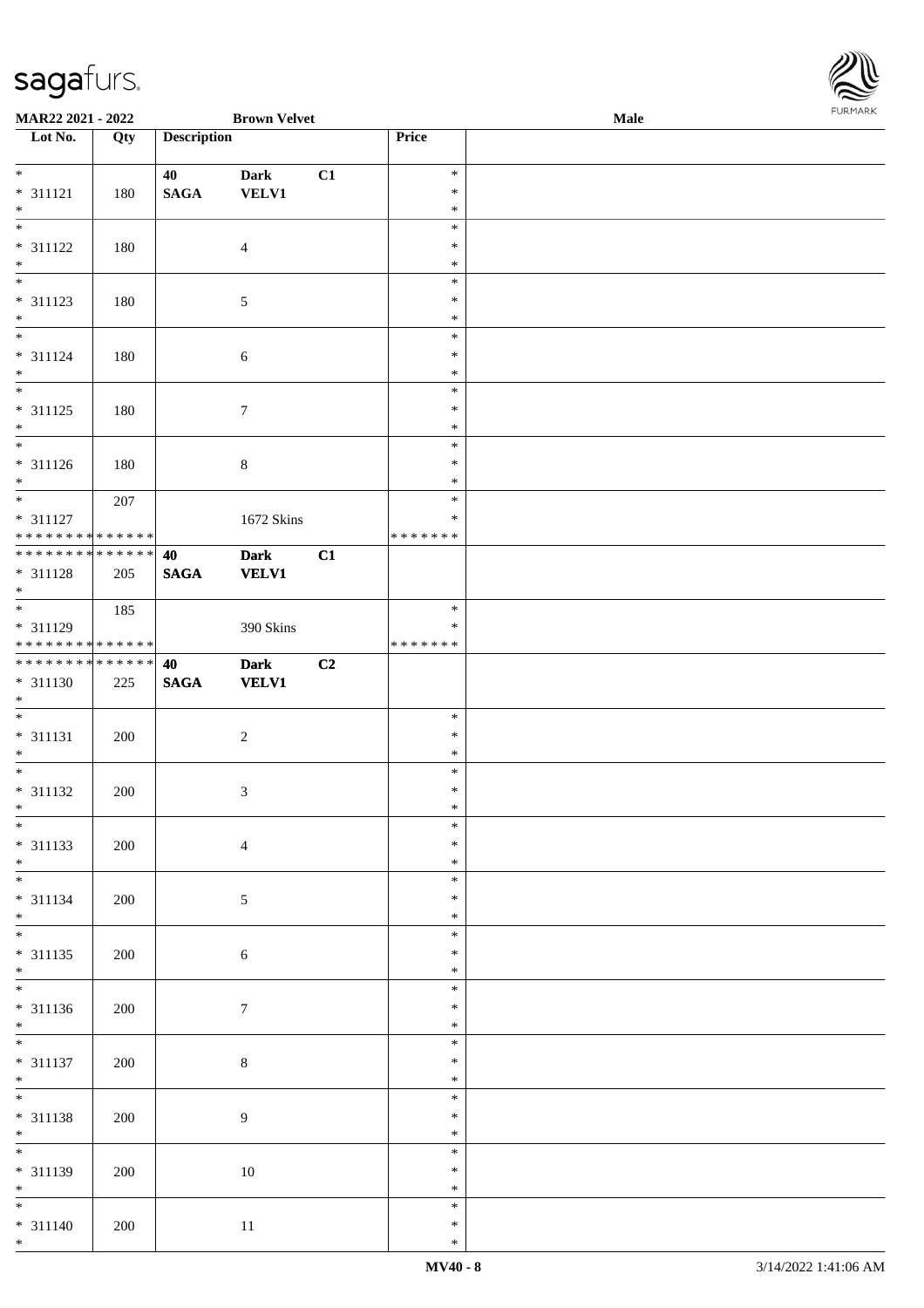

| MAR22 2021 - 2022                |             |                    | <b>Brown Velvet</b> |    |               | Male | 1.9151111515 |
|----------------------------------|-------------|--------------------|---------------------|----|---------------|------|--------------|
| $\overline{\phantom{1}}$ Lot No. | Qty         | <b>Description</b> |                     |    | Price         |      |              |
|                                  |             |                    |                     |    |               |      |              |
| $*$                              | 116         | 40                 | <b>Dark</b>         | C2 | $\ast$        |      |              |
| $* 311141$                       |             | <b>SAGA</b>        | VELV1               |    | $\ast$        |      |              |
| * * * * * * * * * * * * * *      |             |                    |                     |    | * * * * * * * |      |              |
| ******** <mark>******</mark>     |             | 40                 | <b>Dark</b>         | C2 |               |      |              |
| $* 311142$                       | 205         | <b>SAGA</b>        | <b>VELV1</b>        |    |               |      |              |
| $\ast$                           |             |                    |                     |    |               |      |              |
|                                  |             |                    |                     |    | $\ast$        |      |              |
| * 311143                         | 180         |                    | $\overline{c}$      |    | $\ast$        |      |              |
| $*$                              |             |                    |                     |    | $\ast$        |      |              |
|                                  |             |                    |                     |    | $\ast$        |      |              |
| $* 311144$                       | 180         |                    | 3                   |    | $\ast$        |      |              |
| $*$                              |             |                    |                     |    | $\ast$        |      |              |
| $\overline{\phantom{0}}$         |             |                    |                     |    | $\ast$        |      |              |
| $* 311145$                       | 180         |                    | $\overline{4}$      |    | $\ast$        |      |              |
| $*$                              |             |                    |                     |    | $\ast$        |      |              |
| $\overline{\phantom{0}}$         |             |                    |                     |    | $\ast$        |      |              |
| $* 311146$                       | 180         |                    | 5                   |    | $\ast$        |      |              |
| $*$                              |             |                    |                     |    | $\ast$        |      |              |
| $*$                              | 80          |                    |                     |    | $\ast$        |      |              |
| $* 311147$                       |             |                    | 1005 Skins          |    | $\ast$        |      |              |
| * * * * * * * * * * * * * * *    |             |                    |                     |    | * * * * * * * |      |              |
| ******** <mark>******</mark>     |             | 40                 | <b>Dark</b>         | C3 |               |      |              |
| $* 311148$                       | 205         | <b>SAGA</b>        | <b>VELV1</b>        |    |               |      |              |
| $*$                              |             |                    |                     |    |               |      |              |
| $\overline{\ast}$                |             |                    |                     |    | $\ast$        |      |              |
| * 311149                         | 180         |                    | $\sqrt{2}$          |    | $\ast$        |      |              |
| $*$                              |             |                    |                     |    | $\ast$        |      |              |
| $\overline{\ast}$                |             |                    |                     |    | $\ast$        |      |              |
| $* 311150$                       | 180         |                    | 3                   |    | $\ast$        |      |              |
| $*$                              |             |                    |                     |    | $\ast$        |      |              |
| $*$                              |             |                    |                     |    | $\ast$        |      |              |
| $* 311151$                       | 180         |                    | 4                   |    | $\ast$        |      |              |
| $*$                              |             |                    |                     |    | $\ast$        |      |              |
| $*$                              |             |                    |                     |    | $\ast$        |      |              |
| $* 311152$                       | 180         |                    | 5                   |    | $\ast$        |      |              |
| $*$ $-$                          |             |                    |                     |    | $\ast$        |      |              |
| $*$                              |             |                    |                     |    | $\ast$        |      |              |
| $* 311153$                       | 180         |                    | 6                   |    | $\ast$        |      |              |
| $*$                              |             |                    |                     |    | $\ast$        |      |              |
| $\ast$                           |             |                    |                     |    | $\ast$        |      |              |
| $* 311154$                       | 180         |                    | $\tau$              |    | $\ast$        |      |              |
| $*$                              |             |                    |                     |    | $\ast$        |      |              |
| $\overline{\ast}$                |             |                    |                     |    | $\ast$        |      |              |
| $* 311155$                       | 180         |                    | $8\,$               |    | $\ast$        |      |              |
| $*$                              |             |                    |                     |    | $\ast$        |      |              |
| $\overline{\ast}$                | 75          |                    |                     |    | $\ast$        |      |              |
| * 311156                         |             |                    | 1540 Skins          |    | $\ast$        |      |              |
| * * * * * * * * * * * * * *      |             |                    |                     |    | * * * * * * * |      |              |
| * * * * * * * * * * * * * * *    |             | 40                 | <b>Dark</b>         | C3 |               |      |              |
| $* 311157$                       | 205         | <b>SAGA</b>        | <b>VELV1</b>        |    |               |      |              |
| $*$                              |             |                    |                     |    |               |      |              |
| $*$                              | 188         |                    |                     |    | $\ast$        |      |              |
| $* 311158$                       |             |                    | 393 Skins           |    | ∗             |      |              |
| * * * * * * * * * * * * * *      |             |                    |                     |    | * * * * * * * |      |              |
| * * * * * * * *                  | * * * * * * | 40                 | <b>MED</b>          | C1 |               |      |              |
| * 311159                         | 215         | <b>SAGA</b>        | <b>VELV1</b>        |    |               |      |              |
| $*$                              |             |                    |                     |    |               |      |              |
| $*$                              |             |                    |                     |    | $\ast$        |      |              |
| * 311160                         | 190         |                    | $\overline{c}$      |    | $\ast$        |      |              |
| $*$                              |             |                    |                     |    | $\ast$        |      |              |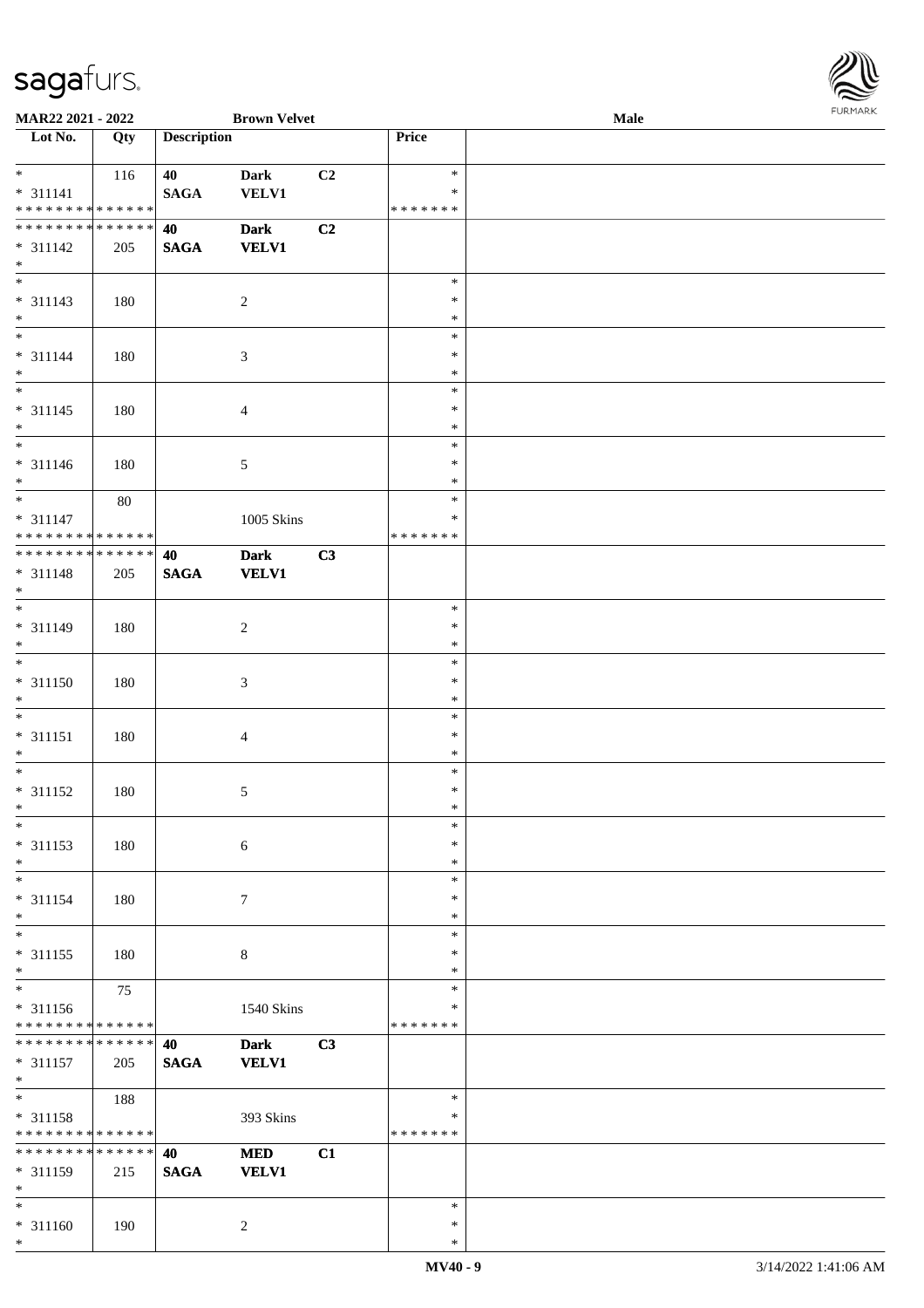

|                            | MAR22 2021 - 2022                          |                    | <b>Brown Velvet</b> |    |               | Male |  |
|----------------------------|--------------------------------------------|--------------------|---------------------|----|---------------|------|--|
| Lot No.                    | Qty                                        | <b>Description</b> |                     |    | Price         |      |  |
|                            |                                            |                    |                     |    |               |      |  |
| $\ast$                     | 39                                         | 40                 | $\bf MED$           | C1 | $\ast$        |      |  |
| $* 311161$                 |                                            | <b>SAGA</b>        | <b>VELV1</b>        |    | *             |      |  |
|                            | * * * * * * * * <mark>* * * * * * *</mark> |                    |                     |    | * * * * * * * |      |  |
|                            | * * * * * * * * * * * * * *                | 40                 | <b>MED</b>          | C2 |               |      |  |
| $* 311162$                 | 205                                        | <b>SAGA</b>        | <b>VELV1</b>        |    |               |      |  |
| $\ast$                     |                                            |                    |                     |    |               |      |  |
| $\overline{\phantom{0}}$   |                                            |                    |                     |    | $\ast$        |      |  |
| $* 311163$                 | 180                                        |                    | $\sqrt{2}$          |    | $\ast$        |      |  |
| $\ast$                     |                                            |                    |                     |    | $\ast$        |      |  |
| $\overline{\phantom{0}}$   |                                            |                    |                     |    | $\ast$        |      |  |
| $* 311164$                 | 180                                        |                    | $\mathfrak{Z}$      |    | $\ast$        |      |  |
| $\ast$                     |                                            |                    |                     |    | $\ast$        |      |  |
| $\overline{\ast}$          |                                            |                    |                     |    | $\ast$        |      |  |
| $* 311165$                 | 180                                        |                    | $\overline{4}$      |    | $\ast$        |      |  |
| $\ast$                     |                                            |                    |                     |    | $\ast$        |      |  |
| $\overline{\phantom{a}^*}$ |                                            |                    |                     |    | $\ast$        |      |  |
| $* 311166$                 | 180                                        |                    | $\sqrt{5}$          |    | $\ast$        |      |  |
| $\ast$                     |                                            |                    |                     |    | $\ast$        |      |  |
| $\ast$                     |                                            |                    |                     |    | $\ast$        |      |  |
| $* 311167$                 | 180                                        |                    | 6                   |    | $\ast$        |      |  |
| $\ast$                     |                                            |                    |                     |    | $\ast$        |      |  |
| $*$                        | 130                                        |                    |                     |    | $\ast$        |      |  |
| * 311168                   |                                            |                    | 1235 Skins          |    | ∗             |      |  |
|                            | * * * * * * * * * * * * * *                |                    |                     |    | * * * * * * * |      |  |
|                            | **************                             | 40                 | <b>MED</b>          | C3 |               |      |  |
| * 311169                   | 205                                        | $\mathbf{SAGA}$    | <b>VELV1</b>        |    |               |      |  |
| $\ast$                     |                                            |                    |                     |    |               |      |  |
| $\ast$                     |                                            |                    |                     |    | $\ast$        |      |  |
| $* 311170$                 | 180                                        |                    | $\boldsymbol{2}$    |    | $\ast$        |      |  |
| $\ast$                     |                                            |                    |                     |    | $\ast$        |      |  |
| $\ast$                     | 91                                         |                    |                     |    | $\ast$        |      |  |
| $* 311171$                 |                                            |                    | 476 Skins           |    | $\ast$        |      |  |
|                            | ******** <mark>******</mark>               |                    |                     |    | * * * * * * * |      |  |
|                            | ******** <mark>******</mark>               | 40                 | <b>PALE</b>         | C1 |               |      |  |
| $* 311172$                 | 205                                        | <b>SAGA</b>        | <b>VELV1</b>        |    |               |      |  |
| $*$                        |                                            |                    |                     |    |               |      |  |
| $*$                        | 200                                        |                    |                     |    | $\ast$        |      |  |
| * 311173                   |                                            |                    | 405 Skins           |    | *             |      |  |
|                            | ******** <mark>******</mark>               |                    |                     |    | * * * * * * * |      |  |
|                            | * * * * * * * * * * * * * * *              | 40                 | <b>PALE</b>         | C2 |               |      |  |
| $* 311174$                 | 205                                        | <b>SAGA</b>        | <b>VELV1</b>        |    |               |      |  |
| $*$                        |                                            |                    |                     |    |               |      |  |
| $\ast$                     |                                            |                    |                     |    | $\ast$        |      |  |
| $* 311175$                 | 180                                        |                    | $\overline{c}$      |    | ∗             |      |  |
| $*$                        |                                            |                    |                     |    | $\ast$        |      |  |
| $\overline{\phantom{a}^*}$ |                                            |                    |                     |    | $\ast$        |      |  |
| $* 311176$                 | 180                                        |                    | 3                   |    | *             |      |  |
| $*$                        |                                            |                    |                     |    | $\ast$        |      |  |
| $\ast$                     |                                            |                    |                     |    | $\ast$        |      |  |
| * 311177                   | 180                                        |                    | $\overline{4}$      |    | $\ast$        |      |  |
| $*$                        |                                            |                    |                     |    | $\ast$        |      |  |
| $\overline{\ast}$          |                                            |                    |                     |    | $\ast$        |      |  |
| * 311178                   | 180                                        |                    | 5                   |    | $\ast$        |      |  |
| $*$                        |                                            |                    |                     |    | $\ast$        |      |  |
| $\overline{\phantom{0}}$   |                                            |                    |                     |    | $\ast$        |      |  |
| $* 311179$                 | 180                                        |                    | 6                   |    | ∗             |      |  |
| $*$                        |                                            |                    |                     |    | $\ast$        |      |  |
| $*$                        | 83                                         |                    |                     |    | $\ast$        |      |  |
| * 311180                   |                                            |                    | 1188 Skins          |    | *             |      |  |
|                            | ******** <mark>******</mark>               |                    |                     |    | * * * * * * * |      |  |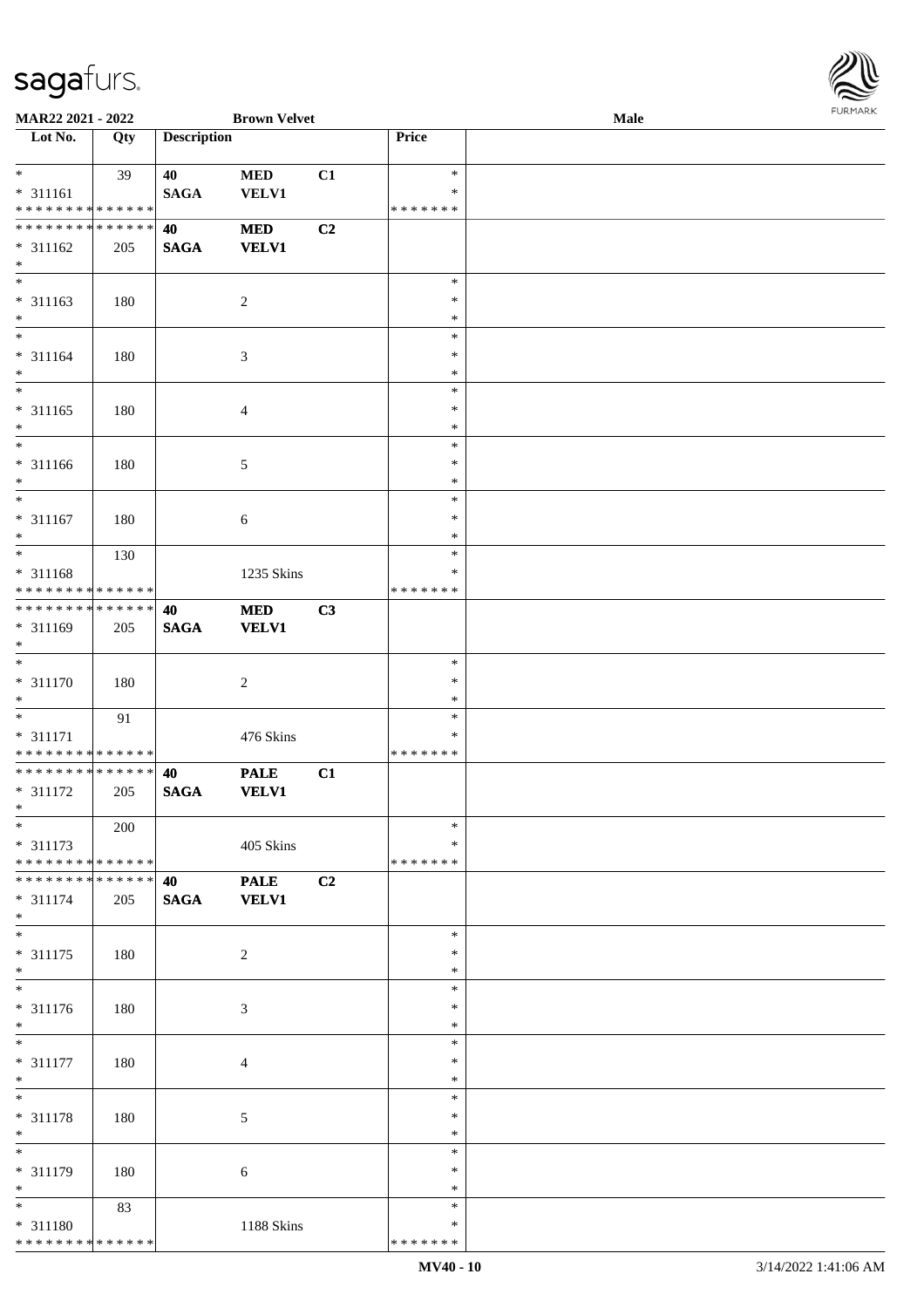

| MAR22 2021 - 2022            |     |                    | <b>Brown Velvet</b>     |    |               | <b>Male</b> |  |
|------------------------------|-----|--------------------|-------------------------|----|---------------|-------------|--|
| Lot No.                      | Qty | <b>Description</b> |                         |    | <b>Price</b>  |             |  |
|                              |     |                    |                         |    |               |             |  |
|                              |     |                    |                         |    |               |             |  |
| **************               |     | 40                 | <b>PALE</b>             | C3 |               |             |  |
| * 311181                     | 205 | <b>SAGA</b>        | <b>VELV1</b>            |    |               |             |  |
| $\ast$                       |     |                    |                         |    |               |             |  |
| $\ast$                       |     |                    |                         |    | $\ast$        |             |  |
|                              |     |                    |                         |    |               |             |  |
| * 311182                     | 170 |                    | $\sqrt{2}$              |    | $\ast$        |             |  |
| $\ast$                       |     |                    |                         |    | $\ast$        |             |  |
| $\overline{\phantom{0}}$     | 48  |                    |                         |    | $\ast$        |             |  |
| * 311183                     |     |                    |                         |    | $\ast$        |             |  |
|                              |     |                    | 423 Skins               |    |               |             |  |
| **************               |     |                    |                         |    | * * * * * * * |             |  |
| **************               |     | 40                 | $\bold{XP}$             | C1 |               |             |  |
| $* 311184$                   | 205 | <b>SAGA</b>        | <b>VELV1</b>            |    |               |             |  |
| $\ast$                       |     |                    |                         |    |               |             |  |
| $\overline{\phantom{a}^*}$   |     |                    |                         |    |               |             |  |
|                              | 86  |                    |                         |    | $\ast$        |             |  |
| * 311185                     |     |                    | 291 Skins               |    | $\ast$        |             |  |
| * * * * * * * * * * * * * *  |     |                    |                         |    | * * * * * * * |             |  |
| ******** <mark>******</mark> |     |                    |                         |    |               |             |  |
|                              |     | 40                 | $\mathbf{X}\mathbf{P}$  | C2 |               |             |  |
| $* 311186$                   | 205 | <b>SAGA</b>        | <b>VELV1</b>            |    |               |             |  |
| $\ast$                       |     |                    |                         |    |               |             |  |
| $\ast$                       |     |                    |                         |    | $\ast$        |             |  |
|                              |     |                    |                         |    |               |             |  |
| * 311187                     | 180 |                    | $\sqrt{2}$              |    | $\ast$        |             |  |
| $\ast$                       |     |                    |                         |    | $\ast$        |             |  |
| $\ast$                       |     |                    |                         |    | $\ast$        |             |  |
|                              |     |                    |                         |    | $\ast$        |             |  |
| * 311188                     | 180 |                    | $\mathfrak{Z}$          |    |               |             |  |
| $\ast$                       |     |                    |                         |    | *             |             |  |
| $\ast$                       | 172 |                    |                         |    | $\ast$        |             |  |
| * 311189                     |     |                    | 737 Skins               |    | $\ast$        |             |  |
|                              |     |                    |                         |    |               |             |  |
| * * * * * * * * * * * * * *  |     |                    |                         |    | * * * * * * * |             |  |
|                              |     | 40                 | $\mathbf{X}\mathbf{P}$  | C3 |               |             |  |
| 311190                       | 219 | <b>SAGA</b>        | VELV1                   |    |               |             |  |
|                              |     |                    |                         |    |               |             |  |
| ******** <mark>******</mark> |     |                    |                         |    |               |             |  |
|                              |     | 40                 | $2\mathbf{X}\mathbf{D}$ | C1 |               |             |  |
| * 311191                     | 205 | <b>SAGA</b>        | <b>VELV2</b>            |    |               |             |  |
| $\ast$                       |     |                    |                         |    |               |             |  |
| $\ast$                       |     |                    |                         |    | $\ast$        |             |  |
|                              |     |                    |                         |    |               |             |  |
| $* 311192$                   | 180 |                    | $\sqrt{2}$              |    | $\ast$        |             |  |
| $*$                          |     |                    |                         |    | $\ast$        |             |  |
| $\ast$                       |     |                    |                         |    | $\ast$        |             |  |
| * 311193                     |     |                    | $\mathfrak{Z}$          |    | $\ast$        |             |  |
|                              | 180 |                    |                         |    |               |             |  |
| $\ast$                       |     |                    |                         |    | $\ast$        |             |  |
| $\ast$                       | 177 |                    |                         |    | $\ast$        |             |  |
| * 311194                     |     |                    | 742 Skins               |    | *             |             |  |
| **************               |     |                    |                         |    | * * * * * * * |             |  |
|                              |     |                    |                         |    |               |             |  |
| **************               |     | 40                 | 2XD                     | C2 |               |             |  |
| $* 311195$                   | 205 | <b>SAGA</b>        | <b>VELV2</b>            |    |               |             |  |
| $\ast$                       |     |                    |                         |    |               |             |  |
| $\overline{\phantom{a}}$     |     |                    |                         |    | $\ast$        |             |  |
|                              |     |                    |                         |    |               |             |  |
| * 311196                     | 180 |                    | $\overline{c}$          |    | ∗             |             |  |
| $\ast$                       |     |                    |                         |    | $\ast$        |             |  |
| $\overline{\phantom{a}^*}$   |     |                    |                         |    | $\ast$        |             |  |
|                              |     |                    |                         |    |               |             |  |
| * 311197                     | 180 |                    | $\mathfrak{Z}$          |    | $\ast$        |             |  |
| $\ast$                       |     |                    |                         |    | $\ast$        |             |  |
| $*$                          |     |                    |                         |    | $\ast$        |             |  |
|                              |     |                    |                         |    | $\ast$        |             |  |
| * 311198                     | 180 |                    | $\overline{4}$          |    |               |             |  |
| $\ast$                       |     |                    |                         |    | $\ast$        |             |  |
| $\overline{\ast}$            |     |                    |                         |    | $\ast$        |             |  |
|                              |     |                    |                         |    | ∗             |             |  |
| * 311199                     | 180 |                    | $\sqrt{5}$              |    |               |             |  |
| $\ast$                       |     |                    |                         |    | $\ast$        |             |  |
| $\overline{\ast}$            |     |                    |                         |    | $\ast$        |             |  |
| * 311200                     | 180 |                    | 6                       |    | $\ast$        |             |  |
| $\ast$                       |     |                    |                         |    |               |             |  |
|                              |     |                    |                         |    | $\ast$        |             |  |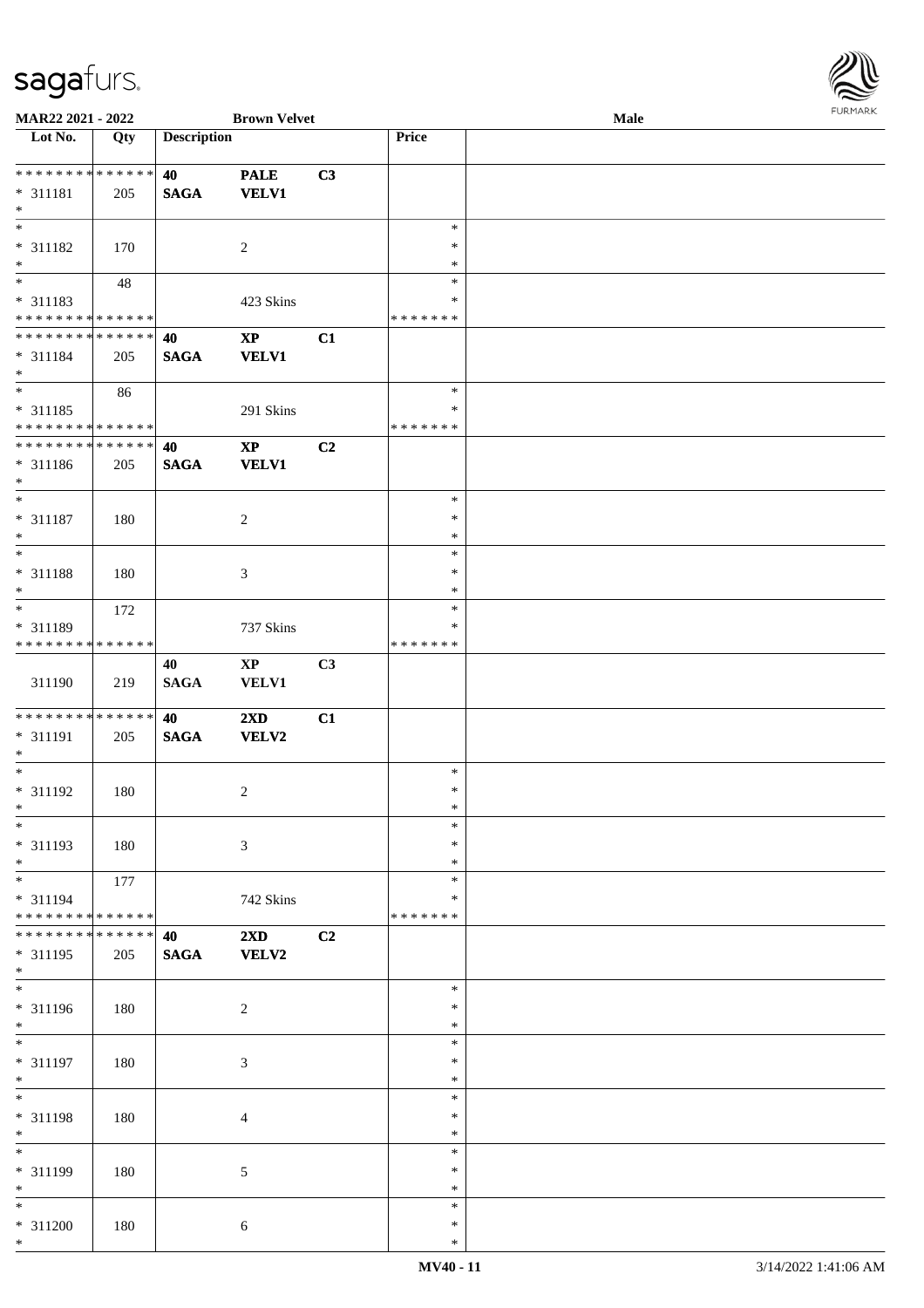

| MAR22 2021 - 2022                          |     |                    | <b>Brown Velvet</b>     |                |               | Male | 1.9151111515 |
|--------------------------------------------|-----|--------------------|-------------------------|----------------|---------------|------|--------------|
| $\overline{\phantom{a}}$ Lot No.           | Qty | <b>Description</b> |                         |                | Price         |      |              |
|                                            |     |                    |                         |                |               |      |              |
| $*$                                        |     | 40                 | $2\mathbf{X}\mathbf{D}$ | C <sub>2</sub> | $\ast$        |      |              |
| * 311201                                   | 180 | <b>SAGA</b>        | VELV2                   |                | $\ast$        |      |              |
| $*$                                        |     |                    |                         |                | $\ast$        |      |              |
| $\overline{\phantom{0}}$                   |     |                    |                         |                | $\ast$        |      |              |
| * 311202                                   | 180 |                    | $8\,$                   |                | $\ast$        |      |              |
| $*$                                        |     |                    |                         |                | $\ast$        |      |              |
|                                            |     |                    |                         |                | $\ast$        |      |              |
| * 311203                                   | 180 |                    | $\overline{9}$          |                | $\ast$        |      |              |
| $*$                                        |     |                    |                         |                | $\ast$        |      |              |
|                                            |     |                    |                         |                | $\ast$        |      |              |
| * 311204                                   | 180 |                    | $10\,$                  |                | $\ast$        |      |              |
| $*$                                        |     |                    |                         |                | $\ast$        |      |              |
| $\overline{\phantom{0}}$                   |     |                    |                         |                | $\ast$        |      |              |
| $* 311205$                                 | 180 |                    | 11                      |                | $\ast$        |      |              |
| $*$                                        |     |                    |                         |                | $\ast$        |      |              |
|                                            | 124 |                    |                         |                | $\ast$        |      |              |
| * 311206                                   |     |                    | 2129 Skins              |                | $\ast$        |      |              |
| * * * * * * * * * * * * * * *              |     |                    |                         |                | * * * * * * * |      |              |
| * * * * * * * * <mark>* * * * * * *</mark> |     | 40                 | $2\mathbf{X}\mathbf{D}$ | C3             |               |      |              |
| $* 311207$                                 | 205 | <b>SAGA</b>        | VELV2                   |                |               |      |              |
| $\ast$                                     |     |                    |                         |                |               |      |              |
|                                            |     |                    |                         |                | $\ast$        |      |              |
| $* 311208$                                 | 180 |                    | $\overline{c}$          |                | $\ast$        |      |              |
| $*$                                        |     |                    |                         |                | $\ast$        |      |              |
|                                            |     |                    |                         |                | $\ast$        |      |              |
| $* 311209$                                 | 180 |                    | $\mathfrak{Z}$          |                | $\ast$        |      |              |
| $*$                                        |     |                    |                         |                | $\ast$        |      |              |
| $\overline{\ast}$                          |     |                    |                         |                | $\ast$        |      |              |
| * 311210                                   | 179 |                    | $\overline{4}$          |                | $\ast$        |      |              |
| $*$                                        |     |                    |                         |                | $\ast$        |      |              |
|                                            | 135 |                    |                         |                | $\ast$        |      |              |
| * 311211                                   |     |                    | 879 Skins               |                | $\ast$        |      |              |
| * * * * * * * * * * * * * *                |     |                    |                         |                | * * * * * * * |      |              |
| ******** <mark>******</mark>               |     | 40                 | $\mathbf{X}\mathbf{D}$  | C1             |               |      |              |
| $* 311212$                                 | 205 | $\mathbf{SAGA}$    | VELV2                   |                |               |      |              |
| $*$ $-$                                    |     |                    |                         |                |               |      |              |
| $*$                                        |     |                    |                         |                | $\ast$        |      |              |
| $* 311213$                                 | 180 |                    | $\overline{c}$          |                | $\ast$        |      |              |
| $*$                                        |     |                    |                         |                | $\ast$        |      |              |
| $*$                                        |     |                    |                         |                | $\ast$        |      |              |
| $* 311214$                                 | 180 |                    | 3                       |                | $\ast$        |      |              |
| $*$                                        |     |                    |                         |                | $\ast$        |      |              |
| $*$                                        |     |                    |                         |                | $\ast$        |      |              |
| $* 311215$                                 | 180 |                    | $\overline{4}$          |                | $\ast$        |      |              |
| $*$                                        |     |                    |                         |                | $\ast$        |      |              |
|                                            |     |                    |                         |                | $\ast$        |      |              |
| * 311216                                   | 180 |                    | $\mathfrak{S}$          |                | $\ast$        |      |              |
| $*$                                        |     |                    |                         |                | $\ast$        |      |              |
| $*$                                        | 148 |                    |                         |                | $\ast$        |      |              |
| * 311217                                   |     |                    | $1073$ Skins            |                | ∗             |      |              |
| * * * * * * * * * * * * * *                |     |                    |                         |                | *******       |      |              |
| * * * * * * * * * * * * * * *              |     | 40                 | $\mathbf{X}\mathbf{D}$  | C2             |               |      |              |
| * 311218                                   | 205 | $\mathbf{SAGA}$    | VELV2                   |                |               |      |              |
| $*$                                        |     |                    |                         |                |               |      |              |
| $*$                                        |     |                    |                         |                | $\ast$        |      |              |
| * 311219                                   | 180 |                    | $\overline{c}$          |                | $\ast$        |      |              |
| $*$                                        |     |                    |                         |                | $\ast$        |      |              |
| $*$                                        |     |                    |                         |                | $\ast$        |      |              |
| * 311220                                   | 180 |                    | 3                       |                | $\ast$        |      |              |
| $*$                                        |     |                    |                         |                | $\ast$        |      |              |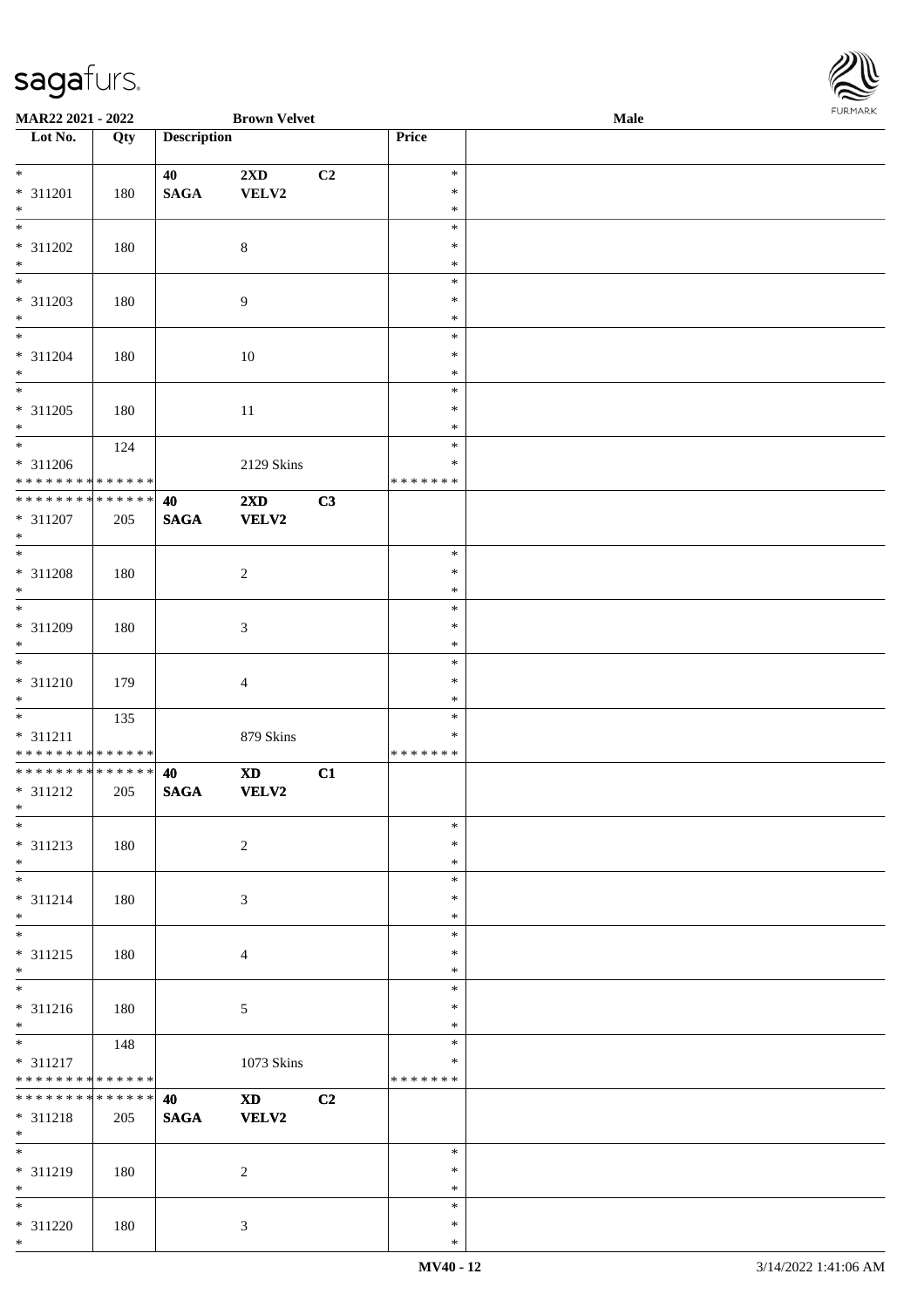| <b>MAR22 2021 - 2022</b>                               |                   |                    | <b>Brown Velvet</b>                                                                                                                                                                                                            |    |                  | Male |  |
|--------------------------------------------------------|-------------------|--------------------|--------------------------------------------------------------------------------------------------------------------------------------------------------------------------------------------------------------------------------|----|------------------|------|--|
| Lot No.                                                | $\overline{Q}$ ty | <b>Description</b> |                                                                                                                                                                                                                                |    | Price            |      |  |
|                                                        |                   |                    |                                                                                                                                                                                                                                |    |                  |      |  |
| $*$<br>$* 311221$                                      |                   | 40                 | $\mathbf{X}\mathbf{D}$                                                                                                                                                                                                         | C2 | $\ast$<br>$\ast$ |      |  |
| $*$                                                    | 180               | $\mathbf{SAGA}$    | VELV2                                                                                                                                                                                                                          |    | $\ast$           |      |  |
|                                                        |                   |                    |                                                                                                                                                                                                                                |    | $\ast$           |      |  |
| * 311222                                               | 180               |                    | $\mathfrak{S}$                                                                                                                                                                                                                 |    | $\ast$           |      |  |
| $*$                                                    |                   |                    |                                                                                                                                                                                                                                |    | $\ast$           |      |  |
|                                                        |                   |                    |                                                                                                                                                                                                                                |    | $\ast$           |      |  |
| * 311223                                               | 180               |                    | $6\,$                                                                                                                                                                                                                          |    | $\ast$           |      |  |
| $*$                                                    |                   |                    |                                                                                                                                                                                                                                |    | $\ast$           |      |  |
| $\overline{\ast}$                                      |                   |                    |                                                                                                                                                                                                                                |    | $\ast$           |      |  |
| $* 311224$                                             | 180               |                    | $\boldsymbol{7}$                                                                                                                                                                                                               |    | $\ast$           |      |  |
| $*$                                                    |                   |                    |                                                                                                                                                                                                                                |    | $\ast$<br>$\ast$ |      |  |
| * 311225                                               | 180               |                    | $8\,$                                                                                                                                                                                                                          |    | $\ast$           |      |  |
| $*$                                                    |                   |                    |                                                                                                                                                                                                                                |    | $\ast$           |      |  |
|                                                        |                   |                    |                                                                                                                                                                                                                                |    | $\ast$           |      |  |
| * 311226                                               | 180               |                    | 9                                                                                                                                                                                                                              |    | $\ast$           |      |  |
| $*$                                                    |                   |                    |                                                                                                                                                                                                                                |    | $\ast$           |      |  |
|                                                        |                   |                    |                                                                                                                                                                                                                                |    | $\ast$           |      |  |
| * 311227                                               | 180               |                    | 10                                                                                                                                                                                                                             |    | $\ast$           |      |  |
| $*$                                                    |                   |                    |                                                                                                                                                                                                                                |    | $\ast$           |      |  |
|                                                        |                   |                    |                                                                                                                                                                                                                                |    | $\ast$           |      |  |
| $* 311228$<br>$*$                                      | 180               |                    | 11                                                                                                                                                                                                                             |    | $\ast$<br>$\ast$ |      |  |
| $\overline{\phantom{0}}$                               |                   |                    |                                                                                                                                                                                                                                |    | $\ast$           |      |  |
| * 311229                                               | 180               |                    | 12                                                                                                                                                                                                                             |    | $\ast$           |      |  |
| $\ast$                                                 |                   |                    |                                                                                                                                                                                                                                |    | $\ast$           |      |  |
| $\overline{\ast}$                                      |                   |                    |                                                                                                                                                                                                                                |    | $\ast$           |      |  |
| * 311230                                               | 180               |                    | 13                                                                                                                                                                                                                             |    | $\ast$           |      |  |
| $*$                                                    |                   |                    |                                                                                                                                                                                                                                |    | $\ast$           |      |  |
| $\overline{\ast}$                                      |                   |                    |                                                                                                                                                                                                                                |    | $\ast$           |      |  |
| * 311231                                               | 180               |                    | 14                                                                                                                                                                                                                             |    | $\ast$           |      |  |
| $*$                                                    |                   |                    |                                                                                                                                                                                                                                |    | $\ast$           |      |  |
|                                                        |                   |                    |                                                                                                                                                                                                                                |    | $\ast$<br>$\ast$ |      |  |
| * 311232<br>$\ast$                                     | 180               |                    | 15                                                                                                                                                                                                                             |    | $\ast$           |      |  |
| $\overline{\ast}$                                      |                   |                    |                                                                                                                                                                                                                                |    | $\ast$           |      |  |
| * 311233                                               | 180               |                    | $16\,$                                                                                                                                                                                                                         |    | $\ast$           |      |  |
| $*$                                                    |                   |                    |                                                                                                                                                                                                                                |    | $\ast$           |      |  |
| $*$                                                    |                   |                    |                                                                                                                                                                                                                                |    | $\ast$           |      |  |
| $* 311234$                                             | 180               |                    | 17                                                                                                                                                                                                                             |    | $\ast$           |      |  |
| $\ast$                                                 |                   |                    |                                                                                                                                                                                                                                |    | $\ast$           |      |  |
| $*$                                                    |                   |                    |                                                                                                                                                                                                                                |    | $\ast$           |      |  |
| * 311235                                               | 170               |                    | $18\,$                                                                                                                                                                                                                         |    | $\ast$           |      |  |
| $\ast$<br>$\overline{\ast}$                            |                   |                    |                                                                                                                                                                                                                                |    | $\ast$<br>$\ast$ |      |  |
|                                                        | 46                |                    |                                                                                                                                                                                                                                |    | $\ast$           |      |  |
| * 311236<br>* * * * * * * * <mark>* * * * * * *</mark> |                   |                    | 3301 Skins                                                                                                                                                                                                                     |    | * * * * * * *    |      |  |
| * * * * * * * * <mark>* * * * * * *</mark>             |                   | 40                 | XD and the set of the set of the set of the set of the set of the set of the set of the set of the set of the set of the set of the set of the set of the set of the set of the set of the set of the set of the set of the se | C3 |                  |      |  |
| * 311237                                               | 205               | <b>SAGA</b>        | <b>VELV2</b>                                                                                                                                                                                                                   |    |                  |      |  |
| $*$                                                    |                   |                    |                                                                                                                                                                                                                                |    |                  |      |  |
| $\overline{\mathbf{r}}$                                |                   |                    |                                                                                                                                                                                                                                |    | $\ast$           |      |  |
| * 311238                                               | 180               |                    | $\overline{2}$                                                                                                                                                                                                                 |    | $\ast$           |      |  |
| $*$                                                    |                   |                    |                                                                                                                                                                                                                                |    | $\ast$           |      |  |
| $\overline{\mathbf{r}}$                                |                   |                    |                                                                                                                                                                                                                                |    | $\ast$           |      |  |
| * 311239                                               | 180               |                    | $\mathfrak{Z}$                                                                                                                                                                                                                 |    | $\ast$           |      |  |
| $*$<br>$\overline{\phantom{0}}$                        |                   |                    |                                                                                                                                                                                                                                |    | $\ast$<br>$\ast$ |      |  |
| $* 311240$                                             | 180               |                    | $\overline{4}$                                                                                                                                                                                                                 |    | $\ast$           |      |  |
| $\ast$                                                 |                   |                    |                                                                                                                                                                                                                                |    | $\ast$           |      |  |

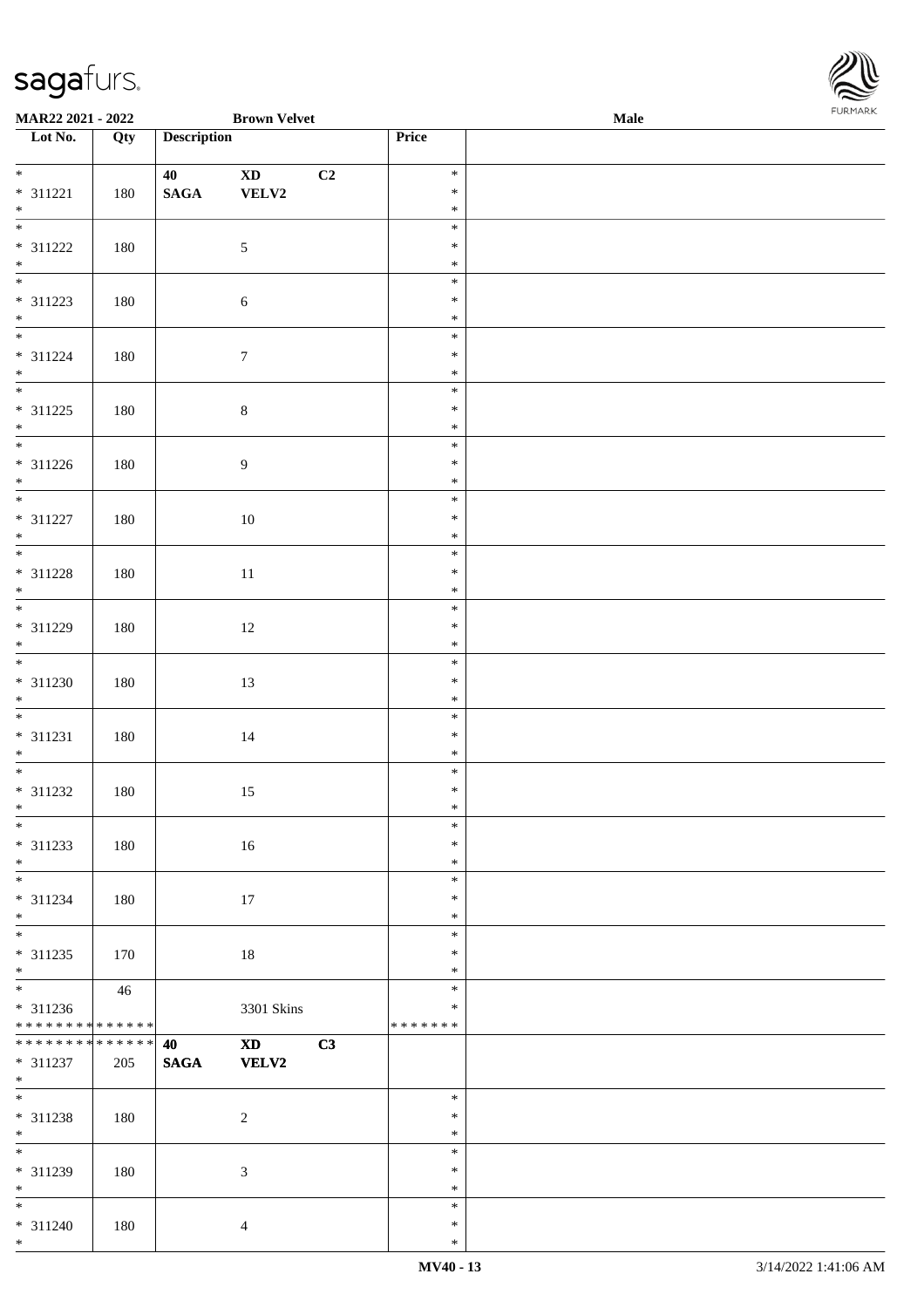| MAR22 2021 - 2022                |        |                    | <b>Brown Velvet</b>    |    |               | <b>Male</b> |  |
|----------------------------------|--------|--------------------|------------------------|----|---------------|-------------|--|
| $\overline{\phantom{1}}$ Lot No. | Qty    | <b>Description</b> |                        |    | Price         |             |  |
|                                  |        |                    |                        |    |               |             |  |
| $*$                              |        | 40                 | $\mathbf{X}\mathbf{D}$ | C3 | $\ast$        |             |  |
| $* 311241$                       | 180    | $\mathbf{SAGA}$    | VELV2                  |    | $\ast$        |             |  |
| $\ast$                           |        |                    |                        |    | $\ast$        |             |  |
| $\overline{\phantom{a}^*}$       |        |                    |                        |    | $\ast$        |             |  |
| $* 311242$                       | 180    |                    | $\sqrt{6}$             |    | $\ast$        |             |  |
| $\ast$                           |        |                    |                        |    | $\ast$        |             |  |
| $\overline{\phantom{0}}$         | 188    |                    |                        |    | $\ast$        |             |  |
| $* 311243$                       |        |                    | 1293 Skins             |    | $\ast$        |             |  |
| * * * * * * * * * * * * * *      |        |                    |                        |    | * * * * * * * |             |  |
| **************                   |        | 40                 | <b>Dark</b>            | C1 |               |             |  |
|                                  |        |                    |                        |    |               |             |  |
| $* 311244$                       | 205    | <b>SAGA</b>        | VELV2                  |    |               |             |  |
| $*$<br>$\overline{\ast}$         |        |                    |                        |    |               |             |  |
|                                  |        |                    |                        |    | $\ast$        |             |  |
| $* 311245$                       | 180    |                    | $\sqrt{2}$             |    | $\ast$        |             |  |
| $*$                              |        |                    |                        |    | $\ast$        |             |  |
| $\overline{\phantom{0}}$         |        |                    |                        |    | $\ast$        |             |  |
| $* 311246$                       | 180    |                    | $\sqrt{3}$             |    | $\ast$        |             |  |
| $*$                              |        |                    |                        |    | $\ast$        |             |  |
| $\overline{\phantom{a}^*}$       |        |                    |                        |    | $\ast$        |             |  |
| $* 311247$                       | 180    |                    | $\overline{4}$         |    | $\ast$        |             |  |
| $\ast$                           |        |                    |                        |    | $\ast$        |             |  |
| $_{\ast}$                        |        |                    |                        |    | $\ast$        |             |  |
| $* 311248$                       | 180    |                    | $5\,$                  |    | $\ast$        |             |  |
| $\ast$                           |        |                    |                        |    | $\ast$        |             |  |
| $\overline{\phantom{0}}$         |        |                    |                        |    | $\ast$        |             |  |
| $* 311249$                       | 180    |                    |                        |    | $\ast$        |             |  |
| $\ast$                           |        |                    | $6\phantom{.}6$        |    | $\ast$        |             |  |
| $\overline{\phantom{a}^*}$       |        |                    |                        |    | $\ast$        |             |  |
|                                  |        |                    |                        |    |               |             |  |
| $* 311250$                       | 180    |                    | $\boldsymbol{7}$       |    | $\ast$        |             |  |
| $\ast$                           |        |                    |                        |    | $\ast$        |             |  |
| $\ast$                           |        |                    |                        |    | $\ast$        |             |  |
| $* 311251$                       | 180    |                    | $\,8\,$                |    | $\ast$        |             |  |
| $*$                              |        |                    |                        |    | $\ast$        |             |  |
| $\overline{\phantom{0}}$         |        |                    |                        |    | $\ast$        |             |  |
| $* 311252$                       | 180    |                    | $\overline{9}$         |    | $\ast$        |             |  |
| $*$ $-$                          |        |                    |                        |    | $\ast$        |             |  |
| $*$                              |        |                    |                        |    | $\ast$        |             |  |
| $* 311253$                       | 180    |                    | $10\,$                 |    | $\ast$        |             |  |
| $*$                              |        |                    |                        |    | $\ast$        |             |  |
| $\ast$                           | 197    |                    |                        |    | $\ast$        |             |  |
| $* 311254$                       |        |                    | 2022 Skins             |    | ∗             |             |  |
| * * * * * * * * * * * * * *      |        |                    |                        |    | * * * * * * * |             |  |
| * * * * * * * *                  | ****** | 40                 | <b>Dark</b>            | C2 |               |             |  |
| $* 311255$                       |        | <b>SAGA</b>        | <b>VELV2</b>           |    |               |             |  |
| $*$                              | 205    |                    |                        |    |               |             |  |
| $\overline{\phantom{a}^*}$       |        |                    |                        |    | $\ast$        |             |  |
|                                  |        |                    |                        |    |               |             |  |
| $* 311256$                       | 180    |                    | $\sqrt{2}$             |    | $\ast$        |             |  |
| $*$<br>$\overline{\ast}$         |        |                    |                        |    | $\ast$        |             |  |
|                                  |        |                    |                        |    | $\ast$        |             |  |
| $* 311257$                       | 180    |                    | $\sqrt{3}$             |    | $\ast$        |             |  |
| $*$                              |        |                    |                        |    | $\ast$        |             |  |
| $*$                              |        |                    |                        |    | $\ast$        |             |  |
| $* 311258$                       | 180    |                    | $\overline{4}$         |    | $\ast$        |             |  |
| $*$                              |        |                    |                        |    | $\ast$        |             |  |
| $_{\ast}^{-}$                    |        |                    |                        |    | $\ast$        |             |  |
| * 311259                         | 180    |                    | $\sqrt{5}$             |    | $\ast$        |             |  |
| $*$                              |        |                    |                        |    | $\ast$        |             |  |
| $*$                              |        |                    |                        |    | $\ast$        |             |  |
| $* 311260$                       | 180    |                    | $6\,$                  |    | $\ast$        |             |  |
| $*$                              |        |                    |                        |    | $\ast$        |             |  |

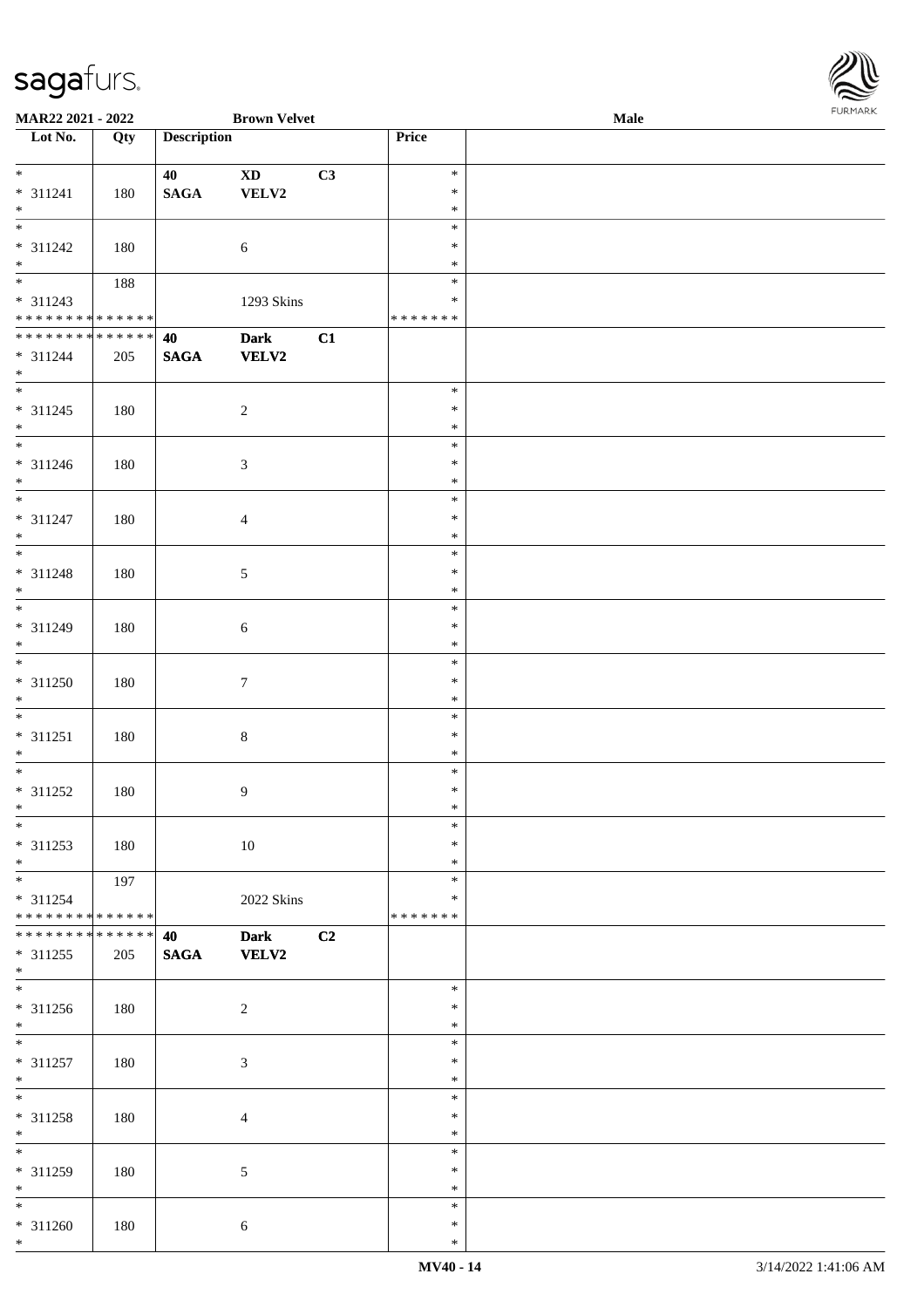| MAR22 2021 - 2022                               |                   |                       | <b>Brown Velvet</b>         |    |                  | Male |  |
|-------------------------------------------------|-------------------|-----------------------|-----------------------------|----|------------------|------|--|
| Lot No.                                         | $\overline{Q}$ ty | <b>Description</b>    |                             |    | Price            |      |  |
| $*$                                             |                   |                       |                             |    |                  |      |  |
|                                                 |                   | 40                    | Dark                        | C2 | $\ast$<br>$\ast$ |      |  |
| $* 311261$<br>$*$                               | 180               | $\mathbf{SAGA}$       | VELV2                       |    | $\ast$           |      |  |
|                                                 |                   |                       |                             |    | $\ast$           |      |  |
| * 311262                                        | 180               |                       | $\,8\,$                     |    | $\ast$           |      |  |
| $*$                                             |                   |                       |                             |    | $\ast$           |      |  |
|                                                 |                   |                       |                             |    | $\ast$           |      |  |
| * 311263                                        | 180               |                       | $\boldsymbol{9}$            |    | $\ast$           |      |  |
| $*$                                             |                   |                       |                             |    | $\ast$           |      |  |
|                                                 |                   |                       |                             |    | $\ast$           |      |  |
| $* 311264$                                      | 180               |                       | $10\,$                      |    | $\ast$           |      |  |
| $*$                                             |                   |                       |                             |    | $\ast$           |      |  |
|                                                 |                   |                       |                             |    | $\ast$           |      |  |
| $* 311265$                                      | 180               |                       | $11\,$                      |    | $\ast$           |      |  |
| $*$<br>$\overline{\phantom{0}}$                 |                   |                       |                             |    | $\ast$           |      |  |
| * 311266                                        |                   |                       |                             |    | $\ast$<br>$\ast$ |      |  |
| $*$                                             | 180               |                       | 12                          |    | $\ast$           |      |  |
| $*$                                             |                   |                       |                             |    | $\ast$           |      |  |
| $* 311267$                                      | 180               |                       | 13                          |    | $\ast$           |      |  |
| $*$                                             |                   |                       |                             |    | $\ast$           |      |  |
| $\overline{\ast}$                               |                   |                       |                             |    | $\ast$           |      |  |
| $* 311268$                                      | 180               |                       | 14                          |    | $\ast$           |      |  |
| $*$                                             |                   |                       |                             |    | $\ast$           |      |  |
|                                                 |                   |                       |                             |    | $\ast$           |      |  |
| * 311269                                        | 180               |                       | 15                          |    | $\ast$           |      |  |
| $*$                                             |                   |                       |                             |    | $\ast$           |      |  |
|                                                 |                   |                       |                             |    | $\ast$           |      |  |
| $* 311270$                                      | 180               |                       | $16\,$                      |    | $\ast$<br>$\ast$ |      |  |
| $*$<br>$*$                                      |                   |                       |                             |    | $\ast$           |      |  |
| $* 311271$                                      | 180               |                       | $17\,$                      |    | $\ast$           |      |  |
| $*$                                             |                   |                       |                             |    | $\ast$           |      |  |
| $\overline{\ast}$                               |                   |                       |                             |    | $\ast$           |      |  |
| $* 311272$                                      | 180               |                       | $18\,$                      |    | $\ast$           |      |  |
| $*$                                             |                   |                       |                             |    | $\ast$           |      |  |
| $\ast$                                          |                   |                       |                             |    | $\ast$           |      |  |
| * 311273                                        | 180               |                       | 19                          |    | $\ast$           |      |  |
| $*$                                             |                   |                       |                             |    | $\ast$           |      |  |
|                                                 | 114               |                       |                             |    | $\ast$           |      |  |
| * 311274                                        |                   |                       | 3559 Skins                  |    | $\ast$           |      |  |
| ******** <mark>******</mark><br>* * * * * * * * | * * * * * *       |                       |                             |    | * * * * * * *    |      |  |
| * 311275                                        | 205               | 40<br>$\mathbf{SAGA}$ | <b>Dark</b><br><b>VELV2</b> | C3 |                  |      |  |
| $*$                                             |                   |                       |                             |    |                  |      |  |
| $\overline{\phantom{0}}$                        |                   |                       |                             |    | $\ast$           |      |  |
| * 311276                                        | 180               |                       | $\sqrt{2}$                  |    | $\ast$           |      |  |
| $*$                                             |                   |                       |                             |    | $\ast$           |      |  |
| $*$                                             |                   |                       |                             |    | $\ast$           |      |  |
| * 311277                                        | 180               |                       | $\mathfrak{Z}$              |    | $\ast$           |      |  |
| $*$                                             |                   |                       |                             |    | $\ast$           |      |  |
| $*$                                             |                   |                       |                             |    | $\ast$           |      |  |
| * 311278                                        | 180               |                       | $\overline{4}$              |    | $\ast$           |      |  |
| $*$<br>$\overline{\ast}$                        |                   |                       |                             |    | $\ast$           |      |  |
|                                                 |                   |                       |                             |    | $\ast$           |      |  |
| * 311279<br>$*$                                 | 180               |                       | $5\,$                       |    | $\ast$<br>$\ast$ |      |  |
| $*$                                             |                   |                       |                             |    | $\ast$           |      |  |
| * 311280                                        | 180               |                       | $6\,$                       |    | $\ast$           |      |  |
| $*$                                             |                   |                       |                             |    | $\ast$           |      |  |

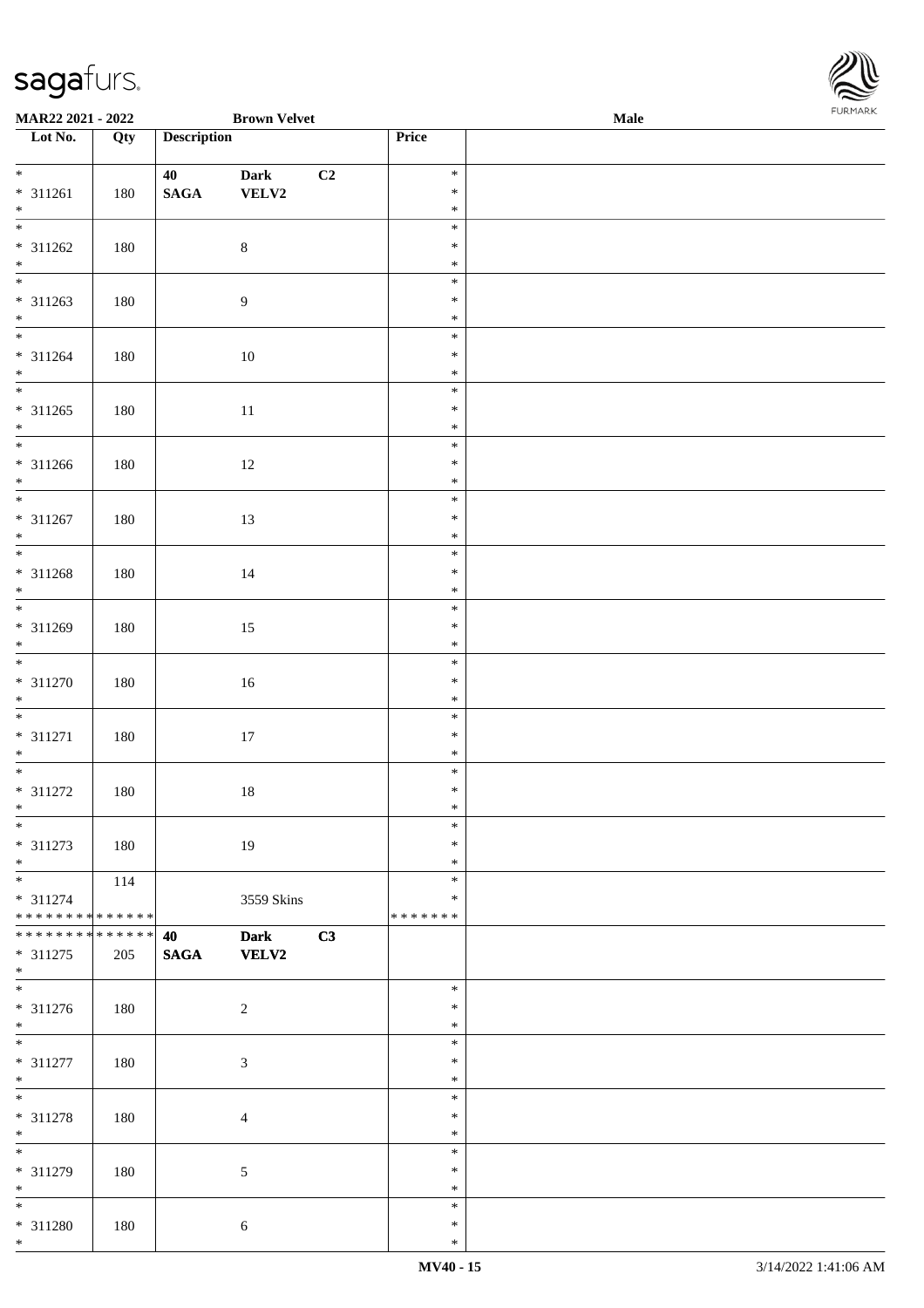

| MAR22 2021 - 2022             |     |                    | <b>Brown Velvet</b> |    |                  | Male |  |
|-------------------------------|-----|--------------------|---------------------|----|------------------|------|--|
| Lot No.                       | Qty | <b>Description</b> |                     |    | Price            |      |  |
|                               |     |                    |                     |    |                  |      |  |
| $\ast$                        |     | 40                 | <b>Dark</b>         | C3 | $\ast$           |      |  |
| * 311281                      | 180 | <b>SAGA</b>        | VELV2               |    | $\ast$           |      |  |
| $\ast$                        |     |                    |                     |    | $\ast$           |      |  |
| $\overline{\phantom{0}}$      |     |                    |                     |    | $\ast$           |      |  |
| * 311282                      | 180 |                    | $\,8\,$             |    | ∗                |      |  |
| $\ast$                        |     |                    |                     |    | $\ast$           |      |  |
| $\overline{\phantom{0}}$      |     |                    |                     |    | $\ast$           |      |  |
| * 311283                      | 180 |                    | $\overline{9}$      |    | $\ast$           |      |  |
| $\ast$                        |     |                    |                     |    | $\ast$           |      |  |
| $\overline{\phantom{0}}$      |     |                    |                     |    | $\ast$           |      |  |
| * 311284                      | 180 |                    | 10                  |    | $\ast$           |      |  |
| $\ast$                        |     |                    |                     |    | $\ast$           |      |  |
| $\overline{\phantom{0}}$      |     |                    |                     |    | $\ast$           |      |  |
| $* 311285$                    |     |                    | 11                  |    | $\ast$           |      |  |
| $\ast$                        | 180 |                    |                     |    | $\ast$           |      |  |
| $\overline{\phantom{a}^*}$    |     |                    |                     |    | $\ast$           |      |  |
|                               |     |                    |                     |    |                  |      |  |
| $* 311286$                    | 180 |                    | 12                  |    | $\ast$           |      |  |
| $\ast$<br>$\overline{\ast}$   |     |                    |                     |    | $\ast$           |      |  |
|                               |     |                    |                     |    | $\ast$           |      |  |
| $* 311287$                    | 180 |                    | 13                  |    | $\ast$           |      |  |
| $\ast$                        |     |                    |                     |    | $\ast$           |      |  |
| $*$                           | 110 |                    |                     |    | $\ast$           |      |  |
| * 311288                      |     |                    | 2475 Skins          |    | ∗                |      |  |
| * * * * * * * * * * * * * *   |     |                    |                     |    | * * * * * * *    |      |  |
| **************                |     | 40                 | <b>MED</b>          | C1 |                  |      |  |
| * 311289                      | 195 | $\mathbf{SAGA}$    | <b>VELV2</b>        |    |                  |      |  |
| $*$                           |     |                    |                     |    |                  |      |  |
| $\overline{\phantom{0}}$      | 46  |                    |                     |    | $\ast$           |      |  |
| * 311290                      |     |                    | 241 Skins           |    | *                |      |  |
| * * * * * * * * * * * * * * * |     |                    |                     |    | * * * * * * *    |      |  |
| **************                |     | 40                 | <b>MED</b>          | C2 |                  |      |  |
| * 311291                      | 215 | <b>SAGA</b>        | <b>VELV2</b>        |    |                  |      |  |
| $*$                           |     |                    |                     |    |                  |      |  |
| $*$                           |     |                    |                     |    | $\ast$           |      |  |
| * 311292                      | 190 |                    | $\sqrt{2}$          |    | $\ast$           |      |  |
| $*$                           |     |                    |                     |    | $\ast$           |      |  |
| $\ast$                        |     |                    |                     |    | $\ast$           |      |  |
| * 311293                      | 190 |                    |                     |    | $\ast$           |      |  |
|                               |     |                    | 3                   |    |                  |      |  |
| $\ast$<br>$\ast$              |     |                    |                     |    | $\ast$<br>$\ast$ |      |  |
|                               |     |                    |                     |    |                  |      |  |
| * 311294                      | 190 |                    | $\overline{4}$      |    | *                |      |  |
| $\ast$                        |     |                    |                     |    | ∗                |      |  |
| $\ast$                        | 172 |                    |                     |    | $\ast$           |      |  |
| * 311295                      |     |                    | 957 Skins           |    | ∗                |      |  |
| * * * * * * * * * * * * * *   |     |                    |                     |    | * * * * * * *    |      |  |
| **************                |     | 40                 | <b>MED</b>          | C3 |                  |      |  |
| * 311296                      | 205 | <b>SAGA</b>        | <b>VELV2</b>        |    |                  |      |  |
| $*$                           |     |                    |                     |    |                  |      |  |
| $\ast$                        |     |                    |                     |    | $\ast$           |      |  |
| * 311297                      | 180 |                    | $\sqrt{2}$          |    | $\ast$           |      |  |
| $\ast$                        |     |                    |                     |    | $\ast$           |      |  |
| $\ast$                        | 107 |                    |                     |    | $\ast$           |      |  |
| * 311298                      |     |                    | 492 Skins           |    | $\ast$           |      |  |
| * * * * * * * * * * * * * *   |     |                    |                     |    | * * * * * * *    |      |  |
| * * * * * * * * * * * * * *   |     | 40                 | <b>PALE</b>         | C1 |                  |      |  |
| * 311299                      | 205 | <b>SAGA</b>        | <b>VELV2</b>        |    |                  |      |  |
| $\ast$                        |     |                    |                     |    |                  |      |  |
| $*$                           | 54  |                    |                     |    | $\ast$           |      |  |
| * 311300                      |     |                    | 259 Skins           |    | ∗                |      |  |
| * * * * * * * * * * * * * *   |     |                    |                     |    | * * * * * * *    |      |  |
|                               |     |                    |                     |    |                  |      |  |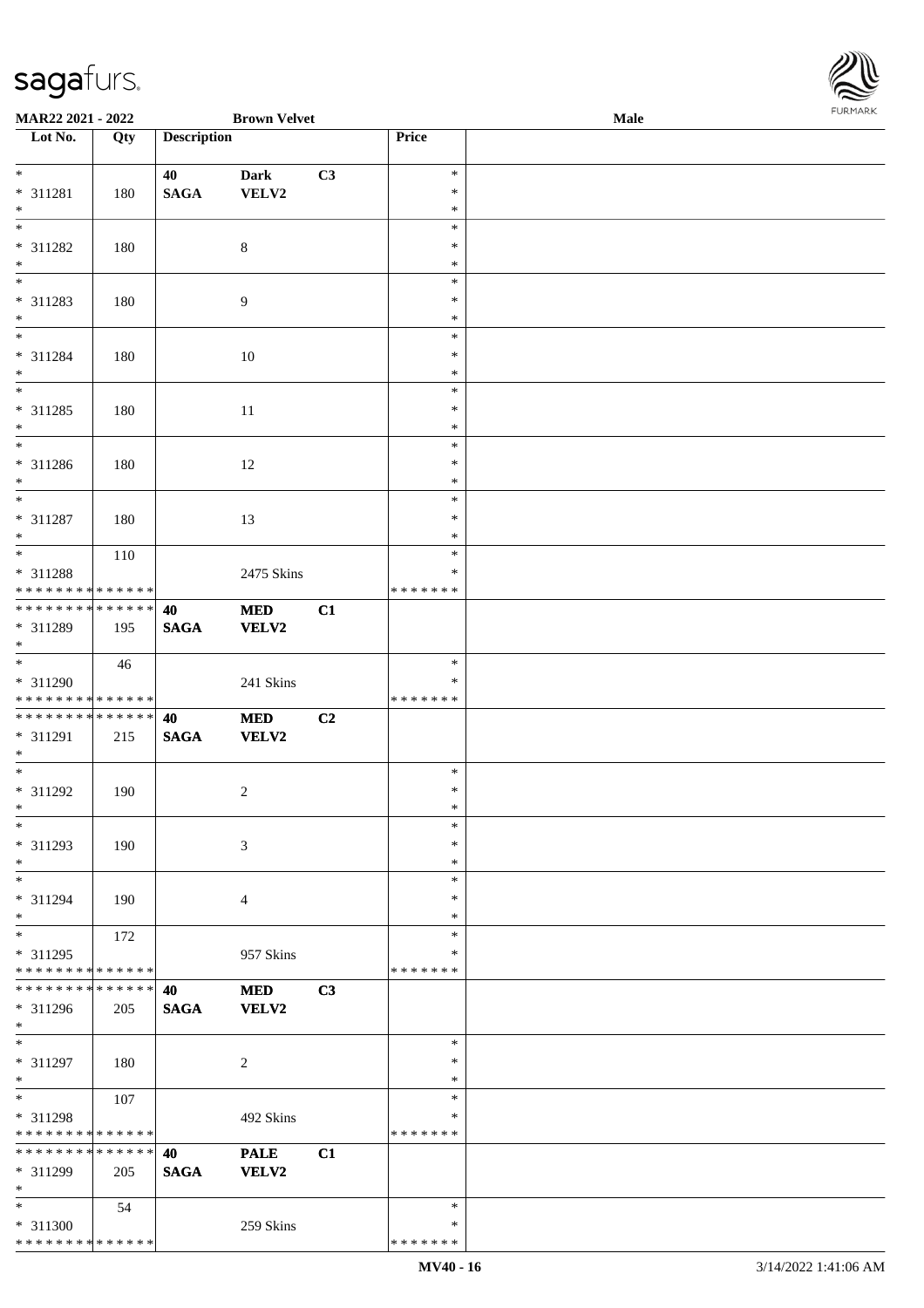

| MAR22 2021 - 2022             |             |                    | <b>Brown Velvet</b>    |                |               | Male |  |
|-------------------------------|-------------|--------------------|------------------------|----------------|---------------|------|--|
| Lot No.                       | Qty         | <b>Description</b> |                        |                | Price         |      |  |
|                               |             |                    |                        |                |               |      |  |
| ******** <mark>******</mark>  |             | 40                 | <b>PALE</b>            | C2             |               |      |  |
| * 311301                      | 205         | <b>SAGA</b>        | <b>VELV2</b>           |                |               |      |  |
| $\ast$                        |             |                    |                        |                |               |      |  |
| $\ast$                        |             |                    |                        |                | $\ast$        |      |  |
| * 311302                      | 180         |                    | $\overline{2}$         |                | $\ast$        |      |  |
| $\ast$                        |             |                    |                        |                | $\ast$        |      |  |
| $\overline{\phantom{0}}$      |             |                    |                        |                | $\ast$        |      |  |
| * 311303                      | 180         |                    | 3                      |                | $\ast$        |      |  |
| $*$                           |             |                    |                        |                | $\ast$        |      |  |
| $\overline{\phantom{1}}$      |             |                    |                        |                | $\ast$        |      |  |
|                               |             |                    |                        |                |               |      |  |
| * 311304                      | 180         |                    | $\overline{4}$         |                | $\ast$        |      |  |
| $\ast$<br>$\overline{\ast}$   |             |                    |                        |                | $\ast$        |      |  |
|                               |             |                    |                        |                | $\ast$        |      |  |
| $* 311305$                    | 180         |                    | $\mathfrak{S}$         |                | $\ast$        |      |  |
| $\ast$                        |             |                    |                        |                | $\ast$        |      |  |
| $\overline{\phantom{a}^*}$    | 185         |                    |                        |                | $\ast$        |      |  |
| $* 311306$                    |             |                    | 1110 Skins             |                | $\ast$        |      |  |
| * * * * * * * * * * * * * *   |             |                    |                        |                | * * * * * * * |      |  |
| **************                |             | 40                 | <b>PALE</b>            | C3             |               |      |  |
| $* 311307$                    | 205         | <b>SAGA</b>        | <b>VELV2</b>           |                |               |      |  |
| $\ast$                        |             |                    |                        |                |               |      |  |
| $*$                           |             |                    |                        |                | $\ast$        |      |  |
| * 311308                      | 180         |                    | $\overline{c}$         |                | $\ast$        |      |  |
| $\ast$                        |             |                    |                        |                | *             |      |  |
| $\ast$                        | 133         |                    |                        |                | $\ast$        |      |  |
| * 311309                      |             |                    | 518 Skins              |                | *             |      |  |
| ********                      | * * * * * * |                    |                        |                | * * * * * * * |      |  |
|                               |             | 40                 | $\mathbf{X}\mathbf{P}$ | C1             |               |      |  |
|                               |             |                    |                        |                |               |      |  |
| 311310                        | 201         | $\mathbf{SAGA}$    | VELV2                  |                |               |      |  |
| **************                |             | 40                 |                        |                |               |      |  |
|                               |             |                    | $\bold{XP}$            | C2             |               |      |  |
| $* 311311$                    | 205         | <b>SAGA</b>        | VELV2                  |                |               |      |  |
| $*$<br>$\ast$                 |             |                    |                        |                |               |      |  |
|                               |             |                    |                        |                | $\ast$        |      |  |
| $* 311312$                    | 180         |                    | $\sqrt{2}$             |                | $\ast$        |      |  |
| $*$                           |             |                    |                        |                | $\ast$        |      |  |
| $\ast$                        |             |                    |                        |                | $\ast$        |      |  |
| $* 311313$                    | 180         |                    | 3                      |                | ∗             |      |  |
| $\ast$                        |             |                    |                        |                | $\ast$        |      |  |
| $\ast$                        | 189         |                    |                        |                | $\ast$        |      |  |
| $* 311314$                    |             |                    | 754 Skins              |                | *             |      |  |
| * * * * * * * * * * * * * *   |             |                    |                        |                | * * * * * * * |      |  |
| **************                |             | 40                 | $\mathbf{X}\mathbf{P}$ | C3             |               |      |  |
| $* 311315$                    | 215         | <b>SAGA</b>        | <b>VELV2</b>           |                |               |      |  |
| $*$                           |             |                    |                        |                |               |      |  |
| $\overline{\phantom{1}}$      | 78          |                    |                        |                | $\ast$        |      |  |
| $* 311316$                    |             |                    | 293 Skins              |                | *             |      |  |
| * * * * * * * * * * * * * *   |             |                    |                        |                | * * * * * * * |      |  |
| * * * * * * * * * * * * * * * |             | 40                 | XD/DK                  | C <sub>2</sub> |               |      |  |
| $* 311317$                    | 205         | <b>SAGA</b>        | <b>VELV2</b>           | <b>OPEN</b>    |               |      |  |
| $*$                           |             |                    |                        |                |               |      |  |
| $\ast$                        |             |                    |                        |                | $\ast$        |      |  |
| * 311318                      | 180         |                    | $\overline{c}$         |                | $\ast$        |      |  |
| $\ast$                        |             |                    |                        |                | $\ast$        |      |  |
| $_{\ast}^{-}$                 | 74          |                    |                        |                | $\ast$        |      |  |
| * 311319                      |             |                    | 459 Skins              |                | ∗             |      |  |
| * * * * * * * * * * * * * *   |             |                    |                        |                | * * * * * * * |      |  |
|                               |             |                    |                        |                |               |      |  |
|                               |             | 50/40              | ALL                    | C <sub>2</sub> |               |      |  |
| 311320                        | 81          | <b>SAGA</b>        | <b>VELV1</b>           | SPT1           |               |      |  |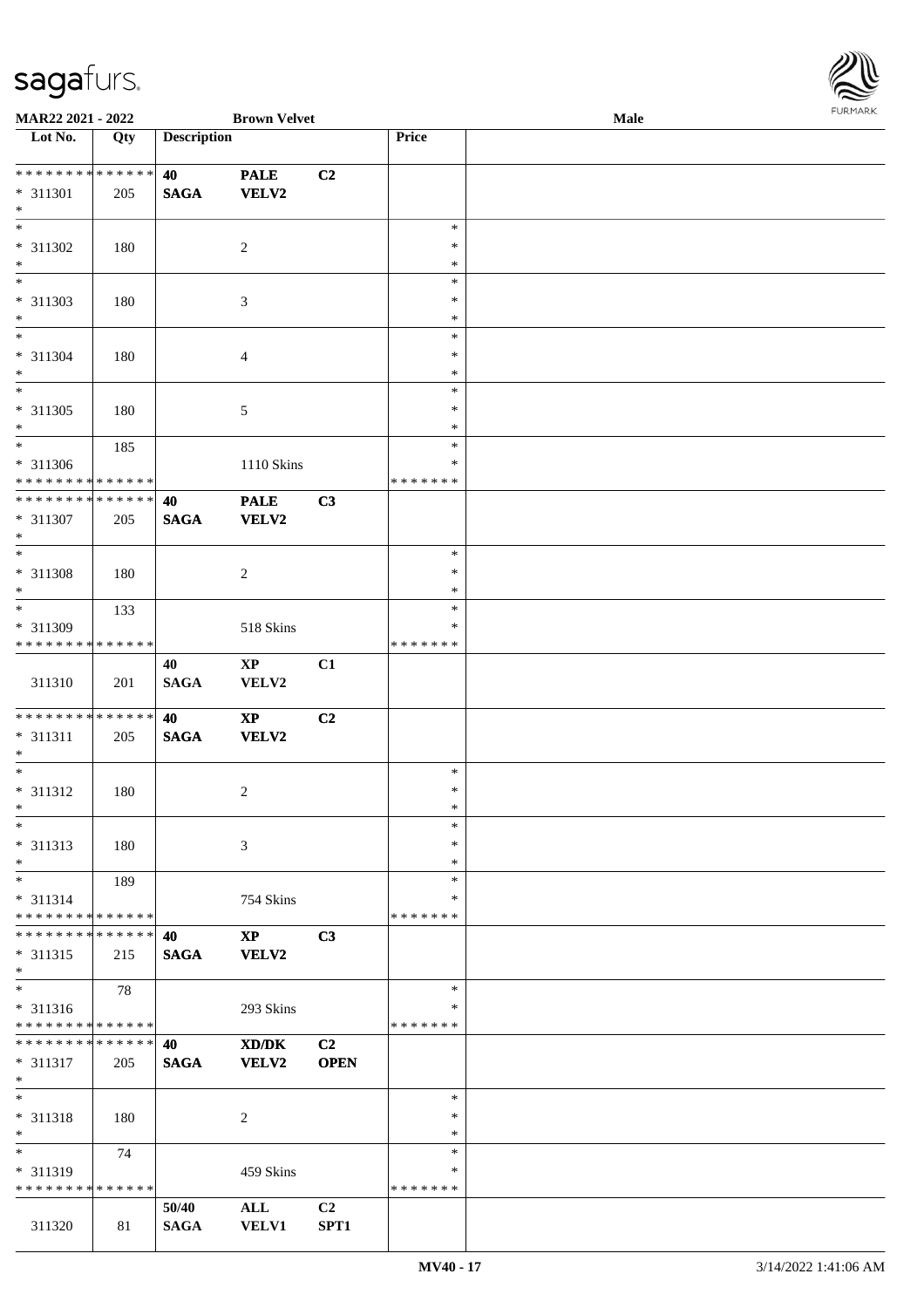

| MAR22 2021 - 2022                         |     | <b>Brown Velvet</b>                                     | Male             |  |  |  |  |
|-------------------------------------------|-----|---------------------------------------------------------|------------------|--|--|--|--|
| Lot No.                                   | Qty | <b>Description</b>                                      | Price            |  |  |  |  |
| **************                            |     | 40<br>$\mathbf{X}\mathbf{D}/\mathbf{D}\mathbf{K}$<br>C2 |                  |  |  |  |  |
| $* 311321$<br>$\ast$                      | 205 | <b>VELV1</b><br>CHIP<br><b>IA</b>                       |                  |  |  |  |  |
| * 311322                                  |     |                                                         | $\ast$<br>$\ast$ |  |  |  |  |
| $*$                                       | 180 | $\sqrt{2}$                                              | $\ast$           |  |  |  |  |
| * 311323                                  | 180 | $\mathfrak{Z}$                                          | $\ast$<br>$\ast$ |  |  |  |  |
| $\ast$<br>$\overline{\phantom{0}}$        |     |                                                         | $\ast$<br>$\ast$ |  |  |  |  |
| * 311324                                  | 180 | $\overline{4}$                                          | $\ast$           |  |  |  |  |
| $*$<br>$\overline{\phantom{0}}$           |     |                                                         | $\ast$<br>$\ast$ |  |  |  |  |
| $* 311325$<br>$\ast$                      | 180 | $\sqrt{5}$                                              | $\ast$<br>$\ast$ |  |  |  |  |
| $\overline{\phantom{0}}$<br>$* 311326$    |     |                                                         | $\ast$<br>$\ast$ |  |  |  |  |
| $\ast$<br>$\overline{\phantom{a}^*}$      | 180 | $\sqrt{6}$                                              | $\ast$           |  |  |  |  |
| $* 311327$                                | 180 | $\boldsymbol{7}$                                        | $\ast$<br>$\ast$ |  |  |  |  |
| $\ast$<br>$\overline{\phantom{0}}$        |     |                                                         | $\ast$<br>$\ast$ |  |  |  |  |
| * 311328                                  | 180 | $\,8\,$                                                 | $\ast$           |  |  |  |  |
| $\ast$<br>$\overline{\phantom{0}}$        |     |                                                         | $\ast$<br>$\ast$ |  |  |  |  |
| * 311329<br>$*$                           | 180 | $\boldsymbol{9}$                                        | $\ast$<br>$\ast$ |  |  |  |  |
| $\overline{\phantom{0}}$<br>$* 311330$    | 180 | $10\,$                                                  | $\ast$<br>$\ast$ |  |  |  |  |
| $*$<br>$\overline{\ast}$                  |     |                                                         | $\ast$           |  |  |  |  |
| $* 311331$                                | 180 | $11\,$                                                  | $\ast$<br>$\ast$ |  |  |  |  |
| $*$<br>$\overline{\ast}$                  |     |                                                         | $\ast$<br>$\ast$ |  |  |  |  |
| $* 311332$<br>$*$                         | 180 | $12\,$                                                  | $\ast$<br>$\ast$ |  |  |  |  |
| $*$                                       |     |                                                         | $\ast$<br>$\ast$ |  |  |  |  |
| * 311333<br>$*$                           | 180 | 13                                                      | $\ast$           |  |  |  |  |
| $* 311334$                                | 180 | 14                                                      | $\ast$<br>$\ast$ |  |  |  |  |
| $*$<br>$\overline{\phantom{0}}$           |     |                                                         | $\ast$<br>$\ast$ |  |  |  |  |
| $* 311335$<br>$*$                         | 180 | 15                                                      | $\ast$<br>$\ast$ |  |  |  |  |
| $\overline{\phantom{0}}$                  |     |                                                         | $\ast$           |  |  |  |  |
| * 311336<br>$*$                           | 180 | 16                                                      | $\ast$<br>$\ast$ |  |  |  |  |
| $*$<br>$* 311337$                         | 180 | 17                                                      | $\ast$<br>$\ast$ |  |  |  |  |
| $*$<br>$\overline{\phantom{0}}$           |     |                                                         | $\ast$<br>$\ast$ |  |  |  |  |
| * 311338                                  | 180 | 18                                                      | $\ast$           |  |  |  |  |
| $*$<br>$\overline{\phantom{0}}$           |     |                                                         | $\ast$<br>$\ast$ |  |  |  |  |
| * 311339<br>$*$                           | 180 | 19                                                      | $\ast$<br>$\ast$ |  |  |  |  |
|                                           | 142 |                                                         | $\ast$<br>$\ast$ |  |  |  |  |
| $* 311340$<br>* * * * * * * * * * * * * * |     | 3587 Skins                                              | * * * * * * *    |  |  |  |  |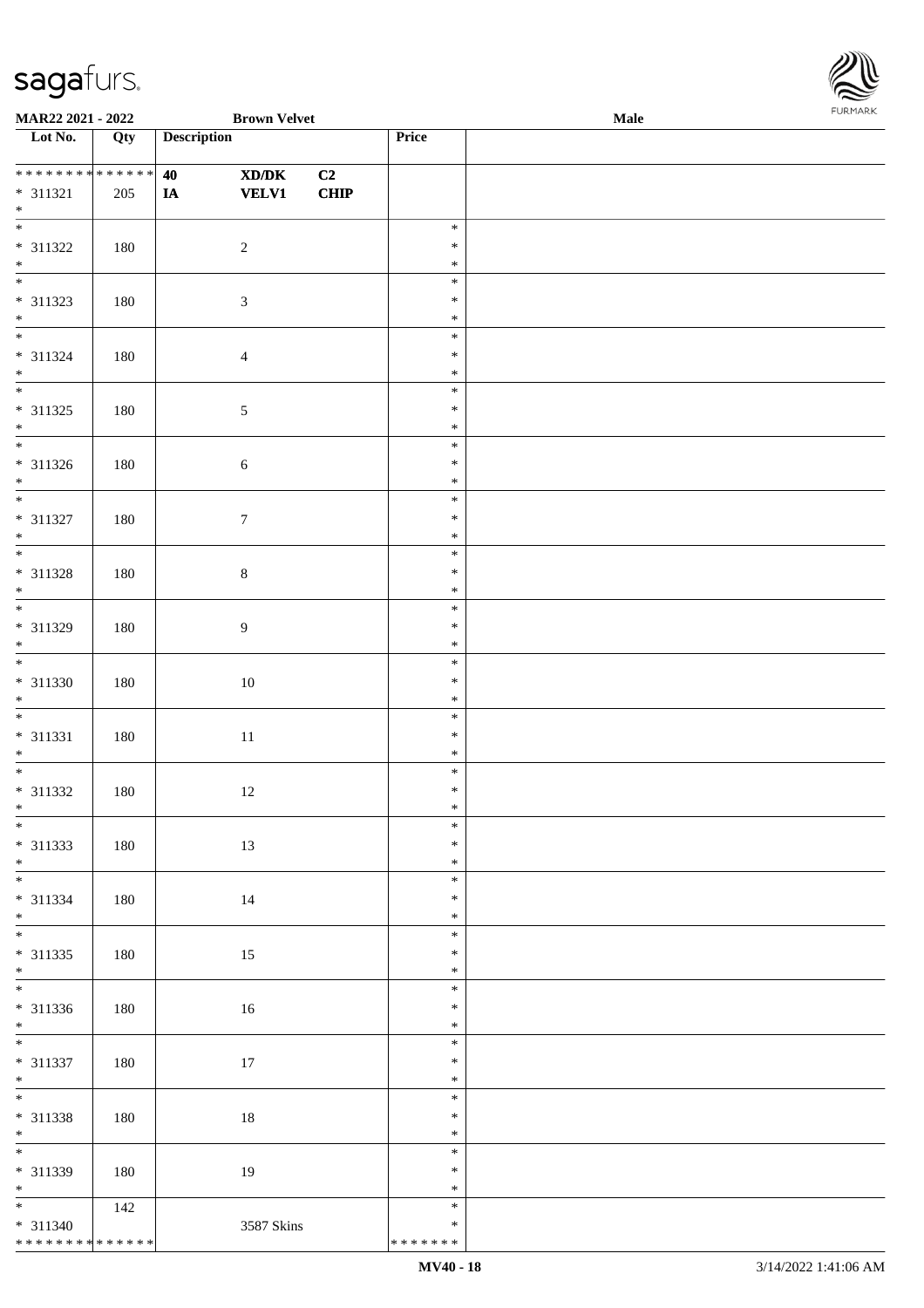

| MAR22 2021 - 2022             |     |                    | <b>Brown Velvet</b> |                |               | Male |
|-------------------------------|-----|--------------------|---------------------|----------------|---------------|------|
| Lot No.                       | Qty | <b>Description</b> |                     |                | Price         |      |
|                               |     |                    |                     |                |               |      |
| ******** <mark>******</mark>  |     | 40                 | XD/DK               | C2             |               |      |
|                               |     |                    |                     |                |               |      |
| $* 311341$                    | 215 | IA                 | <b>VELV1</b>        | CHIP           |               |      |
| $*$                           |     |                    |                     |                |               |      |
| $\overline{\phantom{0}}$      |     |                    |                     |                | $\ast$        |      |
| * 311342                      | 190 |                    | $\overline{2}$      |                | $\ast$        |      |
| $\ast$                        |     |                    |                     |                | ∗             |      |
|                               | 178 |                    |                     |                | $\ast$        |      |
|                               |     |                    |                     |                | $\ast$        |      |
| * 311343                      |     |                    | 583 Skins           |                |               |      |
| * * * * * * * * * * * * * *   |     |                    |                     |                | * * * * * * * |      |
| * * * * * * * * * * * * * *   |     | 40                 | MED/PAL C2          |                |               |      |
| * 311344                      | 205 | IA                 | <b>VELV1</b>        | <b>CHIP</b>    |               |      |
| $*$                           |     |                    |                     |                |               |      |
| $\overline{\phantom{0}}$      |     |                    |                     |                | $\ast$        |      |
| $* 311345$                    |     |                    |                     |                | $\ast$        |      |
|                               | 180 |                    | $\sqrt{2}$          |                |               |      |
| $*$                           |     |                    |                     |                | $\ast$        |      |
| $\overline{\phantom{0}}$      |     |                    |                     |                | $\ast$        |      |
| $* 311346$                    | 180 |                    | 3                   |                | $\ast$        |      |
| $*$                           |     |                    |                     |                | $\ast$        |      |
| $\overline{\mathbf{r}}$       | 94  |                    |                     |                | $\ast$        |      |
| * 311347                      |     |                    | 659 Skins           |                | $\ast$        |      |
| * * * * * * * * * * * * * *   |     |                    |                     |                | * * * * * * * |      |
|                               |     |                    |                     |                |               |      |
| * * * * * * * * * * * * * * * |     | 40                 | XD/DK               | C <sub>2</sub> |               |      |
| * 311348                      | 205 | IA                 | <b>VELV2</b>        | CHIP           |               |      |
| $*$                           |     |                    |                     |                |               |      |
| $*$                           |     |                    |                     |                | $\ast$        |      |
| * 311349                      | 180 |                    | $\sqrt{2}$          |                | $\ast$        |      |
| $*$                           |     |                    |                     |                | $\ast$        |      |
| $\overline{\phantom{0}}$      |     |                    |                     |                |               |      |
|                               |     |                    |                     |                | $\ast$        |      |
| $* 311350$                    | 180 |                    | $\mathfrak{Z}$      |                | $\ast$        |      |
| $*$                           |     |                    |                     |                | $\ast$        |      |
| $*$                           |     |                    |                     |                | $\ast$        |      |
| $* 311351$                    | 180 |                    | $\overline{4}$      |                | $\ast$        |      |
| $*$                           |     |                    |                     |                | $\ast$        |      |
|                               |     |                    |                     |                |               |      |
| $*$                           |     |                    |                     |                | $\ast$        |      |
| $* 311352$                    | 180 |                    | $\sqrt{5}$          |                | $\ast$        |      |
| $*$                           |     |                    |                     |                | $\ast$        |      |
| $*$                           |     |                    |                     |                | $\ast$        |      |
| * 311353                      | 180 |                    | $\sqrt{6}$          |                | $\ast$        |      |
| $*$                           |     |                    |                     |                | $\ast$        |      |
|                               |     |                    |                     |                |               |      |
|                               |     |                    |                     |                | $\ast$        |      |
| * 311354                      | 180 |                    | $\tau$              |                | $\ast$        |      |
| $*$                           |     |                    |                     |                | $\ast$        |      |
|                               |     |                    |                     |                | $\ast$        |      |
| $* 311355$                    | 180 |                    | $8\,$               |                | $\ast$        |      |
| $*$                           |     |                    |                     |                | $\ast$        |      |
|                               |     |                    |                     |                |               |      |
|                               |     |                    |                     |                | $\ast$        |      |
| * 311356                      | 180 |                    | 9                   |                | $\ast$        |      |
| $*$                           |     |                    |                     |                | $\ast$        |      |
| $*$                           |     |                    |                     |                | $\ast$        |      |
| $* 311357$                    | 180 |                    | $10\,$              |                | $\ast$        |      |
| $*$                           |     |                    |                     |                | $\ast$        |      |
|                               |     |                    |                     |                |               |      |
|                               |     |                    |                     |                | $\ast$        |      |
| $* 311358$                    | 180 |                    | 11                  |                | $\ast$        |      |
| $*$                           |     |                    |                     |                | $\ast$        |      |
|                               |     |                    |                     |                | $\ast$        |      |
| * 311359                      | 180 |                    | 12                  |                | $\ast$        |      |
| $*$                           |     |                    |                     |                | $\ast$        |      |
| $\overline{\ast}$             |     |                    |                     |                | $\ast$        |      |
|                               |     |                    |                     |                |               |      |
| $* 311360$                    | 180 |                    | 13                  |                | $\ast$        |      |
| $*$                           |     |                    |                     |                | $\ast$        |      |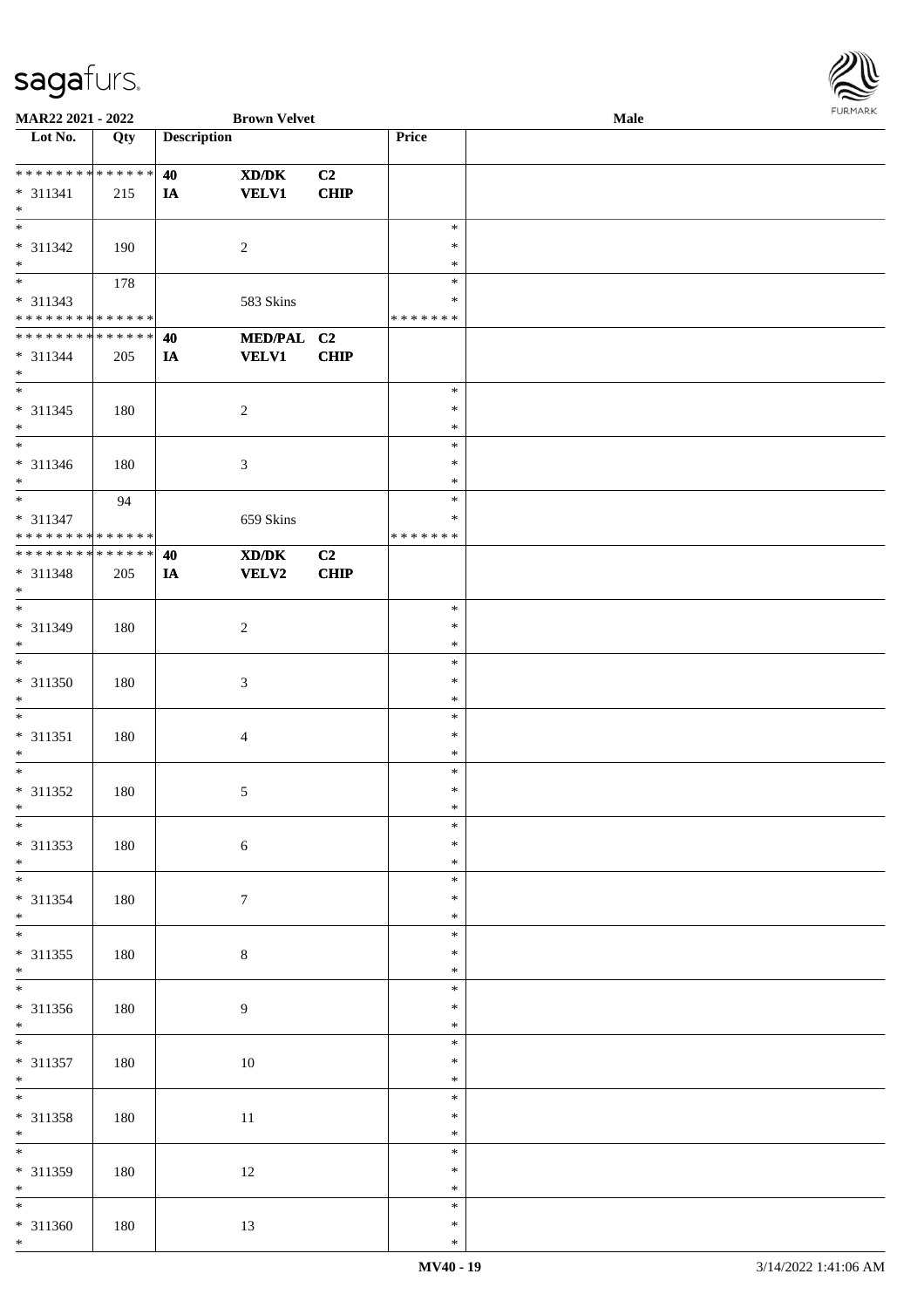

| MAR22 2021 - 2022               |        |                    | <b>Brown Velvet</b>                 |             |         | <b>Male</b> |
|---------------------------------|--------|--------------------|-------------------------------------|-------------|---------|-------------|
| Lot No.                         | Qty    | <b>Description</b> |                                     |             | Price   |             |
|                                 |        |                    |                                     |             |         |             |
| $*$                             |        | 40                 | $\bold{X}\bold{D}/\bold{D}\bold{K}$ | C2          | $\ast$  |             |
| * 311361                        | 180    | $I\!\!A$           | VELV2                               | <b>CHIP</b> | $\ast$  |             |
| $*$                             |        |                    |                                     |             | $\ast$  |             |
|                                 |        |                    |                                     |             | $\ast$  |             |
|                                 |        |                    |                                     |             |         |             |
| $* 311362$                      | 180    |                    | 15                                  |             | $\ast$  |             |
| $*$                             |        |                    |                                     |             | $\ast$  |             |
| $\overline{\phantom{0}}$        |        |                    |                                     |             | $\ast$  |             |
| * 311363                        | 180    |                    | 16                                  |             | $\ast$  |             |
| $*$                             |        |                    |                                     |             | $\ast$  |             |
|                                 |        |                    |                                     |             | $\ast$  |             |
| * 311364                        | 180    |                    | $17\,$                              |             | $\ast$  |             |
| $*$                             |        |                    |                                     |             | $\ast$  |             |
| $\overline{\phantom{0}}$        |        |                    |                                     |             | $\ast$  |             |
|                                 |        |                    |                                     |             |         |             |
| $* 311365$                      | 180    |                    | $18\,$                              |             | $\ast$  |             |
| $*$                             |        |                    |                                     |             | $\ast$  |             |
| $\overline{\phantom{0}}$        |        |                    |                                     |             | $\ast$  |             |
| $* 311366$                      | 180    |                    | 19                                  |             | $\ast$  |             |
| $*$                             |        |                    |                                     |             | $\ast$  |             |
| $\overline{\phantom{0}}$        |        |                    |                                     |             | $\ast$  |             |
| $* 311367$                      | 180    |                    | $20\,$                              |             | $\ast$  |             |
| $*$                             |        |                    |                                     |             | $\ast$  |             |
|                                 |        |                    |                                     |             | $\ast$  |             |
|                                 |        |                    |                                     |             |         |             |
| $* 311368$                      | 180    |                    | 21                                  |             | $\ast$  |             |
| $*$<br>$\overline{\phantom{0}}$ |        |                    |                                     |             | $\ast$  |             |
|                                 |        |                    |                                     |             | $\ast$  |             |
| * 311369                        | 180    |                    | $22\,$                              |             | $\ast$  |             |
| $*$                             |        |                    |                                     |             | $\ast$  |             |
|                                 |        |                    |                                     |             | $\ast$  |             |
| * 311370                        | 180    |                    | $23\,$                              |             | $\ast$  |             |
| $*$                             |        |                    |                                     |             | $\ast$  |             |
| $*$                             |        |                    |                                     |             | $\ast$  |             |
| $* 311371$                      |        |                    |                                     |             | $\ast$  |             |
|                                 | 180    |                    | $24\,$                              |             | $\ast$  |             |
| $*$<br>$*$                      |        |                    |                                     |             |         |             |
|                                 |        |                    |                                     |             | $\ast$  |             |
| $* 311372$                      | 180    |                    | $25\,$                              |             | $\ast$  |             |
| $*$                             |        |                    |                                     |             | $\ast$  |             |
| $*$                             | 116    |                    |                                     |             | $\ast$  |             |
| * 311373                        |        |                    | 4641 Skins                          |             | $\ast$  |             |
| * * * * * * * * * * * * * * *   |        |                    |                                     |             | ******* |             |
|                                 |        | 40                 | $\bold{X}\bold{D}/\bold{D}\bold{K}$ | C2          |         |             |
| 311374                          | 180    | IA                 | VELV2                               | <b>CHIP</b> |         |             |
|                                 |        |                    |                                     |             |         |             |
| * * * * * * * * * * * * * * *   |        | 40                 | $2\mathbf{X}\mathbf{D}$             | C1          |         |             |
| * 311375                        |        | <b>SROY</b>        | <b>VELV1</b>                        |             |         |             |
|                                 | 205    |                    |                                     |             |         |             |
| $*$<br>$\overline{\phantom{0}}$ |        |                    |                                     |             |         |             |
|                                 | $81\,$ |                    |                                     |             | $\ast$  |             |
| $* 311376$                      |        |                    | 286 Skins                           |             | ∗       |             |
| * * * * * * * * * * * * * *     |        |                    |                                     |             | ******* |             |
|                                 |        | 40                 | $2\mathbf{X}\mathbf{D}$             | C1/C2       |         |             |
| 311377                          | 198    | <b>SROY</b>        | VELV1                               |             |         |             |
|                                 |        |                    |                                     |             |         |             |
| ******** <mark>******</mark>    |        | <b>40</b>          | $2\mathbf{X}\mathbf{D}$             | C2          |         |             |
| * 311378                        | 205    | <b>SROY</b>        | <b>VELV1</b>                        |             |         |             |
| $*$                             |        |                    |                                     |             |         |             |
| $*$                             |        |                    |                                     |             | $\ast$  |             |
|                                 |        |                    |                                     |             |         |             |
| * 311379                        | 180    |                    | 2                                   |             | $\ast$  |             |
| $*$                             |        |                    |                                     |             | $\ast$  |             |
| $*$                             |        |                    |                                     |             | $\ast$  |             |
| * 311380                        | 180    |                    | $\mathfrak{Z}$                      |             | $\ast$  |             |
| $*$                             |        |                    |                                     |             | $\ast$  |             |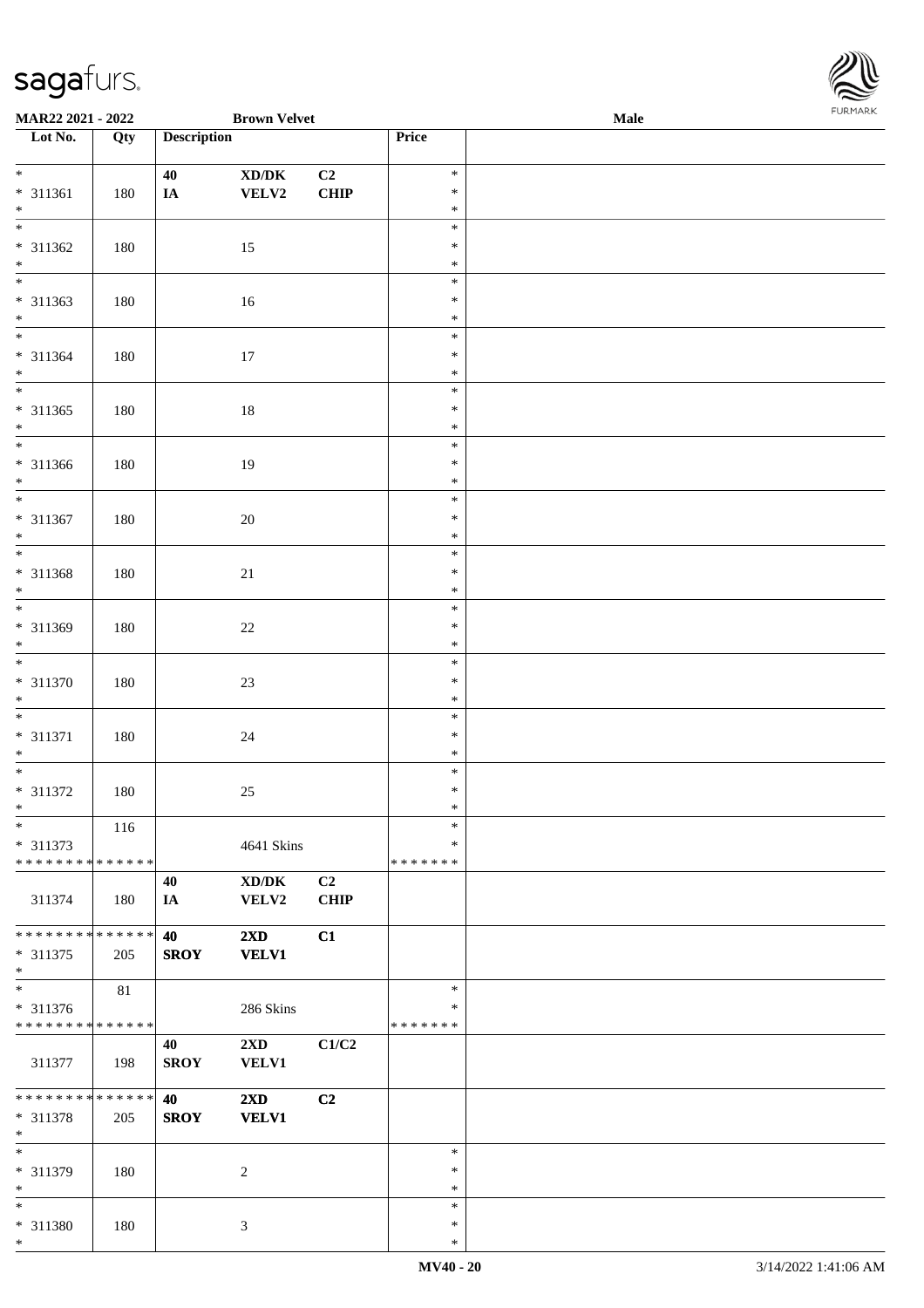

| MAR22 2021 - 2022             |              |                    | <b>Brown Velvet</b>    |                |               | <b>Male</b> |  |
|-------------------------------|--------------|--------------------|------------------------|----------------|---------------|-------------|--|
| Lot No.                       | Qty          | <b>Description</b> |                        |                | Price         |             |  |
|                               |              |                    |                        |                |               |             |  |
| $*$                           |              | 40                 | 2XD                    | C <sub>2</sub> | $\ast$        |             |  |
| * 311381                      | 180          | <b>SROY</b>        | <b>VELV1</b>           |                | $\ast$        |             |  |
| $\ast$                        |              |                    |                        |                | $\ast$        |             |  |
| $\overline{\ }$               |              |                    |                        |                | $\ast$        |             |  |
|                               |              |                    |                        |                | ∗             |             |  |
| * 311382                      | 180          |                    | 5                      |                |               |             |  |
| $\ast$                        |              |                    |                        |                | $\ast$        |             |  |
| $\overline{\phantom{0}}$      | 70           |                    |                        |                | $\ast$        |             |  |
| * 311383                      |              |                    | 995 Skins              |                | $\ast$        |             |  |
| * * * * * * * * * * * * * *   |              |                    |                        |                | * * * * * * * |             |  |
| ******** <mark>******</mark>  |              | 40                 | 2XD                    | C3             |               |             |  |
| * 311384                      | 205          | <b>SROY</b>        | <b>VELV1</b>           |                |               |             |  |
| $*$                           |              |                    |                        |                |               |             |  |
|                               |              |                    |                        |                | $\ast$        |             |  |
|                               |              |                    |                        |                | $\ast$        |             |  |
| * 311385                      | 180          |                    | $\boldsymbol{2}$       |                |               |             |  |
| $*$                           |              |                    |                        |                | $\ast$        |             |  |
| $*$                           | 49           |                    |                        |                | $\ast$        |             |  |
| $* 311386$                    |              |                    | 434 Skins              |                | $\ast$        |             |  |
| * * * * * * * * * * * * * *   |              |                    |                        |                | * * * * * * * |             |  |
| * * * * * * * * * * * * * *   |              | 40                 | <b>XD</b>              | C1             |               |             |  |
| * 311387                      | 205          | <b>SROY</b>        | <b>VELV1</b>           |                |               |             |  |
| $*$                           |              |                    |                        |                |               |             |  |
| $\overline{\ast}$             |              |                    |                        |                | $\ast$        |             |  |
|                               | 195          |                    |                        |                |               |             |  |
| * 311388                      |              |                    | 400 Skins              |                | ∗             |             |  |
| * * * * * * * * * * * * * *   |              |                    |                        |                | * * * * * * * |             |  |
| * * * * * * * * * * * * * * * |              | 40                 | <b>XD</b>              | C1/C2          |               |             |  |
| * 311389                      | 219          | <b>SROY</b>        | <b>VELV1</b>           |                |               |             |  |
| $*$                           |              |                    |                        |                |               |             |  |
|                               | $\mathbf{0}$ |                    |                        |                | $\ast$        |             |  |
| * 311390                      |              |                    | 219 Skins              |                | *             |             |  |
| * * * * * * * * * * * * * *   |              |                    |                        |                | * * * * * * * |             |  |
| * * * * * * * * * * * * * * * |              |                    |                        |                |               |             |  |
|                               |              | 40                 | <b>XD</b>              | C2             |               |             |  |
| * 311391                      | 205          | <b>SROY</b>        | <b>VELV1</b>           |                |               |             |  |
| $*$                           |              |                    |                        |                |               |             |  |
| $*$                           |              |                    |                        |                | $\ast$        |             |  |
| $* 311392$                    | 180          |                    | 2                      |                | $\ast$        |             |  |
| $*$                           |              |                    |                        |                | $\ast$        |             |  |
| $*$                           |              |                    |                        |                | $\ast$        |             |  |
| * 311393                      | 180          |                    | 3                      |                | $\ast$        |             |  |
| $*$                           |              |                    |                        |                | $\ast$        |             |  |
| $*$                           |              |                    |                        |                | $\ast$        |             |  |
|                               |              |                    |                        |                | ∗             |             |  |
| * 311394                      | 180          |                    | 4                      |                |               |             |  |
| $*$<br>$\overline{\ast}$      |              |                    |                        |                | $\ast$        |             |  |
|                               |              |                    |                        |                | $\ast$        |             |  |
| * 311395                      | 180          |                    | 5                      |                | $\ast$        |             |  |
| $*$                           |              |                    |                        |                | $\ast$        |             |  |
| $\overline{\phantom{0}}$      |              |                    |                        |                | $\ast$        |             |  |
| * 311396                      | 180          |                    | 6                      |                | $\ast$        |             |  |
| $*$                           |              |                    |                        |                | $\ast$        |             |  |
| $*$                           |              |                    |                        |                | $\ast$        |             |  |
|                               |              |                    |                        |                | $\ast$        |             |  |
| * 311397                      | 180          |                    | $\overline{7}$         |                |               |             |  |
| $*$                           |              |                    |                        |                | $\ast$        |             |  |
| $*$                           | 175          |                    |                        |                | $\ast$        |             |  |
| * 311398                      |              |                    | 1460 Skins             |                | $\ast$        |             |  |
| * * * * * * * *               | * * * * * *  |                    |                        |                | * * * * * * * |             |  |
| * * * * * * * *               | * * * * * *  | 40                 | $\mathbf{X}\mathbf{D}$ | C3             |               |             |  |
| * 311399                      | 205          | <b>SROY</b>        | <b>VELV1</b>           |                |               |             |  |
| $*$                           |              |                    |                        |                |               |             |  |
| $*$                           |              |                    |                        |                | $\ast$        |             |  |
|                               |              |                    |                        |                | $\ast$        |             |  |
| * 311400                      | 180          |                    | $\overline{c}$         |                |               |             |  |
| $*$                           |              |                    |                        |                | $\ast$        |             |  |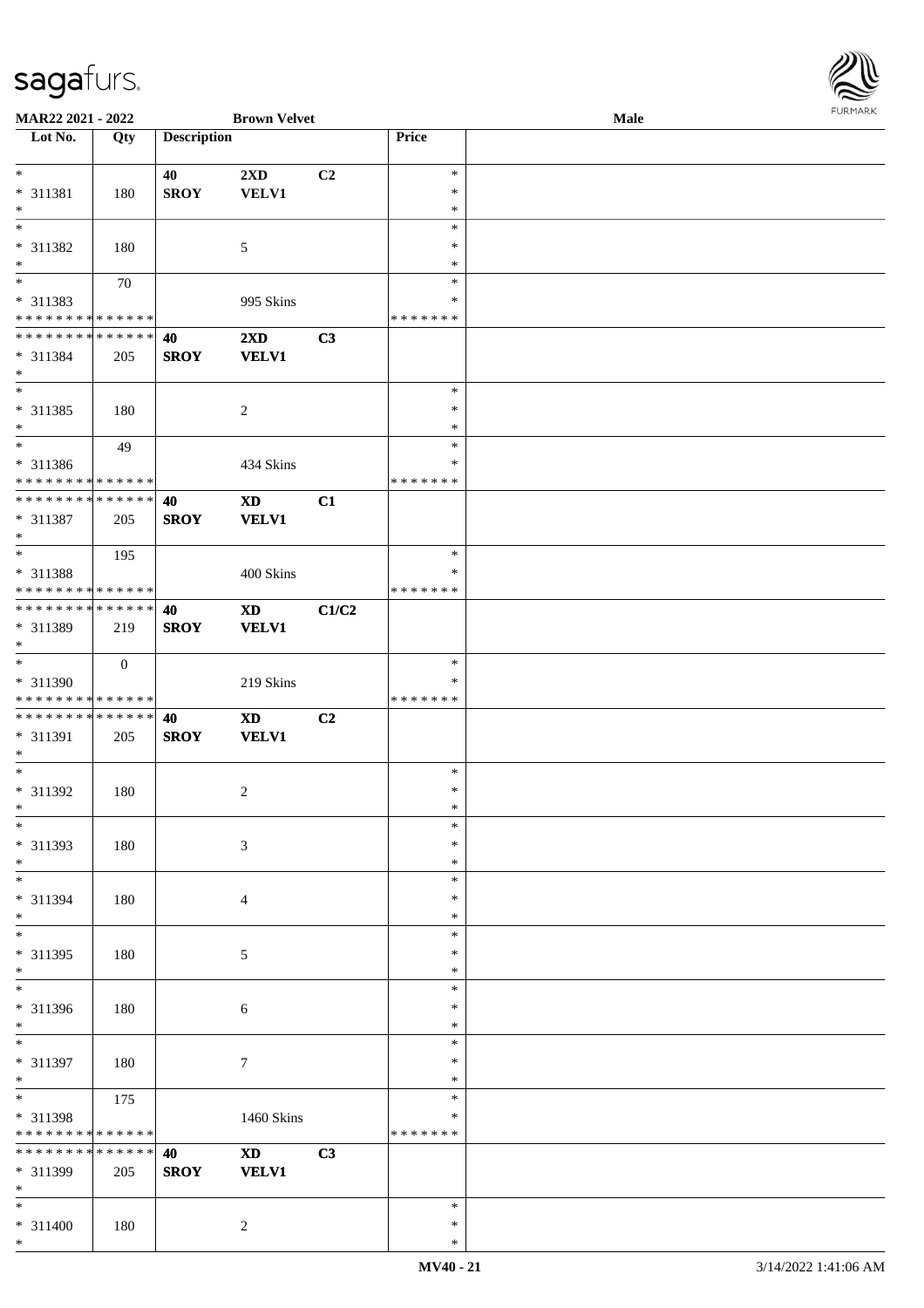

| MAR22 2021 - 2022             |     |                    | <b>Brown Velvet</b> |       |               | <b>Male</b> |
|-------------------------------|-----|--------------------|---------------------|-------|---------------|-------------|
| Lot No.                       | Qty | <b>Description</b> |                     |       | Price         |             |
|                               |     |                    |                     |       |               |             |
| $\ast$                        |     | 40                 | <b>XD</b>           | C3    | $\ast$        |             |
|                               |     |                    |                     |       | $\ast$        |             |
| * 311401                      | 180 | <b>SROY</b>        | <b>VELV1</b>        |       |               |             |
| $*$                           |     |                    |                     |       | $\ast$        |             |
|                               | 78  |                    |                     |       | $\ast$        |             |
| $* 311402$                    |     |                    | 643 Skins           |       | ∗             |             |
| * * * * * * * * * * * * * *   |     |                    |                     |       | * * * * * * * |             |
| * * * * * * * * * * * * * * * |     | 40                 | <b>Dark</b>         | C1    |               |             |
| * 311403                      |     | <b>SROY</b>        | <b>VELV1</b>        |       |               |             |
|                               | 205 |                    |                     |       |               |             |
| $*$                           |     |                    |                     |       |               |             |
| $*$                           |     |                    |                     |       | $\ast$        |             |
| $* 311404$                    | 180 |                    | $\sqrt{2}$          |       | $\ast$        |             |
| $*$                           |     |                    |                     |       | $\ast$        |             |
| $\overline{\phantom{0}}$      |     |                    |                     |       | $\ast$        |             |
| $* 311405$                    | 180 |                    | $\mathfrak{Z}$      |       | $\ast$        |             |
|                               |     |                    |                     |       | $\ast$        |             |
| $*$                           |     |                    |                     |       |               |             |
| $\overline{\phantom{0}}$      | 101 |                    |                     |       | $\ast$        |             |
| * 311406                      |     |                    | 666 Skins           |       | $\ast$        |             |
| * * * * * * * * * * * * * *   |     |                    |                     |       | * * * * * * * |             |
| ******** <mark>******</mark>  |     | 40                 | <b>Dark</b>         | C1/C2 |               |             |
| * 311407                      | 205 | <b>SROY</b>        | <b>VELV1</b>        |       |               |             |
| $*$                           |     |                    |                     |       |               |             |
|                               |     |                    |                     |       |               |             |
|                               | 133 |                    |                     |       | $\ast$        |             |
| * 311408                      |     |                    | 338 Skins           |       | $\ast$        |             |
| * * * * * * * * * * * * * *   |     |                    |                     |       | * * * * * * * |             |
| * * * * * * * * * * * * * * * |     | 40                 | <b>Dark</b>         | C2    |               |             |
| * 311409                      | 205 | <b>SROY</b>        | <b>VELV1</b>        |       |               |             |
| $*$                           |     |                    |                     |       |               |             |
|                               |     |                    |                     |       |               |             |
| $*$                           |     |                    |                     |       | $\ast$        |             |
| $* 311410$                    | 180 |                    | $\sqrt{2}$          |       | $\ast$        |             |
| $*$                           |     |                    |                     |       | $\ast$        |             |
| $*$                           |     |                    |                     |       | $\ast$        |             |
| $* 311411$                    | 180 |                    | $\mathfrak{Z}$      |       | $\ast$        |             |
| $*$                           |     |                    |                     |       | $\ast$        |             |
|                               |     |                    |                     |       |               |             |
| $*$                           |     |                    |                     |       | $\ast$        |             |
| $* 311412$                    | 180 |                    | $\overline{4}$      |       | $\ast$        |             |
| $*$                           |     |                    |                     |       | $\ast$        |             |
| $*$                           |     |                    |                     |       | $\ast$        |             |
| $* 311413$                    | 180 |                    | 5                   |       | $\ast$        |             |
| $*$                           |     |                    |                     |       | $\ast$        |             |
|                               |     |                    |                     |       |               |             |
|                               |     |                    |                     |       | $\ast$        |             |
| $* 311414$                    | 180 |                    | $\sqrt{6}$          |       | $\ast$        |             |
| $*$                           |     |                    |                     |       | $\ast$        |             |
| $*$                           |     |                    |                     |       | $\ast$        |             |
| $* 311415$                    | 180 |                    | $\tau$              |       | $\ast$        |             |
| $*$                           |     |                    |                     |       | $\ast$        |             |
|                               |     |                    |                     |       |               |             |
|                               |     |                    |                     |       | $\ast$        |             |
| $* 311416$                    | 180 |                    | $8\,$               |       | $\ast$        |             |
| $*$                           |     |                    |                     |       | $\ast$        |             |
| $\overline{\ast}$             |     |                    |                     |       | $\ast$        |             |
| $* 311417$                    | 180 |                    | 9                   |       | $\ast$        |             |
|                               |     |                    |                     |       |               |             |
| $*$                           |     |                    |                     |       | $\ast$        |             |
|                               |     |                    |                     |       | $\ast$        |             |
| $* 311418$                    | 180 |                    | 10                  |       | $\ast$        |             |
| $*$                           |     |                    |                     |       | $\ast$        |             |
|                               |     |                    |                     |       | $\ast$        |             |
|                               |     |                    |                     |       | $\ast$        |             |
| $* 311419$                    | 180 |                    | $11\,$              |       |               |             |
| $*$                           |     |                    |                     |       | $\ast$        |             |
|                               |     |                    |                     |       | $\ast$        |             |
| $* 311420$                    | 180 |                    | 12                  |       | $\ast$        |             |
| $*$                           |     |                    |                     |       | $\ast$        |             |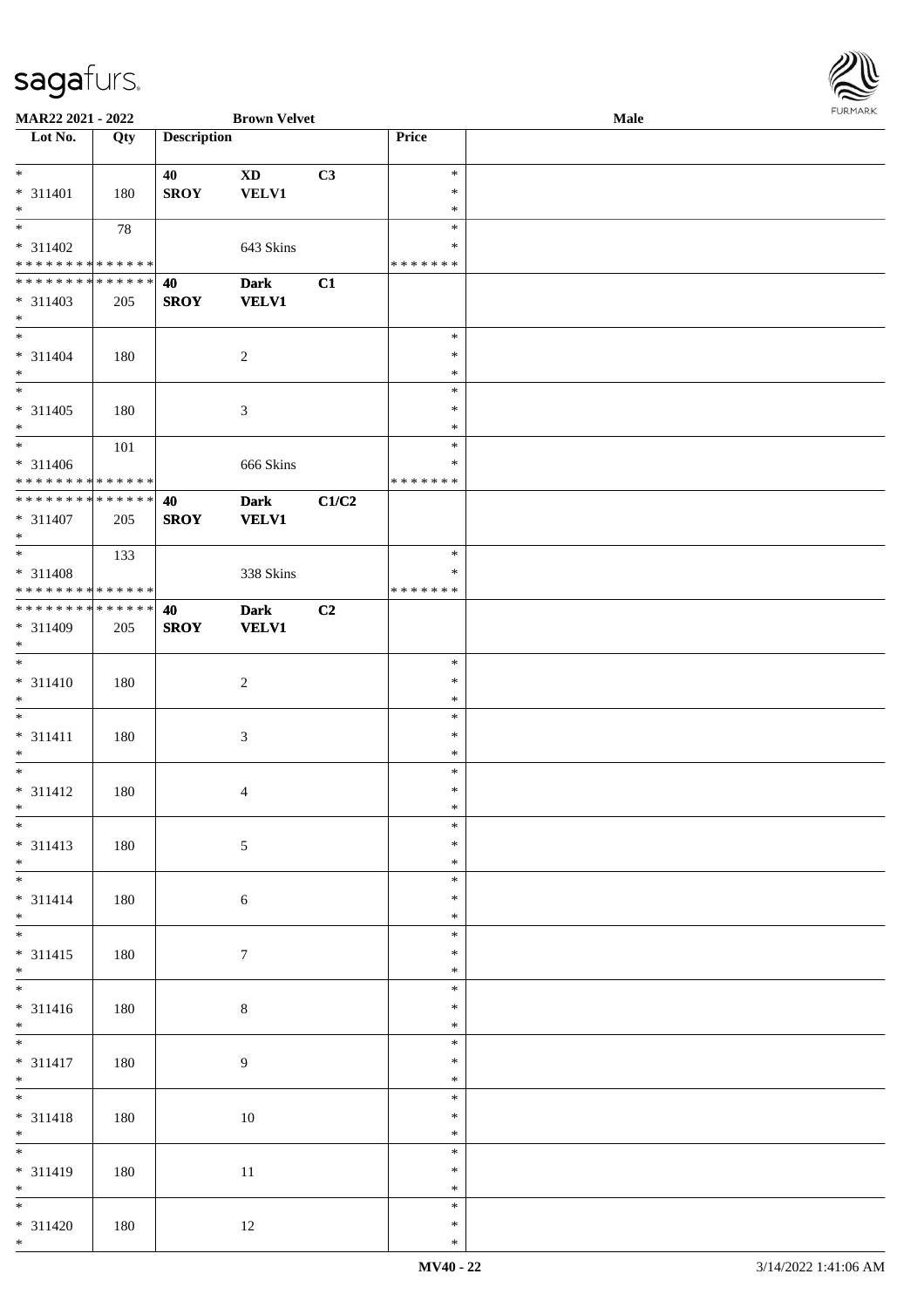

| MAR22 2021 - 2022                                            |                   |                    | <b>Brown Velvet</b>                     |       |                                   | Male | <b>FURMARK</b> |
|--------------------------------------------------------------|-------------------|--------------------|-----------------------------------------|-------|-----------------------------------|------|----------------|
| $\overline{\phantom{1}}$ Lot No.                             | $\overline{Q}$ ty | <b>Description</b> |                                         |       | Price                             |      |                |
| $\ast$<br>$* 311421$<br>* * * * * * * * * * * * * *          | 111               | 40<br><b>SROY</b>  | Dark<br><b>VELV1</b>                    | C2    | $\ast$<br>$\ast$<br>* * * * * * * |      |                |
| **************<br>* 311422<br>$*$                            | 205               | 40<br><b>SROY</b>  | <b>Dark</b><br><b>VELV1</b>             | C3    |                                   |      |                |
| $\ast$<br>* 311423<br>$\ast$                                 | 180               |                    | $\overline{c}$                          |       | $\ast$<br>$\ast$<br>$\ast$        |      |                |
| $\overline{\ast}$<br>$* 311424$<br>$\ast$                    | 180               |                    | 3                                       |       | $\ast$<br>$\ast$<br>$\ast$        |      |                |
| $\overline{\phantom{1}}$<br>$* 311425$<br>$\ast$             | 180               |                    | 4                                       |       | $\ast$<br>$\ast$<br>$\ast$        |      |                |
| $\overline{\ast}$<br>* 311426<br>* * * * * * * * * * * * * * | 114               |                    | 859 Skins                               |       | $\ast$<br>*<br>* * * * * * *      |      |                |
| * * * * * * * * * * * * * *<br>$* 311427$<br>$\ast$          | 205               | 40<br><b>SROY</b>  | $\bf MED$<br><b>VELV1</b>               | C1/C2 |                                   |      |                |
| $\overline{\ast}$<br>$* 311428$<br>$\ast$                    | 180               |                    | $\sqrt{2}$                              |       | $\ast$<br>$\ast$<br>$\ast$        |      |                |
| $\ast$<br>* 311429<br>* * * * * * * * * * * * * *            | 104               |                    | 489 Skins                               |       | $\ast$<br>∗<br>* * * * * * *      |      |                |
| 311430                                                       | 157               | 40<br><b>SROY</b>  | $\bf MED$<br><b>VELV1</b>               | C3    |                                   |      |                |
| **************<br>$* 311431$<br>$\ast$                       | 205               | 40<br><b>SROY</b>  | <b>PALE</b><br><b>VELV1</b>             | C1/C2 |                                   |      |                |
| $*$<br>* 311432<br>******** <mark>******</mark>              | 200               |                    | 405 Skins                               |       | $\ast$<br>$\ast$<br>*******       |      |                |
| 311433                                                       | 207               | 40<br><b>SROY</b>  | $XP$ $C1/C2$<br><b>VELV1</b>            |       |                                   |      |                |
| **************<br>$* 311434$<br>$*$                          | 205               | 40<br><b>SROY</b>  | $2\mathbf{X}\mathbf{D}$<br><b>VELV2</b> | C1    |                                   |      |                |
| $\ast$<br>$* 311435$<br>* * * * * * * * * * * * * * *        | 44                |                    | 249 Skins                               |       | $\ast$<br>*<br>* * * * * * *      |      |                |
| * * * * * * * * * * * * * * *<br>$* 311436$<br>$*$           | 205               | 40<br><b>SROY</b>  | $2\mathbf{X}\mathbf{D}$<br><b>VELV2</b> | C2    |                                   |      |                |
| $\overline{\ast}$<br>$* 311437$<br>$*$                       | 180               |                    | $\overline{2}$                          |       | $\ast$<br>$\ast$<br>$\ast$        |      |                |
| $\overline{\ast}$<br>* 311438<br>$*$ $-$                     | 180               |                    | 3                                       |       | $\ast$<br>∗<br>$\ast$             |      |                |
| $*$<br>* 311439<br>* * * * * * * * * * * * * *               | 162               |                    | 727 Skins                               |       | $\ast$<br>∗<br>* * * * * * *      |      |                |
| **************<br>$* 311440$<br>$*$                          | 205               | 40<br><b>SROY</b>  | $2\mathbf{X}\mathbf{D}$<br>VELV2        | C3    |                                   |      |                |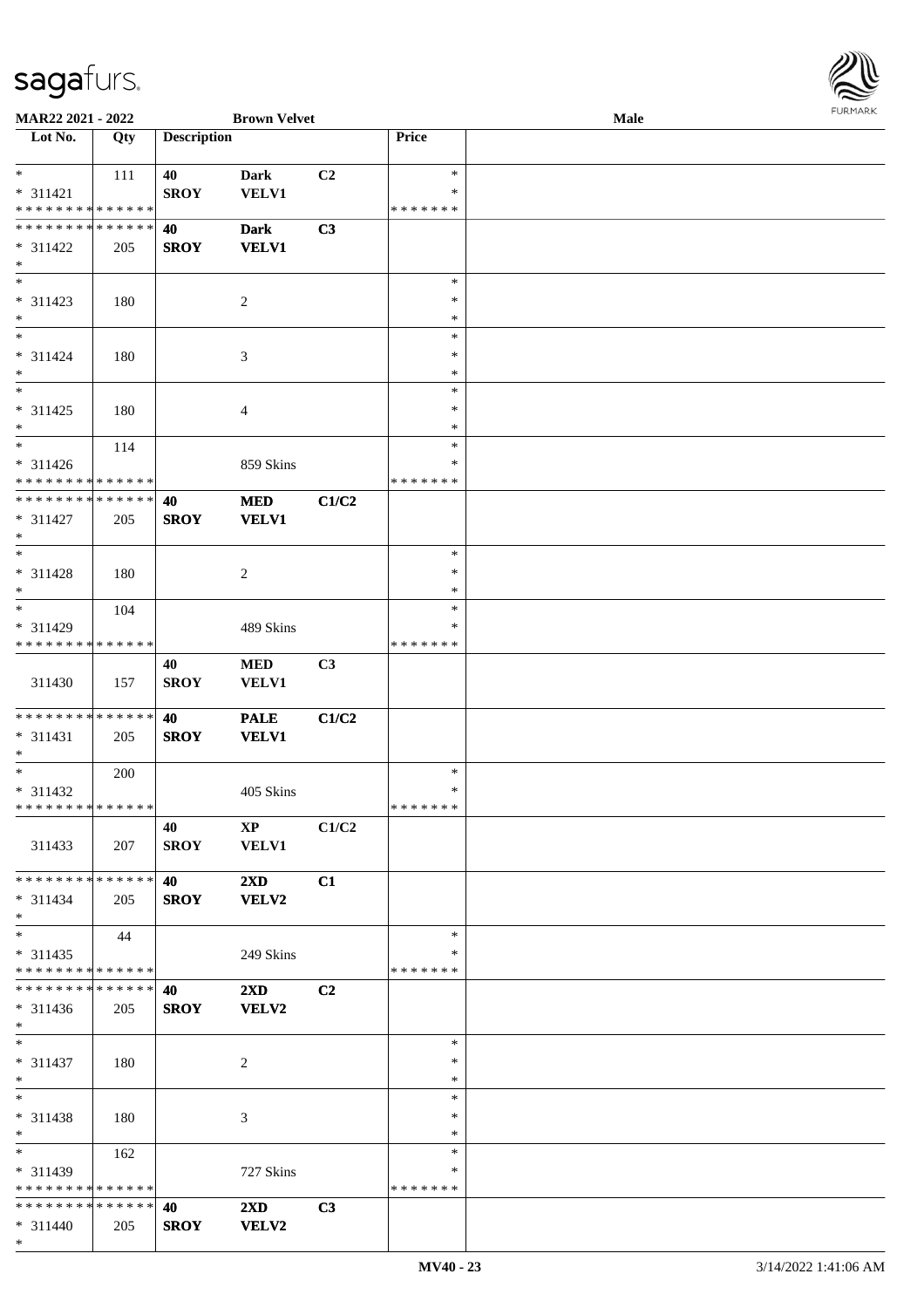

| MAR22 2021 - 2022                  |                   |                    | <b>Brown Velvet</b>        |                |               | <b>Male</b> |  |
|------------------------------------|-------------------|--------------------|----------------------------|----------------|---------------|-------------|--|
| $\overline{\phantom{1}}$ Lot No.   | $\overline{Q}$ ty | <b>Description</b> |                            |                | Price         |             |  |
|                                    |                   |                    |                            |                |               |             |  |
| $\ast$                             | 174               | 40                 | 2XD                        | C3             | $\ast$        |             |  |
| $* 311441$                         |                   | <b>SROY</b>        | VELV2                      |                | $\ast$        |             |  |
| * * * * * * * * * * * * * *        |                   |                    |                            |                | * * * * * * * |             |  |
| * * * * * * * * * * * * * *        |                   | 40                 | <b>XD</b>                  | C1             |               |             |  |
|                                    |                   |                    |                            |                |               |             |  |
| $* 311442$                         | 205               | <b>SROY</b>        | <b>VELV2</b>               |                |               |             |  |
| $\ast$<br>$\overline{\phantom{0}}$ |                   |                    |                            |                |               |             |  |
|                                    | 167               |                    |                            |                | $\ast$        |             |  |
| $* 311443$                         |                   |                    | 372 Skins                  |                | $\ast$        |             |  |
| * * * * * * * * * * * * * *        |                   |                    |                            |                | * * * * * * * |             |  |
| * * * * * * * * * * * * * *        |                   | 40                 | $\mathbf{X}\mathbf{D}$     | C <sub>2</sub> |               |             |  |
| $* 311444$                         | 205               | <b>SROY</b>        | <b>VELV2</b>               |                |               |             |  |
| $\ast$                             |                   |                    |                            |                |               |             |  |
| $*$                                |                   |                    |                            |                | $\ast$        |             |  |
| $* 311445$                         | 180               |                    | $\overline{c}$             |                | $\ast$        |             |  |
| $\ast$                             |                   |                    |                            |                | $\ast$        |             |  |
| $\overline{\phantom{1}}$           |                   |                    |                            |                | $\ast$        |             |  |
| $* 311446$                         | 180               |                    | 3                          |                | $\ast$        |             |  |
| $\ast$                             |                   |                    |                            |                | $\ast$        |             |  |
| $_{\ast}$                          |                   |                    |                            |                | $\ast$        |             |  |
|                                    |                   |                    |                            |                |               |             |  |
| $* 311447$                         | 180               |                    | $\overline{4}$             |                | $\ast$        |             |  |
| $\ast$                             |                   |                    |                            |                | $\ast$        |             |  |
| $*$                                |                   |                    |                            |                | $\ast$        |             |  |
| $* 311448$                         | 180               |                    | 5                          |                | $\ast$        |             |  |
| $\ast$                             |                   |                    |                            |                | $\ast$        |             |  |
| $\overline{\ast}$                  |                   |                    |                            |                | $\ast$        |             |  |
| * 311449                           | 180               |                    | 6                          |                | $\ast$        |             |  |
| $*$                                |                   |                    |                            |                | $\ast$        |             |  |
| $\overline{\phantom{0}}$           | 32                |                    |                            |                | $\ast$        |             |  |
| * 311450                           |                   |                    | 1137 Skins                 |                | ∗             |             |  |
| * * * * * * * * * * * * * *        |                   |                    |                            |                | * * * * * * * |             |  |
| **************                     |                   |                    |                            |                |               |             |  |
|                                    |                   | 40                 | $\boldsymbol{\mathrm{XD}}$ | C3             |               |             |  |
| $* 311451$                         | 205               | <b>SROY</b>        | <b>VELV2</b>               |                |               |             |  |
| $*$                                |                   |                    |                            |                |               |             |  |
| $*$                                |                   |                    |                            |                | $\ast$        |             |  |
| $* 311452$                         | 195               |                    | $\overline{c}$             |                | $\ast$        |             |  |
| $*$                                |                   |                    |                            |                | $\ast$        |             |  |
| $*$                                | 79                |                    |                            |                | $\ast$        |             |  |
| $* 311453$                         |                   |                    | 479 Skins                  |                | ∗             |             |  |
| * * * * * * * * * * * * * *        |                   |                    |                            |                | * * * * * * * |             |  |
|                                    |                   | 40                 | $\mathbf{X}\mathbf{D}$     | C <sub>3</sub> |               |             |  |
| 311454                             | 176               | <b>SROY</b>        | VELV2                      |                |               |             |  |
|                                    |                   |                    |                            |                |               |             |  |
| * * * * * * * * * * * * * *        |                   | 40                 | <b>Dark</b>                | C1             |               |             |  |
| $* 311455$                         | 205               | <b>SROY</b>        | VELV2                      |                |               |             |  |
| $*$                                |                   |                    |                            |                |               |             |  |
| $\overline{\phantom{1}}$           |                   |                    |                            |                | $\ast$        |             |  |
|                                    |                   |                    |                            |                |               |             |  |
| $* 311456$                         | 180               |                    | $\overline{c}$             |                | $\ast$        |             |  |
| $*$                                |                   |                    |                            |                | $\ast$        |             |  |
| $*$                                | 169               |                    |                            |                | $\ast$        |             |  |
| $* 311457$                         |                   |                    | 554 Skins                  |                | $\ast$        |             |  |
| * * * * * * * * * * * * * *        |                   |                    |                            |                | * * * * * * * |             |  |
| * * * * * * * * * * * * * *        |                   | 40                 | <b>Dark</b>                | C1/C2          |               |             |  |
| * 311458                           | 220               | <b>SROY</b>        | <b>VELV2</b>               |                |               |             |  |
| $*$                                |                   |                    |                            |                |               |             |  |
| $\overline{\phantom{a}^*}$         |                   |                    |                            |                | $\ast$        |             |  |
| * 311459                           | 195               |                    | 2                          |                | ∗             |             |  |
| $\ast$                             |                   |                    |                            |                | $\ast$        |             |  |
| $\ast$                             | 199               |                    |                            |                | $\ast$        |             |  |
| $* 311460$                         |                   |                    | 614 Skins                  |                | ∗             |             |  |
| * * * * * * * * * * * * * *        |                   |                    |                            |                | * * * * * * * |             |  |
|                                    |                   |                    |                            |                |               |             |  |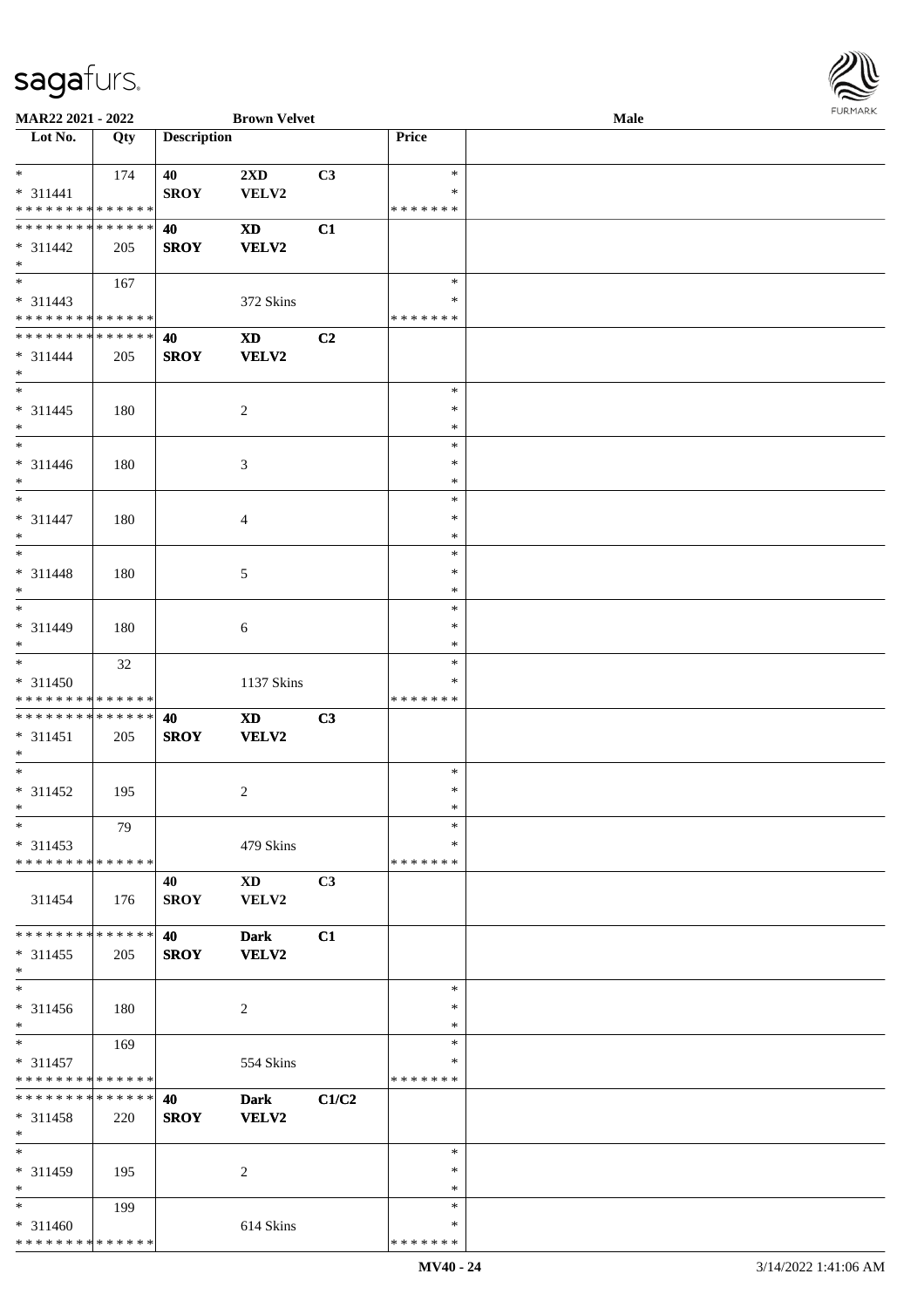

| MAR22 2021 - 2022                         |             | <b>Brown Velvet</b> |                  |       |                         | <b>FUNITANN</b> |  |
|-------------------------------------------|-------------|---------------------|------------------|-------|-------------------------|-----------------|--|
| $\overline{\phantom{1}}$ Lot No.          | Qty         | <b>Description</b>  |                  |       | Price                   |                 |  |
|                                           |             |                     |                  |       |                         |                 |  |
| **************                            |             | 40                  | <b>Dark</b>      | C2    |                         |                 |  |
| $* 311461$<br>$*$                         | 205         | <b>SROY</b>         | <b>VELV2</b>     |       |                         |                 |  |
| $\overline{\phantom{a}^*}$                |             |                     |                  |       | $\ast$                  |                 |  |
| $* 311462$                                | 180         |                     | $\sqrt{2}$       |       | $\ast$                  |                 |  |
| $\ast$                                    |             |                     |                  |       | $\ast$                  |                 |  |
| $\overline{\phantom{0}}$                  |             |                     |                  |       | $\ast$                  |                 |  |
| $* 311463$                                | 180         |                     | $\mathfrak{Z}$   |       | $\ast$                  |                 |  |
| $\ast$                                    |             |                     |                  |       | $\ast$                  |                 |  |
| $\overline{\ast}$                         |             |                     |                  |       | $\ast$                  |                 |  |
| $* 311464$                                | 180         |                     | $\overline{4}$   |       | $\ast$                  |                 |  |
| $\ast$<br>$\overline{\phantom{0}}$        |             |                     |                  |       | $\ast$<br>$\ast$        |                 |  |
| $* 311465$                                |             |                     |                  |       | $\ast$                  |                 |  |
| $\ast$                                    | 180         |                     | $\mathfrak{S}$   |       | $\ast$                  |                 |  |
| $_{\ast}^{-}$                             |             |                     |                  |       | $\ast$                  |                 |  |
| $* 311466$                                | 180         |                     | $\sqrt{6}$       |       | $\ast$                  |                 |  |
| $\ast$                                    |             |                     |                  |       | $\ast$                  |                 |  |
| $\overline{\phantom{0}}$                  |             |                     |                  |       | $\ast$                  |                 |  |
| $* 311467$                                | 180         |                     | $\boldsymbol{7}$ |       | $\ast$                  |                 |  |
| $\ast$<br>$\overline{\phantom{a}^*}$      |             |                     |                  |       | $\ast$                  |                 |  |
|                                           |             |                     |                  |       | $\ast$                  |                 |  |
| $* 311468$<br>$\ast$                      | 180         |                     | $8\,$            |       | $\ast$<br>$\ast$        |                 |  |
| $\overline{\phantom{a}^*}$                |             |                     |                  |       | $\ast$                  |                 |  |
| $* 311469$                                | 180         |                     | 9                |       | $\ast$                  |                 |  |
| $\ast$                                    |             |                     |                  |       | $\ast$                  |                 |  |
| $_{*}$                                    |             |                     |                  |       | $\ast$                  |                 |  |
| $* 311470$                                | 200         |                     | $10\,$           |       | $\ast$                  |                 |  |
| $\ast$                                    |             |                     |                  |       | $\ast$                  |                 |  |
| $_{*}$                                    | 200         |                     |                  |       | $\ast$                  |                 |  |
| $* 311471$<br>* * * * * * * * * * * * * * |             |                     | 2045 Skins       |       | $\ast$<br>* * * * * * * |                 |  |
| **************                            |             | 40                  | <b>Dark</b>      | C3    |                         |                 |  |
| $* 311472$                                | 205         | <b>SROY</b>         | VELV2            |       |                         |                 |  |
| $*$ $*$                                   |             |                     |                  |       |                         |                 |  |
| $\ast$                                    |             |                     |                  |       | $\ast$                  |                 |  |
| $* 311473$                                | 180         |                     | $\sqrt{2}$       |       | $\ast$                  |                 |  |
| $*$                                       |             |                     |                  |       | $\ast$                  |                 |  |
| $\overline{\phantom{0}}$                  |             |                     |                  |       | $\ast$                  |                 |  |
| $* 311474$                                | 180         |                     | $\mathfrak{Z}$   |       | $\ast$                  |                 |  |
| $*$<br>$_{\ast}^{-}$                      | 93          |                     |                  |       | ∗<br>$\ast$             |                 |  |
| $* 311475$                                |             |                     | 658 Skins        |       | $\ast$                  |                 |  |
| * * * * * * * * * * * * * *               |             |                     |                  |       | * * * * * * *           |                 |  |
| * * * * * * * *                           | * * * * * * | 40                  | <b>MED</b>       | C1/C2 |                         |                 |  |
| $* 311476$                                | 205         | <b>SROY</b>         | <b>VELV2</b>     |       |                         |                 |  |
| $*$                                       |             |                     |                  |       |                         |                 |  |
| $\overline{\phantom{0}}$                  |             |                     |                  |       | $\ast$                  |                 |  |
| * 311477                                  | 180         |                     | $\sqrt{2}$       |       | $\ast$                  |                 |  |
| $*$<br>$\ast$                             |             |                     |                  |       | $\ast$<br>$\ast$        |                 |  |
| * 311478                                  | 180         |                     | 3                |       | $\ast$                  |                 |  |
| $*$                                       |             |                     |                  |       | $\ast$                  |                 |  |
| $\overline{\phantom{0}}$                  | 51          |                     |                  |       | $\ast$                  |                 |  |
| * 311479                                  |             |                     | 616 Skins        |       | ∗                       |                 |  |
| * * * * * * * * * * * * * *               |             |                     |                  |       | * * * * * * *           |                 |  |
|                                           |             | 40                  | <b>MED</b>       | C2    |                         |                 |  |
| 311480                                    | 180         | <b>SROY</b>         | <b>VELV2</b>     |       |                         |                 |  |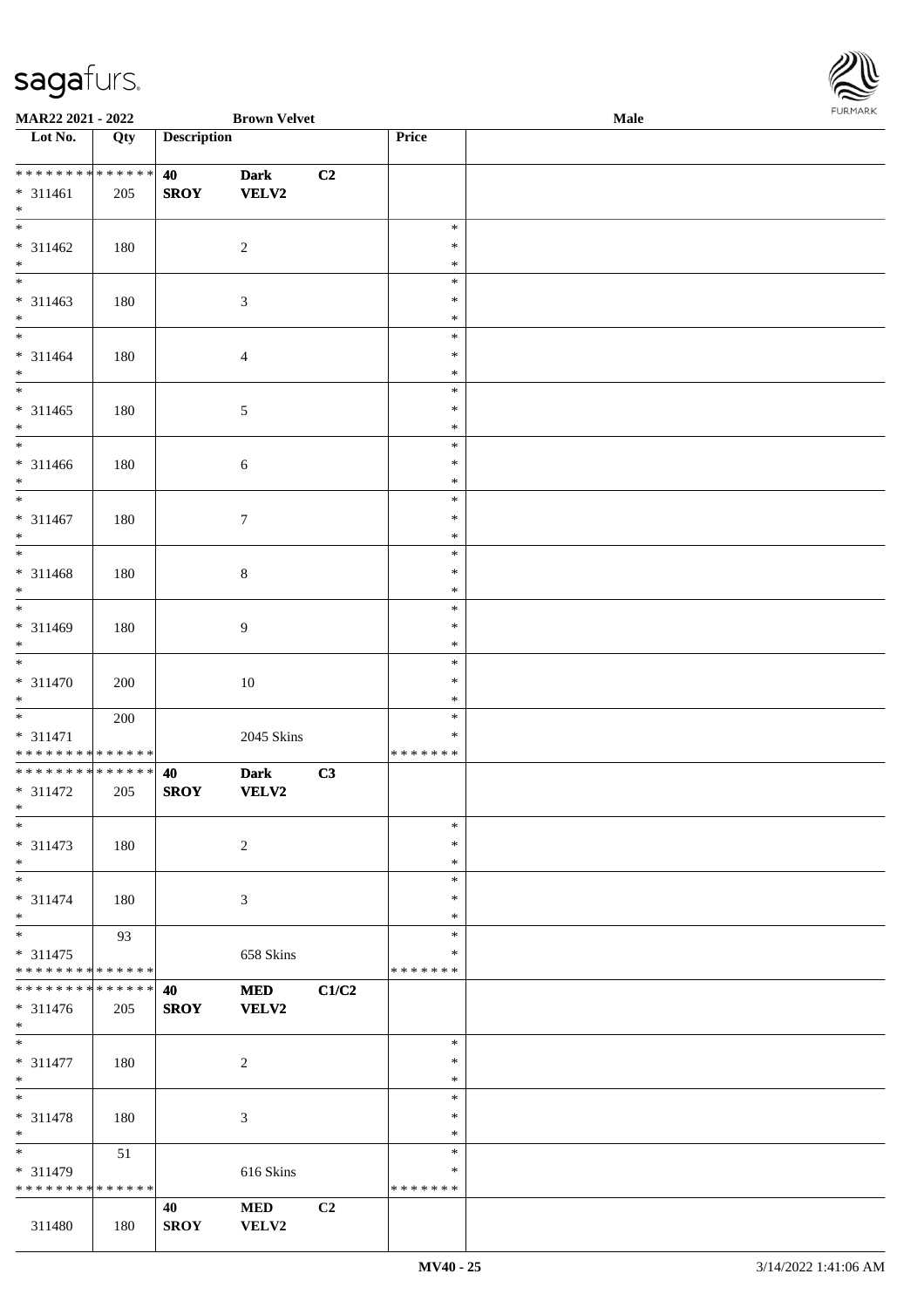

| MAR22 2021 - 2022                       |     |                    | <b>Brown Velvet</b> |                |                   | Male | FURMARK |
|-----------------------------------------|-----|--------------------|---------------------|----------------|-------------------|------|---------|
| Lot No.                                 | Qty | <b>Description</b> |                     |                | Price             |      |         |
| ******** <mark>******</mark>            |     | 40                 | <b>MED</b>          | C <sub>3</sub> |                   |      |         |
| * 311481<br>$*$                         | 205 | <b>SROY</b>        | VELV2               |                |                   |      |         |
| $\overline{\phantom{0}}$                | 110 |                    |                     |                | $\ast$            |      |         |
| * 311482<br>* * * * * * * * * * * * * * |     |                    | 315 Skins           |                | ∗<br>*******      |      |         |
| * * * * * * * * * * * * * * *           |     | 40                 | <b>PALE</b>         | C1/C2          |                   |      |         |
| * 311483<br>$*$                         | 205 | <b>SROY</b>        | VELV2               |                |                   |      |         |
| $*$                                     |     |                    |                     |                | $\ast$            |      |         |
| $* 311484$<br>$*$                       | 180 |                    | 2                   |                | $\ast$<br>$\ast$  |      |         |
| $*$                                     |     |                    |                     |                | $\ast$            |      |         |
| * 311485<br>$*$                         | 180 |                    | 3                   |                | $\ast$<br>$\ast$  |      |         |
| $*$                                     | 62  |                    |                     |                | $\ast$            |      |         |
| * 311486<br>* * * * * * * * * * * * * * |     |                    | 627 Skins           |                | $\ast$<br>******* |      |         |
| ******** <mark>******</mark>            |     | 40                 | <b>PALE</b>         | C <sub>3</sub> |                   |      |         |
| * 311487<br>$*$                         | 205 | <b>SROY</b>        | VELV2               |                |                   |      |         |
| $*$                                     | 75  |                    |                     |                | $\ast$            |      |         |
| * 311488                                |     |                    | 280 Skins           |                | ∗                 |      |         |
| * * * * * * * * * * * * * *             |     |                    |                     |                | *******           |      |         |
| * * * * * * * * * * * * * * *           |     | 40                 | <b>XP</b>           | C1/C2          |                   |      |         |
| * 311489<br>$*$                         | 205 | <b>SROY</b>        | VELV2               |                |                   |      |         |
| $*$                                     | 67  |                    |                     |                | $\ast$            |      |         |
| * 311490                                |     |                    | 272 Skins           |                | $\ast$            |      |         |
| * * * * * * * * * * * * * *             |     |                    |                     |                | *******           |      |         |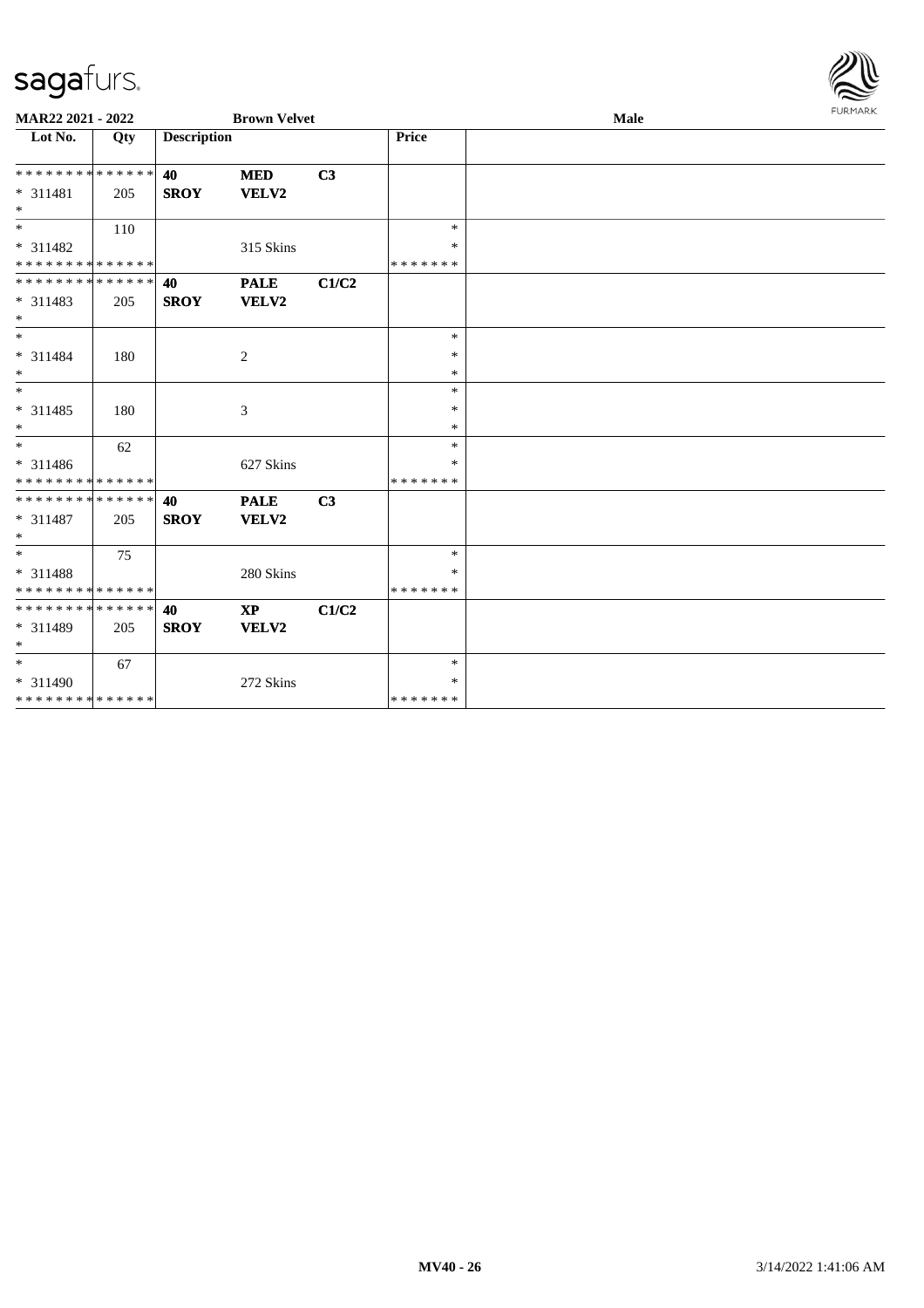

| MAR22 2021 - 2022             |     |                    | <b>Brown Velvet</b>     |                |               | Male |
|-------------------------------|-----|--------------------|-------------------------|----------------|---------------|------|
| Lot No.                       | Qty | <b>Description</b> |                         |                | Price         |      |
|                               |     |                    |                         |                |               |      |
| **************                |     | 30                 | $2\mathbf{X}\mathbf{D}$ | C1             |               |      |
|                               |     |                    |                         |                |               |      |
| $* 311541$                    | 265 | SI                 | <b>VELV1</b>            |                |               |      |
| $\ast$                        |     |                    |                         |                |               |      |
| $\overline{\phantom{0}}$      | 53  |                    |                         |                | $\ast$        |      |
| * 311542                      |     |                    | 318 Skins               |                | ∗             |      |
| * * * * * * * * * * * * * *   |     |                    |                         |                | * * * * * * * |      |
| **************                |     | 30                 | 2XD                     | C1/C2          |               |      |
| $* 311543$                    |     |                    |                         |                |               |      |
|                               | 245 | SI                 | <b>VELV1</b>            |                |               |      |
| $*$                           |     |                    |                         |                |               |      |
| $*$                           | 94  |                    |                         |                | $\ast$        |      |
| * 311544                      |     |                    | 339 Skins               |                | $\ast$        |      |
| * * * * * * * * * * * * * *   |     |                    |                         |                | * * * * * * * |      |
| ******** <mark>******</mark>  |     | 30                 | 2XD                     | C <sub>2</sub> |               |      |
| $* 311545$                    |     |                    |                         |                |               |      |
|                               | 245 | SI                 | <b>VELV1</b>            |                |               |      |
| $\ast$                        |     |                    |                         |                |               |      |
| $\overline{\phantom{a}^*}$    |     |                    |                         |                | $\ast$        |      |
| $* 311546$                    | 220 |                    | $\overline{2}$          |                | $\ast$        |      |
| $\ast$                        |     |                    |                         |                | $\ast$        |      |
| $\ast$                        |     |                    |                         |                | $\ast$        |      |
| $* 311547$                    |     |                    |                         |                | $\ast$        |      |
|                               | 220 |                    | 3                       |                |               |      |
| $\ast$                        |     |                    |                         |                | $\ast$        |      |
| $*$                           | 145 |                    |                         |                | $\ast$        |      |
| * 311548                      |     |                    | 830 Skins               |                | *             |      |
| * * * * * * * * * * * * * *   |     |                    |                         |                | * * * * * * * |      |
| **************                |     | 30                 | 2XD                     | C3             |               |      |
| * 311549                      |     | SI                 | <b>VELV1</b>            |                |               |      |
|                               | 245 |                    |                         |                |               |      |
| $*$                           |     |                    |                         |                |               |      |
| $\ast$                        | 87  |                    |                         |                | $\ast$        |      |
| * 311550                      |     |                    | 332 Skins               |                | *             |      |
| * * * * * * * * * * * * * *   |     |                    |                         |                | * * * * * * * |      |
| **************                |     | 30                 | <b>XD</b>               | C1             |               |      |
|                               |     |                    |                         |                |               |      |
| $* 311551$                    | 245 | SI                 | <b>VELV1</b>            |                |               |      |
| $\ast$                        |     |                    |                         |                |               |      |
| $*$                           |     |                    |                         |                | $\ast$        |      |
| $* 311552$                    | 210 |                    | 2                       |                | $\ast$        |      |
| $*$                           |     |                    |                         |                | $\ast$        |      |
| $*$                           | 48  |                    |                         |                | $\ast$        |      |
| $* 311553$                    |     |                    | 503 Skins               |                | *             |      |
|                               |     |                    |                         |                |               |      |
| * * * * * * * * * * * * * *   |     |                    |                         |                | * * * * * * * |      |
| * * * * * * * * * * * * * * * |     | 30                 | <b>XD</b>               | C1/C2          |               |      |
| * 311554                      | 265 | SI                 | <b>VELV1</b>            |                |               |      |
| $*$                           |     |                    |                         |                |               |      |
| $\overline{\phantom{a}^*}$    | 239 |                    |                         |                | $\ast$        |      |
| $* 311555$                    |     |                    |                         |                | *             |      |
| * * * * * * * * * * * * * *   |     |                    | 504 Skins               |                | * * * * * * * |      |
|                               |     |                    |                         |                |               |      |
| * * * * * * * * * * * * * * * |     | 30                 | <b>XD</b>               | C2             |               |      |
| * 311556                      | 245 | SI                 | <b>VELV1</b>            |                |               |      |
| $*$                           |     |                    |                         |                |               |      |
| $*$                           |     |                    |                         |                | $\ast$        |      |
| * 311557                      |     |                    |                         |                | $\ast$        |      |
|                               | 220 |                    | $\overline{c}$          |                |               |      |
| $*$                           |     |                    |                         |                | $\ast$        |      |
| $\ast$                        |     |                    |                         |                | $\ast$        |      |
| * 311558                      | 220 |                    | 3                       |                | $\ast$        |      |
| $\ast$                        |     |                    |                         |                | $\ast$        |      |
| $\ast$                        |     |                    |                         |                | $\ast$        |      |
|                               |     |                    |                         |                |               |      |
| * 311559                      | 220 |                    | 4                       |                | ∗             |      |
| $\ast$                        |     |                    |                         |                | $\ast$        |      |
| $*$                           |     |                    |                         |                | $\ast$        |      |
| * 311560                      | 220 |                    | 5                       |                | $\ast$        |      |
| $\ast$                        |     |                    |                         |                | $\ast$        |      |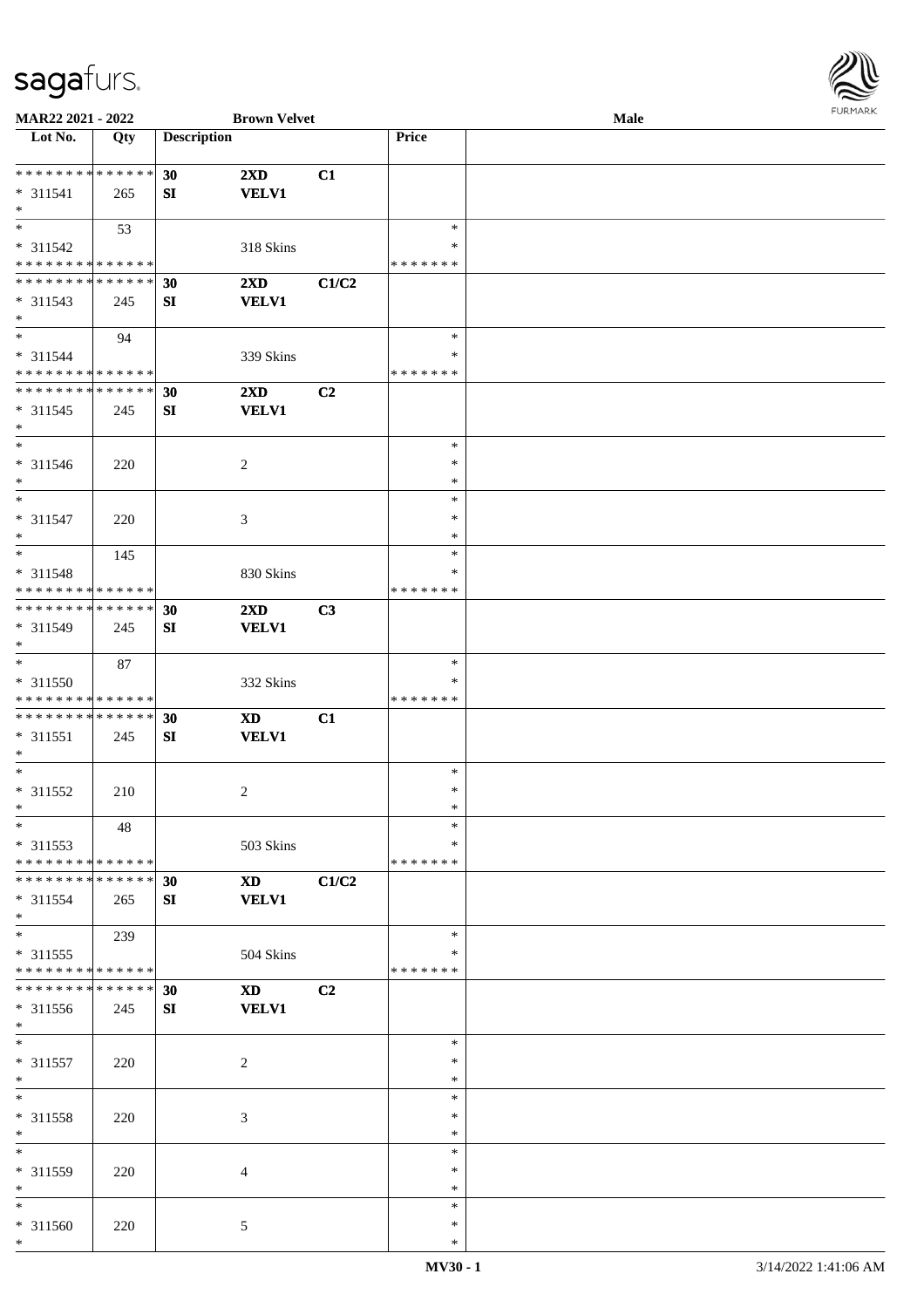

| MAR22 2021 - 2022           |     |                    | <b>Brown Velvet</b>    |    |               | Male |
|-----------------------------|-----|--------------------|------------------------|----|---------------|------|
| Lot No.                     | Qty | <b>Description</b> |                        |    | Price         |      |
|                             |     |                    |                        |    |               |      |
| $*$                         |     |                    |                        |    |               |      |
|                             |     | 30                 | <b>XD</b>              | C2 | $\ast$        |      |
| $* 311561$                  | 220 | ${\bf S}{\bf I}$   | <b>VELV1</b>           |    | $\ast$        |      |
| $\ast$                      |     |                    |                        |    | $\ast$        |      |
| $\overline{\phantom{0}}$    | 68  |                    |                        |    | $\ast$        |      |
|                             |     |                    |                        |    |               |      |
| $* 311562$                  |     |                    | 1413 Skins             |    | ∗             |      |
| * * * * * * * * * * * * * * |     |                    |                        |    | * * * * * * * |      |
| * * * * * * * * * * * * * * |     | 30                 | $\mathbf{X}\mathbf{D}$ | C3 |               |      |
| * 311563                    |     |                    | <b>VELV1</b>           |    |               |      |
|                             | 244 | ${\bf S}{\bf I}$   |                        |    |               |      |
| $\ast$                      |     |                    |                        |    |               |      |
| $\overline{\ast}$           |     |                    |                        |    | $\ast$        |      |
| $* 311564$                  | 220 |                    | $\boldsymbol{2}$       |    | $\ast$        |      |
| $*$                         |     |                    |                        |    | $\ast$        |      |
|                             |     |                    |                        |    |               |      |
| $*$                         | 147 |                    |                        |    | $\ast$        |      |
| $* 311565$                  |     |                    | 611 Skins              |    | $\ast$        |      |
| * * * * * * * * * * * * * * |     |                    |                        |    | * * * * * * * |      |
| * * * * * * * * * * * * * * |     |                    |                        |    |               |      |
|                             |     | 30                 | <b>Dark</b>            | C1 |               |      |
| $* 311566$                  | 245 | SI                 | <b>VELV1</b>           |    |               |      |
| $*$                         |     |                    |                        |    |               |      |
| $\ast$                      |     |                    |                        |    | $\ast$        |      |
|                             |     |                    |                        |    | $\ast$        |      |
| $* 311567$                  | 220 |                    | $\boldsymbol{2}$       |    |               |      |
| $\ast$                      |     |                    |                        |    | $\ast$        |      |
| $*$                         |     |                    |                        |    | $\ast$        |      |
| $* 311568$                  | 220 |                    | 3                      |    | $\ast$        |      |
|                             |     |                    |                        |    |               |      |
| $\ast$                      |     |                    |                        |    | $\ast$        |      |
| $*$                         | 244 |                    |                        |    | $\ast$        |      |
| * 311569                    |     |                    | 929 Skins              |    | $\ast$        |      |
| * * * * * * * * * * * * * * |     |                    |                        |    | * * * * * * * |      |
|                             |     |                    |                        |    |               |      |
| * * * * * * * * * * * * * * |     | 30                 | <b>Dark</b>            | C1 |               |      |
| * 311570                    | 245 | SI                 | <b>VELV1</b>           |    |               |      |
| $*$                         |     |                    |                        |    |               |      |
| $*$                         | 33  |                    |                        |    | $\ast$        |      |
|                             |     |                    |                        |    |               |      |
| $* 311571$                  |     |                    | 278 Skins              |    | $\ast$        |      |
| * * * * * * * * * * * * * * |     |                    |                        |    | * * * * * * * |      |
| * * * * * * * * * * * * * * |     | 30                 | <b>Dark</b>            | C2 |               |      |
| * 311572                    |     | SI                 | <b>VELV1</b>           |    |               |      |
|                             | 245 |                    |                        |    |               |      |
| $*$                         |     |                    |                        |    |               |      |
| $*$                         |     |                    |                        |    | $\ast$        |      |
| $* 311573$                  | 220 |                    | $\sqrt{2}$             |    | $\ast$        |      |
| $*$                         |     |                    |                        |    | $\ast$        |      |
| $\overline{\phantom{0}}$    |     |                    |                        |    |               |      |
|                             |     |                    |                        |    | $\ast$        |      |
| $* 311574$                  | 220 |                    | 3                      |    | ∗             |      |
| $*$                         |     |                    |                        |    | $\ast$        |      |
| $*$                         |     |                    |                        |    | $\ast$        |      |
|                             |     |                    |                        |    |               |      |
| $* 311575$                  | 220 |                    | 4                      |    | $\ast$        |      |
| $*$                         |     |                    |                        |    | $\ast$        |      |
| $\overline{\phantom{0}}$    |     |                    |                        |    | $\ast$        |      |
|                             |     |                    |                        |    | $\ast$        |      |
| * 311576                    | 220 |                    | 5                      |    |               |      |
| $*$                         |     |                    |                        |    | $\ast$        |      |
| $\overline{\phantom{0}}$    |     |                    |                        |    | $\ast$        |      |
| $* 311577$                  | 220 |                    | 6                      |    | $\ast$        |      |
|                             |     |                    |                        |    |               |      |
| $*$                         |     |                    |                        |    | $\ast$        |      |
| $\overline{\ast}$           |     |                    |                        |    | $\ast$        |      |
| * 311578                    | 219 |                    | $\tau$                 |    | $\ast$        |      |
| $*$                         |     |                    |                        |    | $\ast$        |      |
| $\overline{\phantom{0}}$    |     |                    |                        |    |               |      |
|                             |     |                    |                        |    | $\ast$        |      |
| * 311579                    | 220 |                    | 8                      |    | $\ast$        |      |
| $*$                         |     |                    |                        |    | $\ast$        |      |
| $\overline{\ast}$           |     |                    |                        |    | $\ast$        |      |
|                             |     |                    |                        |    |               |      |
| $* 311580$                  | 220 |                    | 9                      |    | $\ast$        |      |
| $*$                         |     |                    |                        |    | $\ast$        |      |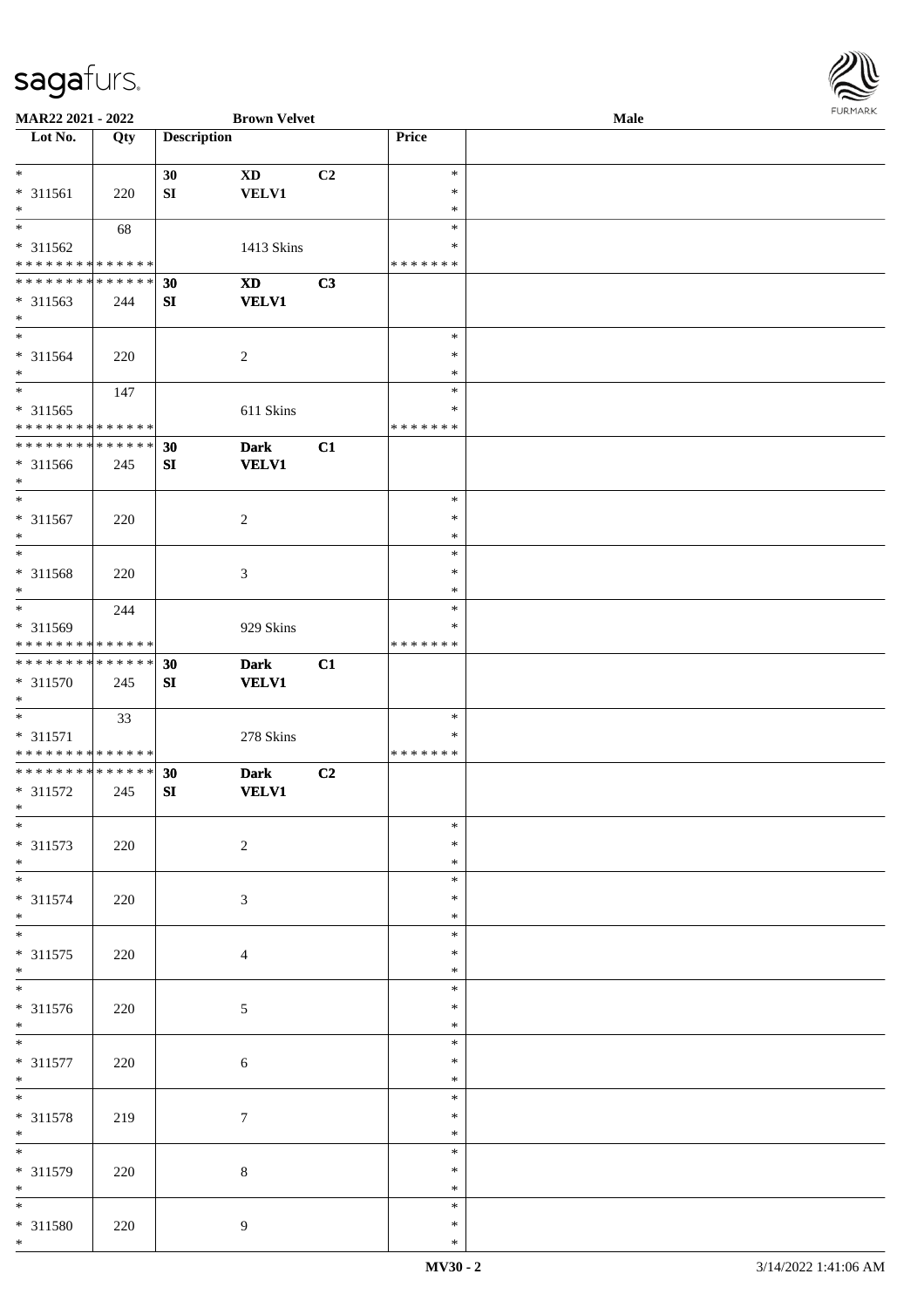\*

**MAR22 2021 - 2022 <b>Brown Velvet** 

**30 Dark C2**

**Lot No. Qty Description** 

|                  | <b>FURMARK</b> |  |
|------------------|----------------|--|
| Price            | Male           |  |
|                  |                |  |
| $\ast$           |                |  |
| $\ast$           |                |  |
| $\ast$           |                |  |
| $\ast$           |                |  |
| $\ast$           |                |  |
| $\ast$<br>$\ast$ |                |  |
| $\ast$           |                |  |
| $\ast$           |                |  |
| $\ast$           |                |  |
| $\ast$           |                |  |
| $\ast$           |                |  |
| $\ast$           |                |  |
| $\ast$           |                |  |
| * * * * * * *    |                |  |
|                  |                |  |
|                  |                |  |
| $\ast$           |                |  |
| $\ast$           |                |  |
| $\ast$           |                |  |
| $\ast$           |                |  |
| $\ast$           |                |  |
| * * * * * * *    |                |  |
|                  |                |  |
|                  |                |  |
| $\ast$           |                |  |
| $\ast$           |                |  |
| $\ast$           |                |  |
| $\ast$           |                |  |
| $\ast$           |                |  |
| $\ast$           |                |  |
| $\ast$           |                |  |
| $\ast$<br>$\ast$ |                |  |
| $\ast$           |                |  |
| $\ast$           |                |  |
| $\ast$           |                |  |
| $\ast$           |                |  |
| $\ast$           |                |  |
| $\ast$           |                |  |
| $\ast$           |                |  |
| $\ast$           |                |  |

| 311597                               | 190 | SI               | <b>VELV1</b>   |    |               |  |
|--------------------------------------|-----|------------------|----------------|----|---------------|--|
|                                      |     |                  |                |    |               |  |
|                                      |     | 30               | $\bf MED$      | C1 |               |  |
|                                      |     |                  |                |    |               |  |
| 311596                               | 187 | SI               | <b>VELV1</b>   |    |               |  |
|                                      |     | 30               | <b>Dark</b>    | C3 |               |  |
| * * * * * * * * * * * * * *          |     |                  |                |    | * * * * * * * |  |
| * 311595                             |     |                  | 1481 Skins     |    | ∗             |  |
|                                      | 136 |                  |                |    |               |  |
| $\ast$                               |     |                  |                |    | $\ast$        |  |
| $\ast$                               |     |                  |                |    | $\ast$        |  |
| * 311594                             | 220 |                  | $\sqrt{6}$     |    | $\ast$        |  |
| $*$ $-$                              |     |                  |                |    | $*$           |  |
| $*$                                  |     |                  |                |    | $\ast$        |  |
| * 311593                             | 220 |                  | $5\,$          |    | $\ast$        |  |
| $\overline{\ast}$                    |     |                  |                |    | $\ast$        |  |
|                                      |     |                  |                |    |               |  |
| $\ast$                               | 220 |                  | $\overline{4}$ |    | $\ast$        |  |
| * 311592                             |     |                  |                |    | $\ast$        |  |
| $*$                                  |     |                  |                |    | $\ast$        |  |
| $\ast$                               |     |                  |                |    | $\ast$        |  |
| $* 311591$                           | 220 |                  | $\mathfrak{Z}$ |    | $\ast$        |  |
| $\ast$                               |     |                  |                |    | $\ast$        |  |
| $\ast$                               |     |                  |                |    | $\ast$        |  |
| * 311590                             | 220 |                  | $\overline{c}$ |    | $\ast$        |  |
| $\ast$                               |     |                  |                |    | $\ast$        |  |
| $\ast$                               |     |                  |                |    |               |  |
| $* 311589$                           | 245 | SI               | <b>VELV1</b>   |    |               |  |
|                                      |     |                  | <b>Dark</b>    |    |               |  |
| ******** <mark>******</mark>         |     | 30               |                | C3 |               |  |
| **************                       |     |                  |                |    | * * * * * * * |  |
| * 311588                             |     |                  | 642 Skins      |    | $\ast$        |  |
| $\overline{\ast}$                    | 177 |                  |                |    | $\ast$        |  |
| $*$                                  |     |                  |                |    | $\ast$        |  |
| $* 311587$                           | 220 |                  | $\overline{2}$ |    | $\ast$        |  |
| $\overline{\ast}$                    |     |                  |                |    | $\ast$        |  |
| $*$                                  |     |                  |                |    |               |  |
| * 311586                             | 245 | SI               | <b>VELV1</b>   |    |               |  |
| ******** <mark>******</mark>         |     | 30               | <b>Dark</b>    | C2 |               |  |
| **************                       |     |                  |                |    | * * * * * * * |  |
| $* 311585$                           |     |                  | 3041 Skins     |    | $\ast$        |  |
| $\overline{\phantom{0}}$             | 157 |                  |                |    | $\ast$        |  |
| $\ast$                               |     |                  |                |    | $\ast$        |  |
| $* 311584$                           | 220 |                  | 13             |    | $\ast$        |  |
| $*$                                  |     |                  |                |    | $\ast$        |  |
| $\ast$                               |     |                  |                |    | $\ast$        |  |
| $* 311583$                           | 220 |                  | 12             |    | $\ast$        |  |
|                                      |     |                  |                |    | $\ast$        |  |
| $\ast$<br>$\overline{\phantom{a}^*}$ |     |                  |                |    | $\ast$        |  |
| * 311582                             | 220 |                  | 11             |    |               |  |
|                                      |     |                  |                |    | $\ast$        |  |
| $\ast$                               |     |                  |                |    | $\ast$        |  |
| $\ast$                               |     |                  |                |    | $\ast$        |  |
| * 311581                             | 220 | ${\bf S}{\bf I}$ | <b>VELV1</b>   |    | $\ast$        |  |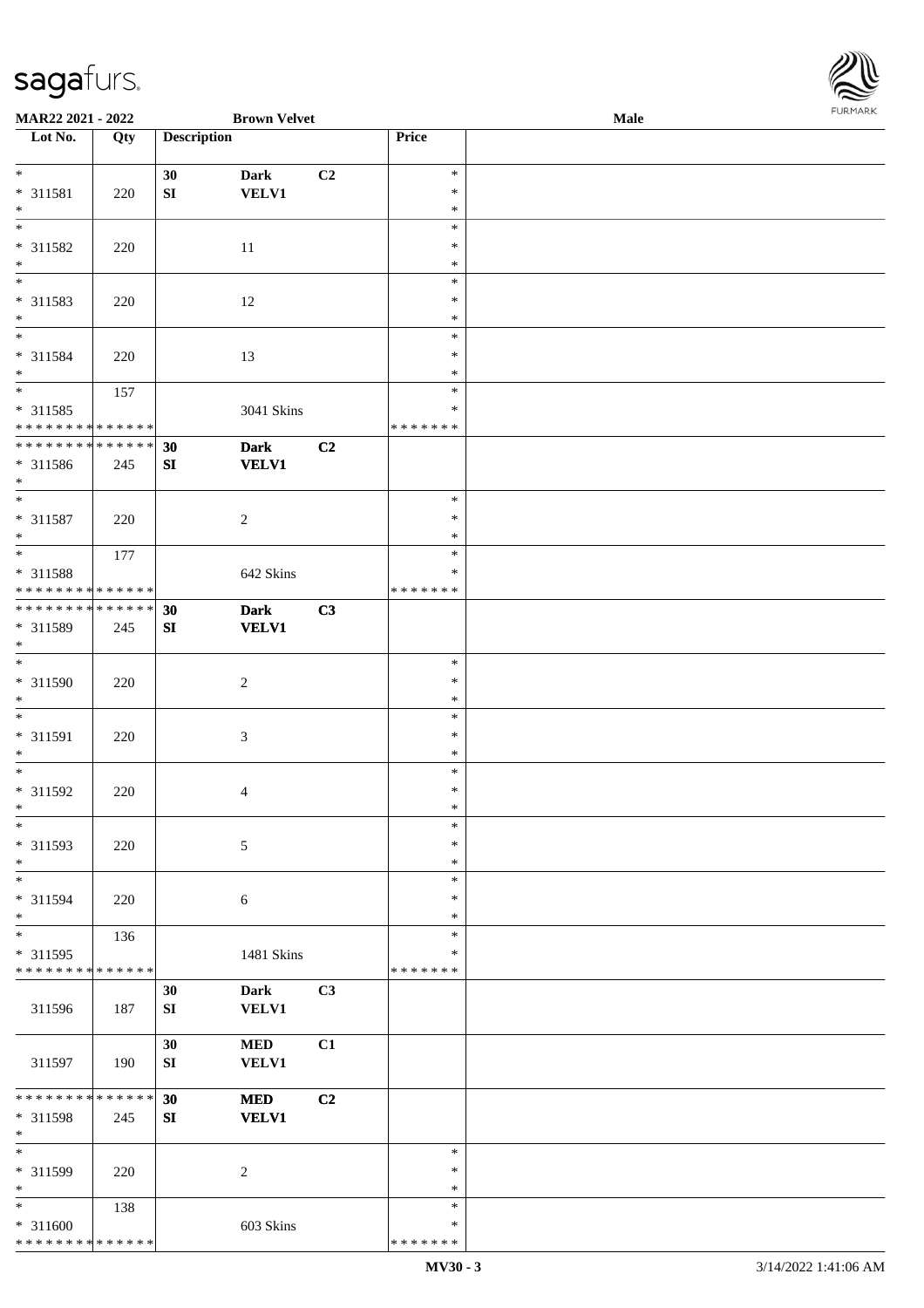\*



| MAR22 2021 - 2022                                                     |                    |                    | <b>Brown Velvet</b>              |                |                                   | Male | <b>FURMARK</b> |
|-----------------------------------------------------------------------|--------------------|--------------------|----------------------------------|----------------|-----------------------------------|------|----------------|
| Lot No.                                                               | Qty                | <b>Description</b> |                                  |                | Price                             |      |                |
| 311601                                                                | 260                | 30<br>SI           | $\bf MED$<br><b>VELV1</b>        | C3             |                                   |      |                |
| 311602                                                                | 180                | 30<br>${\bf SI}$   | <b>PALE</b><br><b>VELV1</b>      | C1             |                                   |      |                |
| * * * * * * * *<br>$* 311603$<br>$\ast$                               | * * * * * *<br>245 | 30<br>${\bf SI}$   | <b>PALE</b><br><b>VELV1</b>      | C <sub>2</sub> |                                   |      |                |
| $\ast$<br>$* 311604$<br>$\ast$                                        | 220                |                    | $\sqrt{2}$                       |                | $\ast$<br>$\ast$<br>$\ast$        |      |                |
| $\ast$<br>$* 311605$<br>* * * * * * * * * * * * * *                   | 129                |                    | 594 Skins                        |                | $\ast$<br>$\ast$<br>* * * * * * * |      |                |
| 311606                                                                | 245                | 30<br>${\bf SI}$   | <b>PALE</b><br><b>VELV1</b>      | C3             |                                   |      |                |
| **************<br>$* 311607$<br>$\ast$<br>$\overline{\phantom{0}}$    | 245                | 30<br>${\bf SI}$   | $\bold{XP}$<br><b>VELV1</b>      | C1/C2          |                                   |      |                |
| * 311608<br>$\ast$<br>$\overline{\phantom{0}}$                        | 220                |                    | $\overline{c}$                   |                | $\ast$<br>$\ast$<br>$\ast$        |      |                |
| * 311609<br>* * * * * * * * * * * * * *                               | 58                 |                    | 523 Skins                        |                | $\ast$<br>$\ast$<br>* * * * * * * |      |                |
| 311610                                                                | 157                | 30<br>SI           | $\bold{XP}$<br>VELV1             | C <sub>3</sub> |                                   |      |                |
| ******** <mark>******</mark><br>$* 311611$<br>$\ast$                  | 245                | 30<br>SI           | 2XD<br><b>VELV2</b>              | C1             |                                   |      |                |
| $\overline{\phantom{0}}$<br>$* 311612$<br>* * * * * * * * * * * * * * | 175                |                    | 420 Skins                        |                | $\ast$<br>$\ast$<br>* * * * * * * |      |                |
| * * * * * * * * * * * * * *<br>$* 311613$<br>$\ast$                   | 245                | 30<br>SI           | 2XD<br><b>VELV2</b>              | C <sub>2</sub> |                                   |      |                |
| $*$<br>* 311614<br>$\ast$                                             | 220                |                    | $\overline{2}$                   |                | $\ast$<br>$\ast$<br>$\ast$        |      |                |
| $\overline{\phantom{0}}$<br>$* 311615$<br>$\ast$                      | 220                |                    | $\mathfrak{Z}$                   |                | $\ast$<br>∗<br>$\ast$             |      |                |
| $\overline{\phantom{a}^*}$<br>$* 311616$<br>$\ast$                    | 220                |                    | $\overline{4}$                   |                | $\ast$<br>$\ast$<br>$\ast$        |      |                |
| $\ast$<br>$* 311617$<br>* * * * * * * * * * * * * *                   | 58                 |                    | 963 Skins                        |                | $\ast$<br>$\ast$<br>* * * * * * * |      |                |
| 311618                                                                | 269                | 30<br>SI           | $2\mathbf{X}\mathbf{D}$<br>VELV2 | C <sub>3</sub> |                                   |      |                |
| ******** <mark>*****</mark> *<br>* 311619<br>$\ast$                   | 245                | 30<br>SI           | <b>XD</b><br><b>VELV2</b>        | C1             |                                   |      |                |
| $\ast$<br>$* 311620$<br>$*$                                           | 220                |                    | 2                                |                | $\ast$<br>$\ast$<br>$\ast$        |      |                |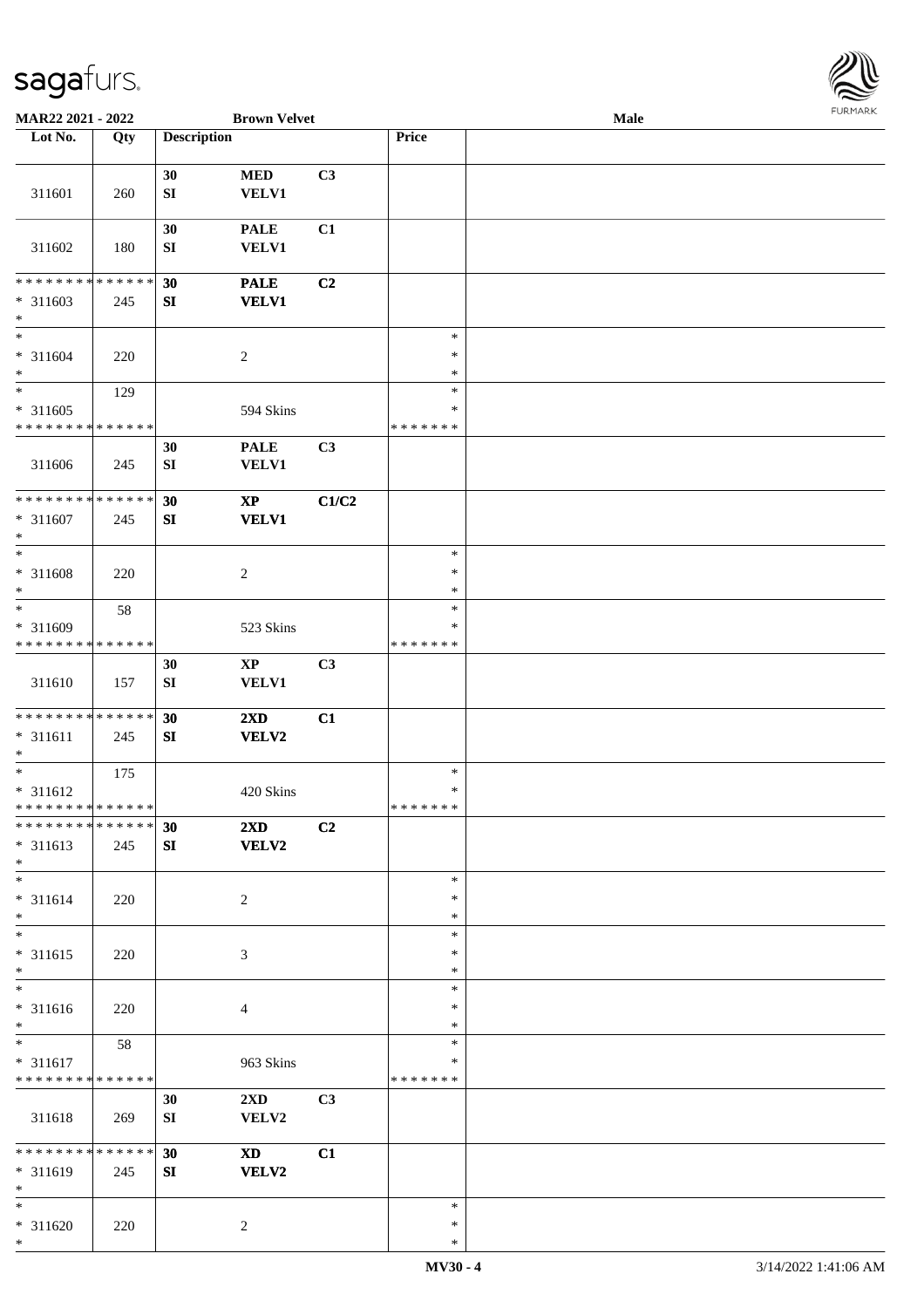

| MAR22 2021 - 2022                                |     |                    | <b>Brown Velvet</b>         |    |                                   | <b>Male</b> |  |
|--------------------------------------------------|-----|--------------------|-----------------------------|----|-----------------------------------|-------------|--|
| Lot No.                                          | Qty | <b>Description</b> |                             |    | Price                             |             |  |
| $*$<br>* 311621<br>* * * * * * * * * * * * * *   | 223 | 30<br>SI           | <b>XD</b><br>VELV2          | C1 | $\ast$<br>$\ast$<br>* * * * * * * |             |  |
| * * * * * * * * * * * * * * *<br>* 311622<br>$*$ | 245 | 30<br>SI           | <b>XD</b><br><b>VELV2</b>   | C2 |                                   |             |  |
| $\overline{\phantom{0}}$<br>$* 311623$<br>$*$    | 220 |                    | $\overline{c}$              |    | $\ast$<br>$\ast$<br>$\ast$        |             |  |
| $* 311624$<br>$*$                                | 220 |                    | 3                           |    | $\ast$<br>$\ast$<br>$\ast$        |             |  |
| * 311625<br>$*$                                  | 220 |                    | 4                           |    | $\ast$<br>$\ast$<br>$\ast$        |             |  |
| $\overline{\phantom{0}}$<br>* 311626<br>$*$      | 220 |                    | 5                           |    | $\ast$<br>$\ast$<br>$\ast$        |             |  |
| $*$<br>$* 311627$<br>$*$                         | 220 |                    | 6                           |    | $\ast$<br>$\ast$<br>$\ast$        |             |  |
| * 311628<br>* * * * * * * * * * * * * *          | 46  |                    | 1391 Skins                  |    | $\ast$<br>∗<br>* * * * * * *      |             |  |
| * * * * * * * * * * * * * * *<br>* 311629<br>$*$ | 245 | 30<br>SI           | <b>XD</b><br>VELV2          | C3 |                                   |             |  |
| $*$<br>$* 311630$<br>* * * * * * * * * * * * * * | 157 |                    | 402 Skins                   |    | $\ast$<br>∗<br>* * * * * * *      |             |  |
| * * * * * * * * * * * * * * *<br>* 311631<br>$*$ | 245 | 30<br>SI           | <b>Dark</b><br><b>VELV2</b> | C1 |                                   |             |  |
| $*$<br>$* 311632$<br>$*$                         | 220 |                    | $\overline{c}$              |    | $\ast$<br>$\ast$<br>$\ast$        |             |  |
| $\ast$<br>* 311633<br>$*$                        | 220 |                    | 3                           |    | $\ast$<br>$\ast$<br>$\ast$        |             |  |
| $*$<br>$* 311634$<br>$*$                         | 220 |                    | $\overline{4}$              |    | $\ast$<br>∗<br>$\ast$             |             |  |
| $*$<br>$* 311635$<br>* * * * * * * * * * * * * * | 205 |                    | 1110 Skins                  |    | $\ast$<br>$\ast$<br>* * * * * * * |             |  |
| * * * * * * * * * * * * * * *<br>* 311636<br>$*$ | 245 | 30<br>SI           | <b>Dark</b><br><b>VELV2</b> | C2 |                                   |             |  |
| $*$<br>* 311637<br>$*$                           | 220 |                    | $\boldsymbol{2}$            |    | $\ast$<br>$\ast$<br>$\ast$        |             |  |
| $*$<br>* 311638<br>$*$                           | 220 |                    | 3                           |    | $\ast$<br>$\ast$<br>$\ast$        |             |  |
| $\ast$<br>* 311639<br>$*$                        | 220 |                    | $\overline{4}$              |    | $\ast$<br>∗<br>$\ast$             |             |  |
| $*$<br>$* 311640$<br>$\ast$                      | 220 |                    | 5                           |    | $\ast$<br>$\ast$<br>$\ast$        |             |  |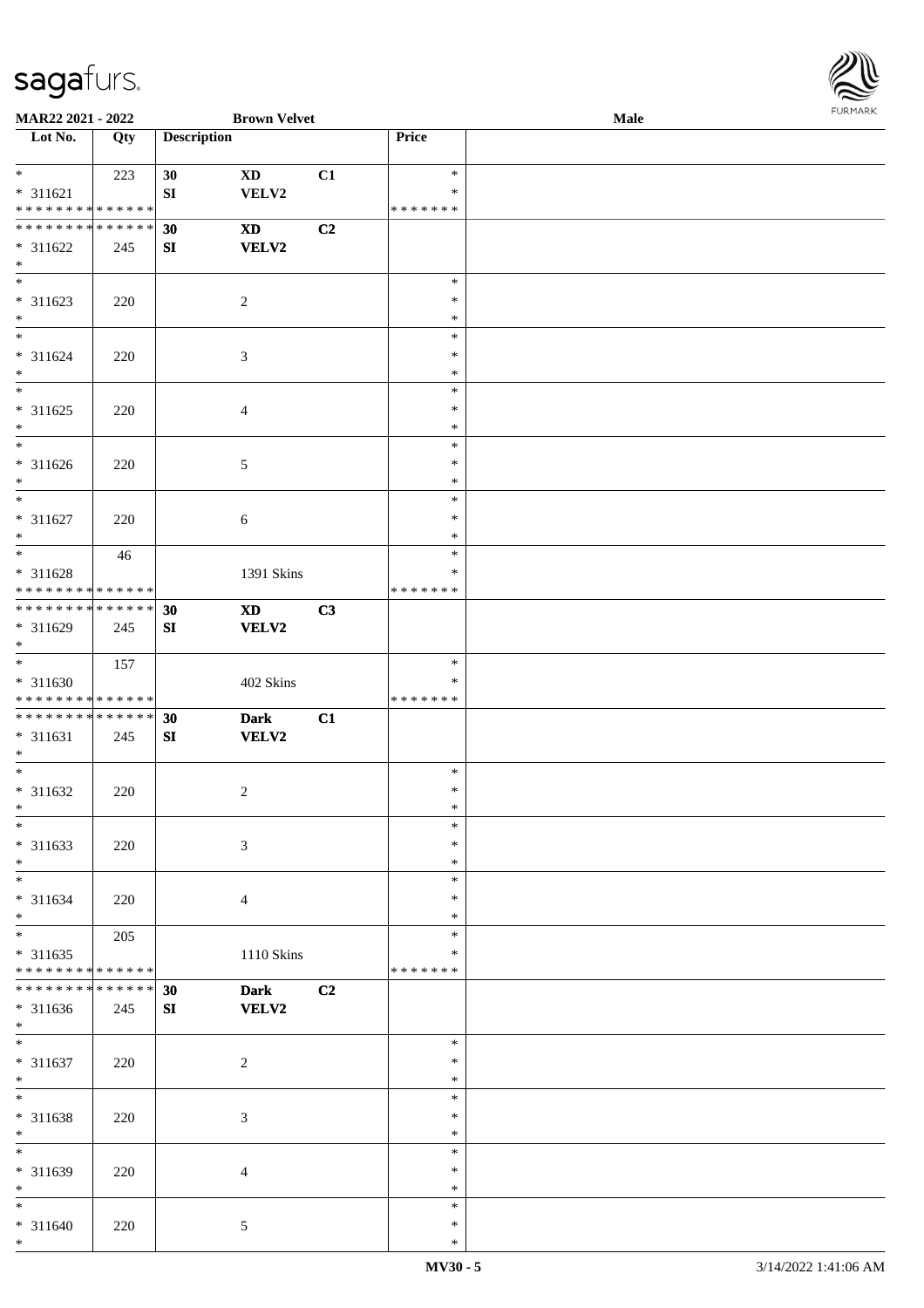

| 10111111111<br><b>Brown Velvet</b><br>MAR22 2021 - 2022<br>Male |             |                    |                        |             |               |  |  |
|-----------------------------------------------------------------|-------------|--------------------|------------------------|-------------|---------------|--|--|
| $\overline{\phantom{1}}$ Lot No.                                | Qty         | <b>Description</b> |                        |             | Price         |  |  |
|                                                                 |             |                    |                        |             |               |  |  |
| $*$                                                             |             | 30                 | <b>Dark</b>            | C2          | $\ast$        |  |  |
| * 311641                                                        | 220         | SI                 | VELV2                  |             | $\ast$        |  |  |
| $*$                                                             |             |                    |                        |             | $\ast$        |  |  |
|                                                                 |             |                    |                        |             | $\ast$        |  |  |
| * 311642                                                        | 220         |                    | $\tau$                 |             | $\ast$        |  |  |
| $*$                                                             |             |                    |                        |             | $\ast$        |  |  |
|                                                                 |             |                    |                        |             | $\ast$        |  |  |
| * 311643                                                        | 220         |                    | $\,8\,$                |             | $\ast$        |  |  |
| $*$                                                             |             |                    |                        |             | $\ast$        |  |  |
| $*$                                                             |             |                    |                        |             | $\ast$        |  |  |
| * 311644                                                        | 220         |                    | $\overline{9}$         |             | $\ast$        |  |  |
| $*$                                                             |             |                    |                        |             | $\ast$        |  |  |
| $\overline{\phantom{0}}$                                        |             |                    |                        |             | $\ast$        |  |  |
| $* 311645$                                                      | 220         |                    | 10                     |             | $\ast$        |  |  |
| $*$                                                             |             |                    |                        |             | $\ast$        |  |  |
| $*$                                                             |             |                    |                        |             | $\ast$        |  |  |
| * 311646                                                        | 220         |                    | 11                     |             | $\ast$        |  |  |
| $*$                                                             |             |                    |                        |             | $\ast$        |  |  |
| $\overline{\ast}$                                               |             |                    |                        |             | $\ast$        |  |  |
| * 311647                                                        | 220         |                    | 12                     |             | $\ast$        |  |  |
| $*$                                                             |             |                    |                        |             | $\ast$        |  |  |
|                                                                 | 126         |                    |                        |             | $\ast$        |  |  |
| * 311648                                                        |             |                    | 2791 Skins             |             | $\ast$        |  |  |
| ******** <mark>******</mark>                                    |             |                    |                        |             | * * * * * * * |  |  |
| ******** <mark>******</mark>                                    |             | 30                 | <b>Dark</b>            | C3          |               |  |  |
| * 311649                                                        | 245         | SI                 | <b>VELV2</b>           |             |               |  |  |
| $\ast$                                                          |             |                    |                        |             |               |  |  |
| $*$                                                             |             |                    |                        |             | $\ast$        |  |  |
| * 311650                                                        | 220         |                    | $\sqrt{2}$             |             | $\ast$        |  |  |
| $*$                                                             |             |                    |                        |             | $\ast$        |  |  |
| $*$                                                             |             |                    |                        |             | $\ast$        |  |  |
| $* 311651$                                                      |             |                    |                        |             | $\ast$        |  |  |
| $*$                                                             | 220         |                    | 3                      |             | $\ast$        |  |  |
| $*$                                                             |             |                    |                        |             | $\ast$        |  |  |
|                                                                 | 208         |                    |                        |             | $\ast$        |  |  |
| * 311652<br>* * * * * * * * * * * * * * *                       |             |                    | 893 Skins              |             | *******       |  |  |
| * * * * * * * * * * * * * * *                                   |             |                    |                        |             |               |  |  |
|                                                                 |             | 30                 | <b>MED</b>             | C1/C2       |               |  |  |
| $* 311653$                                                      | 245         | SI                 | <b>VELV2</b>           |             |               |  |  |
| $*$                                                             |             |                    |                        |             |               |  |  |
| $*$                                                             | 123         |                    |                        |             | $\ast$        |  |  |
| * 311654                                                        |             |                    | 368 Skins              |             | $\ast$        |  |  |
| * * * * * * * * * * * * * * *                                   |             |                    |                        |             | * * * * * * * |  |  |
| * * * * * * * *                                                 | * * * * * * | 30                 | <b>PALE</b>            | C1/C2       |               |  |  |
| $* 311655$                                                      | 245         | SI                 | <b>VELV2</b>           |             |               |  |  |
| $*$                                                             |             |                    |                        |             |               |  |  |
| $*$                                                             | 101         |                    |                        |             | $\ast$        |  |  |
| * 311656                                                        |             |                    | 346 Skins              |             | ∗             |  |  |
| * * * * * * * * * * * * * *                                     |             |                    |                        |             | * * * * * * * |  |  |
|                                                                 |             | 30                 | $\mathbf{X}\mathbf{P}$ | C1/C2       |               |  |  |
| 311657                                                          | 247         | SI                 | VELV2                  |             |               |  |  |
|                                                                 |             |                    |                        |             |               |  |  |
| * * * * * * * *                                                 | * * * * * * | 30                 | XD/DK                  | C2          |               |  |  |
| * 311658                                                        | 245         | $\mathbf{I}$       | <b>VELV1</b>           | <b>CHIP</b> |               |  |  |
| $*$                                                             |             |                    |                        |             |               |  |  |
| $*$                                                             |             |                    |                        |             | $\ast$        |  |  |
| * 311659                                                        | 220         |                    | 2                      |             | $\ast$        |  |  |
| $*$                                                             |             |                    |                        |             | $\ast$        |  |  |
| $*$                                                             |             |                    |                        |             | $\ast$        |  |  |
| $* 311660$                                                      | 220         |                    | 3                      |             | $\ast$        |  |  |
| $\ast$                                                          |             |                    |                        |             | $\ast$        |  |  |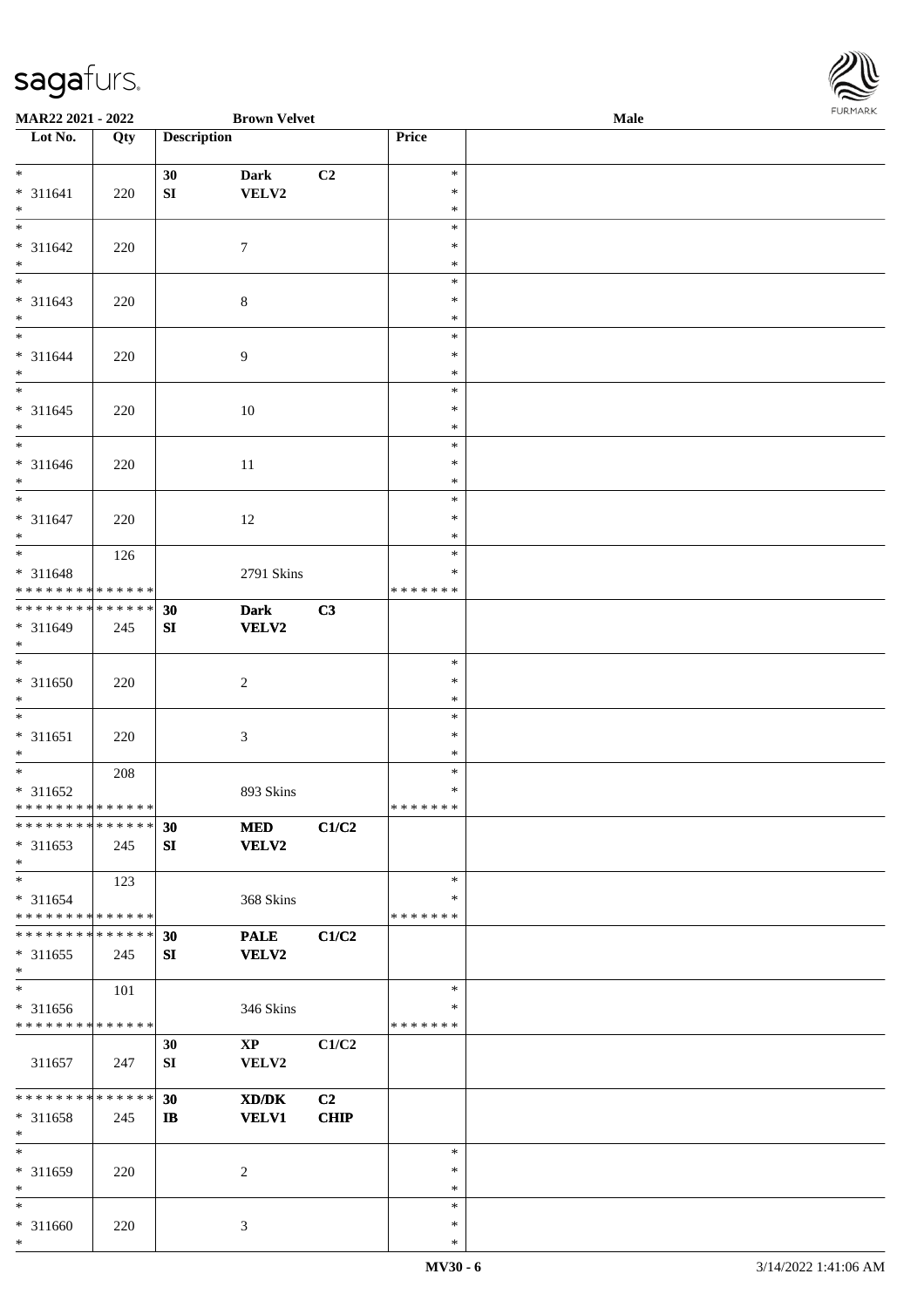

| MAR22 2021 - 2022             |     |                    | <b>Brown Velvet</b>                 |             |               | <b>Male</b> |  |
|-------------------------------|-----|--------------------|-------------------------------------|-------------|---------------|-------------|--|
| Lot No.                       | Qty | <b>Description</b> |                                     |             | Price         |             |  |
|                               |     |                    |                                     |             |               |             |  |
| $*$                           |     | 30                 | $\bold{X}\bold{D}/\bold{D}\bold{K}$ | C2          | $\ast$        |             |  |
| * 311661                      | 220 | $\bf I\bf B$       | <b>VELV1</b>                        | <b>CHIP</b> | $\ast$        |             |  |
| $*$                           |     |                    |                                     |             | $\ast$        |             |  |
| $\overline{\phantom{0}}$      |     |                    |                                     |             | $\ast$        |             |  |
|                               |     |                    |                                     |             | $\ast$        |             |  |
| $* 311662$                    | 220 |                    | $\mathfrak{S}$                      |             |               |             |  |
| $\ast$                        |     |                    |                                     |             | $\ast$        |             |  |
| $\overline{\phantom{0}}$      |     |                    |                                     |             | $\ast$        |             |  |
| * 311663                      | 220 |                    | $\sqrt{6}$                          |             | $\ast$        |             |  |
| $*$                           |     |                    |                                     |             | $\ast$        |             |  |
| $\overline{\ast}$             |     |                    |                                     |             | $\ast$        |             |  |
| * 311664                      | 220 |                    | $\boldsymbol{7}$                    |             | $\ast$        |             |  |
| $*$                           |     |                    |                                     |             | $\ast$        |             |  |
| $\overline{\phantom{0}}$      | 53  |                    |                                     |             | $\ast$        |             |  |
| $* 311665$                    |     |                    |                                     |             | $\ast$        |             |  |
|                               |     |                    | 1618 Skins                          |             |               |             |  |
| * * * * * * * * * * * * * *   |     |                    |                                     |             | *******       |             |  |
| * * * * * * * * * * * * * *   |     | 30                 | 2XD                                 | C1          |               |             |  |
| * 311666                      | 225 | <b>SAGA</b>        | <b>VELV1</b>                        |             |               |             |  |
| $*$                           |     |                    |                                     |             |               |             |  |
| $*$                           |     |                    |                                     |             | $\ast$        |             |  |
| $* 311667$                    | 200 |                    | $\sqrt{2}$                          |             | $\ast$        |             |  |
| $*$                           |     |                    |                                     |             | $\ast$        |             |  |
| $\overline{\ast}$             |     |                    |                                     |             | $\ast$        |             |  |
|                               |     |                    |                                     |             |               |             |  |
| * 311668                      | 199 |                    | $\mathfrak{Z}$                      |             | $\ast$        |             |  |
| $\ast$                        |     |                    |                                     |             | $\ast$        |             |  |
| $\overline{\ast}$             |     |                    |                                     |             | $\ast$        |             |  |
| * 311669                      | 200 |                    | $\overline{4}$                      |             | $\ast$        |             |  |
| $*$                           |     |                    |                                     |             | $\ast$        |             |  |
| $*$                           |     |                    |                                     |             | $\ast$        |             |  |
| $* 311670$                    | 200 |                    | 5                                   |             | $\ast$        |             |  |
| $*$                           |     |                    |                                     |             | $\ast$        |             |  |
| $*$                           |     |                    |                                     |             | $\ast$        |             |  |
|                               |     |                    |                                     |             | $\ast$        |             |  |
| $* 311671$                    | 200 |                    | $\boldsymbol{6}$                    |             |               |             |  |
| $*$                           |     |                    |                                     |             | $\ast$        |             |  |
| $*$                           | 61  |                    |                                     |             | $\ast$        |             |  |
| $* 311672$                    |     |                    | 1285 Skins                          |             | $\ast$        |             |  |
| ******** <mark>******</mark>  |     |                    |                                     |             | *******       |             |  |
| **************                |     | 30                 | 2XD                                 | C1          |               |             |  |
| $* 311673$                    | 225 | <b>SAGA</b>        | <b>VELV1</b>                        |             |               |             |  |
| $*$                           |     |                    |                                     |             |               |             |  |
|                               | 132 |                    |                                     |             | $\ast$        |             |  |
| * 311674                      |     |                    |                                     |             | ∗             |             |  |
| ******** <mark>******</mark>  |     |                    | 357 Skins                           |             | * * * * * * * |             |  |
|                               |     |                    |                                     |             |               |             |  |
| * * * * * * * * * * * * * * * |     | 30                 | $2\mathbf{X}\mathbf{D}$             | C2          |               |             |  |
| $* 311675$                    | 225 | <b>SAGA</b>        | <b>VELV1</b>                        |             |               |             |  |
| $*$                           |     |                    |                                     |             |               |             |  |
|                               |     |                    |                                     |             | $\ast$        |             |  |
| $* 311676$                    | 200 |                    | 2                                   |             | $\ast$        |             |  |
| $*$                           |     |                    |                                     |             | $\ast$        |             |  |
| $*$                           |     |                    |                                     |             | $\ast$        |             |  |
| $* 311677$                    | 200 |                    | $\mathfrak{Z}$                      |             | $\ast$        |             |  |
| $*$                           |     |                    |                                     |             | $\ast$        |             |  |
| $*$                           |     |                    |                                     |             | $\ast$        |             |  |
|                               |     |                    |                                     |             |               |             |  |
| * 311678                      | 200 |                    | $\overline{4}$                      |             | $\ast$        |             |  |
| $*$                           |     |                    |                                     |             | $\ast$        |             |  |
| $\overline{\ast}$             |     |                    |                                     |             | $\ast$        |             |  |
| * 311679                      | 200 |                    | 5                                   |             | $\ast$        |             |  |
| $*$                           |     |                    |                                     |             | $\ast$        |             |  |
| $*$                           |     |                    |                                     |             | $\ast$        |             |  |
| * 311680                      | 200 |                    | 6                                   |             | $\ast$        |             |  |
| $*$                           |     |                    |                                     |             | $\ast$        |             |  |
|                               |     |                    |                                     |             |               |             |  |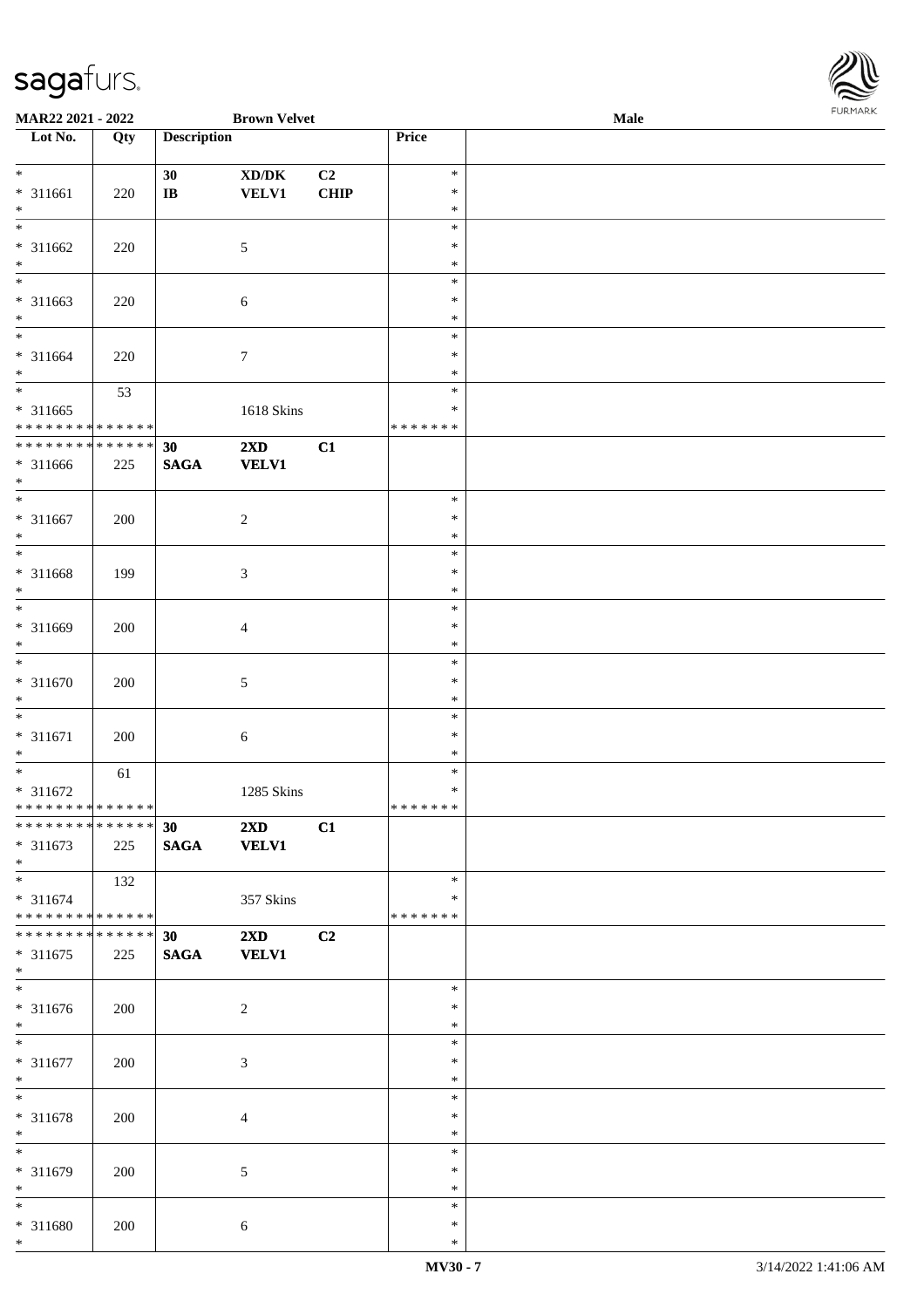\*



| <b>Brown Velvet</b><br>MAR22 2021 - 2022   |     |                    |                         |                | <b>FUNITANN</b><br>Male |  |  |
|--------------------------------------------|-----|--------------------|-------------------------|----------------|-------------------------|--|--|
| Lot No.                                    | Qty | <b>Description</b> |                         |                | Price                   |  |  |
|                                            |     |                    |                         |                |                         |  |  |
| $*$                                        |     | 30 <sup>°</sup>    | $2\mathbf{X}\mathbf{D}$ | C <sub>2</sub> | $\ast$                  |  |  |
| * 311681                                   | 200 | $\mathbf{SAGA}$    | <b>VELV1</b>            |                | $\ast$                  |  |  |
| $*$                                        |     |                    |                         |                | $\ast$<br>$\ast$        |  |  |
|                                            |     |                    |                         |                | $\ast$                  |  |  |
| * 311682<br>$*$                            | 200 |                    | $\,8\,$                 |                | $\ast$                  |  |  |
|                                            |     |                    |                         |                | $\ast$                  |  |  |
| * 311683                                   | 200 |                    | $\overline{9}$          |                | $\ast$                  |  |  |
| $*$                                        |     |                    |                         |                | $\ast$                  |  |  |
|                                            |     |                    |                         |                | $\ast$                  |  |  |
| * 311684                                   | 200 |                    | 10                      |                | $\ast$                  |  |  |
| $*$                                        |     |                    |                         |                | $\ast$                  |  |  |
|                                            |     |                    |                         |                | $\ast$                  |  |  |
| * 311685                                   | 200 |                    | $11\,$                  |                | $\ast$                  |  |  |
| $*$                                        |     |                    |                         |                | $\ast$                  |  |  |
|                                            |     |                    |                         |                | $\ast$                  |  |  |
| * 311686                                   | 200 |                    | 12                      |                | $\ast$                  |  |  |
| $*$                                        |     |                    |                         |                | $\ast$                  |  |  |
| $*$                                        |     |                    |                         |                | $\ast$                  |  |  |
| * 311687                                   | 200 |                    | 13                      |                | $\ast$                  |  |  |
| $*$                                        |     |                    |                         |                | $\ast$                  |  |  |
|                                            |     |                    |                         |                | $\ast$                  |  |  |
| * 311688                                   | 200 |                    | 14                      |                | $\ast$                  |  |  |
| $*$                                        |     |                    |                         |                | $\ast$                  |  |  |
|                                            |     |                    |                         |                | $\ast$                  |  |  |
| * 311689                                   | 200 |                    | 15                      |                | $\ast$                  |  |  |
| $*$                                        |     |                    |                         |                | $\ast$                  |  |  |
|                                            |     |                    |                         |                | $\ast$                  |  |  |
| * 311690<br>$*$                            | 200 |                    | 16                      |                | $\ast$<br>$\ast$        |  |  |
|                                            |     |                    |                         |                | $\ast$                  |  |  |
| * 311691                                   | 200 |                    |                         |                | $\ast$                  |  |  |
| $*$                                        |     |                    | 17                      |                | $\ast$                  |  |  |
|                                            |     |                    |                         |                | $\ast$                  |  |  |
| * 311692                                   | 200 |                    | $18\,$                  |                | $\ast$                  |  |  |
| $*$ $-$                                    |     |                    |                         |                | $*$                     |  |  |
| $*$                                        | 134 |                    |                         |                | $\ast$                  |  |  |
| * 311693                                   |     |                    | 3759 Skins              |                | $\ast$                  |  |  |
| * * * * * * * * <mark>* * * * * * *</mark> |     |                    |                         |                | *******                 |  |  |
| * * * * * * * * <mark>* * * * * * *</mark> |     | 30                 | $2\mathbf{X}\mathbf{D}$ | C2             |                         |  |  |
| * 311694                                   | 225 | <b>SAGA</b>        | <b>VELV1</b>            |                |                         |  |  |
| $*$                                        |     |                    |                         |                |                         |  |  |
| $*$                                        |     |                    |                         |                | $\ast$                  |  |  |
| * 311695                                   | 200 |                    | $\overline{2}$          |                | $\ast$                  |  |  |
| $*$<br>$\overline{\phantom{0}}$            |     |                    |                         |                | $\ast$                  |  |  |
|                                            |     |                    |                         |                | $\ast$                  |  |  |
| * 311696                                   | 200 |                    | 3                       |                | $\ast$                  |  |  |
| $*$                                        |     |                    |                         |                | $\ast$                  |  |  |
| $*$                                        |     |                    |                         |                | $\ast$                  |  |  |
| * 311697                                   | 200 |                    | $\overline{4}$          |                | $\ast$                  |  |  |
| $*$<br>$*$                                 |     |                    |                         |                | $\ast$<br>$\ast$        |  |  |
| * 311698                                   | 145 |                    | 970 Skins               |                | $\ast$                  |  |  |
| * * * * * * * * * * * * * *                |     |                    |                         |                | *******                 |  |  |
| * * * * * * * * <mark>* * * * * * *</mark> |     | 30                 | $2\mathbf{X}\mathbf{D}$ | C3             |                         |  |  |
| * 311699                                   | 225 | <b>SAGA</b>        | <b>VELV1</b>            |                |                         |  |  |
| $*$                                        |     |                    |                         |                |                         |  |  |
| $*$ $-$                                    |     |                    |                         |                | $\ast$                  |  |  |
| * 311700                                   | 200 |                    | 2                       |                | $\ast$                  |  |  |
| $*$                                        |     |                    |                         |                | $\ast$                  |  |  |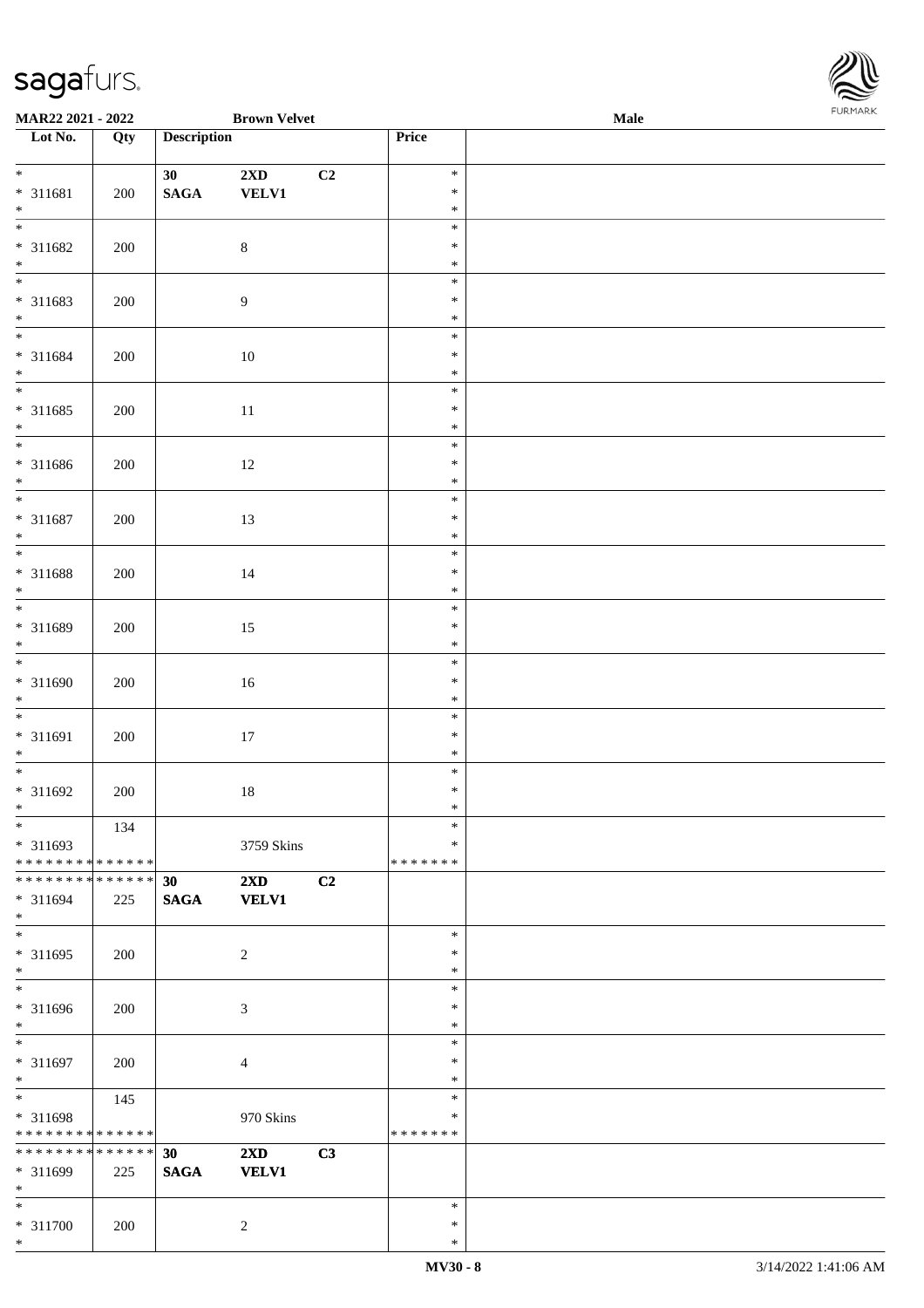

| MAR22 2021 - 2022             |     |                    | <b>Brown Velvet</b>        |    |               | Male |  |
|-------------------------------|-----|--------------------|----------------------------|----|---------------|------|--|
| Lot No.                       | Qty | <b>Description</b> |                            |    | Price         |      |  |
|                               |     |                    |                            |    |               |      |  |
| $*$                           |     | 30                 | 2XD                        | C3 | $\ast$        |      |  |
|                               |     |                    |                            |    |               |      |  |
| * 311701                      | 200 | <b>SAGA</b>        | <b>VELV1</b>               |    | $\ast$        |      |  |
| $*$                           |     |                    |                            |    | $\ast$        |      |  |
| $\overline{\phantom{0}}$      |     |                    |                            |    | $\ast$        |      |  |
| * 311702                      | 200 |                    | $\overline{4}$             |    | $\ast$        |      |  |
| $\ast$                        |     |                    |                            |    | $\ast$        |      |  |
| $\overline{\phantom{0}}$      |     |                    |                            |    |               |      |  |
|                               |     |                    |                            |    | $\ast$        |      |  |
| * 311703                      | 200 |                    | 5                          |    | $\ast$        |      |  |
| $*$                           |     |                    |                            |    | $\ast$        |      |  |
| $*$                           | 175 |                    |                            |    | $\ast$        |      |  |
| $* 311704$                    |     |                    | 1200 Skins                 |    | $\ast$        |      |  |
| * * * * * * * * * * * * * *   |     |                    |                            |    | * * * * * * * |      |  |
|                               |     |                    |                            |    |               |      |  |
| * * * * * * * * * * * * * *   |     | 30                 | $2\mathbf{X}\mathbf{D}$    | C3 |               |      |  |
| * 311705                      | 225 | <b>SAGA</b>        | <b>VELV1</b>               |    |               |      |  |
| $*$                           |     |                    |                            |    |               |      |  |
|                               | 126 |                    |                            |    | $\ast$        |      |  |
| * 311706                      |     |                    | 351 Skins                  |    | $\ast$        |      |  |
| * * * * * * * * * * * * * *   |     |                    |                            |    |               |      |  |
|                               |     |                    |                            |    | * * * * * * * |      |  |
| ******** <mark>******</mark>  |     | 30                 | $\boldsymbol{\mathrm{XD}}$ | C1 |               |      |  |
| * 311707                      | 225 | <b>SAGA</b>        | <b>VELV1</b>               |    |               |      |  |
| $*$                           |     |                    |                            |    |               |      |  |
|                               |     |                    |                            |    | $\ast$        |      |  |
|                               |     |                    |                            |    | $\ast$        |      |  |
| $* 311708$                    | 200 |                    | $\boldsymbol{2}$           |    |               |      |  |
| $\ast$                        |     |                    |                            |    | $\ast$        |      |  |
| $\overline{\ast}$             |     |                    |                            |    | $\ast$        |      |  |
| * 311709                      | 200 |                    | 3                          |    | $\ast$        |      |  |
| $*$                           |     |                    |                            |    | $\ast$        |      |  |
| $\overline{\phantom{0}}$      |     |                    |                            |    | $\ast$        |      |  |
|                               |     |                    |                            |    |               |      |  |
| * 311710                      | 200 |                    | 4                          |    | $\ast$        |      |  |
| $*$                           |     |                    |                            |    | $\ast$        |      |  |
| $*$                           |     |                    |                            |    | $\ast$        |      |  |
| $* 311711$                    | 200 |                    | 5                          |    | $\ast$        |      |  |
| $*$                           |     |                    |                            |    | $\ast$        |      |  |
| $*$                           |     |                    |                            |    | $\ast$        |      |  |
|                               |     |                    |                            |    |               |      |  |
| $* 311712$                    | 200 |                    | 6                          |    | $\ast$        |      |  |
| $*$                           |     |                    |                            |    | $\ast$        |      |  |
| $\ast$                        |     |                    |                            |    | $\ast$        |      |  |
| $* 311713$                    | 200 |                    | $7\phantom{.0}$            |    | $\ast$        |      |  |
| $*$                           |     |                    |                            |    | $\ast$        |      |  |
| $*$                           |     |                    |                            |    | $\ast$        |      |  |
|                               |     |                    |                            |    |               |      |  |
| * 311714                      | 200 |                    | 8                          |    | ∗             |      |  |
| $*$                           |     |                    |                            |    | $\ast$        |      |  |
| $\overline{\ast}$             | 126 |                    |                            |    | $\ast$        |      |  |
| * 311715                      |     |                    | 1751 Skins                 |    | $\ast$        |      |  |
| * * * * * * * * * * * * * *   |     |                    |                            |    | * * * * * * * |      |  |
| * * * * * * * * * * * * * * * |     |                    |                            |    |               |      |  |
|                               |     | 30                 | <b>XD</b>                  | C1 |               |      |  |
| * 311716                      | 225 | <b>SAGA</b>        | <b>VELV1</b>               |    |               |      |  |
| $*$                           |     |                    |                            |    |               |      |  |
| $*$                           |     |                    |                            |    | $\ast$        |      |  |
| $* 311717$                    | 200 |                    | $\sqrt{2}$                 |    | $\ast$        |      |  |
| $*$                           |     |                    |                            |    | $\ast$        |      |  |
| $*$                           |     |                    |                            |    | $\ast$        |      |  |
|                               | 54  |                    |                            |    |               |      |  |
| * 311718                      |     |                    | 479 Skins                  |    | $\ast$        |      |  |
| * * * * * * * * * * * * * *   |     |                    |                            |    | * * * * * * * |      |  |
| * * * * * * * * * * * * * * * |     | 30                 | <b>XD</b>                  | C2 |               |      |  |
| * 311719                      | 225 | <b>SAGA</b>        | <b>VELV1</b>               |    |               |      |  |
| $*$                           |     |                    |                            |    |               |      |  |
|                               |     |                    |                            |    |               |      |  |
| $*$                           |     |                    |                            |    | $\ast$        |      |  |
| * 311720                      | 200 |                    | 2                          |    | $\ast$        |      |  |
| $*$                           |     |                    |                            |    | $\ast$        |      |  |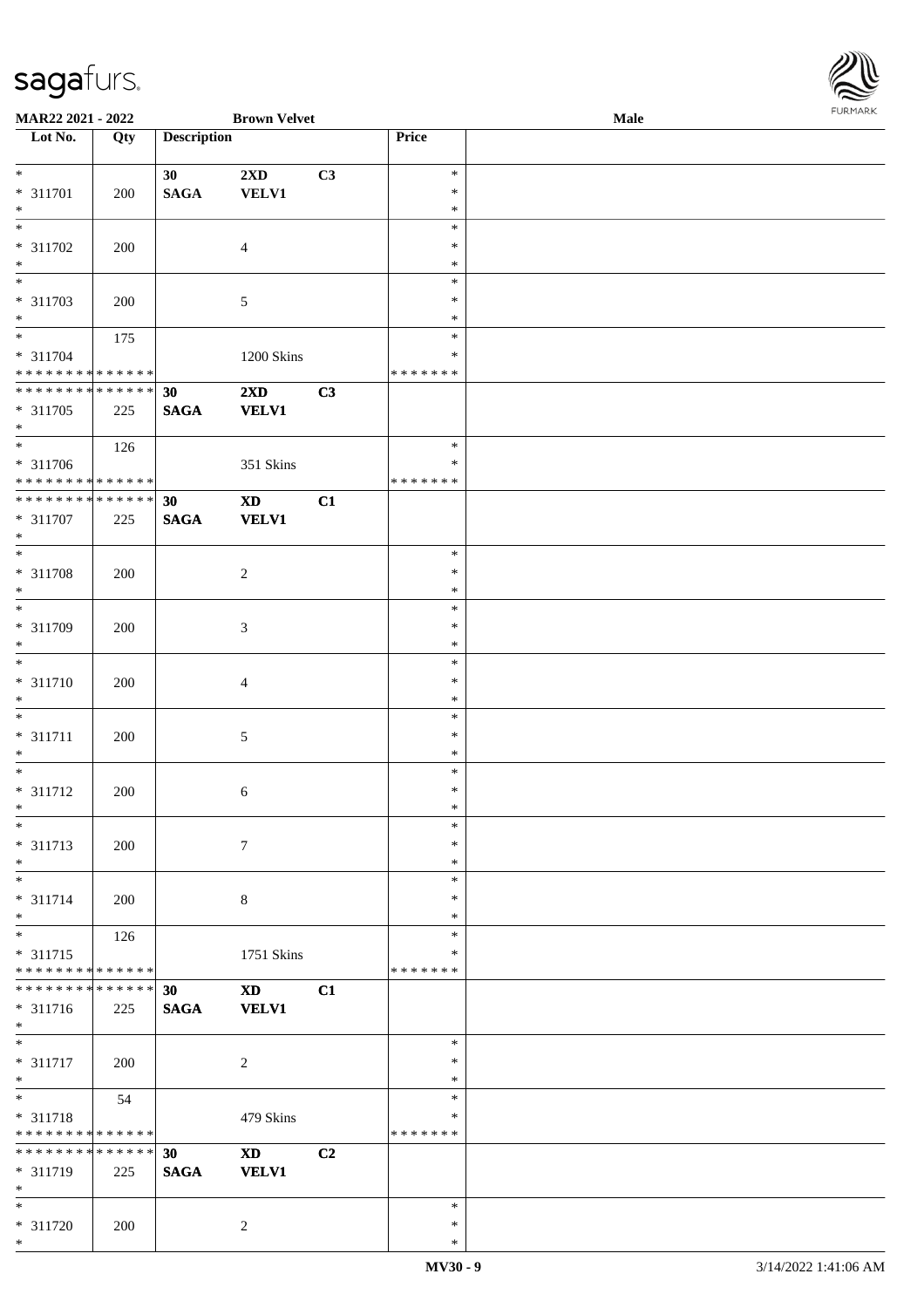| Lot No.                            | Qty | <b>Description</b> |                        |    | Price            |  |
|------------------------------------|-----|--------------------|------------------------|----|------------------|--|
| $\overline{\phantom{0}}$           |     |                    |                        |    |                  |  |
|                                    |     | 30                 | $\mathbf{X}\mathbf{D}$ | C2 | $\ast$           |  |
| $* 311721$                         | 200 | $\mathbf{SAGA}$    | <b>VELV1</b>           |    | $\ast$           |  |
| $\ast$<br>$\overline{\phantom{0}}$ |     |                    |                        |    | $\ast$<br>$\ast$ |  |
|                                    |     |                    |                        |    | $\ast$           |  |
| $* 311722$<br>$\ast$               | 200 |                    | $\overline{4}$         |    | $\ast$           |  |
| $\overline{\phantom{0}}$           |     |                    |                        |    | $\ast$           |  |
| $* 311723$                         | 200 |                    | $\sqrt{5}$             |    | $\ast$           |  |
| $*$                                |     |                    |                        |    | $\ast$           |  |
| $\overline{\phantom{0}}$           |     |                    |                        |    | $\ast$           |  |
| * 311724                           | 200 |                    | $\sqrt{6}$             |    | $\ast$           |  |
| $*$                                |     |                    |                        |    | $\ast$           |  |
|                                    |     |                    |                        |    | $\ast$           |  |
| $* 311725$                         | 200 |                    | $\boldsymbol{7}$       |    | $\ast$           |  |
| $\ast$                             |     |                    |                        |    | $\ast$           |  |
| $\overline{\phantom{0}}$           |     |                    |                        |    | $\ast$           |  |
| * 311726                           | 200 |                    | $\,8\,$                |    | $\ast$           |  |
| $\ast$                             |     |                    |                        |    | $\ast$           |  |
| $\overline{\phantom{0}}$           |     |                    |                        |    | $\ast$           |  |
| $* 311727$                         | 200 |                    | $\overline{9}$         |    | $\ast$           |  |
| $\ast$<br>$\overline{\phantom{0}}$ |     |                    |                        |    | $\ast$<br>$\ast$ |  |
|                                    |     |                    |                        |    | $\ast$           |  |
| $* 311728$<br>$*$                  | 200 |                    | $10\,$                 |    | $\ast$           |  |
| $\overline{\phantom{0}}$           |     |                    |                        |    | $\ast$           |  |
| * 311729                           | 199 |                    | $11\,$                 |    | $\ast$           |  |
| $*$                                |     |                    |                        |    | $\ast$           |  |
| $\overline{\phantom{0}}$           | 198 |                    |                        |    | $\ast$           |  |
| * 311730                           |     |                    | 2422 Skins             |    | *                |  |
| ******** <mark>******</mark>       |     |                    |                        |    | * * * * * * *    |  |
| ******** <mark>******</mark>       |     | 30                 | $\mathbf{X}\mathbf{D}$ | C2 |                  |  |
| $* 311731$                         | 225 | $\mathbf{SAGA}$    | <b>VELV1</b>           |    |                  |  |
| $\ast$<br>$\overline{\phantom{1}}$ |     |                    |                        |    |                  |  |
|                                    |     |                    |                        |    | $\ast$           |  |
| $* 311732$<br>$*$                  | 200 |                    | $\overline{c}$         |    | $\ast$           |  |
|                                    |     |                    |                        |    | $\ast$<br>*      |  |
| $* 311733$                         | 200 |                    | $\mathfrak{Z}$         |    | $\ast$           |  |
| $\ast$                             |     |                    |                        |    | $\ast$           |  |
| $\overline{\phantom{a}^*}$         | 135 |                    |                        |    | $\ast$           |  |
| $* 311734$                         |     |                    | $760~\rm Skins$        |    | $\ast$           |  |
| **************                     |     |                    |                        |    | *******          |  |
| **************                     |     | 30                 | $\mathbf{X}\mathbf{D}$ | C3 |                  |  |
| $* 311735$                         | 217 | $\mathbf{SAGA}$    | <b>VELV1</b>           |    |                  |  |
| $\ast$                             |     |                    |                        |    |                  |  |
| $\overline{\phantom{a}^*}$         |     |                    |                        |    | $\ast$           |  |
| $* 311736$                         | 200 |                    | $\overline{c}$         |    | $\ast$           |  |
| $*$<br>$\overline{\phantom{a}^*}$  |     |                    |                        |    | $\ast$           |  |
|                                    |     |                    |                        |    | $\ast$           |  |
| $* 311737$<br>$\ast$               | 200 |                    | 3                      |    | ∗<br>∗           |  |
| $\ast$                             |     |                    |                        |    | $\ast$           |  |
| * 311738                           | 200 |                    | 4                      |    | ∗                |  |
| $\ast$                             |     |                    |                        |    | $\ast$           |  |
| $\overline{\phantom{1}}$           |     |                    |                        |    | $\ast$           |  |
| * 311739                           | 200 |                    | $\sqrt{5}$             |    | $\ast$           |  |
| $*$                                |     |                    |                        |    | $\ast$           |  |
| $\overline{\phantom{a}^*}$         |     |                    |                        |    | $\ast$           |  |
| $* 311740$                         | 200 |                    | 6                      |    | $\ast$           |  |
| $*$                                |     |                    |                        |    | $\ast$           |  |

**MAR22 2021 - 2022 Brown Velvet Male**<br> **Description Price Price** 

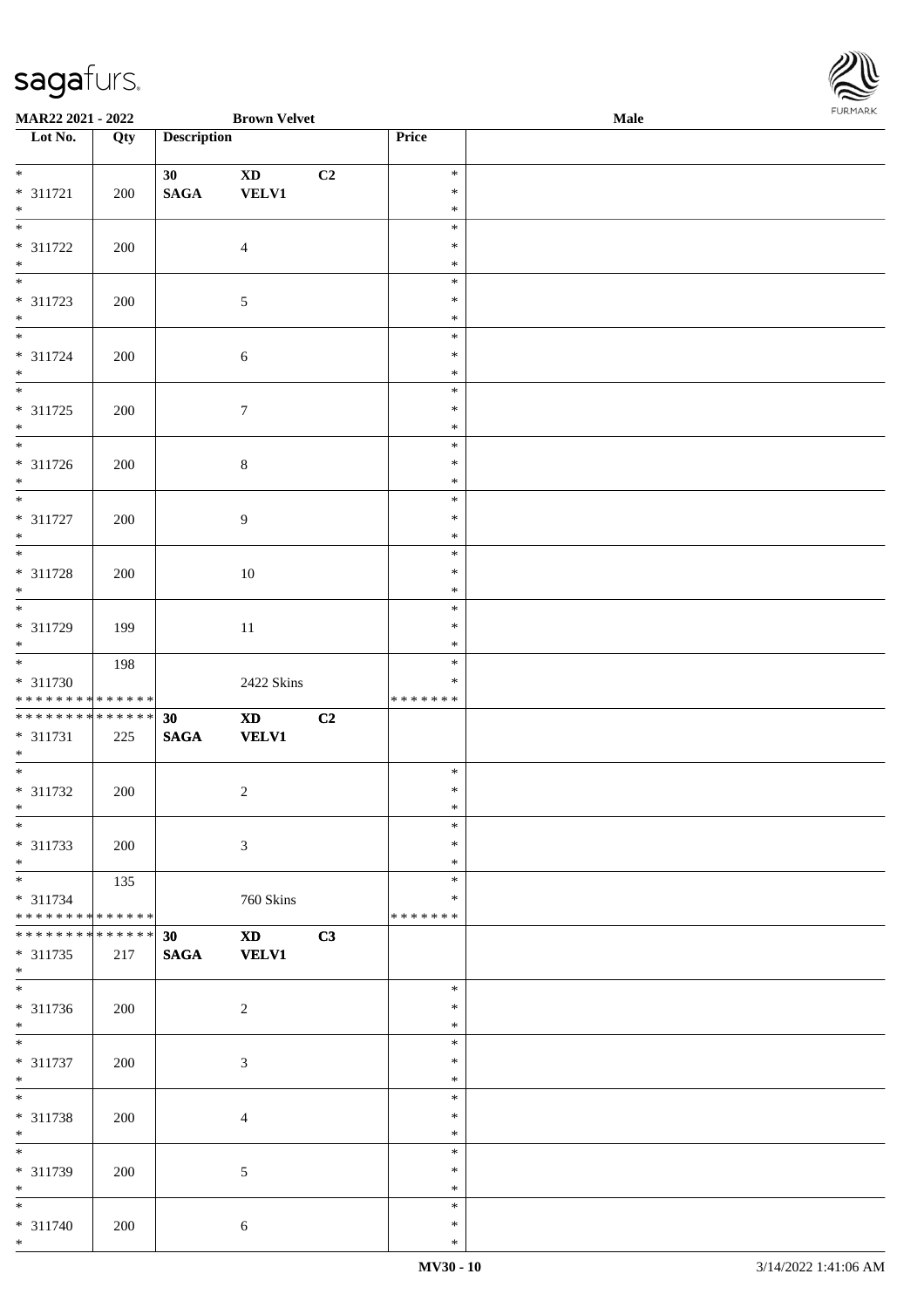| MAR22 2021 - 2022                          |     |                    | <b>Brown Velvet</b>        |    |                  | Male | <b>FURITARK</b> |
|--------------------------------------------|-----|--------------------|----------------------------|----|------------------|------|-----------------|
| Lot No.                                    | Qty | <b>Description</b> |                            |    | Price            |      |                 |
|                                            |     |                    |                            |    |                  |      |                 |
| $*$                                        |     | 30                 | $\boldsymbol{\mathrm{XD}}$ | C3 | $\ast$           |      |                 |
| $* 311741$                                 | 200 | $\mathbf{SAGA}$    | <b>VELV1</b>               |    | $\ast$           |      |                 |
| $*$                                        |     |                    |                            |    | $\ast$           |      |                 |
| $\frac{1}{1}$                              |     |                    |                            |    | $\ast$           |      |                 |
| * 311742                                   | 200 |                    | $\,8\,$                    |    | $\ast$           |      |                 |
| $*$                                        |     |                    |                            |    | $\ast$           |      |                 |
|                                            | 112 |                    |                            |    | $\ast$           |      |                 |
| * 311743                                   |     |                    | 1729 Skins                 |    | ∗                |      |                 |
| * * * * * * * * <mark>* * * * * * *</mark> |     |                    |                            |    | * * * * * * *    |      |                 |
| * * * * * * * * <mark>* * * * * * *</mark> |     | 30                 | $\boldsymbol{\mathrm{XD}}$ | C3 |                  |      |                 |
| $* 311744$                                 | 225 | <b>SAGA</b>        | <b>VELV1</b>               |    |                  |      |                 |
| $*$                                        |     |                    |                            |    |                  |      |                 |
|                                            |     |                    |                            |    | $\ast$           |      |                 |
| $* 311745$                                 | 200 |                    | $\overline{2}$             |    | $\ast$           |      |                 |
| $\ast$                                     |     |                    |                            |    | $\ast$           |      |                 |
|                                            | 131 |                    |                            |    | $\ast$           |      |                 |
| $* 311746$                                 |     |                    | 556 Skins                  |    | ∗                |      |                 |
| * * * * * * * * * * * * * *                |     |                    |                            |    | * * * * * * *    |      |                 |
| **************                             |     | 30                 | <b>Dark</b>                | C1 |                  |      |                 |
| $* 311747$                                 | 225 | <b>SAGA</b>        | <b>VELV1</b>               |    |                  |      |                 |
| $*$                                        |     |                    |                            |    |                  |      |                 |
|                                            |     |                    |                            |    | $\ast$           |      |                 |
| * 311748                                   | 200 |                    | $\overline{2}$             |    | $\ast$           |      |                 |
| $*$                                        |     |                    |                            |    | $\ast$           |      |                 |
|                                            |     |                    |                            |    | $\ast$           |      |                 |
| * 311749                                   | 200 |                    | $\mathfrak{Z}$             |    | $\ast$           |      |                 |
| $*$                                        |     |                    |                            |    | $\ast$           |      |                 |
|                                            |     |                    |                            |    | $\ast$           |      |                 |
| * 311750                                   | 200 |                    | $\overline{4}$             |    | $\ast$           |      |                 |
| $*$                                        |     |                    |                            |    | $\ast$           |      |                 |
| $*$                                        |     |                    |                            |    | $\ast$           |      |                 |
| $* 311751$                                 | 200 |                    | $\mathfrak{S}$             |    | $\ast$           |      |                 |
| $*$                                        |     |                    |                            |    | $\ast$           |      |                 |
|                                            |     |                    |                            |    | $\ast$           |      |                 |
| * 311752                                   | 199 |                    | $\sqrt{6}$                 |    | $\ast$           |      |                 |
| $*$ $*$<br>$\overline{\ast}$               |     |                    |                            |    | $\ast$           |      |                 |
|                                            |     |                    |                            |    | $\ast$           |      |                 |
| * 311753                                   | 200 |                    | $\boldsymbol{7}$           |    | $\ast$           |      |                 |
| $*$                                        |     |                    |                            |    | $\ast$<br>$\ast$ |      |                 |
|                                            |     |                    |                            |    | $\ast$           |      |                 |
| * 311754                                   | 200 |                    | $8\,$                      |    | $\ast$           |      |                 |
| $*$                                        |     |                    |                            |    | $\ast$           |      |                 |
| $* 311755$                                 |     |                    | 9                          |    | $\ast$           |      |                 |
| $*$                                        | 200 |                    |                            |    | $\ast$           |      |                 |
|                                            |     |                    |                            |    | $\ast$           |      |                 |
| * 311756                                   | 200 |                    | $10\,$                     |    | $\ast$           |      |                 |
| $*$                                        |     |                    |                            |    | $\ast$           |      |                 |
| $*$                                        |     |                    |                            |    | $\ast$           |      |                 |
| * 311757                                   | 200 |                    | 11                         |    | $\ast$           |      |                 |
| $*$                                        |     |                    |                            |    | $\ast$           |      |                 |
| $*$                                        |     |                    |                            |    | $\ast$           |      |                 |
| * 311758                                   | 200 |                    | $12\,$                     |    | $\ast$           |      |                 |
| $*$                                        |     |                    |                            |    | $\ast$           |      |                 |
|                                            |     |                    |                            |    | $\ast$           |      |                 |
| * 311759                                   | 200 |                    | 13                         |    | $\ast$           |      |                 |
| $*$                                        |     |                    |                            |    | $\ast$           |      |                 |
| $*$                                        |     |                    |                            |    | $\ast$           |      |                 |
| $* 311760$                                 | 199 |                    | 14                         |    | $\ast$           |      |                 |
| $\ast$                                     |     |                    |                            |    | $\ast$           |      |                 |
|                                            |     |                    |                            |    |                  |      |                 |

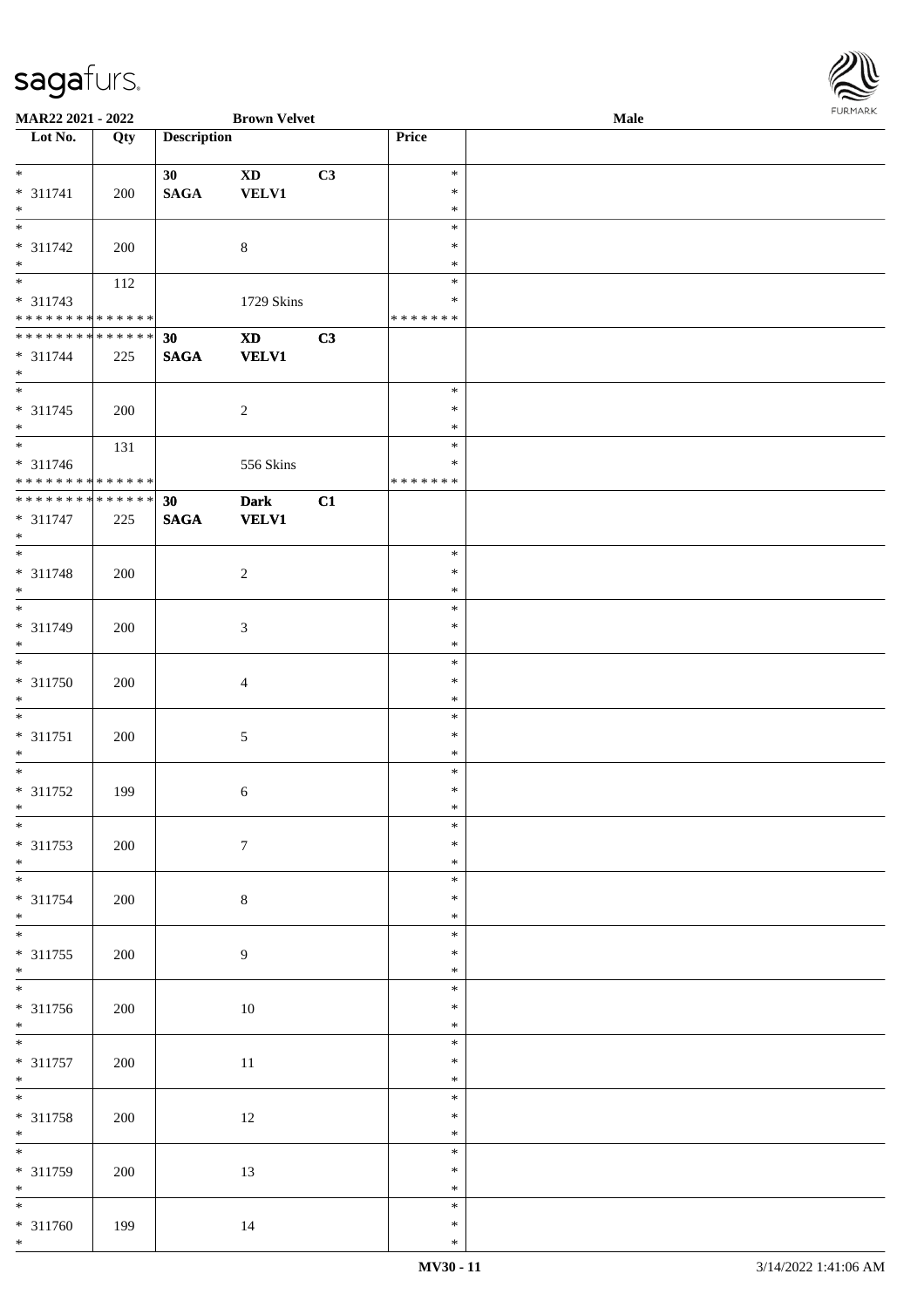| MAR22 2021 - 2022            |     |                    | <b>Brown Velvet</b> |    |                  | Male | <b>FURMARK</b> |
|------------------------------|-----|--------------------|---------------------|----|------------------|------|----------------|
| Lot No.                      | Qty | <b>Description</b> |                     |    | Price            |      |                |
| $\ast$                       |     |                    |                     |    | $\ast$           |      |                |
|                              |     | 30 <sup>°</sup>    | Dark                | C1 |                  |      |                |
| $* 311761$<br>$\ast$         | 200 | $\mathbf{SAGA}$    | VELV1               |    | ∗                |      |                |
| $\ast$                       |     |                    |                     |    | $\ast$<br>$\ast$ |      |                |
|                              |     |                    |                     |    |                  |      |                |
| * 311762                     | 200 |                    | 16                  |    | ∗                |      |                |
| $\ast$<br>$\ast$             |     |                    |                     |    | $\ast$           |      |                |
|                              | 105 |                    |                     |    | $\ast$           |      |                |
| * 311763                     |     |                    | 3328 Skins          |    | $\ast$           |      |                |
| ******** <mark>******</mark> |     |                    |                     |    | * * * * * * *    |      |                |
| **************               |     | 30                 | <b>Dark</b>         | C1 |                  |      |                |
| $* 311764$                   | 200 | $\mathbf{SAGA}$    | <b>VELV1</b>        |    |                  |      |                |
| $\ast$                       |     |                    |                     |    |                  |      |                |
| $\ast$                       |     |                    |                     |    | $\ast$           |      |                |
| $* 311765$                   | 200 |                    | $\overline{c}$      |    | $\ast$           |      |                |
| $\ast$                       |     |                    |                     |    | $\ast$           |      |                |
| $\ast$                       | 179 |                    |                     |    | $\ast$           |      |                |
| * 311766                     |     |                    | 579 Skins           |    | $\ast$           |      |                |
| ******** <mark>******</mark> |     |                    |                     |    | * * * * * * *    |      |                |
| **************               |     | 30                 | <b>Dark</b>         | C2 |                  |      |                |
| * 311767                     | 225 | <b>SAGA</b>        | <b>VELV1</b>        |    |                  |      |                |
| $\ast$                       |     |                    |                     |    |                  |      |                |
| $\ast$                       |     |                    |                     |    | $\ast$           |      |                |
| * 311768                     | 200 |                    | $\overline{c}$      |    | $\ast$           |      |                |
| $\ast$                       |     |                    |                     |    | $\ast$           |      |                |
| $\overline{\phantom{a}^*}$   |     |                    |                     |    | $\ast$           |      |                |
| * 311769                     | 200 |                    | 3                   |    | $\ast$           |      |                |
| $\ast$                       |     |                    |                     |    | $\ast$           |      |                |
| $\overline{\phantom{a}^*}$   |     |                    |                     |    | $\ast$           |      |                |
| $* 311770$                   | 200 |                    | $\overline{4}$      |    | $\ast$           |      |                |
| $\ast$                       |     |                    |                     |    | $\ast$           |      |                |
| $\overline{\phantom{a}^*}$   |     |                    |                     |    | $\ast$           |      |                |
| $* 311771$                   | 200 |                    | 5                   |    | $\ast$           |      |                |
| $\ast$                       |     |                    |                     |    | $\ast$           |      |                |
| $\ast$                       |     |                    |                     |    | $\ast$           |      |                |
| $* 311772$                   | 200 |                    | 6                   |    | $\ast$           |      |                |
| $\ast$                       |     |                    |                     |    | $\ast$           |      |                |
| $\ast$                       |     |                    |                     |    | $\ast$           |      |                |
| * 311773                     | 200 |                    | $\tau$              |    | ∗                |      |                |
| $\ast$                       |     |                    |                     |    | $\ast$           |      |                |
| $_{\ast}$                    |     |                    |                     |    | $\ast$           |      |                |
| * 311774                     | 200 |                    | 8                   |    | $\ast$           |      |                |
| $\ast$                       |     |                    |                     |    | $\ast$           |      |                |
| $\overline{\phantom{0}}$     |     |                    |                     |    | $\ast$           |      |                |
| * 311775                     | 200 |                    | 9                   |    | $\ast$           |      |                |
| $\ast$                       |     |                    |                     |    | $\ast$           |      |                |
| $\overline{\phantom{a}^*}$   |     |                    |                     |    | $\ast$           |      |                |
| $* 311776$                   | 200 |                    | $10\,$              |    | $\ast$           |      |                |
| $\ast$                       |     |                    |                     |    | $\ast$           |      |                |
| $\overline{\phantom{1}}$     |     |                    |                     |    | $\ast$           |      |                |
| $* 311777$                   | 199 |                    | $11\,$              |    | $\ast$           |      |                |
| $\ast$                       |     |                    |                     |    | $\ast$           |      |                |
| $\overline{\ast}$            |     |                    |                     |    | $\ast$           |      |                |
| * 311778                     | 200 |                    | $12\,$              |    | $\ast$           |      |                |
| $\ast$                       |     |                    |                     |    | $\ast$           |      |                |
| $\overline{\phantom{a}^*}$   |     |                    |                     |    | $\ast$           |      |                |
| * 311779                     | 200 |                    | 13                  |    | $\ast$           |      |                |
| $\ast$                       |     |                    |                     |    | $\ast$           |      |                |
| $\ast$                       |     |                    |                     |    | $\ast$           |      |                |
| * 311780                     | 200 |                    | 14                  |    | $\ast$           |      |                |
| $\ast$                       |     |                    |                     |    | $\ast$           |      |                |

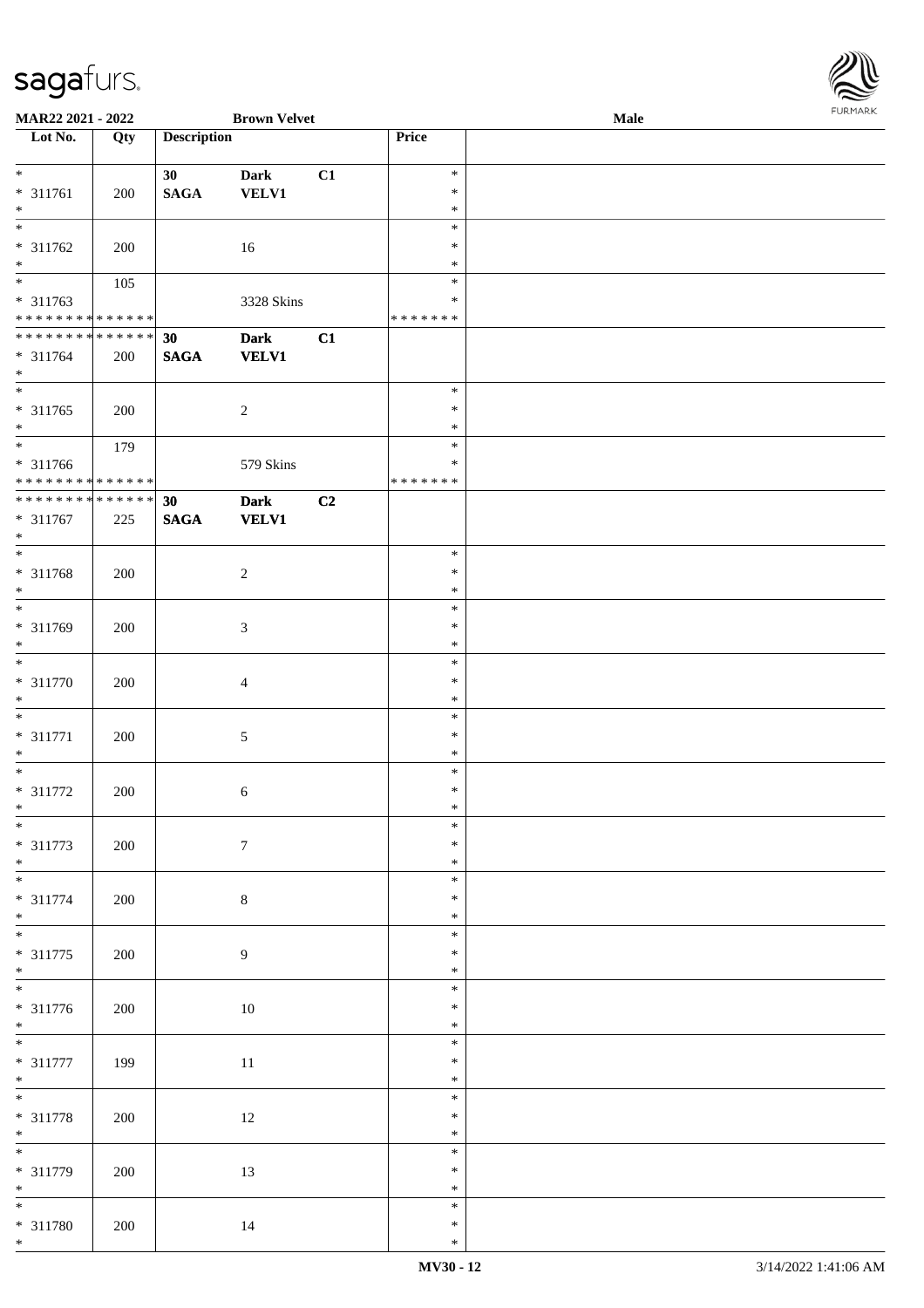\*

| MAR22 2021 - 2022                  |        |                    | <b>Brown Velvet</b> |    |                  | Male |  |
|------------------------------------|--------|--------------------|---------------------|----|------------------|------|--|
| Lot No.                            | Qty    | <b>Description</b> |                     |    | Price            |      |  |
|                                    |        |                    |                     |    |                  |      |  |
| $\ast$                             |        | 30 <sup>°</sup>    | <b>Dark</b>         | C2 | $\ast$           |      |  |
| * 311781                           | 200    | $\mathbf{SAGA}$    | <b>VELV1</b>        |    | $\ast$           |      |  |
| $\ast$<br>$\overline{\ast}$        |        |                    |                     |    | $\ast$           |      |  |
|                                    |        |                    |                     |    | $\ast$<br>$\ast$ |      |  |
| * 311782                           | 200    |                    | 16                  |    |                  |      |  |
| $\ast$<br>$\overline{\phantom{0}}$ |        |                    |                     |    | $\ast$<br>$\ast$ |      |  |
| * 311783                           | 153    |                    | 3377 Skins          |    | $\ast$           |      |  |
| * * * * * * * * * * * * * *        |        |                    |                     |    | * * * * * * *    |      |  |
| **************                     |        | 30                 | <b>Dark</b>         | C2 |                  |      |  |
| * 311784                           | 225    | $\mathbf{SAGA}$    | <b>VELV1</b>        |    |                  |      |  |
| $\ast$                             |        |                    |                     |    |                  |      |  |
| $\overline{\phantom{0}}$           |        |                    |                     |    | $\ast$           |      |  |
| * 311785                           | 200    |                    | $\sqrt{2}$          |    | $\ast$           |      |  |
| $*$                                |        |                    |                     |    | $\ast$           |      |  |
| $\overline{\phantom{a}^*}$         |        |                    |                     |    | $\ast$           |      |  |
| $* 311786$                         | 200    |                    | $\mathfrak{Z}$      |    | $\ast$           |      |  |
| $\ast$                             |        |                    |                     |    | $\ast$           |      |  |
| $\overline{\phantom{a}^*}$         |        |                    |                     |    | $\ast$           |      |  |
| $* 311787$                         | 200    |                    | $\overline{4}$      |    | $\ast$           |      |  |
| $\ast$                             |        |                    |                     |    | $\ast$           |      |  |
| $\overline{\phantom{0}}$           |        |                    |                     |    | $\ast$           |      |  |
| * 311788                           | 200    |                    | $\sqrt{5}$          |    | $\ast$           |      |  |
| $\ast$                             |        |                    |                     |    | $\ast$           |      |  |
| $\overline{\ast}$                  |        |                    |                     |    | $\ast$           |      |  |
| * 311789                           | 200    |                    | 6                   |    | $\ast$           |      |  |
| $*$                                |        |                    |                     |    | $\ast$           |      |  |
| $\overline{\phantom{0}}$           |        |                    |                     |    | $\ast$           |      |  |
| $* 311790$                         | 200    |                    | $\boldsymbol{7}$    |    | $\ast$           |      |  |
| $*$                                |        |                    |                     |    | $\ast$           |      |  |
| $\ast$                             |        |                    |                     |    | $\ast$           |      |  |
| $* 311791$                         | 200    |                    | $\bf 8$             |    | $\ast$           |      |  |
| $*$                                |        |                    |                     |    | $\ast$           |      |  |
| $\ast$                             |        |                    |                     |    | $\ast$           |      |  |
| * 311792                           | 200    |                    | $\overline{9}$      |    | $\ast$           |      |  |
| $*$                                |        |                    |                     |    | $\ast$           |      |  |
| $\ast$                             |        |                    |                     |    | $\ast$           |      |  |
| * 311793                           | 200    |                    | $10\,$              |    | $\ast$           |      |  |
| $\ast$                             |        |                    |                     |    | $\ast$           |      |  |
| $\overline{\phantom{a}^*}$         |        |                    |                     |    | $\ast$           |      |  |
| * 311794                           | 200    |                    | $11\,$              |    | $\ast$           |      |  |
| $\ast$                             |        |                    |                     |    | $\ast$           |      |  |
| $_{\ast}$                          |        |                    |                     |    | $\ast$           |      |  |
| $* 311795$                         | 200    |                    | 12                  |    | $\ast$           |      |  |
| $\ast$<br>$_{\ast}^{-}$            |        |                    |                     |    | $\ast$           |      |  |
|                                    |        |                    |                     |    | $\ast$           |      |  |
| * 311796                           | 200    |                    | 13                  |    | $\ast$           |      |  |
| $*$<br>$\overline{\ast}$           |        |                    |                     |    | $\ast$           |      |  |
|                                    | $80\,$ |                    |                     |    | $\ast$           |      |  |
| * 311797                           |        |                    | 2705 Skins          |    | $\ast$           |      |  |
| * * * * * * * * * * * * * *        |        |                    |                     |    | * * * * * * *    |      |  |
| * * * * * * * * * * * * * *        |        | 30                 | <b>Dark</b>         | C3 |                  |      |  |
| * 311798                           | 225    | $\mathbf{SAGA}$    | <b>VELV1</b>        |    |                  |      |  |
| $*$<br>$\overline{\phantom{a}^*}$  |        |                    |                     |    |                  |      |  |
|                                    |        |                    |                     |    | $\ast$           |      |  |
| * 311799                           | 200    |                    | $\overline{2}$      |    | $\ast$           |      |  |
| $\ast$                             |        |                    |                     |    | $\ast$           |      |  |
| $*$                                |        |                    |                     |    | $\ast$           |      |  |
| * 311800                           | 200    |                    | $\mathfrak{Z}$      |    | $\ast$           |      |  |

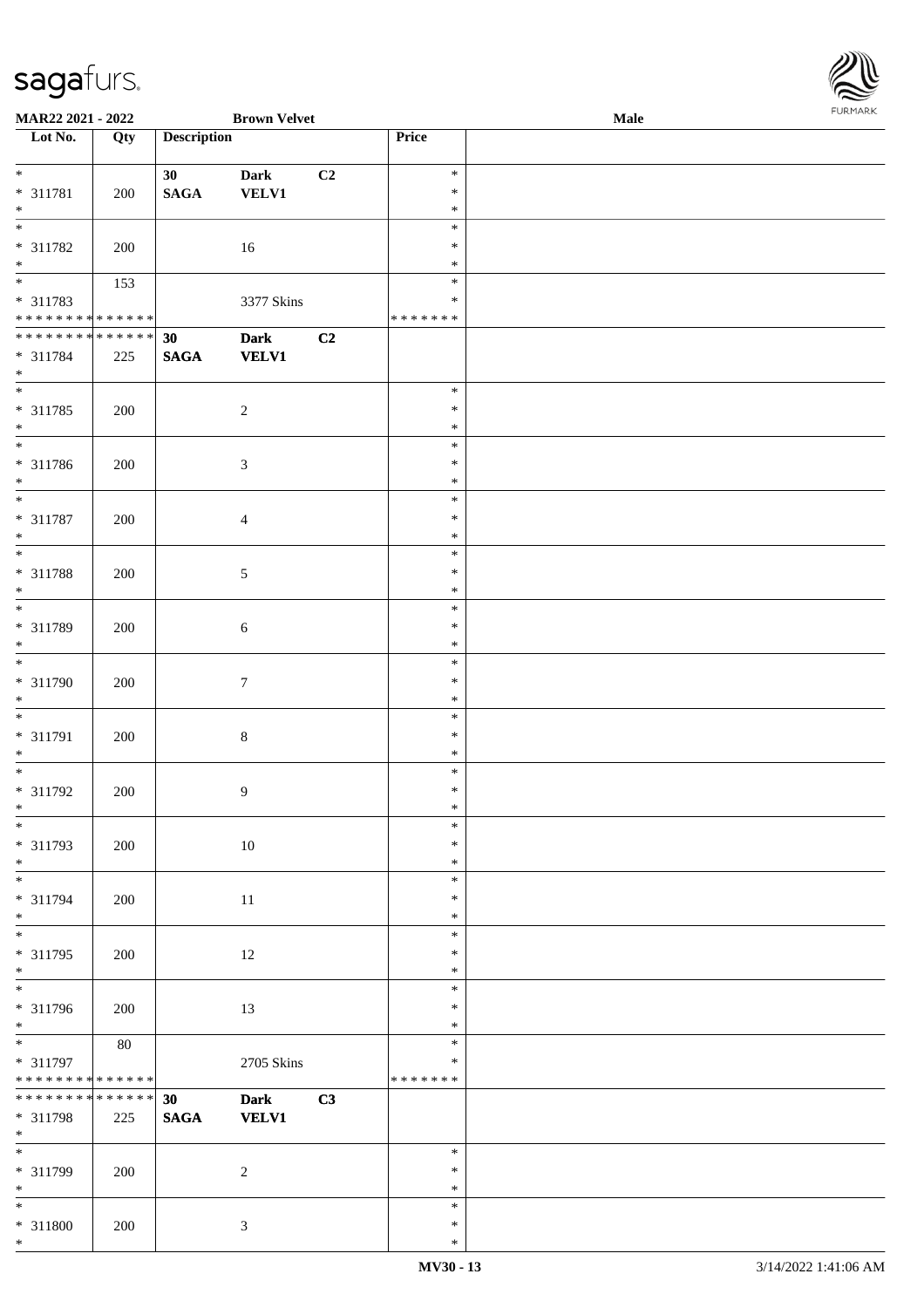| Lot No.                                                        | Qty       | <b>Description</b>                 |                             |    | Price                             |  |
|----------------------------------------------------------------|-----------|------------------------------------|-----------------------------|----|-----------------------------------|--|
| $*$<br>* 311801                                                | 200       | 30 <sup>°</sup><br>$\mathbf{SAGA}$ | <b>Dark</b><br><b>VELV1</b> | C3 | $\ast$<br>$\ast$                  |  |
| $*$ $*$<br>* 311802                                            | 200       |                                    | 5                           |    | $\ast$<br>$\ast$<br>$\ast$        |  |
| $\ast$<br>$\overline{\phantom{0}}$<br>* 311803                 | 200       |                                    | $\sqrt{6}$                  |    | $\ast$<br>$\ast$<br>$\ast$        |  |
| $*$ $*$<br>* 311804                                            | 200       |                                    | $\boldsymbol{7}$            |    | $\ast$<br>$\ast$<br>$\ast$        |  |
| $*$   *<br>$* 311805$                                          | 200       |                                    | $8\,$                       |    | $\ast$<br>$\ast$<br>$\ast$        |  |
| $\ast$<br>$\overline{\phantom{1}}$                             |           |                                    |                             |    | $\ast$<br>$\ast$                  |  |
| * 311806<br>$\ast$<br>$\overline{\phantom{a}^*}$               | 200       |                                    | 9                           |    | $\ast$<br>$\ast$<br>$\ast$        |  |
| $* 311807$<br>$\ast$<br>$\overline{\phantom{a}^*}$             | 200       |                                    | $10\,$                      |    | $\ast$<br>$\ast$<br>$\ast$        |  |
| * 311808<br>$\ast$<br>$\overline{\ast}$                        | 200       |                                    | $11\,$                      |    | $\ast$<br>$\ast$<br>$\ast$        |  |
| * 311809<br>$\ast$<br>$\overline{\phantom{a}^*}$               | 200       |                                    | $12\,$                      |    | $\ast$<br>$\ast$<br>$\ast$        |  |
| $* 311810$<br>$\ast$<br>$_{*}^{-}$                             | 200       |                                    | 13                          |    | $\ast$<br>$\ast$<br>$\ast$        |  |
| $* 311811$<br>$*$<br>$\overline{\ast}$                         | 200<br>58 |                                    | $14\,$                      |    | $\ast$<br>$\ast$<br>$\ast$        |  |
| * 311812<br>******** <mark>******</mark><br>*************** 30 |           |                                    | 2883 Skins<br>Dark C3       |    | $\ast$<br>*******                 |  |
| * 311813<br>$\ast$<br>$\overline{\phantom{0}}$                 | 225       | <b>SAGA</b>                        | <b>VELV1</b>                |    | $\ast$                            |  |
| $* 311814$<br>$*$<br>$\overline{\ast}$                         | 200       |                                    | $\sqrt{2}$                  |    | $\ast$<br>$\ast$                  |  |
| * 311815<br>$\ast$<br>$\overline{\phantom{1}}$                 | 200       |                                    | 3                           |    | $\ast$<br>$\ast$<br>$\ast$        |  |
| $* 311816$<br>$\ast$                                           | 200       |                                    | $\overline{4}$              |    | $\ast$<br>∗<br>$\ast$             |  |
| $_{\ast}^{-}$<br>* 311817<br>**************                    | 155       |                                    | 980 Skins                   |    | $\ast$<br>$\ast$<br>* * * * * * * |  |
| **************<br>$* 311818$<br>$*$                            | 225       | 30<br>$\mathbf{SAGA}$              | <b>MED</b><br><b>VELV1</b>  | C1 |                                   |  |
| $\ast$<br>* 311819<br>$\ast$                                   | 200       |                                    | $\sqrt{2}$                  |    | $\ast$<br>$\ast$<br>$\ast$        |  |
| $\overline{\phantom{a}^*}$<br>* 311820<br>$*$                  | 200       |                                    | $\mathfrak{Z}$              |    | $\ast$<br>$\ast$<br>$\ast$        |  |

**MAR22 2021 - 2022 Brown Velvet Male**

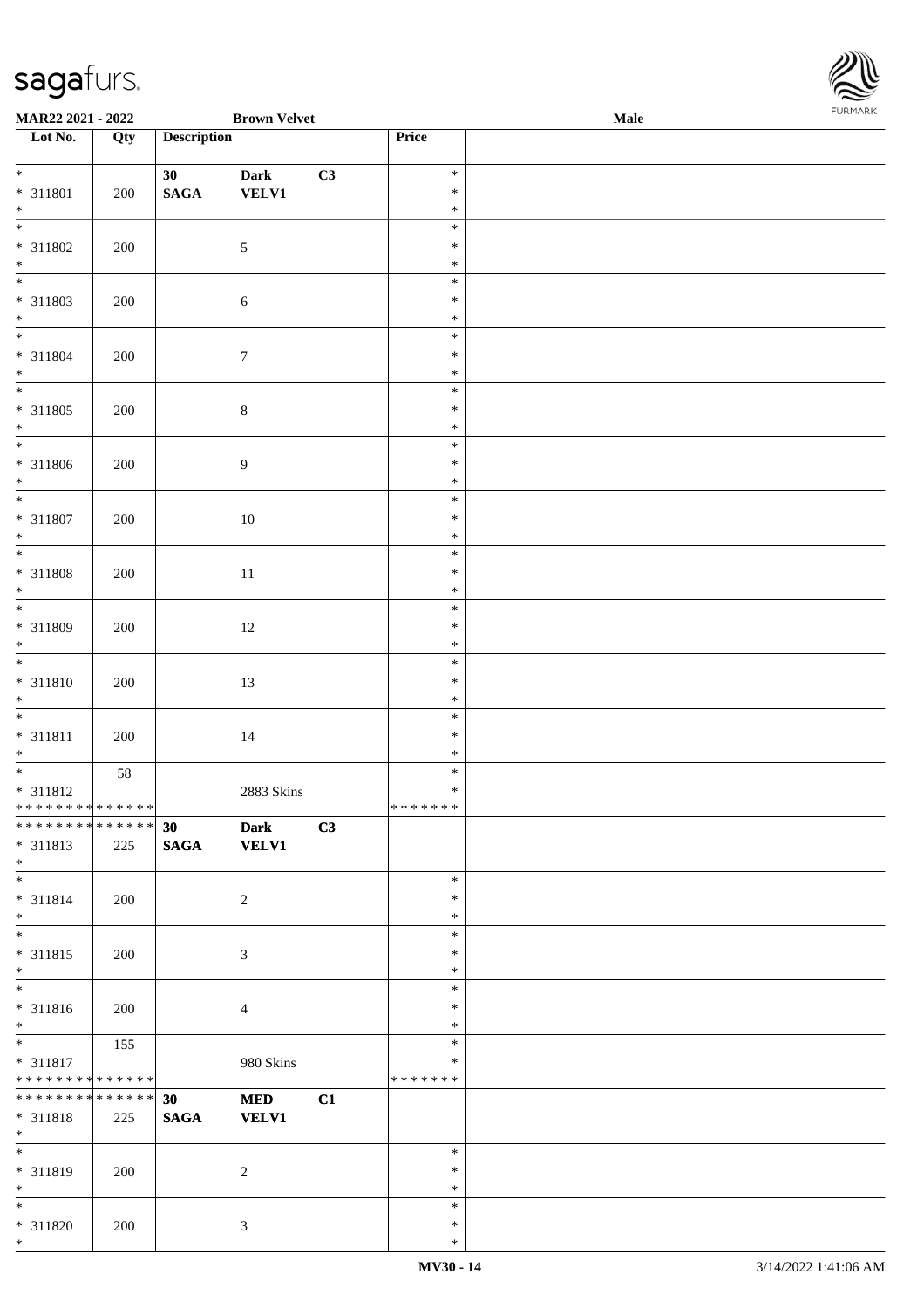| <b>FURMARK</b> |
|----------------|
|                |

| MAR22 2021 - 2022               |             |                    | <b>Brown Velvet</b> |    |               | Male |  |
|---------------------------------|-------------|--------------------|---------------------|----|---------------|------|--|
| Lot No.                         | Qty         | <b>Description</b> |                     |    | Price         |      |  |
|                                 |             |                    |                     |    |               |      |  |
| $*$                             |             | 30 <sup>°</sup>    | <b>MED</b>          | C1 | $\ast$        |      |  |
| $* 311821$                      | 200         | <b>SAGA</b>        | <b>VELV1</b>        |    | $\ast$        |      |  |
| $*$                             |             |                    |                     |    | $\ast$        |      |  |
|                                 | 187         |                    |                     |    | $\ast$        |      |  |
| * 311822                        |             |                    | $1012$ Skins        |    | $\ast$        |      |  |
| * * * * * * * * * * * * * *     |             |                    |                     |    | * * * * * * * |      |  |
| * * * * * * * * * * * * * * *   |             | 30                 | <b>MED</b>          | C2 |               |      |  |
| * 311823                        | 225         | <b>SAGA</b>        | <b>VELV1</b>        |    |               |      |  |
| $*$                             |             |                    |                     |    |               |      |  |
|                                 |             |                    |                     |    | $\ast$        |      |  |
|                                 |             |                    |                     |    | $\ast$        |      |  |
| * 311824                        | 200         |                    | $\overline{2}$      |    |               |      |  |
| $*$<br>$\overline{\phantom{0}}$ |             |                    |                     |    | $\ast$        |      |  |
|                                 |             |                    |                     |    | $\ast$        |      |  |
| * 311825                        | 200         |                    | $\mathfrak{Z}$      |    | $\ast$        |      |  |
| $*$                             |             |                    |                     |    | $\ast$        |      |  |
|                                 |             |                    |                     |    | $\ast$        |      |  |
| $* 311826$                      | 200         |                    | $\overline{4}$      |    | $\ast$        |      |  |
| $*$                             |             |                    |                     |    | $\ast$        |      |  |
|                                 |             |                    |                     |    | $\ast$        |      |  |
| * 311827                        | 200         |                    | $\sqrt{5}$          |    | $\ast$        |      |  |
| $*$                             |             |                    |                     |    | $\ast$        |      |  |
| $\overline{\phantom{0}}$        |             |                    |                     |    | $\ast$        |      |  |
| * 311828                        | 200         |                    | $\sqrt{6}$          |    | $\ast$        |      |  |
| $\ast$                          |             |                    |                     |    | $\ast$        |      |  |
|                                 |             |                    |                     |    | $\ast$        |      |  |
| * 311829                        | 200         |                    | $\tau$              |    | $\ast$        |      |  |
| $\ast$                          |             |                    |                     |    | $\ast$        |      |  |
|                                 |             |                    |                     |    | $\ast$        |      |  |
| * 311830                        |             |                    |                     |    | $\ast$        |      |  |
| $*$                             | 200         |                    | $8\,$               |    | $\ast$        |      |  |
| $\overline{\ast}$               |             |                    |                     |    | $\ast$        |      |  |
|                                 |             |                    |                     |    |               |      |  |
| * 311831                        | 200         |                    | $\overline{9}$      |    | $\ast$        |      |  |
| $*$                             |             |                    |                     |    | $\ast$        |      |  |
| $*$                             |             |                    |                     |    | $\ast$        |      |  |
| * 311832                        | 200         |                    | $10\,$              |    | $\ast$        |      |  |
| $*$                             |             |                    |                     |    | $\ast$        |      |  |
| $\ast$                          |             |                    |                     |    | $\ast$        |      |  |
| * 311833                        | 200         |                    | $11\,$              |    | $\ast$        |      |  |
| $*$                             |             |                    |                     |    | $\ast$        |      |  |
| $*$                             |             |                    |                     |    | $\ast$        |      |  |
| * 311834                        | 200         |                    | 12                  |    | $\ast$        |      |  |
| $*$                             |             |                    |                     |    | $\ast$        |      |  |
| $*$                             |             |                    |                     |    | $\ast$        |      |  |
| * 311835                        | 200         |                    | 13                  |    | $\ast$        |      |  |
| $*$                             |             |                    |                     |    | $\ast$        |      |  |
|                                 |             |                    |                     |    | $\ast$        |      |  |
| * 311836                        | 200         |                    | 14                  |    | $\ast$        |      |  |
| $*$                             |             |                    |                     |    | $\ast$        |      |  |
|                                 | 127         |                    |                     |    | $\ast$        |      |  |
| * 311837                        |             |                    | 2952 Skins          |    | $\ast$        |      |  |
| * * * * * * * *                 | * * * * * * |                    |                     |    | *******       |      |  |
| * * * * * * * * * * * * * * *   |             | 30                 |                     | C3 |               |      |  |
|                                 |             |                    | <b>MED</b>          |    |               |      |  |
| * 311838                        | 225         | $\mathbf{SAGA}$    | <b>VELV1</b>        |    |               |      |  |
| $*$                             |             |                    |                     |    |               |      |  |
|                                 |             |                    |                     |    | $\ast$        |      |  |
| * 311839                        | 200         |                    | 2                   |    | $\ast$        |      |  |
| $*$                             |             |                    |                     |    | $\ast$        |      |  |
| $*$                             |             |                    |                     |    | $\ast$        |      |  |
| * 311840                        | 200         |                    | $\mathfrak{Z}$      |    | $\ast$        |      |  |
| $*$                             |             |                    |                     |    | $\ast$        |      |  |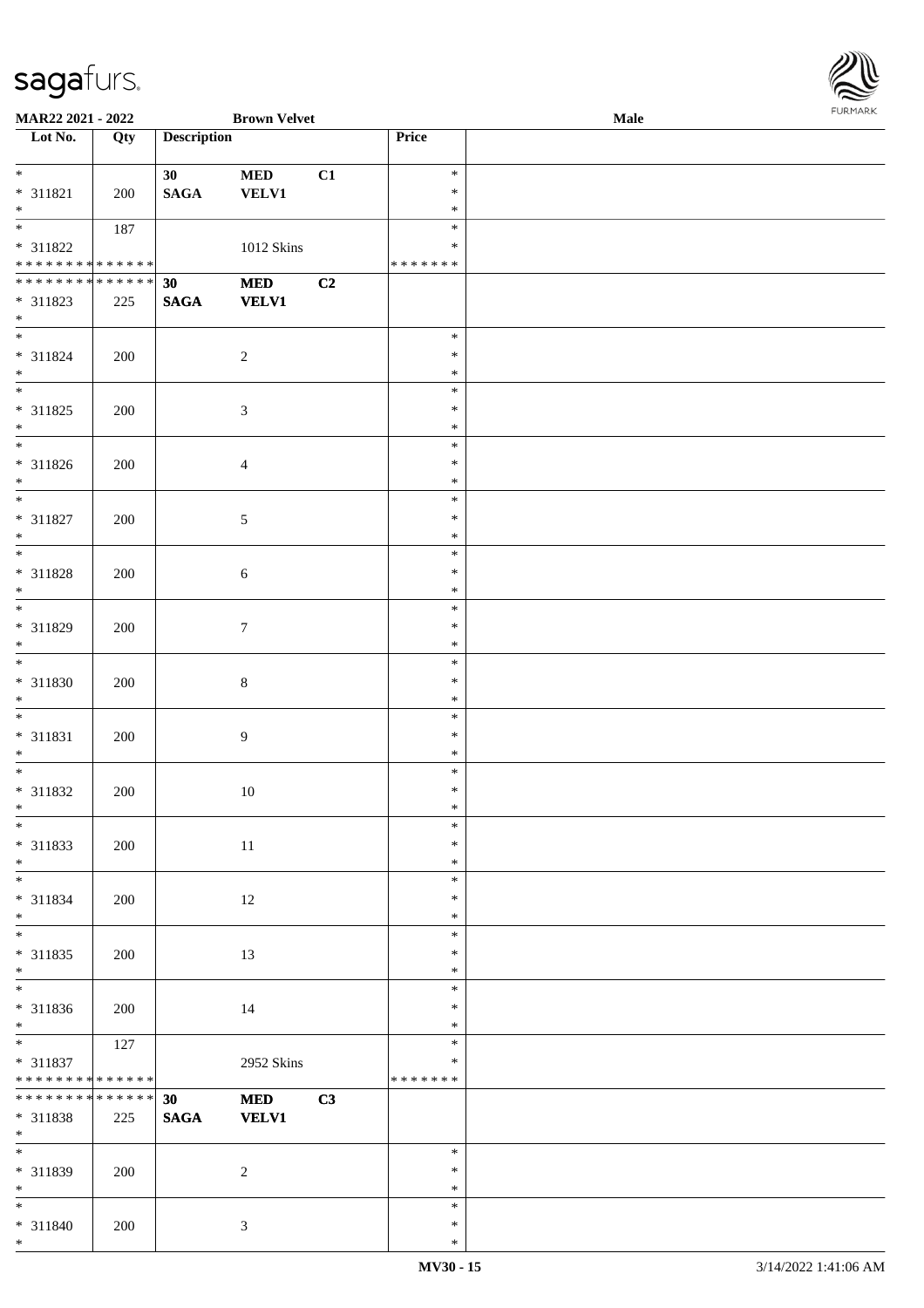\* \*

\*

\* 311859 | 200

\* 311860 | 200 | 2

**SAGA VELV1**

**MAR22 2021 - 2022 Brown Velvet Male**

| Lot No.                                                         | Qty | <b>Description</b>    |                             |                | Price                                       |  |
|-----------------------------------------------------------------|-----|-----------------------|-----------------------------|----------------|---------------------------------------------|--|
| $*$<br>$* 311841$                                               | 200 | 30<br>$\mathbf{SAGA}$ | <b>MED</b><br><b>VELV1</b>  | C3             | $\ast$<br>$\ast$                            |  |
| $*$<br>$\overline{\ast}$<br>$* 311842$                          | 200 |                       | $\sqrt{5}$                  |                | $\ast$<br>$\ast$<br>$\ast$                  |  |
| $\ast$<br>$\frac{1}{1}$<br>$* 311843$<br>**************         | 65  |                       | 1090 Skins                  |                | $\ast$<br>$\ast$<br>$\ast$<br>* * * * * * * |  |
| * * * * * * * * <mark>* * * * * * *</mark><br>$* 311844$<br>$*$ | 200 | 30<br><b>SAGA</b>     | <b>PALE</b><br><b>VELV1</b> | C1             |                                             |  |
| $\overline{\phantom{0}}$<br>$* 311845$<br>$*$                   | 200 |                       | $\sqrt{2}$                  |                | $\ast$<br>∗<br>$\ast$                       |  |
| * 311846<br>* * * * * * * * * * * * * *                         | 229 |                       | 629 Skins                   |                | $\ast$<br>$\ast$<br>* * * * * * *           |  |
| **************<br>$* 311847$<br>$*$                             | 225 | 30<br>$\mathbf{SAGA}$ | <b>PALE</b><br><b>VELV1</b> | C <sub>2</sub> |                                             |  |
| $\overline{\phantom{0}}$<br>$* 311848$<br>$\ast$                | 200 |                       | $\overline{c}$              |                | $\ast$<br>$\ast$<br>$\ast$                  |  |
| $\overline{\phantom{0}}$<br>* 311849<br>$\ast$                  | 200 |                       | $\mathfrak{Z}$              |                | $\ast$<br>$\ast$<br>$\ast$                  |  |
| $\overline{\phantom{a}^*}$<br>* 311850<br>$\ast$                | 200 |                       | $\overline{4}$              |                | $\ast$<br>$\ast$<br>$\ast$                  |  |
| $*$<br>* 311851<br>$\ast$                                       | 200 |                       | $\sqrt{5}$                  |                | $\ast$<br>∗<br>$\ast$                       |  |
| $\overline{\phantom{0}}$<br>$* 311852$<br>$*$                   | 200 |                       | $\sqrt{6}$                  |                | $\ast$<br>$\ast$<br>$\ast$                  |  |
| $*$<br>* 311853<br>$\ast$                                       | 200 |                       | $\tau$                      |                | $\ast$<br>$\ast$<br>$\ast$                  |  |
| $\ast$<br>$* 311854$<br>$*$                                     | 200 |                       | $\,8\,$                     |                | $\ast$<br>$\ast$<br>$\ast$                  |  |
| $_{\ast}$<br>$* 311855$<br>$*$                                  | 200 |                       | 9                           |                | $\ast$<br>∗<br>$\ast$                       |  |
| $\overline{\phantom{0}}$<br>* 311856<br>$\ast$                  | 210 |                       | $10\,$                      |                | $\ast$<br>$\ast$<br>$\ast$                  |  |
| $\ast$<br>$* 311857$<br>$*$                                     | 210 |                       | 11                          |                | $\ast$<br>∗<br>$\ast$                       |  |
| $*$<br>* 311858<br>* * * * * * * * * * * * * *                  | 211 |                       | 2456 Skins                  |                | $\ast$<br>$\ast$<br>* * * * * * *           |  |
| * * * * * * * * * * * * * * *                                   |     | 30                    | <b>PALE</b>                 | C3             |                                             |  |

\* \*

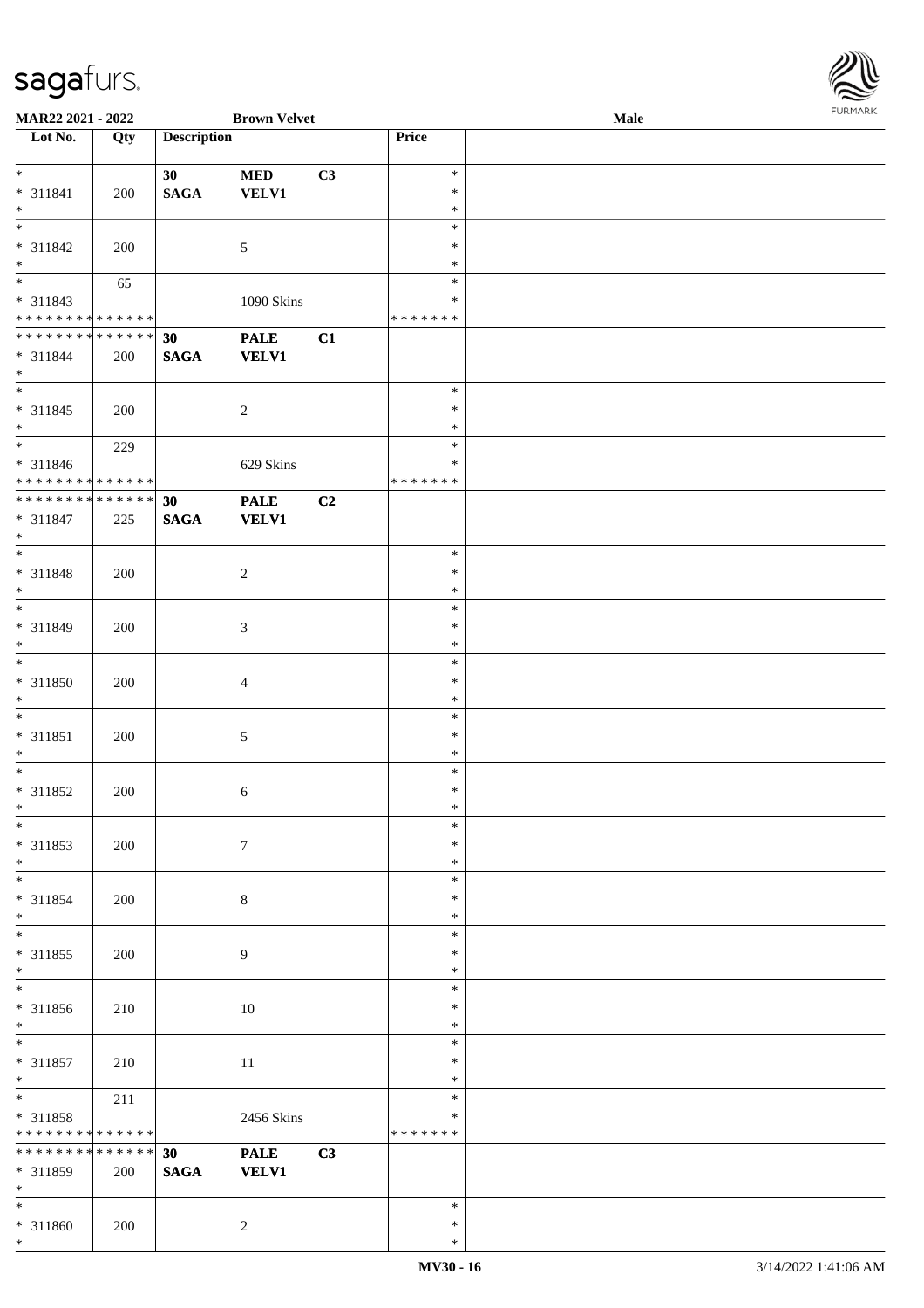| MAR22 2021 - 2022                                                       |     |                                    | <b>Brown Velvet</b>                     |    |                                   | <b>Male</b> | <b>FURMAR</b> |
|-------------------------------------------------------------------------|-----|------------------------------------|-----------------------------------------|----|-----------------------------------|-------------|---------------|
| $\overline{\phantom{1}}$ Lot No.                                        | Qty | <b>Description</b>                 |                                         |    | Price                             |             |               |
| $\ast$<br>* 311861<br>$\ast$                                            | 200 | 30 <sup>1</sup><br>$\mathbf{SAGA}$ | <b>PALE</b><br><b>VELV1</b>             | C3 | $\ast$<br>∗<br>$\ast$             |             |               |
| $\overline{\phantom{a}^*}$<br>* 311862<br>**************                | 89  |                                    | 689 Skins                               |    | $\ast$<br>∗<br>* * * * * * *      |             |               |
| **************<br>$* 311863$<br>$*$                                     | 225 | 30<br>$\mathbf{SAGA}$              | $\mathbf{X}\mathbf{P}$<br><b>VELV1</b>  | C1 |                                   |             |               |
| $\ast$<br>* 311864<br>$\ast$                                            | 200 |                                    | $\sqrt{2}$                              |    | $\ast$<br>$\ast$<br>$\ast$        |             |               |
| $\ast$<br>$* 311865$<br>******** <mark>******</mark>                    | 131 |                                    | 556 Skins                               |    | $\ast$<br>$\ast$<br>* * * * * * * |             |               |
| **************<br>* 311866<br>$\ast$                                    | 225 | 30<br><b>SAGA</b>                  | $\mathbf{X}\mathbf{P}$<br><b>VELV1</b>  | C2 |                                   |             |               |
| $*$<br>* 311867<br>$\ast$                                               | 200 |                                    | $\sqrt{2}$                              |    | $\ast$<br>$\ast$<br>$\ast$        |             |               |
| $\overline{\phantom{a}^*}$<br>* 311868<br>$\ast$                        | 200 |                                    | $\mathfrak{Z}$                          |    | $\ast$<br>$\ast$<br>$\ast$        |             |               |
| $_{*}$<br>* 311869<br>$\ast$                                            | 200 |                                    | $\overline{4}$                          |    | $\ast$<br>$\ast$<br>$\ast$        |             |               |
| $\ast$<br>* 311870<br>$\ast$                                            | 200 |                                    | $\sqrt{5}$                              |    | $\ast$<br>$\ast$<br>$\ast$        |             |               |
| $\overline{\phantom{a}^*}$<br>* 311871<br>$\ast$                        | 200 |                                    | $\sqrt{6}$                              |    | $\ast$<br>$\ast$<br>$\ast$        |             |               |
| $\ast$<br>* 311872<br>**************                                    | 224 |                                    | 1449 Skins                              |    | $\ast$<br>$\ast$<br>* * * * * * * |             |               |
| **************<br>* 311873<br>$\ast$                                    | 225 | 30<br><b>SAGA</b>                  | <b>XP</b><br><b>VELV1</b>               | C3 |                                   |             |               |
| $\overline{\phantom{0}}$<br>* 311874<br>$\ast$                          | 200 |                                    | $\overline{2}$                          |    | $\ast$<br>$\ast$<br>∗             |             |               |
| $\overline{\phantom{a}^*}$<br>$* 311875$<br>* * * * * * * * * * * * * * | 75  |                                    | 500 Skins                               |    | $\ast$<br>$\ast$<br>* * * * * * * |             |               |
| **************<br>$* 311876$<br>$\ast$                                  | 225 | 30<br><b>SAGA</b>                  | $2\mathbf{X}\mathbf{D}$<br><b>VELV2</b> | C1 |                                   |             |               |
| $\ast$<br>* 311877<br>$\ast$                                            | 200 |                                    | $\overline{2}$                          |    | $\ast$<br>$\ast$<br>$\ast$        |             |               |
| $\ast$<br>* 311878<br>$\ast$                                            | 199 |                                    | 3                                       |    | $\ast$<br>$\ast$<br>$\ast$        |             |               |
| $\ast$<br>* 311879<br>$\ast$                                            | 200 |                                    | $\overline{4}$                          |    | $\ast$<br>∗<br>$\ast$             |             |               |
| $\ast$<br>* 311880<br>******** <mark>******</mark>                      | 98  |                                    | 922 Skins                               |    | $\ast$<br>∗<br>* * * * * * *      |             |               |

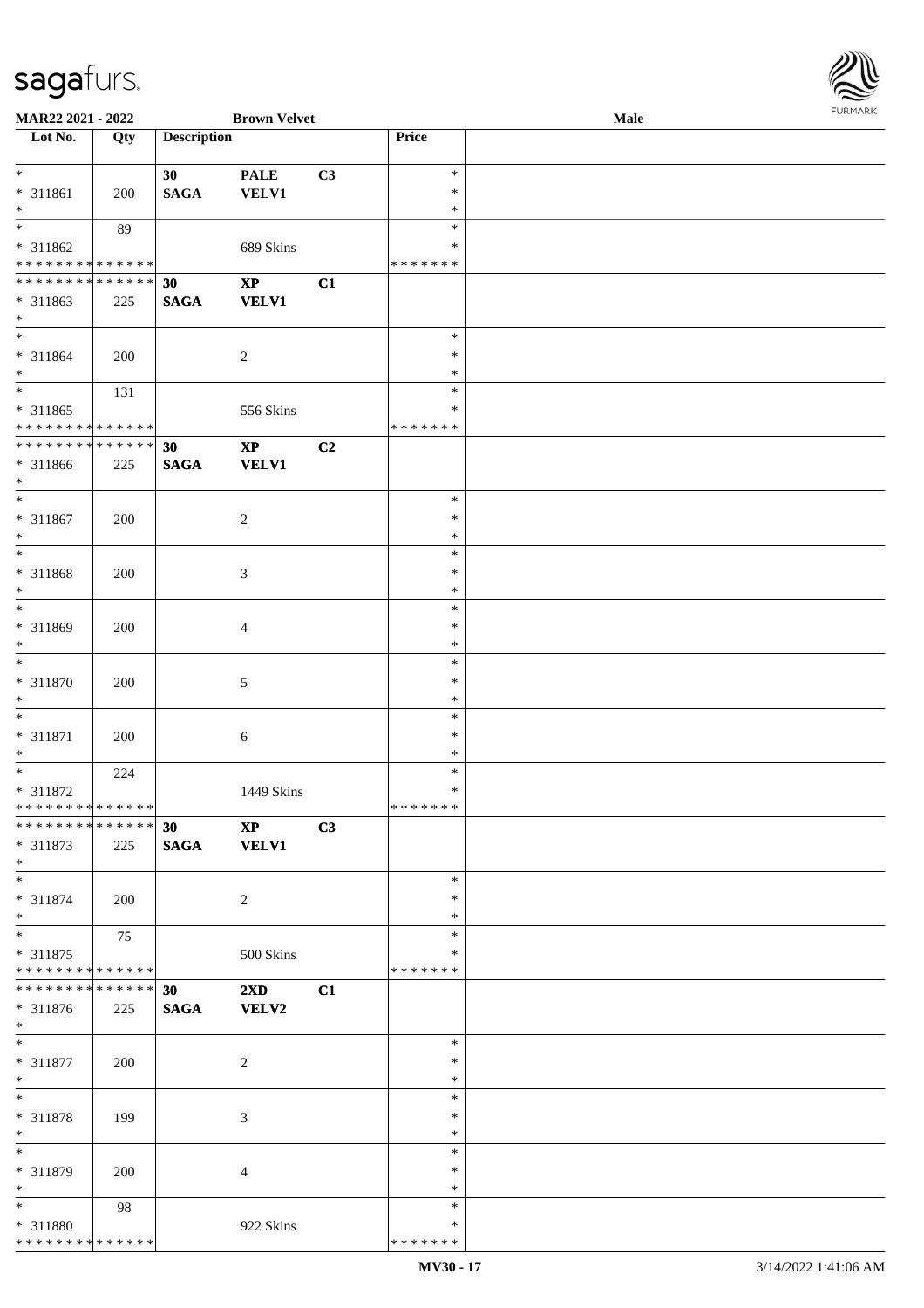

| MAR22 2021 - 2022                                                     |     |                       | <b>Brown Velvet</b>                    |    |                              | Male | . |
|-----------------------------------------------------------------------|-----|-----------------------|----------------------------------------|----|------------------------------|------|---|
| Lot No.                                                               | Qty | <b>Description</b>    |                                        |    | Price                        |      |   |
| **************<br>$* 311881$<br>$\ast$                                | 225 | 30<br>$\mathbf{SAGA}$ | 2XD<br><b>VELV2</b>                    | C2 |                              |      |   |
| $\overline{\phantom{0}}$<br>* 311882<br>$\ast$                        | 200 |                       | $\overline{c}$                         |    | $\ast$<br>∗<br>$\ast$        |      |   |
| $\overline{\phantom{0}}$<br>* 311883<br>$\ast$                        | 200 |                       | $\mathfrak{Z}$                         |    | $\ast$<br>$\ast$<br>$\ast$   |      |   |
| $\overline{\phantom{0}}$<br>* 311884<br>$\ast$                        | 200 |                       | $\overline{4}$                         |    | $\ast$<br>$\ast$<br>$\ast$   |      |   |
| $\overline{\phantom{0}}$<br>$* 311885$<br>$\ast$                      | 200 |                       | $\sqrt{5}$                             |    | $\ast$<br>$\ast$<br>$\ast$   |      |   |
| $\overline{\phantom{a}^*}$<br>$* 311886$<br>$\ast$                    | 200 |                       | $\sqrt{6}$                             |    | $\ast$<br>$\ast$<br>$\ast$   |      |   |
| $\overline{\ast}$<br>$* 311887$<br>$\ast$                             | 200 |                       | $\boldsymbol{7}$                       |    | $\ast$<br>$\ast$<br>$\ast$   |      |   |
| $\ast$<br>* 311888<br>$\ast$                                          | 200 |                       | $\,8\,$                                |    | $\ast$<br>$\ast$<br>$\ast$   |      |   |
| $\overline{\ast}$<br>* 311889<br>$\ast$                               | 200 |                       | $\boldsymbol{9}$                       |    | $\ast$<br>$\ast$<br>$\ast$   |      |   |
| $\overline{\phantom{0}}$<br>* 311890<br>$\ast$                        | 200 |                       | $10\,$                                 |    | $\ast$<br>$\ast$<br>$\ast$   |      |   |
| $\ast$<br>$* 311891$<br>$\ast$                                        | 200 |                       | $11\,$                                 |    | $\ast$<br>$\ast$<br>$\ast$   |      |   |
| $\ast$<br>$* 311892$<br>$*$                                           | 200 |                       | $12\,$                                 |    | $\ast$<br>$\ast$<br>$\ast$   |      |   |
| $*$<br>* 311893<br>$\ast$                                             | 190 |                       | 13                                     |    | $\ast$<br>$\ast$<br>$\ast$   |      |   |
| $\ast$<br>* 311894<br>* * * * * * * * * * * * * *                     | 49  |                       | 2664 Skins                             |    | $\ast$<br>*<br>* * * * * * * |      |   |
| **************<br>* 311895<br>$*$                                     | 225 | 30<br><b>SAGA</b>     | 2XD<br><b>VELV2</b>                    | C3 |                              |      |   |
| $\overline{\phantom{a}^*}$<br>* 311896<br>$*$                         | 200 |                       | $\sqrt{2}$                             |    | $\ast$<br>*<br>$\ast$        |      |   |
| $\ast$<br>* 311897<br>$\ast$                                          | 199 |                       | $\mathfrak{Z}$                         |    | $\ast$<br>$\ast$<br>$\ast$   |      |   |
| $\overline{\phantom{a}^*}$<br>* 311898<br>$\ast$                      | 210 |                       | $\overline{4}$                         |    | $\ast$<br>$\ast$<br>$\ast$   |      |   |
| $\overline{\phantom{a}^*}$<br>* 311899<br>* * * * * * * * * * * * * * | 58  |                       | 892 Skins                              |    | $\ast$<br>*<br>* * * * * * * |      |   |
| * * * * * * * * * * * * * * *<br>* 311900<br>$\ast$                   | 225 | 30<br><b>SAGA</b>     | $\mathbf{X}\mathbf{D}$<br><b>VELV2</b> | C1 |                              |      |   |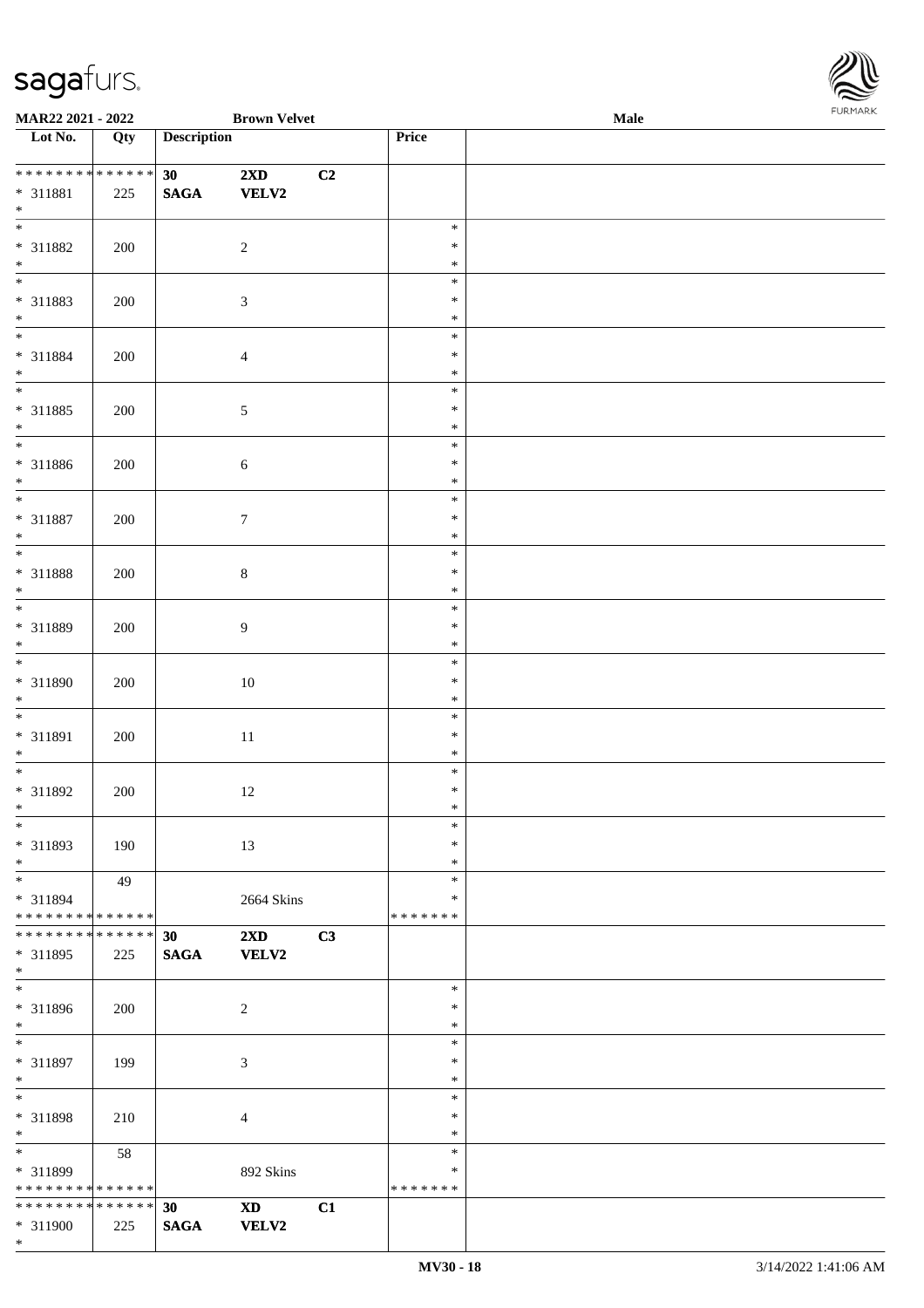

| MAR22 2021 - 2022                |                   |                    | <b>Brown Velvet</b>    |                |                  | Male | <b>FURPIARA</b> |
|----------------------------------|-------------------|--------------------|------------------------|----------------|------------------|------|-----------------|
| $\overline{\phantom{1}}$ Lot No. | $\overline{Q}$ ty | <b>Description</b> |                        |                | Price            |      |                 |
| $*$                              |                   |                    |                        |                |                  |      |                 |
|                                  |                   | 30 <sup>°</sup>    | $\mathbf{X}\mathbf{D}$ | C1             | $\ast$<br>$\ast$ |      |                 |
| * 311901<br>$\ast$               | 200               | $\mathbf{SAGA}$    | VELV2                  |                | $\ast$           |      |                 |
| $\overline{\ast}$                |                   |                    |                        |                | $\ast$           |      |                 |
| * 311902                         | 200               |                    | $\mathfrak{Z}$         |                | $\ast$           |      |                 |
| $*$                              |                   |                    |                        |                | $\ast$           |      |                 |
| $*$                              |                   |                    |                        |                | $\ast$           |      |                 |
| * 311903                         | 200               |                    | $\overline{4}$         |                | $\ast$           |      |                 |
| $*$                              |                   |                    |                        |                | $\ast$           |      |                 |
|                                  |                   |                    |                        |                | $\ast$           |      |                 |
| * 311904                         | 200               |                    | $\sqrt{5}$             |                | $\ast$           |      |                 |
| $*$                              |                   |                    |                        |                | $\ast$<br>$\ast$ |      |                 |
| * 311905                         | 200               |                    | $\sqrt{6}$             |                | $\ast$           |      |                 |
| $*$                              |                   |                    |                        |                | $\ast$           |      |                 |
| $\overline{\ast}$                | 112               |                    |                        |                | $\ast$           |      |                 |
| * 311906                         |                   |                    | 1337 Skins             |                | $\ast$           |      |                 |
| * * * * * * * * * * * * * * *    |                   |                    |                        |                | * * * * * * *    |      |                 |
| **************                   |                   | 30                 | $\mathbf{X}\mathbf{D}$ | C <sub>2</sub> |                  |      |                 |
| * 311907                         | 225               | $\mathbf{SAGA}$    | VELV2                  |                |                  |      |                 |
| $*$                              |                   |                    |                        |                |                  |      |                 |
|                                  |                   |                    |                        |                | $\ast$<br>$\ast$ |      |                 |
| * 311908<br>$*$                  | 200               |                    | $\sqrt{2}$             |                | $\ast$           |      |                 |
| $\overline{\ast}$                |                   |                    |                        |                | $\ast$           |      |                 |
| * 311909                         | 200               |                    | 3                      |                | $\ast$           |      |                 |
| $*$                              |                   |                    |                        |                | $\ast$           |      |                 |
|                                  |                   |                    |                        |                | $\ast$           |      |                 |
| * 311910                         | 200               |                    | $\overline{4}$         |                | $\ast$           |      |                 |
| $\ast$                           |                   |                    |                        |                | $\ast$           |      |                 |
|                                  |                   |                    |                        |                | $\ast$           |      |                 |
| * 311911<br>$*$                  | 200               |                    | $\mathfrak{S}$         |                | $\ast$<br>$\ast$ |      |                 |
| $*$                              |                   |                    |                        |                | $\ast$           |      |                 |
| $* 311912$                       | 200               |                    | 6                      |                | $\ast$           |      |                 |
| $*$ $-$                          |                   |                    |                        |                | $\ast$           |      |                 |
|                                  |                   |                    |                        |                | $\ast$           |      |                 |
| * 311913                         | 199               |                    | $\boldsymbol{7}$       |                | $\ast$           |      |                 |
| $*$                              |                   |                    |                        |                | $\ast$           |      |                 |
|                                  |                   |                    |                        |                | $\ast$           |      |                 |
| * 311914                         | 200               |                    | $8\,$                  |                | $\ast$           |      |                 |
| $*$                              |                   |                    |                        |                | $\ast$<br>$\ast$ |      |                 |
| * 311915                         | 200               |                    | 9                      |                | $\ast$           |      |                 |
| $*$                              |                   |                    |                        |                | $\ast$           |      |                 |
|                                  |                   |                    |                        |                | $\ast$           |      |                 |
| * 311916                         | 200               |                    | 10                     |                | $\ast$           |      |                 |
| $*$                              |                   |                    |                        |                | $\ast$           |      |                 |
|                                  |                   |                    |                        |                | $\ast$           |      |                 |
| * 311917                         | 200               |                    | 11                     |                | $\ast$           |      |                 |
| $*$<br>$*$                       |                   |                    |                        |                | $\ast$           |      |                 |
|                                  |                   |                    |                        |                | $\ast$<br>$\ast$ |      |                 |
| * 311918<br>$*$                  | 200               |                    | 12                     |                | $\ast$           |      |                 |
| $\overline{\ast}$                |                   |                    |                        |                | $\ast$           |      |                 |
| * 311919                         | 200               |                    | 13                     |                | $\ast$           |      |                 |
| $*$                              |                   |                    |                        |                | $\ast$           |      |                 |
|                                  |                   |                    |                        |                | $\ast$           |      |                 |
| * 311920                         | 200               |                    | 14                     |                | $\ast$           |      |                 |
| $*$                              |                   |                    |                        |                | $\ast$           |      |                 |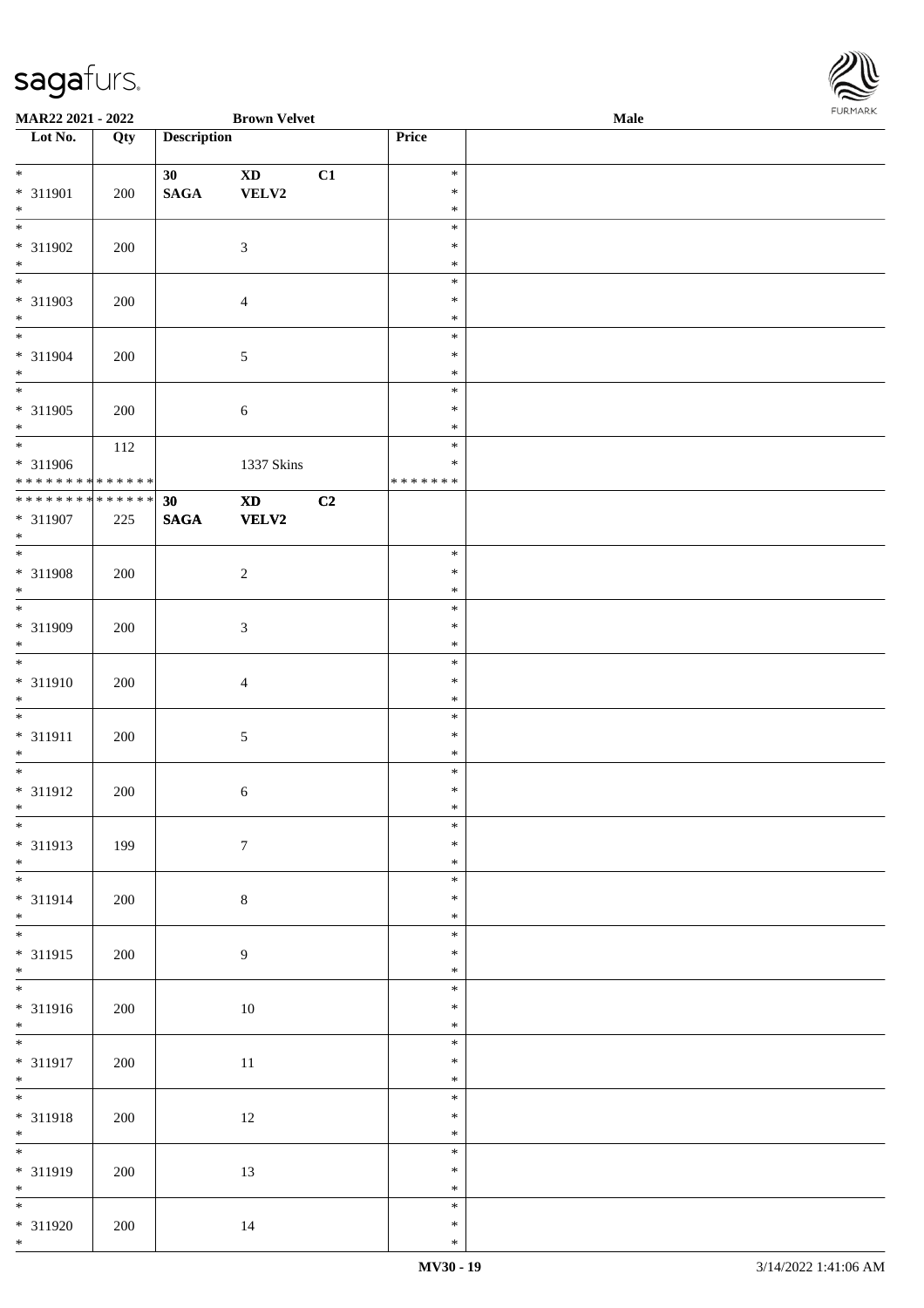\*

\*

\*

\*

\*

\*

\*

\*

\* 311937 200 4

\* 311938 200 5

\* 311939 200 6

\* 311940 200 7

| └── U                         |     |                    |                        |                |               |      | $\approx$      |
|-------------------------------|-----|--------------------|------------------------|----------------|---------------|------|----------------|
| MAR22 2021 - 2022             |     |                    | <b>Brown Velvet</b>    |                |               | Male | <b>FURMARK</b> |
| Lot No.                       | Qty | <b>Description</b> |                        |                | Price         |      |                |
|                               |     |                    |                        |                | $\ast$        |      |                |
|                               |     | 30                 | $\mathbf{X}\mathbf{D}$ | C <sub>2</sub> | $\ast$        |      |                |
| $* 311921$<br>$*$             | 200 | $\mathbf{SAGA}$    | VELV2                  |                |               |      |                |
| $*$                           |     |                    |                        |                | $\ast$        |      |                |
|                               |     |                    |                        |                | $\ast$        |      |                |
| $* 311922$                    | 200 |                    | 16                     |                | $\ast$        |      |                |
| $*$                           |     |                    |                        |                | $\ast$        |      |                |
| $\overline{\ast}$             |     |                    |                        |                | $\ast$        |      |                |
| * 311923                      | 200 |                    | 17                     |                | $\ast$        |      |                |
| $*$                           |     |                    |                        |                | $\ast$        |      |                |
| $\overline{\phantom{0}}$      |     |                    |                        |                | $\ast$        |      |                |
| * 311924                      | 200 |                    | 18                     |                | ∗             |      |                |
| $\ast$                        |     |                    |                        |                | $\ast$        |      |                |
| $\overline{\phantom{0}}$      |     |                    |                        |                | $\ast$        |      |                |
| * 311925                      | 200 |                    | 19                     |                | ∗             |      |                |
| $*$                           |     |                    |                        |                | $\ast$        |      |                |
|                               | 150 |                    |                        |                | $\ast$        |      |                |
| * 311926                      |     |                    | 3974 Skins             |                | ∗             |      |                |
| * * * * * * * * * * * * * *   |     |                    |                        |                | * * * * * * * |      |                |
| ******** <mark>******</mark>  |     | 30                 | $\mathbf{X}\mathbf{D}$ | C3             |               |      |                |
| * 311927                      | 225 | $\mathbf{SAGA}$    | <b>VELV2</b>           |                |               |      |                |
| $\ast$                        |     |                    |                        |                |               |      |                |
| $\ast$                        |     |                    |                        |                | $\ast$        |      |                |
| * 311928                      | 200 |                    | 2                      |                | $\ast$        |      |                |
| $*$                           |     |                    |                        |                | $\ast$        |      |                |
| $\ast$                        |     |                    |                        |                | $\ast$        |      |                |
| * 311929                      | 200 |                    | 3                      |                | $\ast$        |      |                |
| $\ast$                        |     |                    |                        |                | $\ast$        |      |                |
| $*$                           |     |                    |                        |                | $\ast$        |      |                |
| * 311930                      | 200 |                    | $\overline{4}$         |                | $\ast$        |      |                |
|                               |     |                    |                        |                | $\ast$        |      |                |
| $\ast$                        |     |                    |                        |                | $\ast$        |      |                |
| * 311931                      | 200 |                    | 5                      |                | ∗             |      |                |
| $\ast$                        |     |                    |                        |                | ∗             |      |                |
| $\overline{\phantom{0}}$      |     |                    |                        |                | $\ast$        |      |                |
| * 311932                      | 200 |                    | $6\,$                  |                | ∗             |      |                |
| $\ast$                        |     |                    |                        |                | $\ast$        |      |                |
| $\overline{\phantom{a}^*}$    | 110 |                    |                        |                | $\ast$        |      |                |
| * 311933                      |     |                    | 1335 Skins             |                | $\ast$        |      |                |
| * * * * * * * * * * * * * *   |     |                    |                        |                | * * * * * * * |      |                |
| * * * * * * * * * * * * * * * |     | 30                 | <b>Dark</b>            | C1             |               |      |                |
| $* 311934$                    | 225 | <b>SAGA</b>        | VELV2                  |                |               |      |                |
| $*$                           |     |                    |                        |                |               |      |                |
| $*$                           |     |                    |                        |                | $\ast$        |      |                |
| * 311935                      | 200 |                    | $\overline{c}$         |                | $\ast$        |      |                |
| $*$                           |     |                    |                        |                | $\ast$        |      |                |
| $\ast$                        |     |                    |                        |                | $\ast$        |      |                |
|                               |     |                    |                        |                | $\ast$        |      |                |
| * 311936                      | 200 |                    | 3                      |                |               |      |                |
| $*$                           |     |                    |                        |                | $\ast$        |      |                |

\* \* \*

\* \* \*

\* \* \*

\* \*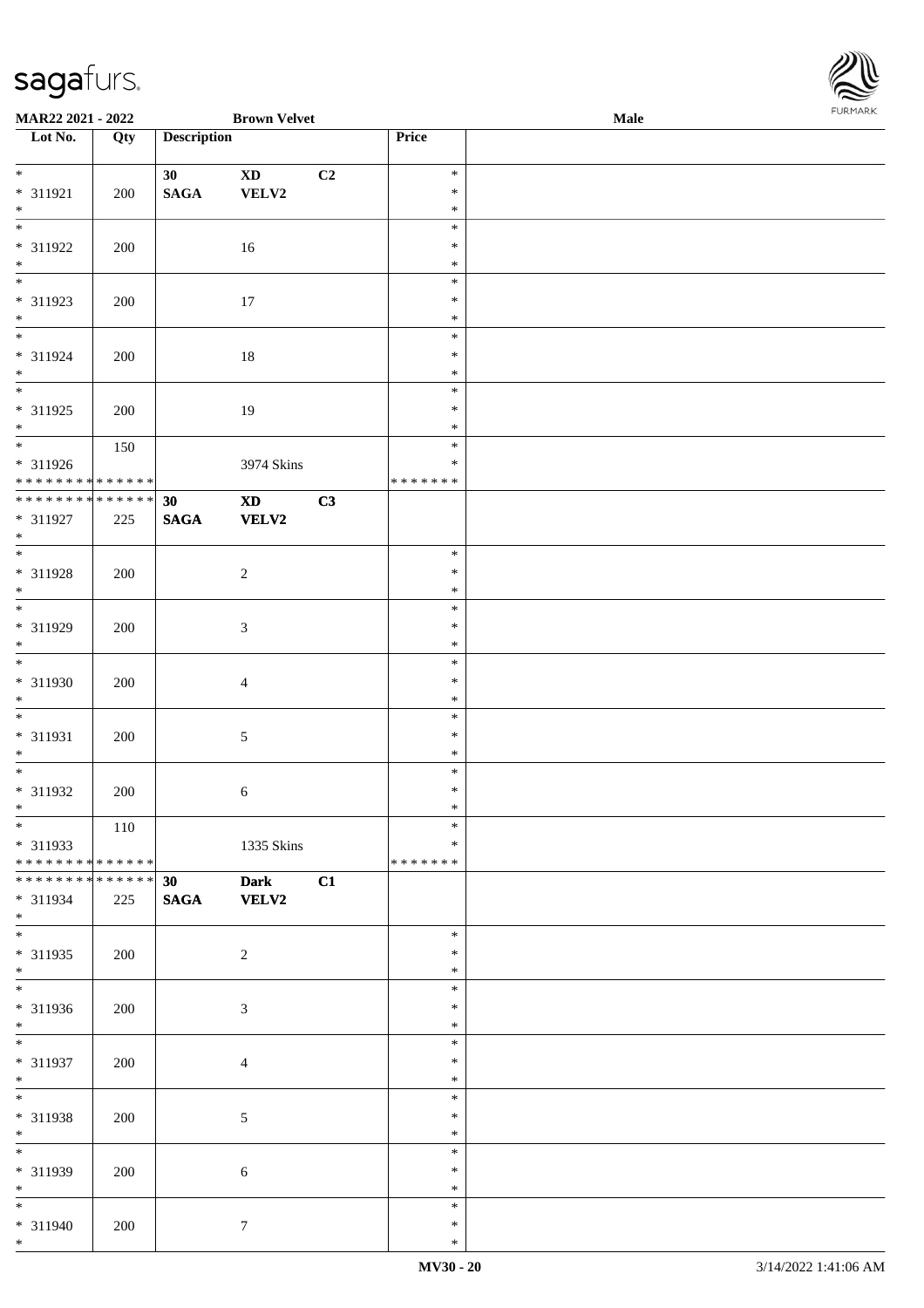| MAR22 2021 - 2022                          |     |                                    | <b>Brown Velvet</b> |    |                  | <b>Male</b> | <b>FURMARK</b> |
|--------------------------------------------|-----|------------------------------------|---------------------|----|------------------|-------------|----------------|
| Lot No.                                    | Qty | <b>Description</b>                 |                     |    | Price            |             |                |
| $\overline{\mathbf{r}}$                    |     |                                    |                     |    | $\ast$           |             |                |
| * 311941                                   | 200 | 30 <sub>1</sub><br>$\mathbf{SAGA}$ | Dark<br>VELV2       | C1 | $\ast$           |             |                |
| $*$                                        |     |                                    |                     |    | $\ast$           |             |                |
| $\overline{\ast}$                          |     |                                    |                     |    | $\ast$           |             |                |
| * 311942                                   | 200 |                                    | 9                   |    | $\ast$           |             |                |
| $*$<br>*                                   |     |                                    |                     |    | $\ast$           |             |                |
|                                            |     |                                    |                     |    | $\ast$           |             |                |
| * 311943                                   | 200 |                                    | 10                  |    | $\ast$           |             |                |
| $*$<br>*                                   |     |                                    |                     |    | $\ast$           |             |                |
|                                            |     |                                    |                     |    | $\ast$           |             |                |
| * 311944<br>$*$                            | 200 |                                    | 11                  |    | $\ast$<br>$\ast$ |             |                |
| $\overline{\mathbf{r}}$                    | 220 |                                    |                     |    | $\ast$           |             |                |
| * 311945                                   |     |                                    | 2445 Skins          |    | $\ast$           |             |                |
| * * * * * * * * <mark>* * * * * * *</mark> |     |                                    |                     |    | * * * * * * *    |             |                |
| * * * * * * * * * * * * * * *              |     | 30                                 | <b>Dark</b>         | C2 |                  |             |                |
| * 311946                                   | 225 | <b>SAGA</b>                        | <b>VELV2</b>        |    |                  |             |                |
| $*$                                        |     |                                    |                     |    |                  |             |                |
| $\overline{\mathbf{r}}$                    |     |                                    |                     |    | $\ast$           |             |                |
| * 311947                                   | 200 |                                    | $\overline{c}$      |    | $\ast$<br>$\ast$ |             |                |
| $*$<br>$\overline{\ast}$                   |     |                                    |                     |    | $\ast$           |             |                |
| * 311948                                   | 200 |                                    | $\mathfrak{Z}$      |    | $\ast$           |             |                |
| $*$                                        |     |                                    |                     |    | $\ast$           |             |                |
|                                            |     |                                    |                     |    | $\ast$           |             |                |
| * 311949                                   | 200 |                                    | 4                   |    | $\ast$           |             |                |
| $*$                                        |     |                                    |                     |    | $\ast$           |             |                |
|                                            |     |                                    |                     |    | $\ast$           |             |                |
| * 311950                                   | 200 |                                    | $\sqrt{5}$          |    | $\ast$           |             |                |
| $*$                                        |     |                                    |                     |    | $\ast$           |             |                |
| * 311951                                   |     |                                    |                     |    | $\ast$<br>$\ast$ |             |                |
| $\ast$                                     | 200 |                                    | $6\,$               |    | $\ast$           |             |                |
| $\overline{\ast}$                          |     |                                    |                     |    | $\ast$           |             |                |
| * 311952                                   | 200 |                                    | $\tau$              |    | $\ast$           |             |                |
| $*$                                        |     |                                    |                     |    | ∗                |             |                |
|                                            |     |                                    |                     |    | $\ast$           |             |                |
| * 311953                                   | 200 |                                    | $\,8\,$             |    | $\ast$           |             |                |
| $*$                                        |     |                                    |                     |    | $\ast$           |             |                |
|                                            |     |                                    |                     |    | $\ast$           |             |                |
| * 311954                                   | 200 |                                    | $\boldsymbol{9}$    |    | $\ast$<br>$\ast$ |             |                |
| $*$<br>$\overline{\phantom{0}}$            |     |                                    |                     |    | $\ast$           |             |                |
| * 311955                                   | 200 |                                    | 10                  |    | $\ast$           |             |                |
| $*$                                        |     |                                    |                     |    | $\ast$           |             |                |
| $\overline{\mathbf{r}}$                    |     |                                    |                     |    | $\ast$           |             |                |
| * 311956                                   | 200 |                                    | 11                  |    | $\ast$           |             |                |
| $*$                                        |     |                                    |                     |    | $\ast$           |             |                |
|                                            |     |                                    |                     |    | $\ast$           |             |                |
| * 311957                                   | 199 |                                    | 12                  |    | $\ast$           |             |                |
| $*$<br>$*$                                 |     |                                    |                     |    | $\ast$<br>$\ast$ |             |                |
| * 311958                                   | 200 |                                    | 13                  |    | $\ast$           |             |                |
| $*$                                        |     |                                    |                     |    | $\ast$           |             |                |
| $\overline{\mathbf{r}}$                    |     |                                    |                     |    | $\ast$           |             |                |
| * 311959                                   | 200 |                                    | 14                  |    | $\ast$           |             |                |
| $*$                                        |     |                                    |                     |    | $\ast$           |             |                |
| $\overline{\phantom{0}}$                   |     |                                    |                     |    | $\ast$           |             |                |
| * 311960                                   | 200 |                                    | 15                  |    | $\ast$           |             |                |
| $*$                                        |     |                                    |                     |    | $\ast$           |             |                |

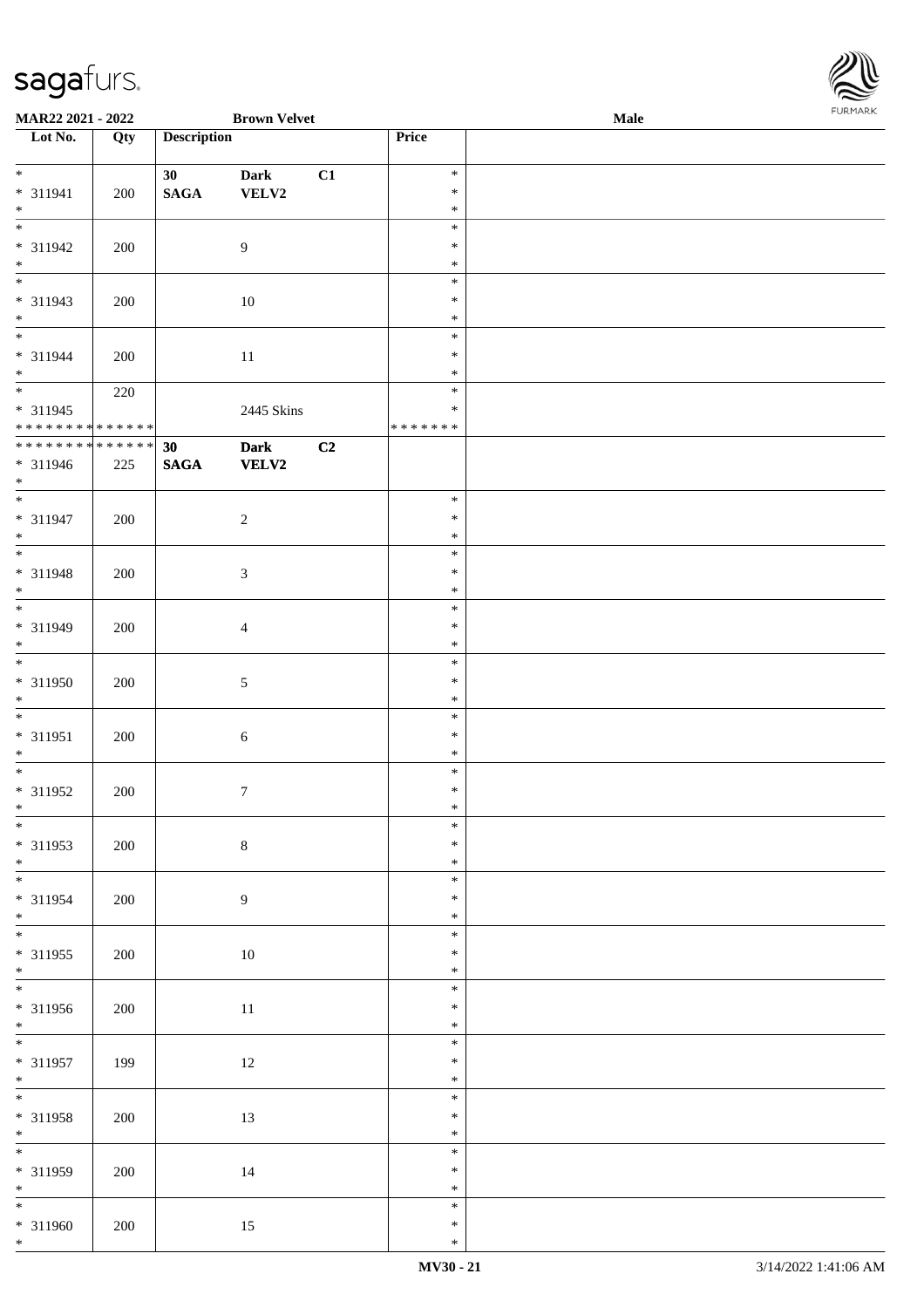| MAR22 2021 - 2022                       |     |                    | <b>Brown Velvet</b> |    |               | <b>Male</b> |  |
|-----------------------------------------|-----|--------------------|---------------------|----|---------------|-------------|--|
| Lot No.                                 | Qty | <b>Description</b> |                     |    | Price         |             |  |
|                                         |     |                    |                     |    |               |             |  |
| $*$                                     |     | 30                 | <b>Dark</b>         | C2 | $\ast$        |             |  |
| * 311961                                | 200 | <b>SAGA</b>        | VELV2               |    | $\ast$        |             |  |
| $\ast$                                  |     |                    |                     |    | $\ast$        |             |  |
|                                         |     |                    |                     |    | $\ast$        |             |  |
| * 311962                                | 200 |                    | $17\,$              |    | $\ast$        |             |  |
| $*$                                     |     |                    |                     |    | $\ast$        |             |  |
| $\overline{\phantom{0}}$                | 66  |                    |                     |    | $\ast$        |             |  |
| * 311963                                |     |                    | 3490 Skins          |    | $\ast$        |             |  |
| * * * * * * * * * * * * * *             |     |                    |                     |    | * * * * * * * |             |  |
| ******** <mark>******</mark>            |     |                    |                     |    |               |             |  |
|                                         |     | 30                 | <b>Dark</b>         | C3 |               |             |  |
| * 311964                                | 225 | <b>SAGA</b>        | <b>VELV2</b>        |    |               |             |  |
| $*$                                     |     |                    |                     |    |               |             |  |
|                                         |     |                    |                     |    | $\ast$        |             |  |
| * 311965                                | 200 |                    | $\sqrt{2}$          |    | $\ast$        |             |  |
| $*$                                     |     |                    |                     |    | $\ast$        |             |  |
| $\overline{\ast}$                       |     |                    |                     |    | $\ast$        |             |  |
| * 311966                                | 200 |                    | $\mathfrak{Z}$      |    | $\ast$        |             |  |
| $*$                                     |     |                    |                     |    | $\ast$        |             |  |
| $\ast$                                  |     |                    |                     |    | $\ast$        |             |  |
| $* 311967$                              | 200 |                    | $\overline{4}$      |    | $\ast$        |             |  |
| $*$                                     |     |                    |                     |    | $\ast$        |             |  |
| $\overline{\ast}$                       |     |                    |                     |    | $\ast$        |             |  |
| * 311968                                | 200 |                    | 5                   |    | $\ast$        |             |  |
| $*$                                     |     |                    |                     |    | $\ast$        |             |  |
| $*$                                     |     |                    |                     |    | $\ast$        |             |  |
|                                         |     |                    |                     |    | $\ast$        |             |  |
| * 311969                                | 200 |                    | 6                   |    |               |             |  |
| $*$<br>$*$                              |     |                    |                     |    | $\ast$        |             |  |
|                                         |     |                    |                     |    | $\ast$        |             |  |
| $* 311970$                              | 200 |                    | 7                   |    | $\ast$        |             |  |
| $*$                                     |     |                    |                     |    | $\ast$        |             |  |
| $*$                                     |     |                    |                     |    | $\ast$        |             |  |
| $* 311971$                              | 200 |                    | 8                   |    | $\ast$        |             |  |
| $*$                                     |     |                    |                     |    | $\ast$        |             |  |
| $*$                                     |     |                    |                     |    | $\ast$        |             |  |
| * 311972                                | 200 |                    | 9                   |    | $\ast$        |             |  |
| $*$                                     |     |                    |                     |    | $\ast$        |             |  |
| $*$                                     |     |                    |                     |    | $\ast$        |             |  |
| * 311973                                | 200 |                    | 10                  |    | $\ast$        |             |  |
| $*$                                     |     |                    |                     |    | $\ast$        |             |  |
| $*$                                     |     |                    |                     |    | $\ast$        |             |  |
| * 311974                                | 200 |                    |                     |    | $\ast$        |             |  |
| $*$                                     |     |                    | $11\,$              |    | $\ast$        |             |  |
| $*$                                     |     |                    |                     |    | $\ast$        |             |  |
|                                         |     |                    |                     |    |               |             |  |
| * 311975                                | 200 |                    | 12                  |    | $\ast$        |             |  |
| $*$<br>$\overline{\ast}$                |     |                    |                     |    | $\ast$        |             |  |
|                                         |     |                    |                     |    | $\ast$        |             |  |
| * 311976                                | 200 |                    | 13                  |    | $\ast$        |             |  |
| $*$                                     |     |                    |                     |    | $\ast$        |             |  |
|                                         | 220 |                    |                     |    | $\ast$        |             |  |
| * 311977                                |     |                    | 2845 Skins          |    | $\ast$        |             |  |
| * * * * * * * * * * * * * *             |     |                    |                     |    | * * * * * * * |             |  |
| * * * * * * * * * * * * * *             |     | 30                 | <b>MED</b>          | C1 |               |             |  |
| * 311978                                | 225 | <b>SAGA</b>        | <b>VELV2</b>        |    |               |             |  |
| $*$                                     |     |                    |                     |    |               |             |  |
| $\overline{\phantom{0}}$                |     |                    |                     |    | $\ast$        |             |  |
| * 311979                                | 200 |                    | 2                   |    | $\ast$        |             |  |
| $*$                                     |     |                    |                     |    | $\ast$        |             |  |
| $*$                                     | 80  |                    |                     |    | $\ast$        |             |  |
|                                         |     |                    |                     |    | $\ast$        |             |  |
| * 311980<br>* * * * * * * * * * * * * * |     |                    | 505 Skins           |    | * * * * * * * |             |  |
|                                         |     |                    |                     |    |               |             |  |

\* \* \* \* \* \* \*

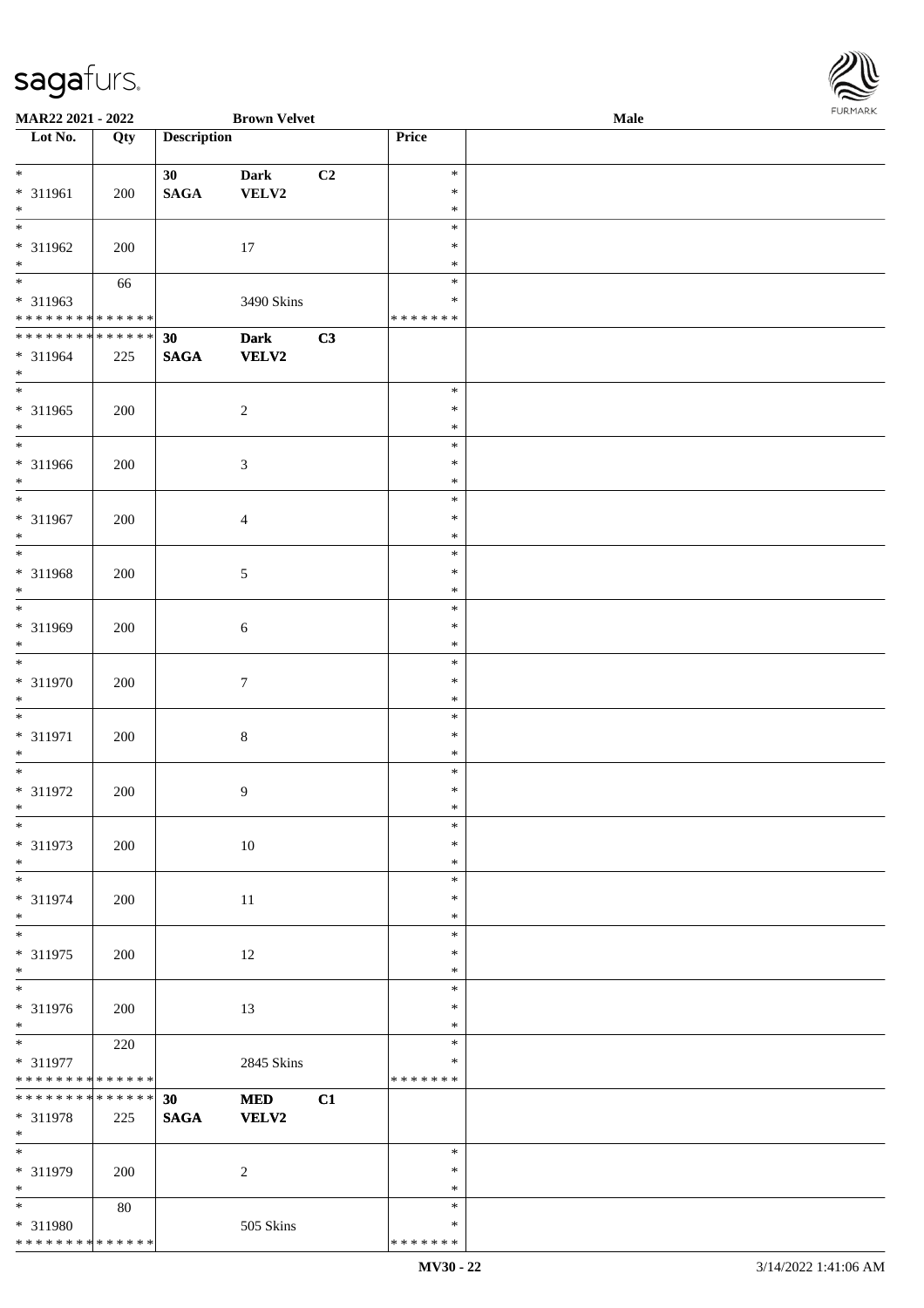

| MAR22 2021 - 2022                |     |                    | <b>Brown Velvet</b> |                |               | Male |  |
|----------------------------------|-----|--------------------|---------------------|----------------|---------------|------|--|
| $\overline{\phantom{1}}$ Lot No. | Qty | <b>Description</b> |                     |                | Price         |      |  |
|                                  |     |                    |                     |                |               |      |  |
| **************                   |     | 30 <sup>°</sup>    | <b>MED</b>          | C2             |               |      |  |
| * 311981                         | 225 | $\mathbf{SAGA}$    | VELV2               |                |               |      |  |
| $\ast$                           |     |                    |                     |                |               |      |  |
| $\overline{\phantom{a}^*}$       |     |                    |                     |                | $\ast$        |      |  |
| * 311982                         | 200 |                    | $\overline{c}$      |                | $\ast$        |      |  |
| $\ast$                           |     |                    |                     |                | $\ast$        |      |  |
| $\overline{\phantom{a}^*}$       |     |                    |                     |                | $\ast$        |      |  |
| * 311983                         | 200 |                    | $\mathfrak{Z}$      |                | $\ast$        |      |  |
| $\ast$                           |     |                    |                     |                | $\ast$        |      |  |
| $\overline{\phantom{a}^*}$       |     |                    |                     |                | $\ast$        |      |  |
| * 311984                         | 200 |                    | $\overline{4}$      |                | $\ast$        |      |  |
| $\ast$                           |     |                    |                     |                | $\ast$        |      |  |
| $\overline{\phantom{0}}$         |     |                    |                     |                | $\ast$        |      |  |
| * 311985                         | 200 |                    | $\sqrt{5}$          |                | $\ast$        |      |  |
| $\ast$                           |     |                    |                     |                | $\ast$        |      |  |
| $\ast$                           |     |                    |                     |                | $\ast$        |      |  |
| $* 311986$                       | 210 |                    | $\sqrt{6}$          |                | $\ast$        |      |  |
| $\ast$                           |     |                    |                     |                | $\ast$        |      |  |
| $\overline{\phantom{0}}$         | 94  |                    |                     |                | $\ast$        |      |  |
| * 311987                         |     |                    | 1329 Skins          |                | ∗             |      |  |
| * * * * * * * * * * * * * *      |     |                    |                     |                | * * * * * * * |      |  |
|                                  |     | 30                 | $\bf MED$           | C <sub>2</sub> |               |      |  |
| 311988                           | 200 | <b>SAGA</b>        | VELV2               |                |               |      |  |
|                                  |     |                    |                     |                |               |      |  |
| **************                   |     | 30                 | <b>MED</b>          | C3             |               |      |  |
| * 311989                         | 245 | $\mathbf{SAGA}$    | <b>VELV2</b>        |                |               |      |  |
| $*$                              |     |                    |                     |                |               |      |  |
| $\overline{\phantom{0}}$         | 217 |                    |                     |                | $\ast$        |      |  |
| * 311990                         |     |                    | 462 Skins           |                | ∗             |      |  |
| * * * * * * * * * * * * * * *    |     |                    |                     |                | * * * * * * * |      |  |
| **************                   |     | 30                 | <b>PALE</b>         | C1             |               |      |  |
| * 311991                         | 225 | $\mathbf{SAGA}$    | <b>VELV2</b>        |                |               |      |  |
| $*$                              |     |                    |                     |                |               |      |  |
| $\ast$                           |     |                    |                     |                | $\ast$        |      |  |
| * 311992                         | 200 |                    | $\overline{c}$      |                | $\ast$        |      |  |
| $*$                              |     |                    |                     |                | $\ast$        |      |  |
| $*$                              | 148 |                    |                     |                | $\ast$        |      |  |
| * 311993                         |     |                    | 573 Skins           |                | ∗             |      |  |
| * * * * * * * * * * * * * * *    |     |                    |                     |                | * * * * * * * |      |  |
| * * * * * * * * * * * * * * *    |     | 30 <sup>°</sup>    | <b>PALE</b>         | C2             |               |      |  |
| * 311994                         | 225 | <b>SAGA</b>        | VELV2               |                |               |      |  |
| $*$                              |     |                    |                     |                |               |      |  |
| $\overline{\ast}$                |     |                    |                     |                | $\ast$        |      |  |
| * 311995                         | 200 |                    | $\overline{c}$      |                | ∗             |      |  |
| $*$                              |     |                    |                     |                | $\ast$        |      |  |
| $\overline{\phantom{a}^*}$       |     |                    |                     |                | $\ast$        |      |  |
| * 311996                         | 200 |                    | $\mathfrak{Z}$      |                | $\ast$        |      |  |
| $*$                              |     |                    |                     |                | $\ast$        |      |  |
| $\overline{\phantom{0}}$         |     |                    |                     |                | $\ast$        |      |  |
| * 311997                         | 200 |                    | $\overline{4}$      |                | $\ast$        |      |  |
| $*$                              |     |                    |                     |                | $\ast$        |      |  |
| $\ast$                           |     |                    |                     |                | $\ast$        |      |  |
| * 311998                         | 200 |                    | $\sqrt{5}$          |                | $\ast$        |      |  |
| $*$                              |     |                    |                     |                | $\ast$        |      |  |
| $\frac{1}{*}$                    |     |                    |                     |                | $\ast$        |      |  |
| * 311999                         | 200 |                    | 6                   |                | $\ast$        |      |  |
| $*$                              |     |                    |                     |                | ∗             |      |  |
| $\overline{\phantom{0}}$         |     |                    |                     |                | $\ast$        |      |  |
| * 312000                         | 192 |                    | $\boldsymbol{7}$    |                | $\ast$        |      |  |
| $*$                              |     |                    |                     |                | $\ast$        |      |  |
|                                  |     |                    |                     |                |               |      |  |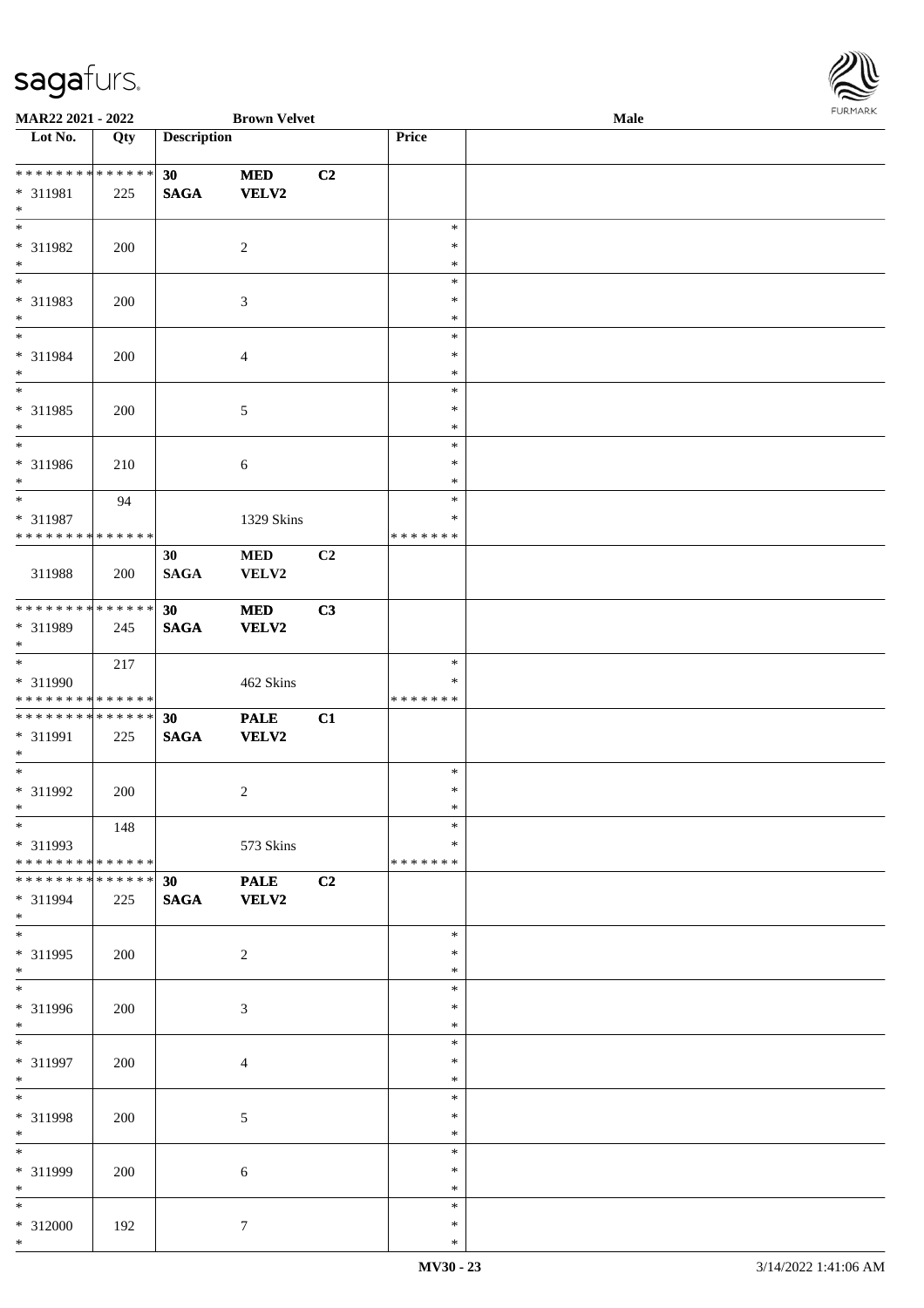

| MAR22 2021 - 2022                          |     |                    | <b>Brown Velvet</b>                                                                                  |                |               | Male |
|--------------------------------------------|-----|--------------------|------------------------------------------------------------------------------------------------------|----------------|---------------|------|
| Lot No.                                    | Qty | <b>Description</b> |                                                                                                      |                | Price         |      |
|                                            |     |                    |                                                                                                      |                |               |      |
| $*$                                        | 50  | 30                 | <b>PALE</b>                                                                                          | C <sub>2</sub> | $\ast$        |      |
|                                            |     |                    |                                                                                                      |                | ∗             |      |
| * 312001                                   |     | <b>SAGA</b>        | VELV2                                                                                                |                |               |      |
| * * * * * * * * * * * * * *                |     |                    |                                                                                                      |                | * * * * * * * |      |
| * * * * * * * * * * * * * *                |     | 30                 | <b>PALE</b>                                                                                          | C3             |               |      |
| * 312002                                   | 225 | <b>SAGA</b>        | <b>VELV2</b>                                                                                         |                |               |      |
| $*$                                        |     |                    |                                                                                                      |                |               |      |
| $\ast$                                     |     |                    |                                                                                                      |                | $\ast$        |      |
| $* 312003$                                 |     |                    |                                                                                                      |                | $\ast$        |      |
|                                            | 200 |                    | $\overline{c}$                                                                                       |                |               |      |
| $*$                                        |     |                    |                                                                                                      |                | $\ast$        |      |
| $\ast$                                     | 58  |                    |                                                                                                      |                | $\ast$        |      |
| $* 312004$                                 |     |                    | 483 Skins                                                                                            |                | $\ast$        |      |
| * * * * * * * * * * * * * *                |     |                    |                                                                                                      |                | * * * * * * * |      |
| * * * * * * * * * * * * * *                |     | 30                 | $\bold{XP}$                                                                                          | C2             |               |      |
| * 312005                                   |     |                    |                                                                                                      |                |               |      |
|                                            | 225 | <b>SAGA</b>        | VELV2                                                                                                |                |               |      |
| $\ast$                                     |     |                    |                                                                                                      |                |               |      |
| $\ast$                                     |     |                    |                                                                                                      |                | $\ast$        |      |
| $* 312006$                                 | 200 |                    | $\overline{c}$                                                                                       |                | $\ast$        |      |
| $*$                                        |     |                    |                                                                                                      |                | $\ast$        |      |
| $\ast$                                     |     |                    |                                                                                                      |                | $\ast$        |      |
| $* 312007$                                 | 200 |                    | 3                                                                                                    |                | $\ast$        |      |
|                                            |     |                    |                                                                                                      |                |               |      |
| $\ast$                                     |     |                    |                                                                                                      |                | $\ast$        |      |
| $*$                                        |     |                    |                                                                                                      |                | $\ast$        |      |
| * 312008                                   | 200 |                    | 4                                                                                                    |                | $\ast$        |      |
| $*$                                        |     |                    |                                                                                                      |                | $\ast$        |      |
| $*$                                        | 137 |                    |                                                                                                      |                | $\ast$        |      |
| * 312009                                   |     |                    | 962 Skins                                                                                            |                | $\ast$        |      |
|                                            |     |                    |                                                                                                      |                | * * * * * * * |      |
| * * * * * * * * * * * * * *                |     |                    |                                                                                                      |                |               |      |
| * * * * * * * * * * * * * *                |     | 30                 | $\bold{XP}$                                                                                          | C3             |               |      |
| * 312010                                   | 205 | $\mathbf{SAGA}$    | VELV2                                                                                                |                |               |      |
| $*$                                        |     |                    |                                                                                                      |                |               |      |
| $*$                                        | 89  |                    |                                                                                                      |                | $\ast$        |      |
| * 312011                                   |     |                    | 294 Skins                                                                                            |                | $\ast$        |      |
|                                            |     |                    |                                                                                                      |                |               |      |
| * * * * * * * * <mark>* * * * * * *</mark> |     |                    |                                                                                                      |                | * * * * * * * |      |
| * * * * * * * * * * * * * *                |     | 30                 | $\boldsymbol{\text{X}}\boldsymbol{\text{D}}\boldsymbol{/}\boldsymbol{\text{D}}\boldsymbol{\text{K}}$ | C2             |               |      |
| * 312012                                   | 225 | <b>SAGA</b>        | <b>VELV2</b>                                                                                         | <b>OPEN</b>    |               |      |
| $*$                                        |     |                    |                                                                                                      |                |               |      |
| $\ast$                                     |     |                    |                                                                                                      |                | $\ast$        |      |
| * 312013                                   | 200 |                    | $\overline{c}$                                                                                       |                | $\ast$        |      |
|                                            |     |                    |                                                                                                      |                |               |      |
| $*$                                        |     |                    |                                                                                                      |                | $\ast$        |      |
| $*$                                        | 197 |                    |                                                                                                      |                | $\ast$        |      |
| * 312014                                   |     |                    | 622 Skins                                                                                            |                | ∗             |      |
| * * * * * * * * * * * * * *                |     |                    |                                                                                                      |                | * * * * * * * |      |
| * * * * * * * * * * * * * *                |     | 30                 | XD/DK                                                                                                | C2             |               |      |
| * 312015                                   | 225 | IA                 | <b>VELV1</b>                                                                                         | <b>CHIP</b>    |               |      |
| $*$                                        |     |                    |                                                                                                      |                |               |      |
| $\overline{\phantom{0}}$                   |     |                    |                                                                                                      |                |               |      |
|                                            |     |                    |                                                                                                      |                | $\ast$        |      |
| * 312016                                   | 200 |                    | $\overline{c}$                                                                                       |                | $\ast$        |      |
| $*$                                        |     |                    |                                                                                                      |                | $\ast$        |      |
| $*$                                        |     |                    |                                                                                                      |                | $\ast$        |      |
| * 312017                                   | 200 |                    | 3                                                                                                    |                | $\ast$        |      |
|                                            |     |                    |                                                                                                      |                |               |      |
| $*$                                        |     |                    |                                                                                                      |                | $\ast$        |      |
| $\ast$                                     |     |                    |                                                                                                      |                | $\ast$        |      |
| * 312018                                   | 200 |                    | 4                                                                                                    |                | $\ast$        |      |
| $\ast$                                     |     |                    |                                                                                                      |                | $\ast$        |      |
| $\overline{\ast}$                          |     |                    |                                                                                                      |                | $\ast$        |      |
|                                            |     |                    |                                                                                                      |                | $\ast$        |      |
| * 312019                                   | 200 |                    | 5                                                                                                    |                |               |      |
| $\ast$                                     |     |                    |                                                                                                      |                | $\ast$        |      |
| $*$                                        |     |                    |                                                                                                      |                | $\ast$        |      |
| * 312020                                   | 200 |                    | 6                                                                                                    |                | $\ast$        |      |
| $*$                                        |     |                    |                                                                                                      |                | $\ast$        |      |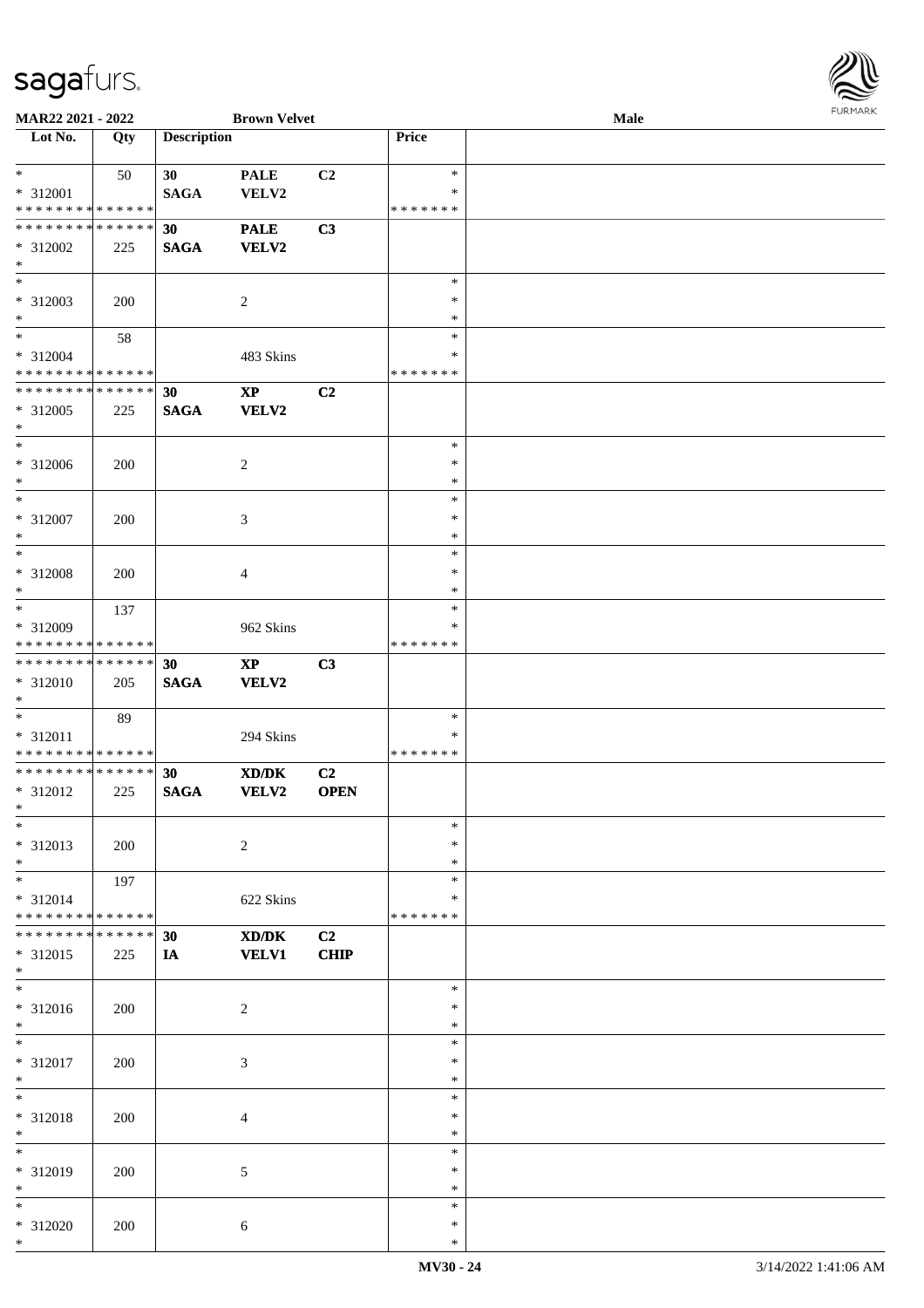

| MAR22 2021 - 2022                |     |                    | <b>Brown Velvet</b>                                                                                  |             |               | Male |  |
|----------------------------------|-----|--------------------|------------------------------------------------------------------------------------------------------|-------------|---------------|------|--|
| $\overline{\phantom{1}}$ Lot No. | Qty | <b>Description</b> |                                                                                                      |             | Price         |      |  |
|                                  |     |                    |                                                                                                      |             |               |      |  |
| $*$                              |     | 30                 | $\bold{X}\bold{D}/\bold{D}\bold{K}$                                                                  | C2          | $\ast$        |      |  |
| $* 312021$                       | 200 | IA                 | <b>VELV1</b>                                                                                         | <b>CHIP</b> | $\ast$        |      |  |
| $*$                              |     |                    |                                                                                                      |             | $\ast$        |      |  |
| $\overline{\ast}$                |     |                    |                                                                                                      |             | $\ast$        |      |  |
| * 312022                         | 200 |                    | $8\,$                                                                                                |             | $\ast$        |      |  |
| $*$                              |     |                    |                                                                                                      |             | $\ast$        |      |  |
|                                  |     |                    |                                                                                                      |             | $\ast$        |      |  |
| * 312023                         | 200 |                    | 9                                                                                                    |             | $\ast$        |      |  |
| $*$                              |     |                    |                                                                                                      |             | $\ast$        |      |  |
| $*$                              |     |                    |                                                                                                      |             | $\ast$        |      |  |
| $* 312024$                       | 200 |                    | $10\,$                                                                                               |             | $\ast$        |      |  |
| $*$                              |     |                    |                                                                                                      |             | $\ast$        |      |  |
| $\overline{\phantom{0}}$         |     |                    |                                                                                                      |             | $\ast$        |      |  |
| * 312025                         | 200 |                    | $11\,$                                                                                               |             | $\ast$        |      |  |
| $*$                              |     |                    |                                                                                                      |             | $\ast$        |      |  |
|                                  |     |                    |                                                                                                      |             | $\ast$        |      |  |
| * 312026                         | 200 |                    | 12                                                                                                   |             | $\ast$        |      |  |
| $*$                              |     |                    |                                                                                                      |             | $\ast$        |      |  |
|                                  |     |                    |                                                                                                      |             | $\ast$        |      |  |
| $* 312027$                       | 200 |                    | 13                                                                                                   |             | $\ast$        |      |  |
| $*$                              |     |                    |                                                                                                      |             | $\ast$        |      |  |
|                                  |     |                    |                                                                                                      |             | $\ast$        |      |  |
| * 312028                         | 200 |                    | 14                                                                                                   |             | $\ast$        |      |  |
| $*$                              |     |                    |                                                                                                      |             | $\ast$        |      |  |
| $\overline{\phantom{0}}$         |     |                    |                                                                                                      |             | $\ast$        |      |  |
| * 312029                         | 200 |                    | 15                                                                                                   |             | $\ast$        |      |  |
| $*$                              |     |                    |                                                                                                      |             | $\ast$        |      |  |
|                                  |     |                    |                                                                                                      |             | $\ast$        |      |  |
| * 312030                         | 200 |                    | 16                                                                                                   |             | $\ast$        |      |  |
| $*$                              |     |                    |                                                                                                      |             | $\ast$        |      |  |
|                                  |     |                    |                                                                                                      |             | $\ast$        |      |  |
| * 312031                         | 198 |                    | $17\,$                                                                                               |             | $\ast$        |      |  |
| $*$                              |     |                    |                                                                                                      |             | $\ast$        |      |  |
| $*$                              |     |                    |                                                                                                      |             | $\ast$        |      |  |
| $* 312032$                       | 197 |                    | $18\,$                                                                                               |             | $\ast$        |      |  |
| $*$ $-$                          |     |                    |                                                                                                      |             | $\ast$        |      |  |
| $*$                              | 194 |                    |                                                                                                      |             | $\ast$        |      |  |
| * 312033                         |     |                    | 3814 Skins                                                                                           |             | $\ast$        |      |  |
| * * * * * * * * * * * * * * *    |     |                    |                                                                                                      |             | * * * * * * * |      |  |
| * * * * * * * * * * * * * * *    |     | 30                 | XD/DK                                                                                                | C2          |               |      |  |
| * 312034                         | 235 | IA                 | <b>VELV1</b>                                                                                         | <b>CHIP</b> |               |      |  |
| $*$                              |     |                    |                                                                                                      |             |               |      |  |
| $*$                              |     |                    |                                                                                                      |             | $\ast$        |      |  |
| $* 312035$                       | 210 |                    | $\overline{c}$                                                                                       |             | ∗             |      |  |
| $*$                              |     |                    |                                                                                                      |             | $\ast$        |      |  |
| $*$                              |     |                    |                                                                                                      |             | $\ast$        |      |  |
| * 312036                         | 210 |                    | 3                                                                                                    |             | $\ast$        |      |  |
| $*$                              |     |                    |                                                                                                      |             | $\ast$        |      |  |
| $*$                              |     |                    |                                                                                                      |             | $\ast$        |      |  |
| $* 312037$                       | 210 |                    | $\overline{4}$                                                                                       |             | $\ast$        |      |  |
| $*$                              |     |                    |                                                                                                      |             | $\ast$        |      |  |
| $*$                              | 221 |                    |                                                                                                      |             | $\ast$        |      |  |
| * 312038                         |     |                    | 1086 Skins                                                                                           |             | ∗             |      |  |
| * * * * * * * * * * * * * *      |     |                    |                                                                                                      |             | * * * * * * * |      |  |
| * * * * * * * * * * * * * * *    |     | 30                 | $\boldsymbol{\text{X}}\boldsymbol{\text{D}}\boldsymbol{/}\boldsymbol{\text{D}}\boldsymbol{\text{K}}$ | C2          |               |      |  |
| * 312039                         | 225 | IA                 | VELV2                                                                                                | <b>CHIP</b> |               |      |  |
| $*$                              |     |                    |                                                                                                      |             |               |      |  |
| $*$                              |     |                    |                                                                                                      |             | $\ast$        |      |  |
| * 312040                         | 200 |                    | 2                                                                                                    |             | $\ast$        |      |  |
| $*$                              |     |                    |                                                                                                      |             | $\ast$        |      |  |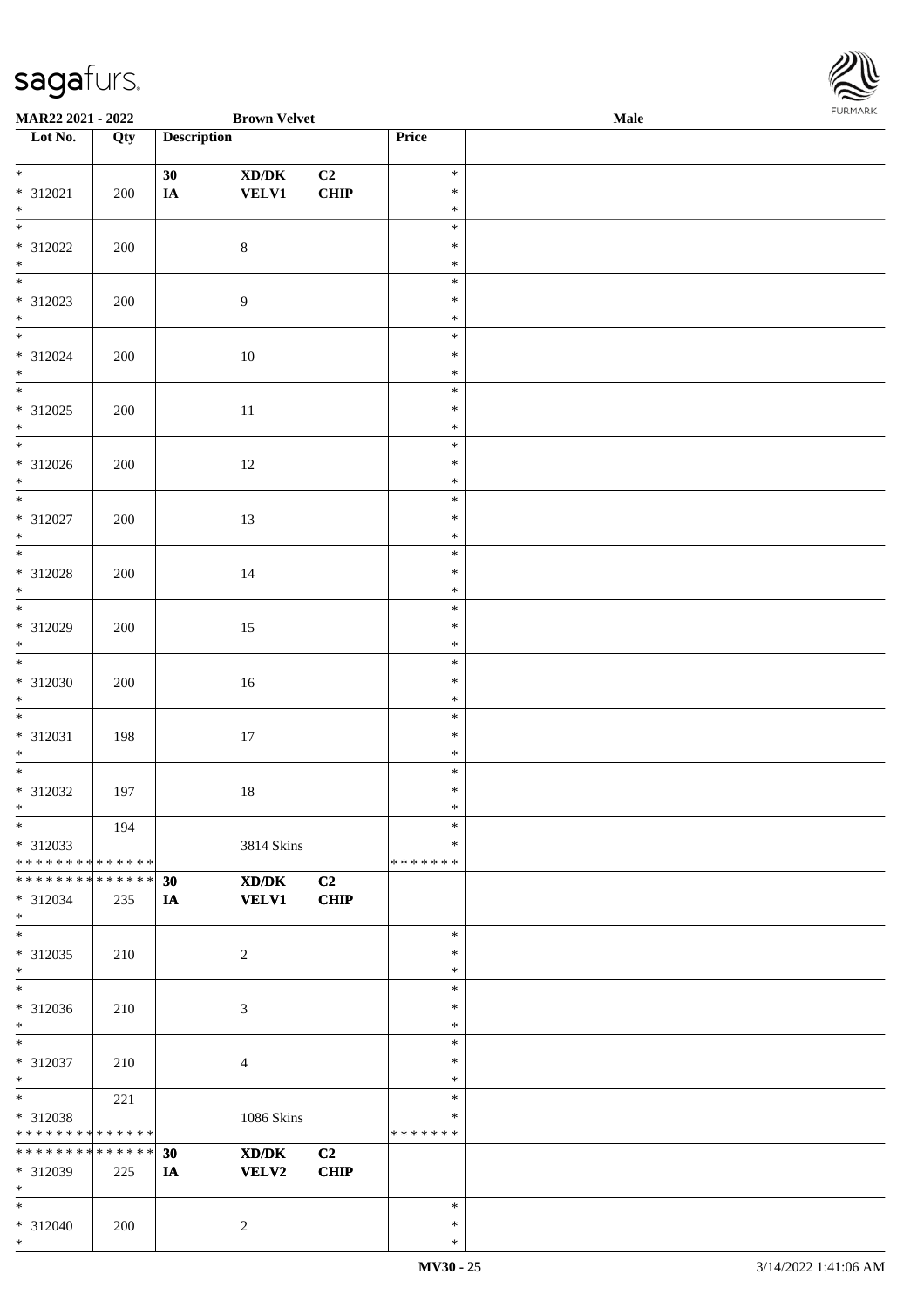

| <b>MAR22 2021 - 2022</b>        |     |                    | <b>Brown Velvet</b>                         |                |                  | <b>Male</b> | . |
|---------------------------------|-----|--------------------|---------------------------------------------|----------------|------------------|-------------|---|
| Lot No.                         | Qty | <b>Description</b> |                                             |                | Price            |             |   |
|                                 |     |                    |                                             |                |                  |             |   |
| $*$                             |     | 30                 | $\mathbf{X}\mathbf{D}/\mathbf{D}\mathbf{K}$ | C <sub>2</sub> | $\ast$           |             |   |
| $* 312041$                      | 200 | IA                 | ${\bf VELV2}$                               | CHIP           | $\ast$           |             |   |
| $*$                             |     |                    |                                             |                | $\ast$           |             |   |
|                                 |     |                    |                                             |                | $\ast$           |             |   |
| * 312042                        | 200 |                    | $\overline{4}$                              |                | $\ast$           |             |   |
| $\ast$                          |     |                    |                                             |                | $\ast$           |             |   |
|                                 |     |                    |                                             |                | $\ast$           |             |   |
| $* 312043$                      | 200 |                    | $\mathfrak{S}$                              |                | $\ast$           |             |   |
| $*$<br>$\overline{\phantom{0}}$ |     |                    |                                             |                | $\ast$           |             |   |
|                                 |     |                    |                                             |                | $\ast$           |             |   |
| $* 312044$                      | 200 |                    | $\sqrt{6}$                                  |                | $\ast$           |             |   |
| $*$<br>$\overline{\phantom{0}}$ |     |                    |                                             |                | $\ast$<br>$\ast$ |             |   |
|                                 |     |                    |                                             |                |                  |             |   |
| $* 312045$<br>$*$               | 200 |                    | $\tau$                                      |                | $\ast$<br>$\ast$ |             |   |
| $\overline{\phantom{0}}$        |     |                    |                                             |                | $\ast$           |             |   |
| $* 312046$                      | 200 |                    | $8\,$                                       |                | $\ast$           |             |   |
| $*$                             |     |                    |                                             |                | $\ast$           |             |   |
| $\overline{\phantom{a}^*}$      |     |                    |                                             |                | $\ast$           |             |   |
| $* 312047$                      | 200 |                    | $\overline{9}$                              |                | $\ast$           |             |   |
| $*$                             |     |                    |                                             |                | $\ast$           |             |   |
|                                 |     |                    |                                             |                | $\ast$           |             |   |
| $* 312048$                      | 200 |                    | 10                                          |                | $\ast$           |             |   |
| $*$                             |     |                    |                                             |                | $\ast$           |             |   |
|                                 |     |                    |                                             |                | $\ast$           |             |   |
| $* 312049$                      | 200 |                    | $11\,$                                      |                | $\ast$           |             |   |
| $*$                             |     |                    |                                             |                | $\ast$           |             |   |
|                                 |     |                    |                                             |                | $\ast$           |             |   |
| $* 312050$                      | 200 |                    | $12\,$                                      |                | $\ast$           |             |   |
| $*$                             |     |                    |                                             |                | $\ast$           |             |   |
| $*$                             |     |                    |                                             |                | $\ast$           |             |   |
| $* 312051$                      | 200 |                    | $13\,$                                      |                | $\ast$           |             |   |
| $*$                             |     |                    |                                             |                | $\ast$           |             |   |
| $*$                             |     |                    |                                             |                | $\ast$           |             |   |
| $* 312052$                      | 200 |                    | $14\,$                                      |                | $\ast$           |             |   |
| $*$                             |     |                    |                                             |                | $\ast$           |             |   |
| $\ast$                          |     |                    |                                             |                | $\ast$           |             |   |
| * 312053                        | 200 |                    | 15                                          |                | $\ast$           |             |   |
| $*$                             |     |                    |                                             |                | $\ast$           |             |   |
|                                 |     |                    |                                             |                | $\ast$<br>$\ast$ |             |   |
| * 312054<br>$*$                 | 200 |                    | 16                                          |                | $\ast$           |             |   |
| $\overline{\phantom{0}}$        |     |                    |                                             |                | $\ast$           |             |   |
| * 312055                        | 200 |                    | 17                                          |                | $\ast$           |             |   |
| $*$                             |     |                    |                                             |                | $\ast$           |             |   |
| $\overline{\ast}$               |     |                    |                                             |                | $\ast$           |             |   |
| $* 312056$                      | 200 |                    | 18                                          |                | $\ast$           |             |   |
| $*$                             |     |                    |                                             |                | $\ast$           |             |   |
| $*$                             |     |                    |                                             |                | $\ast$           |             |   |
| $* 312057$                      | 200 |                    | 19                                          |                | $\ast$           |             |   |
| $*$                             |     |                    |                                             |                | $\ast$           |             |   |
| $*$                             |     |                    |                                             |                | $\ast$           |             |   |
| $* 312058$                      | 200 |                    | $20\,$                                      |                | $\ast$           |             |   |
| $*$                             |     |                    |                                             |                | $\ast$           |             |   |
|                                 | 164 |                    |                                             |                | $\ast$           |             |   |
| * 312059                        |     |                    | 4189 Skins                                  |                | ∗                |             |   |
| * * * * * * * * * * * * * *     |     |                    |                                             |                | * * * * * * *    |             |   |
| * * * * * * * * * * * * * * *   |     | 30                 | MED/PAL C2                                  |                |                  |             |   |
| $* 312060$                      | 225 | IA                 | <b>VELV2</b>                                | <b>CHIP</b>    |                  |             |   |
| $*$                             |     |                    |                                             |                |                  |             |   |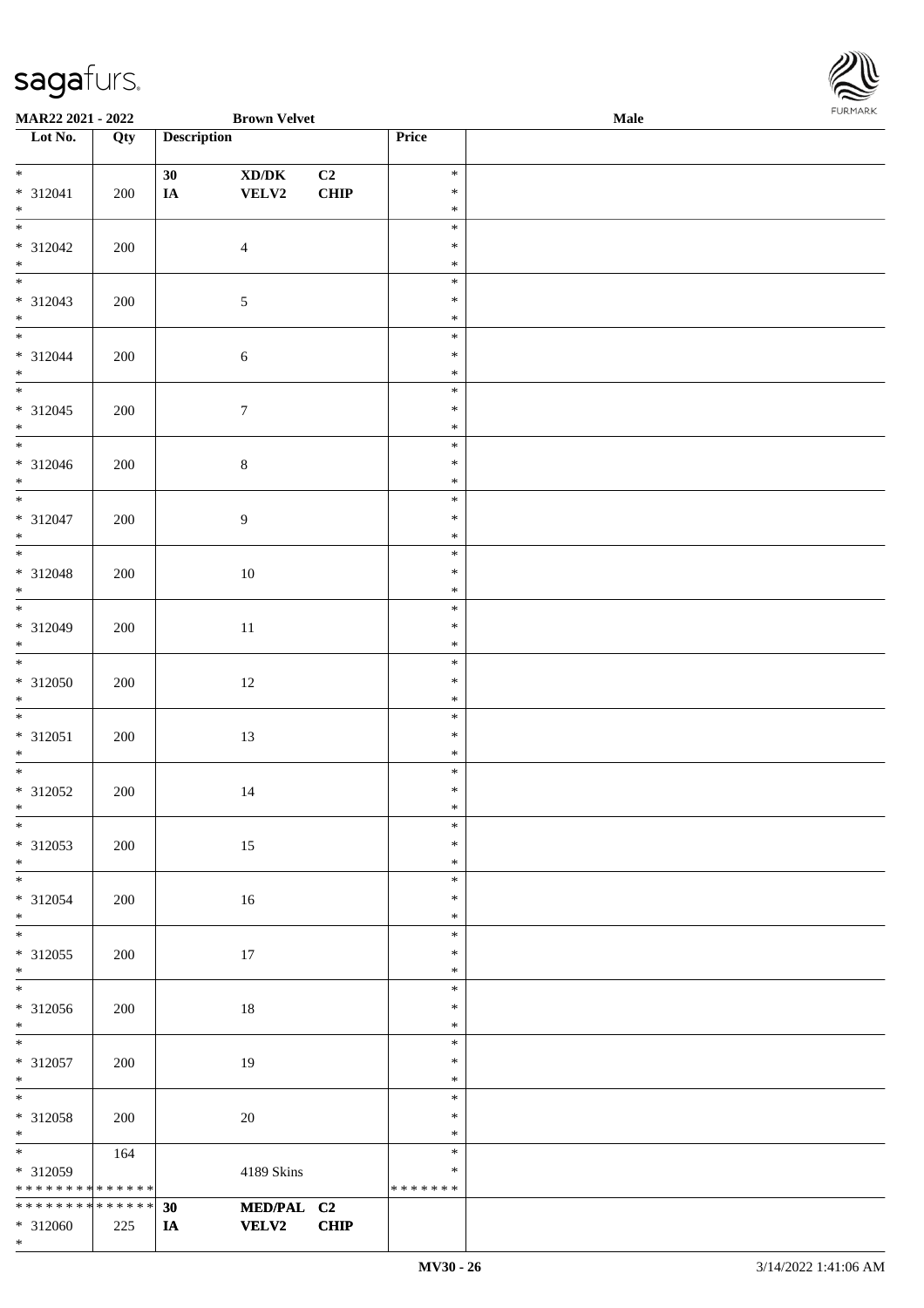

| MAR22 2021 - 2022                  |         |                    | <b>Brown Velvet</b>     |             |               | Male |  |
|------------------------------------|---------|--------------------|-------------------------|-------------|---------------|------|--|
| Lot No.                            | Qty     | <b>Description</b> |                         |             | Price         |      |  |
|                                    |         |                    |                         |             |               |      |  |
| $\ast$                             |         | 30                 | MED/PAL C2              |             | $\ast$        |      |  |
| * 312061                           | 200     | IA                 | <b>VELV2</b>            | <b>CHIP</b> | $\ast$        |      |  |
| $\ast$                             |         |                    |                         |             | $\ast$        |      |  |
| $\ast$                             |         |                    |                         |             | $\ast$        |      |  |
| * 312062                           |         |                    |                         |             | $\ast$        |      |  |
|                                    | 200     |                    | $\mathfrak{Z}$          |             |               |      |  |
| $\ast$<br>$\overline{\phantom{0}}$ |         |                    |                         |             | $\ast$        |      |  |
|                                    |         |                    |                         |             | $\ast$        |      |  |
| * 312063                           | 200     |                    | $\overline{4}$          |             | $\ast$        |      |  |
| $\ast$                             |         |                    |                         |             | $\ast$        |      |  |
| $\overline{\ast}$                  |         |                    |                         |             | $\ast$        |      |  |
| * 312064                           | 200     |                    | 5                       |             | $\ast$        |      |  |
| $\ast$                             |         |                    |                         |             | $\ast$        |      |  |
| $\ast$                             |         |                    |                         |             | $\ast$        |      |  |
|                                    | 197     |                    |                         |             |               |      |  |
| $* 312065$                         |         |                    | 1222 Skins              |             | $\ast$        |      |  |
| * * * * * * * * * * * * * *        |         |                    |                         |             | * * * * * * * |      |  |
| ******** <mark>******</mark>       |         | 30                 | 2XD                     | C1          |               |      |  |
| * 312066                           | 205     | <b>SROY</b>        | <b>VELV1</b>            |             |               |      |  |
| $*$                                |         |                    |                         |             |               |      |  |
| $\overline{\ast}$                  |         |                    |                         |             | $\ast$        |      |  |
|                                    |         |                    |                         |             | $\ast$        |      |  |
| * 312067                           | 180     |                    | $\sqrt{2}$              |             | $\ast$        |      |  |
| $\ast$                             |         |                    |                         |             |               |      |  |
| $\ast$                             |         |                    |                         |             | $\ast$        |      |  |
| * 312068                           | 180     |                    | $\mathfrak{Z}$          |             | $\ast$        |      |  |
| $\ast$                             |         |                    |                         |             | $\ast$        |      |  |
| $\ast$                             | 193     |                    |                         |             | $\ast$        |      |  |
| * 312069                           |         |                    | 758 Skins               |             | $\ast$        |      |  |
| **************                     |         |                    |                         |             | * * * * * * * |      |  |
|                                    |         |                    |                         |             |               |      |  |
|                                    |         | 30                 | 2XD                     | C1          |               |      |  |
| 312070                             | 190     | <b>SROY</b>        | <b>VELV1</b>            |             |               |      |  |
|                                    |         |                    |                         |             |               |      |  |
| * * * * * * * * * * * * * *        |         | 30                 | $2\mathbf{X}\mathbf{D}$ | C2          |               |      |  |
| * 312071                           | 205     | <b>SROY</b>        | <b>VELV1</b>            |             |               |      |  |
| $\ast$                             |         |                    |                         |             |               |      |  |
| $\ast$                             |         |                    |                         |             | $\ast$        |      |  |
| * 312072                           | 180     |                    | $\sqrt{2}$              |             | $\ast$        |      |  |
| $*$                                |         |                    |                         |             | $\ast$        |      |  |
| $*$                                |         |                    |                         |             | $\ast$        |      |  |
|                                    |         |                    |                         |             |               |      |  |
| * 312073                           | 180     |                    | $\mathfrak{Z}$          |             | $\ast$        |      |  |
| $\ast$                             |         |                    |                         |             | $\ast$        |      |  |
| $\overline{\phantom{1}}$           |         |                    |                         |             | $\ast$        |      |  |
| * 312074                           | 180     |                    | $\overline{4}$          |             | $\ast$        |      |  |
| $\ast$                             |         |                    |                         |             | $\ast$        |      |  |
| $\overline{\phantom{1}}$           |         |                    |                         |             | $\ast$        |      |  |
| * 312075                           | 180     |                    | $\sqrt{5}$              |             | $\ast$        |      |  |
| $*$                                |         |                    |                         |             | $\ast$        |      |  |
| $\overline{\phantom{1}}$           |         |                    |                         |             | $\ast$        |      |  |
|                                    |         |                    |                         |             |               |      |  |
| * 312076                           | $180\,$ |                    | $\sqrt{6}$              |             | $\ast$        |      |  |
| $*$                                |         |                    |                         |             | $\ast$        |      |  |
| $\overline{\phantom{a}^*}$         |         |                    |                         |             | $\ast$        |      |  |
| $* 312077$                         | 180     |                    | $\tau$                  |             | $\ast$        |      |  |
| $\ast$                             |         |                    |                         |             | $\ast$        |      |  |
| $\overline{\ast}$                  |         |                    |                         |             | $\ast$        |      |  |
|                                    |         |                    |                         |             | $\ast$        |      |  |
| * 312078                           | 180     |                    | $8\,$                   |             |               |      |  |
| $\ast$                             |         |                    |                         |             | $\ast$        |      |  |
| $\overline{\phantom{a}^*}$         |         |                    |                         |             | $\ast$        |      |  |
| * 312079                           | 180     |                    | $\overline{9}$          |             | $\ast$        |      |  |
| $*$                                |         |                    |                         |             | $\ast$        |      |  |
| $\overline{\phantom{0}}$           |         |                    |                         |             | $\ast$        |      |  |
| $* 312080$                         | 180     |                    | 10                      |             | $\ast$        |      |  |
| $*$                                |         |                    |                         |             | $\ast$        |      |  |
|                                    |         |                    |                         |             |               |      |  |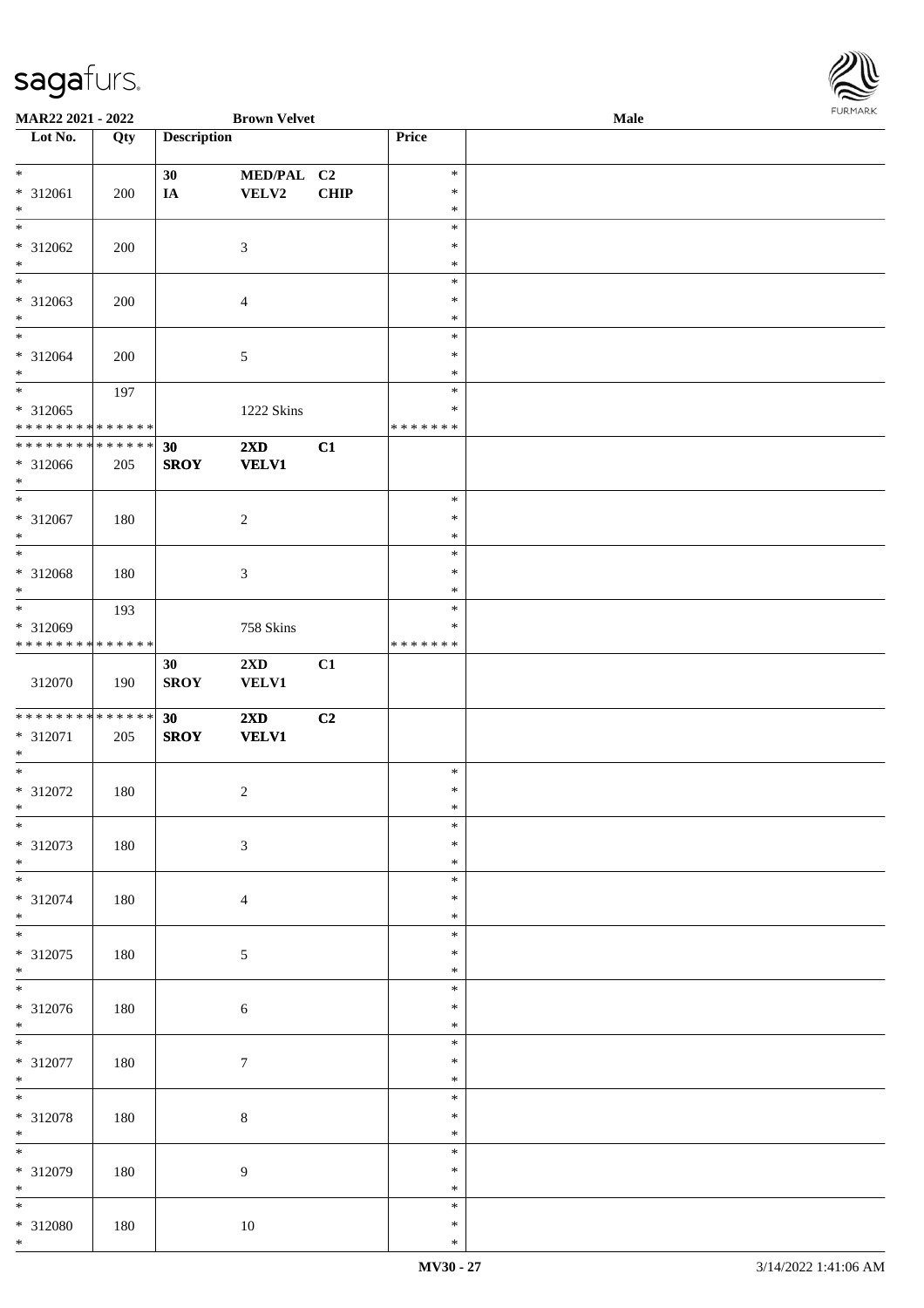

| MAR22 2021 - 2022            |             |                    | <b>Brown Velvet</b>        |                |               | <b>Male</b> |  |
|------------------------------|-------------|--------------------|----------------------------|----------------|---------------|-------------|--|
| Lot No.                      | Qty         | <b>Description</b> |                            |                | Price         |             |  |
|                              |             |                    |                            |                |               |             |  |
| $\ast$                       |             | 30                 | 2XD                        | C <sub>2</sub> | $\ast$        |             |  |
| * 312081                     | 180         | <b>SROY</b>        | <b>VELV1</b>               |                | $\ast$        |             |  |
| $\ast$                       |             |                    |                            |                | $\ast$        |             |  |
| $\overline{\ast}$            |             |                    |                            |                | $\ast$        |             |  |
|                              | 187         |                    |                            |                |               |             |  |
| * 312082                     |             |                    | 2192 Skins                 |                | ∗             |             |  |
| * * * * * * * * * * * * * *  |             |                    |                            |                | * * * * * * * |             |  |
| * * * * * * * * * * * * * *  |             | 30                 | 2XD                        | C <sub>2</sub> |               |             |  |
| * 312083                     | 205         | <b>SROY</b>        | <b>VELV1</b>               |                |               |             |  |
| $*$                          |             |                    |                            |                |               |             |  |
| $\ast$                       |             |                    |                            |                | $\ast$        |             |  |
| * 312084                     | 180         |                    | $\overline{c}$             |                | $\ast$        |             |  |
| $\ast$                       |             |                    |                            |                | $\ast$        |             |  |
| $\ast$                       |             |                    |                            |                | $\ast$        |             |  |
|                              | 57          |                    |                            |                |               |             |  |
| $* 312085$                   |             |                    | 442 Skins                  |                | $\ast$        |             |  |
| * * * * * * * * * * * * * *  |             |                    |                            |                | * * * * * * * |             |  |
| ******** <mark>******</mark> |             | 30                 | $2\mathbf{X}\mathbf{D}$    | C3             |               |             |  |
| $* 312086$                   | 205         | <b>SROY</b>        | <b>VELV1</b>               |                |               |             |  |
| $\ast$                       |             |                    |                            |                |               |             |  |
| $\ast$                       |             |                    |                            |                | $\ast$        |             |  |
| $* 312087$                   | 180         |                    | $\overline{c}$             |                | $\ast$        |             |  |
| $\ast$                       |             |                    |                            |                | $\ast$        |             |  |
| $\ast$                       |             |                    |                            |                |               |             |  |
|                              |             |                    |                            |                | $\ast$        |             |  |
| * 312088                     | 180         |                    | $\mathfrak{Z}$             |                | $\ast$        |             |  |
| $\ast$                       |             |                    |                            |                | $\ast$        |             |  |
| $\ast$                       | 197         |                    |                            |                | $\ast$        |             |  |
| * 312089                     |             |                    | 762 Skins                  |                | $\ast$        |             |  |
| * * * * * * * * * * * * * *  |             |                    |                            |                | * * * * * * * |             |  |
|                              |             | 30                 | 2XD                        | C3             |               |             |  |
| 312090                       | 157         | <b>SROY</b>        | <b>VELV1</b>               |                |               |             |  |
|                              |             |                    |                            |                |               |             |  |
| **************               |             |                    |                            |                |               |             |  |
|                              |             | 30                 | $\boldsymbol{\textbf{XD}}$ | C1             |               |             |  |
| * 312091                     | 205         | <b>SROY</b>        | <b>VELV1</b>               |                |               |             |  |
| $\ast$                       |             |                    |                            |                |               |             |  |
| $\ast$                       |             |                    |                            |                | $\ast$        |             |  |
| $* 312092$                   | 180         |                    | $\overline{c}$             |                | $\ast$        |             |  |
| $*$                          |             |                    |                            |                | $\ast$        |             |  |
| $*$                          |             |                    |                            |                | $\ast$        |             |  |
| * 312093                     | 180         |                    | $\mathfrak{Z}$             |                | $\ast$        |             |  |
| $\ast$                       |             |                    |                            |                | $\ast$        |             |  |
| $\ast$                       |             |                    |                            |                | $\ast$        |             |  |
|                              |             |                    |                            |                |               |             |  |
| * 312094                     | 180         |                    | $\overline{4}$             |                | ∗             |             |  |
| $\ast$                       |             |                    |                            |                | $\ast$        |             |  |
| $_{\ast}$                    |             |                    |                            |                | $\ast$        |             |  |
| * 312095                     | 180         |                    | 5                          |                | $\ast$        |             |  |
| $*$                          |             |                    |                            |                | $\ast$        |             |  |
| $\overline{\phantom{a}^*}$   | 149         |                    |                            |                | $\ast$        |             |  |
| * 312096                     |             |                    | 1074 Skins                 |                | ∗             |             |  |
| * * * * * * * * * * * * * *  |             |                    |                            |                | * * * * * * * |             |  |
|                              |             | 30                 | $\mathbf{X}\mathbf{D}$     | C1             |               |             |  |
|                              |             |                    |                            |                |               |             |  |
| 312097                       | 203         | <b>SROY</b>        | <b>VELV1</b>               |                |               |             |  |
|                              |             |                    |                            |                |               |             |  |
| ********                     | * * * * * * | 30 <sup>°</sup>    | $\mathbf{X}\mathbf{D}$     | C <sub>2</sub> |               |             |  |
| * 312098                     | 205         | <b>SROY</b>        | <b>VELV1</b>               |                |               |             |  |
| $\ast$                       |             |                    |                            |                |               |             |  |
| $\overline{\ast}$            |             |                    |                            |                | $\ast$        |             |  |
| * 312099                     | 180         |                    | 2                          |                | ∗             |             |  |
| $\ast$                       |             |                    |                            |                | $\ast$        |             |  |
| $*$                          |             |                    |                            |                | $\ast$        |             |  |
| * 312100                     | 180         |                    |                            |                | $\ast$        |             |  |
| $\ast$                       |             |                    | $\mathfrak{Z}$             |                | $\ast$        |             |  |
|                              |             |                    |                            |                |               |             |  |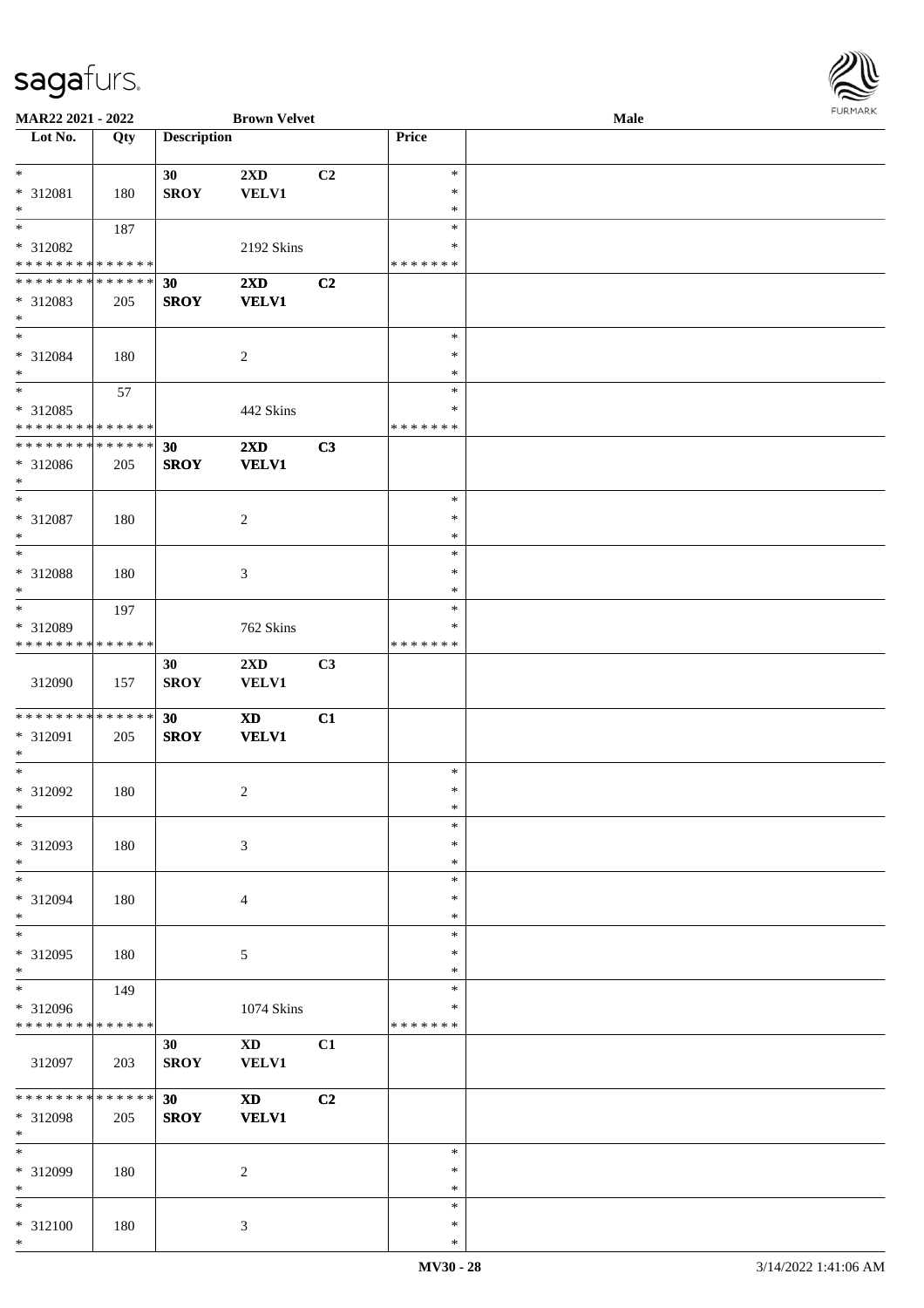

| MAR22 2021 - 2022             |     |                    | <b>Brown Velvet</b>    |                |                  | Male | <b>FUNITANN</b> |
|-------------------------------|-----|--------------------|------------------------|----------------|------------------|------|-----------------|
| Lot No.                       | Qty | <b>Description</b> |                        |                | Price            |      |                 |
|                               |     |                    |                        |                |                  |      |                 |
| $*$                           |     | 30                 | $\mathbf{X}\mathbf{D}$ | C <sub>2</sub> | $\ast$           |      |                 |
| * 312101                      | 180 | <b>SROY</b>        | <b>VELV1</b>           |                | $\ast$           |      |                 |
| $*$                           |     |                    |                        |                | $\ast$           |      |                 |
|                               |     |                    |                        |                | $\ast$<br>$\ast$ |      |                 |
| $* 312102$<br>$*$             | 180 |                    | $\sqrt{5}$             |                | $\ast$           |      |                 |
|                               |     |                    |                        |                | $\ast$           |      |                 |
| $* 312103$                    | 180 |                    |                        |                | $\ast$           |      |                 |
| $*$                           |     |                    | $\sqrt{6}$             |                | $\ast$           |      |                 |
| $\overline{\mathbf{r}}$       |     |                    |                        |                | $\ast$           |      |                 |
| * 312104                      | 180 |                    | $\boldsymbol{7}$       |                | $\ast$           |      |                 |
| $\ast$                        |     |                    |                        |                | $\ast$           |      |                 |
|                               |     |                    |                        |                | $\ast$           |      |                 |
| $* 312105$                    | 180 |                    | $\,8\,$                |                | $\ast$           |      |                 |
| $*$                           |     |                    |                        |                | $\ast$           |      |                 |
| $\overline{\phantom{0}}$      |     |                    |                        |                | $\ast$           |      |                 |
| $* 312106$                    | 180 |                    | $\overline{9}$         |                | $\ast$           |      |                 |
| $*$                           |     |                    |                        |                | $\ast$           |      |                 |
|                               |     |                    |                        |                | $\ast$           |      |                 |
| $* 312107$                    | 180 |                    | $10\,$                 |                | $\ast$           |      |                 |
| $*$                           |     |                    |                        |                | $\ast$           |      |                 |
| $\overline{\phantom{0}}$      |     |                    |                        |                | $\ast$           |      |                 |
| $* 312108$                    | 180 |                    | $11\,$                 |                | $\ast$           |      |                 |
| $*$                           |     |                    |                        |                | $\ast$           |      |                 |
| $\overline{\phantom{0}}$      |     |                    |                        |                | $\ast$           |      |                 |
| $* 312109$                    | 180 |                    | 12                     |                | $\ast$           |      |                 |
| $\ast$<br>$\overline{\ast}$   |     |                    |                        |                | $\ast$           |      |                 |
|                               |     |                    |                        |                | $\ast$           |      |                 |
| $* 312110$<br>$\ast$          | 180 |                    | 13                     |                | $\ast$<br>$\ast$ |      |                 |
|                               |     |                    |                        |                | $\ast$           |      |                 |
| * 312111                      |     |                    |                        |                | $\ast$           |      |                 |
| $*$                           | 180 |                    | 14                     |                | $\ast$           |      |                 |
|                               |     |                    |                        |                | $\ast$           |      |                 |
| $* 312112$                    | 180 |                    | 15                     |                | $\ast$           |      |                 |
| $*$ $-$                       |     |                    |                        |                | $\ast$           |      |                 |
| $*$                           |     |                    |                        |                | $\ast$           |      |                 |
| $* 312113$                    | 180 |                    | 16                     |                | $\ast$           |      |                 |
| $*$                           |     |                    |                        |                | $\ast$           |      |                 |
| $\overline{\phantom{0}}$      |     |                    |                        |                | $\ast$           |      |                 |
| * 312114                      | 180 |                    | 17                     |                | $\ast$           |      |                 |
| $*$                           |     |                    |                        |                | $\ast$           |      |                 |
| $*$                           | 141 |                    |                        |                | $\ast$           |      |                 |
| $* 312115$                    |     |                    | 3226 Skins             |                | $\ast$           |      |                 |
| * * * * * * * * * * * * * * * |     |                    |                        |                | * * * * * * *    |      |                 |
| * * * * * * * * * * * * * * * |     | 30                 | $\mathbf{X}\mathbf{D}$ | C2             |                  |      |                 |
| * 312116                      | 205 | <b>SROY</b>        | <b>VELV1</b>           |                |                  |      |                 |
| $*$                           |     |                    |                        |                | $\ast$           |      |                 |
|                               |     |                    |                        |                | $\ast$           |      |                 |
| * 312117<br>$*$               | 180 |                    | $\sqrt{2}$             |                | $\ast$           |      |                 |
| $\overline{\ast}$             | 133 |                    |                        |                | $\ast$           |      |                 |
| * 312118                      |     |                    | 518 Skins              |                | $\ast$           |      |                 |
| * * * * * * * * * * * * * *   |     |                    |                        |                | *******          |      |                 |
| * * * * * * * * * * * * * * * |     | 30                 | <b>XD</b>              | C3             |                  |      |                 |
| * 312119                      | 204 | <b>SROY</b>        | <b>VELV1</b>           |                |                  |      |                 |
| $*$ $-$                       |     |                    |                        |                |                  |      |                 |
| $*$                           |     |                    |                        |                | $\ast$           |      |                 |
| $* 312120$                    | 180 |                    | 2                      |                | $\ast$           |      |                 |
| $*$                           |     |                    |                        |                | $\ast$           |      |                 |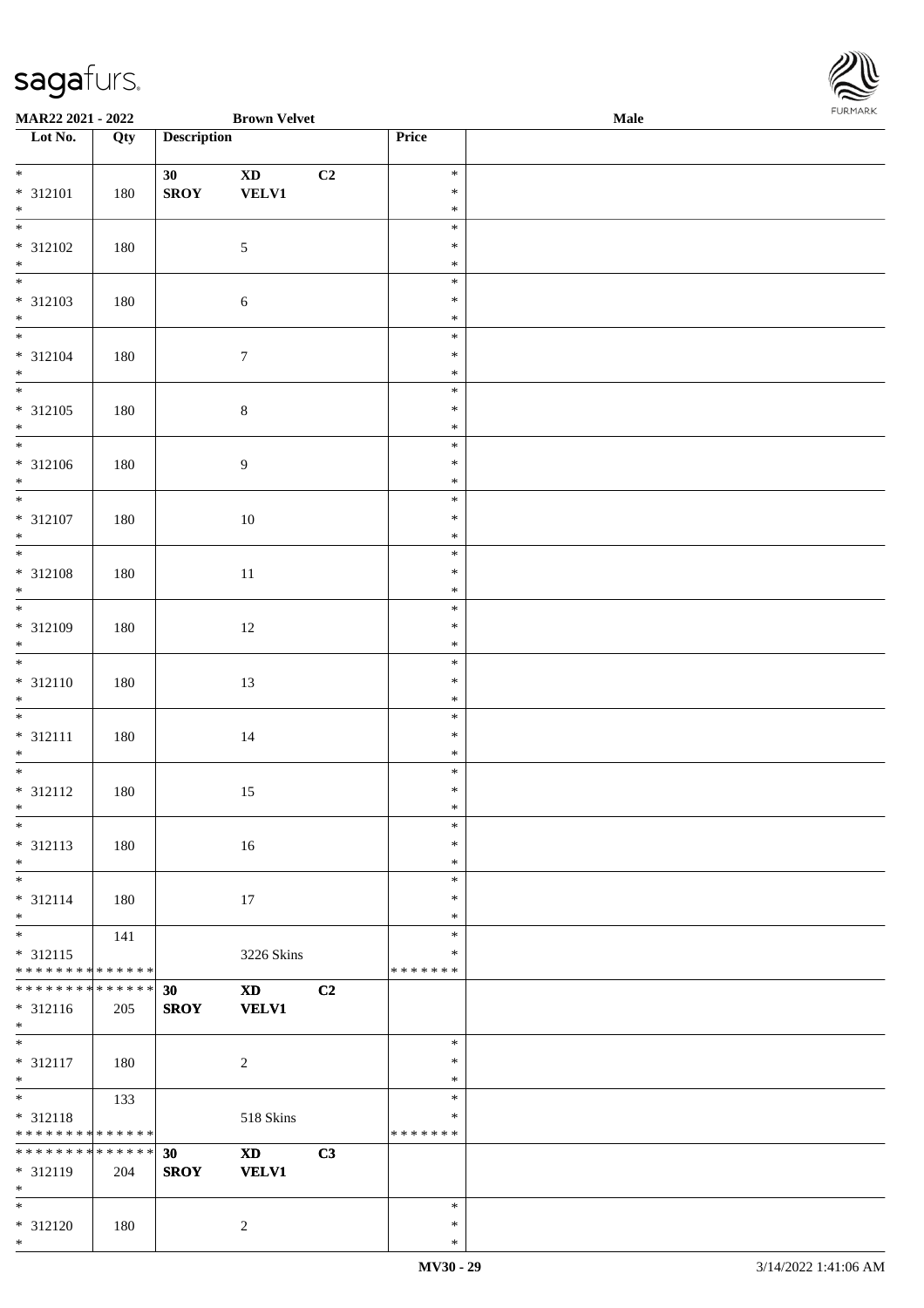\*

| MAR22 2021 - 2022                                             |     |                    | <b>Brown Velvet</b>             |                |                                   | Male | FURMARK |
|---------------------------------------------------------------|-----|--------------------|---------------------------------|----------------|-----------------------------------|------|---------|
| Lot No.                                                       | Qty | <b>Description</b> |                                 |                | Price                             |      |         |
| $*$<br>* 312121<br>$*$                                        | 180 | 30<br><b>SROY</b>  | $\mathbf{X}\mathbf{D}$<br>VELV1 | C3             | $\ast$<br>$\ast$<br>$\ast$        |      |         |
| $\ast$<br>* 312122<br>$*$                                     | 180 |                    | $\overline{4}$                  |                | $\ast$<br>$\ast$<br>$\ast$        |      |         |
| $*$<br>* 312123<br>$*$                                        | 180 |                    | 5                               |                | $\ast$<br>$\ast$<br>$\ast$        |      |         |
| * 312124<br>$*$                                               | 200 |                    | 6                               |                | $\ast$<br>$\ast$<br>$\ast$        |      |         |
| * 312125<br>* * * * * * * * * * * * * *                       | 111 |                    | 1235 Skins                      |                | $\ast$<br>$\ast$<br>* * * * * * * |      |         |
| 312126                                                        | 175 | 30<br><b>SROY</b>  | <b>XD</b><br><b>VELV1</b>       | C3             |                                   |      |         |
| **************<br>* 312127<br>$*$<br>$\overline{\phantom{0}}$ | 205 | 30<br><b>SROY</b>  | <b>Dark</b><br><b>VELV1</b>     | C1             |                                   |      |         |
| * 312128<br>$*$                                               | 180 |                    | $\sqrt{2}$                      |                | $\ast$<br>$\ast$<br>$\ast$        |      |         |
| * 312129<br>$*$<br>$\frac{1}{1}$                              | 180 |                    | $\mathfrak{Z}$                  |                | $\ast$<br>$\ast$<br>$\ast$        |      |         |
| * 312130<br>$*$                                               | 180 |                    | $\overline{\mathcal{A}}$        |                | $\ast$<br>$\ast$<br>$\ast$        |      |         |
| $*$<br>* 312131<br>$*$                                        | 180 |                    | 5                               |                | $\ast$<br>$\ast$<br>$\ast$        |      |         |
| * 312132<br>$*$<br>$\frac{1}{\ast}$                           | 180 |                    | 6                               |                | $\ast$<br>$\ast$<br>∗             |      |         |
| * 312133<br>$*$                                               | 179 |                    | $\tau$                          |                | $\ast$<br>$\ast$<br>$\ast$        |      |         |
| $*$<br>* 312134<br>$*$                                        | 180 |                    | $\,8\,$                         |                | $\ast$<br>$\ast$<br>$\ast$        |      |         |
| $*$<br>$* 312135$<br>* * * * * * * * * * * * * *              | 194 |                    | 1658 Skins                      |                | $\ast$<br>$\ast$<br>* * * * * * * |      |         |
| * * * * * * * * * * * * * *<br>* 312136<br>$*$                | 205 | 30<br><b>SROY</b>  | <b>Dark</b><br><b>VELV1</b>     | C1             |                                   |      |         |
| $\ast$<br>* 312137<br>* * * * * * * * * * * * * * *           | 172 |                    | 377 Skins                       |                | $\ast$<br>*<br>* * * * * * *      |      |         |
| * * * * * * * * <mark>* * * * * *</mark> *<br>* 312138<br>$*$ | 265 | 30<br><b>SROY</b>  | <b>Dark</b><br><b>VELV1</b>     | C <sub>2</sub> |                                   |      |         |
| $*$<br>* 312139<br>$*$                                        | 240 |                    | $\overline{2}$                  |                | $\ast$<br>$\ast$<br>$\ast$        |      |         |
| $*$<br>* 312140                                               | 240 |                    | $\mathfrak{Z}$                  |                | $\ast$<br>$\ast$                  |      |         |

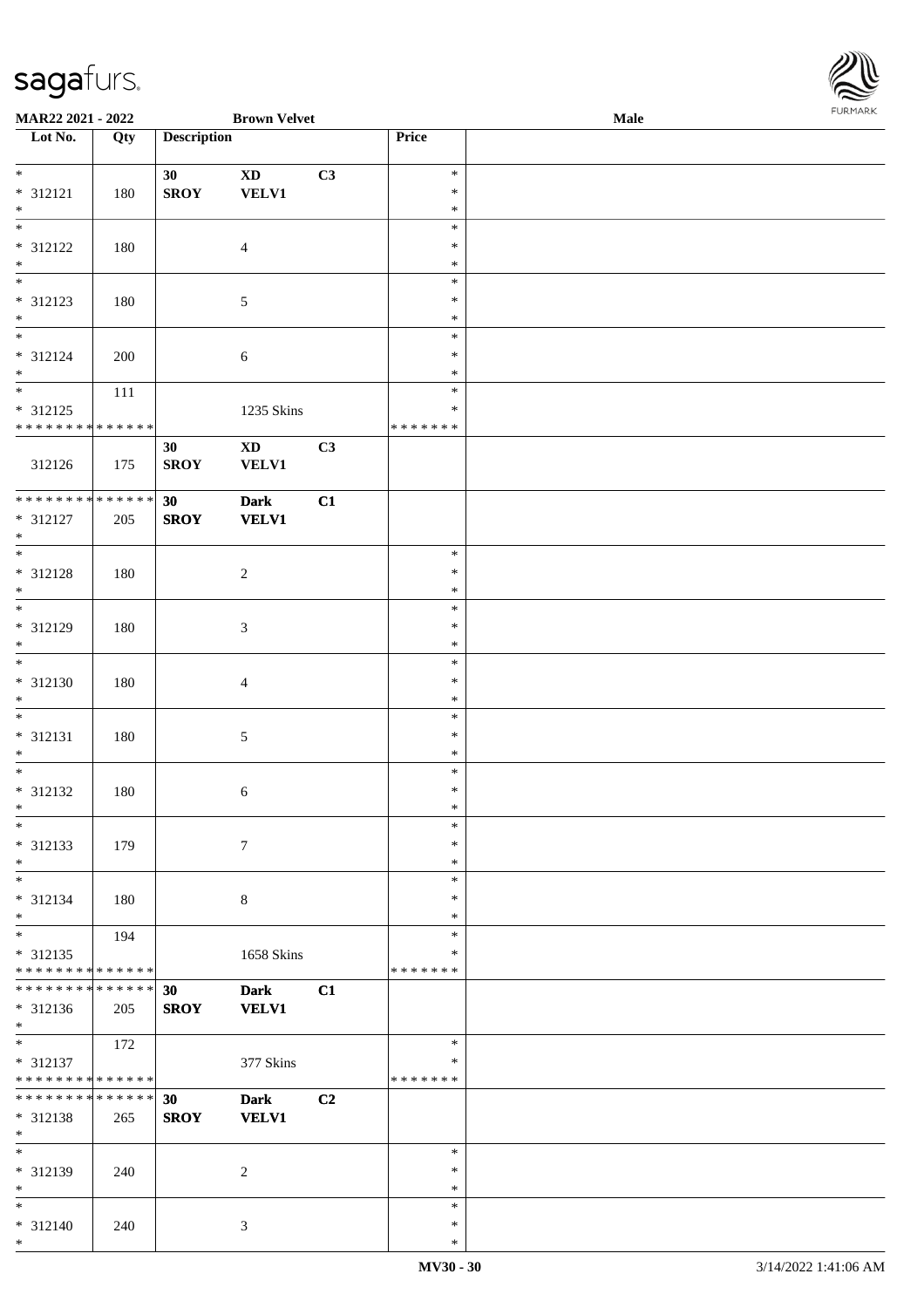

| MAR22 2021 - 2022                                              |     |                    | <b>Brown Velvet</b>         |                |                  | Male | FURMARK |
|----------------------------------------------------------------|-----|--------------------|-----------------------------|----------------|------------------|------|---------|
| Lot No.                                                        | Qty | <b>Description</b> |                             |                | Price            |      |         |
|                                                                |     | 30                 | <b>Dark</b>                 | C <sub>2</sub> | $\ast$           |      |         |
| $* 312141$                                                     | 240 | <b>SROY</b>        | <b>VELV1</b>                |                | $\ast$           |      |         |
| $*$                                                            |     |                    |                             |                | $\ast$           |      |         |
| $*$                                                            |     |                    |                             |                | $\ast$           |      |         |
| * 312142                                                       | 240 |                    | $\sqrt{5}$                  |                | $\ast$           |      |         |
| $*$                                                            |     |                    |                             |                | $\ast$           |      |         |
|                                                                |     |                    |                             |                | $\ast$           |      |         |
| * 312143                                                       | 240 |                    | $\sqrt{6}$                  |                | $\ast$           |      |         |
| $*$                                                            |     |                    |                             |                | $\ast$<br>$\ast$ |      |         |
| * 312144                                                       | 240 |                    | $\tau$                      |                | $\ast$           |      |         |
| $*$                                                            |     |                    |                             |                | $\ast$           |      |         |
|                                                                |     |                    |                             |                | $\ast$           |      |         |
| $* 312145$                                                     | 240 |                    | $\,8\,$                     |                | $\ast$           |      |         |
| $*$                                                            |     |                    |                             |                | $\ast$           |      |         |
|                                                                |     |                    |                             |                | $\ast$           |      |         |
| * 312146                                                       | 240 |                    | $\overline{9}$              |                | $\ast$           |      |         |
| $*$                                                            |     |                    |                             |                | $\ast$           |      |         |
|                                                                |     |                    |                             |                | $\ast$           |      |         |
| $* 312147$<br>$*$                                              | 240 |                    | 10                          |                | $\ast$<br>$\ast$ |      |         |
|                                                                |     |                    |                             |                | $\ast$           |      |         |
| * 312148                                                       | 240 |                    | 11                          |                | $\ast$           |      |         |
| $*$                                                            |     |                    |                             |                | $\ast$           |      |         |
|                                                                |     |                    |                             |                | $\ast$           |      |         |
| * 312149                                                       | 240 |                    | 12                          |                | $\ast$           |      |         |
| $*$                                                            |     |                    |                             |                | $\ast$           |      |         |
|                                                                |     |                    |                             |                | $\ast$           |      |         |
| $* 312150$<br>$*$                                              | 180 |                    | 13                          |                | $\ast$<br>$\ast$ |      |         |
|                                                                | 34  |                    |                             |                | $\ast$           |      |         |
| * 312151                                                       |     |                    | 3119 Skins                  |                | $\ast$           |      |         |
| * * * * * * * * * * * * * * <mark>*</mark>                     |     |                    |                             |                | * * * * * * *    |      |         |
| ******** <mark>******</mark>                                   |     | 30                 | <b>Dark</b>                 | C2             |                  |      |         |
| * 312152                                                       | 205 | <b>SROY</b>        | <b>VELV1</b>                |                |                  |      |         |
| $*$                                                            |     |                    |                             |                |                  |      |         |
| $\overline{\ast}$                                              |     |                    |                             |                | $\ast$           |      |         |
| * 312153                                                       | 180 |                    | $\overline{2}$              |                | $\ast$           |      |         |
| $*$<br>$\overline{\phantom{0}}$                                |     |                    |                             |                | $\ast$<br>$\ast$ |      |         |
| * 312154                                                       | 180 |                    | $\mathfrak{Z}$              |                | $\ast$           |      |         |
| $*$                                                            |     |                    |                             |                | $\ast$           |      |         |
| $\overline{\phantom{0}}$                                       |     |                    |                             |                | $\ast$           |      |         |
| $* 312155$                                                     | 180 |                    | $\overline{4}$              |                | $\ast$           |      |         |
| $*$                                                            |     |                    |                             |                | $\ast$           |      |         |
|                                                                | 168 |                    |                             |                | $\ast$           |      |         |
| $* 312156$                                                     |     |                    | 913 Skins                   |                | ∗                |      |         |
| * * * * * * * * * * * * * * *<br>* * * * * * * * * * * * * * * |     |                    |                             |                | * * * * * * *    |      |         |
| * 312157                                                       | 205 | 30<br><b>SROY</b>  | <b>Dark</b><br><b>VELV1</b> | C3             |                  |      |         |
| $*$                                                            |     |                    |                             |                |                  |      |         |
| $*$                                                            |     |                    |                             |                | $\ast$           |      |         |
| * 312158                                                       | 180 |                    | $\overline{c}$              |                | $\ast$           |      |         |
| $*$                                                            |     |                    |                             |                | $\ast$           |      |         |
| $\overline{\phantom{0}}$                                       |     |                    |                             |                | $\ast$           |      |         |
| * 312159                                                       | 180 |                    | $\mathfrak{Z}$              |                | $\ast$           |      |         |
| $*$                                                            |     |                    |                             |                | $\ast$           |      |         |
| $*$<br>* 312160                                                | 180 |                    |                             |                | $\ast$<br>$\ast$ |      |         |
| $*$                                                            |     |                    | $\overline{4}$              |                | $\ast$           |      |         |
|                                                                |     |                    |                             |                |                  |      |         |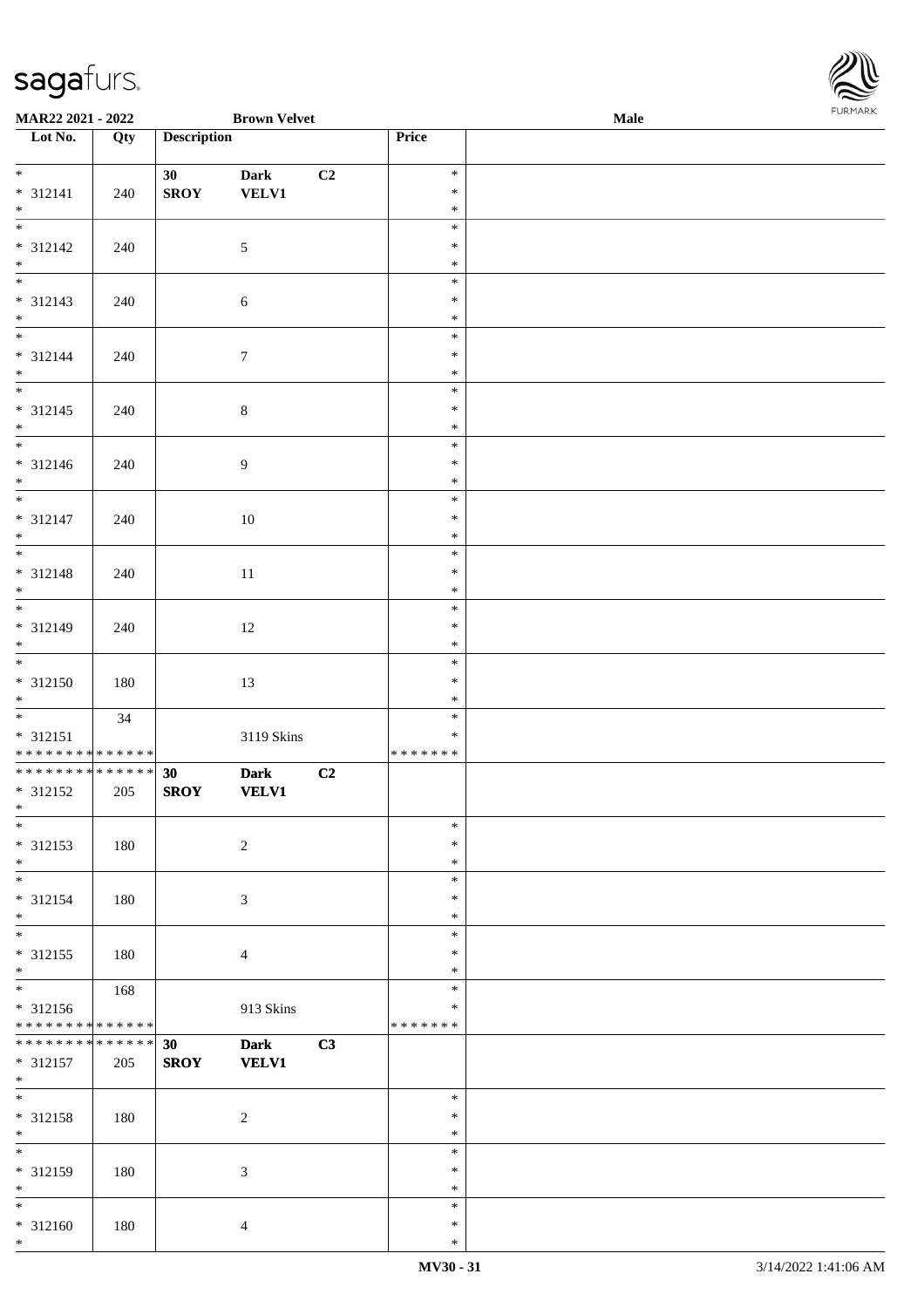

| <b>MAR22 2021 - 2022</b>                                                |     |                    | <b>Brown Velvet</b>         |    |                             | Male | $. 0.0147$ $. 0.0147$ |
|-------------------------------------------------------------------------|-----|--------------------|-----------------------------|----|-----------------------------|------|-----------------------|
| Lot No.                                                                 | Qty | <b>Description</b> |                             |    | <b>Price</b>                |      |                       |
| $\ddot{x}$<br>* 312161                                                  | 180 | 30<br><b>SROY</b>  | <b>Dark</b><br><b>VELV1</b> | C3 | $\ast$<br>$\ast$            |      |                       |
| $\ast$                                                                  |     |                    |                             |    | $\ast$<br>$\ast$            |      |                       |
| * 312162<br>$*$                                                         | 180 |                    | 6                           |    | $\ast$<br>$\ast$<br>$\ast$  |      |                       |
| * 312163<br>$*$                                                         | 180 |                    | $\tau$                      |    | $\ast$<br>$\ast$            |      |                       |
| * 312164<br>$*$                                                         | 180 |                    | $\,8\,$                     |    | $\ast$<br>$\ast$<br>$\ast$  |      |                       |
| $\overline{\phantom{0}}$<br>* 312165<br>$*$<br>$\overline{\phantom{0}}$ | 180 |                    | $\overline{9}$              |    | $\ast$<br>$\ast$<br>$\ast$  |      |                       |
| * 312166<br>$*$                                                         | 180 |                    | 10                          |    | $\ast$<br>$\ast$<br>$\ast$  |      |                       |
| $\overline{\phantom{0}}$<br>* 312167<br>$\ast$                          | 180 |                    | 11                          |    | $\ast$<br>$\ast$<br>$\ast$  |      |                       |
| * 312168<br>* * * * * * * * <mark>* * * * * * *</mark>                  | 61  |                    | 2066 Skins                  |    | $\ast$<br>$\ast$<br>******* |      |                       |
| * * * * * * * * <mark>* * * * * * *</mark><br>* 312169<br>$*$           | 205 | 30<br><b>SROY</b>  | <b>Dark</b><br><b>VELV1</b> | C3 |                             |      |                       |
| * 312170<br>* * * * * * * * * * * * * *                                 | 98  |                    | 303 Skins                   |    | $\ast$<br>∗<br>*******      |      |                       |
| * * * * * * * * <mark>* * * * * * *</mark><br>* 312171<br>$*$           | 205 | 30<br><b>SROY</b>  | <b>MED</b><br><b>VELV1</b>  | C1 |                             |      |                       |
| $*$<br>* 312172<br>$*$ $-$                                              | 180 |                    | 2                           |    | $\ast$<br>$\ast$<br>$\ast$  |      |                       |
| $*$<br>* 312173<br>* * * * * * * * <mark>* * * * * * *</mark>           | 184 |                    | 569 Skins                   |    | $\ast$<br>$\ast$<br>******* |      |                       |
| * * * * * * * * <mark>* * * * * * *</mark><br>* 312174<br>$*$           | 205 | 30<br><b>SROY</b>  | <b>MED</b><br><b>VELV1</b>  | C2 |                             |      |                       |
| * 312175<br>$*$                                                         | 180 |                    | 2                           |    | $\ast$<br>$\ast$<br>$\ast$  |      |                       |
| $*$<br>* 312176<br>$*$                                                  | 180 |                    | $\mathfrak{Z}$              |    | $\ast$<br>$\ast$<br>$\ast$  |      |                       |
| $\overline{\phantom{0}}$<br>* 312177<br>$*$                             | 180 |                    | $\overline{4}$              |    | $\ast$<br>$\ast$<br>$\ast$  |      |                       |
| $*$<br>* 312178<br>$*$                                                  | 180 |                    | 5                           |    | $\ast$<br>$\ast$<br>$\ast$  |      |                       |
| * 312179<br>$*$                                                         | 180 |                    | 6                           |    | $\ast$<br>$\ast$<br>$\ast$  |      |                       |
| $*$<br>* 312180<br>$*$                                                  | 190 |                    | $\tau$                      |    | $\ast$<br>$\ast$<br>$\ast$  |      |                       |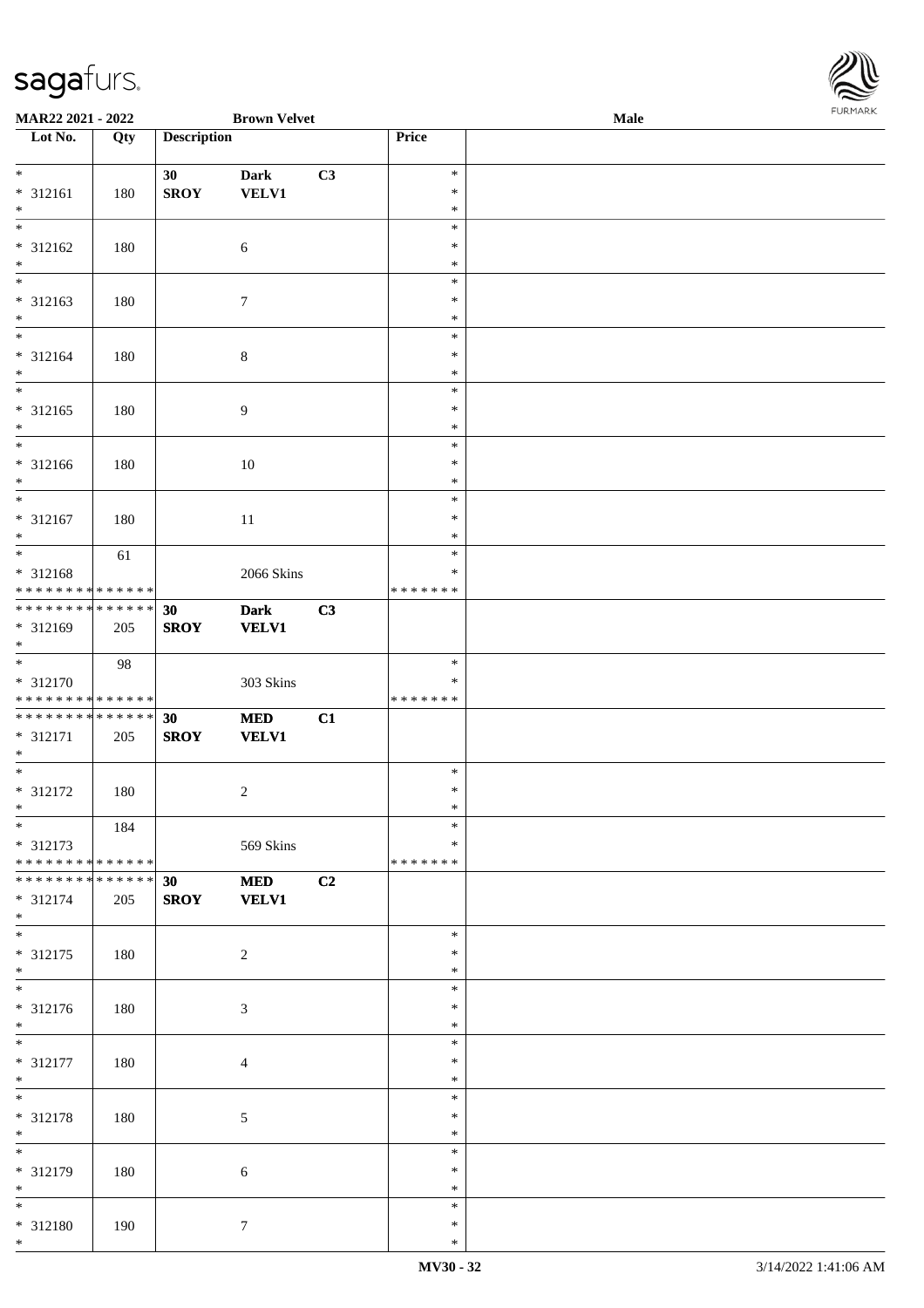

| MAR22 2021 - 2022            |     |                    | <b>Brown Velvet</b> |                |               | Male |
|------------------------------|-----|--------------------|---------------------|----------------|---------------|------|
| Lot No.                      | Qty | <b>Description</b> |                     |                | Price         |      |
|                              |     |                    |                     |                |               |      |
| $\ast$                       |     | 30                 | $\bf MED$           | C <sub>2</sub> | $\ast$        |      |
| * 312181                     | 190 | <b>SROY</b>        | <b>VELV1</b>        |                | $\ast$        |      |
| $\ast$                       |     |                    |                     |                | $\ast$        |      |
| $\overline{\phantom{0}}$     | 87  |                    |                     |                | $\ast$        |      |
|                              |     |                    |                     |                | ∗             |      |
| * 312182                     |     |                    | 1572 Skins          |                |               |      |
| * * * * * * * * * * * * * *  |     |                    |                     |                | * * * * * * * |      |
| **************               |     | 30                 | $\bf MED$           | C3             |               |      |
| * 312183                     | 205 | <b>SROY</b>        | <b>VELV1</b>        |                |               |      |
| $\ast$                       |     |                    |                     |                |               |      |
| $\overline{\phantom{a}^*}$   |     |                    |                     |                | $\ast$        |      |
| * 312184                     | 180 |                    | $\boldsymbol{2}$    |                | $\ast$        |      |
| $\ast$                       |     |                    |                     |                | $\ast$        |      |
| $\overline{\phantom{0}}$     | 151 |                    |                     |                | $\ast$        |      |
| $* 312185$                   |     |                    | 536 Skins           |                | $\ast$        |      |
| * * * * * * * * * * * * * *  |     |                    |                     |                | * * * * * * * |      |
|                              |     |                    |                     |                |               |      |
| ******** <mark>******</mark> |     | 30                 | <b>PALE</b>         | C1             |               |      |
| * 312186                     | 205 | <b>SROY</b>        | <b>VELV1</b>        |                |               |      |
| $\ast$                       |     |                    |                     |                |               |      |
| $\ast$                       |     |                    |                     |                | $\ast$        |      |
| $* 312187$                   | 180 |                    | $\boldsymbol{2}$    |                | $\ast$        |      |
| $\ast$                       |     |                    |                     |                | $\ast$        |      |
| $\ast$                       | 181 |                    |                     |                | $\ast$        |      |
| * 312188                     |     |                    | 566 Skins           |                | *             |      |
| * * * * * * * * * * * * * *  |     |                    |                     |                | * * * * * * * |      |
| **************               |     |                    |                     |                |               |      |
|                              |     | 30                 | <b>PALE</b>         | C2             |               |      |
| * 312189                     | 205 | <b>SROY</b>        | <b>VELV1</b>        |                |               |      |
| $\ast$                       |     |                    |                     |                |               |      |
| $\ast$                       |     |                    |                     |                | $\ast$        |      |
| $* 312190$                   | 180 |                    | $\boldsymbol{2}$    |                | $\ast$        |      |
| $\ast$                       |     |                    |                     |                | $\ast$        |      |
| $\ast$                       |     |                    |                     |                | $\ast$        |      |
| $* 312191$                   | 180 |                    | $\mathfrak{Z}$      |                | $\ast$        |      |
| $\ast$                       |     |                    |                     |                | $\ast$        |      |
| $\ast$                       |     |                    |                     |                | $\ast$        |      |
|                              |     |                    |                     |                | $\ast$        |      |
| $* 312192$                   | 180 |                    | 4                   |                |               |      |
| $*$                          |     |                    |                     |                | $\ast$        |      |
| $*$                          |     |                    |                     |                | $\ast$        |      |
| * 312193                     | 180 |                    | 5                   |                | ∗             |      |
| $\ast$                       |     |                    |                     |                | $\ast$        |      |
| $*$                          |     |                    |                     |                | $\ast$        |      |
| * 312194                     | 180 |                    | 6                   |                | *             |      |
| $*$                          |     |                    |                     |                | $\ast$        |      |
| $*$                          |     |                    |                     |                | $\ast$        |      |
| * 312195                     | 180 |                    | 7                   |                | $\ast$        |      |
| $*$                          |     |                    |                     |                | $\ast$        |      |
| $\overline{\phantom{a}^*}$   |     |                    |                     |                | $\ast$        |      |
|                              |     |                    |                     |                |               |      |
| * 312196                     | 180 |                    | $\,8\,$             |                | ∗             |      |
| $*$                          |     |                    |                     |                | $\ast$        |      |
| $*$                          | 136 |                    |                     |                | $\ast$        |      |
| * 312197                     |     |                    | 1601 Skins          |                | *             |      |
| * * * * * * * * * * * * * *  |     |                    |                     |                | *******       |      |
| * * * * * * * * * * * * * *  |     | 30                 | <b>PALE</b>         | C3             |               |      |
| * 312198                     | 205 | <b>SROY</b>        | <b>VELV1</b>        |                |               |      |
| $*$                          |     |                    |                     |                |               |      |
| $\overline{\phantom{0}}$     |     |                    |                     |                | $\ast$        |      |
| * 312199                     |     |                    |                     |                | ∗             |      |
|                              | 180 |                    | $\overline{2}$      |                |               |      |
| $\ast$                       |     |                    |                     |                | $\ast$        |      |
| $*$                          | 62  |                    |                     |                | $\ast$        |      |
| * 312200                     |     |                    | 447 Skins           |                | $\ast$        |      |
| * * * * * * * * * * * * * *  |     |                    |                     |                | * * * * * * * |      |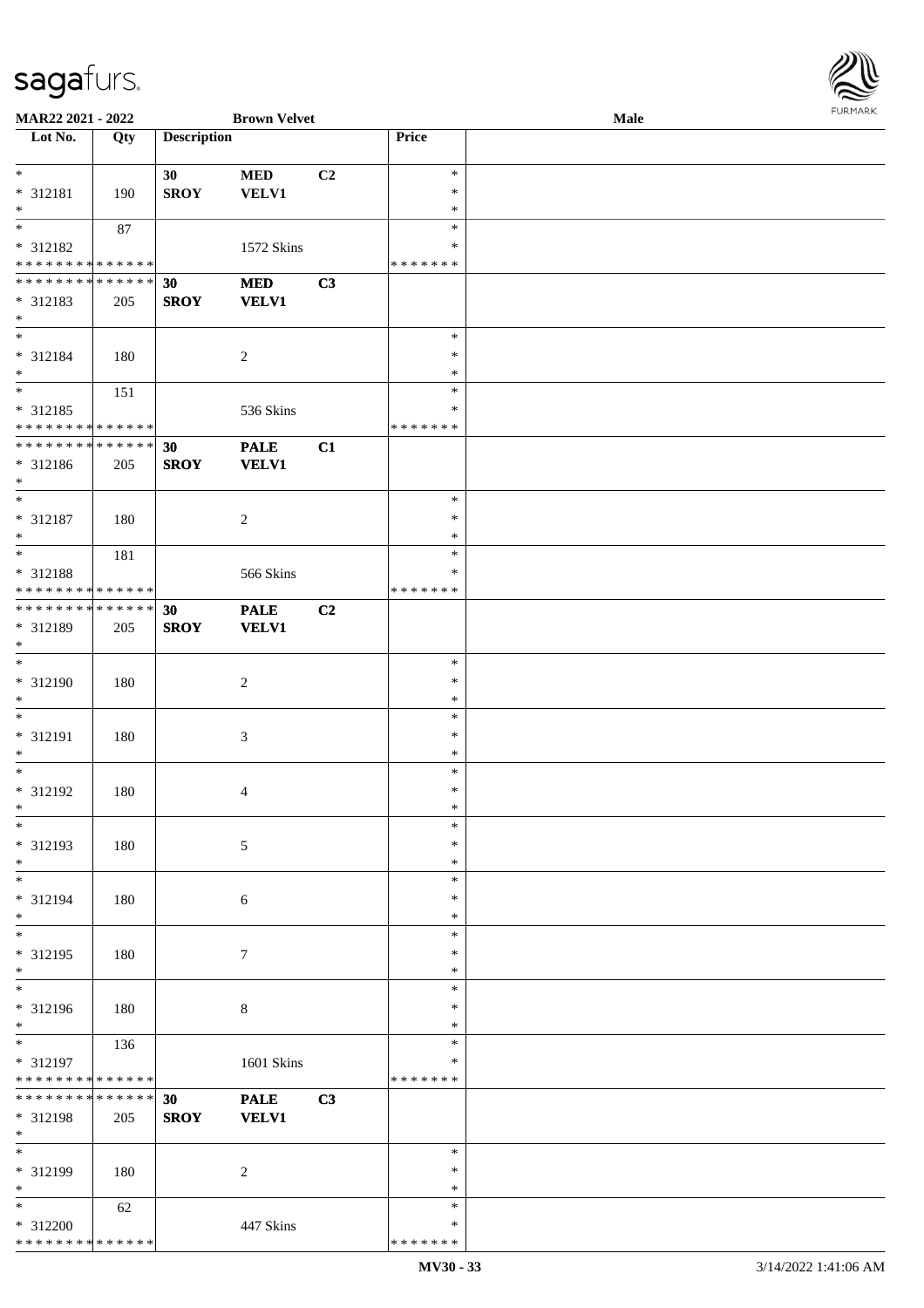

| MAR22 2021 - 2022             |                   |                    | <b>Brown Velvet</b>                                                                                                                                                                                                            |                |               | <b>Male</b> |
|-------------------------------|-------------------|--------------------|--------------------------------------------------------------------------------------------------------------------------------------------------------------------------------------------------------------------------------|----------------|---------------|-------------|
| Lot No.                       | $\overline{Q}$ ty | <b>Description</b> |                                                                                                                                                                                                                                |                | Price         |             |
|                               |                   |                    |                                                                                                                                                                                                                                |                |               |             |
| **************                |                   | 30                 | $\mathbf{X}\mathbf{P}$                                                                                                                                                                                                         | C1             |               |             |
| * 312201                      | 205               | <b>SROY</b>        | <b>VELV1</b>                                                                                                                                                                                                                   |                |               |             |
| $\ast$                        |                   |                    |                                                                                                                                                                                                                                |                |               |             |
| $*$                           |                   |                    |                                                                                                                                                                                                                                |                | $\ast$        |             |
|                               | 84                |                    |                                                                                                                                                                                                                                |                |               |             |
| * 312202                      |                   |                    | 289 Skins                                                                                                                                                                                                                      |                | ∗             |             |
| * * * * * * * * * * * * * *   |                   |                    |                                                                                                                                                                                                                                |                | * * * * * * * |             |
| * * * * * * * * * * * * * *   |                   | 30                 | $\bold{XP}$                                                                                                                                                                                                                    | C <sub>2</sub> |               |             |
| * 312203                      | 205               | <b>SROY</b>        | <b>VELV1</b>                                                                                                                                                                                                                   |                |               |             |
| $*$                           |                   |                    |                                                                                                                                                                                                                                |                |               |             |
| $\ast$                        |                   |                    |                                                                                                                                                                                                                                |                | $\ast$        |             |
| * 312204                      | 180               |                    | 2                                                                                                                                                                                                                              |                | $\ast$        |             |
| $\ast$                        |                   |                    |                                                                                                                                                                                                                                |                | $\ast$        |             |
| $\ast$                        |                   |                    |                                                                                                                                                                                                                                |                | $\ast$        |             |
|                               |                   |                    |                                                                                                                                                                                                                                |                |               |             |
| * 312205                      | 180               |                    | $\mathfrak{Z}$                                                                                                                                                                                                                 |                | $\ast$        |             |
| $\ast$                        |                   |                    |                                                                                                                                                                                                                                |                | $\ast$        |             |
| $\overline{\phantom{1}}$      |                   |                    |                                                                                                                                                                                                                                |                | $\ast$        |             |
| $* 312206$                    | 180               |                    | $\overline{4}$                                                                                                                                                                                                                 |                | $\ast$        |             |
| $\ast$                        |                   |                    |                                                                                                                                                                                                                                |                | $\ast$        |             |
| $\ast$                        | 100               |                    |                                                                                                                                                                                                                                |                | $\ast$        |             |
| * 312207                      |                   |                    | 845 Skins                                                                                                                                                                                                                      |                | ∗             |             |
| * * * * * * * * * * * * * *   |                   |                    |                                                                                                                                                                                                                                |                | * * * * * * * |             |
| * * * * * * * * * * * * * *   |                   |                    |                                                                                                                                                                                                                                |                |               |             |
|                               |                   | 30                 | $\mathbf{XP}$                                                                                                                                                                                                                  | C3             |               |             |
| * 312208                      | 195               | <b>SROY</b>        | <b>VELV1</b>                                                                                                                                                                                                                   |                |               |             |
| $\ast$                        |                   |                    |                                                                                                                                                                                                                                |                |               |             |
| $\ast$                        | 51                |                    |                                                                                                                                                                                                                                |                | $\ast$        |             |
| * 312209                      |                   |                    | 246 Skins                                                                                                                                                                                                                      |                | ∗             |             |
| * * * * * * * * * * * * * *   |                   |                    |                                                                                                                                                                                                                                |                | * * * * * * * |             |
| **************                |                   | 30                 | 2XD                                                                                                                                                                                                                            | C1/C2          |               |             |
| * 312210                      | 205               | <b>SROY</b>        | VELV2                                                                                                                                                                                                                          |                |               |             |
| $\ast$                        |                   |                    |                                                                                                                                                                                                                                |                |               |             |
| $\ast$                        |                   |                    |                                                                                                                                                                                                                                |                |               |             |
|                               |                   |                    |                                                                                                                                                                                                                                |                | $\ast$        |             |
| $* 312211$                    | 180               |                    | $\overline{c}$                                                                                                                                                                                                                 |                | $\ast$        |             |
| $\ast$                        |                   |                    |                                                                                                                                                                                                                                |                | $\ast$        |             |
| $\ast$                        | 51                |                    |                                                                                                                                                                                                                                |                | $\ast$        |             |
| $* 312212$                    |                   |                    | 436 Skins                                                                                                                                                                                                                      |                | $\ast$        |             |
| **************                |                   |                    |                                                                                                                                                                                                                                |                | *******       |             |
| * * * * * * * * * * * * * *   |                   | 30                 | $2\mathbf{X}\mathbf{D}$                                                                                                                                                                                                        | C3             |               |             |
| * 312213                      | 205               | <b>SROY</b>        | VELV2                                                                                                                                                                                                                          |                |               |             |
| $*$                           |                   |                    |                                                                                                                                                                                                                                |                |               |             |
| $*$                           |                   |                    |                                                                                                                                                                                                                                |                | $\ast$        |             |
|                               |                   |                    |                                                                                                                                                                                                                                |                |               |             |
| * 312214                      | 180               |                    | $\overline{2}$                                                                                                                                                                                                                 |                | ∗             |             |
| $*$                           |                   |                    |                                                                                                                                                                                                                                |                | $\ast$        |             |
| $\overline{\ast}$             |                   |                    |                                                                                                                                                                                                                                |                | $\ast$        |             |
| * 312215                      | 180               |                    | 3                                                                                                                                                                                                                              |                | $\ast$        |             |
| $*$                           |                   |                    |                                                                                                                                                                                                                                |                | $\ast$        |             |
| $\overline{\phantom{0}}$      | 43                |                    |                                                                                                                                                                                                                                |                | $\ast$        |             |
| * 312216                      |                   |                    | 608 Skins                                                                                                                                                                                                                      |                | ∗             |             |
| * * * * * * * * * * * * * *   |                   |                    |                                                                                                                                                                                                                                |                | * * * * * * * |             |
| * * * * * * * * * * * * * * * |                   | 30                 | XD and the set of the set of the set of the set of the set of the set of the set of the set of the set of the set of the set of the set of the set of the set of the set of the set of the set of the set of the set of the se | C1             |               |             |
|                               |                   |                    |                                                                                                                                                                                                                                |                |               |             |
| * 312217                      | 205               | <b>SROY</b>        | <b>VELV2</b>                                                                                                                                                                                                                   |                |               |             |
| $*$                           |                   |                    |                                                                                                                                                                                                                                |                |               |             |
| $*$                           |                   |                    |                                                                                                                                                                                                                                |                | $\ast$        |             |
| * 312218                      | 180               |                    | 2                                                                                                                                                                                                                              |                | $\ast$        |             |
| $*$                           |                   |                    |                                                                                                                                                                                                                                |                | $\ast$        |             |
| $\overline{\phantom{0}}$      |                   |                    |                                                                                                                                                                                                                                |                | $\ast$        |             |
| * 312219                      | 180               |                    | 3                                                                                                                                                                                                                              |                | $\ast$        |             |
| $\ast$                        |                   |                    |                                                                                                                                                                                                                                |                | $\ast$        |             |
| $*$                           | 83                |                    |                                                                                                                                                                                                                                |                | $\ast$        |             |
| * 312220                      |                   |                    |                                                                                                                                                                                                                                |                | ∗             |             |
|                               |                   |                    | 648 Skins                                                                                                                                                                                                                      |                | * * * * * * * |             |
| * * * * * * * * * * * * * *   |                   |                    |                                                                                                                                                                                                                                |                |               |             |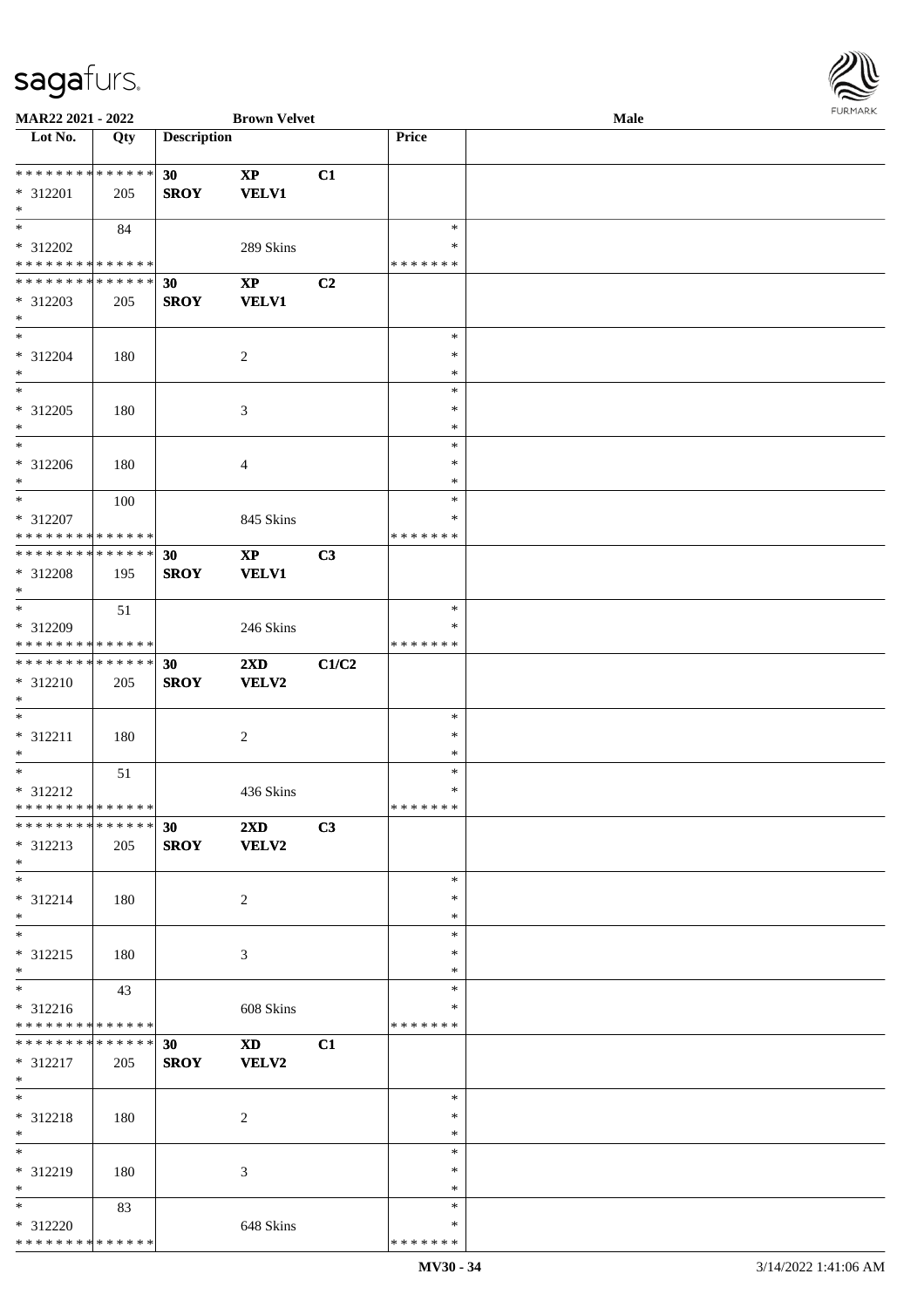\*



| MAR22 2021 - 2022                                                     |     |                                | <b>Brown Velvet</b>                                              |    |                              | $\bf Male$ | FURMARK |  |
|-----------------------------------------------------------------------|-----|--------------------------------|------------------------------------------------------------------|----|------------------------------|------------|---------|--|
| Lot No.                                                               | Qty | <b>Description</b>             |                                                                  |    | Price                        |            |         |  |
| **************<br>$* 312221$<br>$*$                                   | 205 | 30 <sub>1</sub><br><b>SROY</b> | $\mathbf{X}\mathbf{D}$<br><b>VELV2</b>                           | C2 |                              |            |         |  |
| $\overline{\phantom{0}}$<br>* 312222<br>$*$                           | 180 |                                | $\sqrt{2}$                                                       |    | $\ast$<br>$\ast$<br>$\ast$   |            |         |  |
| $*$<br>$* 312223$<br>$*$ $*$                                          | 180 |                                | $\mathfrak{Z}$                                                   |    | $\ast$<br>$\ast$<br>$\ast$   |            |         |  |
| $* 312224$<br>$\ast$<br>$\overline{\phantom{0}}$                      | 180 |                                | $\overline{4}$                                                   |    | $\ast$<br>$\ast$<br>$\ast$   |            |         |  |
| $* 312225$<br>$\ast$                                                  | 180 |                                | $\sqrt{5}$                                                       |    | $\ast$<br>$\ast$<br>$\ast$   |            |         |  |
| $* 312226$<br>$*$<br>$\overline{\phantom{0}}$                         | 180 |                                | 6                                                                |    | $\ast$<br>$\ast$<br>$\ast$   |            |         |  |
| $* 312227$<br>$\ast$<br>$\overline{\phantom{a}^*}$                    | 180 |                                | $\tau$                                                           |    | $\ast$<br>$\ast$<br>$\ast$   |            |         |  |
| * 312228<br>$\ast$<br>$\overline{\ast}$                               | 180 |                                | $\,8\,$                                                          |    | $\ast$<br>$\ast$<br>$\ast$   |            |         |  |
| * 312229<br>$\ast$<br>$\frac{1}{*}$                                   | 180 |                                | $\boldsymbol{9}$                                                 |    | $\ast$<br>$\ast$<br>$\ast$   |            |         |  |
| * 312230<br>$\ast$<br>$\overline{\phantom{a}^*}$                      | 180 |                                | $10\,$                                                           |    | $\ast$<br>$\ast$<br>$\ast$   |            |         |  |
| $* 312231$<br>$\ast$<br>$*$                                           | 180 |                                | $11\,$                                                           |    | $\ast$<br>$\ast$<br>$\ast$   |            |         |  |
| $* 312232$<br>$*$<br>$\overline{\phantom{0}}$                         | 180 |                                | 12                                                               |    | $\ast$<br>$\ast$<br>∗        |            |         |  |
| * 312233<br>* * * * * * * * * * * * * * *                             | 192 |                                | 2377 Skins                                                       |    | $\ast$<br>∗<br>* * * * * * * |            |         |  |
| **************<br>* 312234<br>$*$<br>$\overline{\ast}$                | 205 | 30<br><b>SROY</b>              | $\boldsymbol{\mathrm{X}}\boldsymbol{\mathrm{D}}$<br><b>VELV2</b> | C3 |                              |            |         |  |
| $* 312235$<br>$*$<br>$\overline{\phantom{0}}$                         | 180 |                                | $\overline{c}$                                                   |    | $\ast$<br>$\ast$<br>$\ast$   |            |         |  |
| $* 312236$<br>$*$<br>$\overline{\phantom{0}}$                         | 180 |                                | 3                                                                |    | $\ast$<br>$\ast$<br>∗        |            |         |  |
| * 312237<br>$\ast$                                                    | 180 |                                | $\overline{4}$                                                   |    | $\ast$<br>$\ast$<br>$\ast$   |            |         |  |
| $*$<br>* 312238<br>* * * * * * * * * * * * * *                        | 167 |                                | 912 Skins                                                        |    | $\ast$<br>∗<br>* * * * * * * |            |         |  |
| * * * * * * * * * * * * * * *<br>* 312239<br>$*$<br>$\overline{\ast}$ | 205 | 30<br><b>SROY</b>              | <b>Dark</b><br><b>VELV2</b>                                      | C1 |                              |            |         |  |
| $* 312240$<br>$*$                                                     | 180 |                                | $\overline{2}$                                                   |    | $\ast$<br>$\ast$<br>$\ast$   |            |         |  |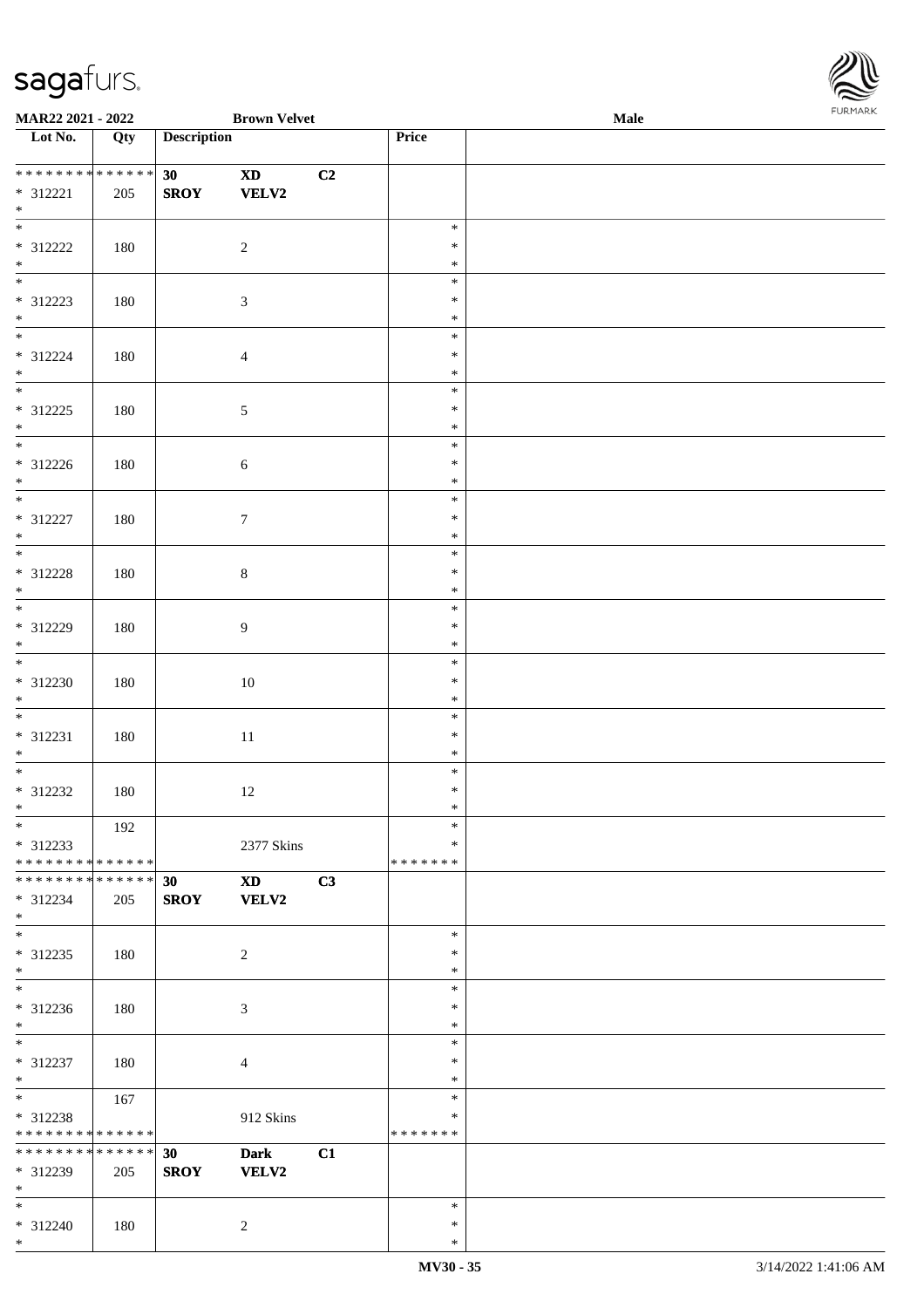\*

| MAR22 2021 - 2022               |     |                    | <b>Brown Velvet</b> |    |                  | Male | <b>FURPIARR</b> |
|---------------------------------|-----|--------------------|---------------------|----|------------------|------|-----------------|
| Lot No.                         | Qty | <b>Description</b> |                     |    | Price            |      |                 |
| $*$                             |     |                    |                     |    |                  |      |                 |
|                                 |     | 30 <sup>°</sup>    | Dark<br>VELV2       | C1 | $\ast$<br>$\ast$ |      |                 |
| $* 312241$<br>$*$               | 180 | <b>SROY</b>        |                     |    | $\ast$           |      |                 |
| $*$                             |     |                    |                     |    | $\ast$           |      |                 |
| $* 312242$                      | 180 |                    | $\overline{4}$      |    | $\ast$           |      |                 |
| $*$                             |     |                    |                     |    | $\ast$           |      |                 |
| $\overline{\phantom{0}}$        |     |                    |                     |    | $\ast$           |      |                 |
| $* 312243$                      | 180 |                    | $\mathfrak{S}$      |    | $\ast$           |      |                 |
| $*$                             |     |                    |                     |    | $\ast$           |      |                 |
| $\overline{\phantom{0}}$        |     |                    |                     |    | $\ast$           |      |                 |
| * 312244<br>$*$                 | 180 |                    | 6                   |    | $\ast$           |      |                 |
|                                 |     |                    |                     |    | $\ast$<br>$\ast$ |      |                 |
| $* 312245$                      | 123 |                    | 1228 Skins          |    | *                |      |                 |
| * * * * * * * * * * * * * *     |     |                    |                     |    | * * * * * * *    |      |                 |
| * * * * * * * * * * * * * *     |     | 30                 | <b>Dark</b>         | C2 |                  |      |                 |
| * 312246                        | 205 | <b>SROY</b>        | <b>VELV2</b>        |    |                  |      |                 |
| $*$                             |     |                    |                     |    |                  |      |                 |
|                                 |     |                    |                     |    | $\ast$           |      |                 |
| * 312247                        | 180 |                    | $\overline{c}$      |    | $\ast$           |      |                 |
| $*$                             |     |                    |                     |    | $\ast$           |      |                 |
| $\overline{\phantom{0}}$        |     |                    |                     |    | $\ast$           |      |                 |
| $* 312248$                      | 180 |                    | $\mathfrak{Z}$      |    | $\ast$           |      |                 |
| $*$<br>$\overline{\phantom{0}}$ |     |                    |                     |    | $\ast$<br>$\ast$ |      |                 |
| * 312249                        | 180 |                    | $\overline{4}$      |    | $\ast$           |      |                 |
| $*$                             |     |                    |                     |    | $\ast$           |      |                 |
| $\overline{\phantom{0}}$        |     |                    |                     |    | $\ast$           |      |                 |
| $* 312250$                      | 180 |                    | $\mathfrak{S}$      |    | $\ast$           |      |                 |
| $\ast$                          |     |                    |                     |    | $\ast$           |      |                 |
| $*$                             |     |                    |                     |    | $\ast$           |      |                 |
| $* 312251$                      | 180 |                    | 6                   |    | $\ast$           |      |                 |
| $*$                             |     |                    |                     |    | $\ast$           |      |                 |
|                                 |     |                    |                     |    | $\ast$           |      |                 |
| $* 312252$                      | 180 |                    | $\tau$              |    | $\ast$           |      |                 |
| $*$<br>$\ast$                   |     |                    |                     |    | $\ast$<br>$\ast$ |      |                 |
| * 312253                        | 180 |                    | $\,8\,$             |    | $\ast$           |      |                 |
| $*$                             |     |                    |                     |    | $\ast$           |      |                 |
| $*$                             |     |                    |                     |    | $\ast$           |      |                 |
| * 312254                        | 180 |                    | 9                   |    | $\ast$           |      |                 |
| $*$                             |     |                    |                     |    | $\ast$           |      |                 |
| $\overline{\phantom{0}}$        |     |                    |                     |    | $\ast$           |      |                 |
| $* 312255$                      | 180 |                    | 10                  |    | $\ast$           |      |                 |
| $*$                             |     |                    |                     |    | $\ast$           |      |                 |
| $\overline{\phantom{0}}$        |     |                    |                     |    | $\ast$           |      |                 |
| * 312256                        | 180 |                    | 11                  |    | $\ast$           |      |                 |
| $*$<br>$*$                      |     |                    |                     |    | $\ast$           |      |                 |
|                                 |     |                    |                     |    | $\ast$<br>$\ast$ |      |                 |
| $* 312257$<br>$*$               | 180 |                    | 12                  |    | $\ast$           |      |                 |
|                                 | 171 |                    |                     |    | $\ast$           |      |                 |
| * 312258                        |     |                    | 2356 Skins          |    | *                |      |                 |
| * * * * * * * * * * * * * *     |     |                    |                     |    | * * * * * * *    |      |                 |
| * * * * * * * * * * * * * * *   |     | 30                 | <b>Dark</b>         | C3 |                  |      |                 |
| * 312259                        | 205 | <b>SROY</b>        | <b>VELV2</b>        |    |                  |      |                 |
| $*$                             |     |                    |                     |    |                  |      |                 |
| $*$                             |     |                    |                     |    | $\ast$           |      |                 |
| $* 312260$                      | 180 |                    | $\overline{2}$      |    | $\ast$           |      |                 |

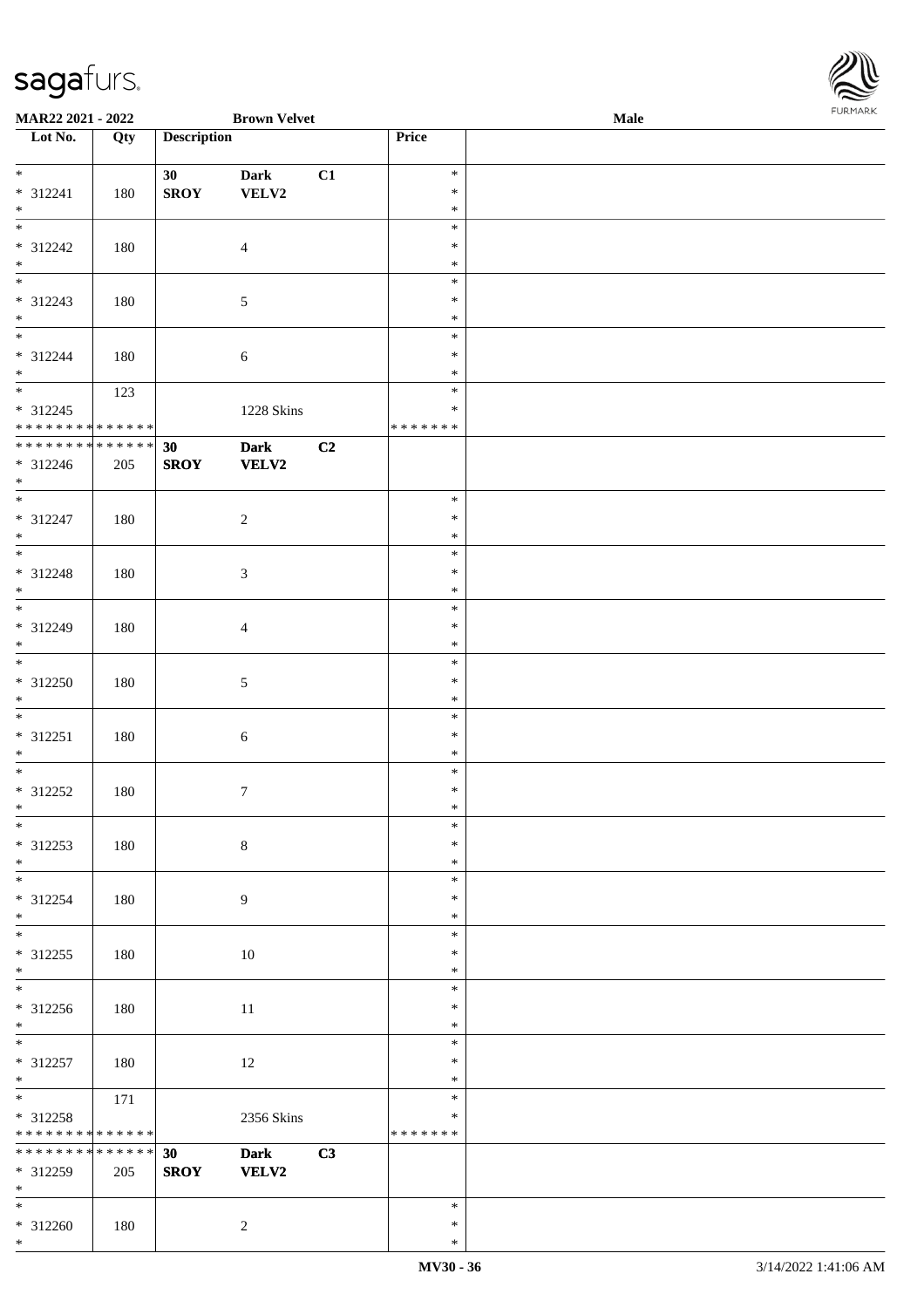

| MAR22 2021 - 2022                |        |                    | <b>Brown Velvet</b> |    |               | Male | <b>I ORI IMPORT</b> |
|----------------------------------|--------|--------------------|---------------------|----|---------------|------|---------------------|
| $\overline{\phantom{1}}$ Lot No. | Qty    | <b>Description</b> |                     |    | Price         |      |                     |
|                                  |        |                    |                     |    |               |      |                     |
| $*$                              |        | 30                 | <b>Dark</b>         | C3 | $\ast$        |      |                     |
| * 312261                         | 180    | <b>SROY</b>        | VELV2               |    | $\ast$        |      |                     |
| $*$                              |        |                    |                     |    | $\ast$        |      |                     |
| $\overline{\ast}$                |        |                    |                     |    | $\ast$        |      |                     |
| $* 312262$                       | 180    |                    | $\overline{4}$      |    | $\ast$        |      |                     |
| $*$                              |        |                    |                     |    | $\ast$        |      |                     |
| $\overline{\phantom{0}}$         |        |                    |                     |    | $\ast$        |      |                     |
| * 312263                         | 179    |                    | $\sqrt{5}$          |    | $\ast$        |      |                     |
| $\ast$                           |        |                    |                     |    | $\ast$        |      |                     |
| $\overline{\phantom{0}}$         |        |                    |                     |    | $\ast$        |      |                     |
| * 312264                         | 180    |                    | $\sqrt{6}$          |    | $\ast$        |      |                     |
| $*$                              |        |                    |                     |    | $\ast$        |      |                     |
|                                  |        |                    |                     |    | $\ast$        |      |                     |
| $* 312265$                       | 180    |                    | 7                   |    | $\ast$        |      |                     |
| $*$                              |        |                    |                     |    | $\ast$        |      |                     |
| $*$                              |        |                    |                     |    | $\ast$        |      |                     |
| * 312266                         | 180    |                    | $8\,$               |    | $\ast$        |      |                     |
| $*$                              |        |                    |                     |    | $\ast$        |      |                     |
| $*$                              |        |                    |                     |    | $\ast$        |      |                     |
| $* 312267$                       | 200    |                    | $\overline{9}$      |    | $\ast$        |      |                     |
| $*$                              |        |                    |                     |    | *             |      |                     |
| $\overline{\phantom{0}}$         | $81\,$ |                    |                     |    | $\ast$        |      |                     |
| * 312268                         |        |                    | 1745 Skins          |    | ∗             |      |                     |
| * * * * * * * * * * * * * *      |        |                    |                     |    | * * * * * * * |      |                     |
|                                  |        | 30                 | <b>MED</b>          | C1 |               |      |                     |
| 312269                           | 224    | <b>SROY</b>        | VELV2               |    |               |      |                     |
|                                  |        |                    |                     |    |               |      |                     |
| * * * * * * * * * * * * * * *    |        | 30                 | <b>MED</b>          | C2 |               |      |                     |
| * 312270                         | 205    | <b>SROY</b>        | VELV2               |    |               |      |                     |
| $*$                              |        |                    |                     |    |               |      |                     |
| $\overline{\phantom{0}}$         |        |                    |                     |    | $\ast$        |      |                     |
| $* 312271$                       | 180    |                    | $\sqrt{2}$          |    | $\ast$        |      |                     |
| $*$                              |        |                    |                     |    | $\ast$        |      |                     |
| $*$                              |        |                    |                     |    | $\ast$        |      |                     |
| $* 312272$                       | 180    |                    | 3                   |    | $\ast$        |      |                     |
| $*$                              |        |                    |                     |    | $\ast$        |      |                     |
| $*$                              |        |                    |                     |    | $\ast$        |      |                     |
| $* 312273$                       | 190    |                    | $\overline{4}$      |    | $\ast$        |      |                     |
| $*$                              |        |                    |                     |    | $\ast$        |      |                     |
| $*$                              | 50     |                    |                     |    | $\ast$        |      |                     |
| * 312274                         |        |                    | 805 Skins           |    | ∗             |      |                     |
| * * * * * * * * * * * * * *      |        |                    |                     |    | * * * * * * * |      |                     |
| * * * * * * * * * * * * * * *    |        | 30                 | <b>MED</b>          | C3 |               |      |                     |
| * 312275                         | 225    | <b>SROY</b>        | <b>VELV2</b>        |    |               |      |                     |
| $*$                              |        |                    |                     |    |               |      |                     |
| $*$                              | 89     |                    |                     |    | $\ast$        |      |                     |
| * 312276                         |        |                    | 314 Skins           |    | ∗             |      |                     |
| * * * * * * * * * * * * * *      |        |                    |                     |    | * * * * * * * |      |                     |
|                                  |        | 30                 | <b>PALE</b>         | C1 |               |      |                     |
| 312277                           | 246    | <b>SROY</b>        | VELV2               |    |               |      |                     |
|                                  |        |                    |                     |    |               |      |                     |
| * * * * * * * * * * * * * * *    |        | 30                 | <b>PALE</b>         | C2 |               |      |                     |
| * 312278                         | 205    | <b>SROY</b>        | VELV2               |    |               |      |                     |
| $*$                              |        |                    |                     |    |               |      |                     |
| $*$                              |        |                    |                     |    | $\ast$        |      |                     |
| * 312279                         | 180    |                    | 2                   |    | $\ast$        |      |                     |
| $\ast$                           |        |                    |                     |    | $\ast$        |      |                     |
| $*$                              |        |                    |                     |    | $\ast$        |      |                     |
| * 312280                         | 180    |                    | 3                   |    | ∗             |      |                     |
| $*$                              |        |                    |                     |    | $\ast$        |      |                     |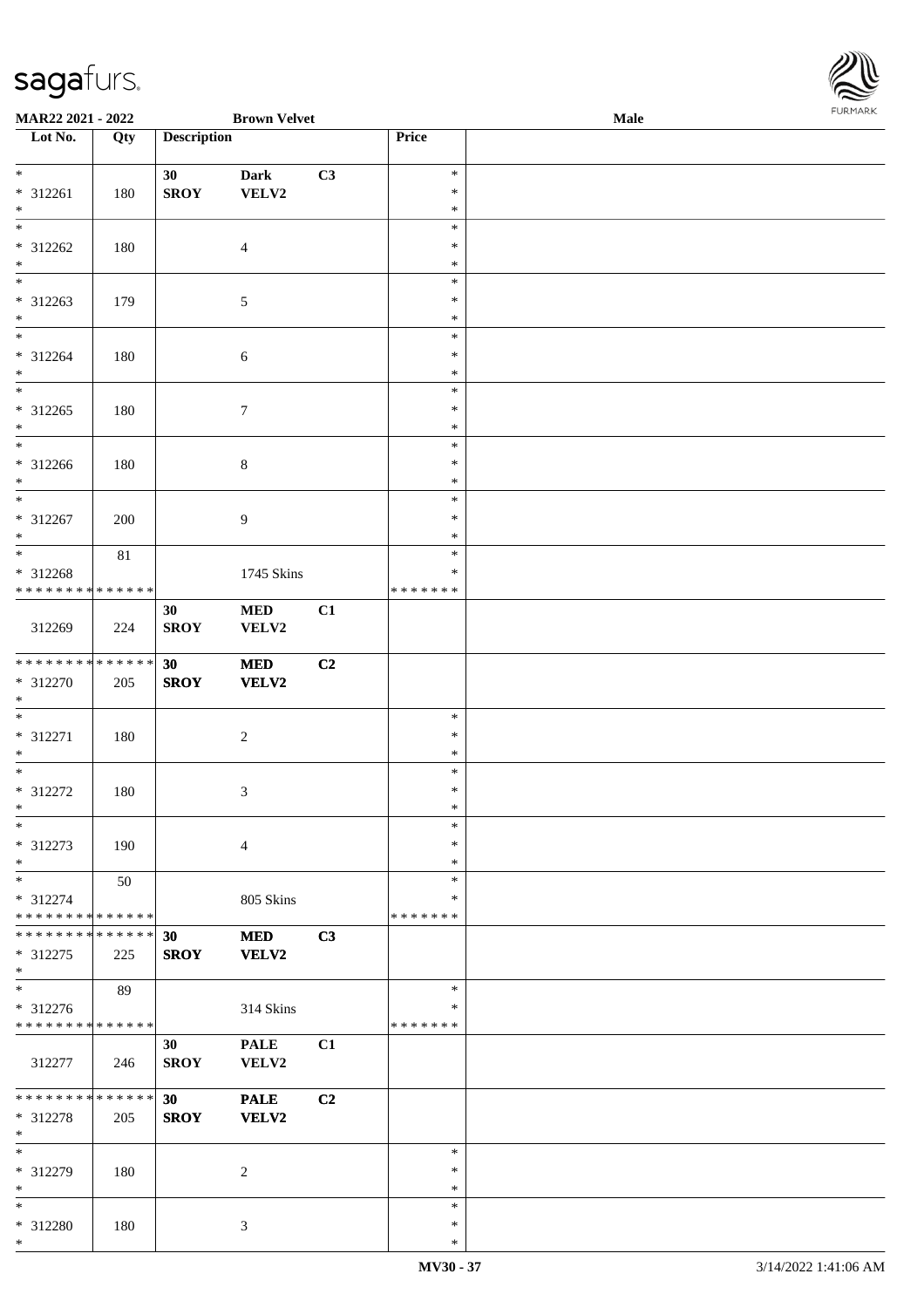

| MAR22 2021 - 2022                         |     |                    | <b>Brown Velvet</b>             |                |                         | Male |  |  |  |
|-------------------------------------------|-----|--------------------|---------------------------------|----------------|-------------------------|------|--|--|--|
| Lot No.                                   | Qty | <b>Description</b> |                                 |                | Price                   |      |  |  |  |
| $*$                                       |     | 30                 | <b>PALE</b>                     | C <sub>2</sub> | $\ast$                  |      |  |  |  |
| $* 312281$<br>$*$                         | 180 | <b>SROY</b>        | VELV2                           |                | $\ast$<br>$\ast$        |      |  |  |  |
| $\overline{\phantom{0}}$                  | 54  |                    |                                 |                | $\ast$                  |      |  |  |  |
| * 312282                                  |     |                    | 799 Skins                       |                | $\ast$                  |      |  |  |  |
| * * * * * * * * * * * * * *               |     |                    |                                 |                | *******                 |      |  |  |  |
| 312283                                    | 50  | 30<br><b>SROY</b>  | <b>PALE</b><br>VELV2            | C2             |                         |      |  |  |  |
| * * * * * * * * * * * * * *               |     | 30                 | <b>PALE</b>                     | C3             |                         |      |  |  |  |
| * 312284<br>$\ast$                        | 205 | <b>SROY</b>        | VELV2                           |                |                         |      |  |  |  |
| $*$                                       | 153 |                    |                                 |                | $\ast$                  |      |  |  |  |
| * 312285<br>* * * * * * * * * * * * * *   |     |                    | 358 Skins                       |                | $\ast$<br>* * * * * * * |      |  |  |  |
| 312286                                    | 182 | 30<br><b>SROY</b>  | $\mathbf{X}\mathbf{P}$<br>VELV2 | C1             |                         |      |  |  |  |
| * * * * * * * * * * * * * *               |     | 30                 | $\mathbf{X}\mathbf{P}$          | C <sub>2</sub> |                         |      |  |  |  |
| $* 312287$<br>$\ast$                      | 205 | <b>SROY</b>        | VELV2                           |                |                         |      |  |  |  |
| $\overline{\phantom{0}}$                  |     |                    |                                 |                | $\ast$                  |      |  |  |  |
| * 312288<br>$*$                           | 180 |                    | $\overline{c}$                  |                | $\ast$<br>$\ast$        |      |  |  |  |
| $*$                                       | 89  |                    |                                 |                | $\ast$                  |      |  |  |  |
| $* 312289$<br>* * * * * * * * * * * * * * |     |                    | 474 Skins                       |                | $\ast$<br>* * * * * * * |      |  |  |  |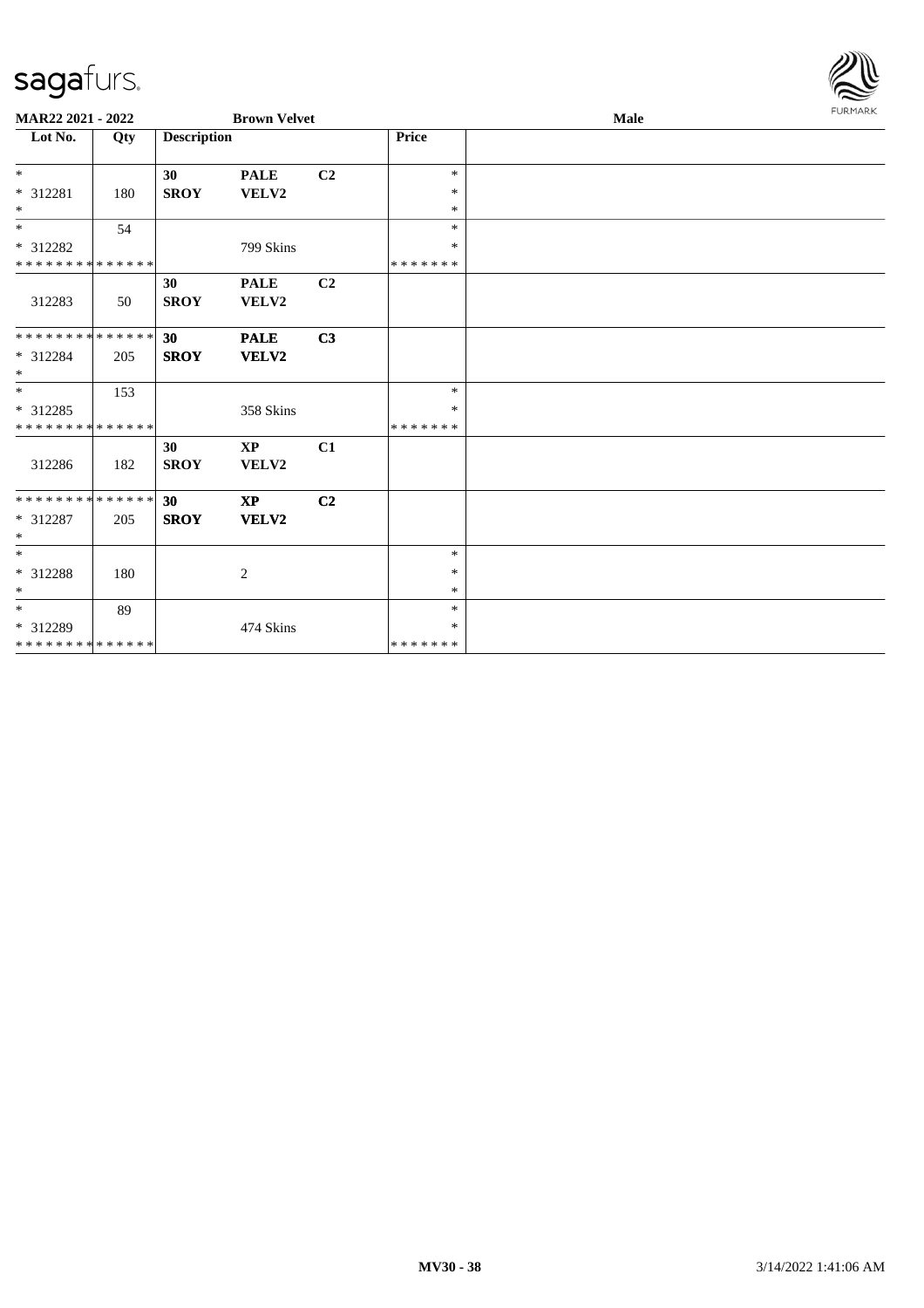

| MAR22 2021 - 2022             |     |                    | <b>Brown Velvet</b>     |    |               | <b>Male</b> |
|-------------------------------|-----|--------------------|-------------------------|----|---------------|-------------|
| Lot No.                       | Qty | <b>Description</b> |                         |    | Price         |             |
|                               |     |                    |                         |    |               |             |
| ******** <mark>******</mark>  |     | 20                 | 2XD                     | C1 |               |             |
| * 312341                      | 285 | SI                 | <b>VELV1</b>            |    |               |             |
| $*$                           |     |                    |                         |    |               |             |
| $\overline{\phantom{0}}$      |     |                    |                         |    | $\ast$        |             |
| * 312342                      | 260 |                    | $\overline{c}$          |    | $\ast$        |             |
| $\ast$                        |     |                    |                         |    | $\ast$        |             |
| $\overline{\phantom{0}}$      |     |                    |                         |    |               |             |
|                               |     |                    |                         |    | $\ast$        |             |
| * 312343                      | 250 |                    | $\mathfrak{Z}$          |    | $\ast$        |             |
| $*$                           |     |                    |                         |    | $\ast$        |             |
| $\overline{\phantom{0}}$      | 55  |                    |                         |    | $\ast$        |             |
| * 312344                      |     |                    | 850 Skins               |    | $\ast$        |             |
| * * * * * * * * * * * * * * * |     |                    |                         |    | * * * * * * * |             |
| ******** <mark>******</mark>  |     | 20                 | $2\mathbf{X}\mathbf{D}$ | C2 |               |             |
| $* 312345$                    | 285 | SI                 | <b>VELV1</b>            |    |               |             |
| $*$                           |     |                    |                         |    |               |             |
| $\overline{\phantom{0}}$      |     |                    |                         |    | $\ast$        |             |
| $* 312346$                    | 260 |                    | $\overline{c}$          |    | $\ast$        |             |
| $*$                           |     |                    |                         |    | $\ast$        |             |
| $\overline{\phantom{0}}$      |     |                    |                         |    | $\ast$        |             |
|                               |     |                    |                         |    |               |             |
| $* 312347$                    | 260 |                    | $\mathfrak{Z}$          |    | $\ast$        |             |
| $\ast$                        |     |                    |                         |    | $\ast$        |             |
| $\ast$                        |     |                    |                         |    | $\ast$        |             |
| * 312348                      | 260 |                    | $\overline{4}$          |    | $\ast$        |             |
| $\ast$                        |     |                    |                         |    | $\ast$        |             |
| $\overline{\phantom{a}^*}$    |     |                    |                         |    | $\ast$        |             |
| * 312349                      | 260 |                    | $\sqrt{5}$              |    | $\ast$        |             |
| $*$                           |     |                    |                         |    | $\ast$        |             |
| $\overline{\phantom{0}}$      |     |                    |                         |    | $\ast$        |             |
| * 312350                      | 260 |                    | 6                       |    | $\ast$        |             |
| $*$                           |     |                    |                         |    | $\ast$        |             |
| $\ast$                        |     |                    |                         |    | $\ast$        |             |
|                               |     |                    |                         |    |               |             |
| $* 312351$                    | 260 |                    | $\tau$                  |    | $\ast$        |             |
| $\ast$                        |     |                    |                         |    | $\ast$        |             |
| $\ast$                        |     |                    |                         |    | $\ast$        |             |
| $* 312352$                    | 260 |                    | $\,8\,$                 |    | $\ast$        |             |
| $*$                           |     |                    |                         |    | $\ast$        |             |
| $*$                           | 159 |                    |                         |    | $\ast$        |             |
| $* 312353$                    |     |                    | 2264 Skins              |    | ∗             |             |
| * * * * * * * * * * * * * * * |     |                    |                         |    | * * * * * * * |             |
| * * * * * * * * * * * * * * * |     | 20                 | $2\mathbf{X}\mathbf{D}$ | C3 |               |             |
| $*312354$                     | 285 | SI                 | <b>VELV1</b>            |    |               |             |
| $*$                           |     |                    |                         |    |               |             |
| $\ast$                        |     |                    |                         |    | $\ast$        |             |
| * 312355                      | 260 |                    | 2                       |    | $\ast$        |             |
| $*$                           |     |                    |                         |    | $\ast$        |             |
| $\overline{\phantom{0}}$      |     |                    |                         |    | $\ast$        |             |
|                               | 78  |                    |                         |    |               |             |
| $* 312356$                    |     |                    | 623 Skins               |    | ∗             |             |
| * * * * * * * * * * * * * * * |     |                    |                         |    | * * * * * * * |             |
| **************                |     | 20                 | <b>XD</b>               | C1 |               |             |
| * 312357                      | 285 | SI                 | <b>VELV1</b>            |    |               |             |
| $*$                           |     |                    |                         |    |               |             |
| $*$                           |     |                    |                         |    | $\ast$        |             |
| * 312358                      | 260 |                    | 2                       |    | $\ast$        |             |
| $*$                           |     |                    |                         |    | $\ast$        |             |
| $\overline{\phantom{0}}$      |     |                    |                         |    | $\ast$        |             |
| * 312359                      | 260 |                    | 3                       |    | $\ast$        |             |
| $\ast$                        |     |                    |                         |    | $\ast$        |             |
| $*$                           |     |                    |                         |    | $\ast$        |             |
|                               | 220 |                    |                         |    |               |             |
| * 312360                      |     |                    | 1025 Skins              |    | ∗             |             |
| * * * * * * * * * * * * * *   |     |                    |                         |    | * * * * * * * |             |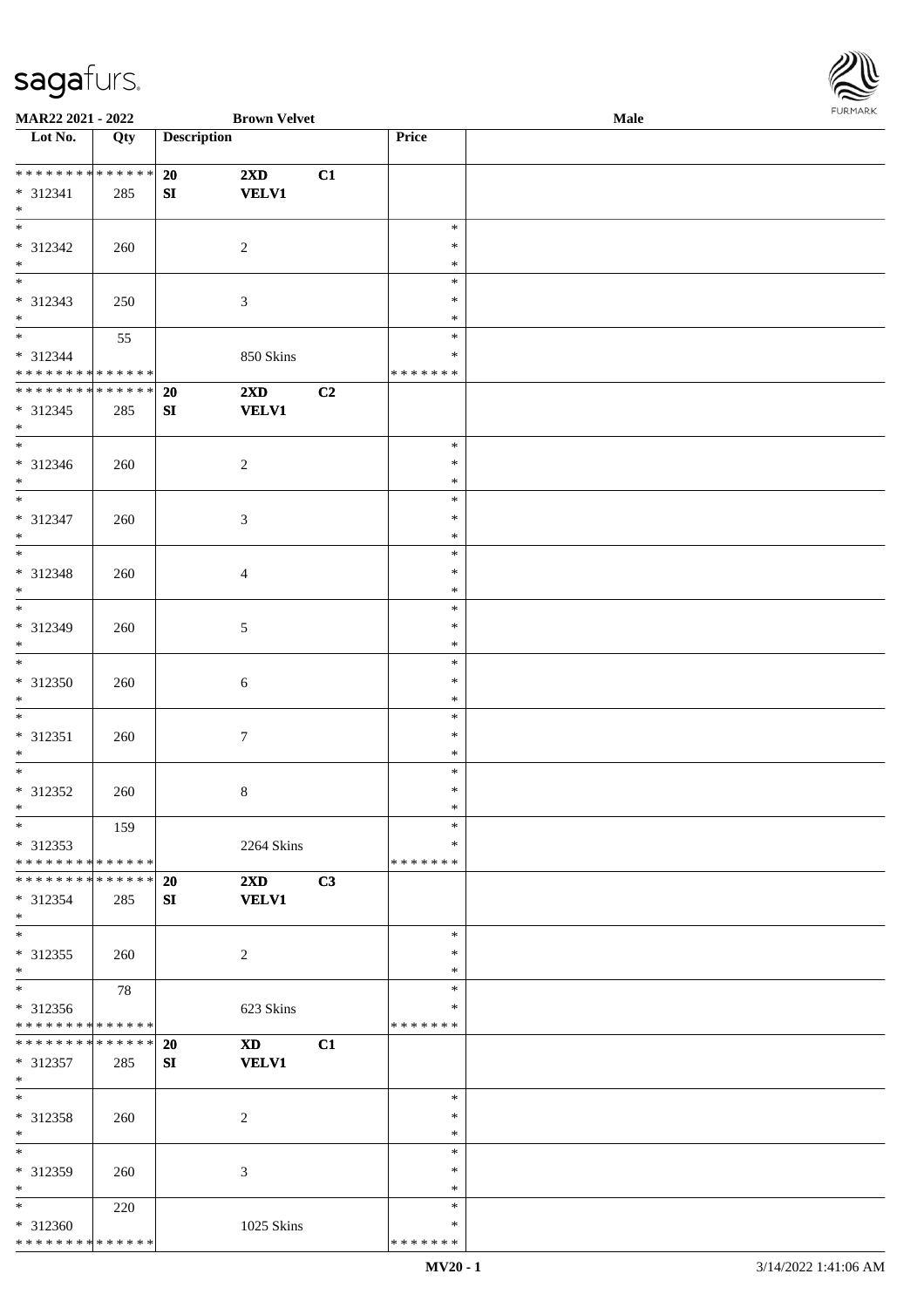

| MAR22 2021 - 2022                                                     |     | <b>Brown Velvet</b>                                                     |    |                              | Male |  |
|-----------------------------------------------------------------------|-----|-------------------------------------------------------------------------|----|------------------------------|------|--|
| $\overline{\phantom{1}}$ Lot No.                                      | Qty | <b>Description</b>                                                      |    | Price                        |      |  |
| **************<br>$* 312361$<br>$\ast$                                | 285 | 20<br>$\mathbf{X}\mathbf{D}$<br><b>VELV1</b><br>${\bf SI}$              | C2 |                              |      |  |
| $\overline{\phantom{a}^*}$<br>$* 312362$<br>$\ast$                    | 260 | $\sqrt{2}$                                                              |    | $\ast$<br>$\ast$<br>$\ast$   |      |  |
| $\ast$<br>$* 312363$<br>$\ast$                                        | 260 | $\sqrt{3}$                                                              |    | $\ast$<br>$\ast$<br>$\ast$   |      |  |
| $\overline{\phantom{0}}$<br>* 312364<br>$\ast$                        | 260 | $\overline{4}$                                                          |    | $\ast$<br>$\ast$<br>$\ast$   |      |  |
| $\overline{\phantom{a}^*}$<br>$* 312365$<br>$\ast$                    | 260 | $\sqrt{5}$                                                              |    | $\ast$<br>$\ast$<br>$\ast$   |      |  |
| $\ast$<br>$* 312366$<br>$\ast$                                        | 260 | $\sqrt{6}$                                                              |    | $\ast$<br>$\ast$<br>$\ast$   |      |  |
| $\frac{1}{*}$<br>$* 312367$<br>$\ast$                                 | 260 | $\tau$                                                                  |    | $\ast$<br>$\ast$<br>$\ast$   |      |  |
| $\overline{\ast}$<br>* 312368<br>$\ast$                               | 260 | $\,8\,$                                                                 |    | $\ast$<br>$\ast$<br>$\ast$   |      |  |
| $\ast$<br>* 312369<br>$\ast$                                          | 260 | $\boldsymbol{9}$                                                        |    | $\ast$<br>$\ast$<br>$\ast$   |      |  |
| $\overline{\phantom{0}}$<br>* 312370<br>* * * * * * * * * * * * * * * | 238 | 2603 Skins                                                              |    | $\ast$<br>*<br>* * * * * * * |      |  |
| **************<br>$* 312371$<br>$*$                                   | 285 | 20<br>$\boldsymbol{\textbf{X}\textbf{D}}$<br><b>VELV1</b><br>${\bf SI}$ | C3 |                              |      |  |
| $*$<br>$* 312372$<br>$*$                                              | 260 | $\sqrt{2}$                                                              |    | $\ast$<br>$\ast$<br>$\ast$   |      |  |
| $\ast$<br>* 312373<br>$\ast$                                          | 260 | 3                                                                       |    | $\ast$<br>*<br>∗             |      |  |
| $_{\ast}$<br>* 312374<br>* * * * * * * * * * * * * *                  | 64  | 869 Skins                                                               |    | $\ast$<br>∗<br>* * * * * * * |      |  |
| * * * * * * * * * * * * * *<br>* 312375<br>$\ast$                     | 285 | <b>Dark</b><br>20<br><b>VELV1</b><br>SI                                 | C1 |                              |      |  |
| $\overline{\phantom{a}^*}$<br>* 312376<br>$*$                         | 260 | $\overline{c}$                                                          |    | $\ast$<br>$\ast$<br>$\ast$   |      |  |
| $_{\rm *}$<br>* 312377<br>$*$                                         | 260 | $\mathfrak{Z}$                                                          |    | $\ast$<br>$\ast$<br>$\ast$   |      |  |
| $*$<br>* 312378<br>$\ast$                                             | 260 | $\overline{4}$                                                          |    | $\ast$<br>$\ast$<br>$\ast$   |      |  |
| $\overline{\phantom{a}^*}$<br>* 312379<br>$\ast$                      | 260 | 5                                                                       |    | $\ast$<br>$\ast$<br>*        |      |  |
| $\overline{\phantom{0}}$<br>* 312380<br>* * * * * * * * * * * * * *   | 164 | 1489 Skins                                                              |    | $\ast$<br>∗<br>* * * * * * * |      |  |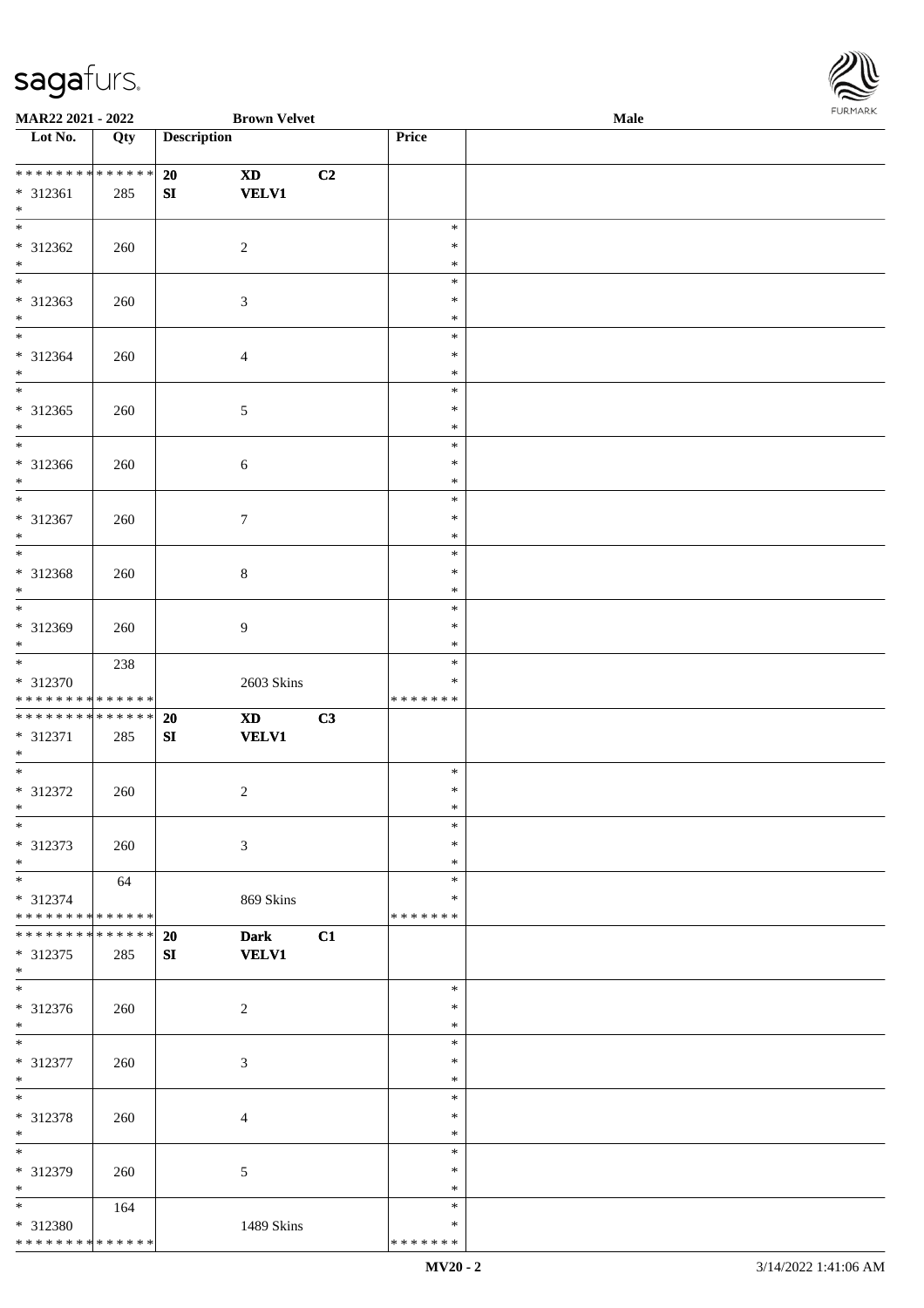

| MAR22 2021 - 2022                |     | <b>Brown Velvet</b>           |    |               | Male | <b>I ORI IMPORT</b> |
|----------------------------------|-----|-------------------------------|----|---------------|------|---------------------|
| $\overline{\phantom{1}}$ Lot No. | Qty | <b>Description</b>            |    | Price         |      |                     |
|                                  |     |                               |    |               |      |                     |
| * * * * * * * * * * * * * * *    |     | 20<br><b>Dark</b>             | C2 |               |      |                     |
| * 312381                         | 285 | <b>VELV1</b><br>${\bf SI}$    |    |               |      |                     |
| $*$                              |     |                               |    |               |      |                     |
| $\overline{\ast}$                |     |                               |    | $\ast$        |      |                     |
| $* 312382$                       | 260 | $\overline{2}$                |    | $\ast$        |      |                     |
| $*$                              |     |                               |    | $\ast$        |      |                     |
| $\overline{\ast}$                |     |                               |    | $\ast$        |      |                     |
| * 312383                         | 260 | $\mathfrak{Z}$                |    | $\ast$        |      |                     |
| $\ast$                           |     |                               |    | $\ast$        |      |                     |
| $\overline{\phantom{0}}$         |     |                               |    | $\ast$        |      |                     |
| * 312384                         | 260 | $\overline{4}$                |    | $\ast$        |      |                     |
| $*$                              |     |                               |    | $\ast$        |      |                     |
| $\overline{\phantom{0}}$         |     |                               |    | $\ast$        |      |                     |
| $* 312385$                       | 260 | $\sqrt{5}$                    |    | $\ast$        |      |                     |
| $*$                              |     |                               |    | $\ast$        |      |                     |
| $*$                              |     |                               |    | $\ast$        |      |                     |
| $* 312386$                       | 260 | $\sqrt{6}$                    |    | $\ast$        |      |                     |
| $*$                              |     |                               |    | $\ast$        |      |                     |
| $*$                              |     |                               |    | $\ast$        |      |                     |
| $* 312387$                       | 260 | $\boldsymbol{7}$              |    | $\ast$        |      |                     |
| $*$                              |     |                               |    | $\ast$        |      |                     |
| $\overline{\phantom{0}}$         |     |                               |    | $\ast$        |      |                     |
| * 312388                         | 260 | $8\,$                         |    | $\ast$        |      |                     |
| $*$                              |     |                               |    | $\ast$        |      |                     |
| $\overline{\phantom{0}}$         |     |                               |    | $\ast$        |      |                     |
| * 312389                         | 260 | 9                             |    | $\ast$        |      |                     |
| $\ast$                           |     |                               |    | $\ast$        |      |                     |
|                                  |     |                               |    | $\ast$        |      |                     |
| $* 312390$                       | 260 | 10                            |    | $\ast$        |      |                     |
| $*$                              |     |                               |    | $\ast$        |      |                     |
| $\overline{\phantom{0}}$         |     |                               |    | $\ast$        |      |                     |
| * 312391                         | 260 | $11\,$                        |    | $\ast$        |      |                     |
| $*$                              |     |                               |    | $\ast$        |      |                     |
| $\ast$                           |     |                               |    | $\ast$        |      |                     |
| $* 312392$                       | 280 | 12                            |    | $\ast$        |      |                     |
| $*$                              |     |                               |    | $\ast$        |      |                     |
| $*$                              | 105 |                               |    | $\ast$        |      |                     |
| * 312393                         |     | 3270 Skins                    |    | $\ast$        |      |                     |
| * * * * * * * * * * * * * *      |     |                               |    | * * * * * * * |      |                     |
| * * * * * * * * * * * * * *      |     | 20<br><b>Dark</b>             | C3 |               |      |                     |
| * 312394                         | 285 | <b>VELV1</b><br>${\bf SI}$    |    |               |      |                     |
| $*$                              |     |                               |    |               |      |                     |
| $*$                              |     |                               |    | $\ast$        |      |                     |
| * 312395                         | 260 | $\overline{2}$                |    | $\ast$        |      |                     |
| $*$                              |     |                               |    | $\ast$        |      |                     |
| $*$                              |     |                               |    | $\ast$        |      |                     |
| $* 312396$                       | 260 | 3                             |    | $\ast$        |      |                     |
| $*$                              |     |                               |    | $\ast$        |      |                     |
| $*$                              | 109 |                               |    | $\ast$        |      |                     |
| * 312397                         |     | 914 Skins                     |    | ∗             |      |                     |
| * * * * * * * * * * * * * *      |     |                               |    | * * * * * * * |      |                     |
|                                  |     | 20<br>$2\mathbf{X}\mathbf{D}$ | C1 |               |      |                     |
| 312398                           | 300 | SI<br>VELV2                   |    |               |      |                     |
|                                  |     |                               |    |               |      |                     |
| ******** <mark>******</mark>     |     | 20<br>$2\mathbf{X}\mathbf{D}$ | C2 |               |      |                     |
| * 312399                         | 285 | VELV2<br>SI                   |    |               |      |                     |
| $*$                              |     |                               |    |               |      |                     |
| $*$                              |     |                               |    | $\ast$        |      |                     |
| * 312400                         | 260 | 2                             |    | $\ast$        |      |                     |
| $*$                              |     |                               |    | $\ast$        |      |                     |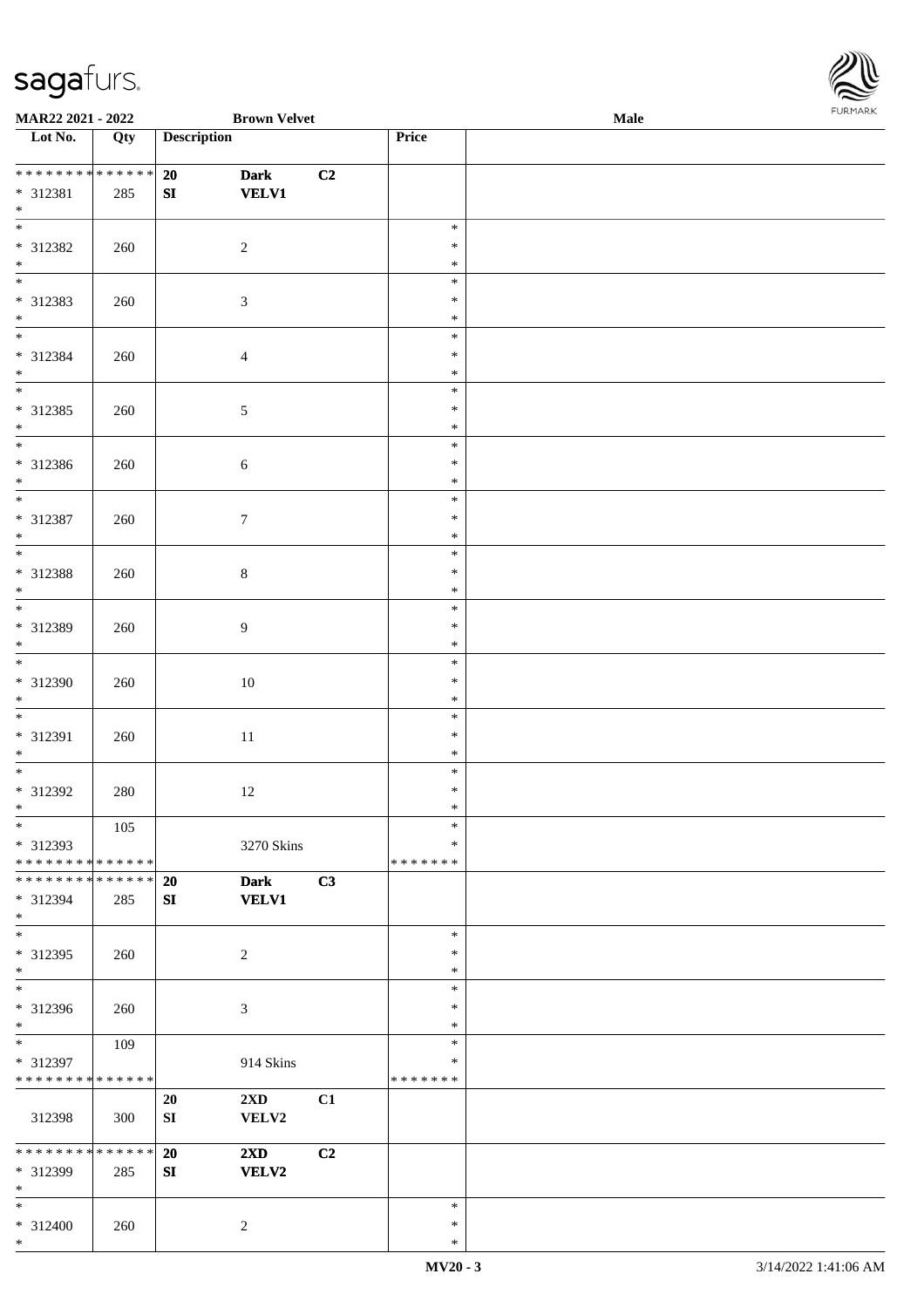

| MAR22 2021 - 2022             |     |                    | <b>Brown Velvet</b>    |                |               | Male |  |
|-------------------------------|-----|--------------------|------------------------|----------------|---------------|------|--|
| Lot No.                       | Qty | <b>Description</b> |                        |                | Price         |      |  |
|                               |     |                    |                        |                |               |      |  |
| $*$                           |     | 20                 | 2XD                    | C <sub>2</sub> | $\ast$        |      |  |
|                               |     |                    |                        |                |               |      |  |
| * 312401                      | 260 | SI                 | VELV2                  |                | $\ast$        |      |  |
| $\ast$                        |     |                    |                        |                | $\ast$        |      |  |
| $*$                           | 98  |                    |                        |                | $\ast$        |      |  |
| * 312402                      |     |                    | 903 Skins              |                | ∗             |      |  |
| * * * * * * * * * * * * * *   |     |                    |                        |                | * * * * * * * |      |  |
| * * * * * * * * * * * * * *   |     |                    |                        |                |               |      |  |
|                               |     | 20                 | 2XD                    | C3             |               |      |  |
| $* 312403$                    | 285 | SI                 | <b>VELV2</b>           |                |               |      |  |
| $*$                           |     |                    |                        |                |               |      |  |
| $\ast$                        | 54  |                    |                        |                | $\ast$        |      |  |
| * 312404                      |     |                    | 339 Skins              |                | $\ast$        |      |  |
| * * * * * * * * * * * * * *   |     |                    |                        |                | * * * * * * * |      |  |
|                               |     |                    |                        |                |               |      |  |
|                               |     | 20                 | $\mathbf{X}\mathbf{D}$ | C1             |               |      |  |
| 312405                        | 293 | SI                 | VELV2                  |                |               |      |  |
|                               |     |                    |                        |                |               |      |  |
| * * * * * * * * * * * * * *   |     | 20                 | $\mathbf{X}\mathbf{D}$ | C2             |               |      |  |
| * 312406                      | 285 | SI                 | <b>VELV2</b>           |                |               |      |  |
| $*$                           |     |                    |                        |                |               |      |  |
|                               |     |                    |                        |                |               |      |  |
| $\ast$                        |     |                    |                        |                | $\ast$        |      |  |
| $* 312407$                    | 260 |                    | 2                      |                | $\ast$        |      |  |
| $\ast$                        |     |                    |                        |                | $\ast$        |      |  |
| $*$                           |     |                    |                        |                | $\ast$        |      |  |
| * 312408                      | 260 |                    | 3                      |                | $\ast$        |      |  |
| $\ast$                        |     |                    |                        |                | $\ast$        |      |  |
| $\ast$                        |     |                    |                        |                | $\ast$        |      |  |
|                               |     |                    |                        |                |               |      |  |
| * 312409                      | 260 |                    | 4                      |                | $\ast$        |      |  |
| $*$                           |     |                    |                        |                | $\ast$        |      |  |
| $*$                           | 47  |                    |                        |                | $\ast$        |      |  |
| * 312410                      |     |                    | 1112 Skins             |                | $\ast$        |      |  |
| * * * * * * * * * * * * * *   |     |                    |                        |                | * * * * * * * |      |  |
| * * * * * * * * * * * * * *   |     | 20                 | <b>XD</b>              | C3             |               |      |  |
|                               |     |                    |                        |                |               |      |  |
| * 312411                      | 285 | SI                 | VELV2                  |                |               |      |  |
| $*$                           |     |                    |                        |                |               |      |  |
| $*$                           | 207 |                    |                        |                | $\ast$        |      |  |
| * 312412                      |     |                    | 492 Skins              |                | $\ast$        |      |  |
| **************                |     |                    |                        |                | *******       |      |  |
| * * * * * * * * * * * * * * * |     | 20                 | <b>Dark</b>            | C1             |               |      |  |
| * 312413                      | 285 | SI                 | VELV2                  |                |               |      |  |
|                               |     |                    |                        |                |               |      |  |
| $*$<br>$\overline{\ast}$      |     |                    |                        |                |               |      |  |
|                               | 182 |                    |                        |                | $\ast$        |      |  |
| $* 312414$                    |     |                    | 467 Skins              |                | ∗             |      |  |
| * * * * * * * * * * * * * *   |     |                    |                        |                | * * * * * * * |      |  |
| * * * * * * * * * * * * * *   |     | <b>20</b>          | <b>Dark</b>            | C2             |               |      |  |
| * 312415                      | 285 | SI                 | <b>VELV2</b>           |                |               |      |  |
| $*$                           |     |                    |                        |                |               |      |  |
| $\overline{\phantom{0}}$      |     |                    |                        |                |               |      |  |
|                               |     |                    |                        |                | $\ast$        |      |  |
| $* 312416$                    | 260 |                    | 2                      |                | $\ast$        |      |  |
| $*$                           |     |                    |                        |                | $\ast$        |      |  |
| $*$                           |     |                    |                        |                | $\ast$        |      |  |
| * 312417                      | 260 |                    | 3                      |                | $\ast$        |      |  |
| $*$                           |     |                    |                        |                | $\ast$        |      |  |
| $*$                           |     |                    |                        |                | $\ast$        |      |  |
|                               |     |                    |                        |                |               |      |  |
| $* 312418$                    | 259 |                    | 4                      |                | $\ast$        |      |  |
| $*$                           |     |                    |                        |                | $\ast$        |      |  |
| $\overline{\phantom{0}}$      |     |                    |                        |                | $\ast$        |      |  |
| * 312419                      | 260 |                    | 5                      |                | $\ast$        |      |  |
| $*$                           |     |                    |                        |                | $\ast$        |      |  |
| $*$                           |     |                    |                        |                | $\ast$        |      |  |
| * 312420                      | 260 |                    | $\sqrt{6}$             |                | $\ast$        |      |  |
| $*$                           |     |                    |                        |                | $\ast$        |      |  |
|                               |     |                    |                        |                |               |      |  |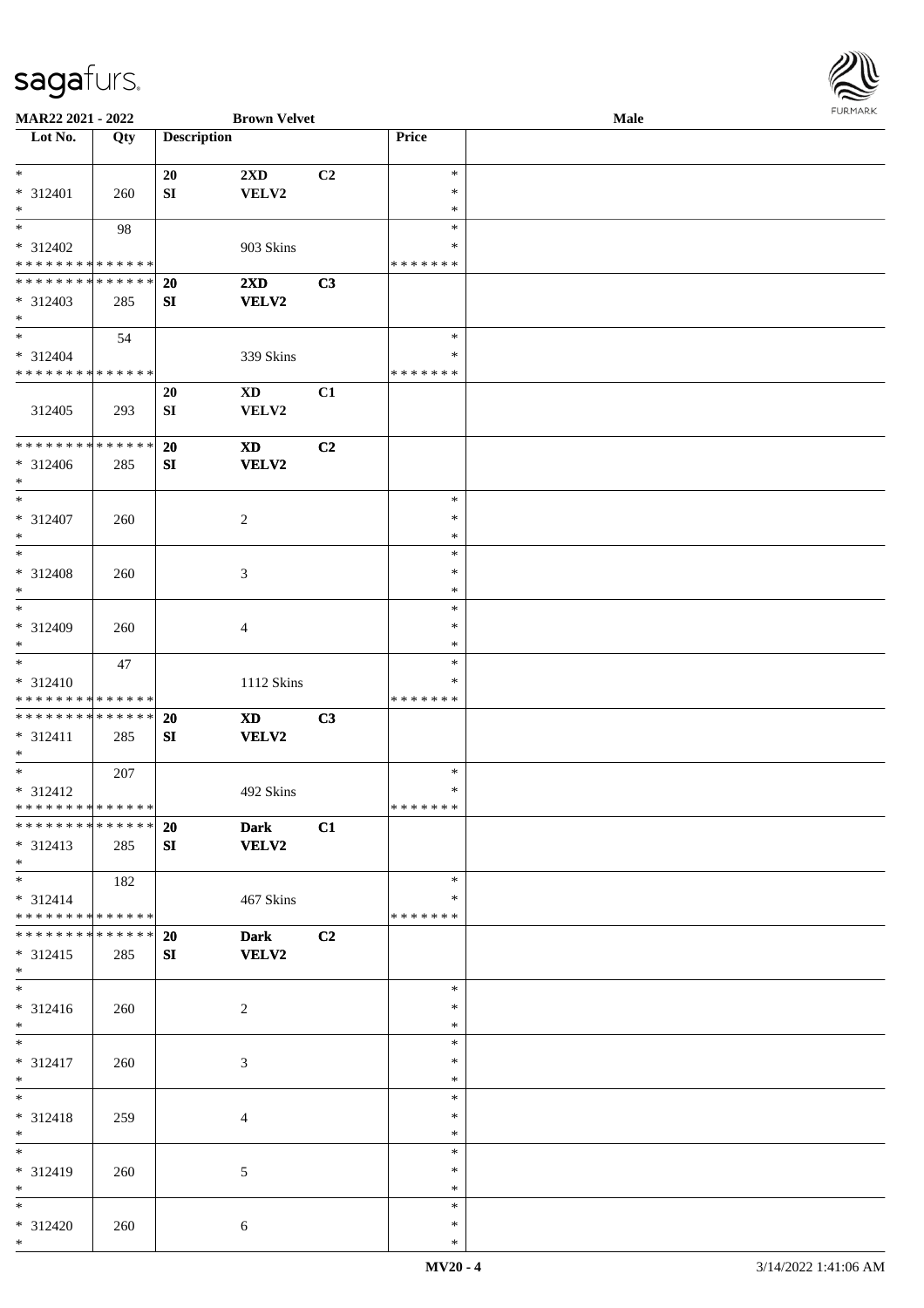

| MAR22 2021 - 2022             |     |                    | <b>Brown Velvet</b>                                                                                  |             |               | Male |  |
|-------------------------------|-----|--------------------|------------------------------------------------------------------------------------------------------|-------------|---------------|------|--|
| Lot No.                       | Qty | <b>Description</b> |                                                                                                      |             | Price         |      |  |
|                               |     |                    |                                                                                                      |             |               |      |  |
| $*$                           | 139 | 20                 | <b>Dark</b>                                                                                          | C2          | $\ast$        |      |  |
| $* 312421$                    |     | ${\bf S}{\bf I}$   | VELV2                                                                                                |             | $\ast$        |      |  |
| * * * * * * * * * * * * * *   |     |                    |                                                                                                      |             | * * * * * * * |      |  |
| * * * * * * * * * * * * * *   |     |                    |                                                                                                      | C3          |               |      |  |
|                               |     | 20                 | <b>Dark</b>                                                                                          |             |               |      |  |
| * 312422                      | 285 | SI                 | <b>VELV2</b>                                                                                         |             |               |      |  |
| $*$                           |     |                    |                                                                                                      |             |               |      |  |
| $\overline{\phantom{0}}$      |     |                    |                                                                                                      |             | $\ast$        |      |  |
| * 312423                      | 260 |                    | $\sqrt{2}$                                                                                           |             | $\ast$        |      |  |
| $*$                           |     |                    |                                                                                                      |             | $\ast$        |      |  |
|                               | 279 |                    |                                                                                                      |             | $\ast$        |      |  |
| $* 312424$                    |     |                    | 824 Skins                                                                                            |             | $\ast$        |      |  |
| * * * * * * * * * * * * * *   |     |                    |                                                                                                      |             | * * * * * * * |      |  |
| * * * * * * * * * * * * * *   |     | <b>20</b>          | $\boldsymbol{\text{X}}\boldsymbol{\text{D}}\boldsymbol{/}\boldsymbol{\text{D}}\boldsymbol{\text{K}}$ | C2          |               |      |  |
| * 312425                      | 285 |                    | <b>VELV1</b>                                                                                         | <b>CHIP</b> |               |      |  |
| $*$                           |     | $\mathbf{I}$       |                                                                                                      |             |               |      |  |
| $\ast$                        |     |                    |                                                                                                      |             |               |      |  |
|                               |     |                    |                                                                                                      |             | $\ast$        |      |  |
| $* 312426$                    | 260 |                    | $\overline{c}$                                                                                       |             | $\ast$        |      |  |
| $*$                           |     |                    |                                                                                                      |             | $\ast$        |      |  |
| $\overline{\phantom{a}^*}$    |     |                    |                                                                                                      |             | $\ast$        |      |  |
| $* 312427$                    | 260 |                    | $\mathfrak{Z}$                                                                                       |             | $\ast$        |      |  |
| $\ast$                        |     |                    |                                                                                                      |             | $\ast$        |      |  |
| $*$                           |     |                    |                                                                                                      |             | $\ast$        |      |  |
| $* 312428$                    | 260 |                    | $\overline{4}$                                                                                       |             | $\ast$        |      |  |
| $*$                           |     |                    |                                                                                                      |             | $\ast$        |      |  |
| $*$                           |     |                    |                                                                                                      |             | $\ast$        |      |  |
| * 312429                      |     |                    |                                                                                                      |             | $\ast$        |      |  |
| $*$                           | 260 |                    | 5                                                                                                    |             | $\ast$        |      |  |
| $*$                           |     |                    |                                                                                                      |             |               |      |  |
|                               |     |                    |                                                                                                      |             | $\ast$        |      |  |
| $* 312430$                    | 260 |                    | 6                                                                                                    |             | $\ast$        |      |  |
| $*$                           |     |                    |                                                                                                      |             | $\ast$        |      |  |
| $*$                           |     |                    |                                                                                                      |             | $\ast$        |      |  |
| $* 312431$                    | 260 |                    | $\tau$                                                                                               |             | $\ast$        |      |  |
| $*$                           |     |                    |                                                                                                      |             | $\ast$        |      |  |
| $*$                           |     |                    |                                                                                                      |             | $\ast$        |      |  |
| $* 312432$                    | 260 |                    | $\,8\,$                                                                                              |             | $\ast$        |      |  |
| $*$                           |     |                    |                                                                                                      |             | $\ast$        |      |  |
| $\ast$                        |     |                    |                                                                                                      |             | $\ast$        |      |  |
| * 312433                      | 260 |                    | 9                                                                                                    |             | ∗             |      |  |
| $*$                           |     |                    |                                                                                                      |             | $\ast$        |      |  |
|                               |     |                    |                                                                                                      |             | $\ast$        |      |  |
|                               |     |                    |                                                                                                      |             | $\ast$        |      |  |
| * 312434<br>$*$               | 260 |                    | 10                                                                                                   |             | $\ast$        |      |  |
|                               |     |                    |                                                                                                      |             |               |      |  |
| $\ast$                        |     |                    |                                                                                                      |             | $\ast$        |      |  |
| $* 312435$                    | 260 |                    | 11                                                                                                   |             | $\ast$        |      |  |
| $*$                           |     |                    |                                                                                                      |             | $\ast$        |      |  |
|                               | 196 |                    |                                                                                                      |             | $\ast$        |      |  |
| * 312436                      |     |                    | 3081 Skins                                                                                           |             | ∗             |      |  |
| * * * * * * * * * * * * * *   |     |                    |                                                                                                      |             | * * * * * * * |      |  |
| * * * * * * * * * * * * * * * |     | <b>20</b>          | $2\mathbf{X}\mathbf{D}$                                                                              | C1          |               |      |  |
| * 312437                      | 265 | <b>SAGA</b>        | <b>VELV1</b>                                                                                         |             |               |      |  |
| $*$ $-$                       |     |                    |                                                                                                      |             |               |      |  |
| $*$                           |     |                    |                                                                                                      |             | $\ast$        |      |  |
| * 312438                      | 240 |                    | $\overline{c}$                                                                                       |             | $\ast$        |      |  |
| $*$                           |     |                    |                                                                                                      |             | $\ast$        |      |  |
| $\overline{\phantom{0}}$      |     |                    |                                                                                                      |             | $\ast$        |      |  |
| * 312439                      |     |                    |                                                                                                      |             | $\ast$        |      |  |
| $*$                           | 240 |                    | 3                                                                                                    |             | $\ast$        |      |  |
| $*$ $*$                       |     |                    |                                                                                                      |             | $\ast$        |      |  |
|                               |     |                    |                                                                                                      |             |               |      |  |
| * 312440                      | 240 |                    | 4                                                                                                    |             | $\ast$        |      |  |
| $*$                           |     |                    |                                                                                                      |             | $\ast$        |      |  |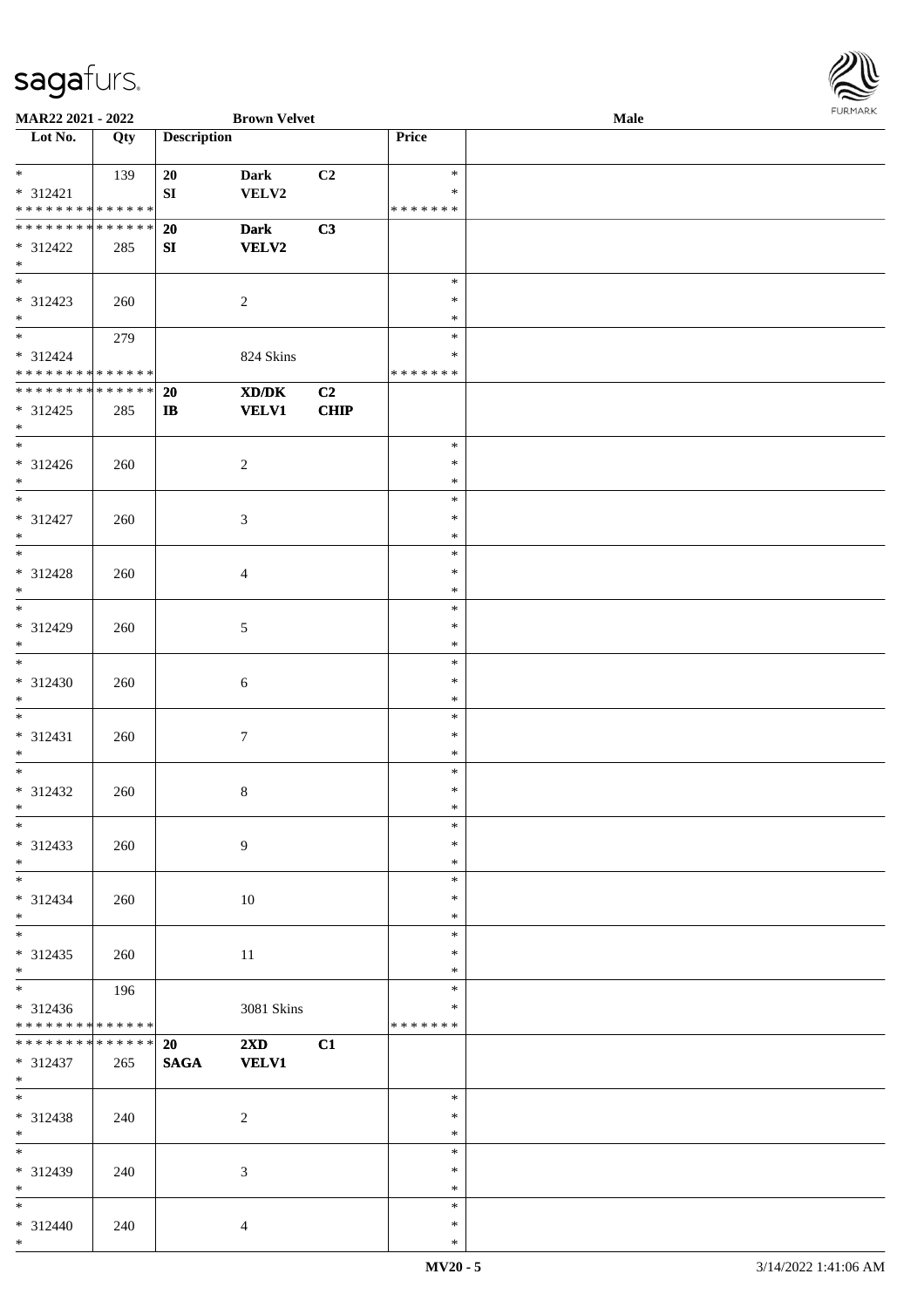\* \*

| MAR22 2021 - 2022                |     |                    | <b>Brown Velvet</b>     |    |                  | Male | <b>FURMARI</b> |
|----------------------------------|-----|--------------------|-------------------------|----|------------------|------|----------------|
| $\overline{\phantom{1}}$ Lot No. | Qty | <b>Description</b> |                         |    | Price            |      |                |
| $*$ $*$                          |     | 20                 | $2\mathbf{X}\mathbf{D}$ | C1 | $\ast$           |      |                |
| $* 312441$                       | 240 | <b>SAGA</b>        | VELV1                   |    | $\ast$           |      |                |
| $\ast$                           |     |                    |                         |    | $\ast$           |      |                |
| $\overline{\phantom{a}^*}$       |     |                    |                         |    | $\ast$           |      |                |
| * 312442<br>$\ast$               | 240 |                    | $\sqrt{6}$              |    | $\ast$<br>$\ast$ |      |                |
| $\overline{\phantom{a}^*}$       | 144 |                    |                         |    | $\ast$           |      |                |
| $* 312443$                       |     |                    | 1609 Skins              |    | $\ast$           |      |                |
| ******** <mark>******</mark>     |     |                    |                         |    | * * * * * * *    |      |                |
| **************                   |     | 20                 | $2\mathbf{X}\mathbf{D}$ | C2 |                  |      |                |
| $* 312444$<br>$*$                | 265 | <b>SAGA</b>        | <b>VELV1</b>            |    |                  |      |                |
| $\overline{\phantom{a}^*}$       |     |                    |                         |    | $\ast$           |      |                |
| $* 312445$                       | 240 |                    | $\overline{c}$          |    | ∗                |      |                |
| $\ast$                           |     |                    |                         |    | $\ast$           |      |                |
| $\overline{\phantom{0}}$         |     |                    |                         |    | $\ast$           |      |                |
| $* 312446$<br>$*$                | 240 |                    | $\mathfrak{Z}$          |    | $\ast$<br>$\ast$ |      |                |
| $\ast$                           |     |                    |                         |    | $\ast$           |      |                |
| $* 312447$                       | 240 |                    | $\overline{4}$          |    | $\ast$           |      |                |
| $\ast$                           |     |                    |                         |    | $\ast$           |      |                |
| $\ast$                           |     |                    |                         |    | $\ast$           |      |                |
| $* 312448$<br>$*$                | 240 |                    | 5                       |    | $\ast$<br>$\ast$ |      |                |
| $\overline{\phantom{a}^*}$       |     |                    |                         |    | $\ast$           |      |                |
| * 312449                         | 240 |                    | 6                       |    | $\ast$           |      |                |
| $\ast$                           |     |                    |                         |    | $\ast$           |      |                |
| $\ast$                           |     |                    |                         |    | $\ast$           |      |                |
| * 312450<br>$\ast$               | 240 |                    | $\tau$                  |    | $\ast$           |      |                |
| $\ast$                           |     |                    |                         |    | $\ast$<br>$\ast$ |      |                |
| $* 312451$                       | 240 |                    | $8\,$                   |    | $\ast$           |      |                |
| $\ast$                           |     |                    |                         |    | $\ast$           |      |                |
| $\overline{\phantom{a}^*}$       |     |                    |                         |    | $\ast$           |      |                |
| * 312452<br>$\ast$               | 240 |                    | 9                       |    | $\ast$<br>$\ast$ |      |                |
| $\ast$                           | 131 |                    |                         |    | $\ast$           |      |                |
| $* 312453$                       |     |                    | 2316 Skins              |    | $\ast$           |      |                |
| ******** <mark>******</mark>     |     |                    |                         |    | * * * * * * *    |      |                |
| ******** <mark>******</mark>     |     | 20                 | $2\mathbf{X}\mathbf{D}$ | C3 |                  |      |                |
| $* 312454$<br>$*$                | 265 | <b>SAGA</b>        | <b>VELV1</b>            |    |                  |      |                |
| $\ast$                           |     |                    |                         |    | $\ast$           |      |                |
| $* 312455$                       | 240 |                    | 2                       |    | $\ast$           |      |                |
| $\ast$                           |     |                    |                         |    | $\ast$           |      |                |
| $\ast$                           |     |                    |                         |    | $\ast$           |      |                |
| * 312456<br>$\ast$               | 240 |                    | 3                       |    | $\ast$<br>$\ast$ |      |                |
| $\ast$                           |     |                    |                         |    | $\ast$           |      |                |
| * 312457                         | 240 |                    | $\overline{4}$          |    | $\ast$           |      |                |
| $\ast$                           |     |                    |                         |    | $\ast$           |      |                |
| $_{\ast}^{-}$                    |     |                    |                         |    | $\ast$           |      |                |
| * 312458<br>$\ast$               | 240 |                    | 5                       |    | $\ast$<br>$\ast$ |      |                |
| $\overline{\phantom{a}^*}$       | 259 |                    |                         |    | $\ast$           |      |                |
| * 312459                         |     |                    | 1484 Skins              |    | $\ast$           |      |                |
| **************                   |     |                    |                         |    | * * * * * * *    |      |                |
| **************                   |     | <b>20</b>          | XD 3                    | C1 |                  |      |                |
| $* 312460$                       | 265 | <b>SAGA</b>        | <b>VELV1</b>            |    |                  |      |                |

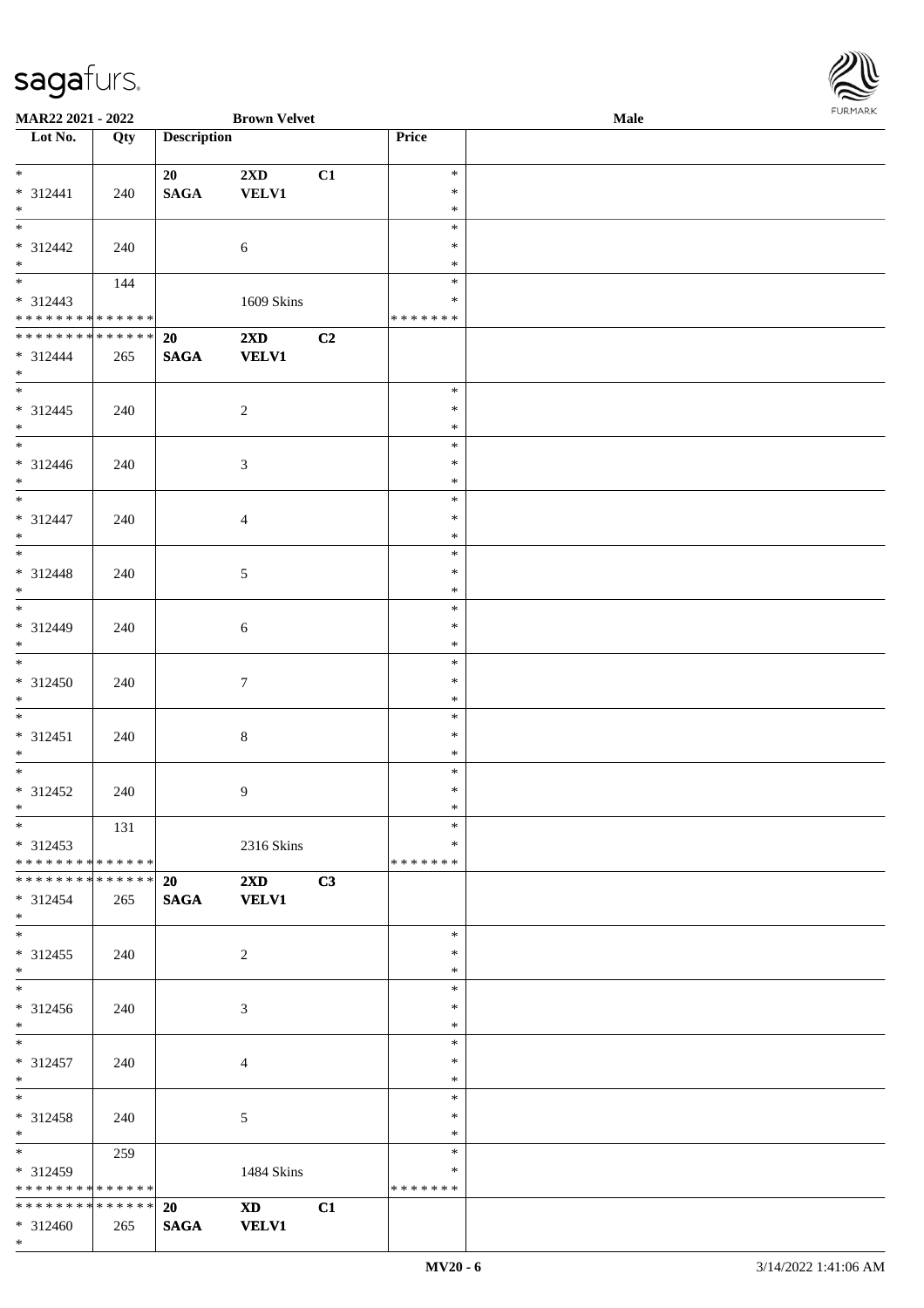

| MAR22 2021 - 2022               |     |                    | <b>Brown Velvet</b>                                                                                                                                                                                                            |                |                  | Male | <b>FUNITANN</b> |
|---------------------------------|-----|--------------------|--------------------------------------------------------------------------------------------------------------------------------------------------------------------------------------------------------------------------------|----------------|------------------|------|-----------------|
| Lot No.                         | Qty | <b>Description</b> |                                                                                                                                                                                                                                |                | Price            |      |                 |
|                                 |     |                    |                                                                                                                                                                                                                                |                |                  |      |                 |
| $*$                             |     | 20                 | $\mathbf{X}\mathbf{D}$                                                                                                                                                                                                         | C1             | $\ast$           |      |                 |
| * 312461                        | 240 | $\mathbf{SAGA}$    | <b>VELV1</b>                                                                                                                                                                                                                   |                | $\ast$           |      |                 |
| $*$                             |     |                    |                                                                                                                                                                                                                                |                | $\ast$           |      |                 |
|                                 |     |                    |                                                                                                                                                                                                                                |                | $\ast$<br>$\ast$ |      |                 |
| $* 312462$<br>$*$               | 240 |                    | $\sqrt{3}$                                                                                                                                                                                                                     |                | $\ast$           |      |                 |
|                                 |     |                    |                                                                                                                                                                                                                                |                | $\ast$           |      |                 |
| $* 312463$                      | 240 |                    | $\overline{4}$                                                                                                                                                                                                                 |                | $\ast$           |      |                 |
| $*$                             |     |                    |                                                                                                                                                                                                                                |                | $\ast$           |      |                 |
|                                 |     |                    |                                                                                                                                                                                                                                |                | $\ast$           |      |                 |
| * 312464                        | 240 |                    | $\mathfrak{S}$                                                                                                                                                                                                                 |                | $\ast$           |      |                 |
| $*$                             |     |                    |                                                                                                                                                                                                                                |                | $\ast$           |      |                 |
|                                 |     |                    |                                                                                                                                                                                                                                |                | $\ast$           |      |                 |
| $* 312465$                      | 239 |                    | $\sqrt{6}$                                                                                                                                                                                                                     |                | $\ast$           |      |                 |
| $*$                             |     |                    |                                                                                                                                                                                                                                |                | $\ast$           |      |                 |
| $\overline{\phantom{0}}$        |     |                    |                                                                                                                                                                                                                                |                | $\ast$           |      |                 |
| $* 312466$                      | 240 |                    | $\boldsymbol{7}$                                                                                                                                                                                                               |                | $\ast$           |      |                 |
| $*$                             |     |                    |                                                                                                                                                                                                                                |                | $\ast$           |      |                 |
| $*$                             | 205 |                    |                                                                                                                                                                                                                                |                | $\ast$           |      |                 |
| $* 312467$                      |     |                    | 1909 Skins                                                                                                                                                                                                                     |                | $\ast$           |      |                 |
| * * * * * * * * * * * * * * *   |     |                    |                                                                                                                                                                                                                                |                | *******          |      |                 |
|                                 |     | 20                 | <b>XD</b>                                                                                                                                                                                                                      | C <sub>2</sub> |                  |      |                 |
| * 312468                        | 265 | <b>SAGA</b>        | <b>VELV1</b>                                                                                                                                                                                                                   |                |                  |      |                 |
| $*$<br>$\overline{\phantom{0}}$ |     |                    |                                                                                                                                                                                                                                |                |                  |      |                 |
|                                 |     |                    |                                                                                                                                                                                                                                |                | $\ast$           |      |                 |
| $* 312469$<br>$\ast$            | 250 |                    | $\overline{c}$                                                                                                                                                                                                                 |                | $\ast$<br>$\ast$ |      |                 |
| $\overline{\phantom{0}}$        |     |                    |                                                                                                                                                                                                                                |                | $\ast$           |      |                 |
| $* 312470$                      | 240 |                    | $\mathfrak{Z}$                                                                                                                                                                                                                 |                | $\ast$           |      |                 |
| $*$                             |     |                    |                                                                                                                                                                                                                                |                | $\ast$           |      |                 |
| $*$                             |     |                    |                                                                                                                                                                                                                                |                | $\ast$           |      |                 |
| $* 312471$                      | 240 |                    | $\overline{4}$                                                                                                                                                                                                                 |                | $\ast$           |      |                 |
| $*$                             |     |                    |                                                                                                                                                                                                                                |                | $\ast$           |      |                 |
| $*$                             |     |                    |                                                                                                                                                                                                                                |                | $\ast$           |      |                 |
| $* 312472$                      | 240 |                    | $\sqrt{5}$                                                                                                                                                                                                                     |                | $\ast$           |      |                 |
| $*$ $-$                         |     |                    |                                                                                                                                                                                                                                |                | $\ast$           |      |                 |
| $*$                             |     |                    |                                                                                                                                                                                                                                |                | $\ast$           |      |                 |
| $* 312473$                      | 240 |                    | $6\,$                                                                                                                                                                                                                          |                | $\ast$           |      |                 |
| $*$                             |     |                    |                                                                                                                                                                                                                                |                | $\ast$           |      |                 |
|                                 |     |                    |                                                                                                                                                                                                                                |                | $\ast$           |      |                 |
| * 312474                        | 240 |                    | $\tau$                                                                                                                                                                                                                         |                | $\ast$           |      |                 |
| $*$                             |     |                    |                                                                                                                                                                                                                                |                | $\ast$           |      |                 |
|                                 |     |                    |                                                                                                                                                                                                                                |                | $\ast$           |      |                 |
| $* 312475$                      | 240 |                    | 8                                                                                                                                                                                                                              |                | $\ast$           |      |                 |
| $*$                             |     |                    |                                                                                                                                                                                                                                |                | $\ast$<br>$\ast$ |      |                 |
| * 312476                        |     |                    | 9                                                                                                                                                                                                                              |                | $\ast$           |      |                 |
| $*$                             | 240 |                    |                                                                                                                                                                                                                                |                | $\ast$           |      |                 |
| $\overline{\ast}$               |     |                    |                                                                                                                                                                                                                                |                | $\ast$           |      |                 |
| * 312477                        | 240 |                    | $10\,$                                                                                                                                                                                                                         |                | $\ast$           |      |                 |
| $*$ $-$                         |     |                    |                                                                                                                                                                                                                                |                | $\ast$           |      |                 |
| $*$                             |     |                    |                                                                                                                                                                                                                                |                | $\ast$           |      |                 |
| * 312478                        | 239 |                    | 11                                                                                                                                                                                                                             |                | $\ast$           |      |                 |
| $*$ $*$                         |     |                    |                                                                                                                                                                                                                                |                | $\ast$           |      |                 |
|                                 | 150 |                    |                                                                                                                                                                                                                                |                | $\ast$           |      |                 |
| $* 312479$                      |     |                    | 2824 Skins                                                                                                                                                                                                                     |                | $\ast$           |      |                 |
| * * * * * * * * * * * * * * *   |     |                    |                                                                                                                                                                                                                                |                | *******          |      |                 |
| * * * * * * * * * * * * * * *   |     | 20                 | XD and the set of the set of the set of the set of the set of the set of the set of the set of the set of the set of the set of the set of the set of the set of the set of the set of the set of the set of the set of the se | C3             |                  |      |                 |
| * 312480                        | 265 | <b>SAGA</b>        | <b>VELV1</b>                                                                                                                                                                                                                   |                |                  |      |                 |
| $*$                             |     |                    |                                                                                                                                                                                                                                |                |                  |      |                 |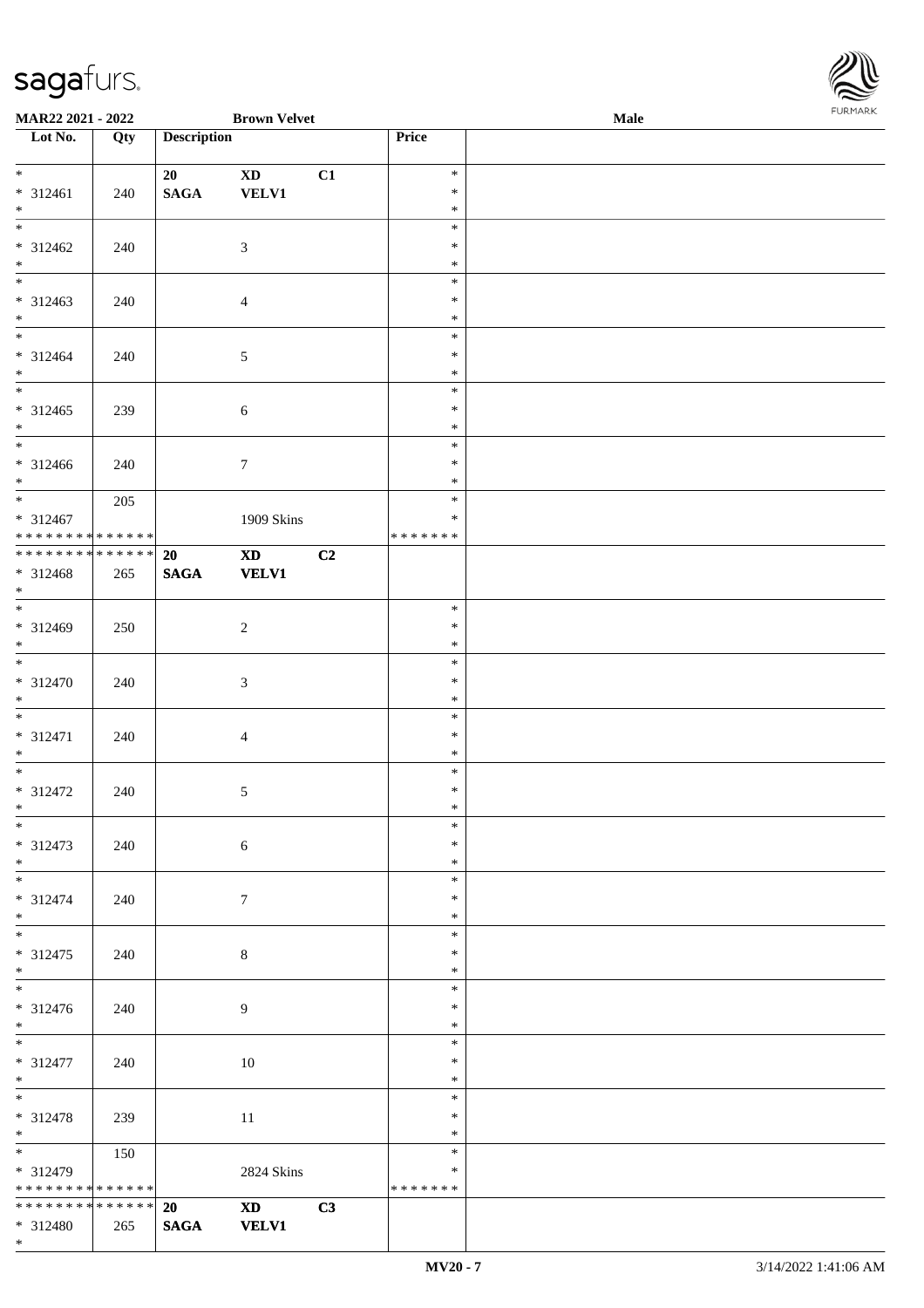

| MAR22 2021 - 2022                        |     |                          | <b>Brown Velvet</b>         |    |                  | <b>Male</b> | . |
|------------------------------------------|-----|--------------------------|-----------------------------|----|------------------|-------------|---|
| Lot No.                                  | Qty | <b>Description</b>       |                             |    | Price            |             |   |
| $\overline{\phantom{0}}$                 |     | 20                       | $\mathbf{X}\mathbf{D}$      | C3 | $\ast$           |             |   |
| * 312481<br>$\ast$                       | 240 | <b>SAGA</b>              | <b>VELV1</b>                |    | $\ast$<br>$\ast$ |             |   |
|                                          |     |                          |                             |    | $\ast$           |             |   |
| * 312482                                 | 240 |                          | $\mathfrak{Z}$              |    | $\ast$<br>$\ast$ |             |   |
| $*$ $*$                                  |     |                          |                             |    | $\ast$           |             |   |
| * 312483<br>$\ast$                       | 240 |                          | $\overline{4}$              |    | $\ast$<br>$\ast$ |             |   |
| $\overline{\phantom{a}^*}$               |     |                          |                             |    | $\ast$           |             |   |
| * 312484<br>$*$                          | 240 |                          | $\sqrt{5}$                  |    | $\ast$<br>$\ast$ |             |   |
| $\overline{\phantom{0}}$                 |     |                          |                             |    | $\ast$<br>$\ast$ |             |   |
| $* 312485$<br>$\ast$                     | 240 |                          | $6\,$                       |    | $\ast$           |             |   |
| $\overline{\phantom{a}^*}$<br>$* 312486$ | 250 |                          | $\boldsymbol{7}$            |    | $\ast$<br>$\ast$ |             |   |
| $*$                                      |     |                          |                             |    | $\ast$           |             |   |
| $\overline{\ast}$<br>* 312487            | 177 |                          | 1892 Skins                  |    | $\ast$<br>∗      |             |   |
| * * * * * * * * * * * * * *              |     |                          |                             |    | * * * * * * *    |             |   |
| **************<br>* 312488               | 265 | <b>20</b><br><b>SAGA</b> | <b>Dark</b><br><b>VELV1</b> | C1 |                  |             |   |
| $*$<br>$\overline{\phantom{0}}$          |     |                          |                             |    |                  |             |   |
| * 312489                                 | 240 |                          | $\sqrt{2}$                  |    | $\ast$<br>$\ast$ |             |   |
| $*$<br>$\overline{\phantom{0}}$          |     |                          |                             |    | $\ast$<br>$\ast$ |             |   |
| $* 312490$                               | 240 |                          | $\sqrt{3}$                  |    | $\ast$           |             |   |
| $*$<br>$\ast$                            |     |                          |                             |    | $\ast$<br>$\ast$ |             |   |
| $* 312491$                               | 240 |                          | $\overline{4}$              |    | $\ast$           |             |   |
| $*$<br>$*$                               |     |                          |                             |    | $\ast$<br>$\ast$ |             |   |
| $* 312492$<br>$*$                        | 240 |                          | $\sqrt{5}$                  |    | $\ast$           |             |   |
| $*$                                      |     |                          |                             |    | $\ast$<br>$\ast$ |             |   |
| * 312493<br>$*$                          | 240 |                          | $6\,$                       |    | $\ast$<br>$\ast$ |             |   |
|                                          |     |                          |                             |    | $\ast$           |             |   |
| * 312494<br>$*$                          | 240 |                          | $\tau$                      |    | $\ast$<br>$\ast$ |             |   |
| $\overline{\phantom{0}}$                 |     |                          |                             |    | $\ast$           |             |   |
| $* 312495$<br>$*$                        | 240 |                          | 8                           |    | $\ast$<br>$\ast$ |             |   |
| $\overline{\phantom{0}}$                 |     |                          |                             |    | $\ast$<br>*      |             |   |
| $* 312496$<br>$*$                        | 240 |                          | 9                           |    | $\ast$           |             |   |
| $*$<br>* 312497                          | 240 |                          | 10                          |    | $\ast$<br>$\ast$ |             |   |
| $*$                                      |     |                          |                             |    | $\ast$           |             |   |
| $\overline{\phantom{a}^*}$<br>* 312498   | 240 |                          | 11                          |    | $\ast$<br>$\ast$ |             |   |
| $*$<br>$\overline{\phantom{0}}$          |     |                          |                             |    | $\ast$           |             |   |
| * 312499                                 | 240 |                          | 12                          |    | $\ast$<br>∗      |             |   |
| $*$<br>$\overline{\ast}$                 |     |                          |                             |    | $\ast$           |             |   |
| * 312500                                 | 131 |                          | 3036 Skins                  |    | $\ast$<br>$\ast$ |             |   |
| * * * * * * * * * * * * * * *            |     |                          |                             |    | * * * * * * *    |             |   |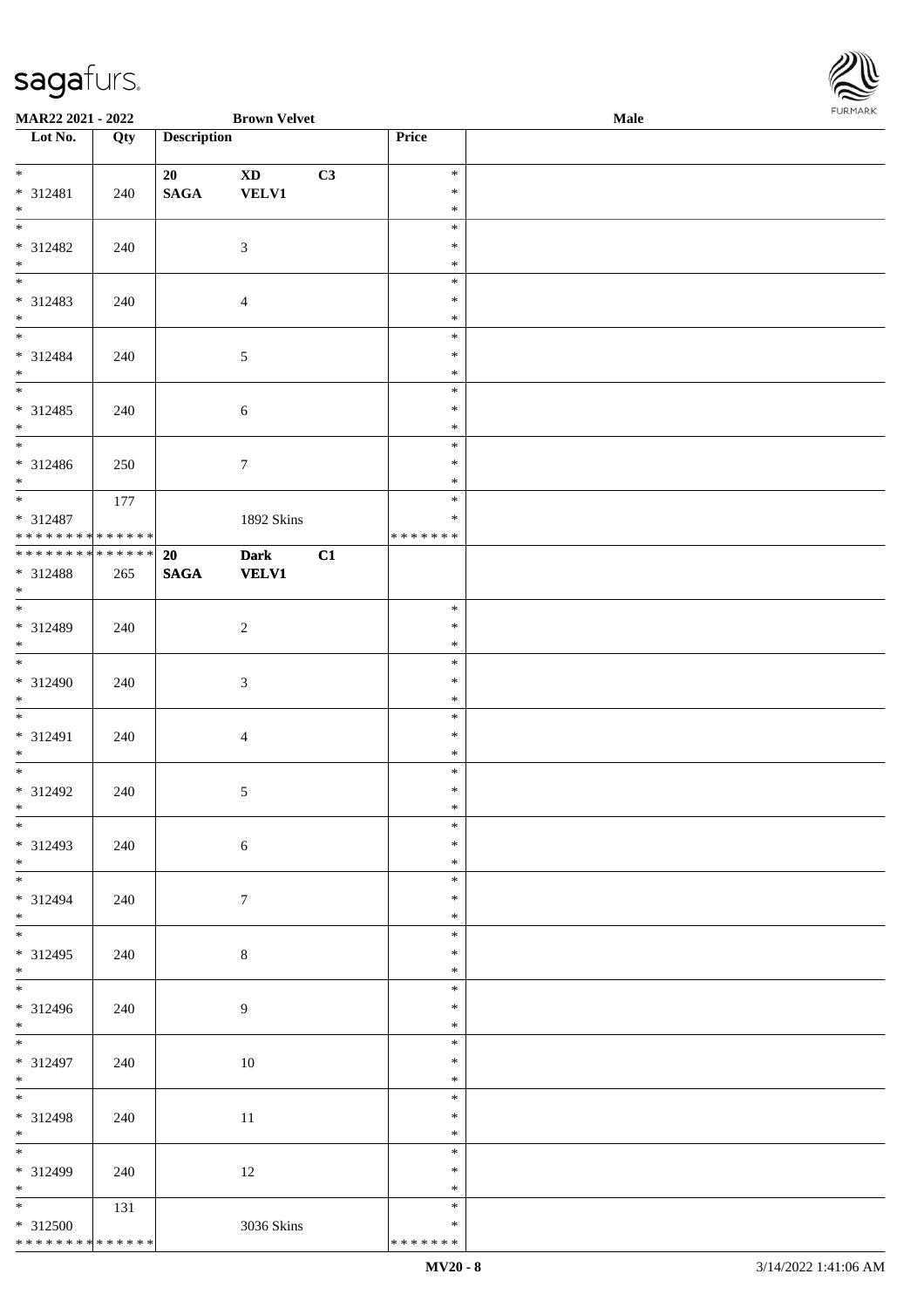

| MAR22 2021 - 2022            |     | <b>Brown Velvet</b> |                  |    | <b>Male</b>      |  |  |
|------------------------------|-----|---------------------|------------------|----|------------------|--|--|
| Lot No.                      | Qty | <b>Description</b>  |                  |    | Price            |  |  |
|                              |     |                     |                  |    |                  |  |  |
| * * * * * * * * * * * * * *  |     | 20                  | <b>Dark</b>      | C2 |                  |  |  |
| * 312501                     | 265 | $\mathbf{SAGA}$     | <b>VELV1</b>     |    |                  |  |  |
| $*$                          |     |                     |                  |    |                  |  |  |
|                              |     |                     |                  |    | $\ast$           |  |  |
| $* 312502$                   | 240 |                     | $\overline{c}$   |    | $\ast$           |  |  |
| $*$                          |     |                     |                  |    | $\ast$           |  |  |
|                              |     |                     |                  |    | $\ast$           |  |  |
| $* 312503$                   | 240 |                     | $\sqrt{3}$       |    | $\ast$           |  |  |
| $*$                          |     |                     |                  |    | $\ast$           |  |  |
|                              |     |                     |                  |    | $\ast$           |  |  |
|                              |     |                     |                  |    | $\ast$           |  |  |
| $* 312504$                   | 240 |                     | $\overline{4}$   |    |                  |  |  |
| $*$                          |     |                     |                  |    | $\ast$           |  |  |
|                              |     |                     |                  |    | $\ast$           |  |  |
| $* 312505$                   | 240 |                     | $\sqrt{5}$       |    | $\ast$           |  |  |
| $*$                          |     |                     |                  |    | $\ast$           |  |  |
| $\overline{\phantom{0}}$     |     |                     |                  |    | $\ast$           |  |  |
| $* 312506$                   | 240 |                     | $\sqrt{6}$       |    | $\ast$           |  |  |
| $*$                          |     |                     |                  |    | $\ast$           |  |  |
|                              |     |                     |                  |    | $\ast$           |  |  |
| $* 312507$                   | 240 |                     | $\boldsymbol{7}$ |    | $\ast$           |  |  |
| $*$                          |     |                     |                  |    | $\ast$           |  |  |
|                              |     |                     |                  |    | $\ast$           |  |  |
| $* 312508$                   | 240 |                     | $\,8\,$          |    | $\ast$           |  |  |
| $*$                          |     |                     |                  |    | $\ast$           |  |  |
|                              |     |                     |                  |    | $\ast$           |  |  |
| * 312509                     | 240 |                     | $\overline{9}$   |    | $\ast$           |  |  |
| $*$                          |     |                     |                  |    | $\ast$           |  |  |
|                              |     |                     |                  |    | $\ast$           |  |  |
|                              |     |                     |                  |    | $\ast$           |  |  |
| $* 312510$                   | 240 |                     | $10\,$           |    | $\ast$           |  |  |
| $*$<br>$*$                   |     |                     |                  |    |                  |  |  |
|                              |     |                     |                  |    | $\ast$           |  |  |
| $* 312511$                   | 240 |                     | $11\,$           |    | $\ast$           |  |  |
| $*$                          |     |                     |                  |    | $\ast$           |  |  |
|                              |     |                     |                  |    | $\ast$           |  |  |
| $* 312512$                   | 240 |                     | 12               |    | $\ast$           |  |  |
| $*$                          |     |                     |                  |    | $\ast$           |  |  |
| $*$                          |     |                     |                  |    | $\ast$           |  |  |
| * 312513                     | 240 |                     | 13               |    | $\ast$           |  |  |
| $*$                          |     |                     |                  |    | $\ast$           |  |  |
|                              |     |                     |                  |    | $\ast$           |  |  |
| * 312514                     | 257 |                     | 14               |    | $\ast$           |  |  |
| $*$                          |     |                     |                  |    | $\ast$           |  |  |
| $*$                          | 132 |                     |                  |    | $\ast$           |  |  |
| $* 312515$                   |     |                     | 3534 Skins       |    | $\ast$           |  |  |
| ******** <mark>******</mark> |     |                     |                  |    | *******          |  |  |
| ******** <mark>******</mark> |     | <b>20</b>           | <b>Dark</b>      | C3 |                  |  |  |
| * 312516                     | 265 | <b>SAGA</b>         | <b>VELV1</b>     |    |                  |  |  |
| $*$                          |     |                     |                  |    |                  |  |  |
|                              |     |                     |                  |    | $\ast$           |  |  |
|                              |     |                     |                  |    | $\ast$           |  |  |
| * 312517                     | 240 |                     | $\sqrt{2}$       |    |                  |  |  |
| $*$<br>$*$                   |     |                     |                  |    | $\ast$<br>$\ast$ |  |  |
|                              |     |                     |                  |    |                  |  |  |
| * 312518                     | 240 |                     | $\mathfrak{Z}$   |    | $\ast$           |  |  |
| $*$                          |     |                     |                  |    | $\ast$           |  |  |
|                              |     |                     |                  |    | $\ast$           |  |  |
| * 312519                     | 240 |                     | $\overline{4}$   |    | $\ast$           |  |  |
| $*$                          |     |                     |                  |    | $\ast$           |  |  |
| $*$                          |     |                     |                  |    | $\ast$           |  |  |
| * 312520                     | 240 |                     | $5\overline{)}$  |    | $\ast$           |  |  |
| $*$                          |     |                     |                  |    | $\ast$           |  |  |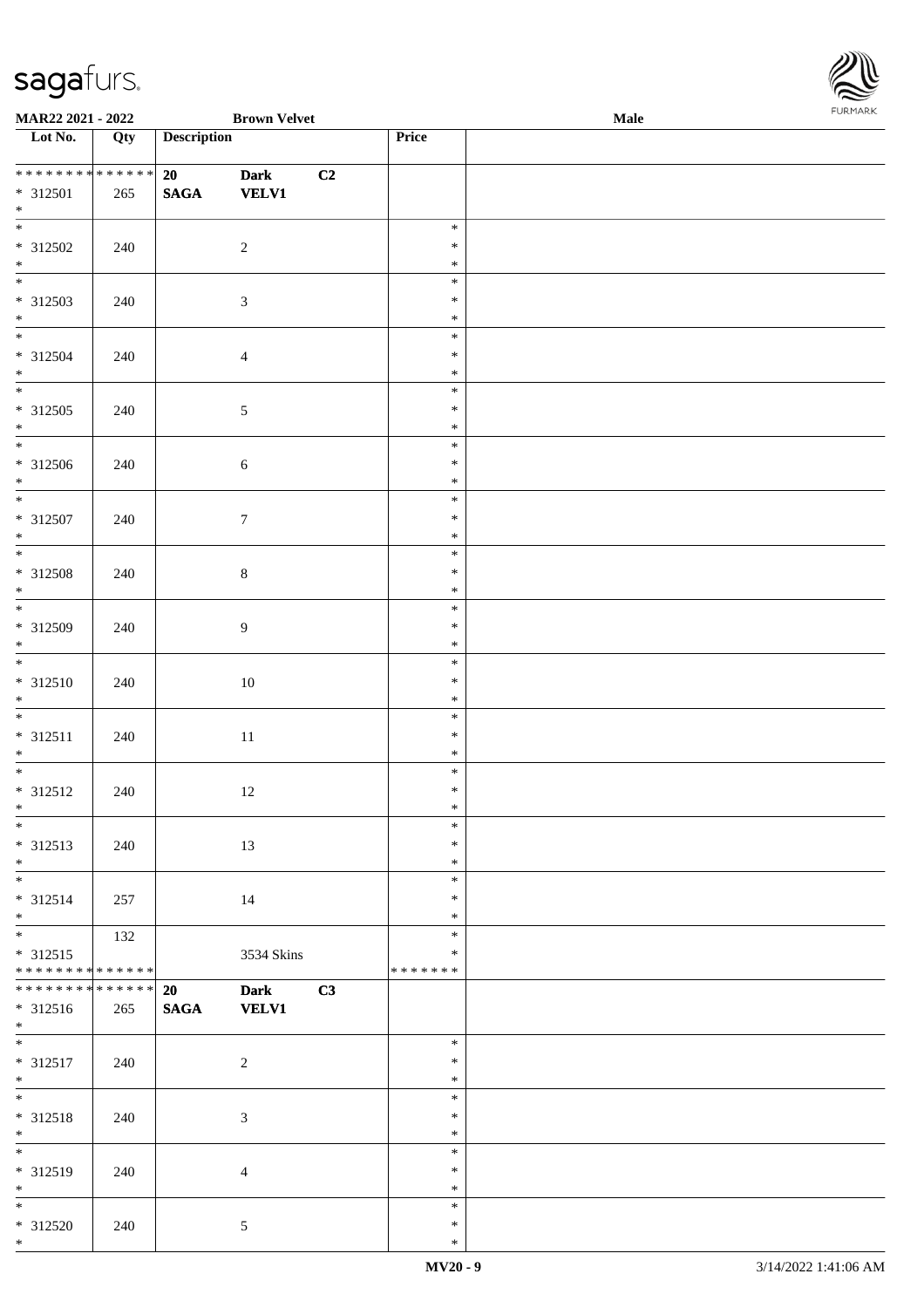| MAR22 2021 - 2022                        |     |                    | <b>Brown Velvet</b>     |    |                         | Male | <b>FUNITANN</b> |
|------------------------------------------|-----|--------------------|-------------------------|----|-------------------------|------|-----------------|
| Lot No.                                  | Qty | <b>Description</b> |                         |    | Price                   |      |                 |
|                                          |     |                    |                         |    |                         |      |                 |
| $*$                                      |     | 20                 | <b>Dark</b>             | C3 | $\ast$                  |      |                 |
| $* 312521$                               | 240 | $\mathbf{SAGA}$    | <b>VELV1</b>            |    | $\ast$                  |      |                 |
| $*$<br>$\frac{1}{*}$                     |     |                    |                         |    | $\ast$                  |      |                 |
|                                          |     |                    |                         |    | $\ast$                  |      |                 |
| $* 312522$                               | 240 |                    | $\tau$                  |    | $\ast$                  |      |                 |
| $\ast$<br>$\overline{\phantom{0}}$       |     |                    |                         |    | $\ast$<br>$\ast$        |      |                 |
| * 312523                                 |     |                    |                         |    | $\ast$                  |      |                 |
| $\ast$                                   | 240 |                    | $\,8\,$                 |    | $\ast$                  |      |                 |
| $\overline{\ast}$                        |     |                    |                         |    | $\ast$                  |      |                 |
| * 312524                                 | 240 |                    | $\boldsymbol{9}$        |    | $\ast$                  |      |                 |
| $*$                                      |     |                    |                         |    | $\ast$                  |      |                 |
|                                          | 160 |                    |                         |    | $\ast$                  |      |                 |
| * 312525                                 |     |                    | 2345 Skins              |    | $\ast$                  |      |                 |
| * * * * * * * * * * * * * *              |     |                    |                         |    | * * * * * * *           |      |                 |
| ******** <mark>******</mark>             |     | 20                 | 2XD                     | C1 |                         |      |                 |
| $* 312526$                               | 265 | <b>SAGA</b>        | <b>VELV2</b>            |    |                         |      |                 |
| $*$                                      |     |                    |                         |    |                         |      |                 |
| $*$                                      |     |                    |                         |    | $\ast$                  |      |                 |
| $* 312527$                               | 240 |                    | $\sqrt{2}$              |    | $\ast$                  |      |                 |
| $*$<br>$\overline{\phantom{0}}$          |     |                    |                         |    | $\ast$                  |      |                 |
|                                          |     |                    |                         |    | $\ast$                  |      |                 |
| * 312528                                 | 240 |                    | $\mathfrak{Z}$          |    | $\ast$                  |      |                 |
| $*$<br>$\overline{\phantom{0}}$          |     |                    |                         |    | $\ast$                  |      |                 |
|                                          | 138 |                    |                         |    | $\ast$                  |      |                 |
| * 312529<br>******** <mark>******</mark> |     |                    | 883 Skins               |    | $\ast$<br>* * * * * * * |      |                 |
| * * * * * * * * * * * * * * *            |     | 20                 | $2\mathbf{X}\mathbf{D}$ | C2 |                         |      |                 |
| * 312530                                 | 265 | <b>SAGA</b>        | <b>VELV2</b>            |    |                         |      |                 |
| $*$                                      |     |                    |                         |    |                         |      |                 |
| $*$                                      |     |                    |                         |    | $\ast$                  |      |                 |
| $* 312531$                               | 240 |                    | $\overline{c}$          |    | $\ast$                  |      |                 |
| $*$                                      |     |                    |                         |    | $\ast$                  |      |                 |
| $\overline{\ast}$                        |     |                    |                         |    | $\ast$                  |      |                 |
| $* 312532$                               | 240 |                    | $\mathfrak{Z}$          |    | $\ast$                  |      |                 |
| $*$ $*$                                  |     |                    |                         |    | $*$                     |      |                 |
| $*$                                      |     |                    |                         |    | $\ast$                  |      |                 |
| * 312533                                 | 240 |                    | $\overline{4}$          |    | $\ast$                  |      |                 |
| $*$                                      |     |                    |                         |    | $\ast$                  |      |                 |
|                                          |     |                    |                         |    | $\ast$                  |      |                 |
| * 312534                                 | 240 |                    | 5                       |    | $\ast$                  |      |                 |
| $*$<br>$\overline{\phantom{0}}$          |     |                    |                         |    | $\ast$                  |      |                 |
|                                          |     |                    |                         |    | $\ast$<br>$\ast$        |      |                 |
| * 312535<br>$*$                          | 240 |                    | 6                       |    | $\ast$                  |      |                 |
|                                          |     |                    |                         |    | $\ast$                  |      |                 |
| * 312536                                 | 240 |                    | $\tau$                  |    | $\ast$                  |      |                 |
| $*$                                      |     |                    |                         |    | $\ast$                  |      |                 |
| $*$                                      |     |                    |                         |    | $\ast$                  |      |                 |
| * 312537                                 | 240 |                    | 8                       |    | $\ast$                  |      |                 |
| $*$                                      |     |                    |                         |    | $\ast$                  |      |                 |
| $*$                                      |     |                    |                         |    | $\ast$                  |      |                 |
| * 312538                                 | 240 |                    | 9                       |    | $\ast$                  |      |                 |
| $*$                                      |     |                    |                         |    | $\ast$                  |      |                 |
| $*$                                      |     |                    |                         |    | $\ast$                  |      |                 |
| * 312539                                 | 220 |                    | $10\,$                  |    | $\ast$                  |      |                 |
| $*$                                      |     |                    |                         |    | $\ast$                  |      |                 |
| $*$ $-$                                  | 50  |                    |                         |    | $\ast$                  |      |                 |
| * 312540                                 |     |                    | 2455 Skins              |    | $\ast$                  |      |                 |
| ******** <mark>******</mark>             |     |                    |                         |    | * * * * * * *           |      |                 |

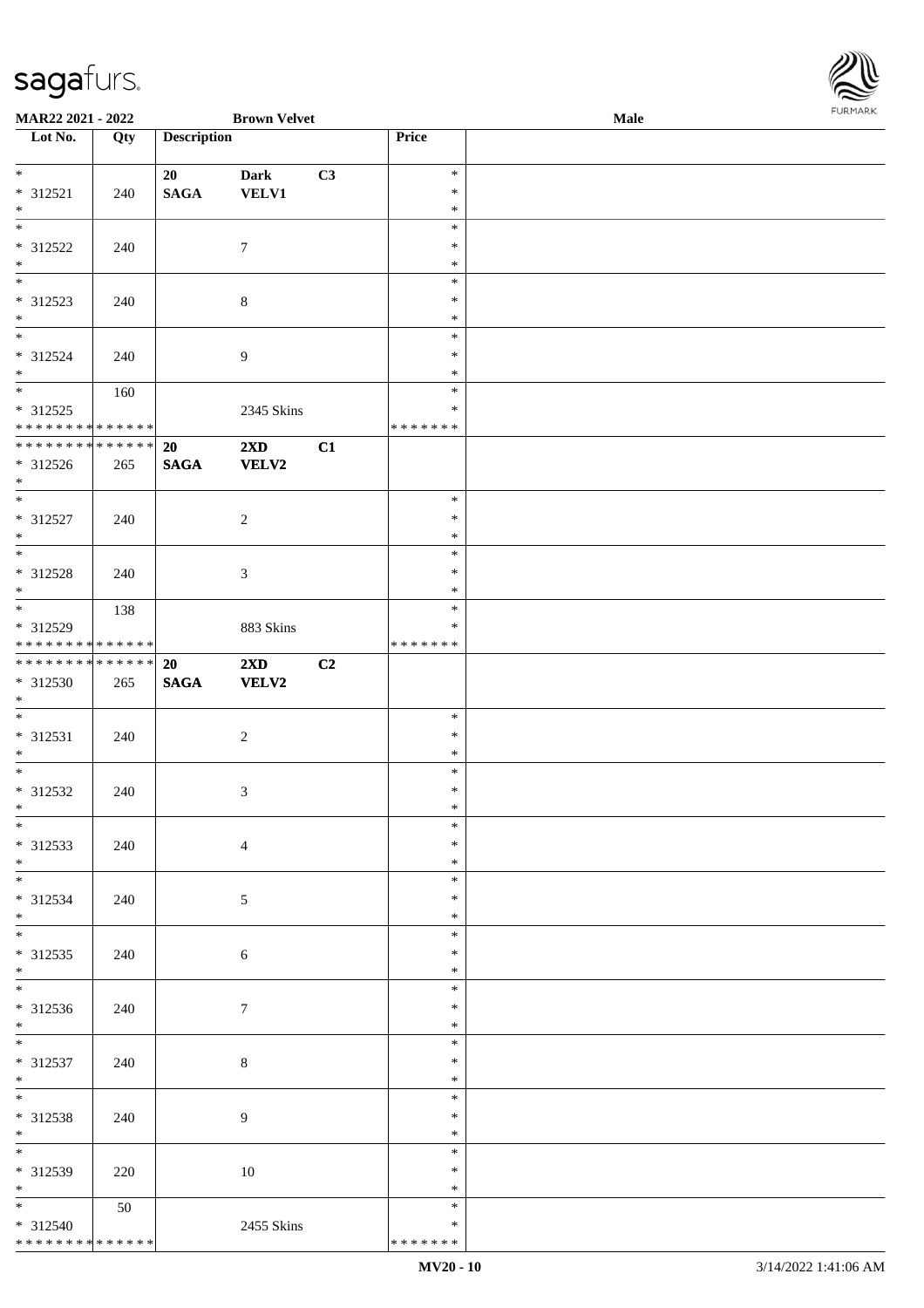

| <b>MAR22 2021 - 2022</b>                |     |                    | <b>Brown Velvet</b>    |    |                  | Male |  |
|-----------------------------------------|-----|--------------------|------------------------|----|------------------|------|--|
| Lot No.                                 | Qty | <b>Description</b> |                        |    | Price            |      |  |
|                                         |     |                    |                        |    |                  |      |  |
| * * * * * * * * * * * * * *             |     | 20                 | 2XD                    | C3 |                  |      |  |
| $* 312541$<br>$*$                       | 265 | <b>SAGA</b>        | <b>VELV2</b>           |    |                  |      |  |
|                                         |     |                    |                        |    | $\ast$           |      |  |
| * 312542                                | 240 |                    | $\overline{2}$         |    | $\ast$           |      |  |
| $\ast$                                  |     |                    |                        |    | $\ast$           |      |  |
|                                         |     |                    |                        |    | $\ast$           |      |  |
| * 312543                                | 240 |                    | $\mathfrak{Z}$         |    | $\ast$           |      |  |
| $*$                                     |     |                    |                        |    | $\ast$           |      |  |
| $*$                                     | 116 |                    |                        |    | $\ast$           |      |  |
| * 312544                                |     |                    | 861 Skins              |    | $\ast$           |      |  |
| * * * * * * * * * * * * * *             |     |                    |                        |    | * * * * * * *    |      |  |
| * * * * * * * * * * * * * *             |     | 20                 | $\mathbf{X}\mathbf{D}$ | C1 |                  |      |  |
| $* 312545$                              | 265 | <b>SAGA</b>        | <b>VELV2</b>           |    |                  |      |  |
| $*$                                     |     |                    |                        |    |                  |      |  |
| $\overline{\phantom{0}}$                |     |                    |                        |    | $\ast$           |      |  |
| $* 312546$                              | 240 |                    | $\overline{2}$         |    | $\ast$           |      |  |
| $*$<br>$\overline{\phantom{0}}$         |     |                    |                        |    | $\ast$           |      |  |
|                                         |     |                    |                        |    | $\ast$           |      |  |
| $* 312547$                              | 240 |                    | $\mathfrak{Z}$         |    | $\ast$           |      |  |
| $*$<br>$\overline{\ast}$                |     |                    |                        |    | $\ast$<br>$\ast$ |      |  |
|                                         | 244 |                    |                        |    | ∗                |      |  |
| * 312548<br>* * * * * * * * * * * * * * |     |                    | 989 Skins              |    | * * * * * * *    |      |  |
| ******** <mark>******</mark>            |     | <b>20</b>          | <b>XD</b>              | C2 |                  |      |  |
| * 312549                                | 265 | <b>SAGA</b>        | <b>VELV2</b>           |    |                  |      |  |
| $*$                                     |     |                    |                        |    |                  |      |  |
| $\overline{\phantom{0}}$                |     |                    |                        |    | $\ast$           |      |  |
| $* 312550$                              | 240 |                    | $\overline{c}$         |    | $\ast$           |      |  |
| $*$                                     |     |                    |                        |    | $\ast$           |      |  |
| $*$                                     |     |                    |                        |    | $\ast$           |      |  |
| $* 312551$                              | 240 |                    | $\mathfrak{Z}$         |    | $\ast$           |      |  |
| $*$                                     |     |                    |                        |    | $\ast$           |      |  |
| $*$                                     |     |                    |                        |    | $\ast$           |      |  |
| $* 312552$                              | 240 |                    | $\overline{4}$         |    | $\ast$           |      |  |
| $*$                                     |     |                    |                        |    | $\ast$           |      |  |
| $*$                                     |     |                    |                        |    | $\ast$           |      |  |
| * 312553                                | 240 |                    | $5\phantom{.0}$        |    | $\ast$           |      |  |
| $*$                                     |     |                    |                        |    | $\ast$           |      |  |
|                                         |     |                    |                        |    | $\ast$<br>∗      |      |  |
| * 312554<br>$*$                         | 240 |                    | 6                      |    | $\ast$           |      |  |
|                                         |     |                    |                        |    | $\ast$           |      |  |
| $* 312555$                              | 240 |                    | $\tau$                 |    | $\ast$           |      |  |
| $*$                                     |     |                    |                        |    | $\ast$           |      |  |
|                                         |     |                    |                        |    | $\ast$           |      |  |
| $* 312556$                              | 240 |                    | $8\,$                  |    | ∗                |      |  |
| $*$                                     |     |                    |                        |    | $\ast$           |      |  |
| $*$                                     |     |                    |                        |    | $\ast$           |      |  |
| $* 312557$                              | 240 |                    | 9                      |    | $\ast$           |      |  |
| $*$                                     |     |                    |                        |    | $\ast$           |      |  |
| $*$                                     |     |                    |                        |    | $\ast$           |      |  |
| $* 312558$                              | 239 |                    | 10                     |    | $\ast$           |      |  |
| $*$                                     |     |                    |                        |    | $\ast$           |      |  |
|                                         |     |                    |                        |    | $\ast$           |      |  |
| $* 312559$                              | 240 |                    | $11\,$                 |    | $\ast$           |      |  |
| $*$                                     |     |                    |                        |    | $\ast$           |      |  |
|                                         |     |                    |                        |    | $\ast$           |      |  |
| $* 312560$                              | 240 |                    | 12                     |    | $\ast$           |      |  |
| $*$                                     |     |                    |                        |    | $\ast$           |      |  |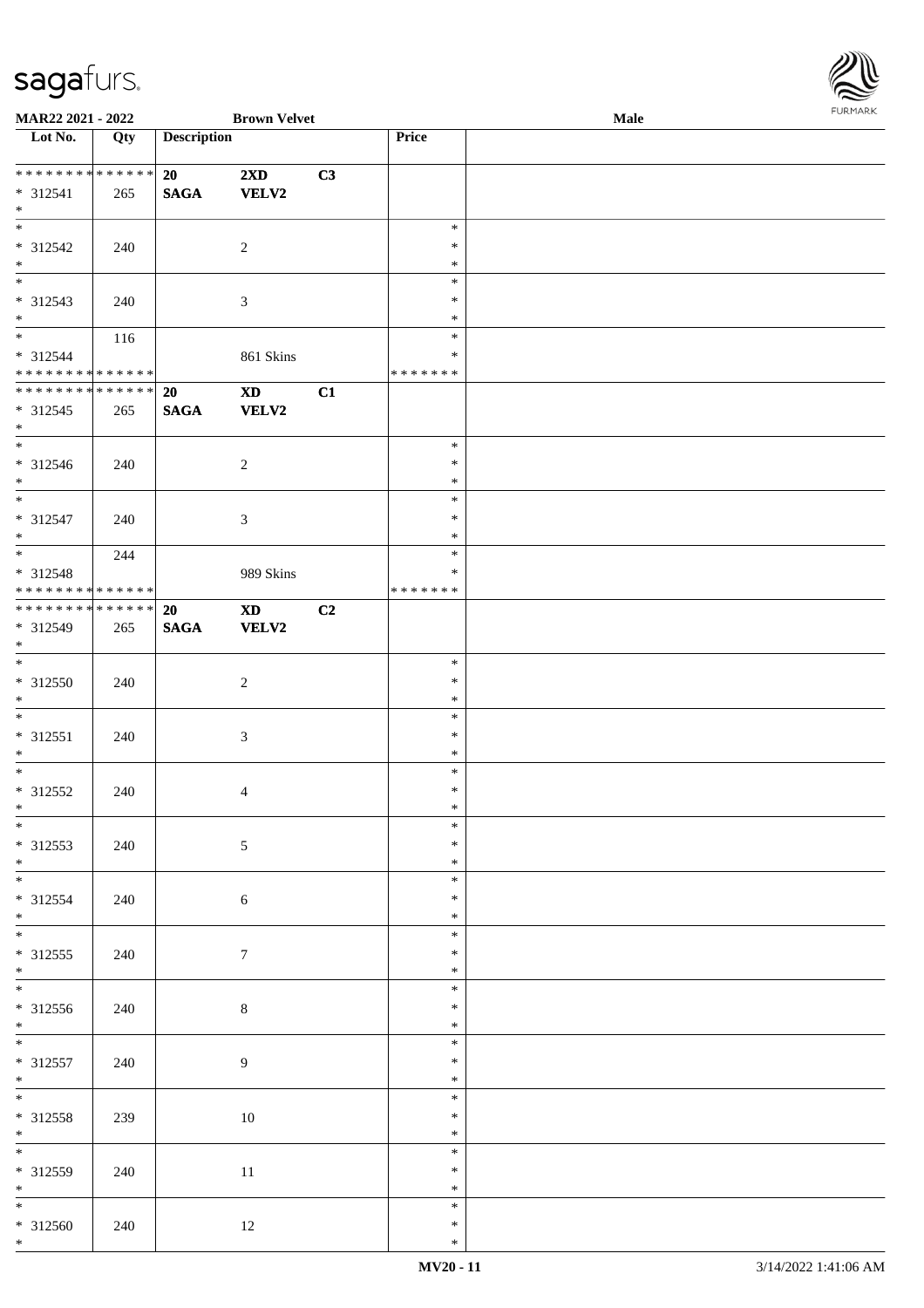

| MAR22 2021 - 2022             |     |                    | <b>Brown Velvet</b>        |    |               | Male |
|-------------------------------|-----|--------------------|----------------------------|----|---------------|------|
| Lot No.                       | Qty | <b>Description</b> |                            |    | Price         |      |
|                               |     |                    |                            |    |               |      |
| $\ast$                        |     | 20                 | <b>XD</b>                  | C2 | $\ast$        |      |
| * 312561                      | 240 | <b>SAGA</b>        | VELV2                      |    | $\ast$        |      |
| $*$                           |     |                    |                            |    | $\ast$        |      |
| $\overline{\ast}$             |     |                    |                            |    | $\ast$        |      |
|                               | 74  |                    |                            |    |               |      |
| * 312562                      |     |                    | 3218 Skins                 |    | *             |      |
| * * * * * * * * * * * * * * * |     |                    |                            |    | * * * * * * * |      |
| * * * * * * * * * * * * * * * |     | 20                 | $\boldsymbol{\mathrm{XD}}$ | C3 |               |      |
| * 312563                      | 265 | <b>SAGA</b>        | <b>VELV2</b>               |    |               |      |
| $*$                           |     |                    |                            |    |               |      |
| $*$                           |     |                    |                            |    | $\ast$        |      |
| * 312564                      | 240 |                    | $\overline{2}$             |    | $\ast$        |      |
| $*$                           |     |                    |                            |    | $\ast$        |      |
|                               |     |                    |                            |    | $\ast$        |      |
| $* 312565$                    |     |                    |                            |    | $\ast$        |      |
| $*$                           | 240 |                    | $\mathfrak{Z}$             |    | $\ast$        |      |
| $\overline{\phantom{0}}$      |     |                    |                            |    |               |      |
|                               |     |                    |                            |    | $\ast$        |      |
| $* 312566$                    | 240 |                    | $\overline{4}$             |    | $\ast$        |      |
| $*$                           |     |                    |                            |    | $\ast$        |      |
|                               | 177 |                    |                            |    | $\ast$        |      |
| * 312567                      |     |                    | 1162 Skins                 |    | $\ast$        |      |
| * * * * * * * * * * * * * * * |     |                    |                            |    | *******       |      |
| * * * * * * * * * * * * * * * |     | <b>20</b>          | <b>Dark</b>                | C1 |               |      |
| * 312568                      | 265 | <b>SAGA</b>        | <b>VELV2</b>               |    |               |      |
| $*$                           |     |                    |                            |    |               |      |
| $\overline{\ast}$             |     |                    |                            |    | $\ast$        |      |
| * 312569                      | 240 |                    | $\boldsymbol{2}$           |    | $\ast$        |      |
| $*$                           |     |                    |                            |    | $\ast$        |      |
| $*$                           |     |                    |                            |    | $\ast$        |      |
|                               |     |                    |                            |    |               |      |
| $* 312570$                    | 240 |                    | $\mathfrak{Z}$             |    | $\ast$        |      |
| $*$                           |     |                    |                            |    | $\ast$        |      |
| $*$                           |     |                    |                            |    | $\ast$        |      |
| $* 312571$                    | 240 |                    | $\overline{4}$             |    | $\ast$        |      |
| $*$                           |     |                    |                            |    | $\ast$        |      |
| $*$                           |     |                    |                            |    | $\ast$        |      |
| $* 312572$                    | 240 |                    | 5                          |    | $\ast$        |      |
| $*$                           |     |                    |                            |    | $\ast$        |      |
| $*$                           |     |                    |                            |    | $\ast$        |      |
| * 312573                      | 240 |                    | 6                          |    | $\ast$        |      |
| $*$                           |     |                    |                            |    | $\ast$        |      |
| $*$                           | 171 |                    |                            |    | $\ast$        |      |
| * 312574                      |     |                    | 1636 Skins                 |    | *             |      |
| * * * * * * * * * * * * * *   |     |                    |                            |    | * * * * * * * |      |
|                               |     |                    |                            |    |               |      |
| * * * * * * * * * * * * * * * |     | 20                 | <b>Dark</b>                | C2 |               |      |
| * 312575                      | 265 | $\mathbf{SAGA}$    | VELV2                      |    |               |      |
| $*$                           |     |                    |                            |    |               |      |
|                               |     |                    |                            |    | $\ast$        |      |
| $* 312576$                    | 240 |                    | 2                          |    | $\ast$        |      |
| $*$                           |     |                    |                            |    | $\ast$        |      |
| $*$                           |     |                    |                            |    | $\ast$        |      |
| $* 312577$                    | 240 |                    | $\mathfrak{Z}$             |    | $\ast$        |      |
| $*$                           |     |                    |                            |    | $\ast$        |      |
| $*$                           |     |                    |                            |    | $\ast$        |      |
| * 312578                      | 240 |                    | $\overline{4}$             |    | $\ast$        |      |
| $*$                           |     |                    |                            |    | $\ast$        |      |
| $\ast$                        |     |                    |                            |    | $\ast$        |      |
|                               |     |                    |                            |    |               |      |
| * 312579                      | 240 |                    | $5\,$                      |    | $\ast$        |      |
| $*$                           |     |                    |                            |    | $\ast$        |      |
| $*$                           |     |                    |                            |    | $\ast$        |      |
| * 312580                      | 240 |                    | 6                          |    | $\ast$        |      |
| $\ast$                        |     |                    |                            |    | $\ast$        |      |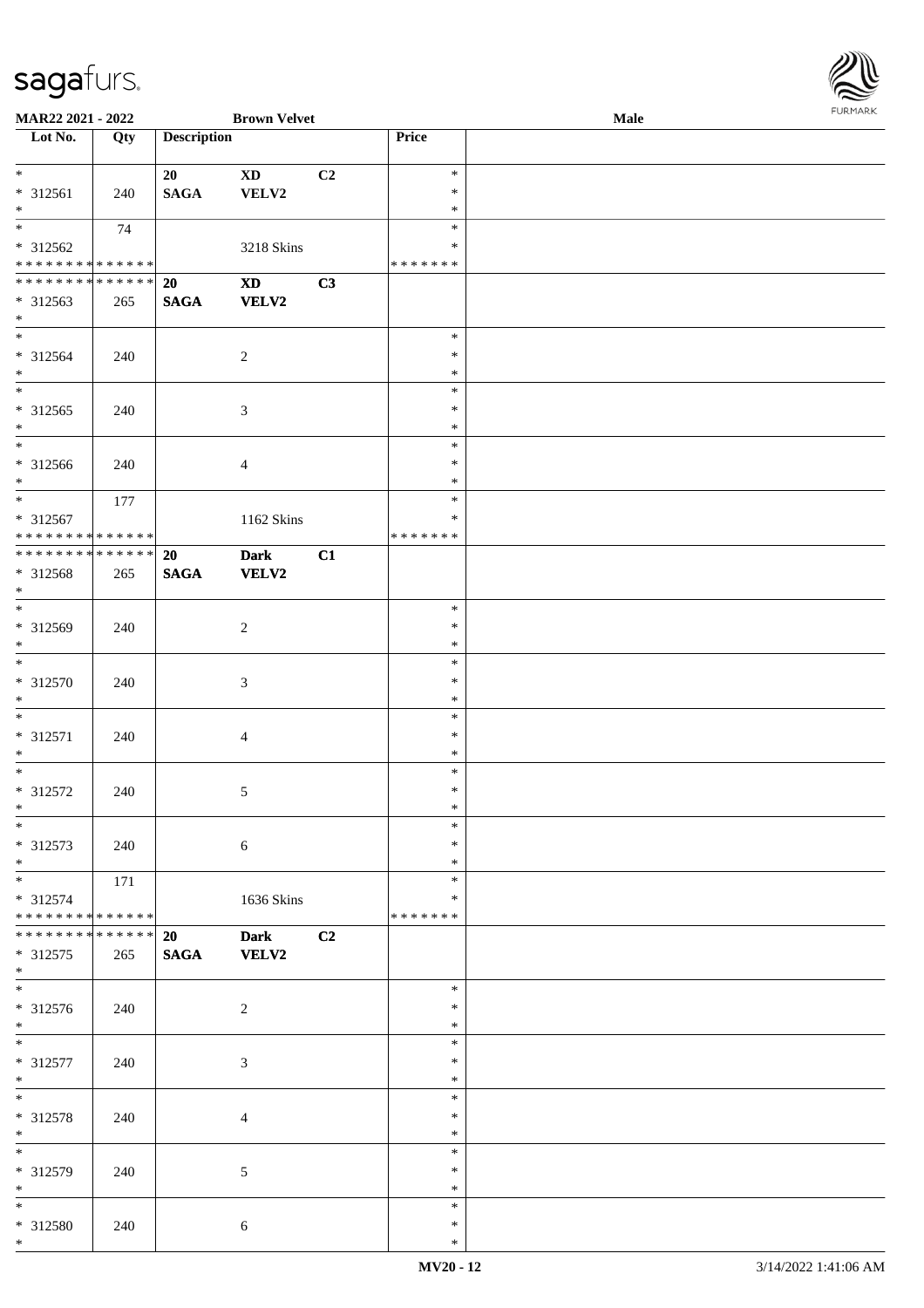| MAR22 2021 - 2022                              |     |                       | <b>Brown Velvet</b>                                                                                                  |                   |                              | $\bf Male$ | FURMARK |
|------------------------------------------------|-----|-----------------------|----------------------------------------------------------------------------------------------------------------------|-------------------|------------------------------|------------|---------|
| $\overline{\phantom{1}}$ Lot No.               | Qty | <b>Description</b>    |                                                                                                                      |                   | Price                        |            |         |
| $\overline{\phantom{0}}$<br>$* 312581$<br>$*$  | 240 | 20<br>$\mathbf{SAGA}$ | <b>Dark</b><br>VELV2                                                                                                 | C <sub>2</sub>    | $\ast$<br>∗<br>$\ast$        |            |         |
| $*$<br>* 312582<br>$*$                         | 240 |                       | $8\,$                                                                                                                |                   | $\ast$<br>$\ast$<br>$\ast$   |            |         |
| $*$<br>* 312583<br>$*$                         | 240 |                       | $\overline{9}$                                                                                                       |                   | $\ast$<br>$\ast$<br>$\ast$   |            |         |
| $*$<br>* 312584<br>$*$                         | 240 |                       | 10                                                                                                                   |                   | $\ast$<br>$\ast$<br>$\ast$   |            |         |
| * 312585<br>* * * * * * * * * * * * * *        | 169 |                       | 2594 Skins                                                                                                           |                   | $\ast$<br>∗<br>* * * * * * * |            |         |
| * * * * * * * * * * * * * *<br>* 312586<br>$*$ | 265 | 20<br><b>SAGA</b>     | <b>Dark</b><br><b>VELV2</b>                                                                                          | C3                |                              |            |         |
| * 312587<br>$*$                                | 240 |                       | $\overline{c}$                                                                                                       |                   | $\ast$<br>∗<br>$\ast$        |            |         |
| $\overline{\phantom{0}}$<br>* 312588<br>$*$    | 240 |                       | $\mathfrak{Z}$                                                                                                       |                   | $\ast$<br>$\ast$<br>$\ast$   |            |         |
| $*$<br>* 312589<br>$*$                         | 240 |                       | $\overline{4}$                                                                                                       |                   | $\ast$<br>$\ast$<br>$\ast$   |            |         |
| $*$<br>* 312590<br>$*$                         | 240 |                       | $\mathfrak{S}$                                                                                                       |                   | $\ast$<br>$\ast$<br>$\ast$   |            |         |
| $*$<br>* 312591<br>$*$                         | 240 |                       | $6\,$                                                                                                                |                   | $\ast$<br>$\ast$<br>$\ast$   |            |         |
| $*$<br>$* 312592$<br>∗                         | 240 |                       | $7\phantom{.0}$                                                                                                      |                   | $\ast$<br>$\ast$<br>∗        |            |         |
| $\overline{\phantom{0}}$<br>* 312593<br>$*$    | 240 |                       | $\,8\,$                                                                                                              |                   | $\ast$<br>∗<br>$\ast$        |            |         |
| * 312594<br>* * * * * * * * * * * * * *        | 96  |                       | 2041 Skins                                                                                                           |                   | $\ast$<br>∗<br>*******       |            |         |
| * * * * * * * * * * * * * *<br>* 312595<br>$*$ | 265 | 20<br><b>SAGA</b>     | $\boldsymbol{\text{X}}\boldsymbol{\text{D}}\boldsymbol{/}\boldsymbol{\text{D}}\boldsymbol{\text{K}}$<br><b>VELV2</b> | C2<br><b>OPEN</b> |                              |            |         |
| $*$<br>* 312596<br>* * * * * * * * * * * * * * | 223 |                       | 488 Skins                                                                                                            |                   | $\ast$<br>*<br>* * * * * * * |            |         |
| * * * * * * * * * * * * * *<br>* 312597<br>$*$ | 265 | 20<br>IA              | XD/DK<br><b>VELV1</b>                                                                                                | C2<br><b>CHIP</b> |                              |            |         |
| $*$<br>$* 312598$<br>$*$                       | 240 |                       | $\overline{c}$                                                                                                       |                   | $\ast$<br>$\ast$<br>$\ast$   |            |         |
| $*$<br>* 312599<br>$*$                         | 240 |                       | $\mathfrak{Z}$                                                                                                       |                   | $\ast$<br>$\ast$<br>$\ast$   |            |         |
| $*$<br>$* 312600$<br>$*$                       | 240 |                       | $\overline{4}$                                                                                                       |                   | $\ast$<br>$\ast$<br>$\ast$   |            |         |

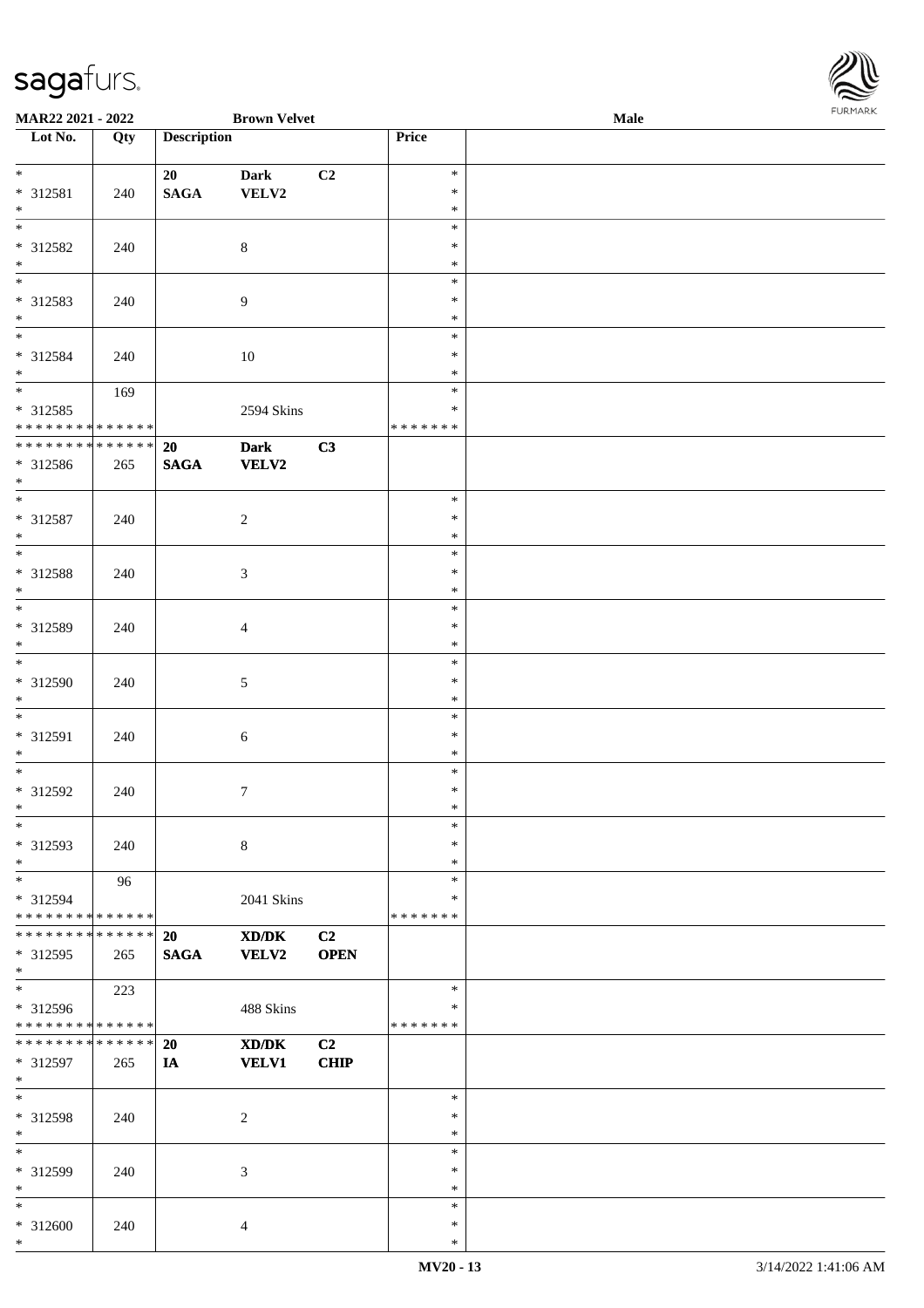

| MAR22 2021 - 2022                          |     |                    | <b>Brown Velvet</b>                                                                                  |             |               | <b>Male</b> |  |
|--------------------------------------------|-----|--------------------|------------------------------------------------------------------------------------------------------|-------------|---------------|-------------|--|
| Lot No.                                    | Qty | <b>Description</b> |                                                                                                      |             | Price         |             |  |
|                                            |     |                    |                                                                                                      |             |               |             |  |
| $*$                                        |     | 20                 | $\boldsymbol{\text{XD}}\boldsymbol{/}\boldsymbol{\text{DK}}$                                         | C2          | $\ast$        |             |  |
| $* 312601$                                 | 240 | $I\!\!A$           | <b>VELV1</b>                                                                                         | <b>CHIP</b> | $\ast$        |             |  |
| $*$                                        |     |                    |                                                                                                      |             | $\ast$        |             |  |
|                                            |     |                    |                                                                                                      |             | $\ast$        |             |  |
| $* 312602$                                 | 240 |                    | $\sqrt{6}$                                                                                           |             | $\ast$        |             |  |
| $\ast$                                     |     |                    |                                                                                                      |             | $\ast$        |             |  |
| $\overline{\phantom{0}}$                   |     |                    |                                                                                                      |             | $\ast$        |             |  |
| * 312603                                   | 240 |                    | $\boldsymbol{7}$                                                                                     |             | $\ast$        |             |  |
| $*$                                        |     |                    |                                                                                                      |             | $\ast$        |             |  |
| $*$                                        |     |                    |                                                                                                      |             | $\ast$        |             |  |
|                                            |     |                    |                                                                                                      |             |               |             |  |
| $* 312604$                                 | 240 |                    | $8\,$                                                                                                |             | $\ast$        |             |  |
| $*$<br>$\overline{\phantom{0}}$            |     |                    |                                                                                                      |             | $\ast$        |             |  |
|                                            |     |                    |                                                                                                      |             | $\ast$        |             |  |
| $* 312605$                                 | 240 |                    | 9                                                                                                    |             | $\ast$        |             |  |
| $*$                                        |     |                    |                                                                                                      |             | $\ast$        |             |  |
| $\overline{\phantom{0}}$                   |     |                    |                                                                                                      |             | $\ast$        |             |  |
| $* 312606$                                 | 240 |                    | 10                                                                                                   |             | $\ast$        |             |  |
| $*$                                        |     |                    |                                                                                                      |             | $\ast$        |             |  |
| $\overline{\ast}$                          |     |                    |                                                                                                      |             | $\ast$        |             |  |
| $* 312607$                                 | 240 |                    | 11                                                                                                   |             | $\ast$        |             |  |
| $*$                                        |     |                    |                                                                                                      |             | $\ast$        |             |  |
|                                            |     |                    |                                                                                                      |             | $\ast$        |             |  |
| $* 312608$                                 | 240 |                    | 12                                                                                                   |             | $\ast$        |             |  |
| $*$                                        |     |                    |                                                                                                      |             | $\ast$        |             |  |
|                                            |     |                    |                                                                                                      |             | $\ast$        |             |  |
|                                            |     |                    |                                                                                                      |             |               |             |  |
| $* 312609$                                 | 240 |                    | 13                                                                                                   |             | $\ast$        |             |  |
| $*$<br>$\overline{\phantom{0}}$            |     |                    |                                                                                                      |             | $\ast$        |             |  |
|                                            |     |                    |                                                                                                      |             | $\ast$        |             |  |
| $* 312610$                                 | 240 |                    | 14                                                                                                   |             | $\ast$        |             |  |
| $*$                                        |     |                    |                                                                                                      |             | $\ast$        |             |  |
| $*$                                        | 240 |                    |                                                                                                      |             | $\ast$        |             |  |
| $* 312611$                                 |     |                    | 3625 Skins                                                                                           |             | $\ast$        |             |  |
| * * * * * * * * <mark>* * * * * * *</mark> |     |                    |                                                                                                      |             | * * * * * * * |             |  |
| ******** <mark>******</mark>               |     | 20                 | $\boldsymbol{\text{X}}\boldsymbol{\text{D}}\boldsymbol{/}\boldsymbol{\text{D}}\boldsymbol{\text{K}}$ | C2          |               |             |  |
| * 312612                                   | 265 | IA                 | <b>VELV2</b>                                                                                         | CHIP        |               |             |  |
| $*$                                        |     |                    |                                                                                                      |             |               |             |  |
| $*$                                        |     |                    |                                                                                                      |             | $\ast$        |             |  |
| $* 312613$                                 | 240 |                    | $\sqrt{2}$                                                                                           |             | $\ast$        |             |  |
| $*$                                        |     |                    |                                                                                                      |             | $\ast$        |             |  |
|                                            |     |                    |                                                                                                      |             | $\ast$        |             |  |
| $* 312614$                                 |     |                    |                                                                                                      |             | $\ast$        |             |  |
| $*$                                        | 240 |                    | 3                                                                                                    |             | $\ast$        |             |  |
|                                            |     |                    |                                                                                                      |             |               |             |  |
|                                            |     |                    |                                                                                                      |             | $\ast$        |             |  |
| $* 312615$                                 | 240 |                    | $\overline{4}$                                                                                       |             | $\ast$        |             |  |
| $*$                                        |     |                    |                                                                                                      |             | $\ast$        |             |  |
| $\overline{\ast}$                          |     |                    |                                                                                                      |             | $\ast$        |             |  |
| $* 312616$                                 | 240 |                    | $\mathfrak{S}$                                                                                       |             | $\ast$        |             |  |
| $*$                                        |     |                    |                                                                                                      |             | $\ast$        |             |  |
| $*$                                        |     |                    |                                                                                                      |             | $\ast$        |             |  |
| $* 312617$                                 | 240 |                    | $\sqrt{6}$                                                                                           |             | $\ast$        |             |  |
| $*$                                        |     |                    |                                                                                                      |             | $\ast$        |             |  |
| $*$                                        |     |                    |                                                                                                      |             | $\ast$        |             |  |
| $* 312618$                                 | 240 |                    | $\tau$                                                                                               |             | $\ast$        |             |  |
| $*$                                        |     |                    |                                                                                                      |             | $\ast$        |             |  |
|                                            |     |                    |                                                                                                      |             | $\ast$        |             |  |
|                                            |     |                    |                                                                                                      |             | $\ast$        |             |  |
| * 312619                                   | 239 |                    | $8\,$                                                                                                |             |               |             |  |
| $*$                                        |     |                    |                                                                                                      |             | $\ast$        |             |  |
| $*$                                        |     |                    |                                                                                                      |             | $\ast$        |             |  |
| * 312620                                   | 240 |                    | $\overline{9}$                                                                                       |             | $\ast$        |             |  |
| $*$                                        |     |                    |                                                                                                      |             | $\ast$        |             |  |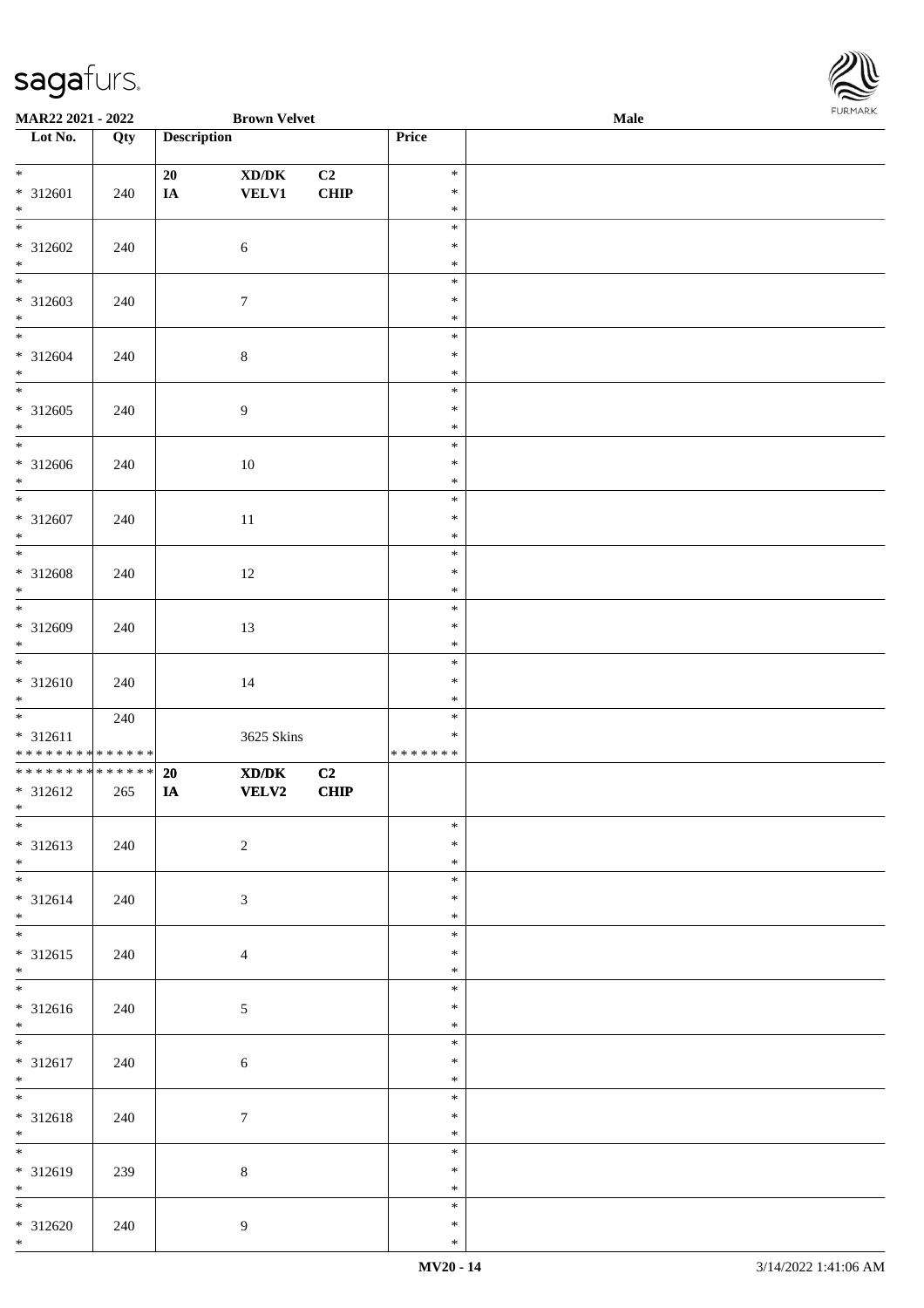

| MAR22 2021 - 2022             |     |                    | <b>Brown Velvet</b>     |                |         | <b>Male</b> |
|-------------------------------|-----|--------------------|-------------------------|----------------|---------|-------------|
| Lot No.                       | Qty | <b>Description</b> |                         |                | Price   |             |
|                               |     |                    |                         |                |         |             |
| $*$                           |     | 20                 | XD/DK                   | C2             | $\ast$  |             |
| * 312621                      | 240 | IA                 | VELV2                   | <b>CHIP</b>    | $\ast$  |             |
| $*$                           |     |                    |                         |                | $\ast$  |             |
|                               |     |                    |                         |                | $\ast$  |             |
| * 312622                      | 240 |                    | 11                      |                | $\ast$  |             |
| $\ast$                        |     |                    |                         |                | $\ast$  |             |
| $\overline{\phantom{0}}$      |     |                    |                         |                | $\ast$  |             |
|                               |     |                    |                         |                | $\ast$  |             |
| * 312623                      | 240 |                    | 12                      |                |         |             |
| $*$<br>$*$                    |     |                    |                         |                | $\ast$  |             |
|                               |     |                    |                         |                | $\ast$  |             |
| * 312624                      | 240 |                    | 13                      |                | $\ast$  |             |
| $*$                           |     |                    |                         |                | $\ast$  |             |
| $\overline{\phantom{0}}$      |     |                    |                         |                | $\ast$  |             |
| $* 312625$                    | 240 |                    | 14                      |                | $\ast$  |             |
| $*$                           |     |                    |                         |                | $\ast$  |             |
| $\overline{\phantom{0}}$      |     |                    |                         |                | $\ast$  |             |
| $* 312626$                    | 220 |                    | 15                      |                | $\ast$  |             |
| $*$                           |     |                    |                         |                | $\ast$  |             |
| $*$                           | 54  |                    |                         |                | $\ast$  |             |
| * 312627                      |     |                    | 3658 Skins              |                | $\ast$  |             |
| * * * * * * * * * * * * * *   |     |                    |                         |                | ******* |             |
|                               |     |                    |                         |                |         |             |
|                               |     | 20                 | $2\mathbf{X}\mathbf{D}$ | C1             |         |             |
| 312628                        | 200 | <b>SROY</b>        | <b>VELV1</b>            |                |         |             |
|                               |     |                    |                         |                |         |             |
| ******** <mark>******</mark>  |     | <b>20</b>          | 2XD                     | C2             |         |             |
| * 312629                      | 245 | <b>SROY</b>        | <b>VELV1</b>            |                |         |             |
| $*$                           |     |                    |                         |                |         |             |
|                               |     |                    |                         |                | $\ast$  |             |
| $* 312630$                    | 220 |                    | $\sqrt{2}$              |                | $\ast$  |             |
| $*$                           |     |                    |                         |                | $\ast$  |             |
| $*$                           |     |                    |                         |                | $\ast$  |             |
| $* 312631$                    | 220 |                    | $\mathfrak{Z}$          |                | $\ast$  |             |
| $*$                           |     |                    |                         |                | $\ast$  |             |
| $*$                           | 136 |                    |                         |                | $\ast$  |             |
| * 312632                      |     |                    | 821 Skins               |                | $\ast$  |             |
| ******** <mark>******</mark>  |     |                    |                         |                | ******* |             |
|                               |     |                    |                         |                |         |             |
|                               |     | 20                 | $2\mathbf{X}\mathbf{D}$ | C <sub>2</sub> |         |             |
| 312633                        | 220 | <b>SROY</b>        | <b>VELV1</b>            |                |         |             |
|                               |     |                    |                         |                |         |             |
| * * * * * * * * * * * * * * * |     | 20                 | $2\mathbf{X}\mathbf{D}$ | C3             |         |             |
| * 312634                      | 245 | <b>SROY</b>        | <b>VELV1</b>            |                |         |             |
| $*$                           |     |                    |                         |                |         |             |
| $*$                           | 167 |                    |                         |                | $\ast$  |             |
| $* 312635$                    |     |                    | 412 Skins               |                | $\ast$  |             |
| * * * * * * * * * * * * * *   |     |                    |                         |                | ******* |             |
|                               |     | 20                 | XD <sub>1</sub>         | C1             |         |             |
| 312636                        | 231 | <b>SROY</b>        | VELV1                   |                |         |             |
|                               |     |                    |                         |                |         |             |
| * * * * * * * * * * * * * * * |     |                    |                         |                |         |             |
|                               |     | 20                 | <b>XD</b>               | C2             |         |             |
| * 312637                      | 245 | <b>SROY</b>        | <b>VELV1</b>            |                |         |             |
| $*$ $-$                       |     |                    |                         |                |         |             |
| $*$                           |     |                    |                         |                | $\ast$  |             |
| * 312638                      | 220 |                    | 2                       |                | $\ast$  |             |
| $*$                           |     |                    |                         |                | $\ast$  |             |
| $*$                           |     |                    |                         |                | $\ast$  |             |
| * 312639                      | 220 |                    | 3                       |                | $\ast$  |             |
| $*$                           |     |                    |                         |                | $\ast$  |             |
| $*$                           |     |                    |                         |                | $\ast$  |             |
| * 312640                      | 220 |                    | 4                       |                | $\ast$  |             |
| $*$                           |     |                    |                         |                | $\ast$  |             |
|                               |     |                    |                         |                |         |             |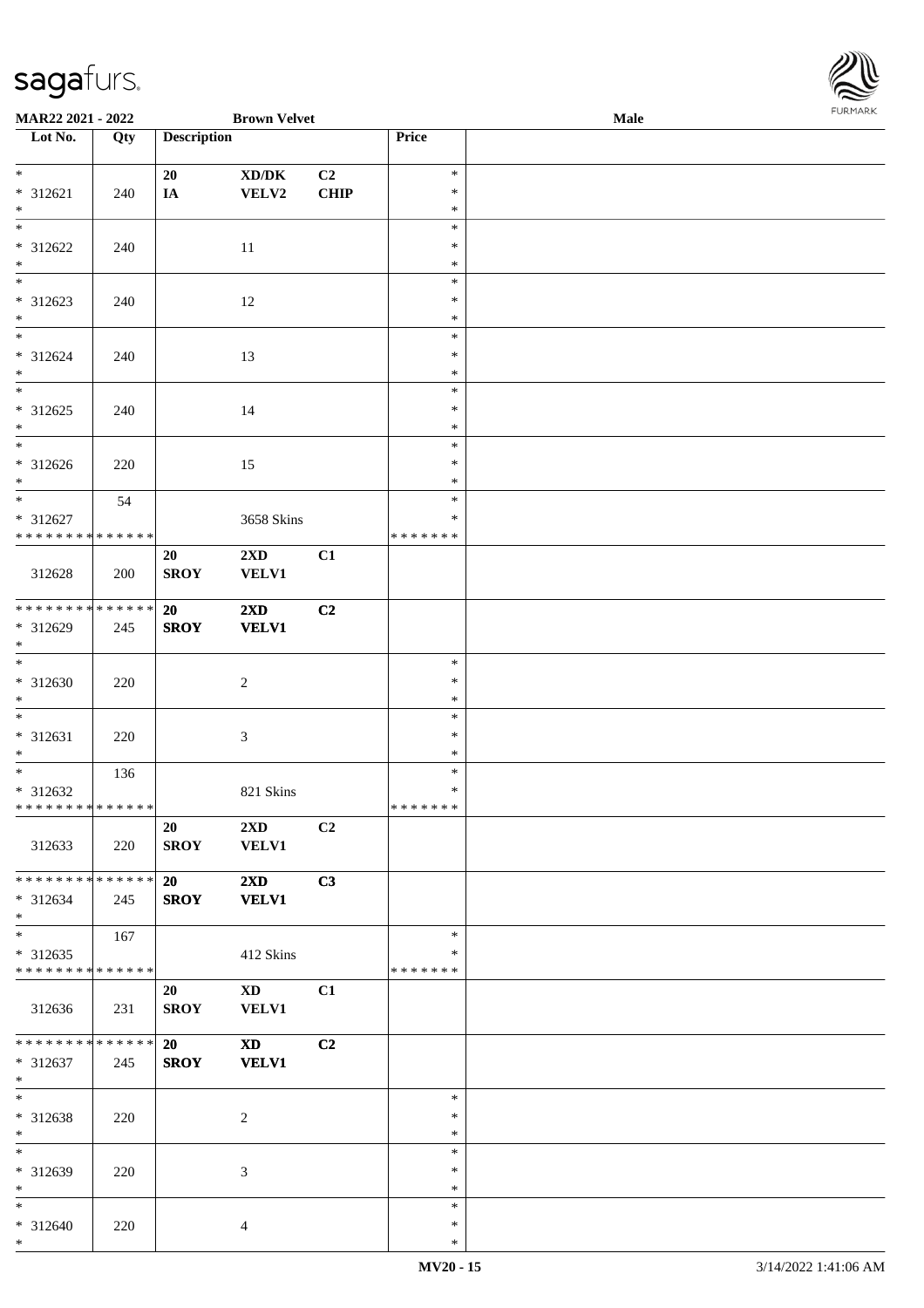

| MAR22 2021 - 2022                |     |                    | <b>Brown Velvet</b>     |    |                  | Male | $1 \times 1 \times 1 \times 1 \times 1$ |
|----------------------------------|-----|--------------------|-------------------------|----|------------------|------|-----------------------------------------|
| $\overline{\phantom{1}}$ Lot No. | Qty | <b>Description</b> |                         |    | Price            |      |                                         |
|                                  |     |                    |                         |    |                  |      |                                         |
| $*$                              | 153 | 20                 | $\mathbf{X}\mathbf{D}$  | C2 | $\ast$           |      |                                         |
| * 312641                         |     | <b>SROY</b>        | VELV1                   |    | $\ast$           |      |                                         |
| * * * * * * * * * * * * * *      |     |                    |                         |    | * * * * * * *    |      |                                         |
| * * * * * * * * * * * * * *      |     | 20                 | $\mathbf{X}\mathbf{D}$  | C3 |                  |      |                                         |
| * 312642                         | 245 | <b>SROY</b>        | <b>VELV1</b>            |    |                  |      |                                         |
| $*$                              |     |                    |                         |    |                  |      |                                         |
| $*$                              |     |                    |                         |    | $\ast$<br>$\ast$ |      |                                         |
| * 312643<br>$\ast$               | 220 |                    | $\overline{c}$          |    | $\ast$           |      |                                         |
| $\overline{\phantom{0}}$         | 63  |                    |                         |    | $\ast$           |      |                                         |
| * 312644                         |     |                    | 528 Skins               |    | $\ast$           |      |                                         |
| * * * * * * * * * * * * * *      |     |                    |                         |    | * * * * * * *    |      |                                         |
| * * * * * * * * * * * * * *      |     | 20                 | <b>Dark</b>             | C1 |                  |      |                                         |
| * 312645                         | 245 | <b>SROY</b>        | <b>VELV1</b>            |    |                  |      |                                         |
| $*$                              |     |                    |                         |    |                  |      |                                         |
| $*$                              | 160 |                    |                         |    | $\ast$           |      |                                         |
| $* 312646$                       |     |                    | 405 Skins               |    | $\ast$           |      |                                         |
| * * * * * * * * * * * * * *      |     |                    |                         |    | * * * * * * *    |      |                                         |
| * * * * * * * * * * * * * *      |     | 20                 | <b>Dark</b>             | C2 |                  |      |                                         |
| $* 312647$                       | 245 | <b>SROY</b>        | <b>VELV1</b>            |    |                  |      |                                         |
| $*$                              |     |                    |                         |    |                  |      |                                         |
| $*$                              |     |                    |                         |    | $\ast$           |      |                                         |
| * 312648                         | 220 |                    | 2                       |    | ∗                |      |                                         |
| $*$                              |     |                    |                         |    | $\ast$           |      |                                         |
| $*$                              |     |                    |                         |    | $\ast$           |      |                                         |
| * 312649                         | 219 |                    | 3                       |    | $\ast$           |      |                                         |
| $*$                              |     |                    |                         |    | $\ast$           |      |                                         |
| $*$                              |     |                    |                         |    | $\ast$           |      |                                         |
| * 312650                         | 220 |                    | 4                       |    | $\ast$           |      |                                         |
| $*$                              |     |                    |                         |    | $\ast$           |      |                                         |
| $*$                              |     |                    |                         |    | $\ast$           |      |                                         |
| * 312651                         | 220 |                    | 5                       |    | ∗                |      |                                         |
| $*$<br>$*$                       |     |                    |                         |    | $\ast$<br>$\ast$ |      |                                         |
| $* 312652$                       |     |                    |                         |    | $\ast$           |      |                                         |
| $*$                              | 220 |                    | 6                       |    | $\ast$           |      |                                         |
| $*$                              | 241 |                    |                         |    | $\ast$           |      |                                         |
| * 312653                         |     |                    | 1585 Skins              |    | $\ast$           |      |                                         |
| * * * * * * * * * * * * * *      |     |                    |                         |    | * * * * * * *    |      |                                         |
| * * * * * * * * * * * * * *      |     | 20                 | <b>Dark</b>             | C3 |                  |      |                                         |
| $* 312654$                       | 245 | <b>SROY</b>        | <b>VELV1</b>            |    |                  |      |                                         |
| $*$                              |     |                    |                         |    |                  |      |                                         |
| $*$                              |     |                    |                         |    | $\ast$           |      |                                         |
| * 312655                         | 220 |                    | 2                       |    | ∗                |      |                                         |
| $*$                              |     |                    |                         |    | *                |      |                                         |
| $*$                              |     |                    |                         |    | $\ast$           |      |                                         |
| * 312656                         | 220 |                    | 3                       |    | $\ast$           |      |                                         |
| $*$                              |     |                    |                         |    | $\ast$           |      |                                         |
| $*$                              | 143 |                    |                         |    | *                |      |                                         |
| * 312657                         |     |                    | 828 Skins               |    | *                |      |                                         |
| * * * * * * * * * * * * * *      |     |                    |                         |    | * * * * * * *    |      |                                         |
|                                  |     | 20                 | $2\mathbf{X}\mathbf{D}$ | C1 |                  |      |                                         |
| 312658                           | 239 | <b>SROY</b>        | VELV2                   |    |                  |      |                                         |
| * * * * * * * * * * * * * * *    |     |                    |                         |    |                  |      |                                         |
|                                  |     | <b>20</b>          | $2\mathbf{X}\mathbf{D}$ | C2 |                  |      |                                         |
| * 312659<br>$*$                  | 245 | <b>SROY</b>        | VELV2                   |    |                  |      |                                         |
| $*$                              |     |                    |                         |    | $\ast$           |      |                                         |
| * 312660                         | 220 |                    | 2                       |    | ∗                |      |                                         |
| $*$                              |     |                    |                         |    | $\ast$           |      |                                         |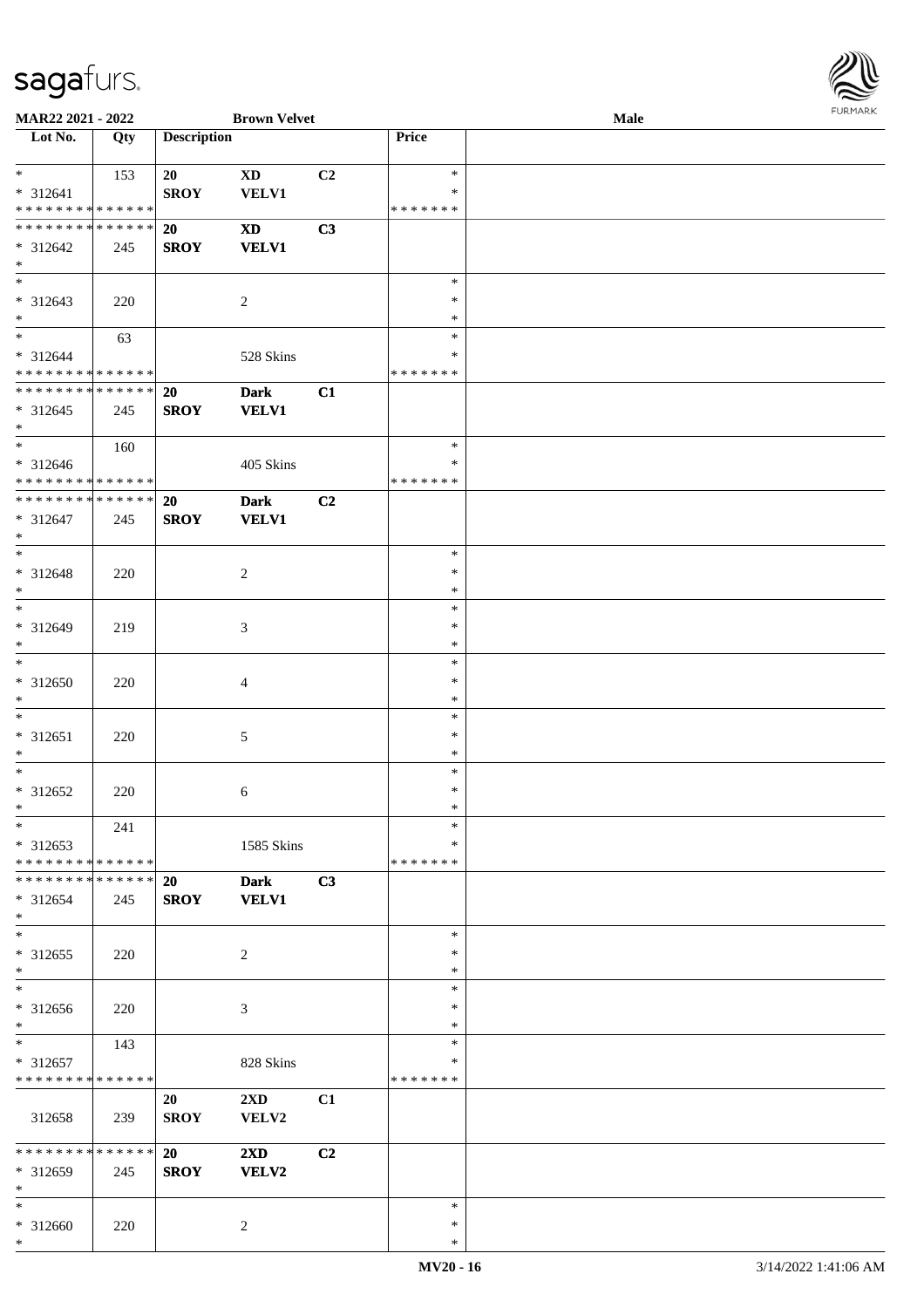

| MAR22 2021 - 2022             |     |                    | <b>Brown Velvet</b>    |                |               | <b>Male</b> |
|-------------------------------|-----|--------------------|------------------------|----------------|---------------|-------------|
| Lot No.                       | Qty | <b>Description</b> |                        |                | Price         |             |
|                               |     |                    |                        |                |               |             |
| $\ast$                        |     | 20                 | 2XD                    | C <sub>2</sub> | $\ast$        |             |
| * 312661                      | 220 | <b>SROY</b>        | VELV2                  |                | $\ast$        |             |
| $*$                           |     |                    |                        |                | $\ast$        |             |
|                               |     |                    |                        |                | $\ast$        |             |
|                               |     |                    |                        |                |               |             |
| * 312662                      | 220 |                    | 4                      |                | $\ast$        |             |
| $*$                           |     |                    |                        |                | $\ast$        |             |
|                               | 228 |                    |                        |                | $\ast$        |             |
| * 312663                      |     |                    | 1133 Skins             |                | $\ast$        |             |
| * * * * * * * * * * * * * *   |     |                    |                        |                | * * * * * * * |             |
| ******** <mark>******</mark>  |     | 20                 | 2XD                    | C3             |               |             |
| * 312664                      | 245 | <b>SROY</b>        | VELV2                  |                |               |             |
| $*$                           |     |                    |                        |                |               |             |
| $*$                           |     |                    |                        |                | $\ast$        |             |
| $* 312665$                    |     |                    |                        |                | $\ast$        |             |
| $*$                           | 220 |                    | $\sqrt{2}$             |                | $\ast$        |             |
| $*$                           |     |                    |                        |                |               |             |
|                               | 199 |                    |                        |                | $\ast$        |             |
| $* 312666$                    |     |                    | 664 Skins              |                | $\ast$        |             |
| * * * * * * * * * * * * * *   |     |                    |                        |                | * * * * * * * |             |
| ******** <mark>******</mark>  |     | 20                 | <b>XD</b>              | C1             |               |             |
| * 312667                      | 235 | <b>SROY</b>        | VELV2                  |                |               |             |
| $*$                           |     |                    |                        |                |               |             |
| $*$                           | 51  |                    |                        |                | $\ast$        |             |
| * 312668                      |     |                    | 286 Skins              |                | ∗             |             |
| * * * * * * * * * * * * * *   |     |                    |                        |                | *******       |             |
| * * * * * * * * * * * * * * * |     |                    |                        |                |               |             |
|                               |     | <b>20</b>          | <b>XD</b>              | C2             |               |             |
| * 312669                      | 245 | <b>SROY</b>        | VELV2                  |                |               |             |
| $*$                           |     |                    |                        |                |               |             |
| $*$                           |     |                    |                        |                | $\ast$        |             |
| $* 312670$                    | 220 |                    | $\overline{2}$         |                | $\ast$        |             |
| $*$                           |     |                    |                        |                | $\ast$        |             |
| $*$                           |     |                    |                        |                | $\ast$        |             |
| $* 312671$                    | 220 |                    | 3                      |                | $\ast$        |             |
| $*$                           |     |                    |                        |                | $\ast$        |             |
| $*$                           |     |                    |                        |                | $\ast$        |             |
|                               |     |                    |                        |                | $\ast$        |             |
| $* 312672$                    | 220 |                    | 4                      |                |               |             |
| $*$                           |     |                    |                        |                | $\ast$        |             |
| $*$                           |     |                    |                        |                | $\ast$        |             |
| $* 312673$                    | 220 |                    | 5                      |                | $\ast$        |             |
| $*$                           |     |                    |                        |                | $\ast$        |             |
| $*$                           |     |                    |                        |                | $\ast$        |             |
| * 312674                      | 220 |                    | 6                      |                | ∗             |             |
| $*$                           |     |                    |                        |                | $\ast$        |             |
| $*$                           | 216 |                    |                        |                | $\ast$        |             |
| $* 312675$                    |     |                    | 1561 Skins             |                | $\ast$        |             |
| * * * * * * * * * * * * * *   |     |                    |                        |                | *******       |             |
| * * * * * * * * * * * * * * * |     | <b>20</b>          | $\mathbf{X}\mathbf{D}$ | C3             |               |             |
|                               |     |                    |                        |                |               |             |
| * 312676                      | 245 | <b>SROY</b>        | VELV2                  |                |               |             |
| $*$                           |     |                    |                        |                |               |             |
| $*$                           |     |                    |                        |                | $\ast$        |             |
| * 312677                      | 220 |                    | $\sqrt{2}$             |                | $\ast$        |             |
| $*$                           |     |                    |                        |                | $\ast$        |             |
| $*$                           |     |                    |                        |                | $\ast$        |             |
| * 312678                      | 220 |                    | 3                      |                | $\ast$        |             |
| $*$                           |     |                    |                        |                | $\ast$        |             |
| $*$                           | 177 |                    |                        |                | $\ast$        |             |
| * 312679                      |     |                    | 862 Skins              |                | ∗             |             |
| * * * * * * * * * * * * * *   |     |                    |                        |                | *******       |             |
|                               |     |                    |                        |                |               |             |
| * * * * * * * * * * * * * * * |     | 20                 | <b>Dark</b>            | C1             |               |             |
| * 312680                      | 245 | <b>SROY</b>        | VELV2                  |                |               |             |
| $*$                           |     |                    |                        |                |               |             |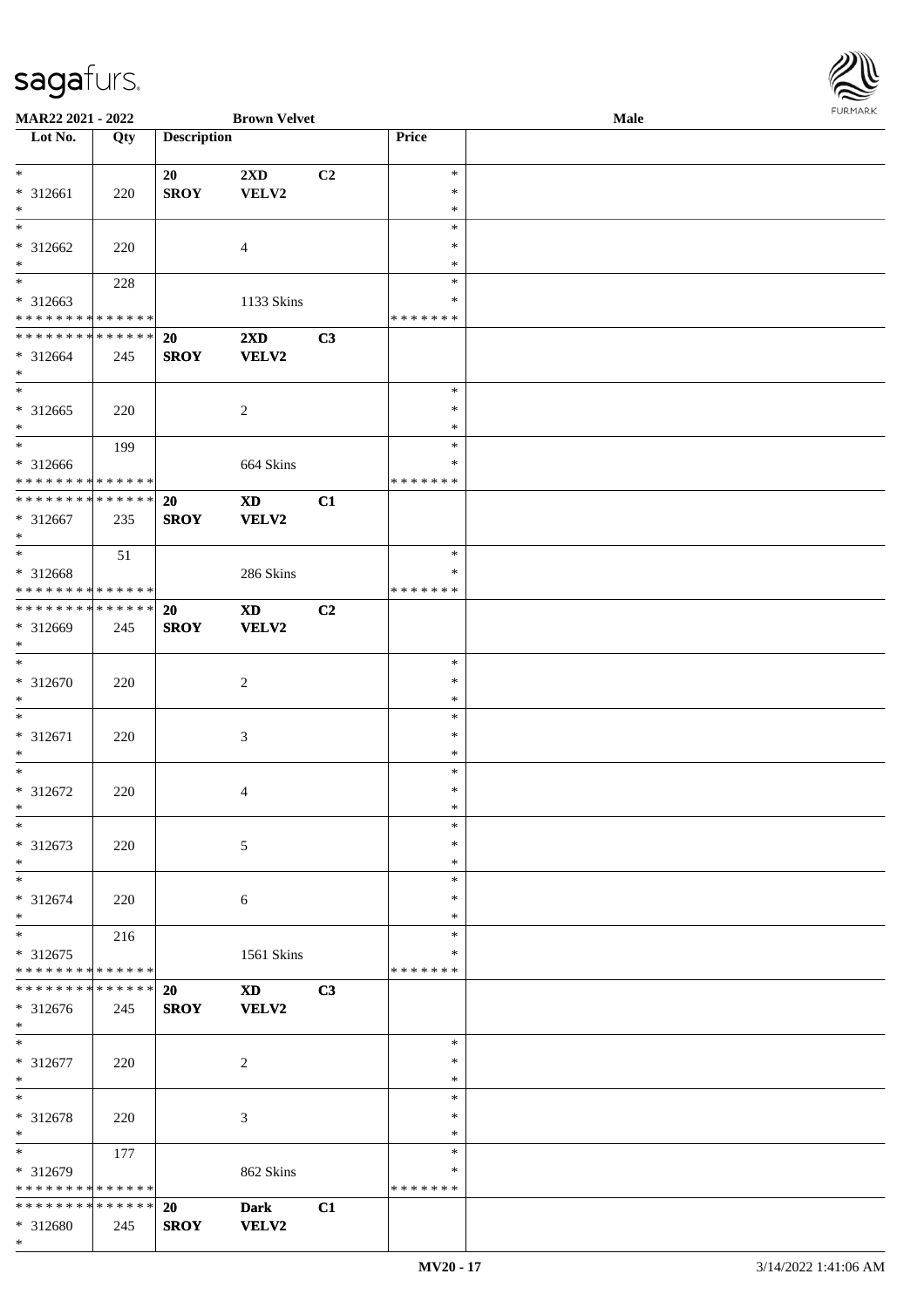| ۱           |
|-------------|
| URMARK<br>F |

| MAR22 2021 - 2022                          | <b>Brown Velvet</b> |                    |                |    |                  | Male | <b>FURMARK</b> |
|--------------------------------------------|---------------------|--------------------|----------------|----|------------------|------|----------------|
| Lot No.                                    | Qty                 | <b>Description</b> |                |    | Price            |      |                |
|                                            |                     |                    |                |    |                  |      |                |
| $*$                                        |                     | 20                 | Dark           | C1 | $\ast$           |      |                |
| * 312681                                   | 220                 | <b>SROY</b>        | VELV2          |    | $\ast$           |      |                |
| $*$                                        |                     |                    |                |    | $\ast$<br>$\ast$ |      |                |
| * 312682                                   | 64                  |                    |                |    | $\ast$           |      |                |
| * * * * * * * * * * * * * * *              |                     |                    | 529 Skins      |    | *******          |      |                |
| * * * * * * * * <mark>* * * * * * *</mark> |                     | 20                 | <b>Dark</b>    | C2 |                  |      |                |
| * 312683                                   | 245                 | <b>SROY</b>        | VELV2          |    |                  |      |                |
| $*$                                        |                     |                    |                |    |                  |      |                |
|                                            |                     |                    |                |    | $\ast$           |      |                |
| * 312684                                   | 220                 |                    | $\overline{c}$ |    | $\ast$           |      |                |
| $*$                                        |                     |                    |                |    | $\ast$           |      |                |
|                                            |                     |                    |                |    | $\ast$           |      |                |
| * 312685                                   | 220                 |                    | $\mathfrak{Z}$ |    | $\ast$           |      |                |
| $*$                                        |                     |                    |                |    | $\ast$           |      |                |
| $\overline{\phantom{0}}$                   |                     |                    |                |    | $\ast$           |      |                |
| * 312686                                   | 220                 |                    | $\overline{4}$ |    | $\ast$           |      |                |
| $*$                                        |                     |                    |                |    | $\ast$           |      |                |
|                                            |                     |                    |                |    | $\ast$           |      |                |
| * 312687                                   | 220                 |                    | $\sqrt{5}$     |    | $\ast$           |      |                |
| $*$                                        |                     |                    |                |    | $\ast$           |      |                |
|                                            |                     |                    |                |    | $\ast$           |      |                |
| * 312688                                   | 220                 |                    | $\sqrt{6}$     |    | $\ast$           |      |                |
| $*$                                        |                     |                    |                |    | $\ast$           |      |                |
|                                            |                     |                    |                |    | $\ast$           |      |                |
| * 312689                                   | 220                 |                    | $\tau$         |    | $\ast$           |      |                |
| $*$                                        |                     |                    |                |    | $\ast$           |      |                |
|                                            |                     |                    |                |    | $\ast$           |      |                |
| * 312690                                   | 220                 |                    | $\,8\,$        |    | $\ast$           |      |                |
| $*$                                        |                     |                    |                |    | $\ast$           |      |                |
|                                            |                     |                    |                |    | $\ast$           |      |                |
| * 312691                                   | 220                 |                    | $\overline{9}$ |    | $\ast$           |      |                |
| $*$<br>$\overline{\ast}$                   |                     |                    |                |    | $\ast$           |      |                |
|                                            |                     |                    |                |    | $\ast$           |      |                |
| * 312692<br>$*$                            | 220                 |                    | 10             |    | $\ast$<br>∗      |      |                |
|                                            |                     |                    |                |    | $\ast$           |      |                |
| * 312693                                   | 220                 |                    |                |    | $\ast$           |      |                |
| $*$                                        |                     |                    | 11             |    | $\ast$           |      |                |
| $\overline{\ast}$                          |                     |                    |                |    | $\ast$           |      |                |
| * 312694                                   | 220                 |                    | 12             |    | $\ast$           |      |                |
| $*$                                        |                     |                    |                |    | $\ast$           |      |                |
| $\overline{\ast}$                          | 92                  |                    |                |    | $\ast$           |      |                |
| * 312695                                   |                     |                    | 2757 Skins     |    | ∗                |      |                |
| * * * * * * * * <mark>* * * * * * *</mark> |                     |                    |                |    | * * * * * * *    |      |                |
| * * * * * * * * <mark>*</mark>             | * * * * * *         | 20                 | <b>Dark</b>    | C3 |                  |      |                |
| * 312696                                   | 245                 | <b>SROY</b>        | <b>VELV2</b>   |    |                  |      |                |
| $*$                                        |                     |                    |                |    |                  |      |                |
|                                            |                     |                    |                |    | $\ast$           |      |                |
| * 312697                                   | 220                 |                    | $\overline{c}$ |    | ∗                |      |                |
| $*$                                        |                     |                    |                |    | $\ast$           |      |                |
| $*$                                        |                     |                    |                |    | $\ast$           |      |                |
| * 312698                                   | 220                 |                    | $\mathfrak{Z}$ |    | $\ast$           |      |                |
| $*$                                        |                     |                    |                |    | $\ast$           |      |                |
| $*$                                        |                     |                    |                |    | $\ast$           |      |                |
| * 312699                                   | 220                 |                    | $\overline{4}$ |    | $\ast$           |      |                |
| $*$                                        |                     |                    |                |    | $\ast$           |      |                |
| $*$                                        |                     |                    |                |    | $\ast$           |      |                |
| * 312700                                   | 220                 |                    | $\mathfrak{S}$ |    | $\ast$           |      |                |
| $*$                                        |                     |                    |                |    | $\ast$           |      |                |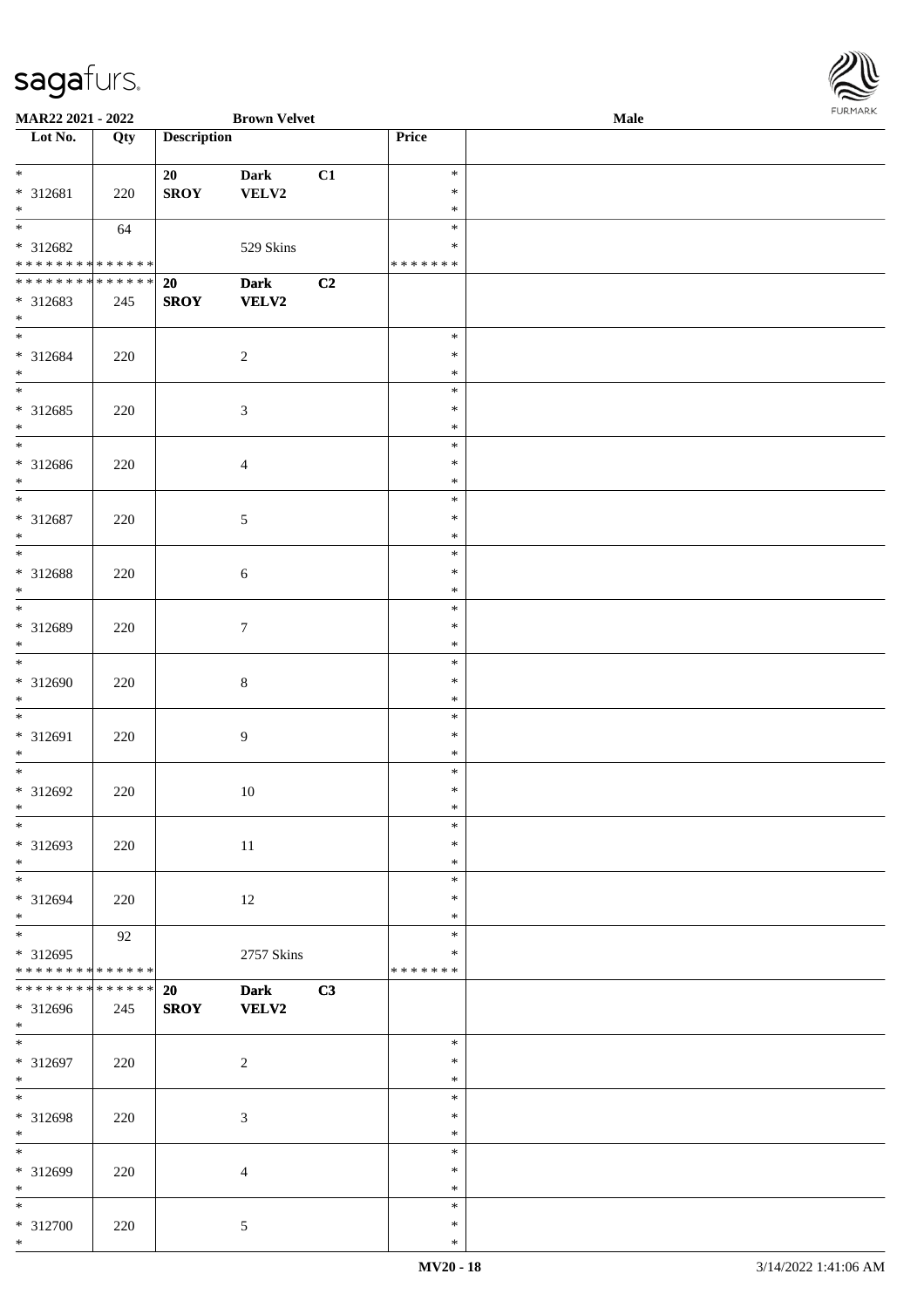\* \* \* \* \* \* \* \* \* \* \* \* \* \*

113

\*

\* 312702



**MAR22 2021 - 2022 Brown Velvet Male Lot No. Qty Description Price** \* \* 312701 220 \* **20 Dark C3 SROY VELV2** \* \* \*

> \* \*

\* \* \* \* \* \* \*

1458 Skins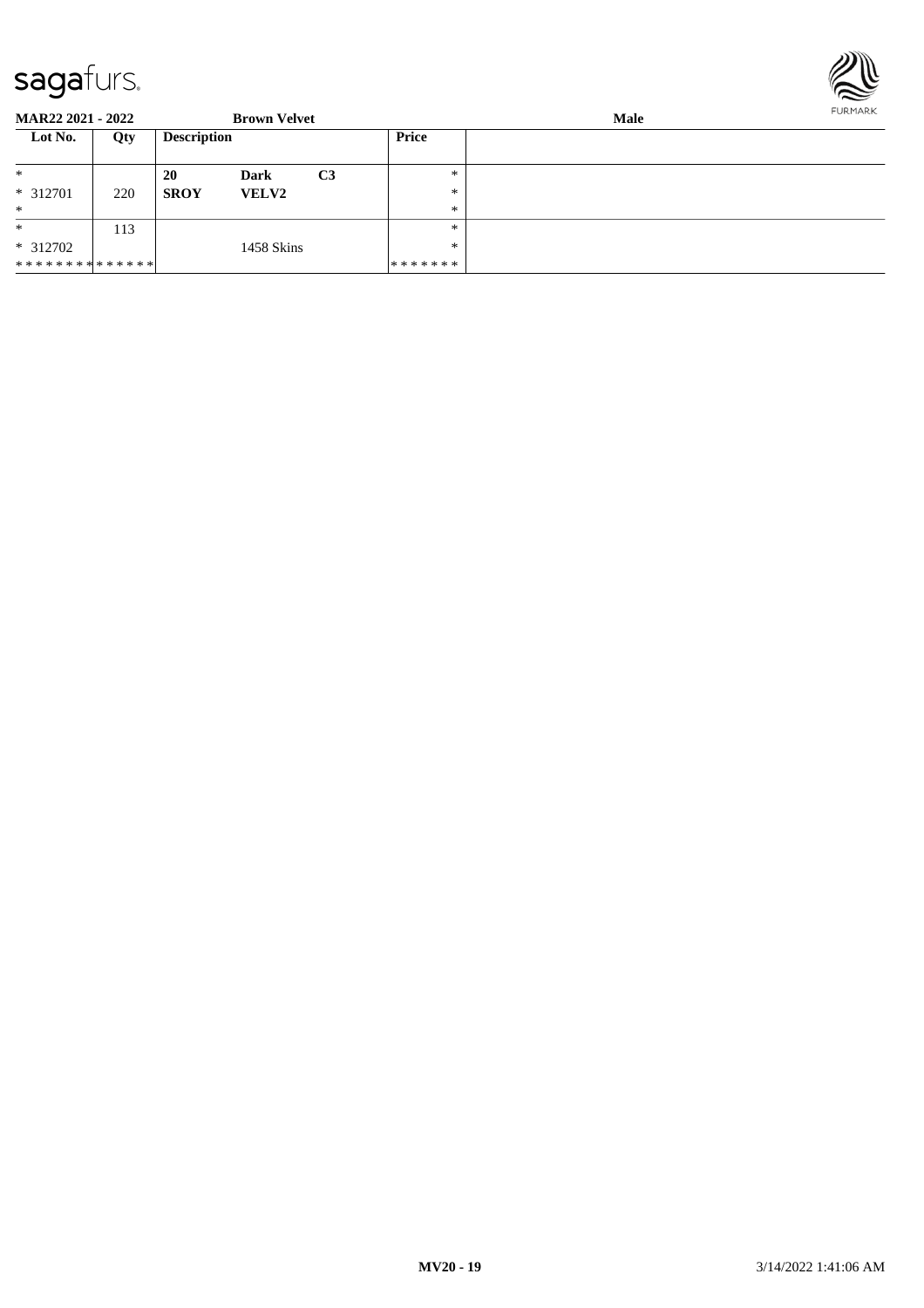

|                                                |     |                    | <b>Brown</b>       |    |                         | Male | Lowgrades FURMARK |
|------------------------------------------------|-----|--------------------|--------------------|----|-------------------------|------|-------------------|
| MAR22 2021 - 2022<br>Lot No.                   | Qty | <b>Description</b> | $\bf Seasonable$   |    | Price                   |      |                   |
|                                                |     |                    |                    |    |                         |      |                   |
|                                                |     | 50                 | $\mathbf{ALL}$     | C2 |                         |      |                   |
| 312761                                         | 56  | $\rm III$          |                    |    |                         |      |                   |
|                                                |     |                    |                    |    |                         |      |                   |
| **************                                 |     | 40                 | $\mathbf{ALL}$     | C2 |                         |      |                   |
| $* 312762$                                     | 225 | $\rm III$          |                    |    |                         |      |                   |
| $\ast$                                         |     |                    |                    |    |                         |      |                   |
| $\overline{\phantom{a}}$                       | 125 |                    |                    |    | $\ast$                  |      |                   |
| * 312763                                       |     |                    | 350 Skins          |    | $\ast$                  |      |                   |
| **************                                 |     |                    |                    |    | * * * * * * *           |      |                   |
| **************                                 |     | 40                 | ALL                | C2 |                         |      |                   |
| $* 312764$                                     | 225 | $\rm III$          | DAM2               |    |                         |      |                   |
| $*$<br>$\ast$                                  |     |                    |                    |    |                         |      |                   |
|                                                | 119 |                    |                    |    | $\ast$                  |      |                   |
| * 312765<br>**************                     |     |                    | 344 Skins          |    | $\ast$<br>* * * * * * * |      |                   |
| **************                                 |     | 30                 | <b>ALL</b>         | C2 |                         |      |                   |
| $* 312766$                                     | 245 | $\rm III$          |                    |    |                         |      |                   |
| $\ast$                                         |     |                    |                    |    |                         |      |                   |
| $\ast$                                         |     |                    |                    |    | $\ast$                  |      |                   |
| * 312767                                       | 220 |                    | $\overline{c}$     |    | $\ast$                  |      |                   |
| $\ast$                                         |     |                    |                    |    | $\ast$                  |      |                   |
| $\overline{\phantom{a}}$                       |     |                    |                    |    | $\ast$                  |      |                   |
| * 312768                                       | 220 |                    | 3                  |    | $\ast$                  |      |                   |
| $\ast$                                         |     |                    |                    |    | $\ast$                  |      |                   |
| $\overline{\phantom{1}}$                       |     |                    |                    |    | $\ast$                  |      |                   |
| * 312769                                       | 220 |                    | 4                  |    | $\ast$                  |      |                   |
| $\ast$                                         |     |                    |                    |    | $\ast$                  |      |                   |
| $\ast$                                         | 113 |                    |                    |    | $\ast$                  |      |                   |
| * 312770                                       |     |                    | 1018 Skins         |    | $\ast$                  |      |                   |
| ******** <mark>******</mark><br>************** |     |                    |                    |    | * * * * * * *           |      |                   |
| * 312771                                       | 245 | 30<br>$\rm III$    | <b>ALL</b><br>DAM2 | C2 |                         |      |                   |
| $\ast$                                         |     |                    |                    |    |                         |      |                   |
| $\ast$                                         |     |                    |                    |    | $\ast$                  |      |                   |
| * 312772                                       | 220 |                    | $\overline{2}$     |    | $\ast$                  |      |                   |
| $\ast$                                         |     |                    |                    |    | $\ast$                  |      |                   |
| $\ast$                                         | 61  |                    |                    |    | *                       |      |                   |
| $* 312773$                                     |     |                    | 526 Skins          |    | $\ast$                  |      |                   |
| * * * * * * * * * * * * * *                    |     |                    |                    |    | * * * * * * *           |      |                   |
|                                                |     | 40/30              | <b>ALL</b>         | C2 |                         |      |                   |
| 312774                                         | 134 | Ш                  | DAM4               |    |                         |      |                   |
| * * * * * * * * * * * * * *                    |     |                    |                    |    |                         |      |                   |
| $* 312775$                                     | 285 | 20<br>$\rm III$    | $\mathbf{ALL}$     | C2 |                         |      |                   |
| $\ast$                                         |     |                    |                    |    |                         |      |                   |
| $\ast$                                         |     |                    |                    |    | $\ast$                  |      |                   |
| * 312776                                       | 260 |                    | $\overline{c}$     |    | $\ast$                  |      |                   |
| $\ast$                                         |     |                    |                    |    | $\ast$                  |      |                   |
| $\ast$                                         |     |                    |                    |    | $\ast$                  |      |                   |
| * 312777                                       | 260 |                    | 3                  |    | $\ast$                  |      |                   |
| $\ast$                                         |     |                    |                    |    | $\ast$                  |      |                   |
| $\ast$                                         |     |                    |                    |    | $\ast$                  |      |                   |
| * 312778                                       | 260 |                    | 4                  |    | $\ast$                  |      |                   |
| $\ast$                                         |     |                    |                    |    | $\ast$                  |      |                   |
| $\ast$                                         |     |                    |                    |    | $\ast$                  |      |                   |
| * 312779                                       | 260 |                    | 5                  |    | $\ast$                  |      |                   |
| $\ast$<br>$\overline{\phantom{a}^*}$           |     |                    |                    |    | $\ast$<br>*             |      |                   |
| * 312780                                       | 68  |                    |                    |    | ∗                       |      |                   |
| * * * * * * * * * * * * * *                    |     |                    | 1393 Skins         |    | * * * * * * *           |      |                   |
|                                                |     |                    |                    |    |                         |      |                   |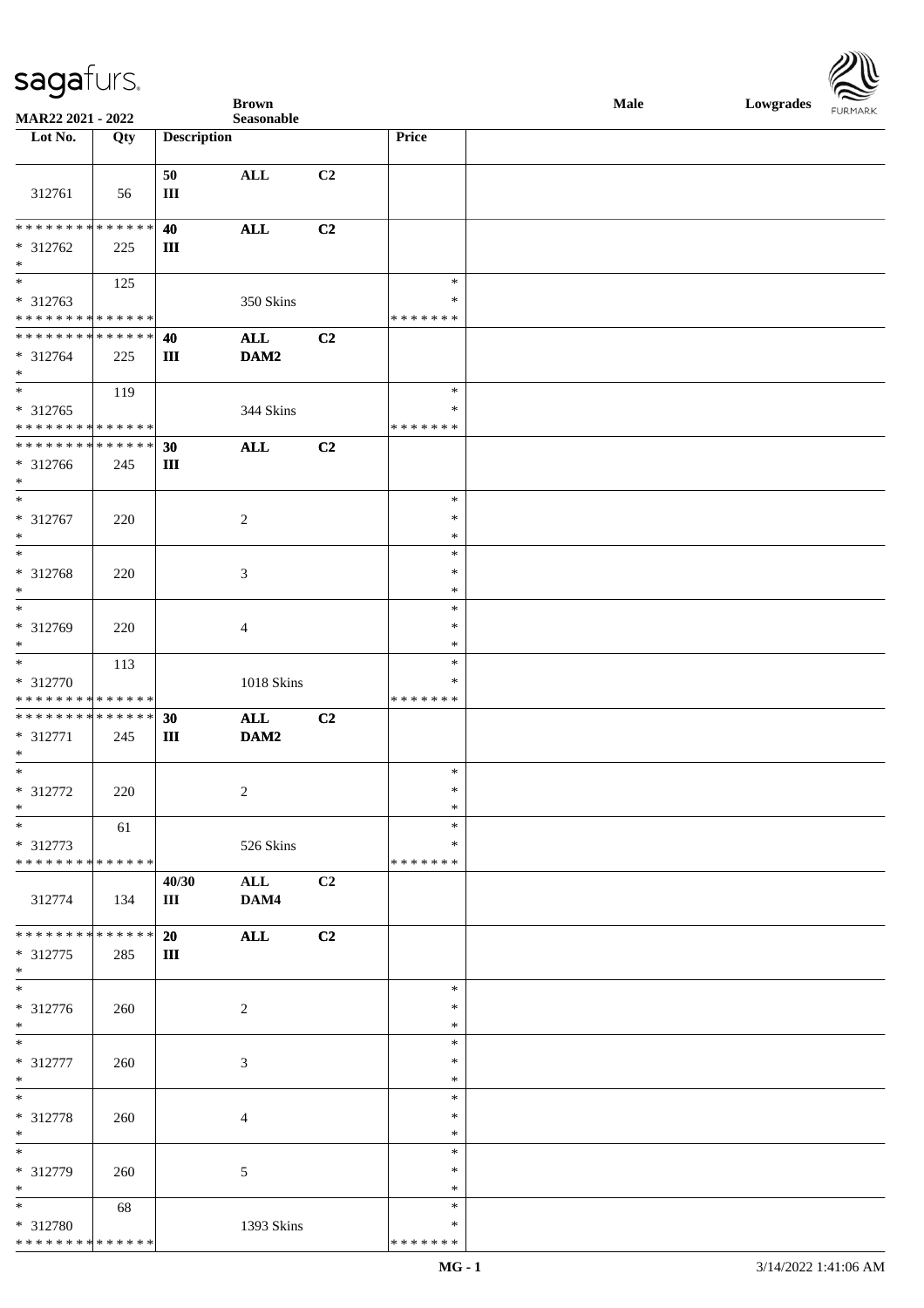

|                                         |             |                    | <b>Brown</b>   |                |                    | <b>Male</b> | Lowgrades FURMARK |  |
|-----------------------------------------|-------------|--------------------|----------------|----------------|--------------------|-------------|-------------------|--|
| MAR22 2021 - 2022<br>Lot No.            | Qty         | <b>Description</b> | Seasonable     |                | Price              |             |                   |  |
|                                         |             |                    |                |                |                    |             |                   |  |
| **************                          |             | 20                 | <b>ALL</b>     | C2             |                    |             |                   |  |
| * 312781                                | 285         | $\rm III$          | DAM2           |                |                    |             |                   |  |
| $\ast$<br>$\overline{\phantom{0}}$      |             |                    |                |                |                    |             |                   |  |
|                                         |             |                    |                |                | $\ast$<br>$\ast$   |             |                   |  |
| * 312782<br>$\ast$                      | 260         |                    | $\overline{c}$ |                | $\ast$             |             |                   |  |
| $*$                                     |             |                    |                |                | $\ast$             |             |                   |  |
| * 312783                                | 260         |                    | $\mathfrak{Z}$ |                | $\ast$             |             |                   |  |
| $\ast$                                  |             |                    |                |                | $\ast$             |             |                   |  |
| $\overline{\phantom{a}^*}$              | 224         |                    |                |                | $\ast$             |             |                   |  |
| * 312784                                |             |                    | 1029 Skins     |                | $\ast$             |             |                   |  |
| * * * * * * * * * * * * * *             |             | 20                 | $\mathbf{ALL}$ | C2             | * * * * * * *      |             |                   |  |
| 312785                                  | 129         | $\rm III$          | DAM4           |                |                    |             |                   |  |
|                                         |             |                    |                |                |                    |             |                   |  |
| **************                          |             | $\mathbf{0}$       | $\mathbf{ALL}$ | C2             |                    |             |                   |  |
| * 312786                                | 305         | $\rm III$          |                |                |                    |             |                   |  |
| $\ast$<br>$\overline{\phantom{a}^*}$    |             |                    |                |                |                    |             |                   |  |
| $* 312787$                              |             |                    | $\overline{2}$ |                | $\ast$<br>$\ast$   |             |                   |  |
| $\ast$                                  | 280         |                    |                |                | $\ast$             |             |                   |  |
| $\overline{\phantom{0}}$                | 192         |                    |                |                | $\ast$             |             |                   |  |
| * 312788                                |             |                    | 777 Skins      |                | ∗                  |             |                   |  |
| * * * * * * * * * * * * * *             |             |                    |                |                | * * * * * * *      |             |                   |  |
| ******** <mark>******</mark>            |             | $\mathbf{0}$       | $\mathbf{ALL}$ | C <sub>2</sub> |                    |             |                   |  |
| * 312789<br>$*$                         | 305         | $\rm III$          | DAM2           |                |                    |             |                   |  |
| $*$                                     |             |                    |                |                | $\ast$             |             |                   |  |
| $* 312790$                              | 280         |                    | $\overline{2}$ |                | $\ast$             |             |                   |  |
| $\ast$<br>$\frac{1}{1}$                 |             |                    |                |                | $\ast$             |             |                   |  |
|                                         | 213         |                    |                |                | $\ast$             |             |                   |  |
| * 312791<br>* * * * * * * * * * * * * * |             |                    | 798 Skins      |                | ∗<br>* * * * * * * |             |                   |  |
|                                         |             | $\bf{0}$           | $\mathbf{ALL}$ | C2             |                    |             |                   |  |
| 312792                                  | 215         | Ш                  | DAM4           |                |                    |             |                   |  |
|                                         |             |                    |                |                |                    |             |                   |  |
|                                         |             | $\mathbf{1}$       | $\mathbf{ALL}$ | C <sub>2</sub> |                    |             |                   |  |
| 312793                                  | 177         | $\rm III$          |                |                |                    |             |                   |  |
| * * * * * * * *                         | * * * * * * | 1/2                | $\mathbf{ALL}$ | C2             |                    |             |                   |  |
| * 312794                                | 355         | Ш                  | DAM2           |                |                    |             |                   |  |
| $\ast$                                  |             |                    |                |                |                    |             |                   |  |
| $\ast$                                  | 58          |                    |                |                | $\ast$             |             |                   |  |
| * 312795                                |             |                    | 413 Skins      |                | $\ast$             |             |                   |  |
| * * * * * * * * * * * * * *             |             |                    |                |                | * * * * * * *      |             |                   |  |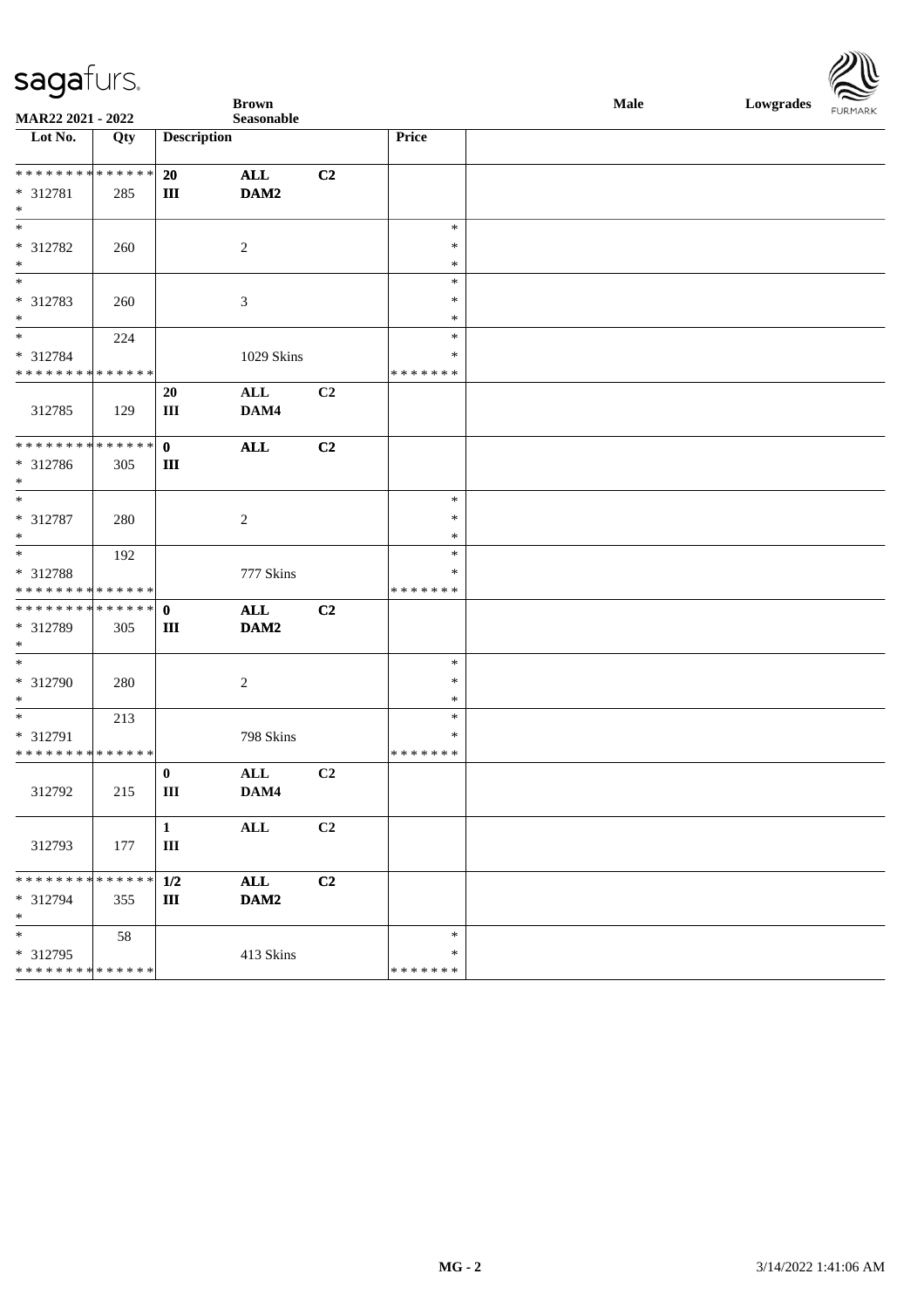

| MAR22 2021 - 2022                                              |     |                       | <b>Brown</b>            |                |                                   | Female |  |
|----------------------------------------------------------------|-----|-----------------------|-------------------------|----------------|-----------------------------------|--------|--|
| Lot No.                                                        | Qty | <b>Description</b>    |                         |                | Price                             |        |  |
| 410001                                                         | 305 | 20<br>${\bf SI}$      | $2{\bf X}{\bf D}$       | C1/C2          |                                   |        |  |
| 410002                                                         | 406 | $20\,$<br>${\bf SI}$  | $\mathbf{X}\mathbf{D}$  | C1/C2          |                                   |        |  |
| 410003                                                         | 127 | 20<br>${\bf SI}$      | $\mathbf{X}\mathbf{D}$  | C3             |                                   |        |  |
| ******** <mark>******</mark><br>$* 410004$<br>$\ast$           | 445 | 20<br>${\bf SI}$      | <b>Dark</b>             | C1/C2          |                                   |        |  |
| $\ast$<br>$* 410005$<br>* * * * * * * * * * * * * *            | 66  |                       | 511 Skins               |                | $\ast$<br>$\ast$<br>* * * * * * * |        |  |
| 410006                                                         | 154 | 20<br>${\bf SI}$      | <b>Dark</b>             | C3             |                                   |        |  |
| 410007                                                         | 161 | 20<br>${\bf SI}$      | $\bf MED$               | C1/C2          |                                   |        |  |
| 410008                                                         | 171 | 20<br><b>SAGA</b>     | $2\mathbf{X}\mathbf{D}$ | C1             |                                   |        |  |
| 410009                                                         | 461 | 20<br>$\mathbf{SAGA}$ | $2\mathbf{X}\mathbf{D}$ | C <sub>2</sub> |                                   |        |  |
| 410010                                                         | 170 | 20<br>$\mathbf{SAGA}$ | $2{\bf X}{\bf D}$       | C3             |                                   |        |  |
| 410011                                                         | 175 | 20<br>$\mathbf{SAGA}$ | $\mathbf{X}\mathbf{D}$  | C1             |                                   |        |  |
| ******** <mark>******</mark><br>* 410012<br>$*$                | 445 | 20<br><b>SAGA</b>     | $\mathbf{X}\mathbf{D}$  | C <sub>2</sub> |                                   |        |  |
| $\ast$<br>$* 410013$<br>* * * * * * * * * * * * * *            | 87  |                       | 532 Skins               |                | $\ast$<br>∗<br>* * * * * * *      |        |  |
| 410014                                                         | 238 | 20<br><b>SAGA</b>     | <b>XD</b>               | C3             |                                   |        |  |
| 410015                                                         | 226 | 20<br><b>SAGA</b>     | Dark                    | C1             |                                   |        |  |
| * * * * * * * * * * * * * *<br>$* 410016$<br>$*$               | 445 | 20<br><b>SAGA</b>     | <b>Dark</b>             | C <sub>2</sub> |                                   |        |  |
| $\overline{\ast}$<br>$* 410017$<br>* * * * * * * * * * * * * * | 233 |                       | 678 Skins               |                | $\ast$<br>$\ast$<br>* * * * * * * |        |  |
| 410018                                                         | 300 | 20<br><b>SAGA</b>     | Dark                    | C <sub>3</sub> |                                   |        |  |
| 410019                                                         | 175 | 20<br><b>SAGA</b>     | $\bf MED$               | C1             |                                   |        |  |
| * * * * * * * * * * * * * * *<br>$* 410020$<br>$*$             | 445 | 20<br><b>SAGA</b>     | <b>MED</b>              | C2             |                                   |        |  |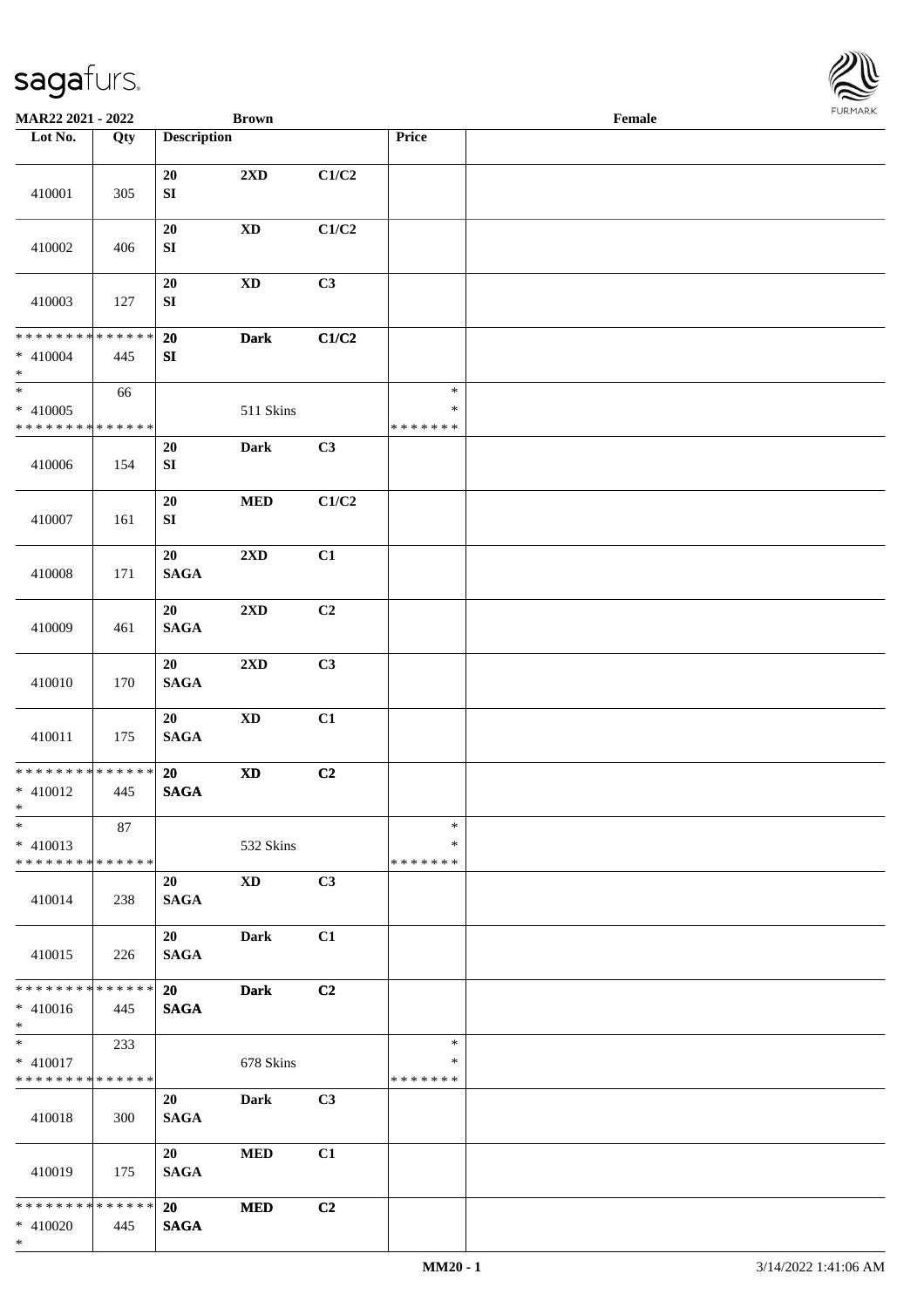

| MAR22 2021 - 2022                                |     |                       | <b>Brown</b>           |                |                                   | Female | FURMARK |
|--------------------------------------------------|-----|-----------------------|------------------------|----------------|-----------------------------------|--------|---------|
| Lot No.                                          | Qty | <b>Description</b>    |                        |                | Price                             |        |         |
| $*$<br>$* 410021$<br>* * * * * * * * * * * * * * | 120 | 20<br><b>SAGA</b>     | $\bf MED$              | C2             | $\ast$<br>$\ast$<br>* * * * * * * |        |         |
| 410022                                           | 187 | 20<br><b>SAGA</b>     | $\bf MED$              | C3             |                                   |        |         |
| 410023                                           | 199 | 20<br><b>SAGA</b>     | <b>PALE</b>            | C1             |                                   |        |         |
| 410024                                           | 281 | 20<br>$\mathbf{SAGA}$ | <b>PALE</b>            | C <sub>2</sub> |                                   |        |         |
| 410025                                           | 161 | 20<br><b>SAGA</b>     | $\bold{XP}$            | C1/C2          |                                   |        |         |
| 410026                                           | 163 | 20<br><b>SROY</b>     | $2{\bf X}{\bf D}$      | C1/C2          |                                   |        |         |
| 410027                                           | 174 | 20<br><b>SROY</b>     | $\mathbf{X}\mathbf{D}$ | C1/C2          |                                   |        |         |
| 410028                                           | 262 | 20<br><b>SROY</b>     | Dark                   | C1/C2          |                                   |        |         |
| 410029                                           | 231 | 20<br><b>SROY</b>     | $\bf MED$              | C1/C2          |                                   |        |         |
| 410030                                           | 168 | 20<br><b>SROY</b>     | <b>PALE</b>            | C1/C2          |                                   |        |         |
|                                                  |     |                       |                        |                |                                   |        |         |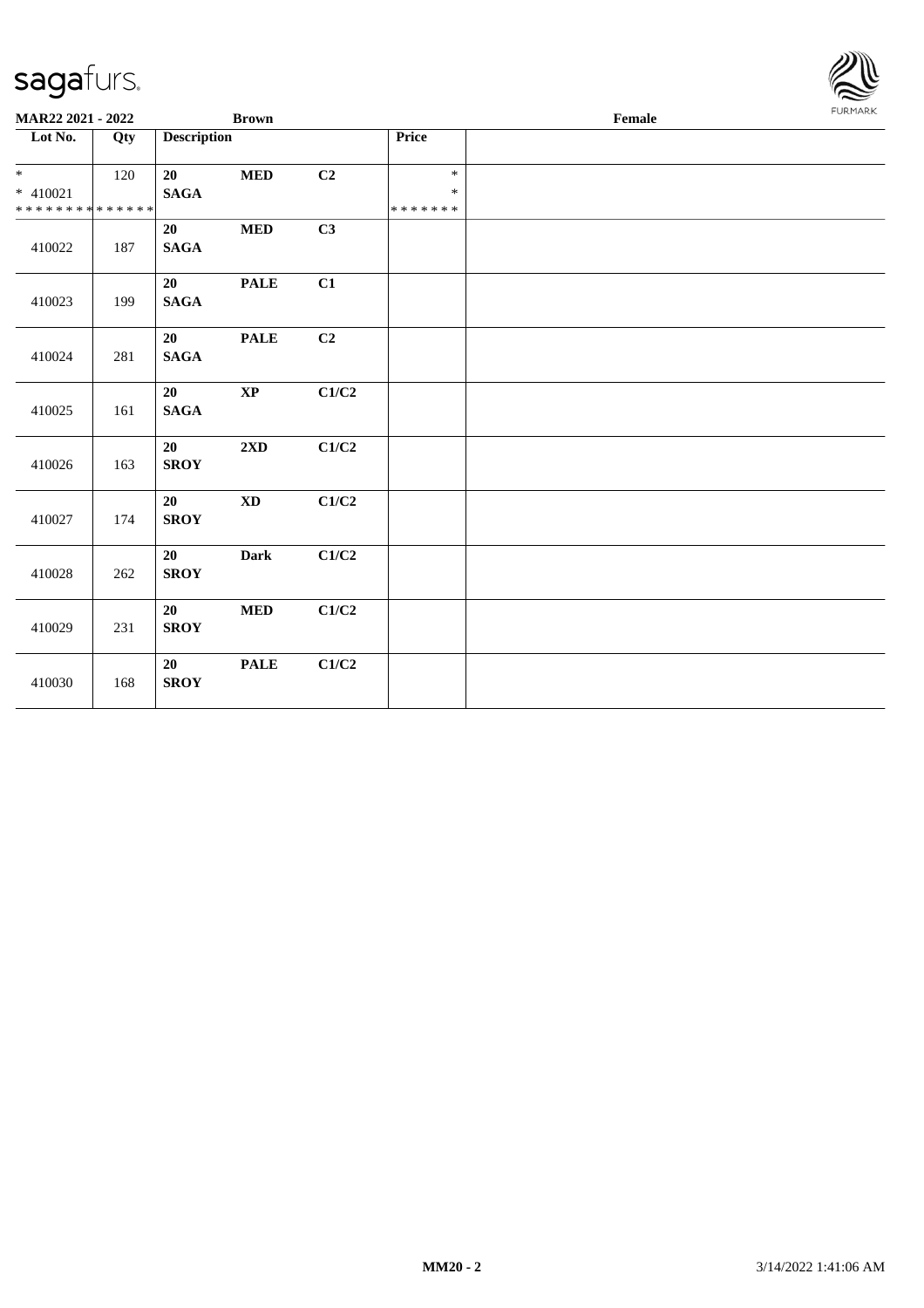

| MAR22 2021 - 2022            |     |                        | <b>Brown</b>               |    |                         | Female |  |
|------------------------------|-----|------------------------|----------------------------|----|-------------------------|--------|--|
| Lot No.                      | Qty | <b>Description</b>     |                            |    | <b>Price</b>            |        |  |
|                              |     |                        |                            |    |                         |        |  |
| 410101                       | 214 | $\bf{0}$<br>${\bf SI}$ | 2XD                        | C1 |                         |        |  |
| * * * * * * * * * * * * * *  |     |                        |                            |    |                         |        |  |
| $* 410102$<br>$\ast$         | 465 | $\mathbf 0$<br>SI      | 2XD                        | C2 |                         |        |  |
| $\overline{\phantom{a}^*}$   | 156 |                        |                            |    | $\ast$                  |        |  |
| $* 410103$                   |     |                        | 621 Skins                  |    | $\ast$                  |        |  |
| * * * * * * * * * * * * * *  |     |                        |                            |    | * * * * * * *           |        |  |
|                              |     | $\bf{0}$               | $2{\bf X}{\bf D}$          | C3 |                         |        |  |
| 410104                       | 213 | ${\bf SI}$             |                            |    |                         |        |  |
|                              |     | $\boldsymbol{0}$       | $\mathbf{X}\mathbf{D}$     | C1 |                         |        |  |
| 410105                       | 257 | SI                     |                            |    |                         |        |  |
| **************               |     | $\mathbf 0$            | $\mathbf{X}\mathbf{D}$     | C2 |                         |        |  |
| $* 410106$<br>$\ast$         | 465 | SI                     |                            |    |                         |        |  |
| $\frac{1}{1}$                | 276 |                        |                            |    | $\ast$                  |        |  |
| $* 410107$                   |     |                        | 741 Skins                  |    | ∗                       |        |  |
| * * * * * * * * * * * * * *  |     |                        |                            |    | * * * * * * *           |        |  |
| 410108                       | 270 | $\boldsymbol{0}$<br>SI | $\boldsymbol{\mathrm{XD}}$ | C3 |                         |        |  |
| 410109                       | 317 | $\pmb{0}$<br>SI        | <b>Dark</b>                | C1 |                         |        |  |
| * * * * * * * * * * * * * *  |     | $\mathbf{0}$           | <b>Dark</b>                | C2 |                         |        |  |
| $* 410110$<br>$\ast$         | 465 | SI                     |                            |    |                         |        |  |
| $\ast$                       |     |                        |                            |    | $\ast$                  |        |  |
| $* 410111$                   | 440 |                        | $\sqrt{2}$                 |    | $\ast$                  |        |  |
| $\ast$                       |     |                        |                            |    | $\ast$                  |        |  |
| $\ast$                       | 94  |                        |                            |    | $\ast$                  |        |  |
| $* 410112$                   |     |                        | 999 Skins                  |    | $\ast$                  |        |  |
| **************               |     |                        |                            |    | *******                 |        |  |
| 410113                       | 418 | $\mathbf{0}$<br>SI     | <b>Dark</b>                | C3 |                         |        |  |
| ******** <mark>******</mark> |     | $\mathbf{0}$           | $2\mathbf{X}\mathbf{D}$    | C1 |                         |        |  |
| $* 410114$<br>$*$            | 445 | <b>SAGA</b>            |                            |    |                         |        |  |
| $_{*}^{-}$                   | 84  |                        |                            |    | $\ast$                  |        |  |
| $* 410115$<br>************** |     |                        | 529 Skins                  |    | $\ast$<br>* * * * * * * |        |  |
| **************               |     | $\mathbf{0}$           | $2\mathbf{X}\mathbf{D}$    | C2 |                         |        |  |
| $* 410116$<br>$*$            | 445 | <b>SAGA</b>            |                            |    |                         |        |  |
| $\ast$                       |     |                        |                            |    | $\ast$                  |        |  |
| $* 410117$                   | 420 |                        | $\overline{c}$             |    | $\ast$                  |        |  |
| $*$                          |     |                        |                            |    | $\ast$                  |        |  |
| $\ast$                       |     |                        |                            |    | $\ast$                  |        |  |
| $* 410118$                   | 420 |                        | $\mathfrak{Z}$             |    | $\ast$                  |        |  |
| $*$                          |     |                        |                            |    | $\ast$                  |        |  |
| $_{\ast}^{-}$                |     |                        |                            |    | $\ast$                  |        |  |
| $* 410119$                   | 420 |                        | $\overline{4}$             |    | *                       |        |  |
| $*$                          |     |                        |                            |    | $\ast$                  |        |  |
| $*$                          | 345 |                        |                            |    | $\ast$                  |        |  |
| $* 410120$                   |     |                        | 2050 Skins                 |    | $\ast$                  |        |  |
| * * * * * * * * * * * * * *  |     |                        |                            |    | * * * * * * *           |        |  |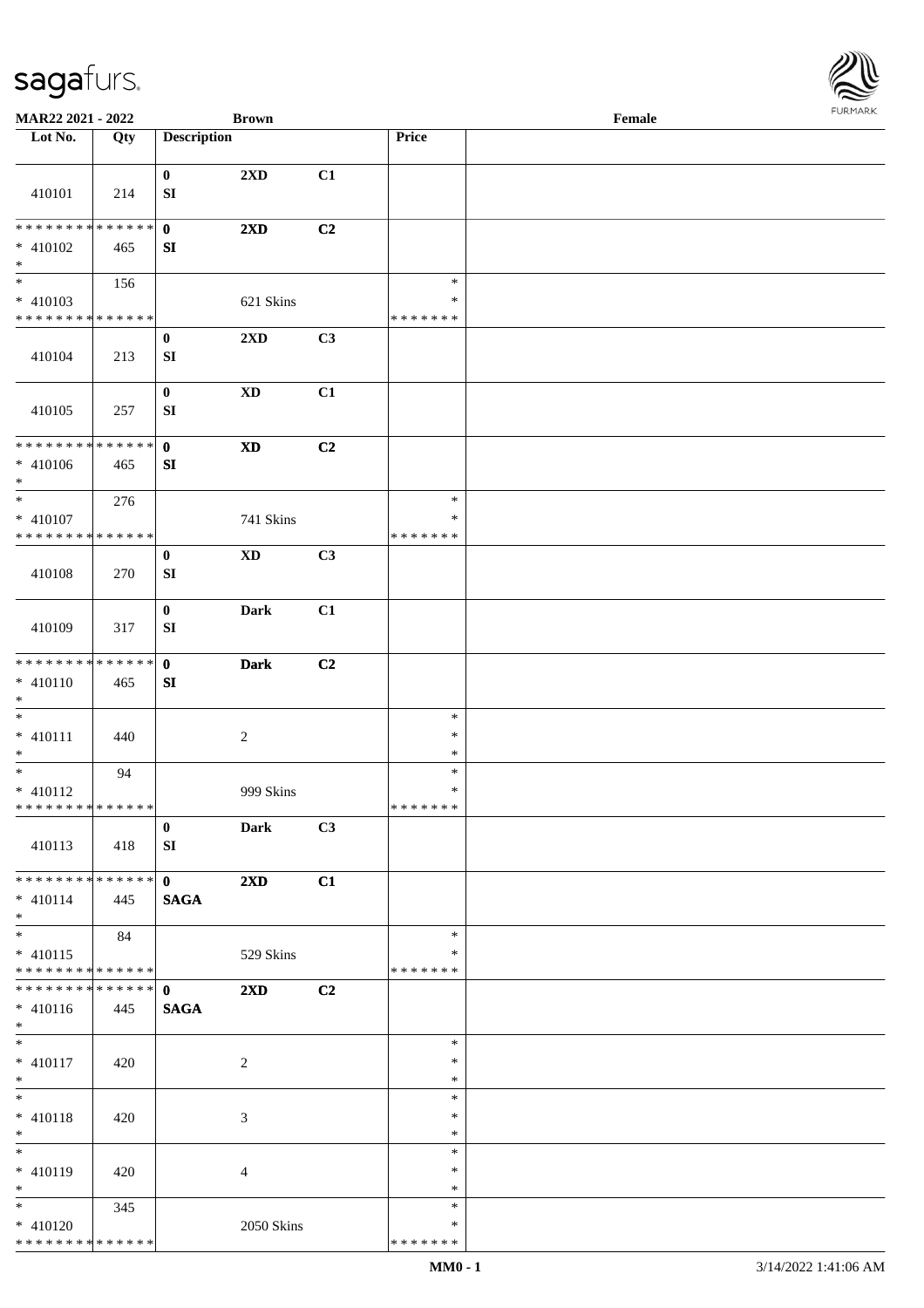| MAR22 2021 - 2022                          |     |                    | <b>Brown</b>            |                |               | Female |  |
|--------------------------------------------|-----|--------------------|-------------------------|----------------|---------------|--------|--|
| Lot No.                                    | Qty | <b>Description</b> |                         |                | Price         |        |  |
|                                            |     |                    |                         |                |               |        |  |
|                                            |     | $\mathbf{0}$       | $2\mathbf{X}\mathbf{D}$ | C3             |               |        |  |
| $* 410121$                                 | 445 | <b>SAGA</b>        |                         |                |               |        |  |
| $*$                                        |     |                    |                         |                |               |        |  |
|                                            |     |                    |                         |                | $\ast$        |        |  |
| * 410122                                   | 420 |                    | $\overline{2}$          |                | $\ast$        |        |  |
| $*$                                        |     |                    |                         |                | $\ast$        |        |  |
|                                            |     |                    |                         |                | $\ast$        |        |  |
|                                            | 72  |                    |                         |                |               |        |  |
| $* 410123$                                 |     |                    | 937 Skins               |                | *             |        |  |
| * * * * * * * * <mark>* * * * * * *</mark> |     |                    |                         |                | * * * * * * * |        |  |
| **************                             |     | $\mathbf{0}$       | $\mathbf{X}\mathbf{D}$  | C1             |               |        |  |
| * 410124                                   | 445 | <b>SAGA</b>        |                         |                |               |        |  |
| $*$                                        |     |                    |                         |                |               |        |  |
|                                            | 286 |                    |                         |                | $\ast$        |        |  |
| * 410125                                   |     |                    | 731 Skins               |                | $\ast$        |        |  |
| * * * * * * * * * * * * * * *              |     |                    |                         |                | * * * * * * * |        |  |
| ******** <mark>******</mark>               |     | $\mathbf{0}$       | $\mathbf{X}\mathbf{D}$  | C2             |               |        |  |
| $* 410126$                                 | 445 | <b>SAGA</b>        |                         |                |               |        |  |
| $*$                                        |     |                    |                         |                |               |        |  |
| $*$                                        |     |                    |                         |                | $\ast$        |        |  |
|                                            |     |                    |                         |                |               |        |  |
| * 410127                                   | 420 |                    | $\overline{2}$          |                | $\ast$        |        |  |
| $*$                                        |     |                    |                         |                | $\ast$        |        |  |
|                                            |     |                    |                         |                | $\ast$        |        |  |
| * 410128                                   | 420 |                    | 3                       |                | $\ast$        |        |  |
| $*$                                        |     |                    |                         |                | $\ast$        |        |  |
| $\overline{\phantom{0}}$                   |     |                    |                         |                | $\ast$        |        |  |
| * 410129                                   | 420 |                    | 4                       |                | $\ast$        |        |  |
| $*$                                        |     |                    |                         |                | $\ast$        |        |  |
| $\overline{\ast}$                          |     |                    |                         |                | $\ast$        |        |  |
| * 410130                                   |     |                    |                         |                | $\ast$        |        |  |
|                                            | 420 |                    | 5                       |                |               |        |  |
| $*$                                        |     |                    |                         |                | $\ast$        |        |  |
| $*$                                        |     |                    |                         |                | $\ast$        |        |  |
| $* 410131$                                 | 420 |                    | 6                       |                | $\ast$        |        |  |
| $*$                                        |     |                    |                         |                | $\ast$        |        |  |
| $*$                                        | 140 |                    |                         |                | $\ast$        |        |  |
| $* 410132$                                 |     |                    | 2685 Skins              |                | $\ast$        |        |  |
| * * * * * * * * * * * * * * *              |     |                    |                         |                | *******       |        |  |
| ******** <mark>******</mark>               |     | $\mathbf{0}$       | <b>XD</b>               | C3             |               |        |  |
| $* 410133$                                 | 445 | <b>SAGA</b>        |                         |                |               |        |  |
| $*$                                        |     |                    |                         |                |               |        |  |
| $*$                                        |     |                    |                         |                | $\ast$        |        |  |
| $* 410134$                                 | 420 |                    | $\overline{2}$          |                | $\ast$        |        |  |
| $*$                                        |     |                    |                         |                | $\ast$        |        |  |
| $*$                                        |     |                    |                         |                | $\ast$        |        |  |
|                                            |     |                    |                         |                | $\ast$        |        |  |
| $* 410135$                                 | 400 |                    | 3                       |                |               |        |  |
| $*$                                        |     |                    |                         |                | $\ast$        |        |  |
|                                            | 63  |                    |                         |                | $\ast$        |        |  |
| $* 410136$                                 |     |                    | 1328 Skins              |                | *             |        |  |
| * * * * * * * * <mark>* * * * * * *</mark> |     |                    |                         |                | * * * * * * * |        |  |
| * * * * * * * * <mark>* * * * * * *</mark> |     | $\mathbf{0}$       | <b>Dark</b>             | C1             |               |        |  |
| * 410137                                   | 445 | <b>SAGA</b>        |                         |                |               |        |  |
| $*$                                        |     |                    |                         |                |               |        |  |
| $*$                                        |     |                    |                         |                | $\ast$        |        |  |
| * 410138                                   | 420 |                    | 2                       |                | $\ast$        |        |  |
| $*$                                        |     |                    |                         |                | $\ast$        |        |  |
|                                            |     |                    |                         |                | $\ast$        |        |  |
|                                            | 217 |                    |                         |                |               |        |  |
| $* 410139$                                 |     |                    | 1082 Skins              |                | $\ast$        |        |  |
| * * * * * * * * * * * * * *                |     |                    |                         |                | * * * * * * * |        |  |
| * * * * * * * * * * * * * * <mark>*</mark> |     | $\mathbf{0}$       | <b>Dark</b>             | C <sub>2</sub> |               |        |  |
| $* 410140$                                 | 445 | <b>SAGA</b>        |                         |                |               |        |  |
| $*$                                        |     |                    |                         |                |               |        |  |

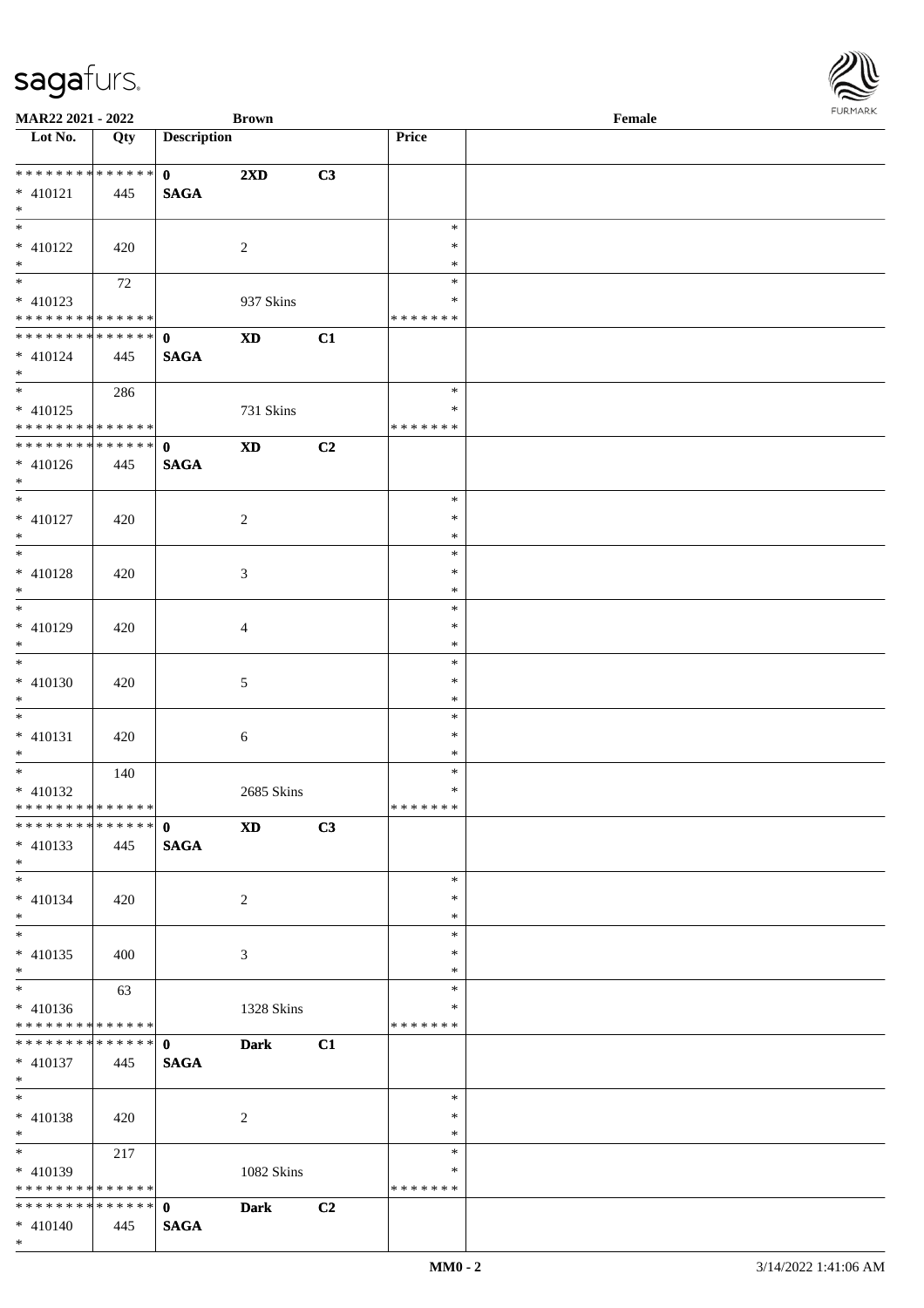\* \* \*

\* \* \*

\* \* \*

\* \* \*

\* \* \*

\* \* \*

\*

\* \*

\* \* \*

\* \* \*

\* \* \*

\*

 $* *$ 

\* \*

\* \* \*

\* \* \*

\* \* \*

| Lot No.                                                  | Qty | <b>Description</b> |                                                                                                      |    | Price                   |  |
|----------------------------------------------------------|-----|--------------------|------------------------------------------------------------------------------------------------------|----|-------------------------|--|
| $*$                                                      |     | $\mathbf{0}$       | <b>Dark</b>                                                                                          | C2 | $\ast$                  |  |
| $* 410141$                                               | 420 | $\mathbf{SAGA}$    |                                                                                                      |    | $\ast$                  |  |
| $*$                                                      |     |                    |                                                                                                      |    | $\ast$                  |  |
|                                                          |     |                    |                                                                                                      |    | $\ast$                  |  |
| $* 410142$                                               | 420 |                    | 3                                                                                                    |    | $\ast$                  |  |
| $*$<br>$\overline{\mathbf{r}}$                           |     |                    |                                                                                                      |    | $\ast$                  |  |
| $* 410143$                                               |     |                    |                                                                                                      |    | $\ast$<br>$\ast$        |  |
| $*$                                                      | 420 |                    | $\overline{4}$                                                                                       |    | $\ast$                  |  |
| $\ddot{*}$                                               |     |                    |                                                                                                      |    | $\ast$                  |  |
| $* 410144$                                               | 420 |                    | $\mathfrak{S}$                                                                                       |    | $\ast$                  |  |
| $*$                                                      |     |                    |                                                                                                      |    | $\ast$                  |  |
|                                                          |     |                    |                                                                                                      |    | $\ast$                  |  |
| $* 410145$                                               | 420 |                    | $6\,$                                                                                                |    | $\ast$                  |  |
| $*$                                                      |     |                    |                                                                                                      |    | $\ast$<br>$\ast$        |  |
| $* 410146$                                               | 420 |                    | $\boldsymbol{7}$                                                                                     |    | $\ast$                  |  |
|                                                          |     |                    |                                                                                                      |    | $\ast$                  |  |
| $*$                                                      |     |                    |                                                                                                      |    | $\ast$                  |  |
| $* 410147$                                               | 420 |                    | $8\,$                                                                                                |    | $\ast$                  |  |
| $*$                                                      |     |                    |                                                                                                      |    | $\ast$                  |  |
|                                                          | 244 |                    |                                                                                                      |    | $\ast$                  |  |
| $* 410148$<br>* * * * * * * * <mark>* * * * * * *</mark> |     |                    | 3629 Skins                                                                                           |    | $\ast$<br>* * * * * * * |  |
| * * * * * * * * <mark>* * * * * * *</mark>               |     | $\mathbf{0}$       | <b>Dark</b>                                                                                          | C3 |                         |  |
| * 410149                                                 | 445 | <b>SAGA</b>        |                                                                                                      |    |                         |  |
| $*$                                                      |     |                    |                                                                                                      |    |                         |  |
| $\overline{\mathbf{r}}$                                  |     |                    |                                                                                                      |    | $\ast$                  |  |
| $* 410150$                                               | 420 |                    | $\overline{c}$                                                                                       |    | $\ast$                  |  |
| $*$                                                      |     |                    |                                                                                                      |    | $\ast$<br>$\ast$        |  |
| $* 410151$                                               | 420 |                    | $\mathfrak{Z}$                                                                                       |    | $\ast$                  |  |
| $*$                                                      |     |                    |                                                                                                      |    | $\ast$                  |  |
|                                                          |     |                    |                                                                                                      |    | $\ast$                  |  |
| * 410152                                                 | 440 |                    | $\overline{4}$                                                                                       |    | $\ast$                  |  |
| $*$                                                      |     |                    |                                                                                                      |    | $\ast$                  |  |
|                                                          | 225 |                    |                                                                                                      |    | $\ast$                  |  |
| $* 410153$<br>* * * * * * * * <mark>* * * * * * *</mark> |     |                    | 1950 Skins                                                                                           |    | $\ast$<br>*******       |  |
|                                                          |     | $\bf{0}$           | $\mathbf{ALL}$                                                                                       | C2 |                         |  |
| 410154                                                   | 175 | <b>SAGA</b>        | SPT2                                                                                                 |    |                         |  |
|                                                          |     |                    |                                                                                                      |    |                         |  |
| * * * * * * * * <mark>* * * * * *</mark>                 |     | $\mathbf{0}$       | $\boldsymbol{\text{X}}\boldsymbol{\text{D}}\boldsymbol{/}\boldsymbol{\text{D}}\boldsymbol{\text{K}}$ | C2 |                         |  |
| * 410155                                                 | 445 | IA                 | <b>CHIP</b>                                                                                          |    |                         |  |
| $*$<br>$\overline{\ast}$                                 |     |                    |                                                                                                      |    | $\ast$                  |  |
| * 410156                                                 | 455 |                    | $\overline{c}$                                                                                       |    | $\ast$                  |  |
| $*$                                                      |     |                    |                                                                                                      |    | $\ast$                  |  |
|                                                          |     |                    |                                                                                                      |    | $\ast$                  |  |
| * 410157                                                 | 420 |                    | $\mathfrak{Z}$                                                                                       |    | $\ast$                  |  |
| $*$                                                      |     |                    |                                                                                                      |    | $\ast$                  |  |
| $\overline{\phantom{0}}$                                 |     |                    |                                                                                                      |    | $\ast$                  |  |
| * 410158<br>$*$                                          | 420 |                    | $\overline{4}$                                                                                       |    | $\ast$<br>$\ast$        |  |
|                                                          |     |                    |                                                                                                      |    | $\ast$                  |  |
| * 410159                                                 | 420 |                    | $\mathfrak{S}$                                                                                       |    | $\ast$                  |  |
| $*$                                                      |     |                    |                                                                                                      |    | $\ast$                  |  |
| $*$                                                      |     |                    |                                                                                                      |    | $\ast$                  |  |
| * 410160                                                 | 420 |                    | $6\,$                                                                                                |    | $\ast$                  |  |
| $*$                                                      |     |                    |                                                                                                      |    | $\ast$                  |  |

**MAR22 2021 - 2022 Brown Female**

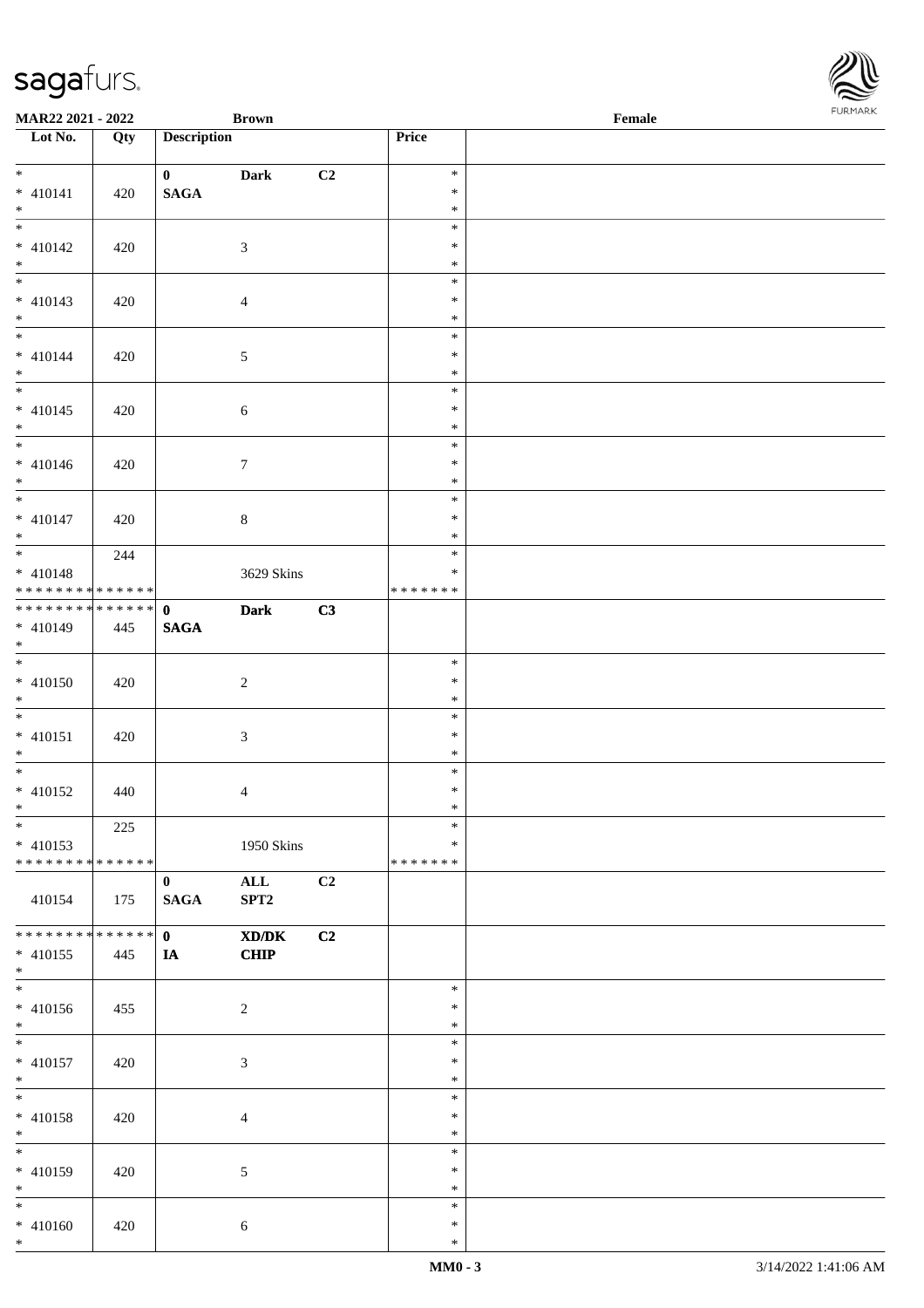| MAR22 2021 - 2022                          |             |                    | <b>Brown</b>               |    |               | Female | $1 \times 1 \times 1 \times 1 \times 1$ |
|--------------------------------------------|-------------|--------------------|----------------------------|----|---------------|--------|-----------------------------------------|
| $\overline{\phantom{1}}$ Lot No.           | Qty         | <b>Description</b> |                            |    | Price         |        |                                         |
|                                            |             |                    |                            |    |               |        |                                         |
| $*$                                        |             | $\mathbf{0}$       | XD/DK                      | C2 | $\ast$        |        |                                         |
| $* 410161$                                 | 420         | IA                 | <b>CHIP</b>                |    | $\ast$        |        |                                         |
| $*$                                        |             |                    |                            |    | $\ast$        |        |                                         |
|                                            | 420         |                    |                            |    | $\ast$        |        |                                         |
| $* 410162$                                 |             |                    | 3420 Skins                 |    | $\ast$        |        |                                         |
| * * * * * * * * * * * * * *                |             |                    |                            |    | * * * * * * * |        |                                         |
|                                            |             | $\bf{0}$           | $2\mathbf{X}\mathbf{D}$    | C1 |               |        |                                         |
| 410163                                     | 254         | <b>SROY</b>        |                            |    |               |        |                                         |
|                                            |             |                    |                            |    |               |        |                                         |
| * * * * * * * * * * * * * * *              |             | $\mathbf{0}$       | $2\mathbf{X}\mathbf{D}$    | C2 |               |        |                                         |
| $* 410164$                                 | 425         | <b>SROY</b>        |                            |    |               |        |                                         |
| $*$                                        |             |                    |                            |    |               |        |                                         |
|                                            |             |                    |                            |    | $\ast$        |        |                                         |
| $* 410165$                                 | 400         |                    | 2                          |    | $\ast$        |        |                                         |
| $*$                                        |             |                    |                            |    | $\ast$        |        |                                         |
| $*$                                        | 228         |                    |                            |    | $\ast$        |        |                                         |
| $* 410166$                                 |             |                    | 1053 Skins                 |    | $\ast$        |        |                                         |
| * * * * * * * * <mark>* * * * * * *</mark> |             |                    |                            |    | * * * * * * * |        |                                         |
| * * * * * * * * * * * * * *                |             | $\mathbf{0}$       | 2XD                        | C3 |               |        |                                         |
| $* 410167$                                 | 425         | <b>SROY</b>        |                            |    |               |        |                                         |
| $*$                                        |             |                    |                            |    |               |        |                                         |
| $\overline{\phantom{0}}$                   | 80          |                    |                            |    | $\ast$        |        |                                         |
| $* 410168$                                 |             |                    | 505 Skins                  |    | ∗             |        |                                         |
| * * * * * * * * * * * * * *                |             |                    |                            |    | * * * * * * * |        |                                         |
|                                            |             | $\bf{0}$           | <b>XD</b>                  | C1 |               |        |                                         |
| 410169                                     | 323         | <b>SROY</b>        |                            |    |               |        |                                         |
|                                            |             |                    |                            |    |               |        |                                         |
| * * * * * * * * * * * * * *                |             | $\mathbf{0}$       | $\boldsymbol{\mathrm{XD}}$ | C2 |               |        |                                         |
| $* 410170$                                 | 425         | <b>SROY</b>        |                            |    |               |        |                                         |
| $*$                                        |             |                    |                            |    |               |        |                                         |
| $\ast$                                     |             |                    |                            |    | $\ast$        |        |                                         |
| $* 410171$                                 | 400         |                    | $\overline{c}$             |    | $\ast$        |        |                                         |
| $*$                                        |             |                    |                            |    | $\ast$        |        |                                         |
| $*$                                        |             |                    |                            |    | $\ast$        |        |                                         |
| $* 410172$                                 | 380         |                    | 3                          |    | $\ast$        |        |                                         |
| $*$                                        |             |                    |                            |    | $\ast$        |        |                                         |
| $*$                                        | 65          |                    |                            |    | $\ast$        |        |                                         |
| $* 410173$                                 |             |                    | 1270 Skins                 |    | $\ast$        |        |                                         |
| * * * * * * * * * * * * * *                |             |                    |                            |    | * * * * * * * |        |                                         |
| * * * * * * * * * * * * * *                |             | $\mathbf{0}$       | <b>XD</b>                  | C3 |               |        |                                         |
| $* 410174$                                 | 425         | <b>SROY</b>        |                            |    |               |        |                                         |
| $*$                                        |             |                    |                            |    |               |        |                                         |
| $*$                                        | 128         |                    |                            |    | $\ast$        |        |                                         |
| $* 410175$                                 |             |                    | 553 Skins                  |    | ∗             |        |                                         |
| * * * * * * * * * * * * * *                |             |                    |                            |    | * * * * * * * |        |                                         |
|                                            |             | $\bf{0}$           | Dark                       | C1 |               |        |                                         |
| 410176                                     | 438         | <b>SROY</b>        |                            |    |               |        |                                         |
|                                            |             |                    |                            |    |               |        |                                         |
| * * * * * * * *                            | * * * * * * | $\mathbf{0}$       | <b>Dark</b>                | C2 |               |        |                                         |
| $* 410177$                                 | 425         | <b>SROY</b>        |                            |    |               |        |                                         |
| $*$                                        |             |                    |                            |    |               |        |                                         |
| $*$                                        |             |                    |                            |    | $\ast$        |        |                                         |
| $* 410178$                                 | 400         |                    | $\sqrt{2}$                 |    | $\ast$        |        |                                         |
| $*$                                        |             |                    |                            |    | $\ast$        |        |                                         |
| $*$                                        |             |                    |                            |    | $\ast$        |        |                                         |
|                                            |             |                    |                            |    | $\ast$        |        |                                         |
| $* 410179$<br>$*$                          | 400         |                    | 3                          |    | $\ast$        |        |                                         |
| $*$                                        |             |                    |                            |    | $\ast$        |        |                                         |
|                                            | 222         |                    |                            |    |               |        |                                         |
| $* 410180$                                 |             |                    | 1447 Skins                 |    | ∗             |        |                                         |
| * * * * * * * * * * * * * *                |             |                    |                            |    | * * * * * * * |        |                                         |

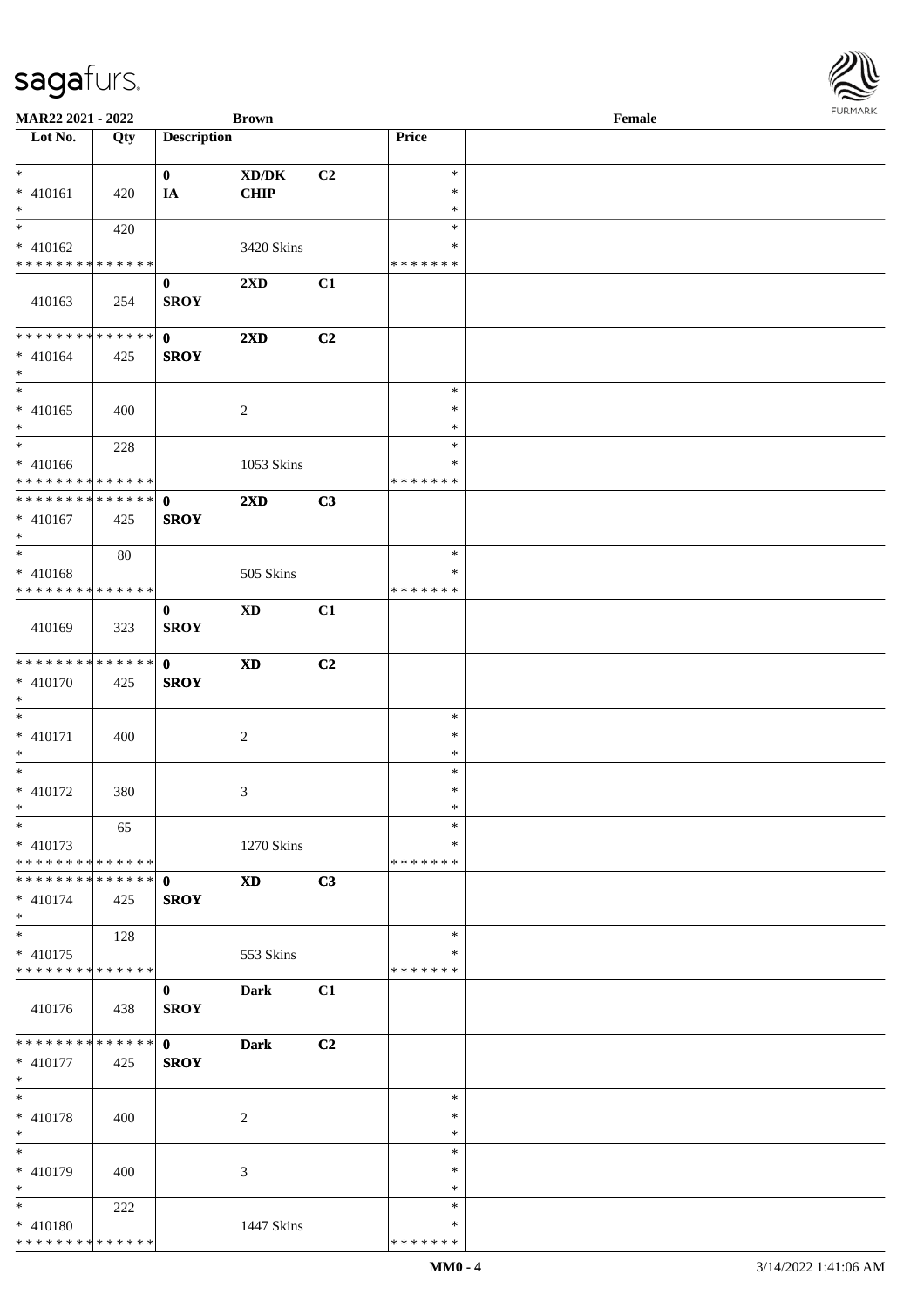

**MAR22 2021 - 2022 Brown Female Lot No. Qty Description Price 0 Dark C3 SROY** \* \* \* \* \* \* \* \* \* \* \* \* \* \* \* 410181 425 \* \* \* 410182 \* \* \* \* \* \* \* \* \* \* \* \* \* \* 276 701 Skins \* \* \* \* \* \* \* \* \*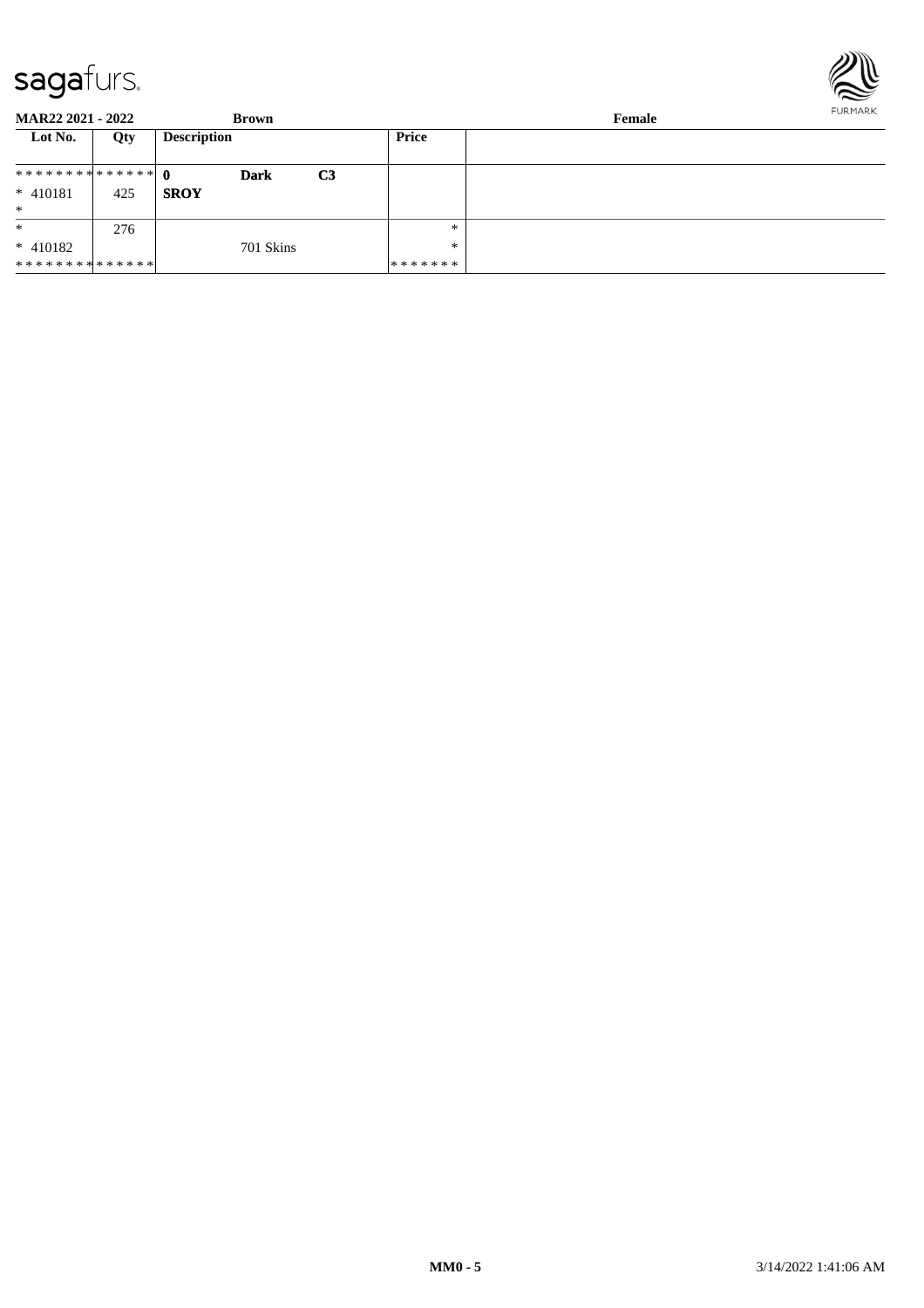

| MAR22 2021 - 2022                                                     |     |                                  | <b>Brown</b>               |       |                                   | Female |  |
|-----------------------------------------------------------------------|-----|----------------------------------|----------------------------|-------|-----------------------------------|--------|--|
| Lot No.                                                               | Qty | <b>Description</b>               |                            |       | Price                             |        |  |
| 410241                                                                | 402 | $\mathbf{1}$<br>${\bf S}{\bf I}$ | 2XD                        | C1    |                                   |        |  |
| 410242                                                                | 390 | $\mathbf{1}$<br>${\bf SI}$       | 2XD                        | C1/C2 |                                   |        |  |
| * * * * * * * * * * * * * *<br>$* 410243$<br>$*$                      | 505 | $\mathbf{1}$<br>${\bf SI}$       | 2XD                        | C2    |                                   |        |  |
| $\overline{\phantom{0}}$<br>$* 410244$<br>$\ast$                      | 480 |                                  | $\boldsymbol{2}$           |       | $\ast$<br>$\ast$<br>$\ast$        |        |  |
| $\ast$<br>$* 410245$<br>* * * * * * * * * * * * * *                   | 146 |                                  | 1131 Skins                 |       | $\ast$<br>$\ast$<br>* * * * * * * |        |  |
| 410246                                                                | 496 | $\mathbf{1}$<br>${\bf S}{\bf I}$ | $2{\bf X}{\bf D}$          | C3    |                                   |        |  |
| 410247                                                                | 501 | $\mathbf{1}$<br>${\bf SI}$       | $\mathbf{X}\mathbf{D}$     | C1    |                                   |        |  |
| 410248                                                                | 172 | $\mathbf{1}$<br>${\bf SI}$       | $\mathbf{X}\mathbf{D}$     | C1    |                                   |        |  |
| * * * * * * * * * * * * * *<br>* 410249<br>$*$                        | 505 | $\mathbf{1}$<br>${\bf SI}$       | $\boldsymbol{\mathrm{XD}}$ | C2    |                                   |        |  |
| $\overline{\phantom{0}}$<br>$* 410250$<br>$*$                         | 480 |                                  | $\sqrt{2}$                 |       | $\ast$<br>$\ast$<br>$\ast$        |        |  |
| $*$<br>$* 410251$<br>* * * * * * * * * * * * * *                      | 450 |                                  | 1435 Skins                 |       | $\ast$<br>$\ast$<br>* * * * * * * |        |  |
| 410252                                                                | 320 | $\mathbf{1}$<br>${\bf SI}$       | $\mathbf{X}\mathbf{D}$     | C2    |                                   |        |  |
| ******** <mark>******</mark><br>$* 410253$<br>$*$                     | 505 | $\mathbf{1}$<br>SI               | <b>XD</b>                  | C3    |                                   |        |  |
| $*$<br>$* 410254$<br>* * * * * * * * * * * * * *                      | 251 |                                  | 756 Skins                  |       | $\ast$<br>∗<br>* * * * * * *      |        |  |
| * * * * * * * * * * * * * * *<br>$* 410255$<br>$*$                    | 505 | 1<br>SI                          | <b>Dark</b>                | C1    |                                   |        |  |
| $\overline{\phantom{0}}$<br>$* 410256$<br>* * * * * * * * * * * * * * | 68  |                                  | 573 Skins                  |       | $\ast$<br>∗<br>* * * * * * *      |        |  |
| 410257                                                                | 203 | $\mathbf{1}$<br>SI               | Dark                       | C1    |                                   |        |  |
| * * * * * * * * * * * * * * *<br>$* 410258$<br>$*$                    | 505 | $\mathbf{1}$<br>SI               | <b>Dark</b>                | C2    |                                   |        |  |
| $\ast$<br>* 410259<br>$*$                                             | 480 |                                  | 2                          |       | $\ast$<br>∗<br>$\ast$             |        |  |
| $*$<br>$* 410260$<br>$*$                                              | 480 |                                  | 3                          |       | $\ast$<br>$\ast$<br>$\ast$        |        |  |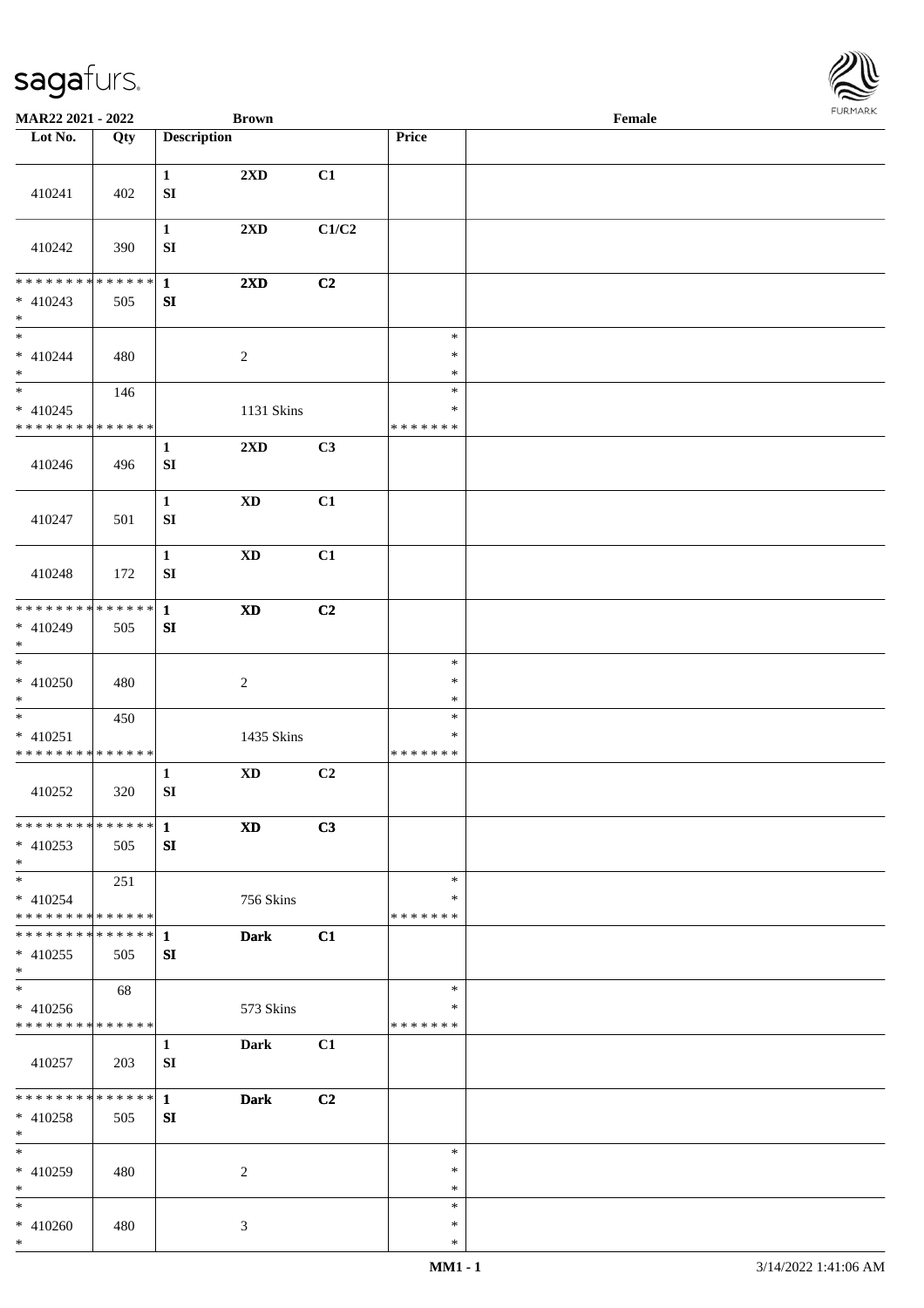| MAR22 2021 - 2022             |     |                    | <b>Brown</b>                                |             |               | Female |  |
|-------------------------------|-----|--------------------|---------------------------------------------|-------------|---------------|--------|--|
| Lot No.                       | Qty | <b>Description</b> |                                             |             | Price         |        |  |
| $\ast$                        |     | $\mathbf{1}$       | <b>Dark</b>                                 | C2          | $\ast$        |        |  |
| $* 410261$                    | 480 | ${\bf SI}$         |                                             |             | $\ast$        |        |  |
| $\ast$                        |     |                    |                                             |             | $\ast$        |        |  |
| $\overline{\ast}$             | 78  |                    |                                             |             | $\ast$        |        |  |
| $* 410262$                    |     |                    | 2023 Skins                                  |             | $\ast$        |        |  |
| * * * * * * * * * * * * * *   |     |                    |                                             |             | *******       |        |  |
|                               |     | $\mathbf{1}$       | <b>Dark</b>                                 | C2          |               |        |  |
| 410263                        | 478 | SI                 |                                             |             |               |        |  |
|                               |     |                    |                                             |             |               |        |  |
| **************                |     | $\mathbf{1}$       | <b>Dark</b>                                 | C3          |               |        |  |
| $* 410264$<br>$\ast$          | 525 | ${\bf S}{\bf I}$   |                                             |             |               |        |  |
| $\ast$                        | 496 |                    |                                             |             | $\ast$        |        |  |
| $* 410265$                    |     |                    | 1021 Skins                                  |             | $\ast$        |        |  |
| * * * * * * * * * * * * * *   |     |                    |                                             |             | *******       |        |  |
|                               |     | $\mathbf{1}$       | <b>Dark</b>                                 | C3          |               |        |  |
| 410266                        | 161 | SI                 |                                             |             |               |        |  |
|                               |     |                    |                                             |             |               |        |  |
|                               |     | $\mathbf 1$        | 2XD                                         | C2          |               |        |  |
| 410267                        | 314 | SI                 | <b>LNAP</b>                                 |             |               |        |  |
|                               |     |                    |                                             |             |               |        |  |
|                               |     | $\mathbf{1}$       | <b>XD</b>                                   | C2          |               |        |  |
| 410268                        | 468 | SI                 | <b>LNAP</b>                                 |             |               |        |  |
| * * * * * * * * * * * * * * * |     |                    |                                             |             |               |        |  |
| * 410269                      | 505 | $\mathbf{1}$<br>SI | <b>Dark</b><br><b>LNAP</b>                  | C2          |               |        |  |
| $\ast$                        |     |                    |                                             |             |               |        |  |
| $\ast$                        | 132 |                    |                                             |             | $\ast$        |        |  |
| $* 410270$                    |     |                    | 637 Skins                                   |             | *             |        |  |
| * * * * * * * * * * * * * *   |     |                    |                                             |             | *******       |        |  |
|                               |     | 0/1                | $\mathbf{ALL}$                              | C2          |               |        |  |
| 410271                        | 125 | ${\bf SI}$         | SPT <sub>2</sub>                            |             |               |        |  |
|                               |     |                    |                                             |             |               |        |  |
|                               |     | $\mathbf 1$        | $\mathbf{X}\mathbf{D}/\mathbf{D}\mathbf{K}$ | C2          |               |        |  |
| 410272                        | 488 | IB                 | SPAR                                        |             |               |        |  |
| * * * * * * * * * * * * * * * |     | $\mathbf{1}$       |                                             |             |               |        |  |
| $* 410273$                    | 505 | $\mathbf{I}$       | XD/DK<br><b>CHIP</b>                        | C2          |               |        |  |
| $*$                           |     |                    |                                             |             |               |        |  |
| $\ast$                        | 107 |                    |                                             |             | $\ast$        |        |  |
| $* 410274$                    |     |                    | 612 Skins                                   |             | *             |        |  |
| * * * * * * * * * * * * * *   |     |                    |                                             |             | *******       |        |  |
|                               |     | 1                  | MED/PAL C2                                  |             |               |        |  |
| 410275                        | 237 | IB                 | <b>CHIP</b>                                 |             |               |        |  |
|                               |     |                    |                                             |             |               |        |  |
|                               |     | $\mathbf{1}$       | XD/DK                                       | C2          |               |        |  |
| 410276                        | 481 | $\mathbf{I}$       | <b>CHIP</b>                                 | <b>LNAP</b> |               |        |  |
|                               |     | $\mathbf{1}$       | MED/PAL C2                                  |             |               |        |  |
| 410277                        | 487 | $\mathbf{I}$       | <b>CHIP</b>                                 | <b>LNAP</b> |               |        |  |
|                               |     |                    |                                             |             |               |        |  |
| * * * * * * * * * * * * * * * |     | $\mathbf{1}$       | $2\mathbf{X}\mathbf{D}$                     | C1          |               |        |  |
| $* 410278$                    | 485 | <b>SAGA</b>        |                                             |             |               |        |  |
| $\ast$                        |     |                    |                                             |             |               |        |  |
| $\ast$                        |     |                    |                                             |             | $\ast$        |        |  |
| $* 410279$                    | 460 |                    | $\overline{2}$                              |             | $\ast$        |        |  |
| $\ast$                        |     |                    |                                             |             | $\ast$        |        |  |
| $*$                           | 282 |                    |                                             |             | $\ast$        |        |  |
| * 410280                      |     |                    | 1227 Skins                                  |             | $\ast$        |        |  |
| * * * * * * * * * * * * * *   |     |                    |                                             |             | * * * * * * * |        |  |

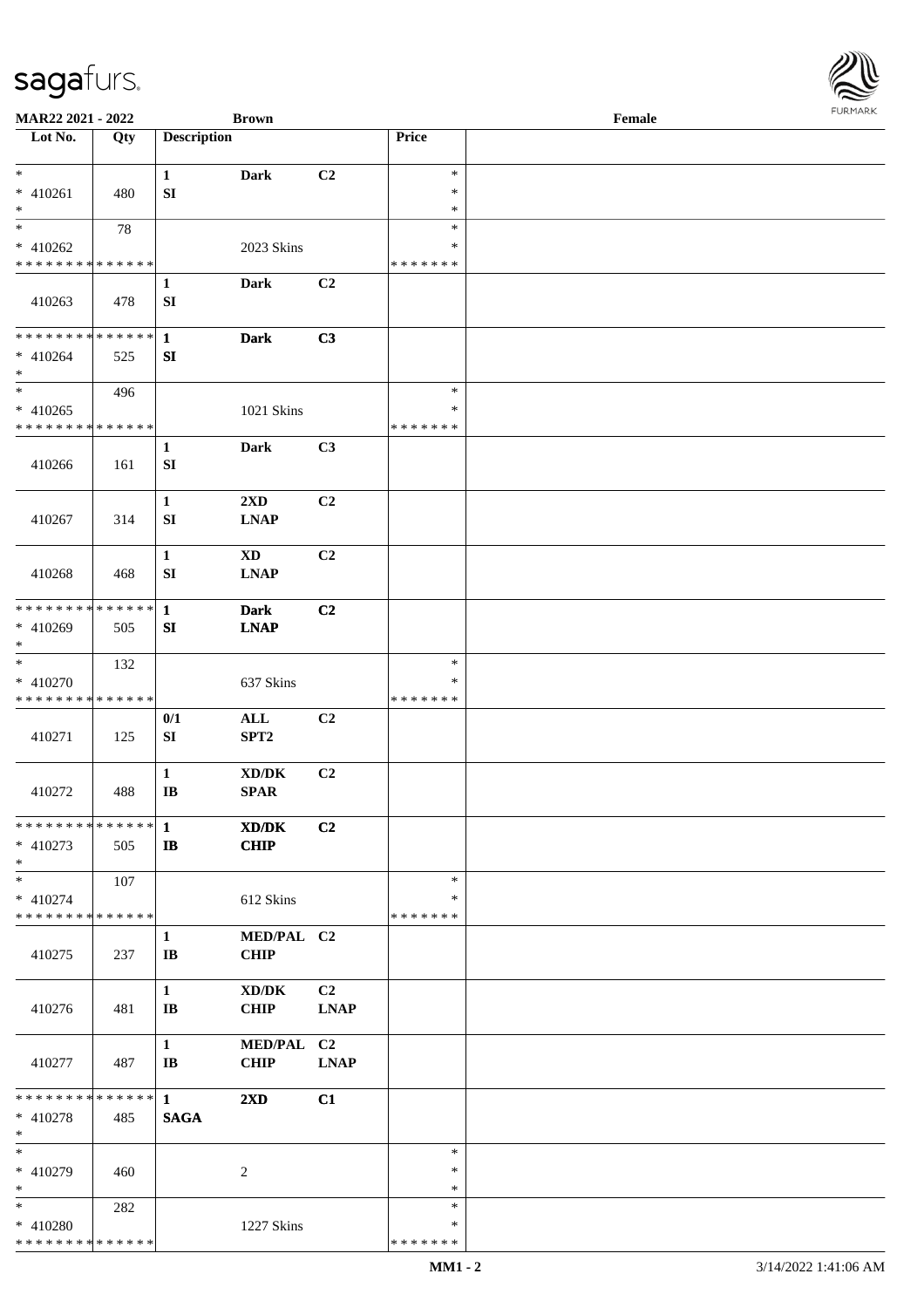

| <b>MAR22 2021 - 2022</b>                                 |                   |                             | <b>Brown</b>            |    |                                   | Female |  |
|----------------------------------------------------------|-------------------|-----------------------------|-------------------------|----|-----------------------------------|--------|--|
| Lot No.                                                  | Qty               | <b>Description</b>          |                         |    | <b>Price</b>                      |        |  |
|                                                          |                   |                             |                         |    |                                   |        |  |
| 410281                                                   | 354               | $\mathbf{1}$<br><b>SAGA</b> | 2XD                     | C1 |                                   |        |  |
| * 410282<br>$*$                                          | 485               | <b>SAGA</b>                 | 2XD                     | C2 |                                   |        |  |
| * 410283<br>$*$<br>$*$                                   | 460               |                             | $\overline{2}$          |    | $\ast$<br>$\ast$<br>$\ast$        |        |  |
| * 410284<br>$*$                                          | 460               |                             | $\mathfrak{Z}$          |    | $\ast$<br>$\ast$<br>$\ast$        |        |  |
| $* 410285$<br>$*$                                        | 460               |                             | $\overline{4}$          |    | $\ast$<br>$\ast$<br>$\ast$        |        |  |
| $* 410286$<br>$*$                                        | 460               |                             | $\mathfrak{S}$          |    | $\ast$<br>$\ast$<br>$\ast$        |        |  |
| $* 410287$<br>$*$                                        | 460               |                             | $\sqrt{6}$              |    | $\ast$<br>$\ast$<br>$\ast$        |        |  |
| * 410288<br>$*$<br>$\overline{\phantom{0}}$              | 460               |                             | $\tau$                  |    | $\ast$<br>$\ast$<br>$\ast$        |        |  |
| * 410289<br>$*$<br>$*$                                   | 440               |                             | $8\,$                   |    | $\ast$<br>$\ast$<br>$\ast$        |        |  |
| * 410290<br>* * * * * * * * <mark>* * * * * *</mark>     | 160               |                             | 3845 Skins              |    | $\ast$<br>∗<br>*******            |        |  |
| * 410291<br>$*$                                          | 485               | <b>SAGA</b>                 | 2XD                     | C2 |                                   |        |  |
| $*$ $-$<br>$* 410292$<br>$*$ $\qquad$                    | 460               |                             | 2                       |    | $\ast$<br>$\ast$<br>$\ast$        |        |  |
| $*$<br>$* 410293$<br>* * * * * * * * * * * * * * *       | 157               |                             | 1102 Skins              |    | $\ast$<br>$\ast$<br>*******       |        |  |
| * 410294<br>$*$                                          | 485               | <b>SAGA</b>                 | $2\mathbf{X}\mathbf{D}$ | C3 |                                   |        |  |
| $\overline{\mathbf{r}}$<br>* 410295<br>$*$               | 460               |                             | 2                       |    | $\ast$<br>$\ast$<br>$\ast$        |        |  |
| * 410296<br>$*$                                          | 460               |                             | $\mathfrak{Z}$          |    | $\ast$<br>$\ast$<br>$\ast$        |        |  |
| $*$<br>* 410297<br>$*$                                   | 460               |                             | $\overline{4}$          |    | $\ast$<br>$\ast$<br>$\ast$        |        |  |
| $\overline{\mathbf{r}^*}$<br>* 410298<br>* * * * * * * * | 56<br>* * * * * * |                             | 1921 Skins              |    | $\ast$<br>$\ast$<br>* * * * * * * |        |  |
| $* 410299$<br>$*$ $*$                                    | 485               | <b>SAGA</b>                 | <b>XD</b>               | C1 |                                   |        |  |
| $*$<br>* 410300<br>$*$                                   | 460               |                             | 2                       |    | $\ast$<br>$\ast$<br>$\ast$        |        |  |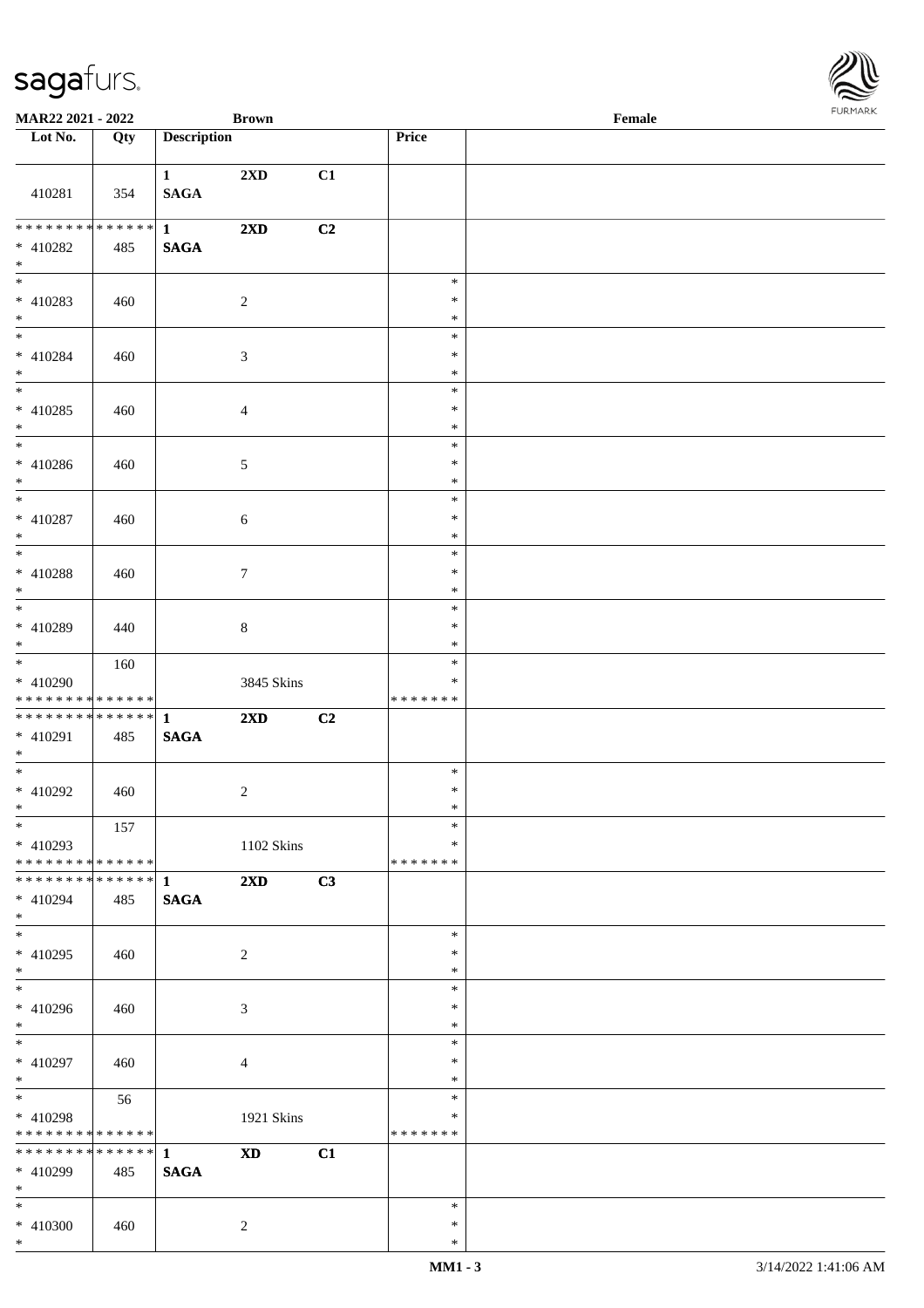| <b>MAR22 2021 - 2022</b>                                                            |     |                             | <b>Brown</b>           |                |                                   | Female |  |
|-------------------------------------------------------------------------------------|-----|-----------------------------|------------------------|----------------|-----------------------------------|--------|--|
| Lot No.                                                                             | Qty | <b>Description</b>          |                        |                | Price                             |        |  |
| $*$<br>* 410301<br>$*$                                                              | 460 | $\mathbf{1}$<br><b>SAGA</b> | <b>XD</b>              | C1             | $\ast$<br>$\ast$<br>$\ast$        |        |  |
| * 410302<br>$*$                                                                     | 460 |                             | $\overline{4}$         |                | $\ast$<br>$\ast$<br>$\ast$        |        |  |
| * 410303<br>* * * * * * * * <mark>* * * * * * *</mark>                              | 158 |                             | 2023 Skins             |                | $\ast$<br>$\ast$<br>* * * * * * * |        |  |
| * * * * * * * * * * * * * * <mark>*</mark><br>* 410304<br>$*$                       | 485 | $\mathbf{1}$<br><b>SAGA</b> | $\mathbf{X}\mathbf{D}$ | C <sub>2</sub> |                                   |        |  |
| $*$<br>* 410305<br>$*$                                                              | 460 |                             | $\overline{2}$         |                | $\ast$<br>$\ast$<br>$\ast$        |        |  |
| $\overline{\ast}$<br>* 410306<br>$*$                                                | 460 |                             | $\mathfrak{Z}$         |                | $\ast$<br>$\ast$<br>$\ast$        |        |  |
| $\overline{\phantom{0}}$<br>* 410307<br>$\ast$                                      | 460 |                             | $\overline{4}$         |                | $\ast$<br>$\ast$<br>$\ast$        |        |  |
| $\overline{\mathbf{r}}$<br>* 410308<br>$\ast$                                       | 460 |                             | $\mathfrak{S}$         |                | $\ast$<br>$\ast$<br>$\ast$        |        |  |
| * 410309<br>$*$                                                                     | 460 |                             | $\sqrt{6}$             |                | $\ast$<br>$\ast$<br>$\ast$        |        |  |
| $\overline{\phantom{0}}$<br>* 410310<br>$*$                                         | 460 |                             | $\tau$                 |                | $\ast$<br>$\ast$<br>$\ast$        |        |  |
| $* 410311$<br>$*$                                                                   | 460 |                             | $8\,$                  |                | $\ast$<br>$\ast$<br>$\ast$        |        |  |
| $\overline{\ast}$<br>* 410312<br>$*$                                                | 460 |                             | 9                      |                | $\ast$<br>$\ast$<br>$\ast$        |        |  |
| $\ast$<br>$* 410313$<br>$*$                                                         | 460 |                             | 10                     |                | $\ast$<br>$\ast$<br>$\ast$        |        |  |
| $\ddot{x}$<br>$* 410314$<br>$*$                                                     | 460 |                             | 11                     |                | $\ast$<br>$\ast$<br>$\ast$        |        |  |
| $*$<br>* 410315<br>$*$                                                              | 460 |                             | 12                     |                | $\ast$<br>$\ast$<br>$\ast$        |        |  |
| $\overline{\mathbf{r}}$<br>$* 410316$<br>* * * * * * * * <mark>* * * * * * *</mark> | 398 |                             | 5943 Skins             |                | $\ast$<br>∗<br>* * * * * * *      |        |  |
| $* 410317$<br>$*$                                                                   | 485 | <b>SAGA</b>                 | <b>XD</b>              | C2             |                                   |        |  |
| $\overline{\ast}$<br>* 410318<br>$*$                                                | 460 |                             | $\overline{c}$         |                | $\ast$<br>$\ast$<br>$\ast$        |        |  |
| * 410319<br>* * * * * * * * <mark>* * * * * * *</mark>                              | 381 |                             | 1326 Skins             |                | $\ast$<br>$\ast$<br>* * * * * * * |        |  |
| * 410320                                                                            | 485 | <b>SAGA</b>                 | $\mathbf{X}\mathbf{D}$ | C3             |                                   |        |  |

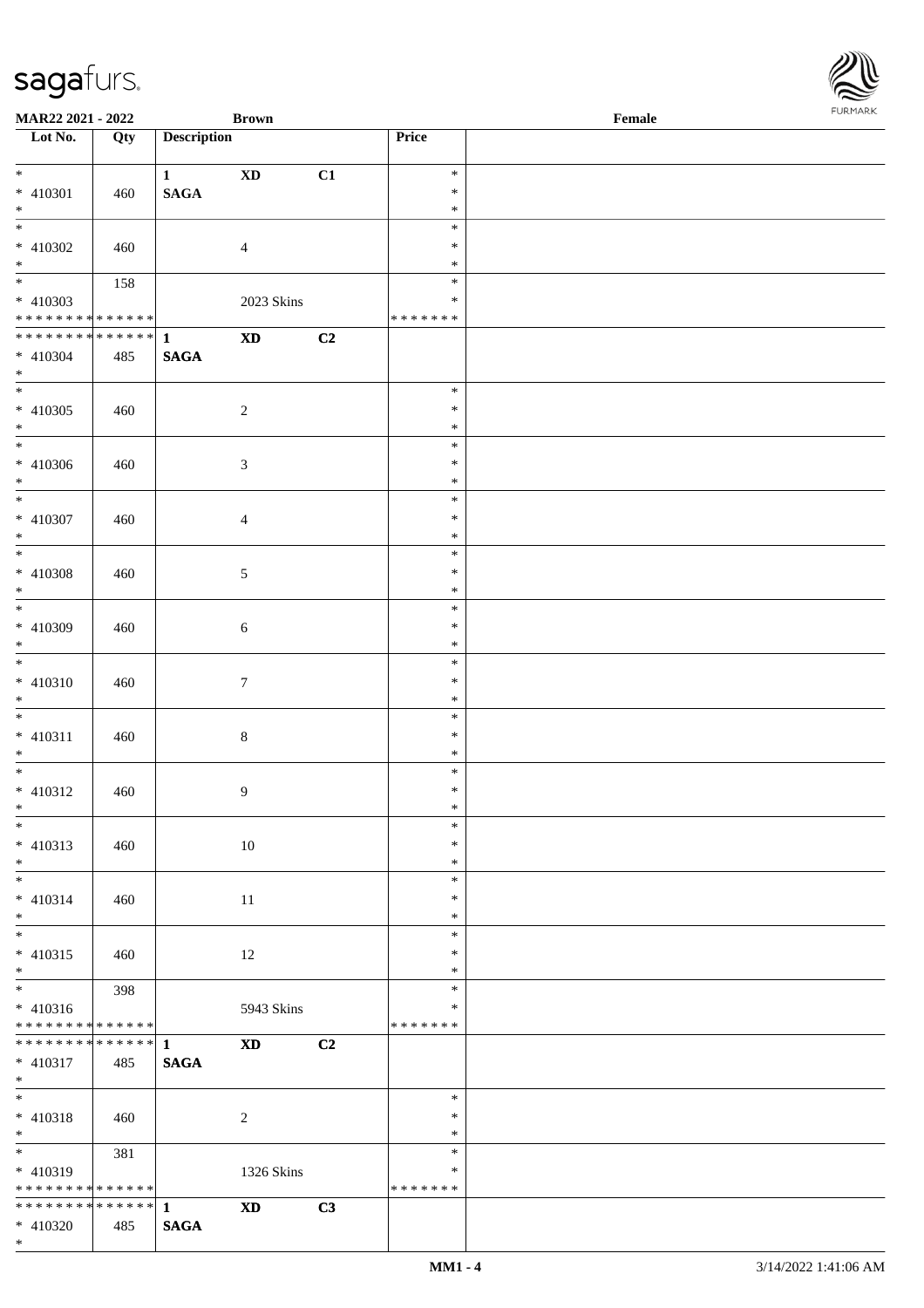| <b>MAR22 2021 - 2022</b>                   |     |                    | <b>Brown</b>    |    |               | Female |  |
|--------------------------------------------|-----|--------------------|-----------------|----|---------------|--------|--|
| Lot No.                                    | Qty | <b>Description</b> |                 |    | Price         |        |  |
|                                            |     |                    |                 |    |               |        |  |
| $*$                                        |     | $\mathbf{1}$       | <b>XD</b>       | C3 | $\ast$        |        |  |
| * 410321                                   | 460 | <b>SAGA</b>        |                 |    | $\ast$        |        |  |
| $*$                                        |     |                    |                 |    | $\ast$        |        |  |
|                                            |     |                    |                 |    | $\ast$        |        |  |
| * 410322                                   | 460 |                    | $\mathfrak{Z}$  |    | $\ast$        |        |  |
| $\ast$                                     |     |                    |                 |    | $\ast$        |        |  |
|                                            |     |                    |                 |    | $\ast$        |        |  |
| $* 410323$                                 | 460 |                    | $\overline{4}$  |    | $\ast$        |        |  |
| $*$                                        |     |                    |                 |    | $\ast$        |        |  |
|                                            |     |                    |                 |    | $\ast$        |        |  |
| $* 410324$                                 | 460 |                    | $\mathfrak{S}$  |    | $\ast$        |        |  |
| $*$                                        |     |                    |                 |    | $\ast$        |        |  |
|                                            | 474 |                    |                 |    | $\ast$        |        |  |
| $* 410325$                                 |     |                    | 2799 Skins      |    | $\ast$        |        |  |
| * * * * * * * * * * * * * *                |     |                    |                 |    | *******       |        |  |
| * * * * * * * * <mark>* * * * * * *</mark> |     | $\mathbf{1}$       | <b>Dark</b>     | C1 |               |        |  |
| $* 410326$                                 | 485 | <b>SAGA</b>        |                 |    |               |        |  |
| $*$                                        |     |                    |                 |    |               |        |  |
| $\overline{\phantom{0}}$                   |     |                    |                 |    | $\ast$        |        |  |
| $* 410327$                                 | 460 |                    | $\overline{c}$  |    | $\ast$        |        |  |
| $*$                                        |     |                    |                 |    | $\ast$        |        |  |
|                                            |     |                    |                 |    | $\ast$        |        |  |
| $* 410328$                                 | 460 |                    | $\mathfrak{Z}$  |    | $\ast$        |        |  |
| $\ast$                                     |     |                    |                 |    | $\ast$        |        |  |
|                                            |     |                    |                 |    | $\ast$        |        |  |
| * 410329                                   | 460 |                    | $\overline{4}$  |    | $\ast$        |        |  |
| $*$                                        |     |                    |                 |    | $\ast$        |        |  |
| $*$                                        |     |                    |                 |    | $\ast$        |        |  |
| $* 410330$                                 |     |                    |                 |    | $\ast$        |        |  |
| $*$                                        | 460 |                    | $\mathfrak{S}$  |    | $\ast$        |        |  |
| $*$                                        |     |                    |                 |    | $\ast$        |        |  |
|                                            |     |                    |                 |    |               |        |  |
| $* 410331$                                 | 460 |                    | 6               |    | $\ast$        |        |  |
| $*$<br>$*$                                 |     |                    |                 |    | $\ast$        |        |  |
|                                            |     |                    |                 |    | $\ast$        |        |  |
| $* 410332$                                 | 460 |                    | $7\phantom{.0}$ |    | $\ast$        |        |  |
| $*$                                        |     |                    |                 |    | $*$           |        |  |
| $\ast$                                     | 136 |                    |                 |    | $\ast$        |        |  |
| $* 410333$                                 |     |                    | 3381 Skins      |    | $\ast$        |        |  |
| * * * * * * * * * * * * * * *              |     |                    |                 |    | * * * * * * * |        |  |
|                                            |     |                    | <b>Dark</b>     | C1 |               |        |  |
| $* 410334$                                 | 485 | <b>SAGA</b>        |                 |    |               |        |  |
| $*$                                        |     |                    |                 |    |               |        |  |
| $*$                                        | 97  |                    |                 |    | $\ast$        |        |  |
| $* 410335$                                 |     |                    | 582 Skins       |    | $\ast$        |        |  |
| ******** <mark>******</mark>               |     |                    |                 |    | * * * * * * * |        |  |
| ******** <mark>******</mark>               |     | $\mathbf{1}$       | <b>Dark</b>     | C2 |               |        |  |
| $* 410336$                                 | 485 | <b>SAGA</b>        |                 |    |               |        |  |
| $*$                                        |     |                    |                 |    |               |        |  |
| $*$                                        |     |                    |                 |    | $\ast$        |        |  |
| * 410337                                   | 460 |                    | $\overline{c}$  |    | $\ast$        |        |  |
| $*$                                        |     |                    |                 |    | $\ast$        |        |  |
| $*$                                        |     |                    |                 |    | $\ast$        |        |  |
| * 410338                                   | 460 |                    | $\mathfrak{Z}$  |    | $\ast$        |        |  |
| $*$                                        |     |                    |                 |    | $\ast$        |        |  |
| $*$                                        |     |                    |                 |    | $\ast$        |        |  |
| * 410339                                   | 460 |                    | $\overline{4}$  |    | $\ast$        |        |  |
| $*$                                        |     |                    |                 |    | $\ast$        |        |  |
| $*$                                        |     |                    |                 |    | $\ast$        |        |  |
| $* 410340$                                 | 460 |                    | 5               |    | $\ast$        |        |  |
| $*$                                        |     |                    |                 |    | $\ast$        |        |  |
|                                            |     |                    |                 |    |               |        |  |

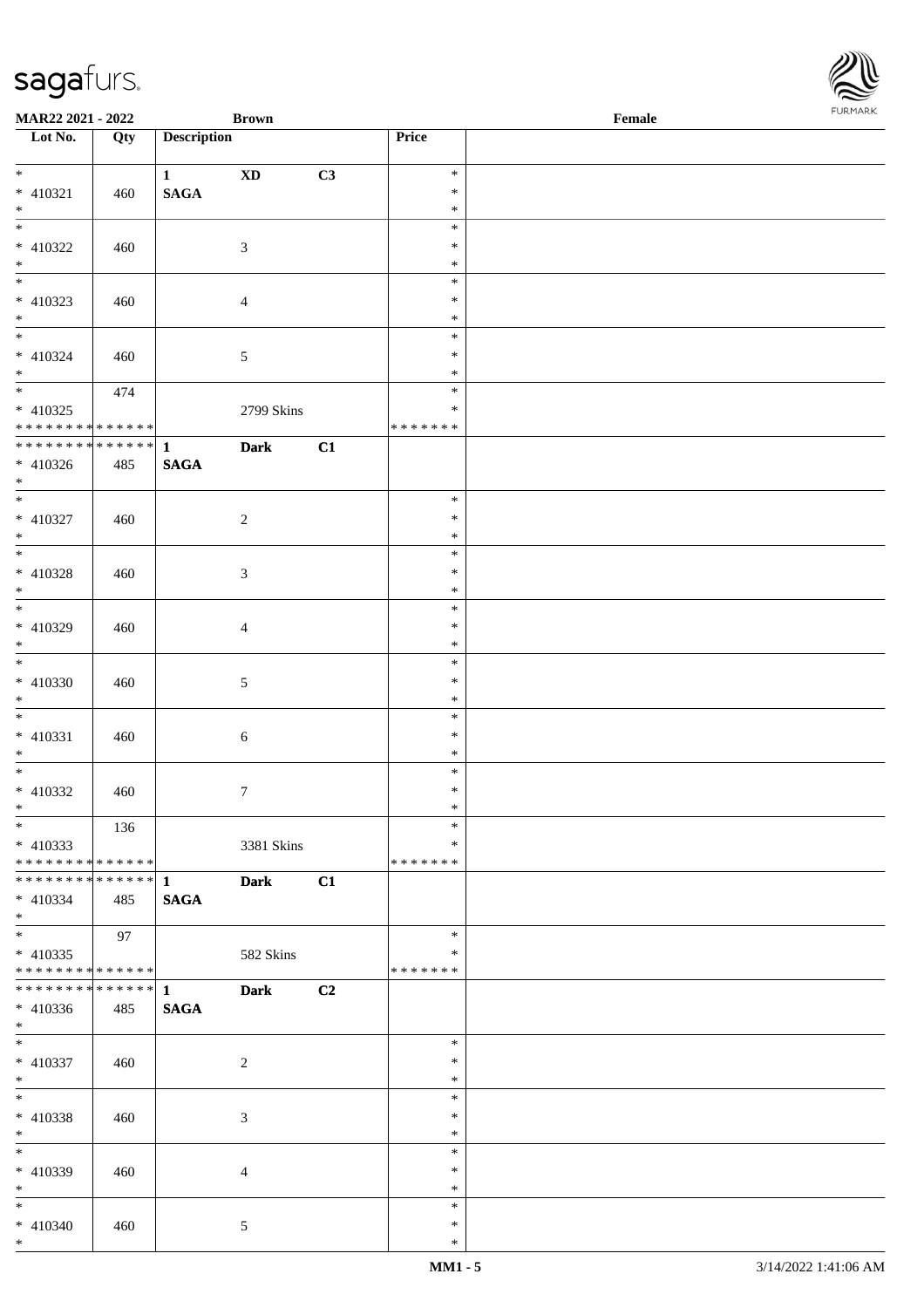\*

| Lot No.                                   | Qty | <b>Description</b> |                  |    | <b>Price</b>      |  |
|-------------------------------------------|-----|--------------------|------------------|----|-------------------|--|
| $\overline{\phantom{0}}$                  |     | $1 \qquad \qquad$  | <b>Dark</b>      | C2 | $\ast$            |  |
| $* 410341$                                | 460 | $\mathbf{SAGA}$    |                  |    | $\ast$            |  |
| $\ast$                                    |     |                    |                  |    | $\ast$            |  |
| $\overline{\phantom{a}^*}$                |     |                    |                  |    | $\ast$            |  |
| $* 410342$                                | 460 |                    | $\boldsymbol{7}$ |    | $\ast$            |  |
| $\ast$                                    |     |                    |                  |    | $\ast$            |  |
|                                           |     |                    |                  |    | $\ast$            |  |
| $* 410343$                                | 460 |                    | $8\,$            |    | $\ast$            |  |
| $*$                                       |     |                    |                  |    | $\ast$            |  |
|                                           |     |                    |                  |    | $\ast$            |  |
| $* 410344$                                | 460 |                    | $\overline{9}$   |    | $\ast$            |  |
| $\ast$<br>$\overline{\phantom{0}}$        |     |                    |                  |    | $\ast$            |  |
|                                           |     |                    |                  |    | $\ast$            |  |
| $* 410345$                                | 460 |                    | $10\,$           |    | $\ast$            |  |
| $*$<br>$\overline{\phantom{0}}$           |     |                    |                  |    | $\ast$<br>$\ast$  |  |
|                                           |     |                    |                  |    | $\ast$            |  |
| $* 410346$<br>$*$                         | 460 |                    | $11\,$           |    | $\ast$            |  |
| $\overline{\phantom{0}}$                  | 161 |                    |                  |    | $\ast$            |  |
| $* 410347$                                |     |                    | 5246 Skins       |    | $\ast$            |  |
| **************                            |     |                    |                  |    | * * * * * * *     |  |
| ************** 1                          |     |                    | <b>Dark</b>      | C2 |                   |  |
| $* 410348$                                | 485 | <b>SAGA</b>        |                  |    |                   |  |
| $*$                                       |     |                    |                  |    |                   |  |
|                                           |     |                    |                  |    | $\ast$            |  |
| $* 410349$                                | 460 |                    | $\sqrt{2}$       |    | $\ast$            |  |
| $*$                                       |     |                    |                  |    | $\ast$            |  |
|                                           |     |                    |                  |    | $\ast$            |  |
| $* 410350$                                | 460 |                    | $\mathfrak{Z}$   |    | $\ast$            |  |
| $*$<br>$\overline{\phantom{0}}$           |     |                    |                  |    | $\ast$            |  |
|                                           | 462 |                    |                  |    | $\ast$            |  |
| $* 410351$<br>* * * * * * * * * * * * * * |     |                    | 1867 Skins       |    | $\ast$<br>******* |  |
| ******** <mark>******</mark>              |     | $\mathbf{1}$       | <b>Dark</b>      | C3 |                   |  |
| $* 410352$                                | 485 | $\mathbf{SAGA}$    |                  |    |                   |  |
| $*$                                       |     |                    |                  |    |                   |  |
|                                           |     |                    |                  |    | $\ast$            |  |
| $* 410353$                                | 460 |                    | $\sqrt{2}$       |    | $\ast$            |  |
| $\ast$                                    |     |                    |                  |    | $\ast$            |  |
| $\overline{\phantom{a}^*}$                |     |                    |                  |    | $\ast$            |  |
| $* 410354$                                | 460 |                    | $\mathfrak{Z}$   |    | $\ast$            |  |
| $*$                                       |     |                    |                  |    | $\ast$            |  |
| $*$                                       |     |                    |                  |    | $\ast$            |  |
| $* 410355$                                | 460 |                    | $\overline{4}$   |    | $\ast$            |  |
| $*$<br>$\frac{1}{*}$                      |     |                    |                  |    | $\ast$            |  |
|                                           |     |                    |                  |    | $\ast$            |  |
| $* 410356$                                | 460 |                    | $\mathfrak{S}$   |    | $\ast$            |  |
| $*$<br>$\overline{\phantom{0}}$           |     |                    |                  |    | $\ast$<br>$\ast$  |  |
|                                           |     |                    |                  |    | $\ast$            |  |
| $* 410357$<br>$*$                         | 460 |                    | $\sqrt{6}$       |    | $\ast$            |  |
| $*$                                       |     |                    |                  |    | $\ast$            |  |
| $* 410358$                                | 460 |                    | $\boldsymbol{7}$ |    | $\ast$            |  |
| $*$                                       |     |                    |                  |    | $\ast$            |  |
| $\overline{\phantom{0}}$                  |     |                    |                  |    | $\ast$            |  |
| $* 410359$                                | 460 |                    | $8\,$            |    | $\ast$            |  |
| $*$                                       |     |                    |                  |    | $\ast$            |  |
| $\overline{\phantom{0}}$                  |     |                    |                  |    | $\ast$            |  |
| $* 410360$                                | 460 |                    | 9                |    | $\ast$            |  |
| $*$                                       |     |                    |                  |    | $\ast$            |  |

**MAR22 2021 - 2022 Brown Female**

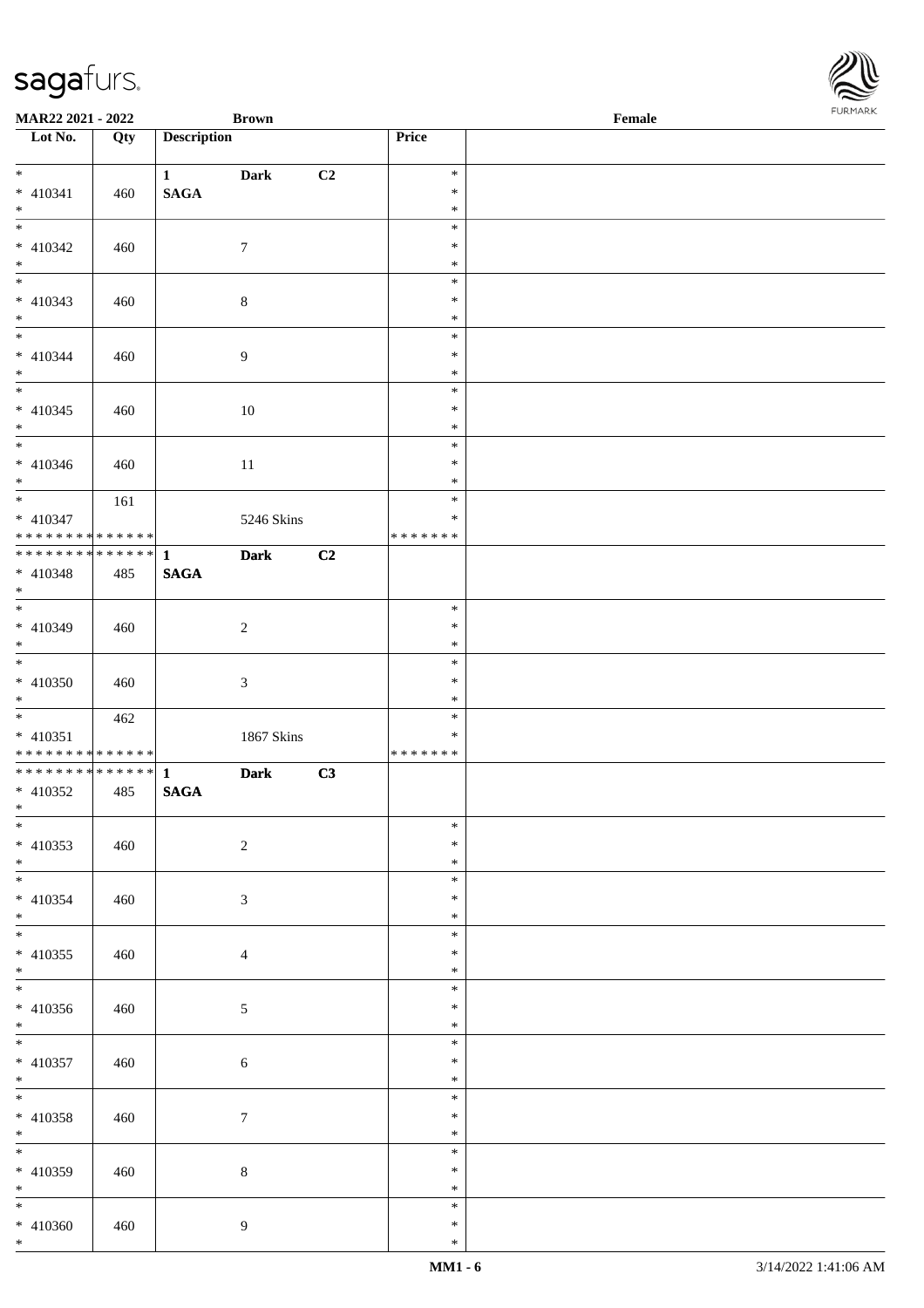| MAR22 2021 - 2022                           |     |                    | <b>Brown</b>                                                 |    |                         | Female |  |
|---------------------------------------------|-----|--------------------|--------------------------------------------------------------|----|-------------------------|--------|--|
| Lot No.                                     | Qty | <b>Description</b> |                                                              |    | Price                   |        |  |
|                                             |     |                    |                                                              |    |                         |        |  |
| $*$                                         | 244 | $\mathbf{1}$       | <b>Dark</b>                                                  | C3 | $\ast$                  |        |  |
| $* 410361$<br>* * * * * * * * * * * * * *   |     | <b>SAGA</b>        |                                                              |    | $\ast$<br>* * * * * * * |        |  |
|                                             |     | $\mathbf{1}$       | <b>PALE</b>                                                  | C1 |                         |        |  |
| 410362                                      | 203 | <b>SAGA</b>        |                                                              |    |                         |        |  |
|                                             |     |                    | <b>PALE</b>                                                  | C2 |                         |        |  |
| $* 410363$                                  | 465 | <b>SAGA</b>        |                                                              |    |                         |        |  |
| $*$                                         |     |                    |                                                              |    |                         |        |  |
| $*$                                         | 253 |                    |                                                              |    | $\ast$                  |        |  |
| $* 410364$<br>* * * * * * * * * * * * * * * |     |                    | 718 Skins                                                    |    | $\ast$<br>* * * * * * * |        |  |
| ************** 1                            |     |                    | $2\mathbf{X}\mathbf{D}$                                      | C2 |                         |        |  |
| $* 410365$                                  | 485 | <b>SAGA</b>        | <b>LNAP</b>                                                  |    |                         |        |  |
| $*$                                         |     |                    |                                                              |    |                         |        |  |
| $*$                                         | 225 |                    |                                                              |    | $\ast$                  |        |  |
| $* 410366$                                  |     |                    | 710 Skins                                                    |    | $\ast$                  |        |  |
| * * * * * * * * * * * * * * *               |     |                    |                                                              |    | * * * * * * *           |        |  |
| ************** 1                            |     |                    | <b>XD</b>                                                    | C2 |                         |        |  |
| $* 410367$<br>$*$                           | 485 | <b>SAGA</b>        | <b>LNAP</b>                                                  |    |                         |        |  |
| $*$                                         | 444 |                    |                                                              |    | $\ast$                  |        |  |
| $* 410368$                                  |     |                    | 929 Skins                                                    |    | *                       |        |  |
| * * * * * * * * * * * * * * *               |     |                    |                                                              |    | *******                 |        |  |
| ************** 1                            |     |                    | <b>Dark</b>                                                  | C2 |                         |        |  |
| * 410369                                    | 485 | <b>SAGA</b>        | <b>LNAP</b>                                                  |    |                         |        |  |
| $*$<br>$\ast$                               |     |                    |                                                              |    |                         |        |  |
| $* 410370$                                  | 460 |                    | $\overline{c}$                                               |    | $\ast$<br>$\ast$        |        |  |
| $*$                                         |     |                    |                                                              |    | $\ast$                  |        |  |
| $*$                                         | 362 |                    |                                                              |    | $\ast$                  |        |  |
| $* 410371$                                  |     |                    | 1307 Skins                                                   |    | $\ast$                  |        |  |
| * * * * * * * * * * * * * *                 |     |                    |                                                              |    | * * * * * * *           |        |  |
| ************** 1                            |     |                    | XD/DK                                                        | C2 |                         |        |  |
| $* 410372$<br>$*$ $*$                       | 485 | IA                 | <b>SPAR</b>                                                  |    |                         |        |  |
| $*$                                         |     |                    |                                                              |    | $\ast$                  |        |  |
| $* 410373$                                  | 460 |                    | $\sqrt{2}$                                                   |    | $\ast$                  |        |  |
| $*$                                         |     |                    |                                                              |    | $\ast$                  |        |  |
| $*$                                         |     |                    |                                                              |    | $\ast$                  |        |  |
| $* 410374$                                  | 460 |                    | 3                                                            |    | ∗                       |        |  |
| $*$                                         |     |                    |                                                              |    | $\ast$                  |        |  |
| $*$                                         |     |                    |                                                              |    | $\ast$<br>$\ast$        |        |  |
| $* 410375$<br>$*$                           | 460 |                    | 4                                                            |    | $\ast$                  |        |  |
| $*$                                         |     |                    |                                                              |    | $\ast$                  |        |  |
| * 410376                                    | 460 |                    | 5                                                            |    | $\ast$                  |        |  |
| $*$                                         |     |                    |                                                              |    | $\ast$                  |        |  |
| $*$                                         |     |                    |                                                              |    | $\ast$                  |        |  |
| $* 410377$                                  | 460 |                    | $\sqrt{6}$                                                   |    | $\ast$                  |        |  |
| $*$<br>$*$                                  |     |                    |                                                              |    | $\ast$<br>$\ast$        |        |  |
| * 410378                                    | 140 |                    | 2925 Skins                                                   |    | $\ast$                  |        |  |
| * * * * * * * * * * * * * *                 |     |                    |                                                              |    | * * * * * * *           |        |  |
|                                             |     | $\mathbf{1}$       | $\boldsymbol{\text{XD}}\boldsymbol{/}\boldsymbol{\text{DK}}$ | C2 |                         |        |  |
| 410379                                      | 505 | IA                 | MET1                                                         |    |                         |        |  |
|                                             |     |                    |                                                              |    |                         |        |  |
|                                             |     |                    | $\mathbf{X}\mathbf{D}/\mathbf{D}\mathbf{K}$                  | C2 |                         |        |  |
| * 410380                                    | 485 | <b>IA</b>          | <b>CHIP</b>                                                  |    |                         |        |  |

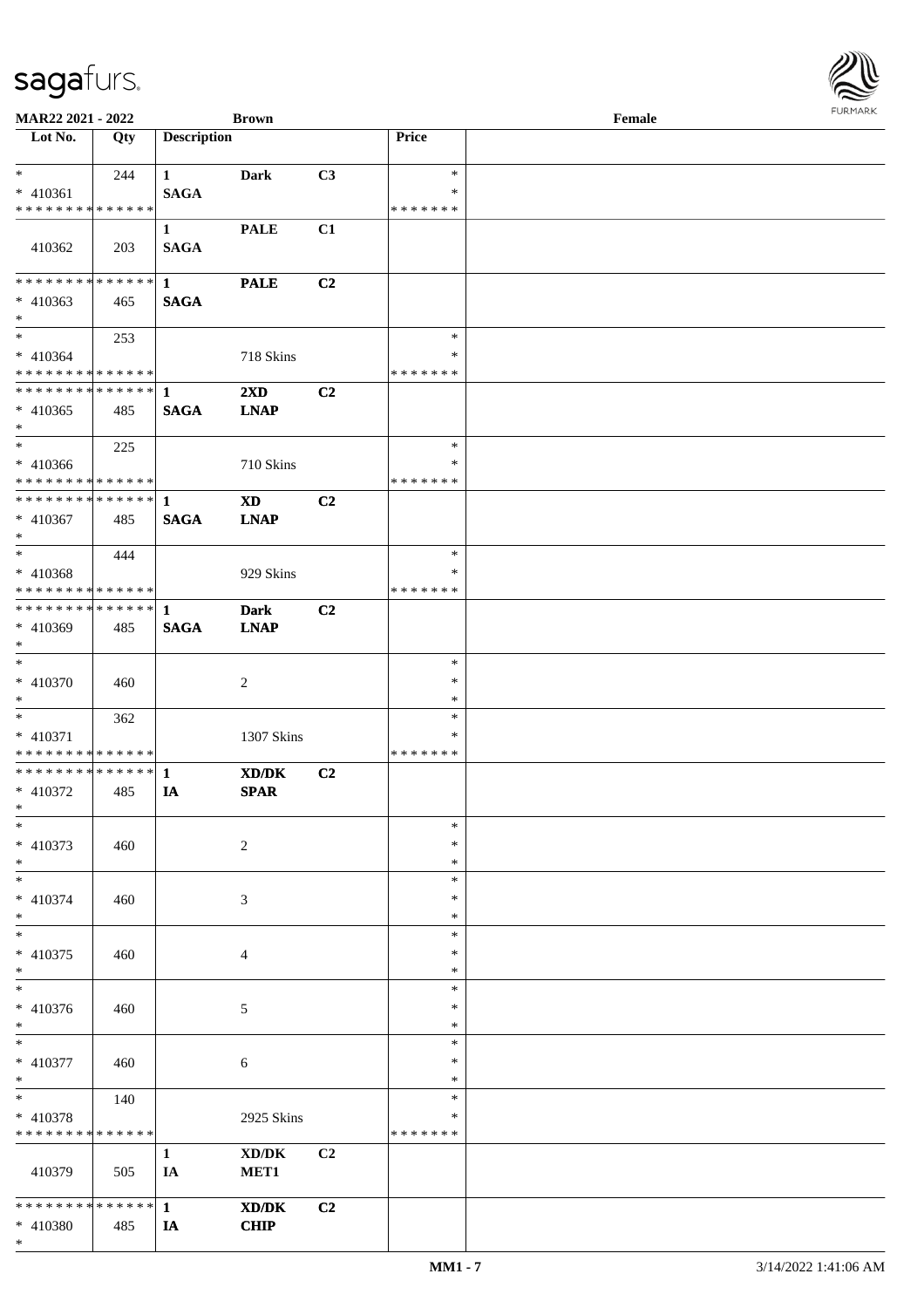| <b>MAR22 2021 - 2022</b>                   |     |                    | <b>Brown</b>                                                |    |                  | Female |  |
|--------------------------------------------|-----|--------------------|-------------------------------------------------------------|----|------------------|--------|--|
| Lot No.                                    | Qty | <b>Description</b> |                                                             |    | <b>Price</b>     |        |  |
|                                            |     |                    |                                                             |    |                  |        |  |
| $*$                                        |     | $\mathbf{1}$       | $\bold{X}\bold{D}/\bold{D}\bold{K}$                         | C2 | $\ast$           |        |  |
| * 410381                                   | 460 | IA                 | CHIP                                                        |    | $\ast$           |        |  |
| $*$                                        |     |                    |                                                             |    | $\ast$           |        |  |
|                                            |     |                    |                                                             |    | $\ast$           |        |  |
| * 410382                                   | 460 |                    | $\mathfrak{Z}$                                              |    | $\ast$           |        |  |
| $*$                                        |     |                    |                                                             |    | $\ast$           |        |  |
|                                            |     |                    |                                                             |    | $\ast$           |        |  |
| * 410383                                   | 460 |                    | $\overline{4}$                                              |    | $\ast$           |        |  |
| $*$                                        |     |                    |                                                             |    | $\ast$<br>$\ast$ |        |  |
|                                            |     |                    |                                                             |    | $\ast$           |        |  |
| * 410384<br>$*$                            | 460 |                    | $\sqrt{5}$                                                  |    | $\ast$           |        |  |
| $\overline{\ }$                            |     |                    |                                                             |    | $\ast$           |        |  |
| * 410385                                   |     |                    |                                                             |    | $\ast$           |        |  |
| $*$                                        | 460 |                    | $\sqrt{6}$                                                  |    | $\ast$           |        |  |
| $\overline{\phantom{0}}$                   |     |                    |                                                             |    | $\ast$           |        |  |
| * 410386                                   | 460 |                    | $\tau$                                                      |    | $\ast$           |        |  |
| $*$                                        |     |                    |                                                             |    | $\ast$           |        |  |
|                                            |     |                    |                                                             |    | $\ast$           |        |  |
| * 410387                                   | 460 |                    | $8\,$                                                       |    | $\ast$           |        |  |
| $*$                                        |     |                    |                                                             |    | $\ast$           |        |  |
|                                            |     |                    |                                                             |    | $\ast$           |        |  |
| * 410388                                   | 460 |                    | 9                                                           |    | $\ast$           |        |  |
| $*$                                        |     |                    |                                                             |    | $\ast$           |        |  |
| $\overline{\phantom{0}}$                   |     |                    |                                                             |    | $\ast$           |        |  |
| * 410389                                   | 460 |                    | $10\,$                                                      |    | $\ast$           |        |  |
| $*$                                        |     |                    |                                                             |    | $\ast$           |        |  |
| $*$                                        |     |                    |                                                             |    | $\ast$           |        |  |
| * 410390                                   | 460 |                    | $11\,$                                                      |    | $\ast$           |        |  |
| $*$                                        |     |                    |                                                             |    | $\ast$           |        |  |
|                                            | 460 |                    |                                                             |    | $\ast$           |        |  |
| * 410391                                   |     |                    | 5545 Skins                                                  |    | $\ast$           |        |  |
| * * * * * * * * <mark>* * * * * * *</mark> |     |                    |                                                             |    | * * * * * * *    |        |  |
| * * * * * * * * <mark>* * * * * * *</mark> |     | $\mathbf{1}$       | $\boldsymbol{\text{X} \text{D} \text{/} \text{D} \text{K}}$ | C2 |                  |        |  |
| * 410392                                   | 485 | IA                 | <b>CHIP</b>                                                 |    |                  |        |  |
| $*$ $*$                                    |     |                    |                                                             |    |                  |        |  |
| $\overline{\ast}$                          |     |                    |                                                             |    | $\ast$           |        |  |
| * 410393                                   | 460 |                    | $\overline{2}$                                              |    | $\ast$           |        |  |
| $*$                                        |     |                    |                                                             |    | $\ast$           |        |  |
| $*$                                        |     |                    |                                                             |    | $\ast$           |        |  |
| * 410394                                   | 460 |                    | 3                                                           |    | $\ast$           |        |  |
| $*$                                        |     |                    |                                                             |    | $\ast$           |        |  |
|                                            |     |                    |                                                             |    | $\ast$           |        |  |
| * 410395                                   | 460 |                    | 4                                                           |    | $\ast$           |        |  |
| $*$                                        |     |                    |                                                             |    | $\ast$<br>$\ast$ |        |  |
|                                            |     |                    |                                                             |    |                  |        |  |
| * 410396<br>$*$                            | 460 |                    | $5\phantom{.0}$                                             |    | $\ast$<br>$\ast$ |        |  |
|                                            | 74  |                    |                                                             |    | $\ast$           |        |  |
| * 410397                                   |     |                    | 2399 Skins                                                  |    | $\ast$           |        |  |
| * * * * * * * * <mark>* * * * * *</mark>   |     |                    |                                                             |    | *******          |        |  |
| * * * * * * * * <mark>* * * * * * *</mark> |     | $\mathbf{1}$       | MED/PAL C2                                                  |    |                  |        |  |
| * 410398                                   | 485 | IA                 | <b>CHIP</b>                                                 |    |                  |        |  |
| $*$                                        |     |                    |                                                             |    |                  |        |  |
| $*$                                        |     |                    |                                                             |    | $\ast$           |        |  |
| * 410399                                   | 460 |                    | 2                                                           |    | $\ast$           |        |  |
| $*$                                        |     |                    |                                                             |    | $\ast$           |        |  |
| $*$                                        |     |                    |                                                             |    | $\ast$           |        |  |
| $* 410400$                                 | 460 |                    | $\mathfrak{Z}$                                              |    | $\ast$           |        |  |
| $*$                                        |     |                    |                                                             |    | $\ast$           |        |  |

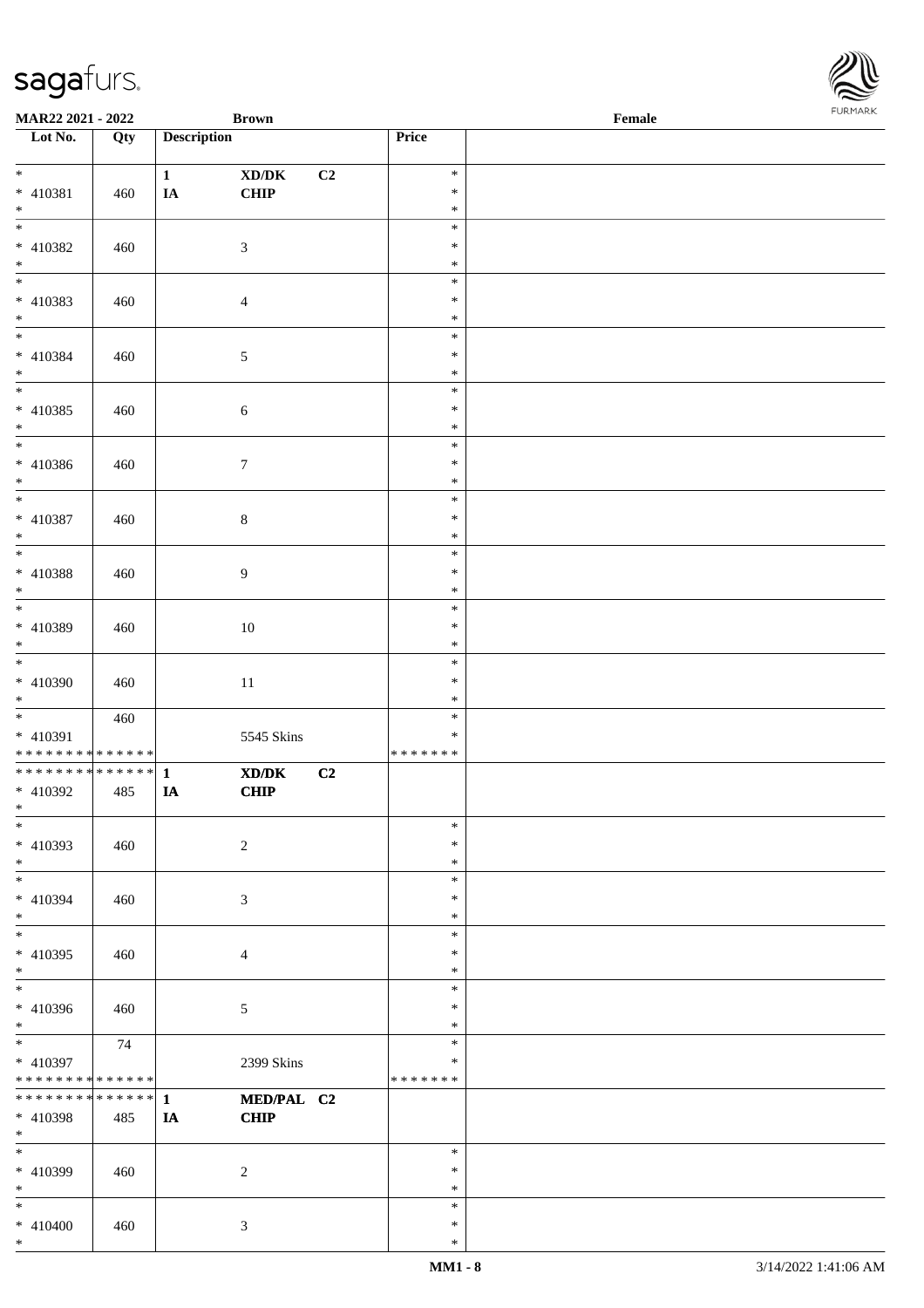\*

\* 410420 440 4

| Lot No.                                          | Qty | <b>Description</b>          |                            |    | Price            |  |
|--------------------------------------------------|-----|-----------------------------|----------------------------|----|------------------|--|
| $\ast$                                           | 393 | $\mathbf{1}$                | MED/PAL C2                 |    | $\ast$           |  |
| $* 410401$                                       |     | IA                          | <b>CHIP</b>                |    | $\ast$           |  |
| * * * * * * * * * * * * * *                      |     |                             |                            |    | * * * * * * *    |  |
| 410402                                           | 450 | $\mathbf{1}$<br><b>SROY</b> | 2XD                        | C1 |                  |  |
| 410403                                           | 330 | $\mathbf{1}$<br><b>SROY</b> | 2XD                        | C1 |                  |  |
| * * * * * * * * <mark>* * * * * * *</mark>       |     | $\mathbf{1}$                | $2\mathbf{X}\mathbf{D}$    | C2 |                  |  |
| $* 410404$<br>$*$                                | 465 | <b>SROY</b>                 |                            |    |                  |  |
|                                                  |     |                             |                            |    | $\ast$           |  |
| $* 410405$                                       | 440 |                             | $\sqrt{2}$                 |    | $\ast$           |  |
| $\ast$<br>$\overline{\phantom{0}}$               |     |                             |                            |    | $\ast$           |  |
| $* 410406$                                       | 440 |                             | $\mathfrak{Z}$             |    | $\ast$<br>$\ast$ |  |
| $*$                                              |     |                             |                            |    | $\ast$           |  |
| $\overline{\phantom{0}}$                         | 356 |                             |                            |    | $\ast$           |  |
| $* 410407$                                       |     |                             | 1701 Skins                 |    | $\ast$           |  |
| * * * * * * * * * * * * * *                      |     |                             |                            |    | * * * * * * *    |  |
| ******** <mark>******</mark>                     |     | $\mathbf{1}$                | $2\mathbf{X}\mathbf{D}$    | C2 |                  |  |
| $* 410408$<br>$*$                                | 465 | <b>SROY</b>                 |                            |    |                  |  |
| $\overline{\ast}$                                |     |                             |                            |    | $\ast$           |  |
| $* 410409$                                       | 440 |                             | $\overline{2}$             |    | $\ast$           |  |
| $*$<br>$\overline{\phantom{a}^*}$                |     |                             |                            |    | $\ast$           |  |
|                                                  | 89  |                             |                            |    | $\ast$           |  |
| $* 410410$                                       |     |                             | 994 Skins                  |    | ∗                |  |
| ******** <mark>******</mark>                     |     |                             |                            |    | * * * * * * *    |  |
| $* 410411$                                       | 465 | <b>SROY</b>                 | $2\mathbf{X}\mathbf{D}$    | C3 |                  |  |
| $*$                                              |     |                             |                            |    |                  |  |
| $\overline{\phantom{a}^*}$                       | 303 |                             |                            |    | $\ast$           |  |
| $* 410412$<br>******** <mark>******</mark>       |     |                             | 768 Skins                  |    | $\ast$           |  |
| 410413                                           | 370 | $\vert$ 1<br><b>SROY</b>    | $2XD$ $C3$                 |    | * * * * * * *    |  |
|                                                  |     |                             |                            |    |                  |  |
| * * * * * * * * * * * * * *                      |     | $\mathbf{1}$                | $\boldsymbol{\mathrm{XD}}$ | C1 |                  |  |
| $* 410414$<br>$*$                                | 465 | <b>SROY</b>                 |                            |    |                  |  |
| $\ast$                                           | 170 |                             |                            |    | $\ast$           |  |
| $* 410415$                                       |     |                             | 635 Skins                  |    | $\ast$           |  |
| * * * * * * * * * * * * * *                      |     |                             |                            |    | * * * * * * *    |  |
| 410416                                           | 294 | $\mathbf{1}$<br><b>SROY</b> | <b>XD</b>                  | C1 |                  |  |
| * * * * * * * * * * * * * *<br>$* 410417$<br>$*$ | 465 | $\mathbf{1}$<br><b>SROY</b> | $\boldsymbol{\mathrm{XD}}$ | C2 |                  |  |
| $\ast$                                           |     |                             |                            |    | $\ast$           |  |
| $* 410418$<br>$*$                                | 440 |                             | $\sqrt{2}$                 |    | $\ast$<br>$\ast$ |  |
| $\overline{\phantom{a}^*}$                       |     |                             |                            |    | $\ast$           |  |
| $* 410419$                                       | 440 |                             | $\mathfrak{Z}$             |    | $\ast$           |  |
| $\ast$                                           |     |                             |                            |    | $\ast$           |  |
| $\ast$                                           |     |                             |                            |    | $\ast$           |  |
|                                                  |     |                             |                            |    |                  |  |

**MAR22 2021 - 2022 Brown Female**

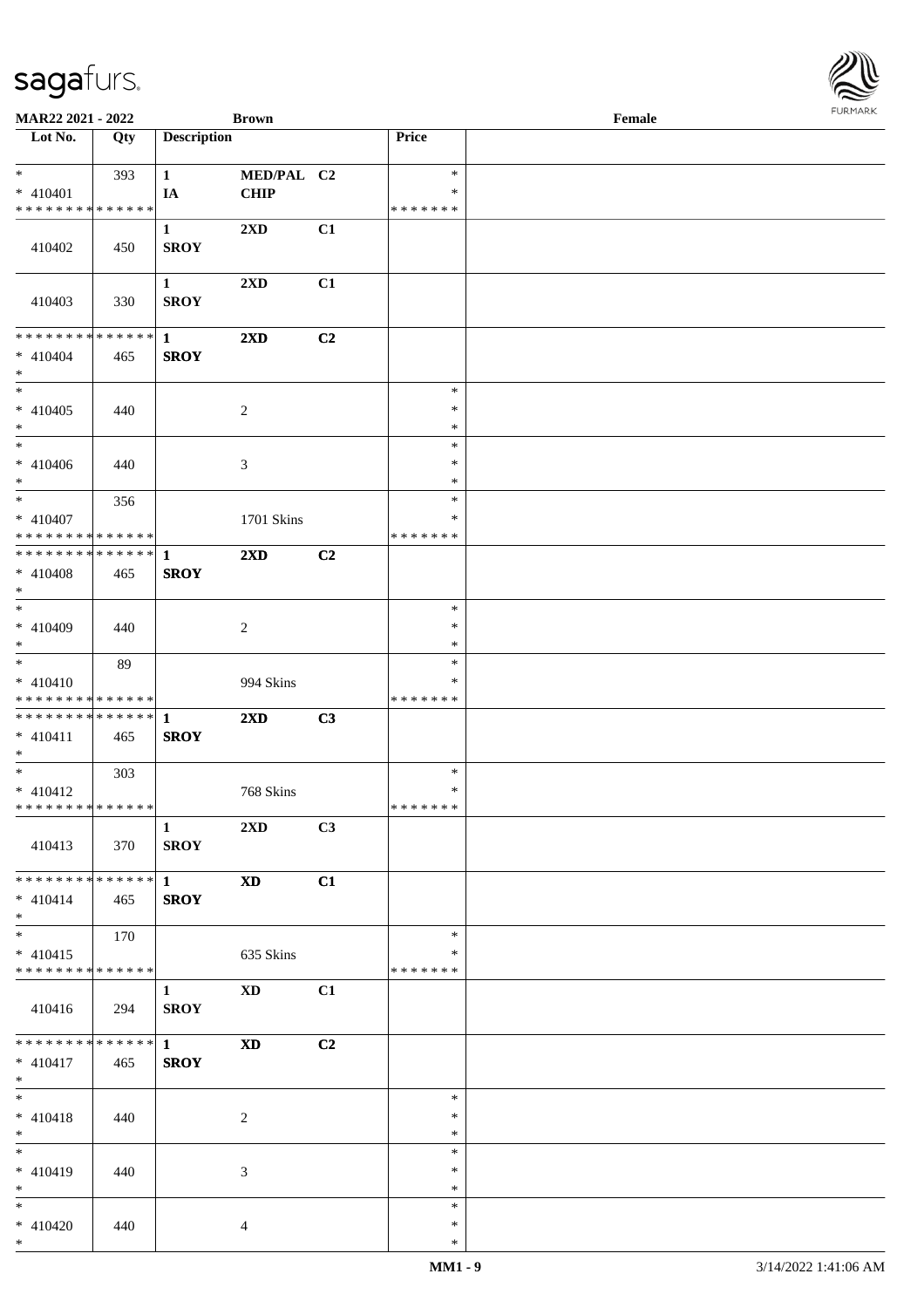

| MAR22 2021 - 2022                          |     |                    | <b>Brown</b>           |    |               | Female |
|--------------------------------------------|-----|--------------------|------------------------|----|---------------|--------|
| Lot No.                                    | Qty | <b>Description</b> |                        |    | Price         |        |
|                                            |     |                    |                        |    |               |        |
| $*$                                        |     |                    |                        |    | $\ast$        |        |
|                                            | 119 | $\mathbf{1}$       | <b>XD</b>              | C2 |               |        |
| $* 410421$                                 |     | <b>SROY</b>        |                        |    | ∗             |        |
| * * * * * * * * * * * * * *                |     |                    |                        |    | * * * * * * * |        |
| * * * * * * * * * * * * * * *              |     | $\mathbf{1}$       | <b>XD</b>              | C2 |               |        |
| $* 410422$                                 | 465 | <b>SROY</b>        |                        |    |               |        |
|                                            |     |                    |                        |    |               |        |
| $*$                                        |     |                    |                        |    |               |        |
| $\overline{\phantom{0}}$                   |     |                    |                        |    | $\ast$        |        |
| $* 410423$                                 | 440 |                    | 2                      |    | $\ast$        |        |
| $*$                                        |     |                    |                        |    | $\ast$        |        |
| $\overline{\ast}$                          |     |                    |                        |    | $\ast$        |        |
|                                            | 138 |                    |                        |    |               |        |
| $* 410424$                                 |     |                    | 1043 Skins             |    | $\ast$        |        |
| * * * * * * * * * * * * * *                |     |                    |                        |    | *******       |        |
| * * * * * * * * * * * * * * *              |     | $\mathbf{1}$       | $\mathbf{X}\mathbf{D}$ | C3 |               |        |
| $* 410425$                                 | 465 | <b>SROY</b>        |                        |    |               |        |
|                                            |     |                    |                        |    |               |        |
| $*$                                        |     |                    |                        |    |               |        |
| $*$                                        | 373 |                    |                        |    | $\ast$        |        |
| $* 410426$                                 |     |                    | 838 Skins              |    | $\ast$        |        |
| * * * * * * * * * * * * * *                |     |                    |                        |    | * * * * * * * |        |
|                                            |     | $\mathbf{1}$       | XD                     | C3 |               |        |
|                                            |     |                    |                        |    |               |        |
| 410427                                     | 388 | <b>SROY</b>        |                        |    |               |        |
|                                            |     |                    |                        |    |               |        |
| * * * * * * * * * * * * * * *              |     | $\mathbf{1}$       | <b>Dark</b>            | C1 |               |        |
| $* 410428$                                 | 465 | <b>SROY</b>        |                        |    |               |        |
| $*$                                        |     |                    |                        |    |               |        |
| $\overline{\phantom{0}}$                   |     |                    |                        |    |               |        |
|                                            | 430 |                    |                        |    | $\ast$        |        |
| $* 410429$                                 |     |                    | 895 Skins              |    | ∗             |        |
| * * * * * * * * * * * * * *                |     |                    |                        |    | * * * * * * * |        |
|                                            |     | $\mathbf{1}$       | <b>Dark</b>            | C1 |               |        |
| 410430                                     |     | <b>SROY</b>        |                        |    |               |        |
|                                            | 466 |                    |                        |    |               |        |
|                                            |     |                    |                        |    |               |        |
| * * * * * * * * <mark>* * * * * * *</mark> |     | $\mathbf{1}$       | <b>Dark</b>            | C2 |               |        |
| $* 410431$                                 | 465 | <b>SROY</b>        |                        |    |               |        |
| $*$                                        |     |                    |                        |    |               |        |
| $*$                                        |     |                    |                        |    | $\ast$        |        |
|                                            |     |                    |                        |    |               |        |
| $* 410432$                                 | 440 |                    | $\overline{c}$         |    | $\ast$        |        |
| $*$                                        |     |                    |                        |    | $\ast$        |        |
| $*$                                        |     |                    |                        |    | $\ast$        |        |
| $* 410433$                                 | 440 |                    | 3                      |    | $\ast$        |        |
| $*$                                        |     |                    |                        |    | $\ast$        |        |
|                                            |     |                    |                        |    |               |        |
| $*$                                        |     |                    |                        |    | $\ast$        |        |
| $* 410434$                                 | 440 |                    | 4                      |    | ∗             |        |
| $*$                                        |     |                    |                        |    | ∗             |        |
| $*$                                        |     |                    |                        |    | $\ast$        |        |
| $* 410435$                                 | 440 |                    | 5                      |    | $\ast$        |        |
| $*$                                        |     |                    |                        |    | $\ast$        |        |
|                                            |     |                    |                        |    |               |        |
|                                            | 159 |                    |                        |    | $\ast$        |        |
| $* 410436$                                 |     |                    | 2384 Skins             |    | ∗             |        |
| * * * * * * * * * * * * * *                |     |                    |                        |    | *******       |        |
| * * * * * * * * * * * * * * *              |     | $\mathbf{1}$       | <b>Dark</b>            | C2 |               |        |
|                                            |     |                    |                        |    |               |        |
| $* 410437$                                 | 465 | <b>SROY</b>        |                        |    |               |        |
| $*$                                        |     |                    |                        |    |               |        |
| $*$                                        |     |                    |                        |    | $\ast$        |        |
| $* 410438$                                 | 440 |                    | 2                      |    | $\ast$        |        |
| $*$                                        |     |                    |                        |    | $\ast$        |        |
| $*$ $*$                                    |     |                    |                        |    | $\ast$        |        |
|                                            | 261 |                    |                        |    |               |        |
| $* 410439$                                 |     |                    | 1166 Skins             |    | ∗             |        |
| * * * * * * * * * * * * * *                |     |                    |                        |    | * * * * * * * |        |
| * * * * * * * * * * * * * * *              |     | $\mathbf{1}$       | Dark                   | C3 |               |        |
| $* 410440$                                 | 465 | <b>SROY</b>        |                        |    |               |        |
| $*$                                        |     |                    |                        |    |               |        |
|                                            |     |                    |                        |    |               |        |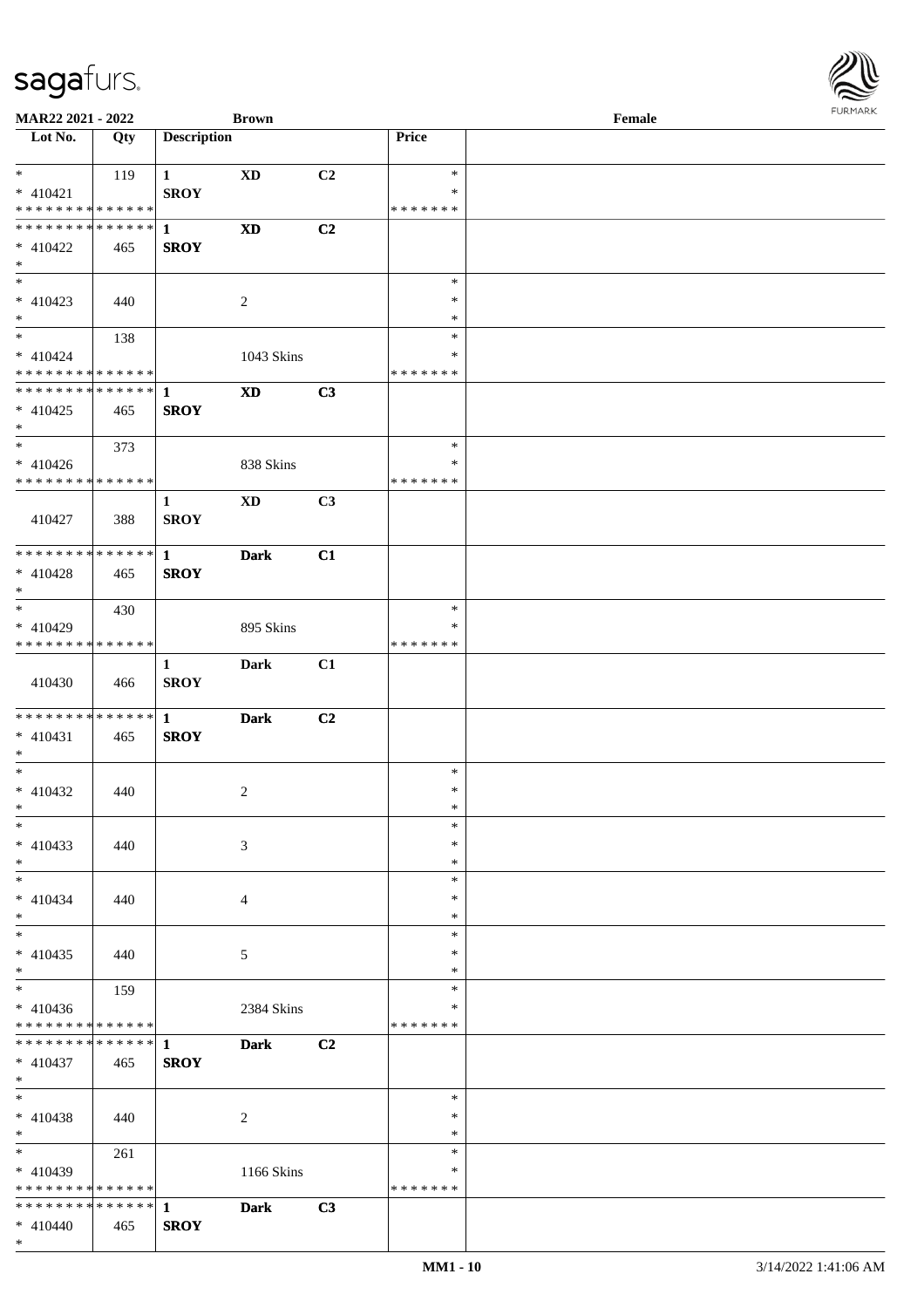| MAR22 2021 - 2022           |     |                             | <b>Brown</b>   |    |                  | Female | <b>FURMARK</b> |
|-----------------------------|-----|-----------------------------|----------------|----|------------------|--------|----------------|
| Lot No.                     | Qty | <b>Description</b>          |                |    | <b>Price</b>     |        |                |
| $*$                         |     | $\mathbf{1}$                | Dark           | C3 | $\ast$           |        |                |
| $* 410441$<br>$*$           | 440 | <b>SROY</b>                 |                |    | $\ast$<br>$\ast$ |        |                |
| $\overline{\ast}$           | 128 |                             |                |    | $\ast$           |        |                |
| $* 410442$                  |     |                             | 1033 Skins     |    | $\ast$           |        |                |
| * * * * * * * * * * * * * * |     |                             |                |    | * * * * * * *    |        |                |
| 410443                      | 468 | $\mathbf{1}$<br><b>SROY</b> | <b>Dark</b>    | C3 |                  |        |                |
| 410444                      | 314 | $\mathbf{1}$<br><b>SROY</b> | $\bf MED$      | C1 |                  |        |                |
|                             |     |                             | $\bf MED$      | C2 |                  |        |                |
| $* 410445$<br>$*$           | 465 | <b>SROY</b>                 |                |    |                  |        |                |
| $*$                         |     |                             |                |    | $\ast$           |        |                |
| $* 410446$                  | 440 |                             | $\overline{c}$ |    | $\ast$           |        |                |
| $*$                         |     |                             |                |    | $\ast$           |        |                |
|                             | 86  |                             |                |    | $\ast$           |        |                |
| $* 410447$                  |     |                             | 991 Skins      |    | $\ast$           |        |                |
| * * * * * * * * * * * * * * |     |                             |                |    | * * * * * * *    |        |                |
| 410448                      | 353 | $\mathbf{1}$<br><b>SROY</b> | $\bf MED$      | C3 |                  |        |                |
| 410449                      | 185 | $\mathbf{1}$<br><b>SROY</b> | <b>PALE</b>    | C1 |                  |        |                |
| 410450                      | 198 | $\mathbf{1}$<br><b>SROY</b> | <b>PALE</b>    | C2 |                  |        |                |
| 410451                      | 202 | $\mathbf{1}$<br><b>SROY</b> | <b>PALE</b>    | C3 |                  |        |                |

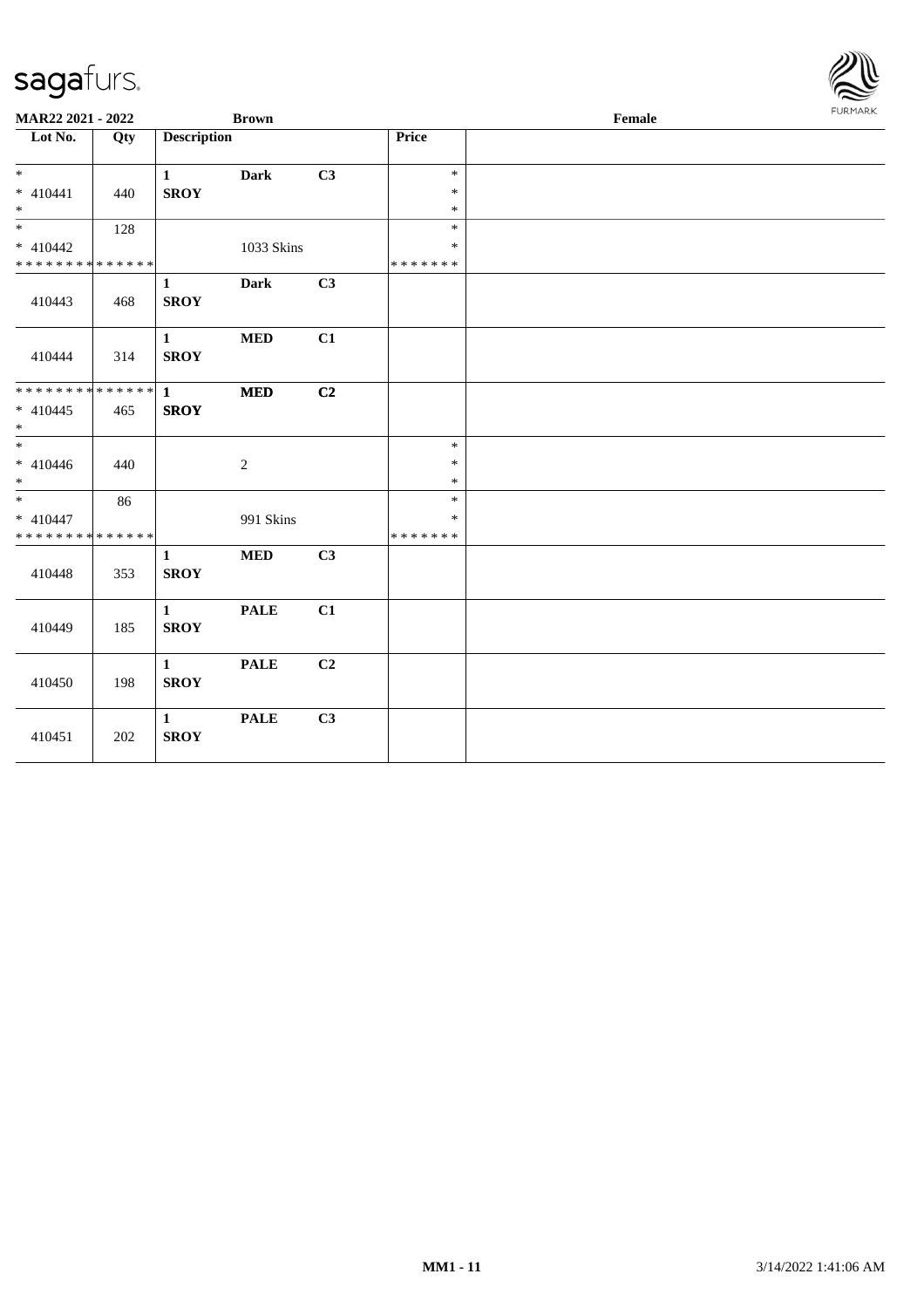

| MAR22 2021 - 2022                                   |     | <b>Brown Velvet</b>                                                  |       |                                   | Female |  |
|-----------------------------------------------------|-----|----------------------------------------------------------------------|-------|-----------------------------------|--------|--|
| Lot No.                                             | Qty | <b>Description</b>                                                   |       | Price                             |        |  |
|                                                     |     |                                                                      |       |                                   |        |  |
| 410501                                              | 336 | 2XD<br>20<br>${\bf SI}$<br>VELV1                                     | C1/C2 |                                   |        |  |
| 410502                                              | 409 | $20\,$<br>$\mathbf{X}\mathbf{D}$<br>${\bf S}{\bf I}$<br><b>VELV1</b> | C1/C2 |                                   |        |  |
| 410503                                              | 147 | $20\,$<br>Dark<br>VELV1<br>${\bf S}{\bf I}$                          | C1    |                                   |        |  |
| ******** <mark>******</mark><br>* 410504<br>$\ast$  | 465 | $20\,$<br><b>Dark</b><br>${\bf SI}$<br><b>VELV1</b>                  | C2    |                                   |        |  |
| $*$<br>$* 410505$<br>* * * * * * * * * * * * * *    | 44  | 509 Skins                                                            |       | $\ast$<br>$\ast$<br>* * * * * * * |        |  |
| 410506                                              | 169 | 20<br><b>Dark</b><br>${\bf SI}$<br>VELV1                             | C3    |                                   |        |  |
| 410507                                              | 110 | <b>MED</b><br>20<br>${\bf SI}$<br><b>VELV1</b>                       | C1    |                                   |        |  |
| 410508                                              | 389 | 20<br><b>MED</b><br>SI<br><b>VELV1</b>                               | C2    |                                   |        |  |
| 410509                                              | 150 | $20\,$<br><b>MED</b><br>${\bf SI}$<br><b>VELV1</b>                   | C3    |                                   |        |  |
| 410510                                              | 300 | $20\,$<br><b>PALE</b><br>${\bf S}{\bf I}$<br>VELV1                   | C1/C2 |                                   |        |  |
| 410511                                              | 252 | ${\bf 20}$<br>$2{\bf X}{\bf D}$<br>${\bf SI}$<br>VELV2               | C1/C2 |                                   |        |  |
| 410512                                              | 330 | $\mathbf{X}\mathbf{D}$<br>$20\,$<br>${\bf SI}$<br>VELV2              | C1/C2 |                                   |        |  |
| 410513                                              | 112 | 20<br><b>XD</b><br>VELV2<br>SI                                       | C3    |                                   |        |  |
| * * * * * * * * * * * * * *<br>$* 410514$<br>$*$    | 465 | 20<br><b>Dark</b><br>VELV2<br>SI                                     | C1/C2 |                                   |        |  |
| $\ast$<br>$* 410515$<br>* * * * * * * * * * * * * * | 78  | 543 Skins                                                            |       | $\ast$<br>$\ast$<br>* * * * * * * |        |  |
| 410516                                              | 132 | 20<br><b>MED</b><br>VELV2<br>SI                                      | C1    |                                   |        |  |
| * * * * * * * * * * * * * * *<br>$* 410517$<br>$*$  | 465 | 20<br><b>MED</b><br>VELV2<br>SI                                      | C2    |                                   |        |  |
| $*$<br>$* 410518$<br>* * * * * * * * * * * * * *    | 106 | 571 Skins                                                            |       | $\ast$<br>$\ast$<br>* * * * * * * |        |  |
| 410519                                              | 251 | 20<br><b>MED</b><br>SI<br>VELV2                                      | C3    |                                   |        |  |
| 410520                                              | 114 | <b>PALE</b><br>20<br>VELV2<br>SI                                     | C1    |                                   |        |  |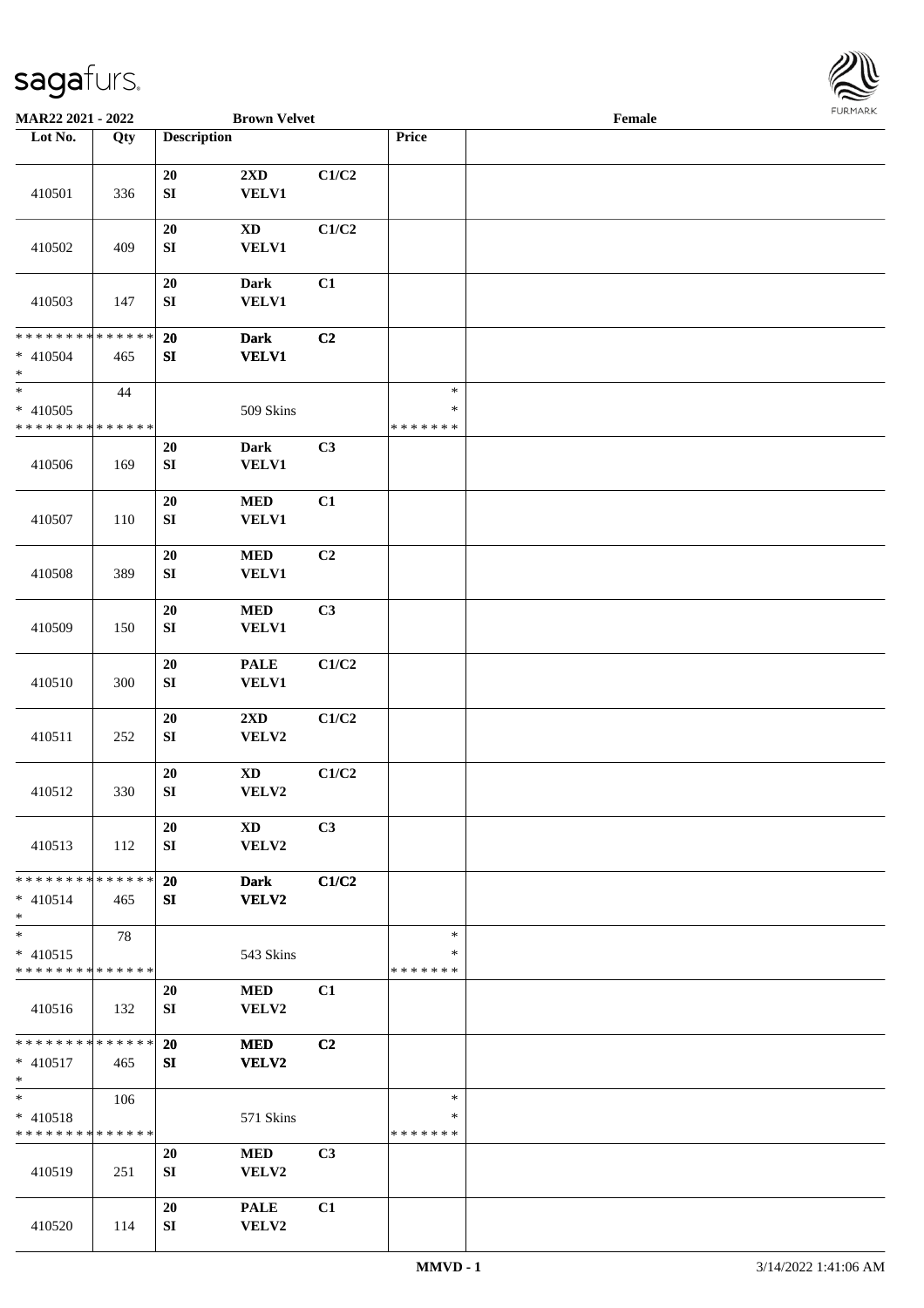

| MAR22 2021 - 2022                       |     |                    | <b>Brown Velvet</b>    |                |               | Female |  |
|-----------------------------------------|-----|--------------------|------------------------|----------------|---------------|--------|--|
| Lot No.                                 | Qty | <b>Description</b> |                        |                | Price         |        |  |
|                                         |     |                    |                        |                |               |        |  |
| **************                          |     | <b>20</b>          | <b>PALE</b>            | C2             |               |        |  |
| $* 410521$                              | 425 | SI                 | <b>VELV2</b>           |                |               |        |  |
| $*$                                     |     |                    |                        |                |               |        |  |
| $\overline{\phantom{a}^*}$              | 74  |                    |                        |                | $\ast$        |        |  |
| * 410522                                |     |                    | 499 Skins              |                | $\ast$        |        |  |
| * * * * * * * * * * * * * *             |     |                    |                        |                | * * * * * * * |        |  |
|                                         |     |                    |                        |                |               |        |  |
|                                         |     | 20                 | <b>PALE</b>            | C <sub>3</sub> |               |        |  |
| 410523                                  | 151 | ${\bf SI}$         | VELV2                  |                |               |        |  |
|                                         |     |                    |                        |                |               |        |  |
|                                         |     | 20                 | $\bold{XP}$            | C1/C2          |               |        |  |
| 410524                                  | 300 | ${\bf SI}$         | VELV2                  |                |               |        |  |
|                                         |     |                    |                        |                |               |        |  |
|                                         |     | 20                 | 2XD                    | C1             |               |        |  |
| 410525                                  | 358 | <b>SAGA</b>        | <b>VELV1</b>           |                |               |        |  |
|                                         |     |                    |                        |                |               |        |  |
| * * * * * * * * * * * * * *             |     | 20                 | 2XD                    | C2             |               |        |  |
| $* 410526$                              | 445 | <b>SAGA</b>        | <b>VELV1</b>           |                |               |        |  |
| $\ast$                                  |     |                    |                        |                |               |        |  |
| $\ast$                                  |     |                    |                        |                | $\ast$        |        |  |
| $* 410527$                              | 420 |                    | $\overline{2}$         |                | $\ast$        |        |  |
| $\ast$                                  |     |                    |                        |                | $\ast$        |        |  |
| $\ast$                                  | 146 |                    |                        |                | $\ast$        |        |  |
|                                         |     |                    |                        |                | *             |        |  |
| * 410528<br>* * * * * * * * * * * * * * |     |                    | $1011$ Skins           |                | * * * * * * * |        |  |
|                                         |     |                    |                        |                |               |        |  |
|                                         |     | 20                 | 2XD                    | C3             |               |        |  |
| 410529                                  | 298 | <b>SAGA</b>        | VELV1                  |                |               |        |  |
|                                         |     |                    |                        |                |               |        |  |
|                                         |     | 20                 | $\mathbf{X}\mathbf{D}$ | C1             |               |        |  |
| 410530                                  | 405 | <b>SAGA</b>        | <b>VELV1</b>           |                |               |        |  |
|                                         |     |                    |                        |                |               |        |  |
| * * * * * * * * * * * * * * *           |     | 20                 | <b>XD</b>              | C <sub>2</sub> |               |        |  |
| $* 410531$                              | 445 | $\mathbf{SAGA}$    | <b>VELV1</b>           |                |               |        |  |
| $*$                                     |     |                    |                        |                |               |        |  |
| $\ast$                                  |     |                    |                        |                | $\ast$        |        |  |
| $* 410532$                              | 420 |                    | $\overline{c}$         |                | $\ast$        |        |  |
| $*$                                     |     |                    |                        |                | $*$           |        |  |
| $\ast$                                  |     |                    |                        |                | $\ast$        |        |  |
| $* 410533$                              | 420 |                    | 3                      |                | ∗             |        |  |
| $\ast$                                  |     |                    |                        |                | $\ast$        |        |  |
| $\ast$                                  | 53  |                    |                        |                | $\ast$        |        |  |
| $* 410534$                              |     |                    | 1338 Skins             |                | *             |        |  |
| * * * * * * * * * * * * * *             |     |                    |                        |                | * * * * * * * |        |  |
|                                         |     |                    |                        |                |               |        |  |
|                                         |     | 20                 | <b>XD</b>              | C3             |               |        |  |
| 410535                                  | 378 | <b>SAGA</b>        | <b>VELV1</b>           |                |               |        |  |
| * * * * * * * * * * * * * *             |     |                    |                        |                |               |        |  |
|                                         |     | 20                 | <b>Dark</b>            | C1             |               |        |  |
| $* 410536$                              | 445 | <b>SAGA</b>        | <b>VELV1</b>           |                |               |        |  |
| $*$                                     |     |                    |                        |                |               |        |  |
| $*$                                     | 139 |                    |                        |                | $\ast$        |        |  |
| $* 410537$                              |     |                    | 584 Skins              |                | *             |        |  |
| * * * * * * * * * * * * * *             |     |                    |                        |                | * * * * * * * |        |  |
| * * * * * * * * * * * * * *             |     | 20                 | <b>Dark</b>            | C <sub>2</sub> |               |        |  |
| * 410538                                | 445 | <b>SAGA</b>        | <b>VELV1</b>           |                |               |        |  |
| $*$                                     |     |                    |                        |                |               |        |  |
| $\ast$                                  |     |                    |                        |                | $\ast$        |        |  |
| * 410539                                | 420 |                    | 2                      |                | ∗             |        |  |
| $\ast$                                  |     |                    |                        |                | $\ast$        |        |  |
| $*$                                     |     |                    |                        |                | $\ast$        |        |  |
| * 410540                                | 420 |                    | 3                      |                | $\ast$        |        |  |
| $*$                                     |     |                    |                        |                | $\ast$        |        |  |
|                                         |     |                    |                        |                |               |        |  |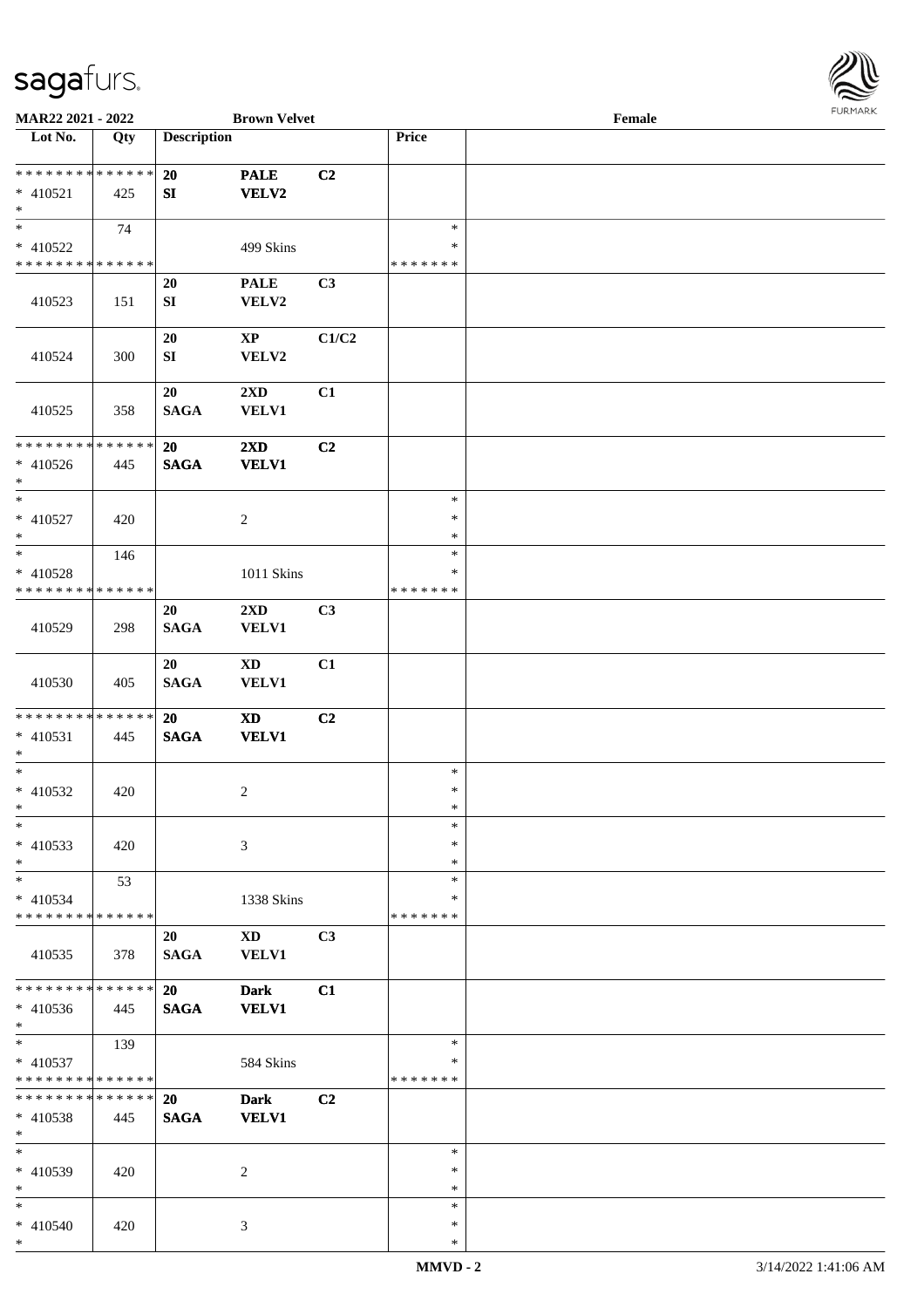

| <b>MAR22 2021 - 2022</b>                   |     |                    | <b>Brown Velvet</b>    |                |               | Female |  |
|--------------------------------------------|-----|--------------------|------------------------|----------------|---------------|--------|--|
| $\overline{\phantom{1}}$ Lot No.           | Qty | <b>Description</b> |                        |                | Price         |        |  |
|                                            |     |                    |                        |                |               |        |  |
| $*$                                        |     | 20                 | <b>Dark</b>            | C2             | $\ast$        |        |  |
| $* 410541$                                 | 420 | <b>SAGA</b>        | <b>VELV1</b>           |                | $\ast$        |        |  |
| $*$                                        |     |                    |                        |                | $\ast$        |        |  |
| $*$                                        | 208 |                    |                        |                | $\ast$        |        |  |
| * 410542                                   |     |                    | 1913 Skins             |                | ∗             |        |  |
| * * * * * * * * * * * * * *                |     |                    |                        |                | *******       |        |  |
| * * * * * * * * <mark>* * * * * * *</mark> |     | <b>20</b>          | <b>Dark</b>            | C <sub>3</sub> |               |        |  |
| $* 410543$                                 | 445 | <b>SAGA</b>        | <b>VELV1</b>           |                |               |        |  |
| $*$                                        |     |                    |                        |                |               |        |  |
| $\overline{\ast}$                          | 73  |                    |                        |                | $\ast$        |        |  |
| $* 410544$                                 |     |                    | 518 Skins              |                | ∗             |        |  |
| * * * * * * * * * * * * * *                |     |                    |                        |                | * * * * * * * |        |  |
| * * * * * * * * <mark>* * * * * * *</mark> |     | <b>20</b>          | <b>MED</b>             | C1             |               |        |  |
| $* 410545$                                 | 425 | <b>SAGA</b>        | <b>VELV1</b>           |                |               |        |  |
| $*$                                        |     |                    |                        |                |               |        |  |
| $*$ $-$                                    | 67  |                    |                        |                | $\ast$        |        |  |
| $* 410546$                                 |     |                    | 492 Skins              |                | $\ast$        |        |  |
| * * * * * * * * * * * * * *                |     |                    |                        |                | * * * * * * * |        |  |
| * * * * * * * * * * * * * *                |     |                    |                        |                |               |        |  |
|                                            |     | 20                 | <b>MED</b>             | C <sub>2</sub> |               |        |  |
| $* 410547$                                 | 445 | <b>SAGA</b>        | <b>VELV1</b>           |                |               |        |  |
| $*$                                        |     |                    |                        |                |               |        |  |
| $*$                                        |     |                    |                        |                | $\ast$        |        |  |
| $* 410548$                                 | 420 |                    | 2                      |                | $\ast$        |        |  |
| $*$                                        |     |                    |                        |                | $\ast$        |        |  |
| $*$                                        |     |                    |                        |                | $\ast$        |        |  |
| * 410549                                   | 420 |                    | 3                      |                | $\ast$        |        |  |
| $*$                                        |     |                    |                        |                | $\ast$        |        |  |
| $*$ $-$                                    | 342 |                    |                        |                | $\ast$        |        |  |
| $* 410550$                                 |     |                    | 1627 Skins             |                | *             |        |  |
| * * * * * * * * * * * * * *                |     |                    |                        |                | * * * * * * * |        |  |
|                                            |     | 20                 | <b>MED</b>             | C <sub>3</sub> |               |        |  |
| 410551                                     | 458 | <b>SAGA</b>        | <b>VELV1</b>           |                |               |        |  |
|                                            |     |                    |                        |                |               |        |  |
| ******** <mark>******</mark>               |     | <b>20</b>          | <b>PALE</b>            | C1             |               |        |  |
| * 410552                                   | 385 | <b>SAGA</b>        | <b>VELV1</b>           |                |               |        |  |
| $*$ $-$                                    |     |                    |                        |                |               |        |  |
| $*$                                        | 81  |                    |                        |                | $\ast$        |        |  |
| * 410553                                   |     |                    | 466 Skins              |                | ∗             |        |  |
| * * * * * * * * * * * * * *                |     |                    |                        |                | * * * * * * * |        |  |
| * * * * * * * * * * * * * * *              |     | 20                 | <b>PALE</b>            | C2             |               |        |  |
| $* 410554$                                 | 445 | <b>SAGA</b>        | <b>VELV1</b>           |                |               |        |  |
| $*$                                        |     |                    |                        |                |               |        |  |
| $*$                                        |     |                    |                        |                | $\ast$        |        |  |
| $* 410555$                                 | 420 |                    | 2                      |                | $\ast$        |        |  |
| $*$                                        |     |                    |                        |                | $\ast$        |        |  |
| $*$                                        | 144 |                    |                        |                | $\ast$        |        |  |
| * 410556                                   |     |                    | 1009 Skins             |                | $\ast$        |        |  |
| * * * * * * * * * * * * * *                |     |                    |                        |                | * * * * * * * |        |  |
|                                            |     | 20                 | <b>PALE</b>            | C <sub>3</sub> |               |        |  |
| 410557                                     | 171 | <b>SAGA</b>        | <b>VELV1</b>           |                |               |        |  |
|                                            |     |                    |                        |                |               |        |  |
|                                            |     | 20                 | $\mathbf{X}\mathbf{P}$ | C1             |               |        |  |
| 410558                                     | 151 | <b>SAGA</b>        | <b>VELV1</b>           |                |               |        |  |
|                                            |     |                    |                        |                |               |        |  |
|                                            |     | 20                 | $\mathbf{X}\mathbf{P}$ | C2             |               |        |  |
|                                            | 394 | <b>SAGA</b>        | VELV1                  |                |               |        |  |
| 410559                                     |     |                    |                        |                |               |        |  |
|                                            |     | 20                 |                        |                |               |        |  |
|                                            |     |                    | $2\rm{XD}$             | C1             |               |        |  |
| 410560                                     | 288 | <b>SAGA</b>        | VELV2                  |                |               |        |  |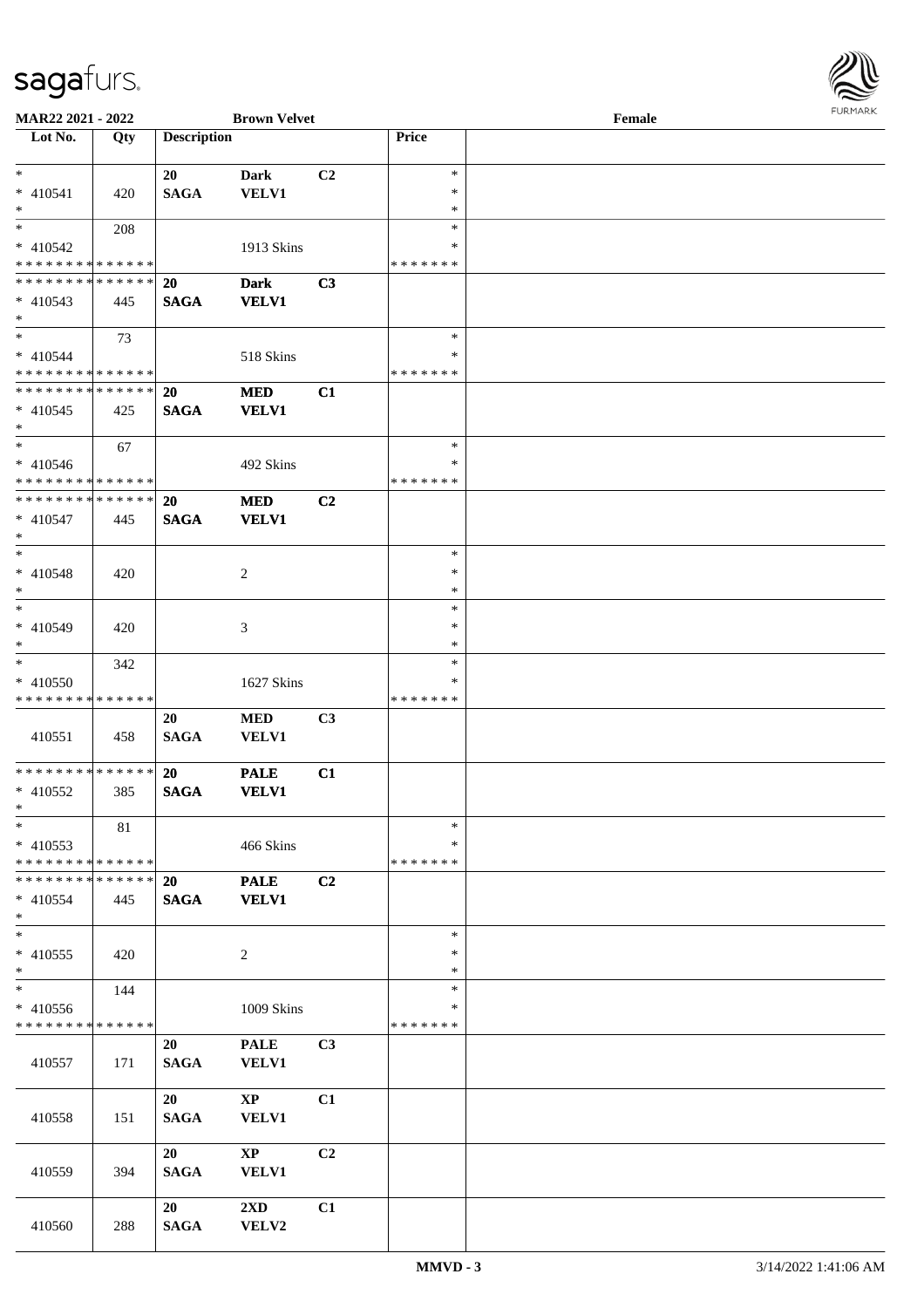

| MAR22 2021 - 2022            |     |                    | <b>Brown Velvet</b>     |                |               | Female |  |
|------------------------------|-----|--------------------|-------------------------|----------------|---------------|--------|--|
| Lot No.                      | Qty | <b>Description</b> |                         |                | Price         |        |  |
|                              |     |                    |                         |                |               |        |  |
| ******** <mark>******</mark> |     | 20                 | 2XD                     | C2             |               |        |  |
| $* 410561$                   | 425 | <b>SAGA</b>        | <b>VELV2</b>            |                |               |        |  |
| $\ast$                       |     |                    |                         |                |               |        |  |
| $*$                          |     |                    |                         |                | $\ast$        |        |  |
|                              | 328 |                    |                         |                |               |        |  |
| * 410562                     |     |                    | 753 Skins               |                | ∗             |        |  |
| * * * * * * * * * * * * * *  |     |                    |                         |                | * * * * * * * |        |  |
|                              |     | 20                 | $2\mathbf{X}\mathbf{D}$ | C3             |               |        |  |
| 410563                       | 265 | <b>SAGA</b>        | VELV2                   |                |               |        |  |
|                              |     |                    |                         |                |               |        |  |
|                              |     | 20                 | <b>XD</b>               | C1             |               |        |  |
| 410564                       | 343 | <b>SAGA</b>        | VELV2                   |                |               |        |  |
|                              |     |                    |                         |                |               |        |  |
| * * * * * * * * * * * * * *  |     | 20                 | <b>XD</b>               | C2             |               |        |  |
|                              |     |                    |                         |                |               |        |  |
| $* 410565$                   | 425 | <b>SAGA</b>        | VELV2                   |                |               |        |  |
| $\ast$                       |     |                    |                         |                |               |        |  |
| $\ast$                       |     |                    |                         |                | $\ast$        |        |  |
| $* 410566$                   | 400 |                    | 2                       |                | $\ast$        |        |  |
| $*$                          |     |                    |                         |                | $\ast$        |        |  |
| $\ast$                       | 381 |                    |                         |                | $\ast$        |        |  |
| $* 410567$                   |     |                    | 1206 Skins              |                | ∗             |        |  |
| * * * * * * * * * * * * * *  |     |                    |                         |                | * * * * * * * |        |  |
| * * * * * * * * * * * * * *  |     | 20                 | <b>XD</b>               | C3             |               |        |  |
| $* 410568$                   | 425 | <b>SAGA</b>        | <b>VELV2</b>            |                |               |        |  |
| $*$                          |     |                    |                         |                |               |        |  |
| $\ast$                       |     |                    |                         |                | $\ast$        |        |  |
|                              | 68  |                    |                         |                | $\ast$        |        |  |
| * 410569                     |     |                    | 493 Skins               |                |               |        |  |
| * * * * * * * * * * * * * *  |     |                    |                         |                | * * * * * * * |        |  |
| * * * * * * * * * * * * * *  |     | 20                 | <b>MED</b>              | C1             |               |        |  |
| * 410570                     | 425 | $\mathbf{SAGA}$    | VELV2                   |                |               |        |  |
| $*$                          |     |                    |                         |                |               |        |  |
| $*$                          |     |                    |                         |                | $\ast$        |        |  |
| $* 410571$                   | 400 |                    | $\overline{c}$          |                | $\ast$        |        |  |
| $*$                          |     |                    |                         |                | $\ast$        |        |  |
| $\ast$                       | 82  |                    |                         |                | $\ast$        |        |  |
| $* 410572$                   |     |                    | 907 Skins               |                | $\ast$        |        |  |
| **************               |     |                    |                         |                | *******       |        |  |
| ******** <mark>******</mark> |     | <b>20 MED</b>      |                         | C <sub>2</sub> |               |        |  |
| $* 410573$                   | 425 | SAGA VELV2         |                         |                |               |        |  |
|                              |     |                    |                         |                |               |        |  |
| $*$<br>$*$                   |     |                    |                         |                |               |        |  |
|                              |     |                    |                         |                | $\ast$        |        |  |
| $* 410574$                   | 400 |                    | 2                       |                | ∗             |        |  |
| $*$                          |     |                    |                         |                | $\ast$        |        |  |
| $*$                          |     |                    |                         |                | $\ast$        |        |  |
| * 410575                     | 400 |                    | 3                       |                | $\ast$        |        |  |
| $*$                          |     |                    |                         |                | $\ast$        |        |  |
| $\overline{\phantom{0}}$     |     |                    |                         |                | $\ast$        |        |  |
| * 410576                     | 400 |                    | 4                       |                | $\ast$        |        |  |
| $*$                          |     |                    |                         |                | $\ast$        |        |  |
| $*$                          |     |                    |                         |                | $\ast$        |        |  |
| $* 410577$                   | 400 |                    | 5                       |                | $\ast$        |        |  |
| $*$                          |     |                    |                         |                | $\ast$        |        |  |
| $\ast$                       |     |                    |                         |                | $\ast$        |        |  |
|                              |     |                    |                         |                |               |        |  |
| $* 410578$                   | 400 |                    | 6                       |                | $\ast$        |        |  |
| $*$                          |     |                    |                         |                | $\ast$        |        |  |
| $\overline{\phantom{0}}$     |     |                    |                         |                | $\ast$        |        |  |
| * 410579                     | 400 |                    | $\tau$                  |                | ∗             |        |  |
| $*$                          |     |                    |                         |                | $\ast$        |        |  |
| $*$                          | 202 |                    |                         |                | $\ast$        |        |  |
| * 410580                     |     |                    | 3027 Skins              |                | ∗             |        |  |
| * * * * * * * * * * * * * *  |     |                    |                         |                | * * * * * * * |        |  |
|                              |     |                    |                         |                |               |        |  |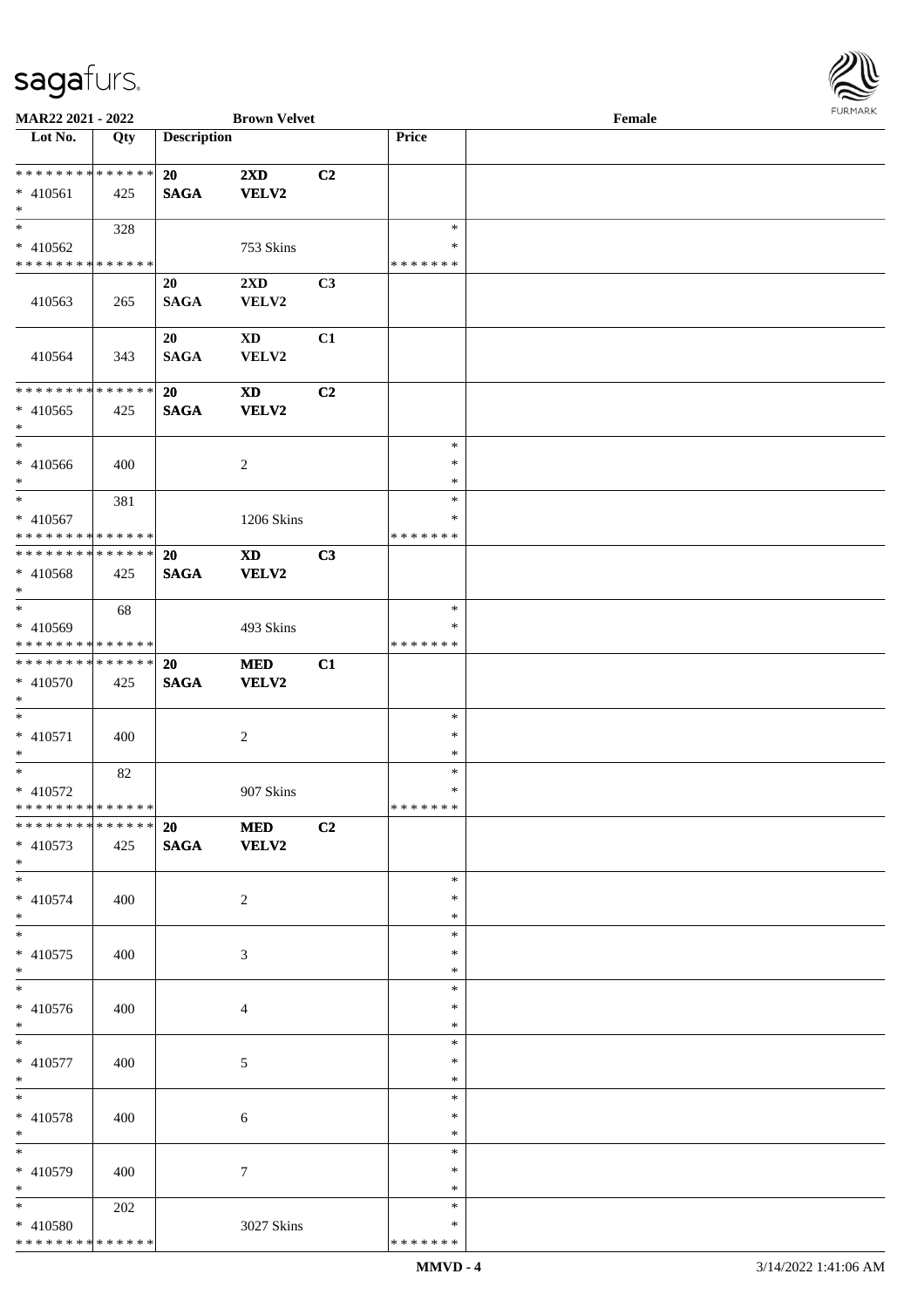

| MAR22 2021 - 2022                |                   |                    | <b>Brown Velvet</b>    |             |               | Female | . 0.13. 0.03. 0.002 |
|----------------------------------|-------------------|--------------------|------------------------|-------------|---------------|--------|---------------------|
| $\overline{\phantom{1}}$ Lot No. | $\overline{Q}$ ty | <b>Description</b> |                        |             | Price         |        |                     |
| * * * * * * * * * * * * * *      |                   | 20                 | <b>MED</b>             | C3          |               |        |                     |
|                                  |                   |                    |                        |             |               |        |                     |
| * 410581<br>$*$                  | 425               | <b>SAGA</b>        | <b>VELV2</b>           |             |               |        |                     |
| $\overline{\phantom{0}}$         |                   |                    |                        |             |               |        |                     |
|                                  |                   |                    |                        |             | $\ast$        |        |                     |
| $* 410582$                       | 400               |                    | $\overline{c}$         |             | $\ast$        |        |                     |
| $*$                              |                   |                    |                        |             | $\ast$        |        |                     |
| $*$                              | 174               |                    |                        |             | ∗             |        |                     |
| $* 410583$                       |                   |                    | 999 Skins              |             | ∗             |        |                     |
| * * * * * * * * * * * * * *      |                   |                    |                        |             | * * * * * * * |        |                     |
| * * * * * * * * * * * * * *      |                   | 20                 | <b>PALE</b>            | C1          |               |        |                     |
| * 410584                         | 425               | <b>SAGA</b>        | <b>VELV2</b>           |             |               |        |                     |
| $*$                              |                   |                    |                        |             |               |        |                     |
| $\ast$                           | 284               |                    |                        |             | $\ast$        |        |                     |
| $* 410585$                       |                   |                    | 709 Skins              |             | ∗             |        |                     |
| * * * * * * * * * * * * * *      |                   |                    |                        |             | * * * * * * * |        |                     |
| * * * * * * * * * * * * * *      |                   | 20                 | <b>PALE</b>            | C2          |               |        |                     |
| * 410586                         | 425               | <b>SAGA</b>        | <b>VELV2</b>           |             |               |        |                     |
| $*$                              |                   |                    |                        |             |               |        |                     |
| $*$                              |                   |                    |                        |             | $\ast$        |        |                     |
| $* 410587$                       | 400               |                    |                        |             | ∗             |        |                     |
| $*$                              |                   |                    | $\overline{2}$         |             | $\ast$        |        |                     |
| $\ast$                           |                   |                    |                        |             | $\ast$        |        |                     |
|                                  |                   |                    |                        |             |               |        |                     |
| * 410588                         | 400               |                    | 3                      |             | $\ast$        |        |                     |
| $\ast$                           |                   |                    |                        |             | $\ast$        |        |                     |
| $*$                              |                   |                    |                        |             | $\ast$        |        |                     |
| * 410589                         | 400               |                    | 4                      |             | $\ast$        |        |                     |
| $*$                              |                   |                    |                        |             | $\ast$        |        |                     |
| $*$                              |                   |                    |                        |             | $\ast$        |        |                     |
| $* 410590$                       | 400               |                    | 5                      |             | ∗             |        |                     |
| $*$                              |                   |                    |                        |             | ∗             |        |                     |
| $\ast$                           |                   |                    |                        |             | $\ast$        |        |                     |
| $* 410591$                       | 360               |                    | 6                      |             | $\ast$        |        |                     |
| $*$                              |                   |                    |                        |             | $\ast$        |        |                     |
| $*$                              | 76                |                    |                        |             | $\ast$        |        |                     |
| * 410592                         |                   |                    | 2461 Skins             |             | $\ast$        |        |                     |
| * * * * * * * * * * * * * * *    |                   |                    |                        |             | *******       |        |                     |
| * * * * * * * * * * * * * *      |                   | <b>20</b>          | <b>PALE</b>            | C3          |               |        |                     |
| * 410593                         | 425               | <b>SAGA</b>        | VELV2                  |             |               |        |                     |
| $*$                              |                   |                    |                        |             |               |        |                     |
| $\ast$                           | 254               |                    |                        |             | $\ast$        |        |                     |
| * 410594                         |                   |                    | 679 Skins              |             | ∗             |        |                     |
| * * * * * * * * * * * * * *      |                   |                    |                        |             | * * * * * * * |        |                     |
|                                  |                   |                    |                        |             |               |        |                     |
|                                  |                   | 20                 | $\mathbf{X}\mathbf{P}$ | C1          |               |        |                     |
| 410595                           | 372               | <b>SAGA</b>        | VELV2                  |             |               |        |                     |
|                                  |                   |                    |                        |             |               |        |                     |
| * * * * * * * * * * * * * *      |                   | 20                 | $\mathbf{X}\mathbf{P}$ | C2          |               |        |                     |
| $* 410596$                       | 425               | <b>SAGA</b>        | VELV2                  |             |               |        |                     |
| $*$                              |                   |                    |                        |             |               |        |                     |
| $\ast$                           |                   |                    |                        |             | $\ast$        |        |                     |
| * 410597                         | 400               |                    | 2                      |             | $\ast$        |        |                     |
| $*$                              |                   |                    |                        |             | $\ast$        |        |                     |
| $*$                              | 299               |                    |                        |             | $\ast$        |        |                     |
| * 410598                         |                   |                    | 1124 Skins             |             | ∗             |        |                     |
| * * * * * * * * * * * * * *      |                   |                    |                        |             | * * * * * * * |        |                     |
|                                  |                   | 20                 | $\mathbf{X}\mathbf{P}$ | C3          |               |        |                     |
| 410599                           | 274               | <b>SAGA</b>        | VELV2                  |             |               |        |                     |
|                                  |                   |                    |                        |             |               |        |                     |
| * * * * * * * * * * * * * * *    |                   | <b>20</b>          | XD/DK                  | C2          |               |        |                     |
| $* 410600$                       | 445               | IA                 | <b>VELV1</b>           | <b>CHIP</b> |               |        |                     |
| $*$                              |                   |                    |                        |             |               |        |                     |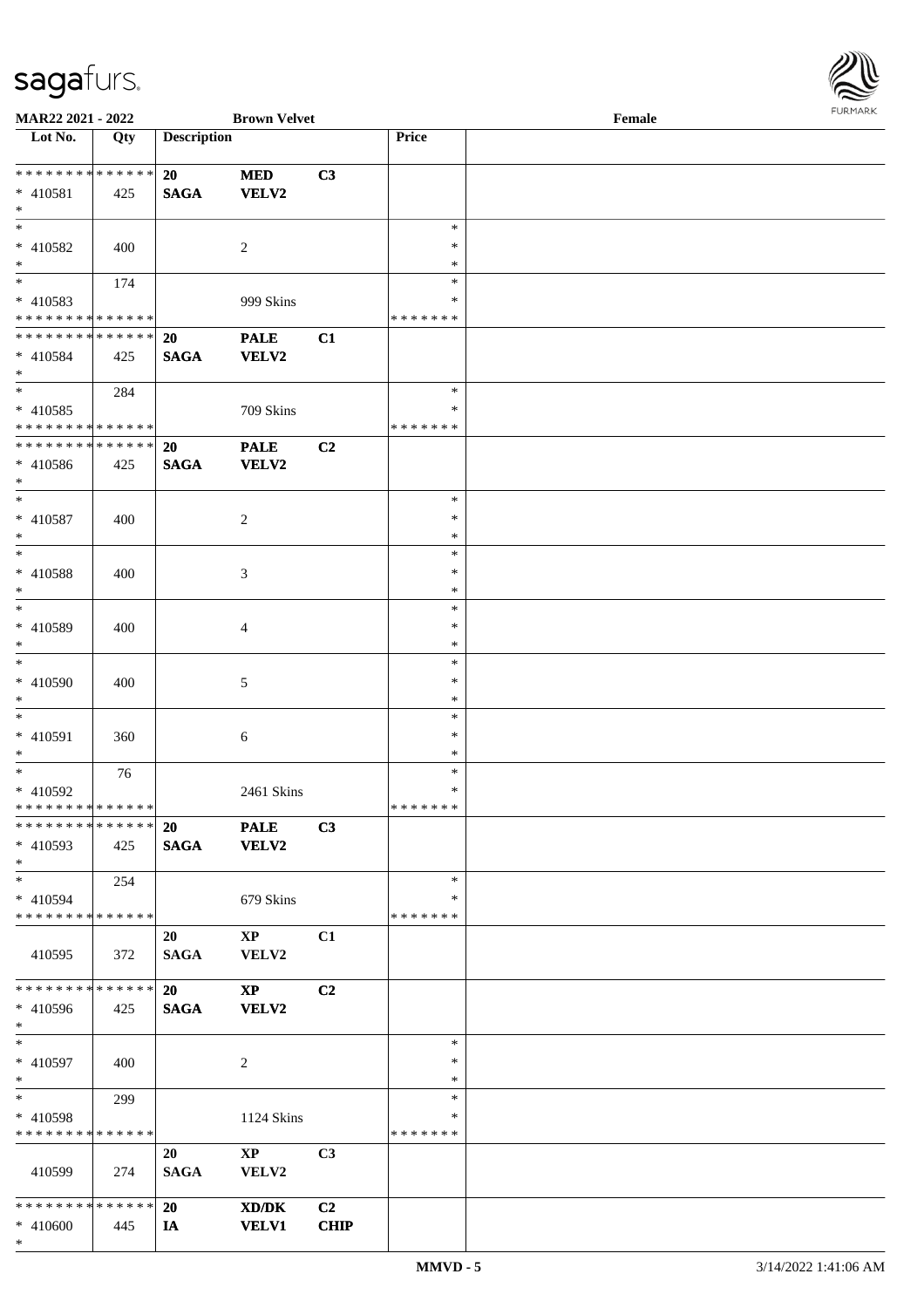\*



| <b>MAR22 2021 - 2022</b>                   |     |                    | <b>Brown Velvet</b>                         |                |         | Female |  |
|--------------------------------------------|-----|--------------------|---------------------------------------------|----------------|---------|--------|--|
| Lot No.                                    | Qty | <b>Description</b> |                                             |                | Price   |        |  |
|                                            |     |                    |                                             |                |         |        |  |
| $*$                                        |     | 20                 | XD/DK                                       | C <sub>2</sub> | $\ast$  |        |  |
| * 410601                                   | 420 | IA                 | <b>VELV1</b>                                | CHIP           | $\ast$  |        |  |
| $*$                                        |     |                    |                                             |                | $\ast$  |        |  |
| $\overline{\ast}$                          |     |                    |                                             |                | $\ast$  |        |  |
|                                            |     |                    |                                             |                |         |        |  |
| * 410602                                   | 420 |                    | 3                                           |                | $\ast$  |        |  |
| $*$                                        |     |                    |                                             |                | $\ast$  |        |  |
| $\overline{\phantom{0}}$                   |     |                    |                                             |                | $\ast$  |        |  |
| * 410603                                   | 440 |                    | $\overline{4}$                              |                | $\ast$  |        |  |
| $*$                                        |     |                    |                                             |                | $\ast$  |        |  |
| $*$                                        | 161 |                    |                                             |                | $\ast$  |        |  |
| * 410604                                   |     |                    | 1886 Skins                                  |                | $\ast$  |        |  |
| * * * * * * * * * * * * * *                |     |                    |                                             |                | ******* |        |  |
| * * * * * * * * <mark>* * * * * * *</mark> |     |                    |                                             |                |         |        |  |
|                                            |     | 20                 | MED/PAL C2                                  |                |         |        |  |
| $* 410605$                                 | 445 | IA                 | <b>VELV1</b>                                | <b>CHIP</b>    |         |        |  |
| $*$                                        |     |                    |                                             |                |         |        |  |
|                                            |     |                    |                                             |                | $\ast$  |        |  |
| * 410606                                   | 420 |                    | $\sqrt{2}$                                  |                | $\ast$  |        |  |
| $*$                                        |     |                    |                                             |                | $\ast$  |        |  |
|                                            |     |                    |                                             |                | $\ast$  |        |  |
| $* 410607$                                 | 420 |                    | 3                                           |                | $\ast$  |        |  |
| $*$                                        |     |                    |                                             |                | $\ast$  |        |  |
| $*$                                        |     |                    |                                             |                | $\ast$  |        |  |
|                                            |     |                    |                                             |                |         |        |  |
| * 410608                                   | 420 |                    | 4                                           |                | $\ast$  |        |  |
| $*$                                        |     |                    |                                             |                | $\ast$  |        |  |
| $\overline{\phantom{0}}$                   |     |                    |                                             |                | $\ast$  |        |  |
| * 410609                                   | 420 |                    | $5\,$                                       |                | $\ast$  |        |  |
| $*$                                        |     |                    |                                             |                | $\ast$  |        |  |
|                                            | 81  |                    |                                             |                | $\ast$  |        |  |
| $* 410610$                                 |     |                    | 2206 Skins                                  |                | $\ast$  |        |  |
| * * * * * * * * * * * * * *                |     |                    |                                             |                | ******* |        |  |
| * * * * * * * * * * * * * *                |     | 20                 | $\mathbf{X}\mathbf{D}/\mathbf{D}\mathbf{K}$ | C2             |         |        |  |
|                                            |     |                    |                                             |                |         |        |  |
| $* 410611$                                 | 425 | IA                 | <b>VELV2</b>                                | CHIP           |         |        |  |
| $\ast$                                     |     |                    |                                             |                |         |        |  |
| $*$                                        |     |                    |                                             |                | $\ast$  |        |  |
| * 410612                                   | 400 |                    | $\overline{c}$                              |                | $\ast$  |        |  |
| $*$                                        |     |                    |                                             |                | $\ast$  |        |  |
| $*$                                        |     |                    |                                             |                | $\ast$  |        |  |
| $* 410613$                                 | 400 |                    | $\mathfrak{Z}$                              |                | $\ast$  |        |  |
| $*$                                        |     |                    |                                             |                | $\ast$  |        |  |
| $*$                                        |     |                    |                                             |                | $\ast$  |        |  |
| $* 410614$                                 | 400 |                    | $\overline{4}$                              |                | $\ast$  |        |  |
| $*$                                        |     |                    |                                             |                | $\ast$  |        |  |
| $*$                                        |     |                    |                                             |                | $\ast$  |        |  |
|                                            |     |                    |                                             |                |         |        |  |
| $* 410615$                                 | 400 |                    | $\mathfrak{S}$                              |                | $\ast$  |        |  |
| $*$                                        |     |                    |                                             |                | $\ast$  |        |  |
| $*$                                        |     |                    |                                             |                | $\ast$  |        |  |
| * 410616                                   | 400 |                    | $\boldsymbol{6}$                            |                | $\ast$  |        |  |
| $*$                                        |     |                    |                                             |                | $\ast$  |        |  |
|                                            | 276 |                    |                                             |                | $\ast$  |        |  |
| $* 410617$                                 |     |                    | 2701 Skins                                  |                | $\ast$  |        |  |
| * * * * * * * * <mark>* * * * * * *</mark> |     |                    |                                             |                | ******* |        |  |
| * * * * * * * * * * * * * *                |     | <b>20</b>          | MED/PAL C2                                  |                |         |        |  |
|                                            |     |                    | VELV2                                       | <b>CHIP</b>    |         |        |  |
| * 410618                                   | 445 | IA                 |                                             |                |         |        |  |
| $*$                                        |     |                    |                                             |                |         |        |  |
| $*$                                        |     |                    |                                             |                | $\ast$  |        |  |
| * 410619                                   | 420 |                    | 2                                           |                | $\ast$  |        |  |
| $*$                                        |     |                    |                                             |                | $\ast$  |        |  |
| $*$                                        |     |                    |                                             |                | $\ast$  |        |  |
| * 410620                                   | 420 |                    | $\mathbf{3}$                                |                | $\ast$  |        |  |
| $*$                                        |     |                    |                                             |                | $\ast$  |        |  |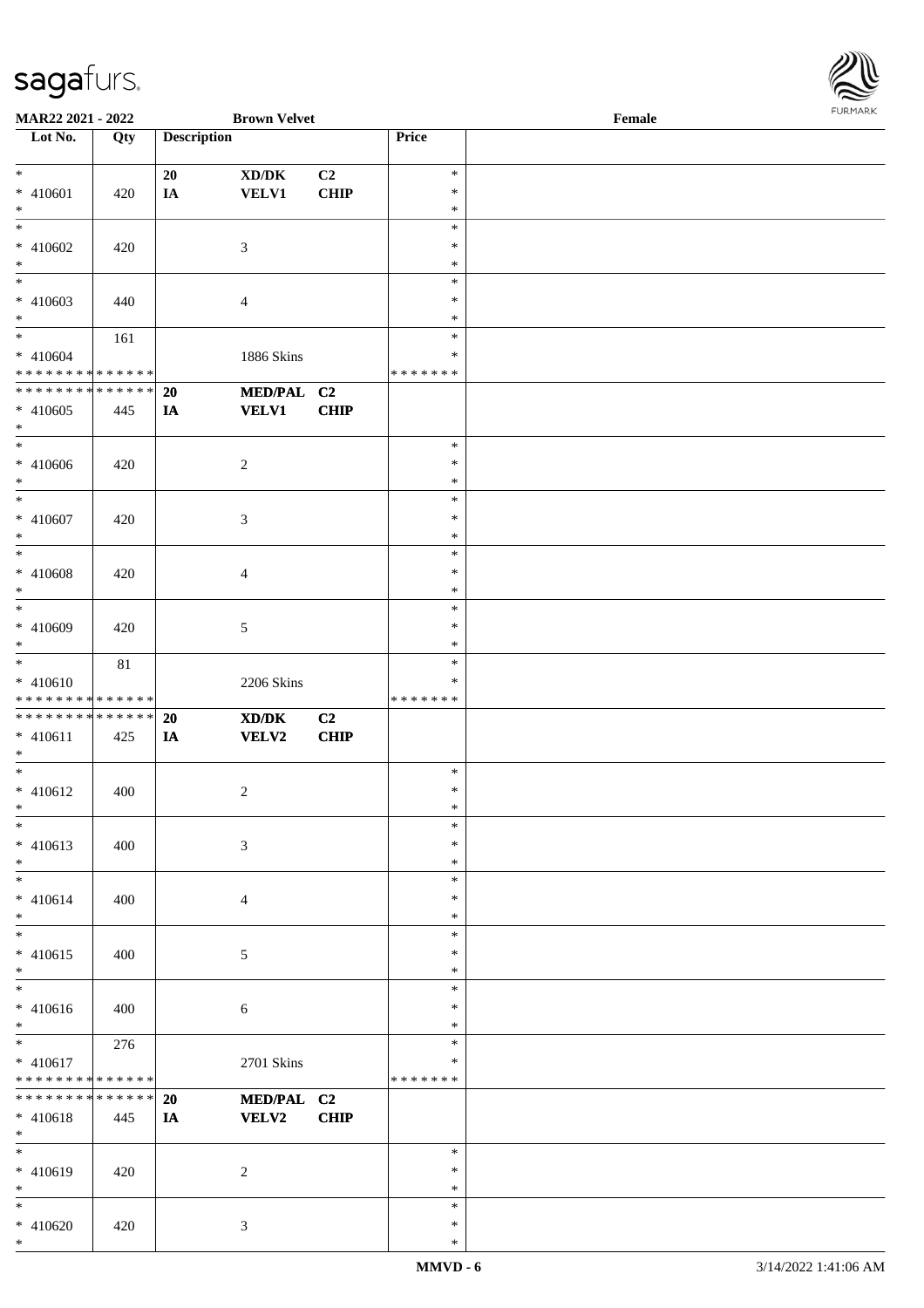

| <b>MAR22 2021 - 2022</b>      |                 |                    | <b>Brown Velvet</b>     |                |               | Female |  |
|-------------------------------|-----------------|--------------------|-------------------------|----------------|---------------|--------|--|
| Lot No.                       | Qty             | <b>Description</b> |                         |                | Price         |        |  |
|                               |                 |                    |                         |                |               |        |  |
| $*$                           |                 | 20                 | MED/PAL C2              |                | $\ast$        |        |  |
| $* 410621$                    | 420             | IA                 | ${\bf VELV2}$           | <b>CHIP</b>    | $\ast$        |        |  |
| $*$                           |                 |                    |                         |                | $\ast$        |        |  |
|                               |                 |                    |                         |                | $\ast$        |        |  |
| * 410622                      | 420             |                    | 5                       |                | $\ast$        |        |  |
| $*$                           |                 |                    |                         |                | $\ast$        |        |  |
|                               |                 |                    |                         |                | $\ast$        |        |  |
| $* 410623$                    | 420             |                    | 6                       |                | $\ast$        |        |  |
| $*$                           |                 |                    |                         |                | $\ast$        |        |  |
| $*$                           |                 |                    |                         |                | $\ast$        |        |  |
| $* 410624$                    | 420             |                    | $\boldsymbol{7}$        |                | $\ast$        |        |  |
| $*$                           |                 |                    |                         |                | $\ast$        |        |  |
|                               |                 |                    |                         |                | $\ast$        |        |  |
| $* 410625$                    | 420             |                    | $\,8\,$                 |                | $\ast$        |        |  |
| $*$                           |                 |                    |                         |                | $\ast$        |        |  |
| $*$                           | 351             |                    |                         |                | $\ast$        |        |  |
| $* 410626$                    |                 |                    | 3736 Skins              |                | $\ast$        |        |  |
| * * * * * * * * * * * * * * * |                 |                    |                         |                | * * * * * * * |        |  |
|                               |                 | 20                 | $2\mathbf{X}\mathbf{D}$ | C1             |               |        |  |
| 410627                        | 158             | <b>SROY</b>        | <b>VELV1</b>            |                |               |        |  |
|                               |                 |                    |                         |                |               |        |  |
| * * * * * * * * * * * * * * * |                 | 20                 | $2\mathbf{X}\mathbf{D}$ | C2             |               |        |  |
| $* 410628$                    | 405             | <b>SROY</b>        | <b>VELV1</b>            |                |               |        |  |
| $\ast$                        |                 |                    |                         |                |               |        |  |
| $*$                           | 77              |                    |                         |                | $\ast$        |        |  |
| $* 410629$                    |                 |                    | 482 Skins               |                | $\ast$        |        |  |
| * * * * * * * * * * * * * *   |                 |                    |                         |                | *******       |        |  |
|                               |                 | 20                 | $2\mathbf{X}\mathbf{D}$ | C3             |               |        |  |
| 410630                        | 153             | <b>SROY</b>        | <b>VELV1</b>            |                |               |        |  |
|                               |                 |                    |                         |                |               |        |  |
|                               |                 | 20                 | <b>XD</b>               | C1             |               |        |  |
| 410631                        | 165             | <b>SROY</b>        | <b>VELV1</b>            |                |               |        |  |
|                               |                 |                    |                         |                |               |        |  |
| * * * * * * * * * * * * * * * |                 | 20                 | <b>XD</b>               | C2             |               |        |  |
| $* 410632$                    | 425             | <b>SROY</b>        | <b>VELV1</b>            |                |               |        |  |
| $*$                           |                 |                    |                         |                |               |        |  |
| $\ast$                        | 134             |                    |                         |                | $\ast$        |        |  |
| $* 410633$                    |                 |                    | 559 Skins               |                | ∗             |        |  |
| * * * * * * * * * * * * * * * |                 |                    |                         |                | * * * * * * * |        |  |
|                               |                 | 20                 | $\mathbf{X}\mathbf{D}$  | C3             |               |        |  |
| 410634                        | 177             | <b>SROY</b>        | <b>VELV1</b>            |                |               |        |  |
|                               |                 |                    |                         |                |               |        |  |
|                               |                 | 20                 | <b>Dark</b>             | C1             |               |        |  |
| 410635                        | 251             | <b>SROY</b>        | <b>VELV1</b>            |                |               |        |  |
|                               |                 |                    |                         |                |               |        |  |
| * * * * * * * *               | $* * * * * * *$ | 20                 | <b>Dark</b>             | C <sub>2</sub> |               |        |  |
| $* 410636$                    | 425             | <b>SROY</b>        | <b>VELV1</b>            |                |               |        |  |
| $*$                           |                 |                    |                         |                |               |        |  |
| $*$                           |                 |                    |                         |                | $\ast$        |        |  |
| $* 410637$                    | 360             |                    | $\overline{c}$          |                | $\ast$        |        |  |
| $*$                           |                 |                    |                         |                | $\ast$        |        |  |
| $*$                           | 86              |                    |                         |                | $\ast$        |        |  |
| * 410638                      |                 |                    | 871 Skins               |                | $\ast$        |        |  |
| * * * * * * * * * * * * * *   |                 |                    |                         |                | *******       |        |  |
|                               |                 |                    |                         | C3             |               |        |  |
|                               |                 | 20                 | Dark                    |                |               |        |  |
| 410639                        | 221             | <b>SROY</b>        | <b>VELV1</b>            |                |               |        |  |
|                               |                 |                    |                         |                |               |        |  |
|                               |                 | 20                 | <b>MED</b>              | C1             |               |        |  |
| 410640                        | 332             | <b>SROY</b>        | <b>VELV1</b>            |                |               |        |  |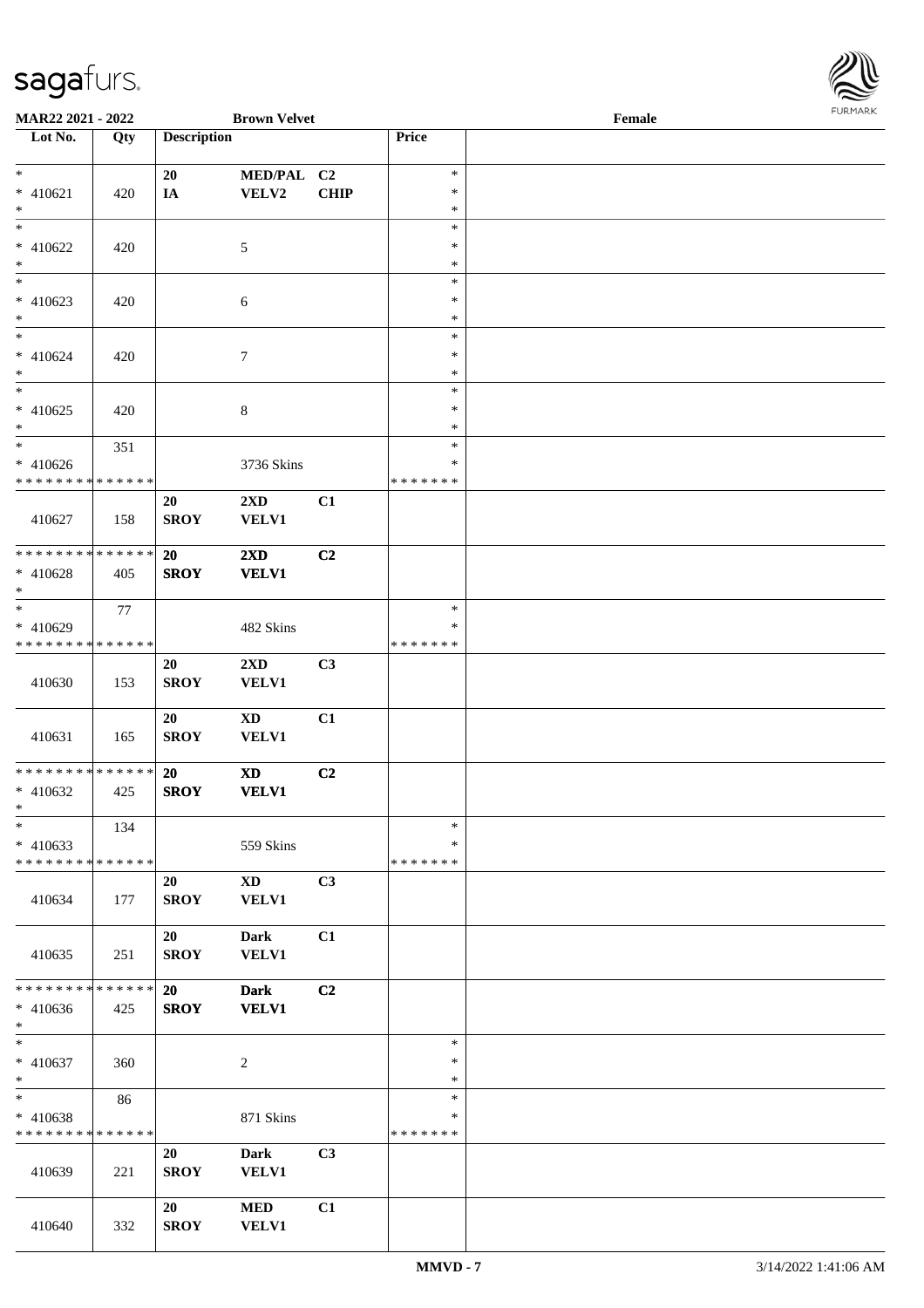

| MAR22 2021 - 2022                                    |     |                          | <b>Brown Velvet</b>             |                |                                   | Female | 101111111111 |
|------------------------------------------------------|-----|--------------------------|---------------------------------|----------------|-----------------------------------|--------|--------------|
| Lot No.                                              | Qty | <b>Description</b>       |                                 |                | Price                             |        |              |
| * * * * * * * * * * * * * *<br>$* 410641$<br>$\ast$  | 425 | 20<br><b>SROY</b>        | $\bf MED$<br><b>VELV1</b>       | C <sub>2</sub> |                                   |        |              |
| $\ast$<br>$* 410642$<br>$\ast$                       | 400 |                          | $\overline{c}$                  |                | $\ast$<br>$\ast$<br>$\ast$        |        |              |
| $_{*}$<br>$* 410643$<br>* * * * * * * * * * * * * *  | 45  |                          | 870 Skins                       |                | $\ast$<br>∗<br>* * * * * * *      |        |              |
| 410644                                               | 191 | 20<br><b>SROY</b>        | $\bf MED$<br>VELV1              | C3             |                                   |        |              |
| 410645                                               | 242 | 20<br><b>SROY</b>        | <b>PALE</b><br>VELV1            | C1             |                                   |        |              |
| ******** <mark>******</mark><br>$* 410646$<br>$\ast$ | 425 | 20<br><b>SROY</b>        | <b>PALE</b><br><b>VELV1</b>     | C <sub>2</sub> |                                   |        |              |
| $\ast$<br>$* 410647$<br>* * * * * * * * * * * * * *  | 98  |                          | 523 Skins                       |                | $\ast$<br>$\ast$<br>* * * * * * * |        |              |
| 410648                                               | 224 | 20<br><b>SROY</b>        | $\mathbf{XP}$<br>VELV1          | C1/C2          |                                   |        |              |
| 410649                                               | 211 | 20<br><b>SROY</b>        | 2XD<br>VELV2                    | C1             |                                   |        |              |
| * * * * * * * * * * * * * *<br>$* 410650$<br>$\ast$  | 405 | 20<br><b>SROY</b>        | 2XD<br>VELV2                    | C <sub>2</sub> |                                   |        |              |
| $\ast$<br>$* 410651$<br>* * * * * * * * * * * * * *  | 303 |                          | 708 Skins                       |                | $\ast$<br>$\ast$<br>* * * * * * * |        |              |
| 410652                                               | 279 | 20<br><b>SROY</b>        | $2{\bf X}{\bf D}$<br>VELV2      | C3             |                                   |        |              |
| 410653                                               | 268 | 20<br><b>SROY</b>        | $\mathbf{X}\mathbf{D}$<br>VELV2 | C1             |                                   |        |              |
| * * * * * * * * * * * * * *<br>$* 410654$<br>$\ast$  | 405 | <b>20</b><br><b>SROY</b> | <b>XD</b><br>VELV2              | C <sub>2</sub> |                                   |        |              |
| $\ast$<br>$* 410655$<br>$\ast$                       | 380 |                          | 2                               |                | $\ast$<br>∗<br>$\ast$             |        |              |
| $\ast$<br>$* 410656$<br>* * * * * * * * * * * * * *  | 397 |                          | 1182 Skins                      |                | $\ast$<br>$\ast$<br>* * * * * * * |        |              |
| * * * * * * * * * * * * * * *<br>$* 410657$<br>$*$   | 405 | <b>20</b><br><b>SROY</b> | <b>XD</b><br>VELV2              | C <sub>3</sub> |                                   |        |              |
| $\ast$<br>* 410658<br>* * * * * * * * * * * * * *    | 70  |                          | 475 Skins                       |                | $\ast$<br>∗<br>* * * * * * *      |        |              |
| * * * * * * * * * * * * * *<br>$* 410659$<br>$*$     | 415 | 20<br><b>SROY</b>        | <b>Dark</b><br>VELV2            | C1             |                                   |        |              |
| $*$<br>* 410660<br>* * * * * * * * * * * * * *       | 89  |                          | 504 Skins                       |                | ∗<br>∗<br>* * * * * * *           |        |              |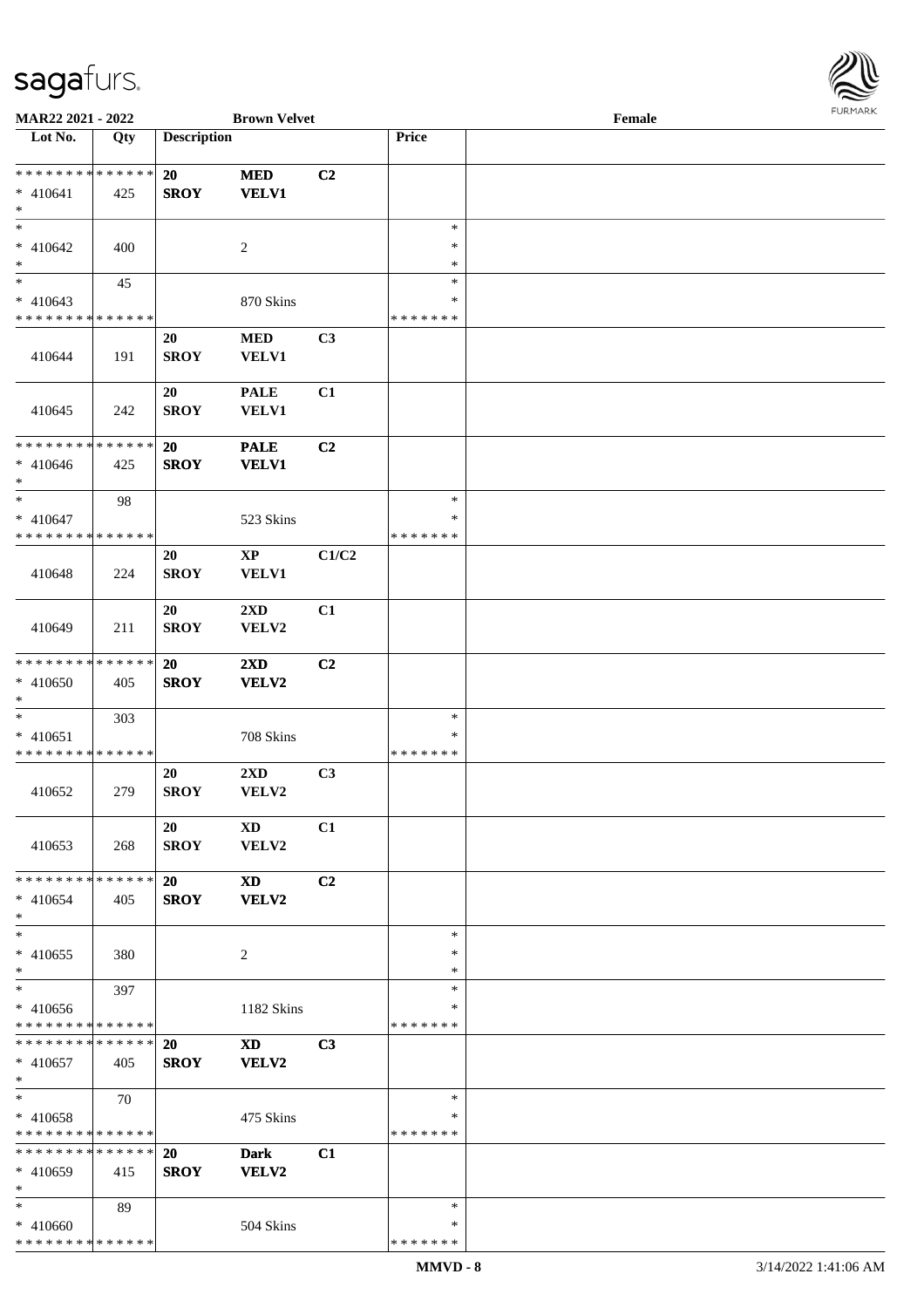

| MAR22 2021 - 2022             |     |                    | <b>Brown Velvet</b>    |                |               | Female |
|-------------------------------|-----|--------------------|------------------------|----------------|---------------|--------|
| Lot No.                       | Qty | <b>Description</b> |                        |                | Price         |        |
|                               |     |                    |                        |                |               |        |
| ******** <mark>******</mark>  |     | 20                 | Dark                   | C3             |               |        |
| * 410661                      | 405 | <b>SROY</b>        | VELV2                  |                |               |        |
| $*$                           |     |                    |                        |                |               |        |
| $*$                           | 335 |                    |                        |                | $\ast$        |        |
| * 410662                      |     |                    | 740 Skins              |                | ∗             |        |
| * * * * * * * * * * * * * *   |     |                    |                        |                | * * * * * * * |        |
| * * * * * * * * * * * * * *   |     | <b>20</b>          | <b>MED</b>             | C1             |               |        |
|                               |     |                    |                        |                |               |        |
| $* 410663$                    | 365 | <b>SROY</b>        | VELV2                  |                |               |        |
| $*$                           |     |                    |                        |                |               |        |
| $*$                           | 68  |                    |                        |                | $\ast$        |        |
| $* 410664$                    |     |                    | 433 Skins              |                | $\ast$        |        |
| * * * * * * * * * * * * * *   |     |                    |                        |                | *******       |        |
| * * * * * * * * * * * * * *   |     | 20                 | <b>MED</b>             | C2             |               |        |
| $* 410665$                    | 405 | <b>SROY</b>        | VELV2                  |                |               |        |
| $\ast$                        |     |                    |                        |                |               |        |
| $*$                           |     |                    |                        |                | $\ast$        |        |
| $* 410666$                    | 380 |                    | 2                      |                | $\ast$        |        |
| $*$                           |     |                    |                        |                | $\ast$        |        |
| $\ast$                        |     |                    |                        |                | $\ast$        |        |
| $* 410667$                    | 380 |                    | 3                      |                | $\ast$        |        |
| $\ast$                        |     |                    |                        |                | $\ast$        |        |
| $*$                           |     |                    |                        |                | $\ast$        |        |
|                               |     |                    |                        |                | $\ast$        |        |
| $* 410668$                    | 380 |                    | 4                      |                |               |        |
| $*$                           |     |                    |                        |                | ∗             |        |
| $*$                           | 188 |                    |                        |                | $\ast$        |        |
| * 410669                      |     |                    | 1733 Skins             |                | ∗             |        |
| * * * * * * * * * * * * * *   |     |                    |                        |                | * * * * * * * |        |
| * * * * * * * * * * * * * *   |     | <b>20</b>          | <b>MED</b>             | C3             |               |        |
| * 410670                      | 405 | <b>SROY</b>        | VELV2                  |                |               |        |
| $*$                           |     |                    |                        |                |               |        |
| $*$                           | 82  |                    |                        |                | $\ast$        |        |
| * 410671                      |     |                    | 487 Skins              |                | ∗             |        |
| * * * * * * * * * * * * * *   |     |                    |                        |                | *******       |        |
|                               |     | 20                 | <b>PALE</b>            | C1             |               |        |
| 410672                        | 353 | <b>SROY</b>        | VELV2                  |                |               |        |
|                               |     |                    |                        |                |               |        |
| * * * * * * * * * * * * * * * |     | 20                 | <b>PALE</b>            | C <sub>2</sub> |               |        |
| $* 410673$                    | 405 | <b>SROY</b>        | VELV2                  |                |               |        |
| $*$                           |     |                    |                        |                |               |        |
| $*$                           |     |                    |                        |                | $\ast$        |        |
|                               |     |                    |                        |                |               |        |
| $* 410674$                    | 380 |                    | 2                      |                | $\ast$        |        |
| $*$                           |     |                    |                        |                | $\ast$        |        |
| $*$                           | 384 |                    |                        |                | $\ast$        |        |
| $* 410675$                    |     |                    | 1169 Skins             |                | $\ast$        |        |
| * * * * * * * * * * * * * *   |     |                    |                        |                | * * * * * * * |        |
|                               |     | 20                 | <b>PALE</b>            | C <sub>3</sub> |               |        |
| 410676                        | 228 | <b>SROY</b>        | VELV2                  |                |               |        |
|                               |     |                    |                        |                |               |        |
|                               |     | 20                 | $\mathbf{X}\mathbf{P}$ | C1             |               |        |
| 410677                        | 186 | <b>SROY</b>        | VELV2                  |                |               |        |
|                               |     |                    |                        |                |               |        |
| ******** <mark>******</mark>  |     | <b>20</b>          | $\mathbf{X}\mathbf{P}$ | C2             |               |        |
| $* 410678$                    | 405 | <b>SROY</b>        | VELV2                  |                |               |        |
| $*$                           |     |                    |                        |                |               |        |
| $*$                           | 105 |                    |                        |                | $\ast$        |        |
|                               |     |                    |                        |                | ∗             |        |
| * 410679                      |     |                    | 510 Skins              |                |               |        |
| * * * * * * * * * * * * * *   |     |                    |                        |                | * * * * * * * |        |
|                               |     | 20                 | $\mathbf{X}\mathbf{P}$ | C3             |               |        |
| 410680                        | 107 | <b>SROY</b>        | VELV2                  |                |               |        |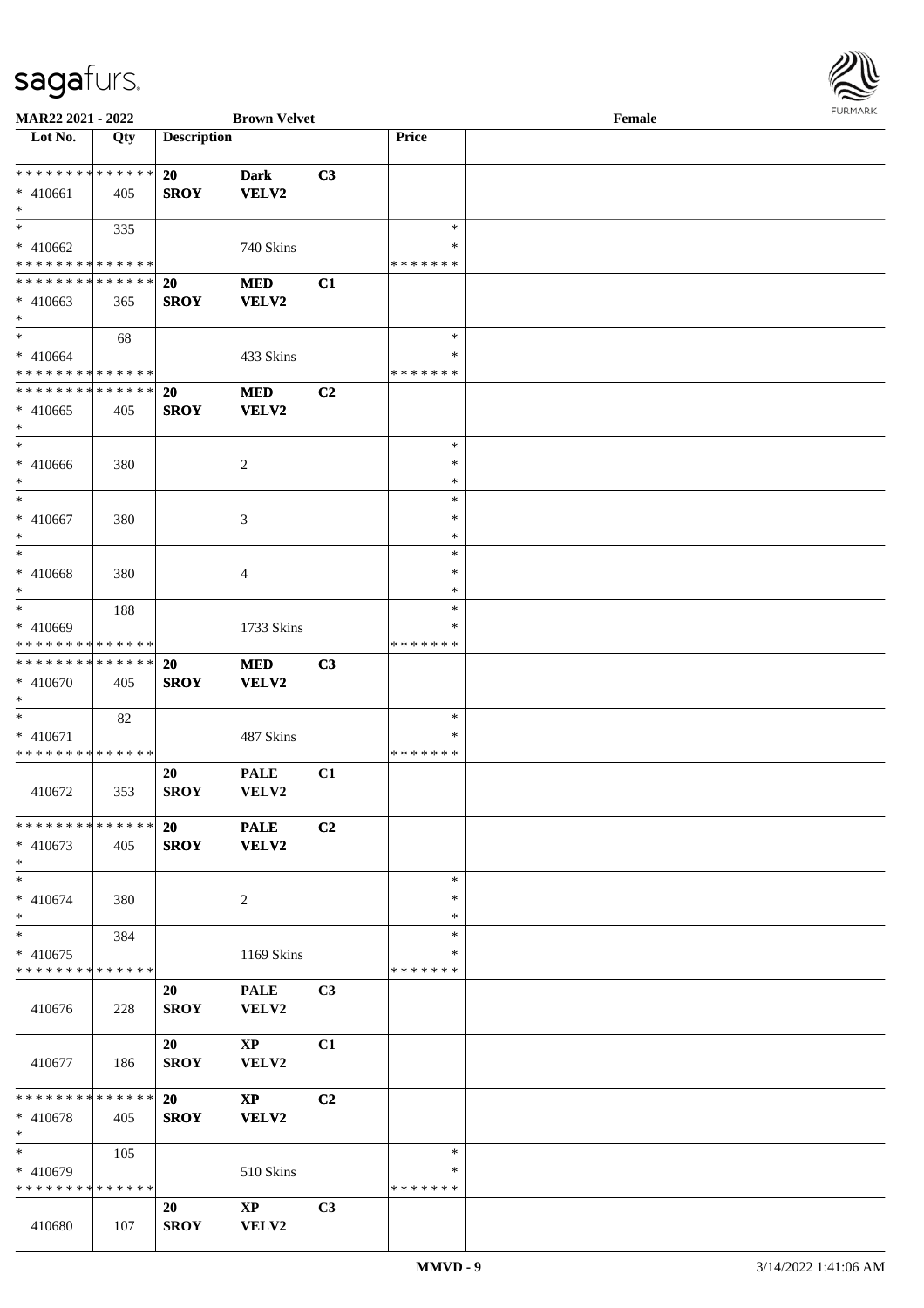

| MAR22 2021 - 2022                         |             |                        | <b>Brown Velvet</b>                    |                |                    | Female |  |
|-------------------------------------------|-------------|------------------------|----------------------------------------|----------------|--------------------|--------|--|
| Lot No.                                   | Qty         | <b>Description</b>     |                                        |                | Price              |        |  |
|                                           |             |                        |                                        |                |                    |        |  |
| 410721                                    | 249         | $\bf{0}$<br>SI         | 2XD<br><b>VELV1</b>                    | C1             |                    |        |  |
| * * * * * * * * * * * * * *               |             | $\mathbf{0}$           | $2\mathbf{X}\mathbf{D}$                | C <sub>2</sub> |                    |        |  |
| $* 410722$<br>$\ast$                      | 465         | SI                     | <b>VELV1</b>                           |                |                    |        |  |
| $_{\ast}$                                 | 223         |                        |                                        |                | $\ast$             |        |  |
| $* 410723$                                |             |                        | 688 Skins                              |                | $\ast$             |        |  |
| * * * * * * * * * * * * * *               |             |                        |                                        |                | * * * * * * *      |        |  |
|                                           |             | $\bf{0}$               | 2XD                                    | C3             |                    |        |  |
| 410724                                    | 259         | ${\bf SI}$             | <b>VELV1</b>                           |                |                    |        |  |
|                                           |             | $\bf{0}$               | $\mathbf{X}\mathbf{D}$                 | C1             |                    |        |  |
| 410725                                    | 296         | SI                     | <b>VELV1</b>                           |                |                    |        |  |
| * * * * * * * * * * * * * *               |             | $\mathbf 0$            | $\mathbf{X}\mathbf{D}$                 | C2             |                    |        |  |
| $* 410726$<br>$\ast$                      | 465         | SI                     | <b>VELV1</b>                           |                |                    |        |  |
| $\ast$                                    |             |                        |                                        |                | $\ast$             |        |  |
| * 410727<br>$\ast$                        | 440         |                        | $\overline{c}$                         |                | $\ast$<br>$\ast$   |        |  |
| $\ast$                                    | 63          |                        |                                        |                | $\ast$             |        |  |
| * 410728                                  |             |                        | 968 Skins                              |                | ∗                  |        |  |
| * * * * * * * * * * * * * *               |             |                        |                                        |                | * * * * * * *      |        |  |
| 410729                                    | 424         | $\bf{0}$<br>${\bf SI}$ | $\mathbf{X}\mathbf{D}$<br><b>VELV1</b> | C3             |                    |        |  |
| 410730                                    | 441         | $\bf{0}$<br>SI         | <b>Dark</b><br><b>VELV1</b>            | C1             |                    |        |  |
| * * * * * * * * * * * * * * *             |             | $\mathbf{0}$           | <b>Dark</b>                            | C <sub>2</sub> |                    |        |  |
| $* 410731$<br>$\ast$                      | 465         | SI                     | <b>VELV1</b>                           |                |                    |        |  |
| $\ast$                                    |             |                        |                                        |                | $\ast$             |        |  |
| $* 410732$                                | 440         |                        | $\overline{c}$                         |                | $\ast$             |        |  |
| $*$                                       |             |                        |                                        |                | $\ast$             |        |  |
| $\ast$                                    |             |                        |                                        |                | $\ast$             |        |  |
| * 410733                                  | 440         |                        | 3                                      |                | $\ast$             |        |  |
| $\ast$                                    |             |                        |                                        |                | $\ast$             |        |  |
| $\ast$                                    | 105         |                        |                                        |                | $\ast$             |        |  |
| $* 410734$                                |             |                        | 1450 Skins                             |                | ∗                  |        |  |
| * * * * * * * * * * * * * *               |             |                        |                                        |                | * * * * * * *      |        |  |
| * * * * * * * * * * * * * *<br>$* 410735$ | 465         | $\mathbf 0$<br>SI      | <b>Dark</b><br><b>VELV1</b>            | C3             |                    |        |  |
| $\ast$                                    |             |                        |                                        |                |                    |        |  |
| $\ast$                                    | 267         |                        |                                        |                | $\ast$             |        |  |
| $* 410736$<br>* * * * * * * * * * * * * * |             |                        | 732 Skins                              |                | ∗<br>* * * * * * * |        |  |
|                                           |             | $\bf{0}$               | 2XD                                    | C1             |                    |        |  |
| 410737                                    | 175         | SI                     | VELV2                                  |                |                    |        |  |
|                                           |             | $\bf{0}$               | <b>XD</b>                              | C1             |                    |        |  |
| 410738                                    | 201         | SI                     | VELV2                                  |                |                    |        |  |
| * * * * * * * *                           | * * * * * * | $\mathbf{0}$           | <b>XD</b>                              | C <sub>2</sub> |                    |        |  |
| * 410739<br>$\ast$                        | 465         | SI                     | VELV2                                  |                |                    |        |  |
| $\ast$                                    | 97          |                        |                                        |                | $\ast$             |        |  |
| $* 410740$                                |             |                        | 562 Skins                              |                | ∗                  |        |  |
| * * * * * * * * * * * * * *               |             |                        |                                        |                | * * * * * * *      |        |  |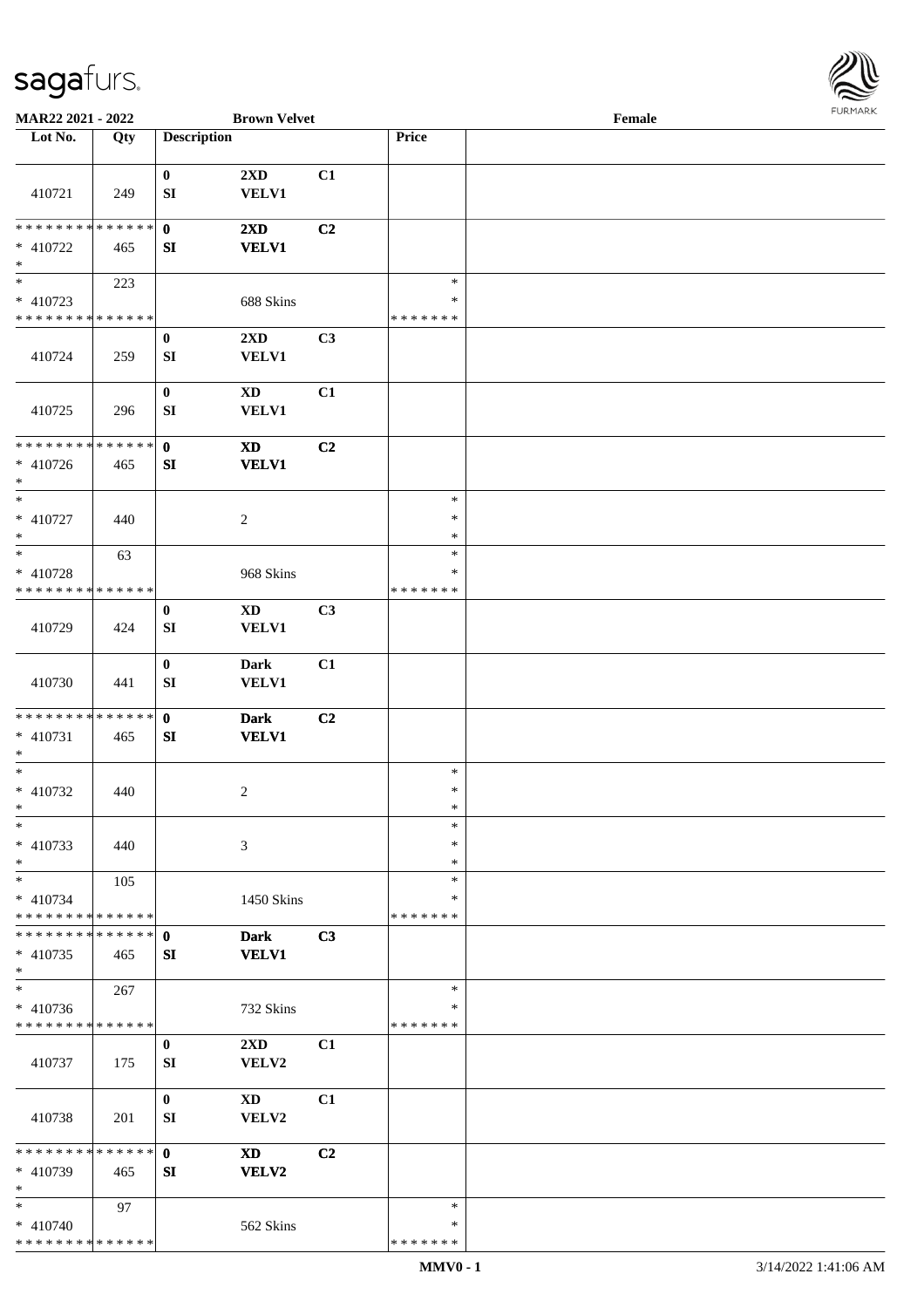

| MAR22 2021 - 2022                                     |     |                             | <b>Brown Velvet</b>                     |                |                                   | Female |  |
|-------------------------------------------------------|-----|-----------------------------|-----------------------------------------|----------------|-----------------------------------|--------|--|
| Lot No.                                               | Qty | <b>Description</b>          |                                         |                | Price                             |        |  |
|                                                       |     |                             |                                         |                |                                   |        |  |
| 410741                                                | 178 | $\bf{0}$<br>${\bf SI}$      | <b>XD</b><br>VELV2                      | C3             |                                   |        |  |
| 410742                                                | 405 | $\bf{0}$<br>SI              | <b>Dark</b><br>VELV2                    | C1             |                                   |        |  |
| * * * * * * * * * * * * * * *<br>$* 410743$<br>$\ast$ | 465 | $\mathbf 0$<br>SI           | <b>Dark</b><br><b>VELV2</b>             | C2             |                                   |        |  |
| $\overline{\ast}$<br>$* 410744$<br>$\ast$             | 440 |                             | $\overline{c}$                          |                | $\ast$<br>$\ast$<br>$\ast$        |        |  |
| $\ast$<br>$* 410745$<br>* * * * * * * * * * * * * *   | 150 |                             | 1055 Skins                              |                | $\ast$<br>$\ast$<br>* * * * * * * |        |  |
| 410746                                                | 409 | $\bf{0}$<br>SI              | <b>Dark</b><br>VELV2                    | C3             |                                   |        |  |
| * * * * * * * * * * * * * *<br>$* 410747$<br>$\ast$   | 445 | $\mathbf{0}$<br><b>SAGA</b> | 2XD<br><b>VELV1</b>                     | C1             |                                   |        |  |
| $\overline{\ast}$<br>$* 410748$<br>$\ast$             | 420 |                             | $\sqrt{2}$                              |                | $\ast$<br>$\ast$<br>$\ast$        |        |  |
| $*$<br>* 410749<br>* * * * * * * * * * * * * *        | 448 |                             | 1313 Skins                              |                | $\ast$<br>$\ast$<br>* * * * * * * |        |  |
| **************<br>$* 410750$<br>$*$                   | 445 | $\mathbf{0}$<br><b>SAGA</b> | 2XD<br><b>VELV1</b>                     | C <sub>2</sub> |                                   |        |  |
| $\ast$<br>$* 410751$<br>$*$                           | 420 |                             | $\overline{c}$                          |                | $\ast$<br>$\ast$<br>$\ast$        |        |  |
| $\ast$<br>$* 410752$<br>$*$                           | 420 |                             | 3                                       |                | $\ast$<br>$\ast$<br>$\ast$        |        |  |
| $\ast$<br>$* 410753$<br>$*$                           | 420 |                             | $\overline{4}$                          |                | $\ast$<br>$\ast$<br>$\ast$        |        |  |
| $\ast$<br>* 410754<br>$\ast$                          | 420 |                             | 5                                       |                | $\ast$<br>∗<br>$\ast$             |        |  |
| $\ast$<br>* 410755<br>$*$                             | 420 |                             | 6                                       |                | $\ast$<br>$\ast$<br>$\ast$        |        |  |
| $\overline{\phantom{0}}$<br>$* 410756$<br>$*$         | 420 |                             | $\overline{7}$                          |                | $\ast$<br>$\ast$<br>$\ast$        |        |  |
| $*$ $*$<br>$* 410757$<br>* * * * * * * * * * * * * *  | 427 |                             | 3392 Skins                              |                | $\ast$<br>$\ast$<br>* * * * * * * |        |  |
| ******** <mark>******</mark><br>$* 410758$<br>$*$     | 445 | $\mathbf{0}$<br><b>SAGA</b> | $2\mathbf{X}\mathbf{D}$<br><b>VELV1</b> | C3             |                                   |        |  |
| $\overline{\phantom{a}^*}$<br>* 410759<br>$*$         | 420 |                             | 2                                       |                | $\ast$<br>∗<br>$\ast$             |        |  |
| $*$<br>$* 410760$<br>* * * * * * * * * * * * * *      | 250 |                             | 1115 Skins                              |                | $\ast$<br>∗<br>* * * * * * *      |        |  |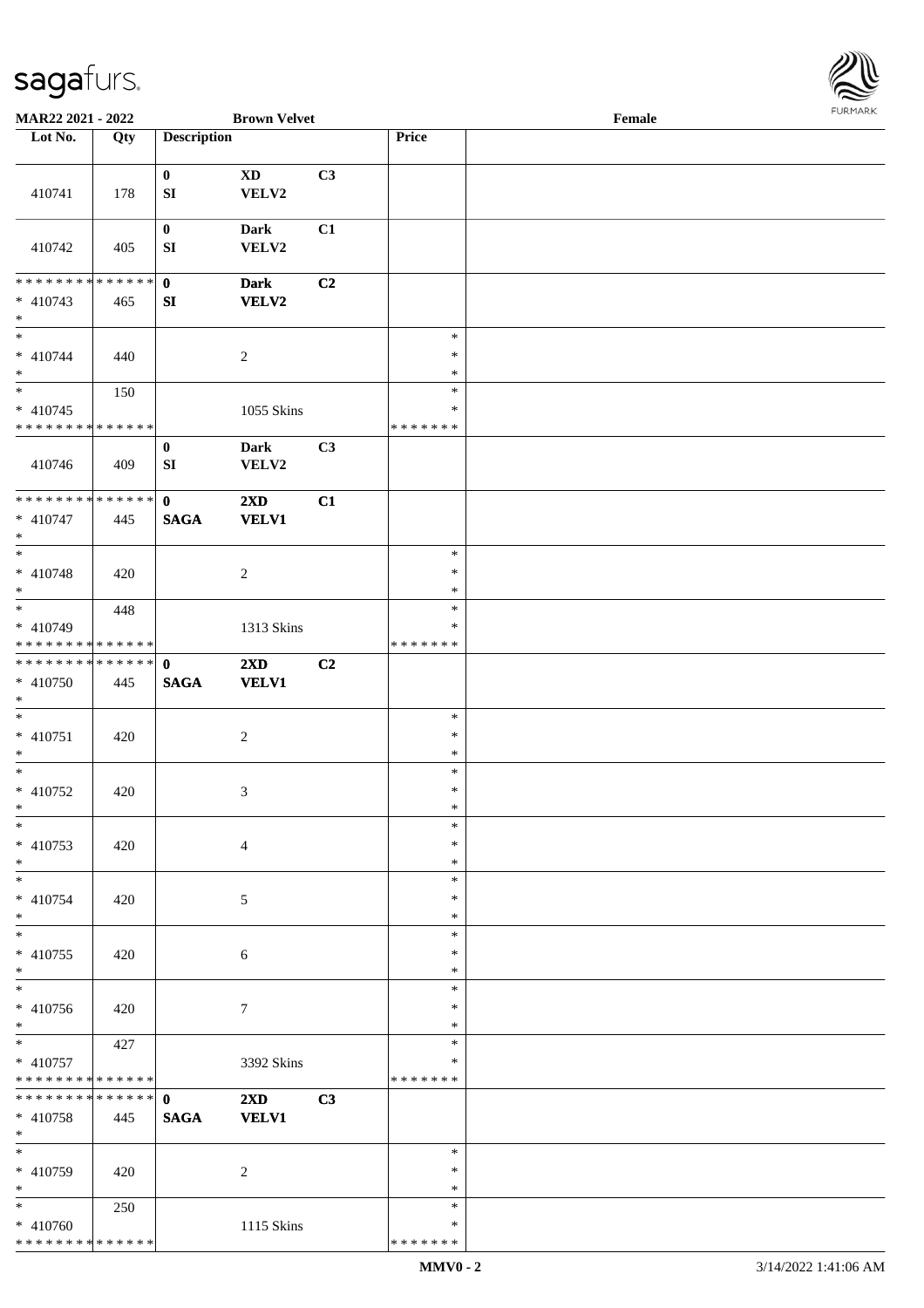

| MAR22 2021 - 2022                |             |                    | <b>Brown Velvet</b>                                                                                                                                                                                                            |    |               | Female | 101111111111 |
|----------------------------------|-------------|--------------------|--------------------------------------------------------------------------------------------------------------------------------------------------------------------------------------------------------------------------------|----|---------------|--------|--------------|
| $\overline{\phantom{1}}$ Lot No. | Qty         | <b>Description</b> |                                                                                                                                                                                                                                |    | <b>Price</b>  |        |              |
|                                  |             |                    |                                                                                                                                                                                                                                |    |               |        |              |
| **************                   |             | $\mathbf{0}$       | $\mathbf{X}\mathbf{D}$                                                                                                                                                                                                         | C1 |               |        |              |
| $* 410761$                       | 445         | $\mathbf{SAGA}$    | <b>VELV1</b>                                                                                                                                                                                                                   |    |               |        |              |
| $*$                              |             |                    |                                                                                                                                                                                                                                |    |               |        |              |
| $\overline{\ast}$                |             |                    |                                                                                                                                                                                                                                |    | $\ast$        |        |              |
| $* 410762$                       | 420         |                    | $\overline{c}$                                                                                                                                                                                                                 |    | $\ast$        |        |              |
|                                  |             |                    |                                                                                                                                                                                                                                |    | $\ast$        |        |              |
| $*$                              |             |                    |                                                                                                                                                                                                                                |    | $\ast$        |        |              |
| $* 410763$                       |             |                    |                                                                                                                                                                                                                                |    | $\ast$        |        |              |
| $\ast$                           | 420         |                    | 3                                                                                                                                                                                                                              |    | $\ast$        |        |              |
| $\overline{\phantom{0}}$         |             |                    |                                                                                                                                                                                                                                |    | $\ast$        |        |              |
|                                  |             |                    |                                                                                                                                                                                                                                |    |               |        |              |
| $* 410764$                       | 420         |                    | $\overline{4}$                                                                                                                                                                                                                 |    | $\ast$        |        |              |
| $*$                              |             |                    |                                                                                                                                                                                                                                |    | $\ast$        |        |              |
| $\overline{\ast}$                | 352         |                    |                                                                                                                                                                                                                                |    | $\ast$        |        |              |
| $* 410765$                       |             |                    | 2057 Skins                                                                                                                                                                                                                     |    | $\ast$        |        |              |
| * * * * * * * * * * * * * *      |             |                    |                                                                                                                                                                                                                                |    | * * * * * * * |        |              |
| ******** <mark>******</mark>     |             | $\mathbf{0}$       | $\mathbf{X}\mathbf{D}$                                                                                                                                                                                                         | C2 |               |        |              |
| $* 410766$                       | 445         | $\mathbf{SAGA}$    | VELV1                                                                                                                                                                                                                          |    |               |        |              |
| $*$                              |             |                    |                                                                                                                                                                                                                                |    |               |        |              |
| $\overline{\phantom{a}^*}$       |             |                    |                                                                                                                                                                                                                                |    | $\ast$        |        |              |
| $* 410767$                       | 420         |                    | $\sqrt{2}$                                                                                                                                                                                                                     |    | $\ast$        |        |              |
| $\ast$                           |             |                    |                                                                                                                                                                                                                                |    | $\ast$        |        |              |
| $\overline{\ast}$                |             |                    |                                                                                                                                                                                                                                |    | $\ast$        |        |              |
| $* 410768$                       | 420         |                    | 3                                                                                                                                                                                                                              |    | $\ast$        |        |              |
| $\ast$                           |             |                    |                                                                                                                                                                                                                                |    | $\ast$        |        |              |
| $\overline{\phantom{0}}$         |             |                    |                                                                                                                                                                                                                                |    | $\ast$        |        |              |
|                                  |             |                    |                                                                                                                                                                                                                                |    | $\ast$        |        |              |
| * 410769                         | 420         |                    | 4                                                                                                                                                                                                                              |    |               |        |              |
| $\ast$                           |             |                    |                                                                                                                                                                                                                                |    | $\ast$        |        |              |
| $\ast$                           |             |                    |                                                                                                                                                                                                                                |    | $\ast$        |        |              |
| $* 410770$                       | 420         |                    | $\mathfrak{S}$                                                                                                                                                                                                                 |    | $\ast$        |        |              |
| $\ast$                           |             |                    |                                                                                                                                                                                                                                |    | $\ast$        |        |              |
| $\ast$                           |             |                    |                                                                                                                                                                                                                                |    | $\ast$        |        |              |
| $* 410771$                       | 420         |                    | 6                                                                                                                                                                                                                              |    | $\ast$        |        |              |
| $*$                              |             |                    |                                                                                                                                                                                                                                |    | $\ast$        |        |              |
| $\ast$                           |             |                    |                                                                                                                                                                                                                                |    | $\ast$        |        |              |
| $* 410772$                       | 420         |                    | $\boldsymbol{7}$                                                                                                                                                                                                               |    | $\ast$        |        |              |
| $*$ $-$                          |             |                    |                                                                                                                                                                                                                                |    | $\ast$        |        |              |
| $*$                              |             |                    |                                                                                                                                                                                                                                |    | $\ast$        |        |              |
| $* 410773$                       | 420         |                    | $8\,$                                                                                                                                                                                                                          |    | $\ast$        |        |              |
| $*$                              |             |                    |                                                                                                                                                                                                                                |    | $\ast$        |        |              |
| $\overline{\phantom{0}}$         |             |                    |                                                                                                                                                                                                                                |    | $\ast$        |        |              |
| $* 410774$                       | 420         |                    | 9                                                                                                                                                                                                                              |    | $\ast$        |        |              |
| $*$                              |             |                    |                                                                                                                                                                                                                                |    | $\ast$        |        |              |
| $\overline{\phantom{a}^*}$       |             |                    |                                                                                                                                                                                                                                |    | $\ast$        |        |              |
|                                  |             |                    |                                                                                                                                                                                                                                |    | $\ast$        |        |              |
| $* 410775$<br>$*$                | 420         |                    | 10                                                                                                                                                                                                                             |    | $\ast$        |        |              |
| $\overline{\phantom{a}^*}$       |             |                    |                                                                                                                                                                                                                                |    | $\ast$        |        |              |
|                                  |             |                    |                                                                                                                                                                                                                                |    |               |        |              |
| * 410776                         | 420         |                    | $11\,$                                                                                                                                                                                                                         |    | $\ast$        |        |              |
| $*$                              |             |                    |                                                                                                                                                                                                                                |    | $\ast$        |        |              |
| $*$                              |             |                    |                                                                                                                                                                                                                                |    | $\ast$        |        |              |
| $* 410777$                       | 420         |                    | 12                                                                                                                                                                                                                             |    | $\ast$        |        |              |
| $*$                              |             |                    |                                                                                                                                                                                                                                |    | $\ast$        |        |              |
| $\ast$                           |             |                    |                                                                                                                                                                                                                                |    | $\ast$        |        |              |
| $* 410778$                       | 420         |                    | 13                                                                                                                                                                                                                             |    | $\ast$        |        |              |
| $*$                              |             |                    |                                                                                                                                                                                                                                |    | $\ast$        |        |              |
| $\overline{\phantom{0}}$         | 95          |                    |                                                                                                                                                                                                                                |    | $\ast$        |        |              |
| * 410779                         |             |                    | 5580 Skins                                                                                                                                                                                                                     |    | $\ast$        |        |              |
| * * * * * * * *                  | * * * * * * |                    |                                                                                                                                                                                                                                |    | * * * * * * * |        |              |
| **************                   |             | $\mathbf{0}$       | XD and the set of the set of the set of the set of the set of the set of the set of the set of the set of the set of the set of the set of the set of the set of the set of the set of the set of the set of the set of the se | C3 |               |        |              |
| $* 410780$                       | 445         | <b>SAGA</b>        | <b>VELV1</b>                                                                                                                                                                                                                   |    |               |        |              |
| $*$                              |             |                    |                                                                                                                                                                                                                                |    |               |        |              |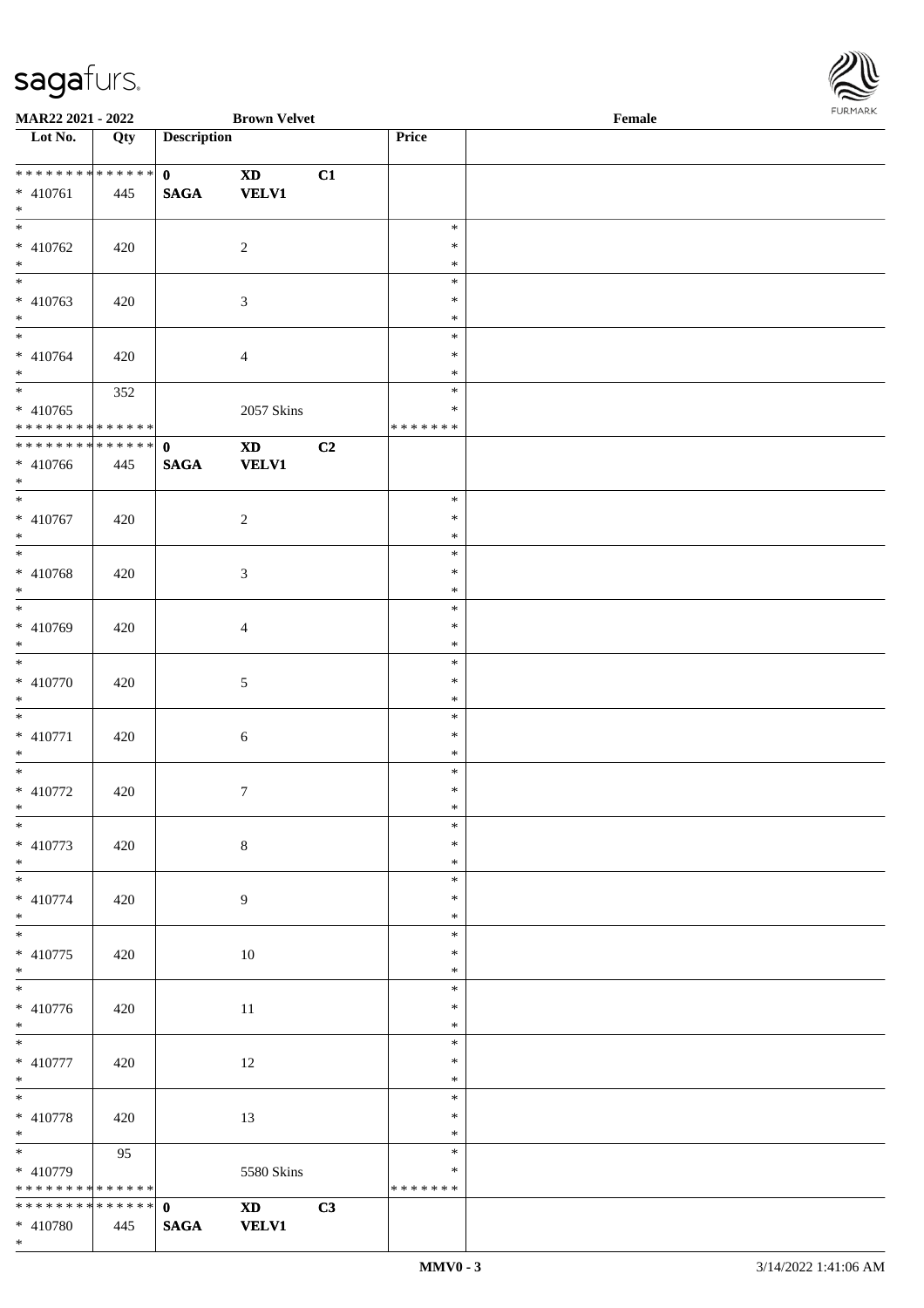

| <b>MAR22 2021 - 2022</b>                   |     |                    | <b>Brown Velvet</b> |    |               | Female |  |
|--------------------------------------------|-----|--------------------|---------------------|----|---------------|--------|--|
| Lot No.                                    | Qty | <b>Description</b> |                     |    | Price         |        |  |
|                                            |     |                    |                     |    |               |        |  |
| $*$                                        |     | $\mathbf{0}$       | <b>XD</b>           | C3 | $\ast$        |        |  |
| * 410781                                   | 420 | <b>SAGA</b>        | <b>VELV1</b>        |    | $\ast$        |        |  |
| $*$                                        |     |                    |                     |    | $\ast$        |        |  |
|                                            |     |                    |                     |    | $\ast$        |        |  |
| * 410782                                   | 420 |                    | $\mathfrak{Z}$      |    | $\ast$        |        |  |
| $*$                                        |     |                    |                     |    | $\ast$        |        |  |
|                                            |     |                    |                     |    | $\ast$        |        |  |
| * 410783                                   | 420 |                    | $\overline{4}$      |    | $\ast$        |        |  |
| $*$                                        |     |                    |                     |    | $\ast$        |        |  |
|                                            |     |                    |                     |    | $\ast$        |        |  |
|                                            | 122 |                    |                     |    |               |        |  |
| * 410784                                   |     |                    | 1827 Skins          |    | $\ast$        |        |  |
| * * * * * * * * * * * * * *                |     |                    |                     |    | * * * * * * * |        |  |
| * * * * * * * * * * * * * * *              |     | $\mathbf{0}$       | <b>Dark</b>         | C1 |               |        |  |
| * 410785                                   | 445 | <b>SAGA</b>        | <b>VELV1</b>        |    |               |        |  |
| $*$                                        |     |                    |                     |    |               |        |  |
| $\overline{\phantom{0}}$                   |     |                    |                     |    | $\ast$        |        |  |
| * 410786                                   | 420 |                    | $\overline{2}$      |    | $\ast$        |        |  |
| $*$                                        |     |                    |                     |    | $\ast$        |        |  |
| $\overline{\ast}$                          |     |                    |                     |    | $\ast$        |        |  |
| * 410787                                   | 420 |                    | $\mathfrak{Z}$      |    | $\ast$        |        |  |
| $*$                                        |     |                    |                     |    | $\ast$        |        |  |
| $\overline{\ }$                            |     |                    |                     |    | $\ast$        |        |  |
| * 410788                                   | 420 |                    | $\overline{4}$      |    | $\ast$        |        |  |
| $*$                                        |     |                    |                     |    | $\ast$        |        |  |
| $\overline{\phantom{0}}$                   |     |                    |                     |    | $\ast$        |        |  |
|                                            |     |                    |                     |    |               |        |  |
| * 410789                                   | 420 |                    | $\mathfrak{S}$      |    | $\ast$        |        |  |
| $*$                                        |     |                    |                     |    | $\ast$        |        |  |
|                                            |     |                    |                     |    | $\ast$        |        |  |
| * 410790                                   | 420 |                    | 6                   |    | $\ast$        |        |  |
| $*$                                        |     |                    |                     |    | $\ast$        |        |  |
| $*$                                        |     |                    |                     |    | $\ast$        |        |  |
| * 410791                                   | 420 |                    | $\boldsymbol{7}$    |    | $\ast$        |        |  |
| $*$                                        |     |                    |                     |    | $\ast$        |        |  |
| $*$                                        |     |                    |                     |    | $\ast$        |        |  |
| * 410792                                   | 420 |                    | $\,8\,$             |    | $\ast$        |        |  |
| $*$ $-$                                    |     |                    |                     |    | $\ast$        |        |  |
| $*$                                        | 408 |                    |                     |    | $\ast$        |        |  |
| * 410793                                   |     |                    | 3793 Skins          |    | ∗             |        |  |
| * * * * * * * * * * * * * * <mark>*</mark> |     |                    |                     |    | *******       |        |  |
| * * * * * * * * * * * * * * *              |     |                    |                     |    |               |        |  |
|                                            |     | $\mathbf{0}$       | <b>Dark</b>         | C2 |               |        |  |
| * 410794                                   | 445 | <b>SAGA</b>        | <b>VELV1</b>        |    |               |        |  |
| $*$<br>$\overline{\mathbf{r}}$             |     |                    |                     |    |               |        |  |
|                                            |     |                    |                     |    | $\ast$        |        |  |
| * 410795                                   | 420 |                    | 2                   |    | $\ast$        |        |  |
| $*$                                        |     |                    |                     |    | $\ast$        |        |  |
|                                            |     |                    |                     |    | $\ast$        |        |  |
| * 410796                                   | 420 |                    | $\mathfrak{Z}$      |    | $\ast$        |        |  |
| $*$                                        |     |                    |                     |    | $\ast$        |        |  |
| $*$                                        |     |                    |                     |    | $\ast$        |        |  |
| * 410797                                   | 420 |                    | $\overline{4}$      |    | $\ast$        |        |  |
| $*$                                        |     |                    |                     |    | $\ast$        |        |  |
| $*$                                        |     |                    |                     |    | $\ast$        |        |  |
| * 410798                                   | 420 |                    | 5                   |    | $\ast$        |        |  |
| $*$                                        |     |                    |                     |    | $\ast$        |        |  |
| $*$                                        |     |                    |                     |    | $\ast$        |        |  |
| * 410799                                   | 420 |                    | 6                   |    | $\ast$        |        |  |
| $*$                                        |     |                    |                     |    | $\ast$        |        |  |
| $*$                                        |     |                    |                     |    | $\ast$        |        |  |
|                                            |     |                    |                     |    |               |        |  |
| * 410800                                   | 420 |                    | $\tau$              |    | $\ast$        |        |  |
| $\ast$                                     |     |                    |                     |    | $\ast$        |        |  |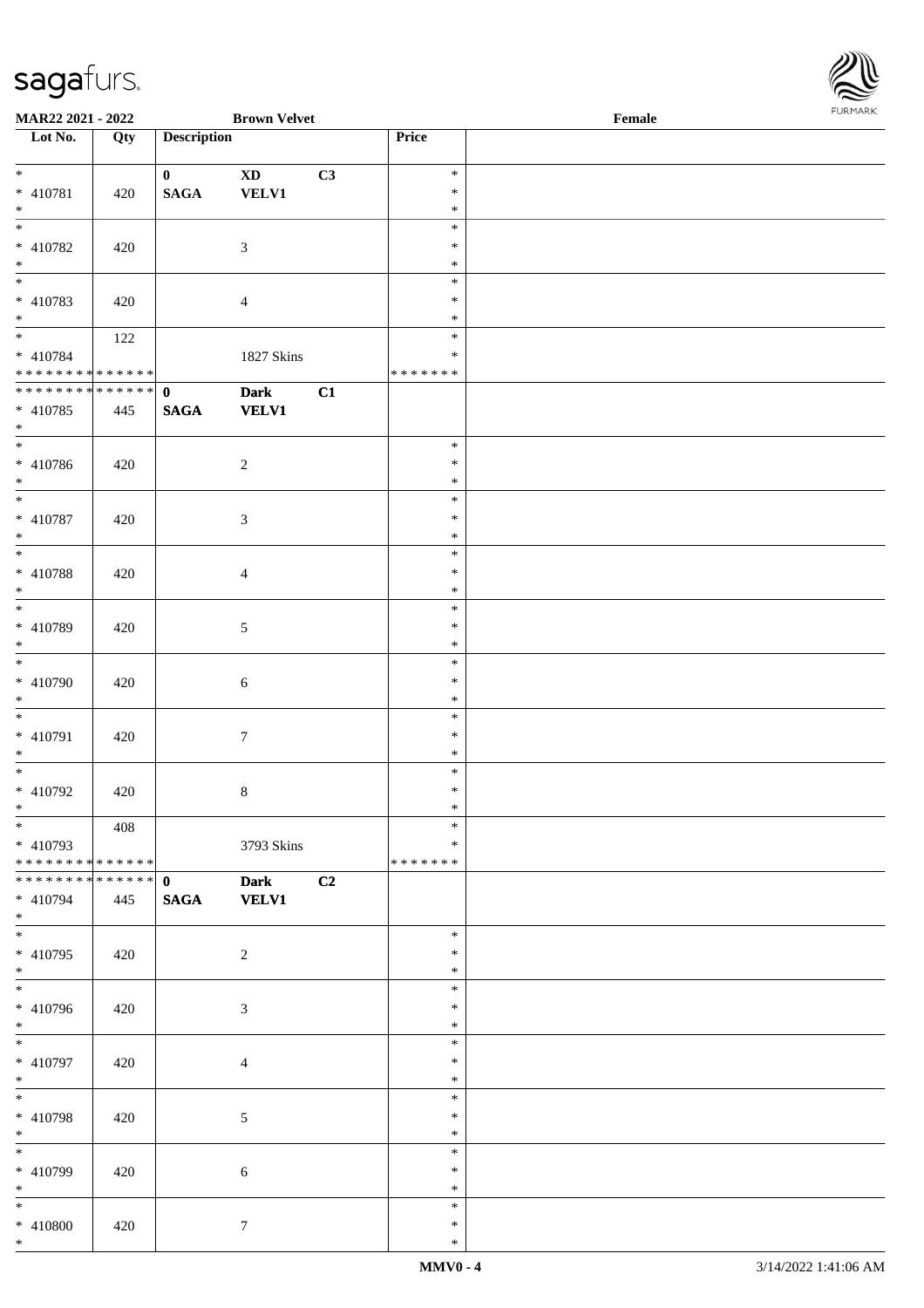

| MAR22 2021 - 2022                          |     |                    | <b>Brown Velvet</b>     |    |                  | Female | <b>FURPIARA</b> |
|--------------------------------------------|-----|--------------------|-------------------------|----|------------------|--------|-----------------|
| Lot No.                                    | Qty | <b>Description</b> |                         |    | Price            |        |                 |
|                                            |     |                    |                         |    |                  |        |                 |
| $\ddot{x}$                                 |     | $\mathbf{0}$       | <b>Dark</b>             | C2 | $\ast$           |        |                 |
| * 410801                                   | 420 | $\mathbf{SAGA}$    | <b>VELV1</b>            |    | $\ast$<br>$\ast$ |        |                 |
| $*$                                        |     |                    |                         |    | $\ast$           |        |                 |
| * 410802                                   |     |                    | 9                       |    | $\ast$           |        |                 |
| $*$                                        | 420 |                    |                         |    | $\ast$           |        |                 |
|                                            |     |                    |                         |    | $\ast$           |        |                 |
| * 410803                                   | 420 |                    | 10                      |    | $\ast$           |        |                 |
| $*$                                        |     |                    |                         |    | $\ast$           |        |                 |
| $\overline{\phantom{0}}$                   |     |                    |                         |    | $\ast$           |        |                 |
| * 410804                                   | 420 |                    | 11                      |    | $\ast$           |        |                 |
| $*$                                        |     |                    |                         |    | $\ast$           |        |                 |
|                                            |     |                    |                         |    | $\ast$           |        |                 |
| * 410805                                   | 420 |                    | 12                      |    | $\ast$           |        |                 |
| $*$                                        |     |                    |                         |    | $\ast$           |        |                 |
| $\overline{\ast}$                          | 158 |                    |                         |    | $\ast$           |        |                 |
| * 410806                                   |     |                    | 5223 Skins              |    | $\ast$           |        |                 |
| * * * * * * * * <mark>* * * * * *</mark>   |     |                    |                         |    | *******          |        |                 |
| ******** <mark>******</mark>               |     | $\mathbf{0}$       | <b>Dark</b>             | C3 |                  |        |                 |
| * 410807                                   | 445 | <b>SAGA</b>        | <b>VELV1</b>            |    |                  |        |                 |
| $*$                                        |     |                    |                         |    | $\ast$           |        |                 |
|                                            |     |                    |                         |    | $\ast$           |        |                 |
| * 410808<br>$*$                            | 420 |                    | $\sqrt{2}$              |    | $\ast$           |        |                 |
|                                            |     |                    |                         |    | $\ast$           |        |                 |
| * 410809                                   | 420 |                    | 3                       |    | $\ast$           |        |                 |
| $*$                                        |     |                    |                         |    | $\ast$           |        |                 |
| $\overline{\ast}$                          |     |                    |                         |    | $\ast$           |        |                 |
| * 410810                                   | 420 |                    | $\overline{4}$          |    | $\ast$           |        |                 |
| $\ast$                                     |     |                    |                         |    | $\ast$           |        |                 |
|                                            |     |                    |                         |    | $\ast$           |        |                 |
| * 410811                                   | 420 |                    | $\mathfrak{S}$          |    | $\ast$           |        |                 |
| $\ast$                                     |     |                    |                         |    | $\ast$           |        |                 |
| $*$                                        |     |                    |                         |    | $\ast$           |        |                 |
| $* 410812$                                 | 420 |                    | 6                       |    | $\ast$           |        |                 |
| $\ddot{x}$                                 |     |                    |                         |    | *                |        |                 |
| $\ast$                                     |     |                    |                         |    | $\ast$           |        |                 |
| $* 410813$                                 | 420 |                    | $\tau$                  |    | $\ast$           |        |                 |
| $*$<br>$\overline{\ }$                     |     |                    |                         |    | $\ast$           |        |                 |
|                                            |     |                    |                         |    | $\ast$<br>$\ast$ |        |                 |
| $* 410814$<br>$*$                          | 420 |                    | $8\,$                   |    | $\ast$           |        |                 |
| $\overline{\phantom{0}}$                   | 83  |                    |                         |    | $\ast$           |        |                 |
| $* 410815$                                 |     |                    | 3468 Skins              |    | $\ast$           |        |                 |
| * * * * * * * * * * * * * * *              |     |                    |                         |    | *******          |        |                 |
|                                            |     |                    | $2\mathbf{X}\mathbf{D}$ | C1 |                  |        |                 |
| $* 410816$                                 | 445 | <b>SAGA</b>        | <b>VELV2</b>            |    |                  |        |                 |
| $*$                                        |     |                    |                         |    |                  |        |                 |
| $*$                                        | 340 |                    |                         |    | $\ast$           |        |                 |
| * 410817                                   |     |                    | 785 Skins               |    | $\ast$           |        |                 |
| * * * * * * * * <mark>* * * * * * *</mark> |     |                    |                         |    | *******          |        |                 |
|                                            |     |                    | $2\mathbf{X}\mathbf{D}$ | C2 |                  |        |                 |
| * 410818                                   | 445 | <b>SAGA</b>        | <b>VELV2</b>            |    |                  |        |                 |
| $*$<br>$\overline{\ast}$                   |     |                    |                         |    |                  |        |                 |
|                                            |     |                    |                         |    | $\ast$           |        |                 |
| * 410819                                   | 420 |                    | 2                       |    | $\ast$<br>$\ast$ |        |                 |
| $*$<br>$\ast$                              |     |                    |                         |    | $\ast$           |        |                 |
| * 410820                                   | 420 |                    | 3                       |    | $\ast$           |        |                 |
| $\ast$                                     |     |                    |                         |    | $\ast$           |        |                 |
|                                            |     |                    |                         |    |                  |        |                 |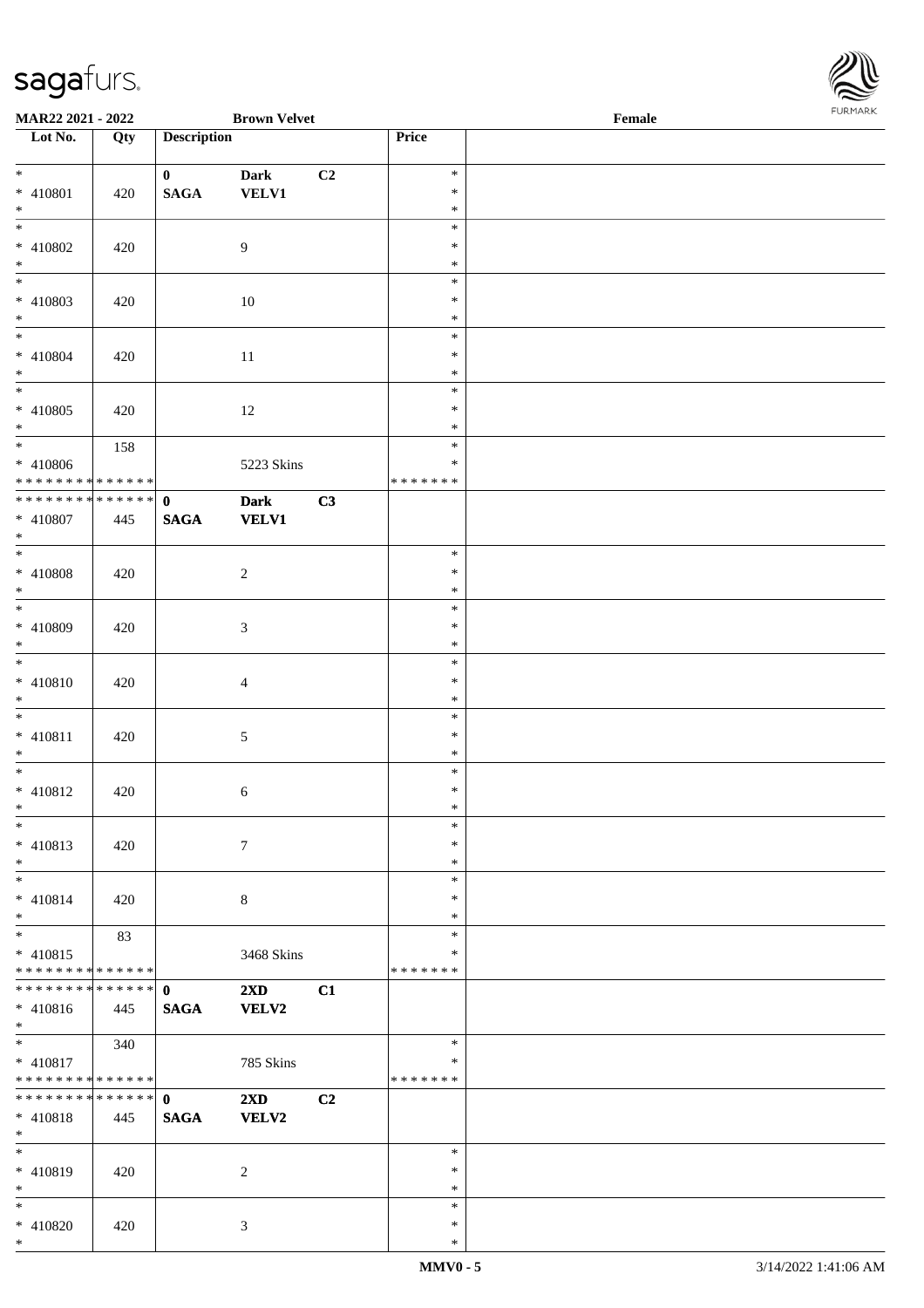

| <b>MAR22 2021 - 2022</b>      |     |                    | <b>Brown Velvet</b>     |                |         | Female |  |
|-------------------------------|-----|--------------------|-------------------------|----------------|---------|--------|--|
| Lot No.                       | Qty | <b>Description</b> |                         |                | Price   |        |  |
|                               |     |                    |                         |                |         |        |  |
| $*$                           |     | $\mathbf{0}$       | $2\mathbf{X}\mathbf{D}$ | C <sub>2</sub> | $\ast$  |        |  |
| * 410821                      | 420 | <b>SAGA</b>        | VELV2                   |                | $\ast$  |        |  |
| $\ast$                        |     |                    |                         |                | $\ast$  |        |  |
|                               |     |                    |                         |                | $\ast$  |        |  |
|                               |     |                    |                         |                |         |        |  |
| $* 410822$                    | 420 |                    | 5                       |                | $\ast$  |        |  |
| $*$                           |     |                    |                         |                | $\ast$  |        |  |
|                               | 417 |                    |                         |                | $\ast$  |        |  |
| $* 410823$                    |     |                    | 2542 Skins              |                | $\ast$  |        |  |
| * * * * * * * * * * * * * * * |     |                    |                         |                | ******* |        |  |
| ******** <mark>******</mark>  |     | $\mathbf{0}$       | 2XD                     | C3             |         |        |  |
| $* 410824$                    | 445 | <b>SAGA</b>        | <b>VELV2</b>            |                |         |        |  |
| $*$                           |     |                    |                         |                |         |        |  |
|                               |     |                    |                         |                | $\ast$  |        |  |
| $* 410825$                    | 440 |                    |                         |                | $\ast$  |        |  |
| $*$                           |     |                    | $\overline{2}$          |                | $\ast$  |        |  |
|                               |     |                    |                         |                |         |        |  |
| $*$                           | 97  |                    |                         |                | $\ast$  |        |  |
| $* 410826$                    |     |                    | 982 Skins               |                | $\ast$  |        |  |
| * * * * * * * * * * * * * * * |     |                    |                         |                | ******* |        |  |
| ******** <mark>******</mark>  |     | $\mathbf{0}$       | $\mathbf{X}\mathbf{D}$  | C1             |         |        |  |
| * 410827                      | 445 | <b>SAGA</b>        | <b>VELV2</b>            |                |         |        |  |
| $*$                           |     |                    |                         |                |         |        |  |
|                               |     |                    |                         |                | $\ast$  |        |  |
| $* 410828$                    | 420 |                    | 2                       |                | $\ast$  |        |  |
| $*$                           |     |                    |                         |                | $\ast$  |        |  |
|                               |     |                    |                         |                | $\ast$  |        |  |
|                               |     |                    |                         |                | $\ast$  |        |  |
| * 410829                      | 420 |                    | 3                       |                |         |        |  |
| $*$                           |     |                    |                         |                | $\ast$  |        |  |
|                               | 205 |                    |                         |                | $\ast$  |        |  |
| $* 410830$                    |     |                    | 1490 Skins              |                | $\ast$  |        |  |
| * * * * * * * * * * * * * * * |     |                    |                         |                | ******* |        |  |
|                               |     |                    | $\mathbf{X}\mathbf{D}$  | C2             |         |        |  |
| * 410831                      | 445 | <b>SAGA</b>        | <b>VELV2</b>            |                |         |        |  |
| $*$                           |     |                    |                         |                |         |        |  |
| $*$                           |     |                    |                         |                | $\ast$  |        |  |
| * 410832                      | 420 |                    | $\overline{c}$          |                | $\ast$  |        |  |
| $*$ $-$                       |     |                    |                         |                | $\ast$  |        |  |
| $*$                           |     |                    |                         |                | $\ast$  |        |  |
| $* 410833$                    | 420 |                    | 3                       |                | $\ast$  |        |  |
| $*$                           |     |                    |                         |                | $\ast$  |        |  |
| $*$                           |     |                    |                         |                | $\ast$  |        |  |
|                               |     |                    |                         |                |         |        |  |
| $* 410834$                    | 420 |                    | $\overline{4}$          |                | $\ast$  |        |  |
| $*$                           |     |                    |                         |                | $\ast$  |        |  |
| $*$                           |     |                    |                         |                | $\ast$  |        |  |
| $* 410835$                    | 420 |                    | $\mathfrak{S}$          |                | $\ast$  |        |  |
| $*$                           |     |                    |                         |                | $\ast$  |        |  |
| $*$                           |     |                    |                         |                | $\ast$  |        |  |
| * 410836                      | 420 |                    | 6                       |                | $\ast$  |        |  |
| $*$                           |     |                    |                         |                | $\ast$  |        |  |
| $*$                           |     |                    |                         |                | $\ast$  |        |  |
| * 410837                      | 420 |                    | $7\phantom{.0}$         |                | $\ast$  |        |  |
| $*$                           |     |                    |                         |                | $\ast$  |        |  |
| $*$                           |     |                    |                         |                |         |        |  |
|                               |     |                    |                         |                | $\ast$  |        |  |
| * 410838                      | 420 |                    | 8                       |                | $\ast$  |        |  |
| $*$                           |     |                    |                         |                | $\ast$  |        |  |
| $*$                           |     |                    |                         |                | $\ast$  |        |  |
| * 410839                      | 420 |                    | 9                       |                | $\ast$  |        |  |
| $*$                           |     |                    |                         |                | $\ast$  |        |  |
| $*$                           |     |                    |                         |                | $\ast$  |        |  |
| * 410840                      | 420 |                    | 10                      |                | $\ast$  |        |  |
| $*$                           |     |                    |                         |                | $\ast$  |        |  |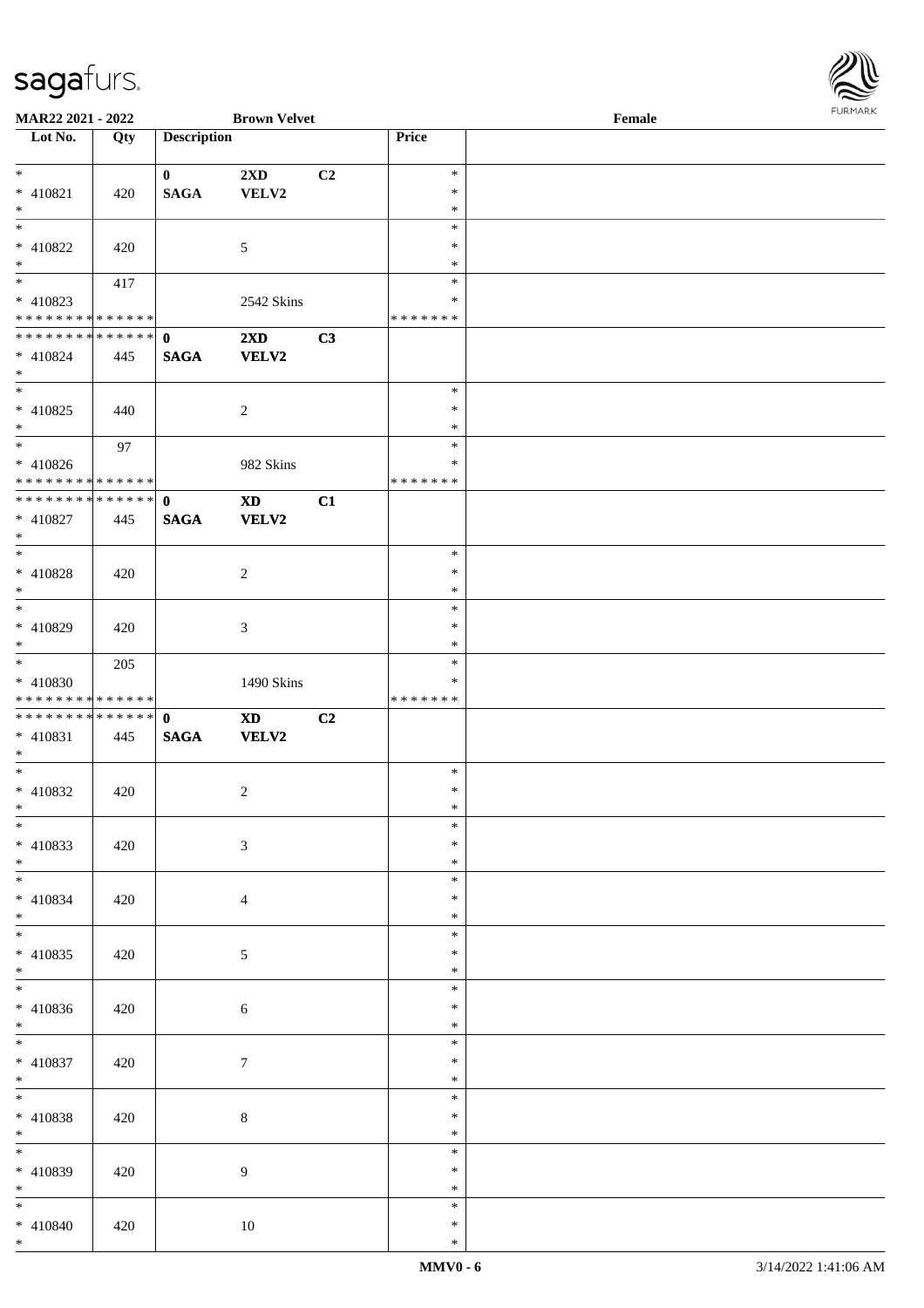\*



| MAR22 2021 - 2022                                                |     |                             | <b>Brown Velvet</b>                    |                |                                   | Female |  |
|------------------------------------------------------------------|-----|-----------------------------|----------------------------------------|----------------|-----------------------------------|--------|--|
| Lot No.                                                          | Qty | <b>Description</b>          |                                        |                | Price                             |        |  |
| $*$ $*$<br>$* 410841$<br>* * * * * * * * * * * * * *             | 351 | $\mathbf{0}$<br><b>SAGA</b> | <b>XD</b><br>VELV2                     | C <sub>2</sub> | $\ast$<br>$\ast$<br>* * * * * * * |        |  |
| * * * * * * * * * * * * * * *<br>$* 410842$<br>$*$               | 445 | $\mathbf{0}$<br><b>SAGA</b> | $\mathbf{X}\mathbf{D}$<br><b>VELV2</b> | C3             |                                   |        |  |
| $* 410843$<br>$*$                                                | 420 |                             | $\overline{c}$                         |                | $\ast$<br>$\ast$<br>$\ast$        |        |  |
| $* 410844$<br>$*$                                                | 420 |                             | 3                                      |                | $\ast$<br>$\ast$<br>$\ast$        |        |  |
| $\overline{\ast}$<br>$* 410845$<br>* * * * * * * * * * * * * * * | 414 |                             | 1699 Skins                             |                | $\ast$<br>$\ast$<br>* * * * * * * |        |  |
| * * * * * * * * * * * * * * *<br>$* 410846$<br>$*$               | 445 | $\mathbf{0}$<br><b>SAGA</b> | <b>Dark</b><br><b>VELV2</b>            | C2             |                                   |        |  |
| $* 410847$<br>$*$                                                | 420 |                             | $\overline{c}$                         |                | $\ast$<br>$\ast$<br>$\ast$        |        |  |
| $* 410848$<br>$*$                                                | 420 |                             | 3                                      |                | $\ast$<br>$\ast$<br>$\ast$        |        |  |
| $* 410849$<br>$*$                                                | 420 |                             | $\overline{4}$                         |                | $\ast$<br>$\ast$<br>$\ast$        |        |  |
| $* 410850$<br>$*$                                                | 420 |                             | 5                                      |                | $\ast$<br>$\ast$<br>$\ast$        |        |  |
| $*$<br>$* 410851$<br>$*$                                         | 420 |                             | 6                                      |                | $\ast$<br>$\ast$<br>$\ast$        |        |  |
| $*$<br>$* 410852$<br>$*$                                         | 420 |                             | $\tau$                                 |                | $\ast$<br>$\ast$<br>$\ast$        |        |  |
| $\ast$<br>$* 410853$<br>$*$                                      | 420 |                             | $8\,$                                  |                | $\ast$<br>$\ast$<br>$\ast$        |        |  |
| $*$<br>* 410854<br>$*$                                           | 420 |                             | 9                                      |                | $\ast$<br>$\ast$<br>$\ast$        |        |  |
| $*$<br>$* 410855$<br>$*$<br>$\overline{\phantom{0}}$             | 420 |                             | $10\,$                                 |                | $\ast$<br>$\ast$<br>$\ast$        |        |  |
| $* 410856$<br>$*$                                                | 420 |                             | 11                                     |                | $\ast$<br>$\ast$<br>$\ast$        |        |  |
| $*$<br>$* 410857$<br>* * * * * * * * * * * * * *                 | 326 |                             | 4971 Skins                             |                | $\ast$<br>$\ast$<br>* * * * * * * |        |  |
| * * * * * * * * * * * * * * *<br>$* 410858$<br>$*$               | 445 | $\mathbf{0}$<br><b>SAGA</b> | <b>Dark</b><br><b>VELV2</b>            | C3             |                                   |        |  |
| $*$<br>* 410859<br>$*$                                           | 420 |                             | $\overline{c}$                         |                | $\ast$<br>$\ast$<br>$\ast$        |        |  |
| $*$<br>* 410860<br>$*$                                           | 420 |                             | 3                                      |                | $\ast$<br>$\ast$<br>$\ast$        |        |  |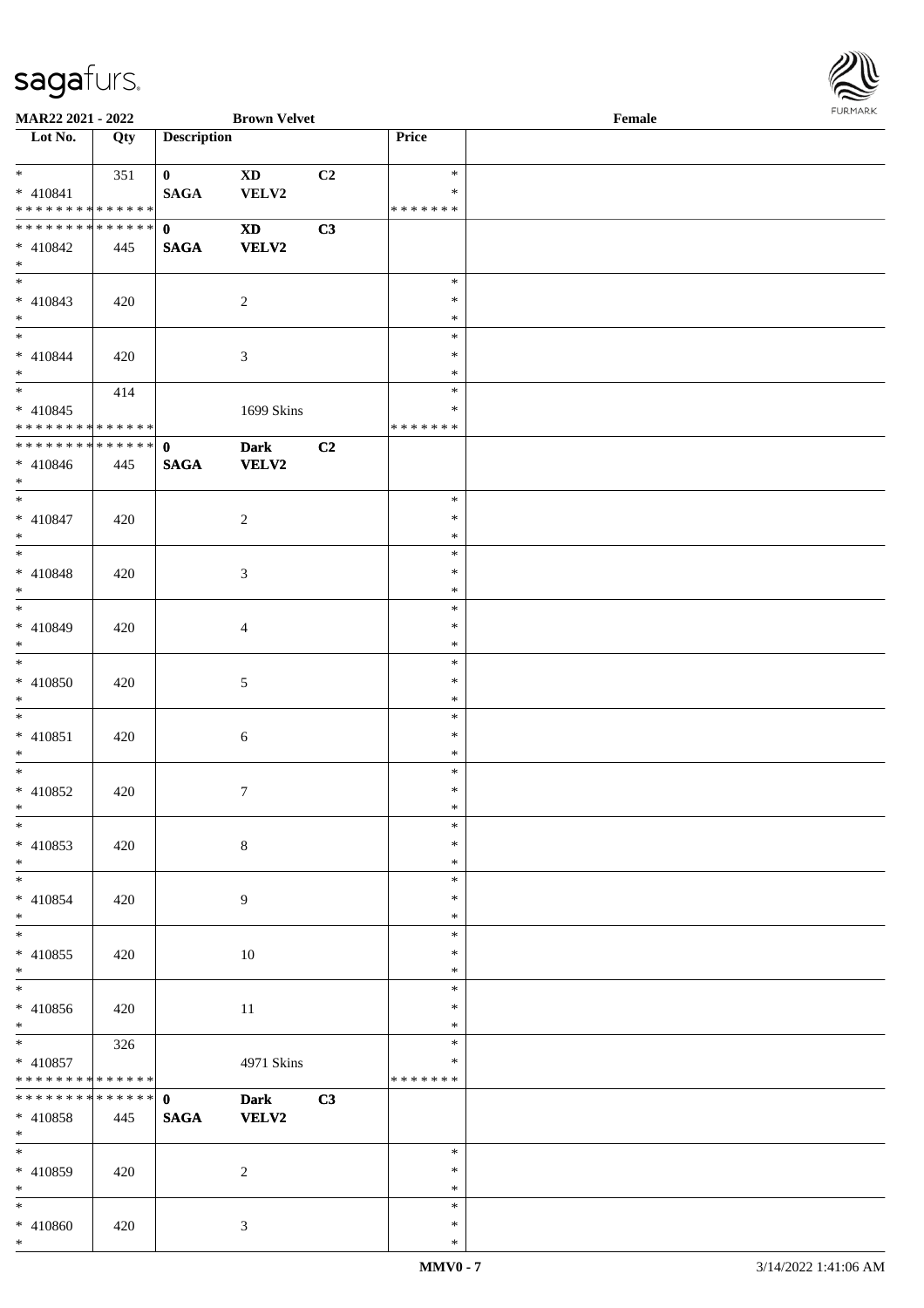

| MAR22 2021 - 2022                                                         |     |                                 | <b>Brown Velvet</b>                                         |                        |                  | $\ensuremath{\textnormal{\textbf{Female}}}$ | <b>FUNITANN</b> |
|---------------------------------------------------------------------------|-----|---------------------------------|-------------------------------------------------------------|------------------------|------------------|---------------------------------------------|-----------------|
| Lot No.                                                                   | Qty | <b>Description</b>              |                                                             |                        | Price            |                                             |                 |
| $*$                                                                       |     |                                 |                                                             |                        | $\ast$           |                                             |                 |
| * 410861                                                                  | 420 | $\mathbf{0}$<br>$\mathbf{SAGA}$ | <b>Dark</b><br>VELV2                                        | C3                     | $\ast$           |                                             |                 |
| $*$                                                                       |     |                                 |                                                             |                        | $\ast$           |                                             |                 |
| $\overline{\ }$                                                           |     |                                 |                                                             |                        | $\ast$           |                                             |                 |
| * 410862                                                                  | 420 |                                 | $\mathfrak{S}$                                              |                        | $\ast$           |                                             |                 |
| $*$                                                                       |     |                                 |                                                             |                        | $\ast$           |                                             |                 |
| $\frac{1}{1}$                                                             |     |                                 |                                                             |                        | $\ast$           |                                             |                 |
| * 410863                                                                  | 420 |                                 | 6                                                           |                        | $\ast$           |                                             |                 |
| $*$<br>$\overline{\mathbf{r}}$                                            |     |                                 |                                                             |                        | $\ast$           |                                             |                 |
| * 410864                                                                  |     |                                 |                                                             |                        | $\ast$<br>$\ast$ |                                             |                 |
| $*$                                                                       | 420 |                                 | $\tau$                                                      |                        | $\ast$           |                                             |                 |
|                                                                           |     |                                 |                                                             |                        | $\ast$           |                                             |                 |
| * 410865                                                                  | 420 |                                 | $\,8\,$                                                     |                        | $\ast$           |                                             |                 |
| $*$                                                                       |     |                                 |                                                             |                        | $\ast$           |                                             |                 |
|                                                                           | 363 |                                 |                                                             |                        | $\ast$           |                                             |                 |
| * 410866                                                                  |     |                                 | 3748 Skins                                                  |                        | $\ast$           |                                             |                 |
| * * * * * * * * * * * * * *<br>* * * * * * * * <mark>* * * * * * *</mark> |     |                                 |                                                             |                        | * * * * * * *    |                                             |                 |
| * 410867                                                                  |     | $\mathbf 0$                     | $\mathbf{X}\mathbf{D}/\mathbf{D}\mathbf{K}$<br><b>VELV1</b> | C <sub>2</sub><br>COR1 |                  |                                             |                 |
| $*$                                                                       | 446 | IA                              |                                                             |                        |                  |                                             |                 |
| $\overline{\ast}$                                                         |     |                                 |                                                             |                        | $\ast$           |                                             |                 |
| * 410868                                                                  | 420 |                                 | $\sqrt{2}$                                                  |                        | $\ast$           |                                             |                 |
| $*$                                                                       |     |                                 |                                                             |                        | $\ast$           |                                             |                 |
|                                                                           |     |                                 |                                                             |                        | $\ast$           |                                             |                 |
| * 410869                                                                  | 420 |                                 | 3                                                           |                        | $\ast$           |                                             |                 |
| $*$                                                                       |     |                                 |                                                             |                        | $\ast$<br>$\ast$ |                                             |                 |
| $* 410870$                                                                | 420 |                                 |                                                             |                        | $\ast$           |                                             |                 |
| $*$                                                                       |     |                                 | $\overline{4}$                                              |                        | $\ast$           |                                             |                 |
| $\overline{\phantom{0}}$                                                  |     |                                 |                                                             |                        | $\ast$           |                                             |                 |
| * 410871                                                                  | 400 |                                 | 5                                                           |                        | $\ast$           |                                             |                 |
| $*$                                                                       |     |                                 |                                                             |                        | $\ast$           |                                             |                 |
|                                                                           | 146 |                                 |                                                             |                        | $\ast$           |                                             |                 |
| * 410872                                                                  |     |                                 | 2252 Skins                                                  |                        | $\ast$           |                                             |                 |
| * * * * * * * * * * * * * *                                               |     |                                 |                                                             |                        | *******          |                                             |                 |
| * 410873                                                                  | 445 | <b>IA</b>                       | $\mathbf{X}\mathbf{D}/\mathbf{D}\mathbf{K}$<br><b>VELV1</b> | C2<br><b>CHIP</b>      |                  |                                             |                 |
| $*$                                                                       |     |                                 |                                                             |                        |                  |                                             |                 |
| $*$                                                                       |     |                                 |                                                             |                        | $\ast$           |                                             |                 |
| $* 410874$                                                                | 420 |                                 | 2                                                           |                        | $\ast$           |                                             |                 |
| $*$                                                                       |     |                                 |                                                             |                        | $\ast$           |                                             |                 |
|                                                                           |     |                                 |                                                             |                        | $\ast$           |                                             |                 |
| * 410875<br>$*$                                                           | 420 |                                 | 3                                                           |                        | $\ast$<br>$\ast$ |                                             |                 |
|                                                                           |     |                                 |                                                             |                        | $\ast$           |                                             |                 |
| * 410876                                                                  | 420 |                                 | $\overline{4}$                                              |                        | $\ast$           |                                             |                 |
| $*$                                                                       |     |                                 |                                                             |                        | $\ast$           |                                             |                 |
|                                                                           |     |                                 |                                                             |                        | $\ast$           |                                             |                 |
| * 410877                                                                  | 420 |                                 | 5                                                           |                        | $\ast$           |                                             |                 |
| $*$                                                                       |     |                                 |                                                             |                        | $\ast$           |                                             |                 |
| $*$                                                                       |     |                                 |                                                             |                        | $\ast$           |                                             |                 |
| * 410878<br>$*$                                                           | 420 |                                 | $\sqrt{6}$                                                  |                        | $\ast$<br>$\ast$ |                                             |                 |
|                                                                           |     |                                 |                                                             |                        | $\ast$           |                                             |                 |
| * 410879                                                                  | 420 |                                 | $\tau$                                                      |                        | $\ast$           |                                             |                 |
| $*$                                                                       |     |                                 |                                                             |                        | $\ast$           |                                             |                 |
| $*$                                                                       |     |                                 |                                                             |                        | $\ast$           |                                             |                 |
| * 410880                                                                  | 420 |                                 | $8\,$                                                       |                        | $\ast$           |                                             |                 |
| $*$                                                                       |     |                                 |                                                             |                        | $\ast$           |                                             |                 |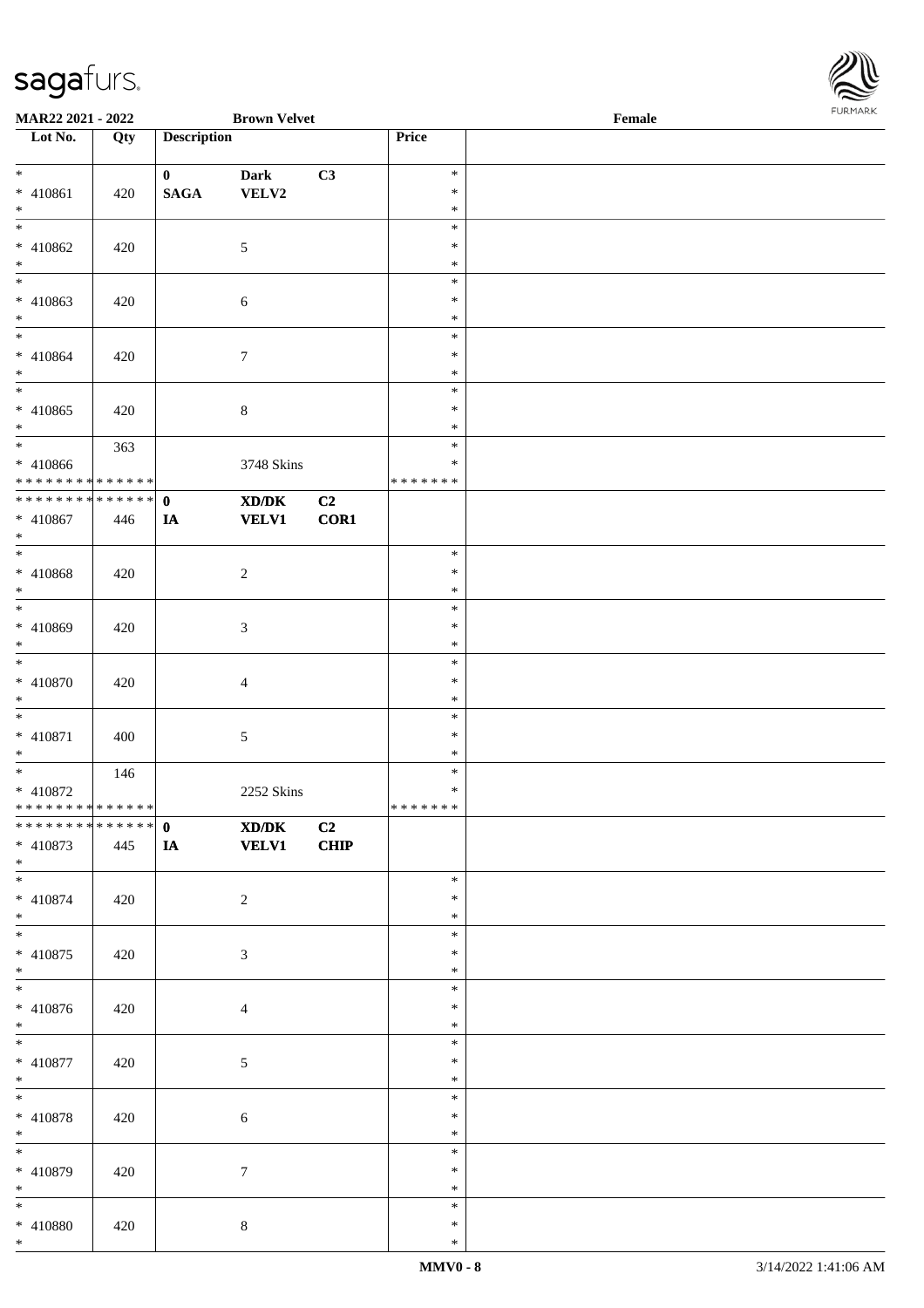

| <b>MAR22 2021 - 2022</b>                   |     |                    | <b>Brown Velvet</b>                 |             |               | Female |  |
|--------------------------------------------|-----|--------------------|-------------------------------------|-------------|---------------|--------|--|
| Lot No.                                    | Qty | <b>Description</b> |                                     |             | Price         |        |  |
|                                            |     |                    |                                     |             |               |        |  |
| $*$                                        |     | $\mathbf{0}$       | $\bold{X}\bold{D}/\bold{D}\bold{K}$ | C2          | $\ast$        |        |  |
| * 410881                                   | 420 | IA                 | <b>VELV1</b>                        | <b>CHIP</b> | $\ast$        |        |  |
| $*$                                        |     |                    |                                     |             | $\ast$        |        |  |
|                                            |     |                    |                                     |             | $\ast$        |        |  |
| * 410882                                   |     |                    |                                     |             | $\ast$        |        |  |
|                                            | 420 |                    | 10                                  |             |               |        |  |
| $*$                                        |     |                    |                                     |             | $\ast$        |        |  |
| $\overline{\phantom{0}}$                   |     |                    |                                     |             | $\ast$        |        |  |
| * 410883                                   | 420 |                    | 11                                  |             | $\ast$        |        |  |
| $*$                                        |     |                    |                                     |             | $\ast$        |        |  |
| $*$                                        | 420 |                    |                                     |             | $\ast$        |        |  |
| $* 410884$                                 |     |                    | 5065 Skins                          |             | $\ast$        |        |  |
| * * * * * * * * * * * * * * *              |     |                    |                                     |             | * * * * * * * |        |  |
| * * * * * * * * * * * * * * *              |     | $\mathbf 0$        | XD/DK                               | C2          |               |        |  |
|                                            |     |                    |                                     |             |               |        |  |
| * 410885                                   | 445 | IA                 | VELV2                               | <b>CHIP</b> |               |        |  |
| $*$                                        |     |                    |                                     |             |               |        |  |
| $*$                                        |     |                    |                                     |             | $\ast$        |        |  |
| * 410886                                   | 420 |                    | $\sqrt{2}$                          |             | $\ast$        |        |  |
| $*$                                        |     |                    |                                     |             | $\ast$        |        |  |
| $*$                                        |     |                    |                                     |             | $\ast$        |        |  |
| $* 410887$                                 | 420 |                    | 3                                   |             | $\ast$        |        |  |
| $\ast$                                     |     |                    |                                     |             | $\ast$        |        |  |
|                                            |     |                    |                                     |             |               |        |  |
|                                            |     |                    |                                     |             | $\ast$        |        |  |
| $* 410888$                                 | 420 |                    | $\overline{4}$                      |             | $\ast$        |        |  |
| $*$                                        |     |                    |                                     |             | $\ast$        |        |  |
| $*$                                        |     |                    |                                     |             | $\ast$        |        |  |
| * 410889                                   | 420 |                    | $\sqrt{5}$                          |             | $\ast$        |        |  |
| $*$                                        |     |                    |                                     |             | $\ast$        |        |  |
|                                            |     |                    |                                     |             | $\ast$        |        |  |
| $* 410890$                                 |     |                    |                                     |             | $\ast$        |        |  |
|                                            | 420 |                    | 6                                   |             |               |        |  |
| $*$                                        |     |                    |                                     |             | $\ast$        |        |  |
| $\ast$                                     |     |                    |                                     |             | $\ast$        |        |  |
| * 410891                                   | 420 |                    | $\boldsymbol{7}$                    |             | $\ast$        |        |  |
| $*$                                        |     |                    |                                     |             | $\ast$        |        |  |
| $*$                                        |     |                    |                                     |             | $\ast$        |        |  |
| * 410892                                   | 420 |                    | $\,8\,$                             |             | $\ast$        |        |  |
| $*$                                        |     |                    |                                     |             | $\ast$        |        |  |
| $\ast$                                     |     |                    |                                     |             | $\ast$        |        |  |
| * 410893                                   |     |                    |                                     |             | $\ast$        |        |  |
|                                            | 420 |                    | 9                                   |             |               |        |  |
| $*$                                        |     |                    |                                     |             | $\ast$        |        |  |
| $*$                                        |     |                    |                                     |             | $\ast$        |        |  |
| * 410894                                   | 420 |                    | 10                                  |             | $\ast$        |        |  |
| $*$                                        |     |                    |                                     |             | $\ast$        |        |  |
| $\ast$                                     |     |                    |                                     |             | $\ast$        |        |  |
| * 410895                                   | 420 |                    | 11                                  |             | $\ast$        |        |  |
| $*$                                        |     |                    |                                     |             | $\ast$        |        |  |
| $*$                                        | 420 |                    |                                     |             | $\ast$        |        |  |
| * 410896                                   |     |                    | 5065 Skins                          |             | ∗             |        |  |
| * * * * * * * * * * * * * *                |     |                    |                                     |             | *******       |        |  |
|                                            |     |                    |                                     |             |               |        |  |
| * * * * * * * * <mark>* * * * * * *</mark> |     | $\mathbf{0}$       | $2\mathbf{X}\mathbf{D}$             | C1          |               |        |  |
| * 410897                                   | 425 | <b>SROY</b>        | <b>VELV1</b>                        |             |               |        |  |
| $*$                                        |     |                    |                                     |             |               |        |  |
| $*$                                        | 301 |                    |                                     |             | $\ast$        |        |  |
| * 410898                                   |     |                    | 726 Skins                           |             | $\ast$        |        |  |
| * * * * * * * * * * * * * *                |     |                    |                                     |             | * * * * * * * |        |  |
| * * * * * * * * * * * * * * *              |     | $\mathbf{0}$       | $2\mathbf{X}\mathbf{D}$             | C2          |               |        |  |
| * 410899                                   |     |                    | <b>VELV1</b>                        |             |               |        |  |
|                                            | 425 | <b>SROY</b>        |                                     |             |               |        |  |
| $*$                                        |     |                    |                                     |             |               |        |  |
| $*$                                        |     |                    |                                     |             | $\ast$        |        |  |
| * 410900                                   | 400 |                    | $\overline{c}$                      |             | $\ast$        |        |  |
| $\ast$                                     |     |                    |                                     |             | $\ast$        |        |  |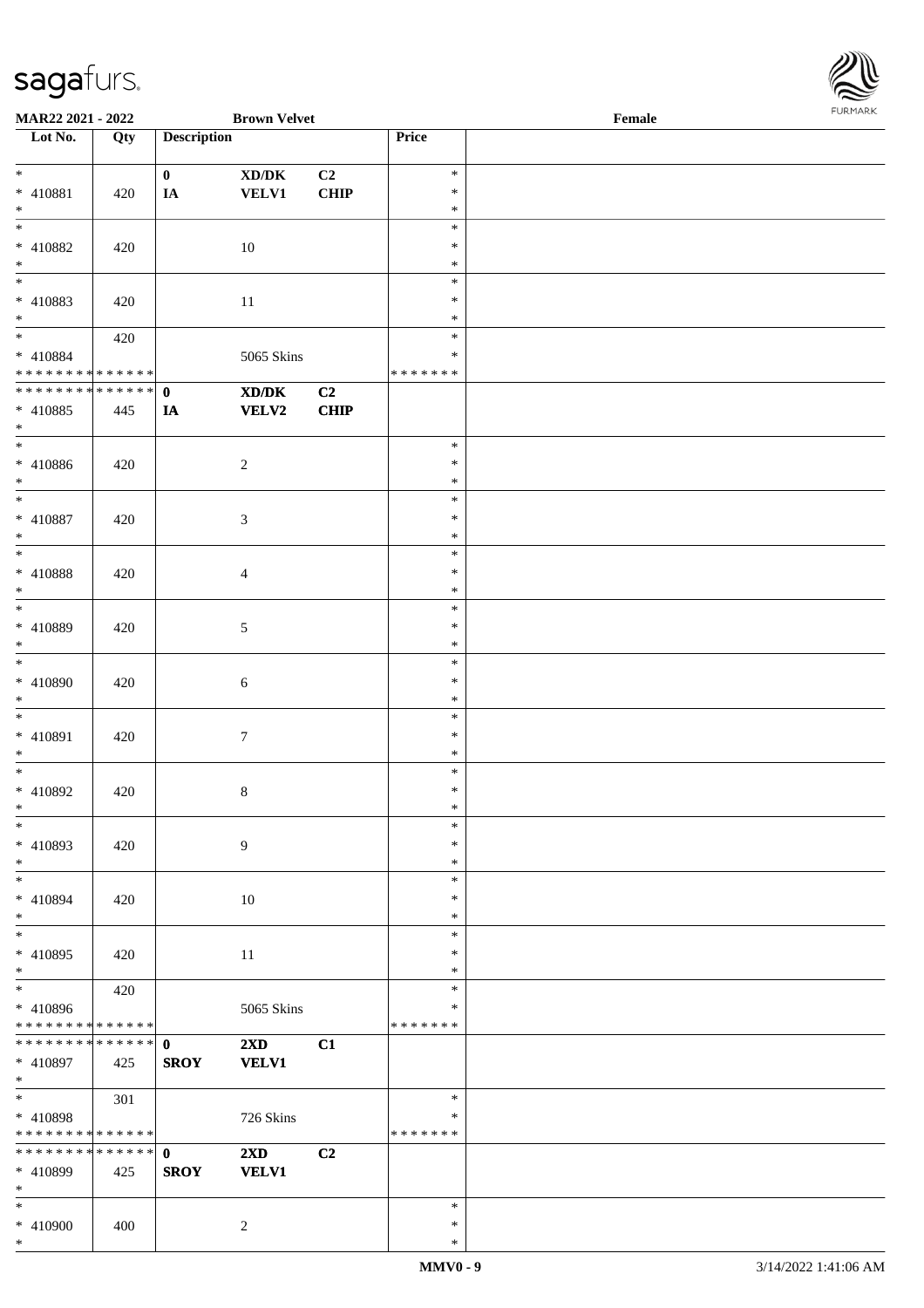\*



| MAR22 2021 - 2022                                      |     |                             | <b>Brown Velvet</b>     |    |                         | $\ensuremath{\textnormal{\textbf{Female}}}$ | <b>I ORI IMPORT</b> |
|--------------------------------------------------------|-----|-----------------------------|-------------------------|----|-------------------------|---------------------------------------------|---------------------|
| $\overline{\phantom{1}}$ Lot No.                       | Qty | <b>Description</b>          |                         |    | Price                   |                                             |                     |
| $*$                                                    |     |                             |                         |    | $\ast$                  |                                             |                     |
| * 410901                                               | 400 | $\mathbf{0}$<br><b>SROY</b> | 2XD<br><b>VELV1</b>     | C2 | $\ast$                  |                                             |                     |
| $*$                                                    |     |                             |                         |    | $\ast$                  |                                             |                     |
| $\overline{\phantom{0}}$                               |     |                             |                         |    | $\ast$                  |                                             |                     |
| * 410902                                               | 400 |                             | $\overline{4}$          |    | $\ast$                  |                                             |                     |
| $*$                                                    |     |                             |                         |    | $\ast$                  |                                             |                     |
|                                                        |     |                             |                         |    | $\ast$                  |                                             |                     |
| * 410903                                               | 400 |                             | 5                       |    | $\ast$                  |                                             |                     |
| $\ast$                                                 |     |                             |                         |    | $\ast$                  |                                             |                     |
| $*$                                                    | 428 |                             |                         |    | $\ast$                  |                                             |                     |
| * 410904<br>* * * * * * * * <mark>* * * * * * *</mark> |     |                             | 2453 Skins              |    | $\ast$<br>* * * * * * * |                                             |                     |
| * * * * * * * * * * * * * * *                          |     | $\mathbf{0}$                | $2\mathbf{X}\mathbf{D}$ | C3 |                         |                                             |                     |
| * 410905                                               | 425 | <b>SROY</b>                 | <b>VELV1</b>            |    |                         |                                             |                     |
| $*$                                                    |     |                             |                         |    |                         |                                             |                     |
| $*$                                                    | 305 |                             |                         |    | $\ast$                  |                                             |                     |
| * 410906                                               |     |                             | 730 Skins               |    | $\ast$                  |                                             |                     |
| * * * * * * * * * * * * * *                            |     |                             |                         |    | *******                 |                                             |                     |
| * * * * * * * * <mark>* * * * * * *</mark>             |     | $\mathbf{0}$                | <b>XD</b>               | C1 |                         |                                             |                     |
| * 410907                                               | 425 | <b>SROY</b>                 | <b>VELV1</b>            |    |                         |                                             |                     |
| $*$<br>$\overline{\ }$                                 |     |                             |                         |    |                         |                                             |                     |
|                                                        |     |                             |                         |    | $\ast$                  |                                             |                     |
| * 410908<br>$*$                                        | 400 |                             | 2                       |    | $\ast$<br>$\ast$        |                                             |                     |
| $*$                                                    | 169 |                             |                         |    | $\ast$                  |                                             |                     |
| * 410909                                               |     |                             | 994 Skins               |    | ∗                       |                                             |                     |
| * * * * * * * * * * * * * *                            |     |                             |                         |    | *******                 |                                             |                     |
| * * * * * * * * * * * * * * <mark>*</mark>             |     | $\mathbf 0$                 | <b>XD</b>               | C2 |                         |                                             |                     |
| * 410910                                               | 425 | <b>SROY</b>                 | <b>VELV1</b>            |    |                         |                                             |                     |
| $*$                                                    |     |                             |                         |    |                         |                                             |                     |
| $\overline{\phantom{0}}$                               |     |                             |                         |    | $\ast$                  |                                             |                     |
| * 410911                                               | 400 |                             | 2                       |    | $\ast$                  |                                             |                     |
| $*$<br>$*$ $-$                                         |     |                             |                         |    | $\ast$                  |                                             |                     |
| * 410912                                               |     |                             |                         |    | $\ast$<br>$\ast$        |                                             |                     |
| $*$ $-$                                                | 400 |                             | 3                       |    | $\ast$                  |                                             |                     |
| $*$                                                    |     |                             |                         |    | $\ast$                  |                                             |                     |
| $* 410913$                                             | 400 |                             | $\overline{4}$          |    | $\ast$                  |                                             |                     |
| $*$                                                    |     |                             |                         |    | $\ast$                  |                                             |                     |
| $*$                                                    |     |                             |                         |    | $\ast$                  |                                             |                     |
| * 410914                                               | 400 |                             | 5                       |    | ∗                       |                                             |                     |
| $*$                                                    |     |                             |                         |    | $\ast$                  |                                             |                     |
| $*$                                                    |     |                             |                         |    | $\ast$                  |                                             |                     |
| * 410915                                               | 400 |                             | $\sqrt{6}$              |    | $\ast$                  |                                             |                     |
| $*$<br>$*$                                             |     |                             |                         |    | $\ast$<br>$\ast$        |                                             |                     |
| * 410916                                               | 400 |                             | $\tau$                  |    | $\ast$                  |                                             |                     |
| $*$                                                    |     |                             |                         |    | $\ast$                  |                                             |                     |
| $\overline{\phantom{0}}$                               |     |                             |                         |    | $\ast$                  |                                             |                     |
| * 410917                                               | 360 |                             | $8\,$                   |    | $\ast$                  |                                             |                     |
| $*$                                                    |     |                             |                         |    | $\ast$                  |                                             |                     |
|                                                        | 90  |                             |                         |    | $\ast$                  |                                             |                     |
| * 410918                                               |     |                             | 3275 Skins              |    | $\ast$                  |                                             |                     |
| * * * * * * * * * * * * * *                            |     |                             |                         |    | *******                 |                                             |                     |
| * * * * * * * * <mark>* * * * * *</mark> *             |     | $\mathbf{0}$                | <b>XD</b>               | C3 |                         |                                             |                     |
| * 410919                                               | 425 | <b>SROY</b>                 | <b>VELV1</b>            |    |                         |                                             |                     |
| $*$<br>$*$                                             |     |                             |                         |    | $\ast$                  |                                             |                     |
| * 410920                                               | 400 |                             | 2                       |    | $\ast$                  |                                             |                     |
|                                                        |     |                             |                         |    |                         |                                             |                     |

\*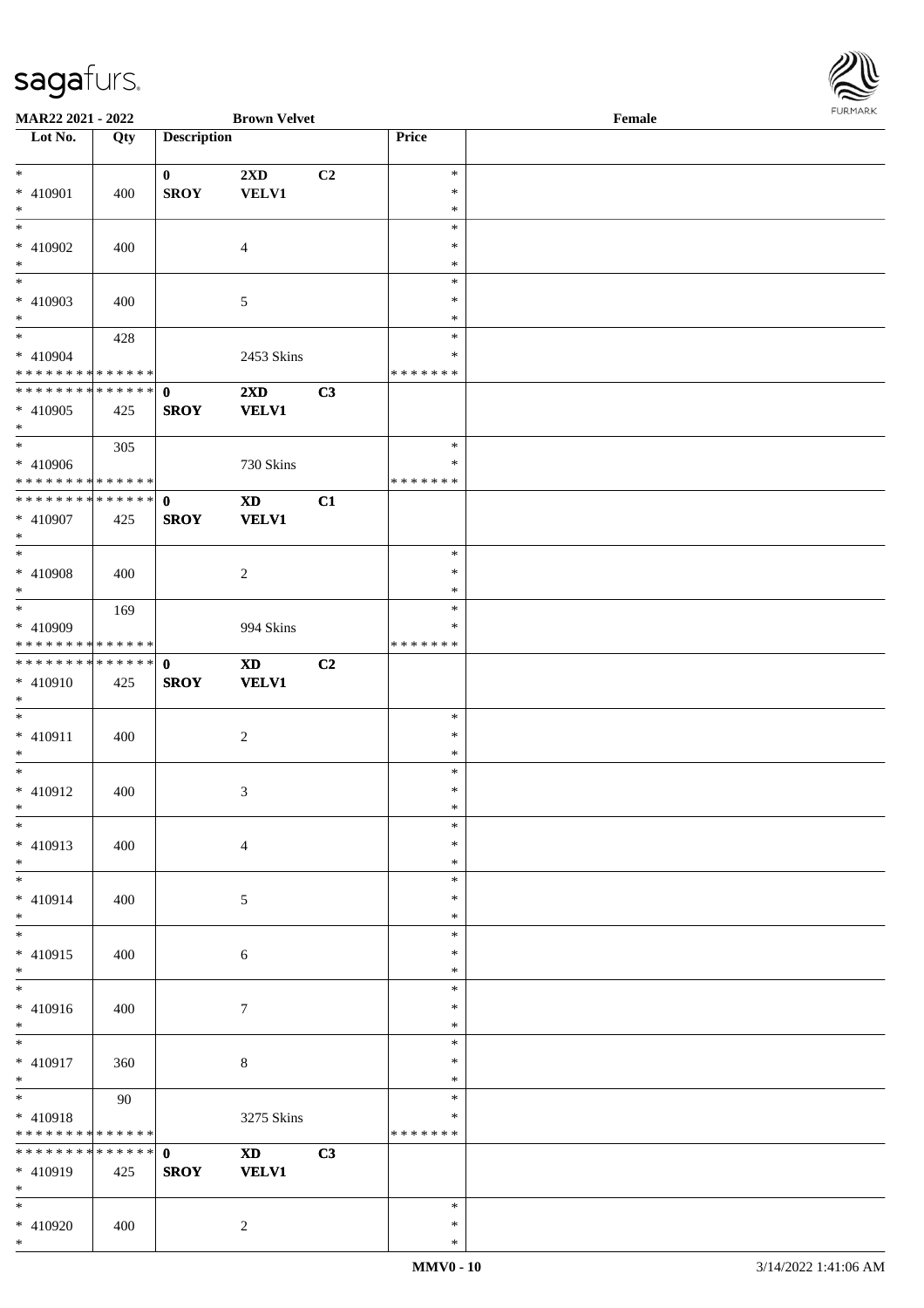

| MAR22 2021 - 2022                                                |     |                             | <b>Brown Velvet</b>         |    |                                   | Female |  |
|------------------------------------------------------------------|-----|-----------------------------|-----------------------------|----|-----------------------------------|--------|--|
| Lot No.                                                          | Qty | <b>Description</b>          |                             |    | Price                             |        |  |
| $*$<br>* 410921<br>* * * * * * * * * * * * * *                   | 258 | $\mathbf{0}$<br><b>SROY</b> | <b>XD</b><br><b>VELV1</b>   | C3 | $\ast$<br>$\ast$<br>* * * * * * * |        |  |
| * * * * * * * * * * * * * * *<br>* 410922<br>$*$                 | 425 | $\mathbf{0}$<br><b>SROY</b> | <b>Dark</b><br><b>VELV1</b> | C1 |                                   |        |  |
| $\overline{\phantom{0}}$<br>$* 410923$<br>$*$<br>$*$             | 400 |                             | $\sqrt{2}$                  |    | $\ast$<br>$\ast$<br>$\ast$        |        |  |
| * 410924<br>$*$                                                  | 400 |                             | 3                           |    | $\ast$<br>$\ast$<br>$\ast$        |        |  |
| $\overline{\ast}$<br>$* 410925$<br>* * * * * * * * * * * * * * * | 401 |                             | 1626 Skins                  |    | $\ast$<br>$\ast$<br>* * * * * * * |        |  |
| * * * * * * * * * * * * * * *<br>* 410926<br>$*$                 | 425 | $\mathbf{0}$<br><b>SROY</b> | <b>Dark</b><br><b>VELV1</b> | C2 |                                   |        |  |
| $*$<br>$* 410927$<br>$*$                                         | 400 |                             | $\overline{c}$              |    | $\ast$<br>$\ast$<br>$\ast$        |        |  |
| $\overline{\ast}$<br>$* 410928$<br>$*$                           | 400 |                             | 3                           |    | $\ast$<br>$\ast$<br>$\ast$        |        |  |
| $*$<br>* 410929<br>$*$<br>$\overline{\phantom{0}}$               | 400 |                             | $\overline{4}$              |    | $\ast$<br>$\ast$<br>$\ast$        |        |  |
| $* 410930$<br>$*$                                                | 400 |                             | 5                           |    | $\ast$<br>$\ast$<br>$\ast$        |        |  |
| $*$<br>$* 410931$<br>$*$                                         | 400 |                             | 6                           |    | $\ast$<br>$\ast$<br>$\ast$        |        |  |
| $*$<br>$* 410932$<br>$*$<br>$\ast$                               | 400 |                             | $\tau$                      |    | $\ast$<br>$\ast$<br>$*$<br>$\ast$ |        |  |
| $* 410933$<br>$*$                                                | 400 |                             | $8\,$                       |    | $\ast$<br>$\ast$                  |        |  |
| $*$<br>* 410934<br>$*$<br>$\overline{\ast}$                      | 400 |                             | 9                           |    | $\ast$<br>$\ast$<br>$\ast$        |        |  |
| $* 410935$<br>$*$<br>$\overline{\phantom{0}}$                    | 400 |                             | $10\,$                      |    | $\ast$<br>$\ast$<br>$\ast$        |        |  |
| $* 410936$<br>$*$<br>$*$                                         | 400 |                             | 11                          |    | $\ast$<br>$\ast$<br>$\ast$        |        |  |
| $* 410937$<br>* * * * * * * * * * * * * *                        | 263 |                             | 4688 Skins                  |    | $\ast$<br>$\ast$<br>* * * * * * * |        |  |
| * * * * * * * * * * * * * * *<br>* 410938<br>$*$                 | 425 | $\mathbf 0$<br><b>SROY</b>  | <b>Dark</b><br><b>VELV1</b> | C3 |                                   |        |  |
| $*$<br>* 410939<br>$*$                                           | 400 |                             | $\overline{c}$              |    | $\ast$<br>$\ast$<br>$\ast$        |        |  |
| $*$<br>$* 410940$<br>$*$                                         | 400 |                             | 3                           |    | $\ast$<br>$\ast$<br>$\ast$        |        |  |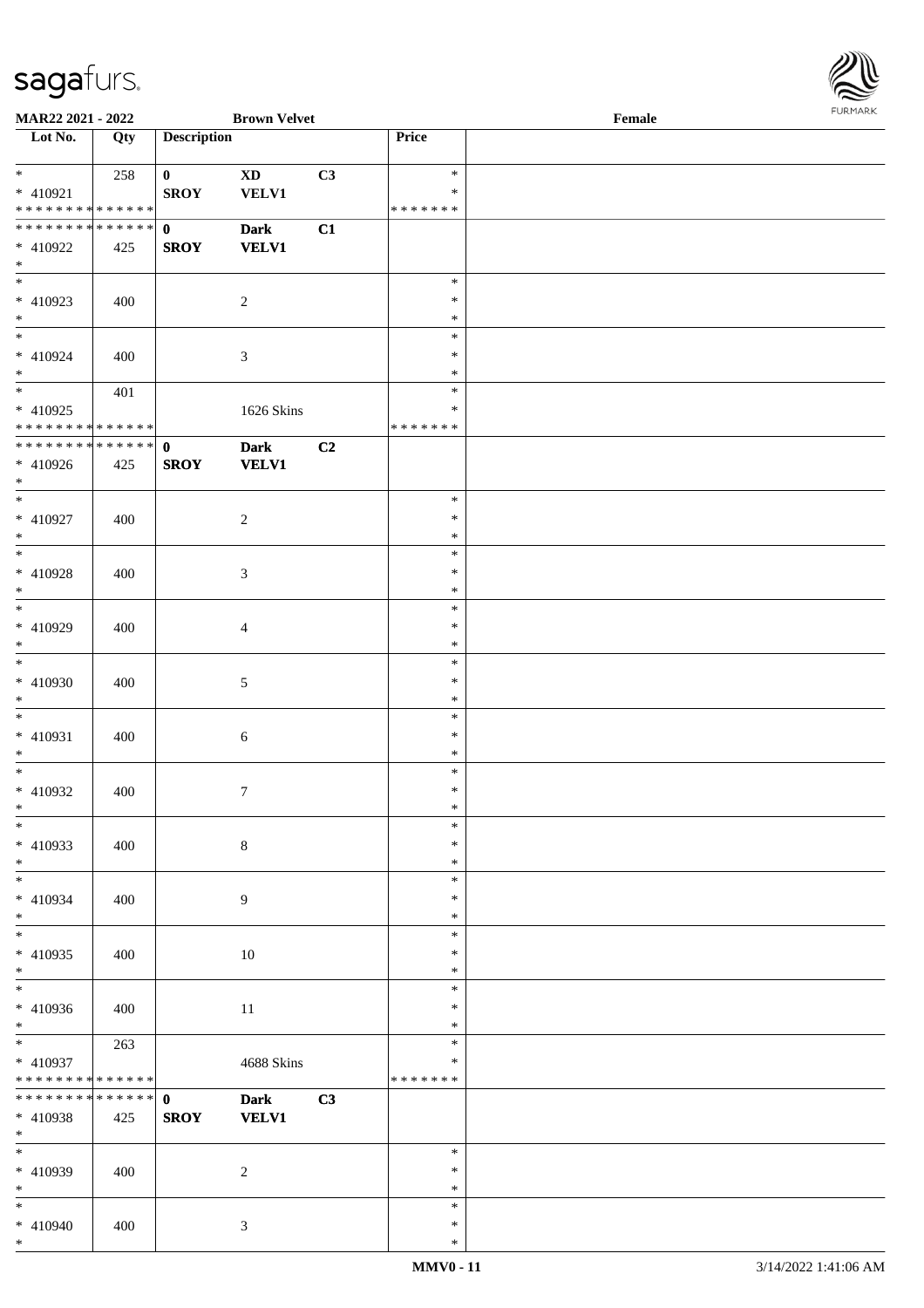

| MAR22 2021 - 2022             |        |                    | <b>Brown Velvet</b>     |    |               | Female |
|-------------------------------|--------|--------------------|-------------------------|----|---------------|--------|
| Lot No.                       | Qty    | <b>Description</b> |                         |    | Price         |        |
|                               |        |                    |                         |    |               |        |
| $*$                           | 325    | $\mathbf{0}$       | Dark                    | C3 | $\ast$        |        |
| * 410941                      |        | <b>SROY</b>        | <b>VELV1</b>            |    | ∗             |        |
| * * * * * * * * * * * * * *   |        |                    |                         |    | * * * * * * * |        |
| * * * * * * * * * * * * * * * |        | $\mathbf{0}$       | $2\mathbf{X}\mathbf{D}$ | C1 |               |        |
| * 410942                      |        |                    |                         |    |               |        |
|                               | 425    | <b>SROY</b>        | VELV2                   |    |               |        |
| $*$                           |        |                    |                         |    |               |        |
|                               | 424    |                    |                         |    | $\ast$        |        |
| * 410943                      |        |                    | 849 Skins               |    | $\ast$        |        |
| * * * * * * * * * * * * * *   |        |                    |                         |    | * * * * * * * |        |
| * * * * * * * * * * * * * * * |        | $\mathbf{0}$       | 2XD                     | C2 |               |        |
| $* 410944$                    | 425    | <b>SROY</b>        | <b>VELV2</b>            |    |               |        |
| $*$                           |        |                    |                         |    |               |        |
| $*$                           |        |                    |                         |    | $\ast$        |        |
| $* 410945$                    | 400    |                    | $\boldsymbol{2}$        |    | $\ast$        |        |
| $*$                           |        |                    |                         |    | $\ast$        |        |
| $*$                           |        |                    |                         |    | $\ast$        |        |
|                               |        |                    |                         |    |               |        |
| $* 410946$                    | 400    |                    | 3                       |    | $\ast$        |        |
| $*$                           |        |                    |                         |    | $\ast$        |        |
| $*$                           |        |                    |                         |    | $\ast$        |        |
| * 410947                      | 400    |                    | 4                       |    | $\ast$        |        |
| $*$                           |        |                    |                         |    | $\ast$        |        |
| $*$                           |        |                    |                         |    | $\ast$        |        |
| * 410948                      | 400    |                    | 5                       |    | $\ast$        |        |
| $*$                           |        |                    |                         |    | *             |        |
| $*$                           | 365    |                    |                         |    | $\ast$        |        |
| * 410949                      |        |                    | 2390 Skins              |    | $\ast$        |        |
| * * * * * * * * * * * * * *   |        |                    |                         |    | * * * * * * * |        |
| * * * * * * * * * * * * * * * |        | $\mathbf{0}$       |                         |    |               |        |
|                               |        |                    | 2XD                     | C3 |               |        |
| * 410950                      | 425    | <b>SROY</b>        | VELV2                   |    |               |        |
| $*$                           |        |                    |                         |    |               |        |
| $*$                           | 334    |                    |                         |    | $\ast$        |        |
| * 410951                      |        |                    | 759 Skins               |    | $\ast$        |        |
| * * * * * * * * * * * * * *   |        |                    |                         |    | * * * * * * * |        |
| * * * * * * * * * * * * * * * |        | $\mathbf{0}$       | <b>XD</b>               | C1 |               |        |
| * 410952                      | 425    | <b>SROY</b>        | VELV2                   |    |               |        |
| $*$ $*$                       |        |                    |                         |    |               |        |
| $\ast$                        |        |                    |                         |    | $\ast$        |        |
| $* 410953$                    | 400    |                    | $\overline{c}$          |    | $\ast$        |        |
| $*$                           |        |                    |                         |    | $\ast$        |        |
| $*$                           |        |                    |                         |    | $\ast$        |        |
| $* 410954$                    |        |                    |                         |    | ∗             |        |
|                               | 400    |                    | 3                       |    |               |        |
| $*$                           |        |                    |                         |    | *             |        |
| $*$                           | 251    |                    |                         |    | $\ast$        |        |
| * 410955                      |        |                    | 1476 Skins              |    | $\ast$        |        |
| * * * * * * * * * * * * * *   |        |                    |                         |    | * * * * * * * |        |
| * * * * * * * *               | ****** | $\mathbf{0}$       | $\mathbf{X}\mathbf{D}$  | C2 |               |        |
| * 410956                      | 425    | <b>SROY</b>        | VELV2                   |    |               |        |
| $*$                           |        |                    |                         |    |               |        |
| $*$                           |        |                    |                         |    | $\ast$        |        |
| * 410957                      | 400    |                    | $\overline{c}$          |    | $\ast$        |        |
| $*$                           |        |                    |                         |    | $\ast$        |        |
| $*$                           |        |                    |                         |    | $\ast$        |        |
|                               |        |                    |                         |    | $\ast$        |        |
| * 410958                      | 400    |                    | 3                       |    |               |        |
| $*$                           |        |                    |                         |    | $\ast$        |        |
| $*$                           |        |                    |                         |    | $\ast$        |        |
| * 410959                      | 400    |                    | 4                       |    | ∗             |        |
| $*$                           |        |                    |                         |    | $\ast$        |        |
| $*$                           |        |                    |                         |    | $\ast$        |        |
| * 410960                      | 400    |                    | 5                       |    | $\ast$        |        |
| $*$                           |        |                    |                         |    | $\ast$        |        |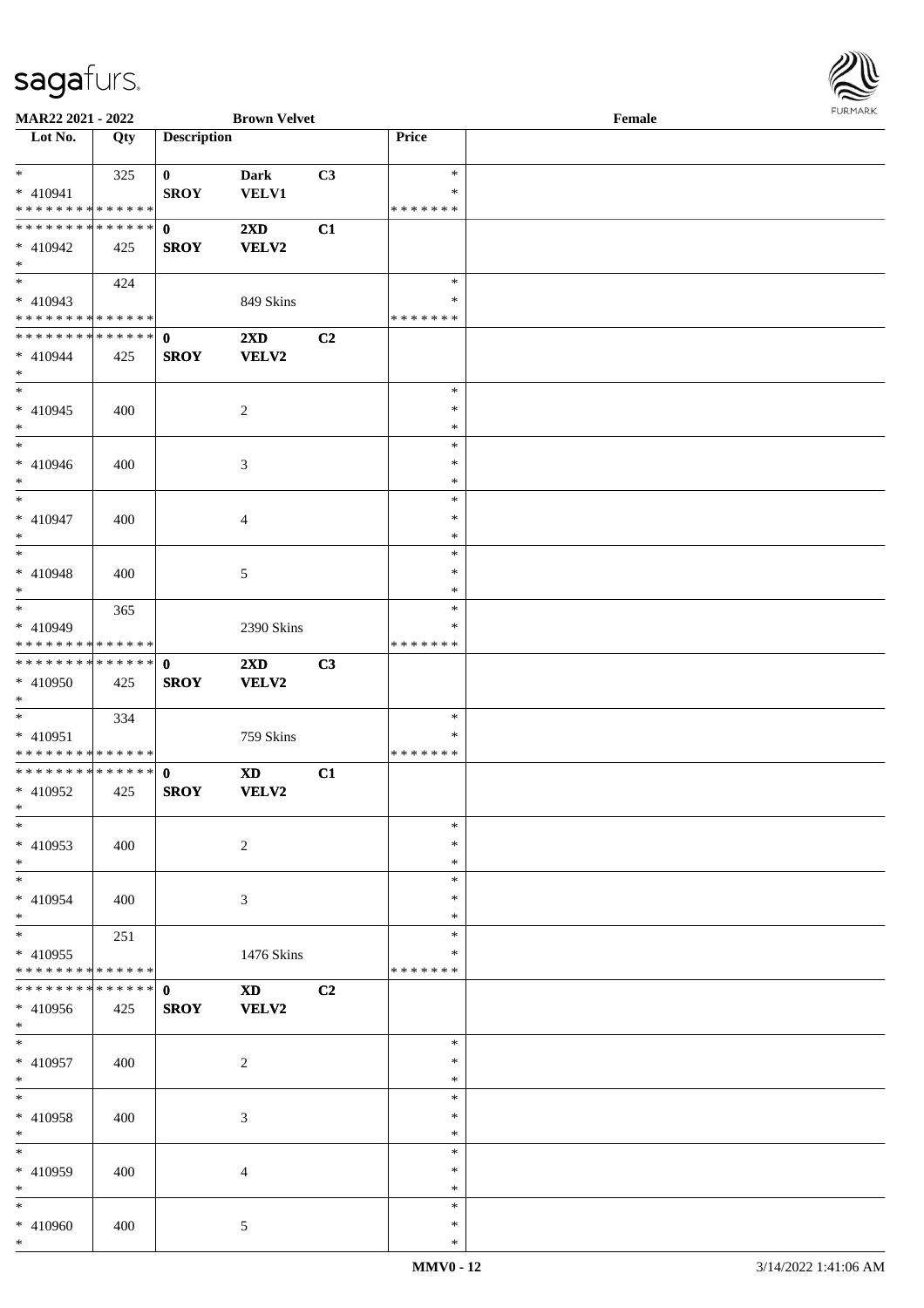

| MAR22 2021 - 2022 |     |                    | <b>Brown Velvet</b>    |    |         | Female | <b>FURMARK</b> |
|-------------------|-----|--------------------|------------------------|----|---------|--------|----------------|
| Lot No.           | Qty | <b>Description</b> |                        |    | Price   |        |                |
| $\ast$            |     | $\mathbf{0}$       | $\mathbf{X}\mathbf{D}$ | C2 | $\ast$  |        |                |
| * 410961          | 400 | <b>SROY</b>        | <b>VELV2</b>           |    | $\ast$  |        |                |
| $\ast$            |     |                    |                        |    | $\ast$  |        |                |
| $\ast$            |     |                    |                        |    | $\ast$  |        |                |
| * 410962          | 400 |                    | 7                      |    | $\ast$  |        |                |
| $\ast$            |     |                    |                        |    | $\ast$  |        |                |
| $\overline{\ast}$ |     |                    |                        |    | $\ast$  |        |                |
| * 410963          | 400 |                    | $\,8\,$                |    | $\ast$  |        |                |
| $*$               |     |                    |                        |    | $\ast$  |        |                |
| $*$               |     |                    |                        |    | $\ast$  |        |                |
| $* 410964$        | 400 |                    | 9                      |    | $\ast$  |        |                |
| $\ast$            |     |                    |                        |    | $\ast$  |        |                |
| $*$               | 364 |                    |                        |    | $\ast$  |        |                |
| * 410965          |     |                    | 3989 Skins             |    | $\ast$  |        |                |
| **************    |     |                    |                        |    | ******* |        |                |
| **************    |     | $\mathbf{0}$       | <b>XD</b>              | C3 |         |        |                |
| $* 410966$        | 425 | <b>SROY</b>        | <b>VELV2</b>           |    |         |        |                |
| $*$               |     |                    |                        |    |         |        |                |
| $*$               |     |                    |                        |    | $\ast$  |        |                |
| * 410967          | 400 |                    | 2                      |    | $\ast$  |        |                |
| $*$               |     |                    |                        |    | $\ast$  |        |                |
| $*$               | 301 |                    |                        |    | $\ast$  |        |                |
| $* 410968$        |     |                    | 1126 Skins             |    | $\ast$  |        |                |
| **************    |     |                    |                        |    | ******* |        |                |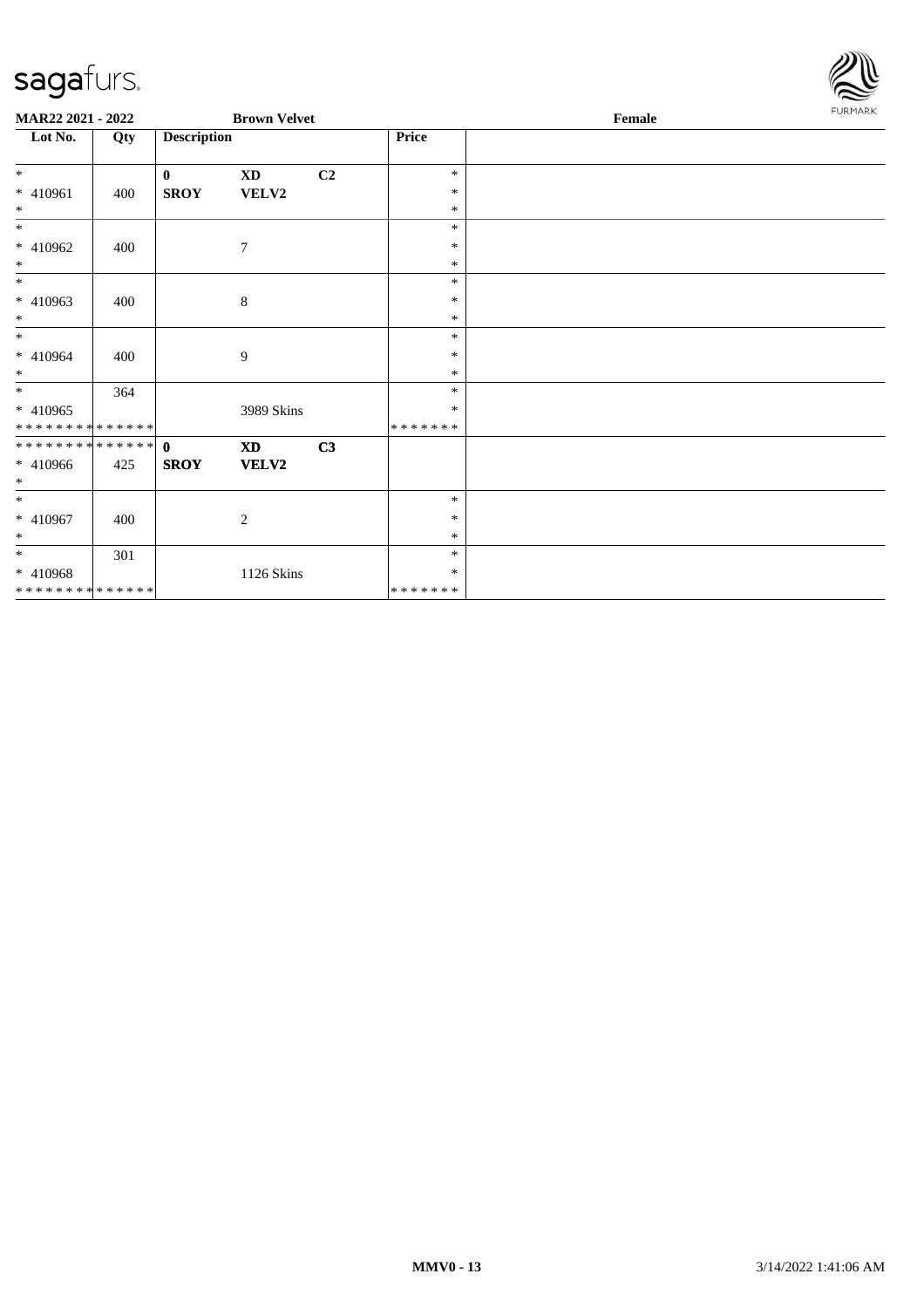

| MAR22 2021 - 2022                                     |     |                    | <b>Brown Velvet</b>             |                |                                   | Female |  |
|-------------------------------------------------------|-----|--------------------|---------------------------------|----------------|-----------------------------------|--------|--|
| Lot No.                                               | Qty | <b>Description</b> |                                 |                | Price                             |        |  |
|                                                       |     |                    |                                 |                |                                   |        |  |
| 411021                                                | 489 | $\mathbf{1}$<br>SI | 2XD<br>VELV1                    | C1             |                                   |        |  |
| * * * * * * * * * * * * * * *<br>$* 411022$<br>$\ast$ | 505 | $\mathbf{1}$<br>SI | 2XD<br><b>VELV1</b>             | C2             |                                   |        |  |
| $\overline{\phantom{0}}$<br>$* 411023$<br>$*$         | 480 |                    | $\boldsymbol{2}$                |                | $\ast$<br>$\ast$<br>$\ast$        |        |  |
| $\ast$<br>$* 411024$<br>* * * * * * * * * * * * * *   | 101 |                    | 1086 Skins                      |                | $\ast$<br>$\ast$<br>*******       |        |  |
| 411025                                                | 405 | $\mathbf 1$<br>SI  | 2XD<br>VELV1                    | C3             |                                   |        |  |
| 411026                                                | 527 | $\mathbf{1}$<br>SI | $\mathbf{X}\mathbf{D}$<br>VELV1 | C1             |                                   |        |  |
| * * * * * * * * * * * * * * *<br>$* 411027$<br>$*$    | 505 | $\mathbf{1}$<br>SI | <b>XD</b><br><b>VELV1</b>       | C2             |                                   |        |  |
| $*$<br>$* 411028$<br>$*$                              | 480 |                    | $\overline{c}$                  |                | $\ast$<br>$\ast$<br>$\ast$        |        |  |
| $*$<br>$* 411029$<br>* * * * * * * * * * * * * *      | 502 |                    | 1487 Skins                      |                | $\ast$<br>$\ast$<br>* * * * * * * |        |  |
| **************<br>$* 411030$<br>$*$                   | 485 | $\mathbf{1}$<br>SI | <b>XD</b><br><b>VELV1</b>       | C3             |                                   |        |  |
| $*$<br>$* 411031$<br>* * * * * * * * * * * * * *      | 85  |                    | 570 Skins                       |                | $\ast$<br>$\ast$<br>*******       |        |  |
| **************<br>* 411032<br>$*$                     | 505 | $\mathbf{1}$<br>SI | <b>Dark</b><br><b>VELV1</b>     | C1             |                                   |        |  |
| $*$<br>$* 411033$<br>* * * * * * * * * * * * * *      | 208 |                    | 713 Skins                       |                | $\ast$<br>∗<br>*******            |        |  |
| 411034                                                | 261 | $\mathbf{1}$<br>SI | Dark<br><b>VELV1</b>            | C1/C2          |                                   |        |  |
| * * * * * * * * * * * * * * *<br>$* 411035$<br>$*$    | 505 | $\mathbf{1}$<br>SI | <b>Dark</b><br><b>VELV1</b>     | C <sub>2</sub> |                                   |        |  |
| $\ast$<br>$* 411036$<br>$*$                           | 480 |                    | 2                               |                | $\ast$<br>$\ast$<br>$\ast$        |        |  |
| $*$<br>$* 411037$<br>$*$                              | 480 |                    | 3                               |                | $\ast$<br>$\ast$<br>$\ast$        |        |  |
| $*$<br>$* 411038$<br>$*$                              | 480 |                    | 4                               |                | $\ast$<br>$\ast$<br>$\ast$        |        |  |
| $*$<br>$* 411039$<br>* * * * * * * * * * * * * *      | 255 |                    | 2200 Skins                      |                | $\ast$<br>∗<br>* * * * * * *      |        |  |
| * * * * * * * * * * * * * * *<br>$* 411040$<br>$*$    | 505 | 1<br>SI            | <b>Dark</b><br><b>VELV1</b>     | C3             |                                   |        |  |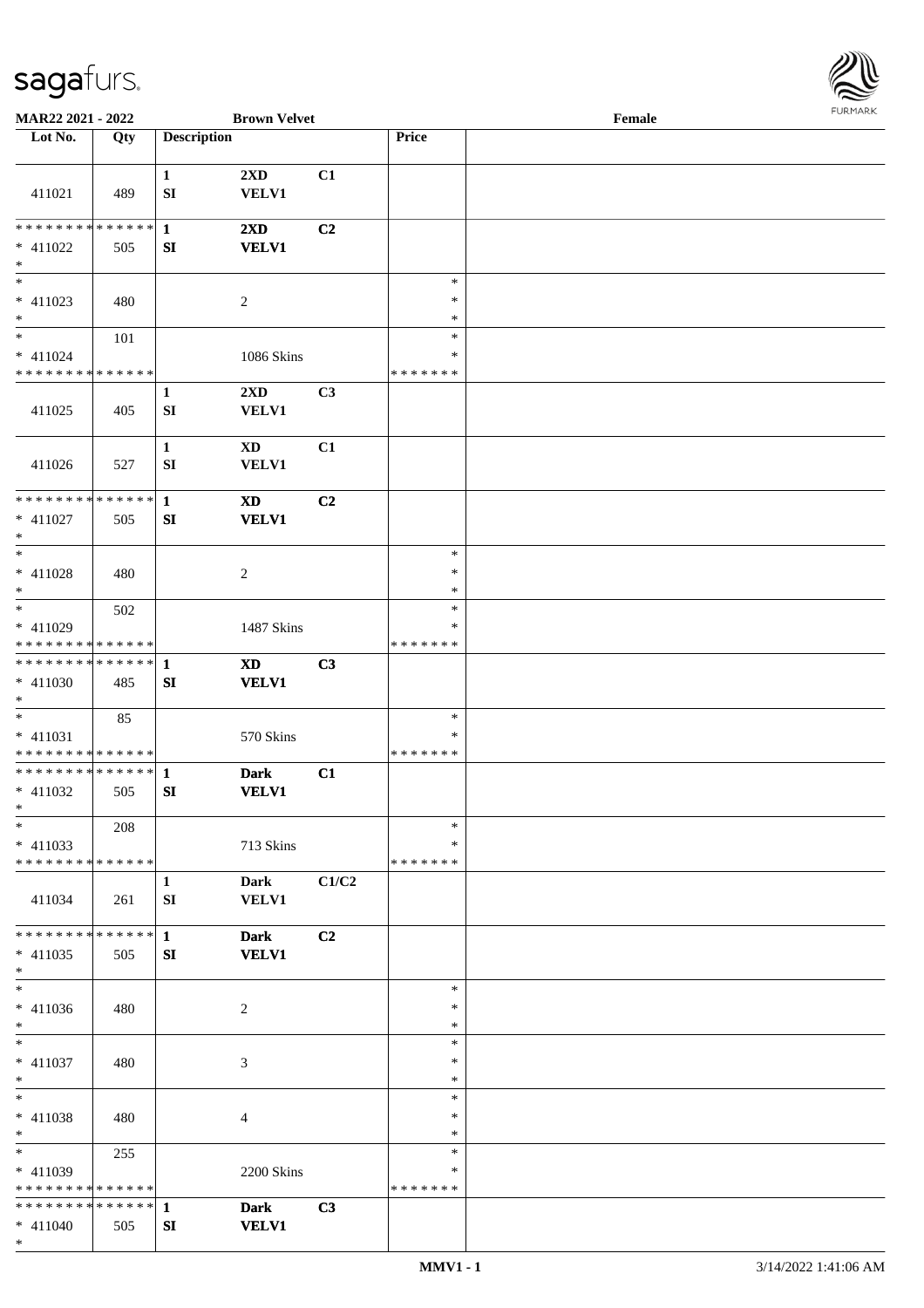

| MAR22 2021 - 2022                                               |     |                                        | <b>Brown Velvet</b>                                 |                   |                                   | Female |  |
|-----------------------------------------------------------------|-----|----------------------------------------|-----------------------------------------------------|-------------------|-----------------------------------|--------|--|
| Lot No.                                                         | Qty | <b>Description</b>                     |                                                     |                   | Price                             |        |  |
| $*$<br>$* 411041$<br>* * * * * * * * * * * * * *                | 391 | $\mathbf{1}$<br>${\bf SI}$             | Dark<br><b>VELV1</b>                                | C3                | $\ast$<br>$\ast$<br>* * * * * * * |        |  |
| 411042                                                          | 343 | $\mathbf{1}$<br>SI                     | <b>MED</b><br><b>VELV1</b>                          | C1/C2             |                                   |        |  |
| 411043                                                          | 259 | $\mathbf{1}$<br>SI                     | <b>PALE</b><br><b>VELV1</b>                         | C1/C2             |                                   |        |  |
| 411044                                                          | 108 | $\mathbf{1}$<br>${\bf SI}$             | 2XD<br>VELV2                                        | C1                |                                   |        |  |
| 411045                                                          | 268 | $\mathbf{1}$<br>SI                     | 2XD<br>VELV2                                        | C2                |                                   |        |  |
| 411046                                                          | 119 | $\mathbf 1$<br>${\bf SI}$              | 2XD<br>VELV2                                        | C3                |                                   |        |  |
| 411047                                                          | 132 | $\mathbf{1}$<br>${\bf SI}$             | $\mathbf{X}\mathbf{D}$<br>VELV2                     | C1                |                                   |        |  |
| 411048                                                          | 345 | $\mathbf 1$<br>SI                      | <b>XD</b><br>VELV2                                  | C2                |                                   |        |  |
| 411049                                                          | 142 | $\mathbf{1}$<br>SI                     | XD<br>VELV2                                         | C3                |                                   |        |  |
| 411050                                                          | 157 | $\mathbf{1}$<br>${\bf SI}$             | Dark<br>VELV2                                       | C1                |                                   |        |  |
| ******** <mark>******</mark><br>$* 411051$<br>$*$               | 465 | $\mathbf{1}$<br>SI                     | <b>Dark</b><br>VELV2                                | C2                |                                   |        |  |
| $\overline{\ast}$<br>$* 411052$<br>******** <mark>******</mark> | 78  |                                        | 543 Skins                                           |                   | $\ast$<br>$\ast$<br>*******       |        |  |
| 411053                                                          | 176 | $\mathbf{1}$<br>SI                     | Dark<br>VELV2                                       | C3                |                                   |        |  |
| 411054                                                          | 438 | $\mathbf{1}$<br>$\mathbf{I}\mathbf{B}$ | $\bold{X}\bold{D}/\bold{D}\bold{K}$<br><b>VELV1</b> | C2<br><b>CHIP</b> |                                   |        |  |
| 411055                                                          | 301 | $\mathbf{1}$<br>$\mathbf{I}$ <b>B</b>  | MED/PAL C2<br><b>VELV1</b>                          | <b>CHIP</b>       |                                   |        |  |
| * * * * * * * * * * * * * * *<br>$* 411056$<br>$*$              | 485 | $\mathbf{1}$<br><b>SAGA</b>            | $2\mathbf{X}\mathbf{D}$<br><b>VELV1</b>             | C1                |                                   |        |  |
| $*$<br>$* 411057$<br>$*$                                        | 460 |                                        | $\overline{c}$                                      |                   | $\ast$<br>$\ast$<br>$\ast$        |        |  |
| $*$<br>* 411058<br>$*$                                          | 460 |                                        | 3                                                   |                   | $\ast$<br>$\ast$<br>$\ast$        |        |  |
| $* 411059$<br>* * * * * * * * * * * * * *                       | 119 |                                        | 1524 Skins                                          |                   | $\ast$<br>∗<br>* * * * * * *      |        |  |
| 411060                                                          | 311 | $\mathbf{1}$<br><b>SAGA</b>            | $2\mathbf{X}\mathbf{D}$<br><b>VELV1</b>             | C1                |                                   |        |  |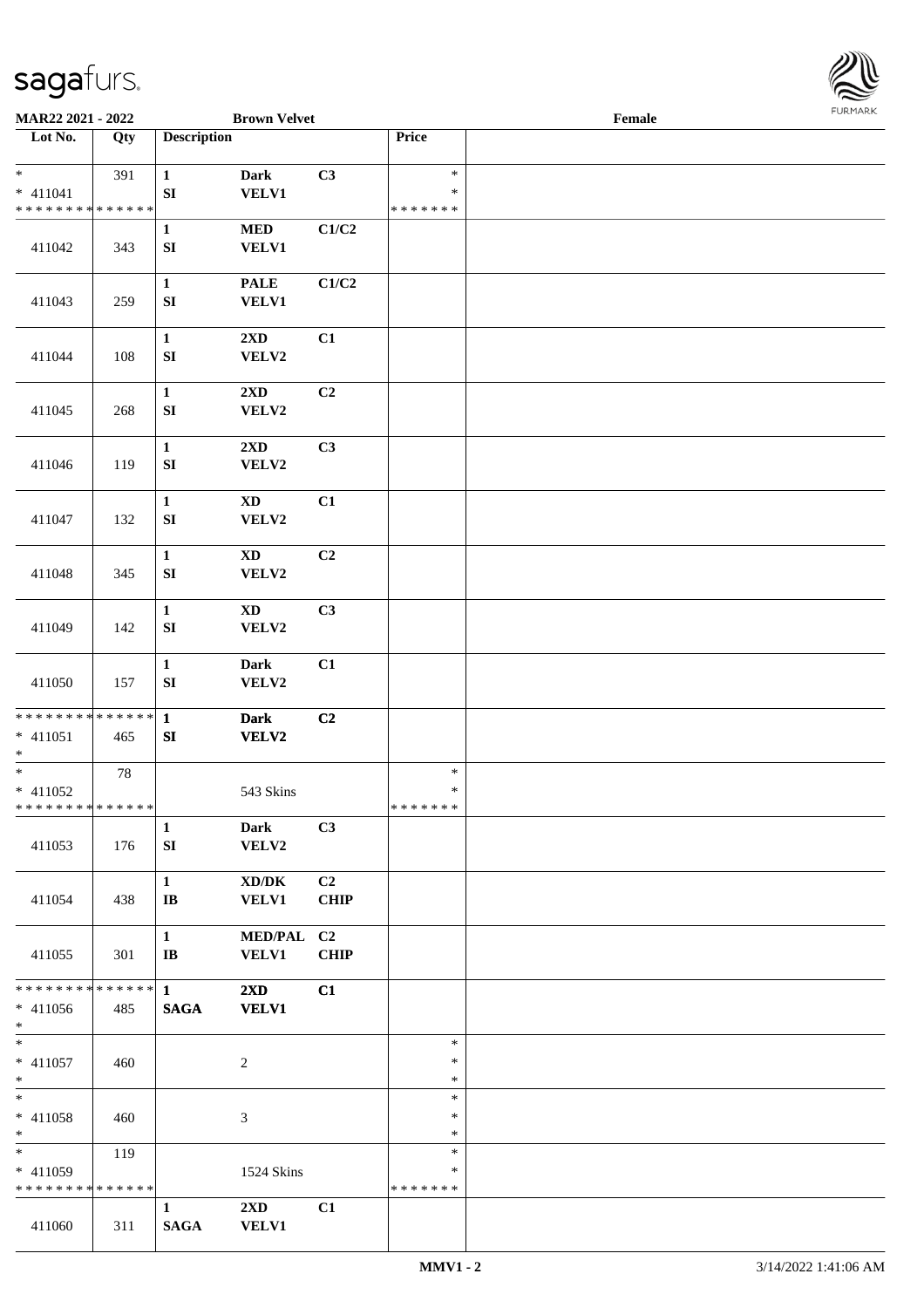\*



| <b>MAR22 2021 - 2022</b>                                        |     |                                  | <b>Brown Velvet</b>                     |    |                             | Female |  |
|-----------------------------------------------------------------|-----|----------------------------------|-----------------------------------------|----|-----------------------------|--------|--|
| Lot No.                                                         | Qty | <b>Description</b>               |                                         |    | Price                       |        |  |
| ************** 1<br>$* 411061$<br>$\ast$                        | 485 | <b>SAGA</b>                      | $2\mathbf{X}\mathbf{D}$<br><b>VELV1</b> | C2 |                             |        |  |
| $* 411062$<br>$\ast$                                            | 460 |                                  | $\overline{c}$                          |    | $\ast$<br>$\ast$<br>$\ast$  |        |  |
| $* 411063$<br>$*$                                               | 460 |                                  | $\mathfrak{Z}$                          |    | $\ast$<br>$\ast$<br>$\ast$  |        |  |
| $*$<br>$* 411064$<br>$*$                                        | 460 |                                  | $\overline{4}$                          |    | $\ast$<br>$\ast$<br>$\ast$  |        |  |
| $* 411065$<br>$*$                                               | 460 |                                  | $\sqrt{5}$                              |    | $\ast$<br>$\ast$<br>$\ast$  |        |  |
| $* 411066$<br>$*$                                               | 460 |                                  | 6                                       |    | $\ast$<br>$\ast$<br>$\ast$  |        |  |
| $*$<br>$* 411067$<br>$*$                                        | 460 |                                  | $\tau$                                  |    | $\ast$<br>$\ast$<br>$\ast$  |        |  |
| $* 411068$<br>$*$                                               | 460 |                                  | $8\,$                                   |    | $\ast$<br>$\ast$<br>$\ast$  |        |  |
| * 411069<br>$\ast$                                              | 460 |                                  | 9                                       |    | $\ast$<br>$\ast$<br>$\ast$  |        |  |
| $* 411070$<br>$*$                                               | 460 |                                  | $10\,$                                  |    | $\ast$<br>$\ast$<br>$\ast$  |        |  |
| $*$<br>$* 411071$<br>* * * * * * * * <mark>* * * * * * *</mark> | 232 |                                  | 4857 Skins                              |    | $\ast$<br>$\ast$<br>******* |        |  |
| ************** 1<br>$* 411072$<br>$*$ $*$                       | 485 | <b>SAGA</b>                      | $2\mathbf{X}\mathbf{D}$<br><b>VELV1</b> | C2 |                             |        |  |
| $*$<br>$* 411073$<br>* * * * * * * * * * * * * * *              | 455 |                                  | 940 Skins                               |    | $\ast$<br>∗<br>*******      |        |  |
| $* 411074$<br>$*$                                               | 485 | <b>SAGA</b>                      | $2\mathbf{X}\mathbf{D}$<br><b>VELV1</b> | C3 |                             |        |  |
| $*$<br>$* 411075$<br>$*$                                        | 460 |                                  | $\overline{c}$                          |    | $\ast$<br>$\ast$<br>$\ast$  |        |  |
| $*$<br>$* 411076$<br>$*$                                        | 460 |                                  | $\mathfrak{Z}$                          |    | $\ast$<br>$\ast$<br>$\ast$  |        |  |
| $*$ $*$<br>$* 411077$<br>* * * * * * * * * * * * * *            | 439 |                                  | 1844 Skins                              |    | $\ast$<br>$\ast$<br>******* |        |  |
| 411078                                                          | 369 | $\mathbf{1}$<br><b>SAGA</b>      | $2\mathbf{X}\mathbf{D}$<br><b>VELV1</b> | C3 |                             |        |  |
| ******** <mark>******</mark><br>$* 411079$<br>$*$ $*$           | 485 | $1 \qquad \qquad$<br><b>SAGA</b> | <b>XD</b><br><b>VELV1</b>               | C1 |                             |        |  |
| $*$<br>* 411080<br>$*$                                          | 460 |                                  | 2                                       |    | $\ast$<br>$\ast$<br>$\ast$  |        |  |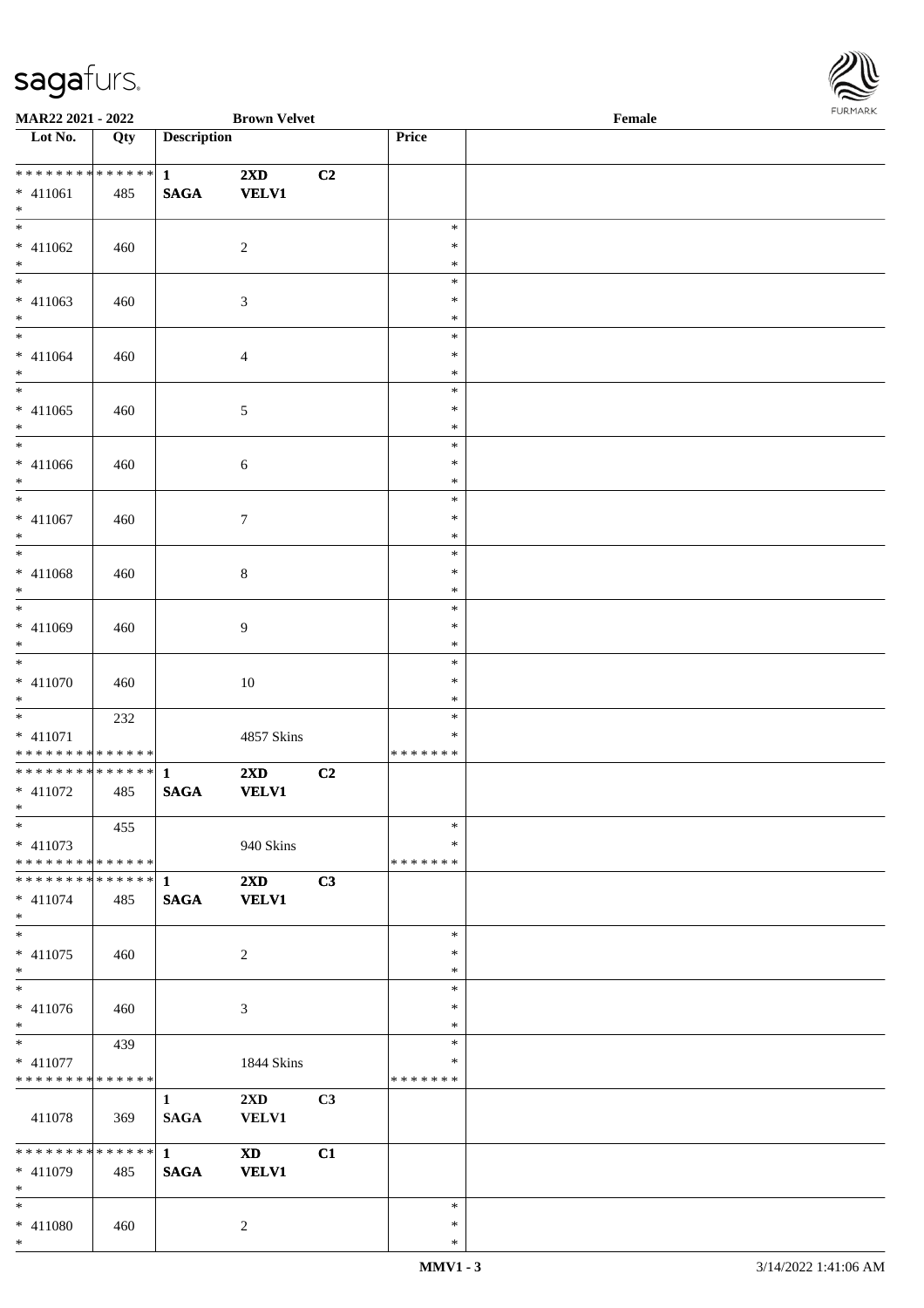\*

\* 411100 | 460 | 4

| <b>Brown Velvet</b><br>MAR22 2021 - 2022 |     |                    |                        |    | $\ensuremath{\textnormal{\textbf{Female}}}$ |  |  |  |
|------------------------------------------|-----|--------------------|------------------------|----|---------------------------------------------|--|--|--|
| Lot No.                                  | Qty | <b>Description</b> |                        |    | Price                                       |  |  |  |
| $\overline{\ast}$                        |     | 1                  | $\mathbf{X}\mathbf{D}$ | C1 | $\ast$                                      |  |  |  |
| * 411081                                 | 460 | $\mathbf{SAGA}$    | VELV1                  |    | $\ast$                                      |  |  |  |
| $*$                                      |     |                    |                        |    | $\ast$                                      |  |  |  |
| $*$                                      |     |                    |                        |    | $\ast$                                      |  |  |  |
|                                          |     |                    |                        |    | $\ast$                                      |  |  |  |
| $* 411082$                               | 460 |                    | $\overline{4}$         |    |                                             |  |  |  |
| $*$ $*$                                  |     |                    |                        |    | $\ast$                                      |  |  |  |
|                                          |     |                    |                        |    | $\ast$                                      |  |  |  |
| $* 411083$                               | 460 |                    | $\mathfrak{S}$         |    | $\ast$                                      |  |  |  |
| $*$                                      |     |                    |                        |    | $\ast$                                      |  |  |  |
|                                          | 318 |                    |                        |    | $\ast$                                      |  |  |  |
| $* 411084$                               |     |                    | 2643 Skins             |    | $\ast$                                      |  |  |  |
| * * * * * * * * * * * * * *              |     |                    |                        |    | *******                                     |  |  |  |
|                                          |     | $\mathbf{1}$       | <b>XD</b>              | C1 |                                             |  |  |  |
| 411085                                   | 462 | <b>SAGA</b>        | <b>VELV1</b>           |    |                                             |  |  |  |
|                                          |     |                    |                        |    |                                             |  |  |  |
| **************                           |     | $\mathbf{1}$       | $\mathbf{X}\mathbf{D}$ | C2 |                                             |  |  |  |
| $* 411086$                               | 485 | <b>SAGA</b>        | <b>VELV1</b>           |    |                                             |  |  |  |
| $*$                                      |     |                    |                        |    |                                             |  |  |  |
| $\overline{\ }$                          |     |                    |                        |    | $\ast$                                      |  |  |  |
| $* 411087$                               | 460 |                    | $\overline{2}$         |    | $\ast$                                      |  |  |  |
| $*$                                      |     |                    |                        |    | $\ast$                                      |  |  |  |
| $\overline{\phantom{0}}$                 |     |                    |                        |    | $\ast$                                      |  |  |  |
| $* 411088$                               | 460 |                    | $\mathfrak{Z}$         |    | $\ast$                                      |  |  |  |
| $\ast$                                   |     |                    |                        |    | $\ast$                                      |  |  |  |
| $\overline{\phantom{0}}$                 |     |                    |                        |    | $\ast$                                      |  |  |  |
| $* 411089$                               | 460 |                    | $\overline{4}$         |    | $\ast$                                      |  |  |  |
| $\ast$                                   |     |                    |                        |    | $\ast$                                      |  |  |  |
| $\overline{\phantom{a}^*}$               |     |                    |                        |    | $\ast$                                      |  |  |  |
| * 411090                                 | 460 |                    | $5\phantom{.0}$        |    | $\ast$                                      |  |  |  |
| $\ast$                                   |     |                    |                        |    | $\ast$                                      |  |  |  |
| $*$                                      |     |                    |                        |    | $\ast$                                      |  |  |  |
| $* 411091$                               |     |                    |                        |    | $\ast$                                      |  |  |  |
| $\ast$                                   | 460 |                    | $6\,$                  |    | $\ast$                                      |  |  |  |
| $\overline{\phantom{0}}$                 |     |                    |                        |    | $\ast$                                      |  |  |  |
|                                          |     |                    |                        |    | $\ast$                                      |  |  |  |
| $* 411092$<br>$*$                        | 460 |                    | $7\phantom{.0}$        |    | $\ast$                                      |  |  |  |
| $\ast$                                   |     |                    |                        |    | $\ast$                                      |  |  |  |
|                                          | 442 |                    |                        |    |                                             |  |  |  |
| $* 411093$                               |     |                    | 3687 Skins             |    | $\ast$                                      |  |  |  |
| * * * * * * * * * * * * * *              |     |                    |                        |    | *******                                     |  |  |  |
| **************                           |     | $\mathbf{1}$       | $\mathbf{X}\mathbf{D}$ | C2 |                                             |  |  |  |
| $* 411094$                               | 485 | <b>SAGA</b>        | VELV1                  |    |                                             |  |  |  |
| $*$<br>$\frac{1}{*}$                     |     |                    |                        |    |                                             |  |  |  |
|                                          |     |                    |                        |    | $\ast$                                      |  |  |  |
| $* 411095$                               | 460 |                    | $\overline{2}$         |    | $\ast$                                      |  |  |  |
| $*$                                      |     |                    |                        |    | $\ast$                                      |  |  |  |
| $\overline{\phantom{a}^*}$               | 434 |                    |                        |    | $\ast$                                      |  |  |  |
| * 411096                                 |     |                    | 1379 Skins             |    | $\ast$                                      |  |  |  |
| ******** <mark>******</mark>             |     |                    |                        |    | *******                                     |  |  |  |
| ************** 1                         |     |                    | <b>XD</b>              | C3 |                                             |  |  |  |
| $* 411097$                               | 485 | <b>SAGA</b>        | <b>VELV1</b>           |    |                                             |  |  |  |
| $*$                                      |     |                    |                        |    |                                             |  |  |  |
| $\ast$                                   |     |                    |                        |    | $\ast$                                      |  |  |  |
| * 411098                                 | 460 |                    | $\overline{c}$         |    | $\ast$                                      |  |  |  |
| $*$                                      |     |                    |                        |    | $\ast$                                      |  |  |  |
| $\overline{\phantom{a}^*}$               |     |                    |                        |    | $\ast$                                      |  |  |  |
| * 411099                                 | 460 |                    | $\mathfrak{Z}$         |    | $\ast$                                      |  |  |  |
| $\ast$                                   |     |                    |                        |    | $\ast$                                      |  |  |  |
| $\ast$                                   |     |                    |                        |    | $\ast$                                      |  |  |  |
|                                          |     |                    |                        |    |                                             |  |  |  |

\*

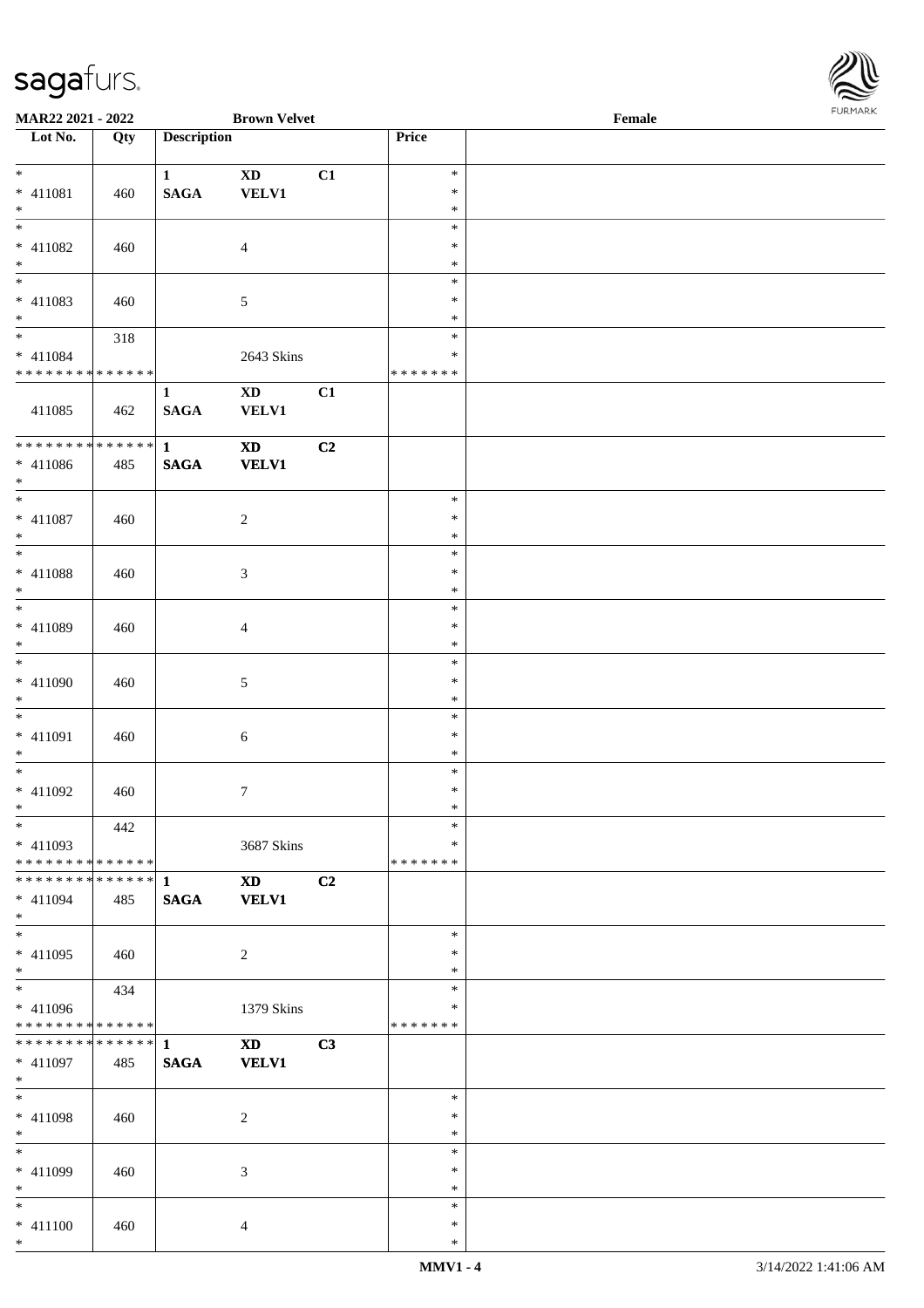| <b>FURMARK</b> |
|----------------|
|                |

| <b>MAR22 2021 - 2022</b>                   |     |                    | <b>Brown Velvet</b>    |    |               | Female |
|--------------------------------------------|-----|--------------------|------------------------|----|---------------|--------|
| Lot No.                                    | Qty | <b>Description</b> |                        |    | Price         |        |
|                                            |     |                    |                        |    |               |        |
| $*$                                        |     | $\mathbf{1}$       | <b>XD</b>              | C3 | $\ast$        |        |
| * 411101                                   | 460 | <b>SAGA</b>        | <b>VELV1</b>           |    | $\ast$        |        |
| $*$                                        |     |                    |                        |    | $\ast$        |        |
|                                            | 428 |                    |                        |    | $\ast$        |        |
| * 411102                                   |     |                    |                        |    | $\ast$        |        |
| * * * * * * * * * * * * * *                |     |                    | 2753 Skins             |    |               |        |
|                                            |     |                    |                        |    | * * * * * * * |        |
|                                            |     | $\mathbf{1}$       | $\mathbf{X}\mathbf{D}$ | C3 |               |        |
| 411103                                     | 468 | <b>SAGA</b>        | <b>VELV1</b>           |    |               |        |
|                                            |     |                    |                        |    |               |        |
| ******** <mark>******</mark>               |     | $\mathbf{1}$       | <b>Dark</b>            | C1 |               |        |
| $* 411104$                                 | 485 | $\mathbf{SAGA}$    | <b>VELV1</b>           |    |               |        |
| $*$                                        |     |                    |                        |    |               |        |
|                                            |     |                    |                        |    | $\ast$        |        |
| $* 411105$                                 | 460 |                    | $\sqrt{2}$             |    | $\ast$        |        |
| $*$                                        |     |                    |                        |    | $\ast$        |        |
| $\overline{\phantom{0}}$                   |     |                    |                        |    | $\ast$        |        |
| $* 411106$                                 |     |                    |                        |    | $\ast$        |        |
|                                            | 460 |                    | 3                      |    | $\ast$        |        |
| $*$<br>$*$                                 |     |                    |                        |    |               |        |
|                                            |     |                    |                        |    | $\ast$        |        |
| $* 411107$                                 | 460 |                    | $\overline{4}$         |    | $\ast$        |        |
| $*$                                        |     |                    |                        |    | $\ast$        |        |
|                                            |     |                    |                        |    | $\ast$        |        |
| * 411108                                   | 460 |                    | 5                      |    | $\ast$        |        |
| $*$                                        |     |                    |                        |    | $\ast$        |        |
|                                            |     |                    |                        |    | $\ast$        |        |
| * 411109                                   | 460 |                    | 6                      |    | $\ast$        |        |
| $*$                                        |     |                    |                        |    | $\ast$        |        |
|                                            |     |                    |                        |    | $\ast$        |        |
| $* 411110$                                 |     |                    | $\boldsymbol{7}$       |    | $\ast$        |        |
| $*$                                        | 460 |                    |                        |    | $\ast$        |        |
| $*$                                        |     |                    |                        |    |               |        |
|                                            |     |                    |                        |    | $\ast$        |        |
| $* 411111$                                 | 460 |                    | $\,8\,$                |    | $\ast$        |        |
| $*$                                        |     |                    |                        |    | $\ast$        |        |
| $*$                                        |     |                    |                        |    | $\ast$        |        |
| $* 411112$                                 | 460 |                    | $\boldsymbol{9}$       |    | $\ast$        |        |
| $*$                                        |     |                    |                        |    | $\ast$        |        |
| $*$                                        |     |                    |                        |    | $\ast$        |        |
| $* 411113$                                 | 460 |                    | 10                     |    | $\ast$        |        |
| $*$                                        |     |                    |                        |    | $\ast$        |        |
| $*$ $*$                                    | 279 |                    |                        |    | $\ast$        |        |
| $* 411114$                                 |     |                    | 4904 Skins             |    | ∗             |        |
| * * * * * * * * <mark>* * * * * * *</mark> |     |                    |                        |    | * * * * * * * |        |
| ************** 1                           |     |                    | <b>Dark</b>            | C2 |               |        |
| $* 411115$                                 | 485 | <b>SAGA</b>        | <b>VELV1</b>           |    |               |        |
| $*$                                        |     |                    |                        |    |               |        |
|                                            |     |                    |                        |    | $\ast$        |        |
|                                            |     |                    |                        |    | $\ast$        |        |
| $* 411116$                                 | 460 |                    | $\overline{c}$         |    |               |        |
| $*$                                        |     |                    |                        |    | $\ast$        |        |
| $*$                                        |     |                    |                        |    | $\ast$        |        |
| $* 411117$                                 | 460 |                    | $\mathfrak{Z}$         |    | $\ast$        |        |
| $*$                                        |     |                    |                        |    | $\ast$        |        |
| $*$                                        |     |                    |                        |    | $\ast$        |        |
| $* 411118$                                 | 460 |                    | $\overline{4}$         |    | $\ast$        |        |
| $*$                                        |     |                    |                        |    | $\ast$        |        |
| $*$                                        |     |                    |                        |    | $\ast$        |        |
| * 411119                                   | 460 |                    | $\sqrt{5}$             |    | $\ast$        |        |
| $*$                                        |     |                    |                        |    | $\ast$        |        |
| $*$                                        |     |                    |                        |    | $\ast$        |        |
| $* 411120$                                 | 460 |                    | $\sqrt{6}$             |    | $\ast$        |        |
| $*$                                        |     |                    |                        |    | $\ast$        |        |
|                                            |     |                    |                        |    |               |        |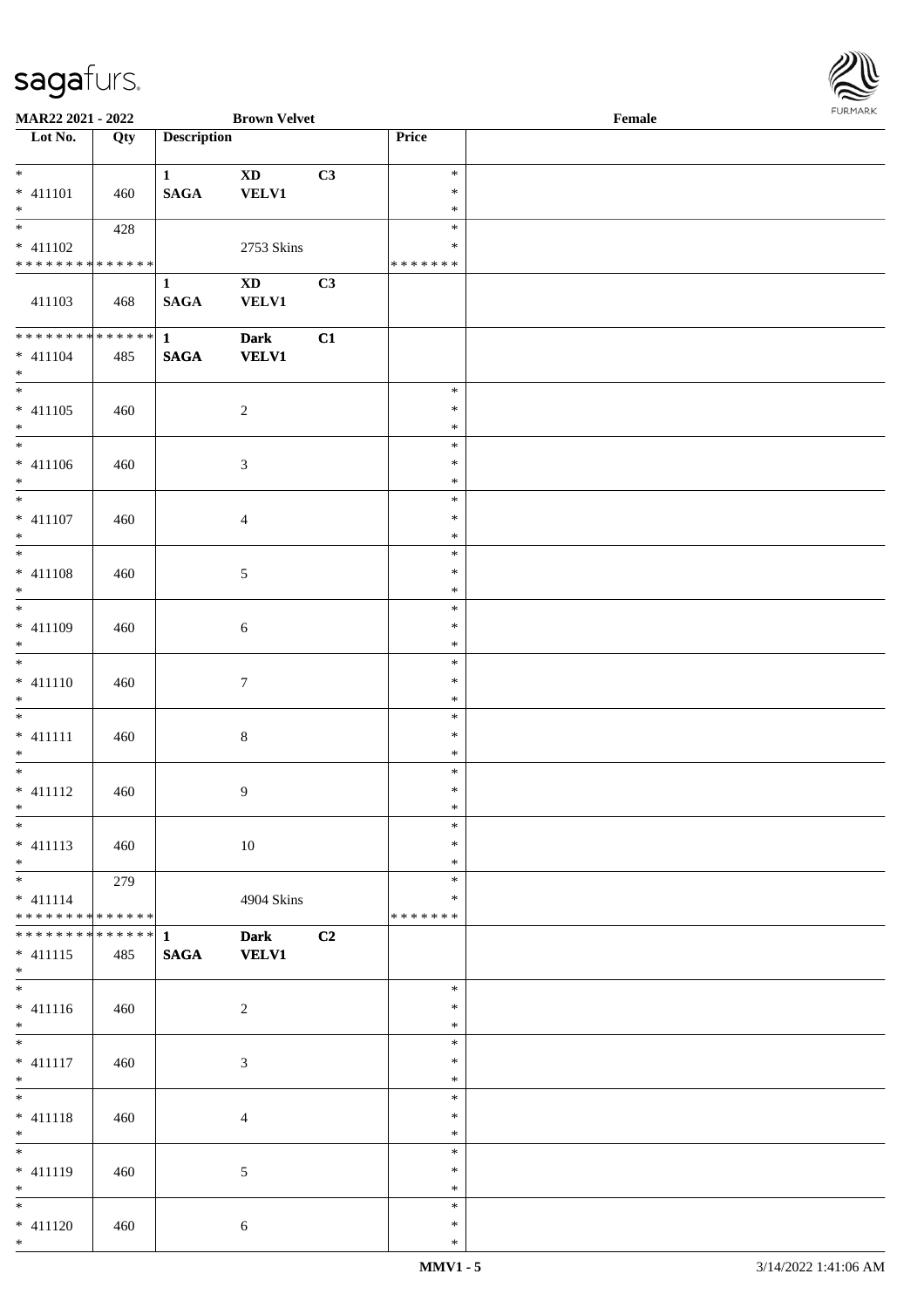

| MAR22 2021 - 2022                          |     |                    | <b>Brown Velvet</b> |    |                  | Female | <b>FURPIARA</b> |
|--------------------------------------------|-----|--------------------|---------------------|----|------------------|--------|-----------------|
| Lot No.                                    | Qty | <b>Description</b> |                     |    | Price            |        |                 |
|                                            |     |                    |                     |    |                  |        |                 |
| $*$                                        |     | $1 \qquad \qquad$  | <b>Dark</b>         | C2 | $\ast$           |        |                 |
| $* 411121$                                 | 460 | <b>SAGA</b>        | <b>VELV1</b>        |    | $\ast$           |        |                 |
| $*$                                        |     |                    |                     |    | $\ast$<br>$\ast$ |        |                 |
|                                            |     |                    |                     |    | $\ast$           |        |                 |
| $* 411122$                                 | 460 |                    | $\,8\,$             |    | $\ast$           |        |                 |
| $*$                                        |     |                    |                     |    | $\ast$           |        |                 |
| * 411123                                   |     |                    |                     |    | $\ast$           |        |                 |
| $*$                                        | 460 |                    | $\overline{9}$      |    | $\ast$           |        |                 |
|                                            |     |                    |                     |    | $\ast$           |        |                 |
| $* 411124$                                 | 460 |                    | 10                  |    | $\ast$           |        |                 |
| $*$                                        |     |                    |                     |    | $\ast$           |        |                 |
|                                            |     |                    |                     |    | $\ast$           |        |                 |
| $* 411125$                                 | 460 |                    | 11                  |    | $\ast$           |        |                 |
| $*$                                        |     |                    |                     |    | $\ast$           |        |                 |
|                                            | 484 |                    |                     |    | $\ast$           |        |                 |
| $* 411126$                                 |     |                    | 5569 Skins          |    | $\ast$           |        |                 |
| * * * * * * * * * * * * * * *              |     |                    |                     |    | *******          |        |                 |
| * * * * * * * * * * * * * * *              |     | $\mathbf{1}$       | <b>Dark</b>         | C2 |                  |        |                 |
| $* 411127$                                 | 485 | <b>SAGA</b>        | <b>VELV1</b>        |    |                  |        |                 |
| $*$                                        |     |                    |                     |    |                  |        |                 |
|                                            |     |                    |                     |    | $\ast$           |        |                 |
| $* 411128$                                 | 460 |                    | $\overline{c}$      |    | $\ast$           |        |                 |
| $*$                                        |     |                    |                     |    | $\ast$           |        |                 |
|                                            |     |                    |                     |    | $\ast$           |        |                 |
| $* 411129$                                 | 460 |                    | 3                   |    | $\ast$           |        |                 |
| $*$                                        |     |                    |                     |    | $\ast$           |        |                 |
|                                            |     |                    |                     |    | $\ast$<br>$\ast$ |        |                 |
| $* 411130$<br>$*$                          | 460 |                    | $\overline{4}$      |    | $\ast$           |        |                 |
|                                            | 427 |                    |                     |    | $\ast$           |        |                 |
| $* 411131$                                 |     |                    | 2292 Skins          |    | $\ast$           |        |                 |
| * * * * * * * * <mark>* * * * * * *</mark> |     |                    |                     |    | *******          |        |                 |
|                                            |     |                    | <b>Dark</b>         | C3 |                  |        |                 |
| $* 411132$                                 | 485 | <b>SAGA</b>        | <b>VELV1</b>        |    |                  |        |                 |
| $*$ $*$                                    |     |                    |                     |    |                  |        |                 |
|                                            |     |                    |                     |    | $\ast$           |        |                 |
| $* 411133$                                 | 460 |                    | $\overline{2}$      |    | $\ast$           |        |                 |
| $*$                                        |     |                    |                     |    | $\ast$           |        |                 |
|                                            |     |                    |                     |    | $\ast$           |        |                 |
| $* 411134$                                 | 460 |                    | $\mathfrak{Z}$      |    | $\ast$           |        |                 |
| $*$ $-$                                    |     |                    |                     |    | $\ast$           |        |                 |
| $\overline{\ast}$                          |     |                    |                     |    | $\ast$           |        |                 |
| * 411135                                   | 460 |                    | $\overline{4}$      |    | $\ast$           |        |                 |
| $*$                                        |     |                    |                     |    | $\ast$           |        |                 |
|                                            |     |                    |                     |    | $\ast$           |        |                 |
| $* 411136$                                 | 460 |                    | 5                   |    | $\ast$<br>$\ast$ |        |                 |
| $*$                                        |     |                    |                     |    | $\ast$           |        |                 |
| * 411137                                   |     |                    |                     |    | $\ast$           |        |                 |
| $*$                                        | 460 |                    | $\sqrt{6}$          |    | $\ast$           |        |                 |
| $*$                                        |     |                    |                     |    | $\ast$           |        |                 |
| * 411138                                   | 460 |                    | $\tau$              |    | $\ast$           |        |                 |
| $*$                                        |     |                    |                     |    | $\ast$           |        |                 |
| $*$                                        |     |                    |                     |    | $\ast$           |        |                 |
| $* 411139$                                 | 460 |                    | $8\,$               |    | $\ast$           |        |                 |
| $*$                                        |     |                    |                     |    | $\ast$           |        |                 |
| $*$ $-$                                    |     |                    |                     |    | $\ast$           |        |                 |
| $* 411140$                                 | 460 |                    | $\overline{9}$      |    | $\ast$           |        |                 |
| $*$                                        |     |                    |                     |    | $\ast$           |        |                 |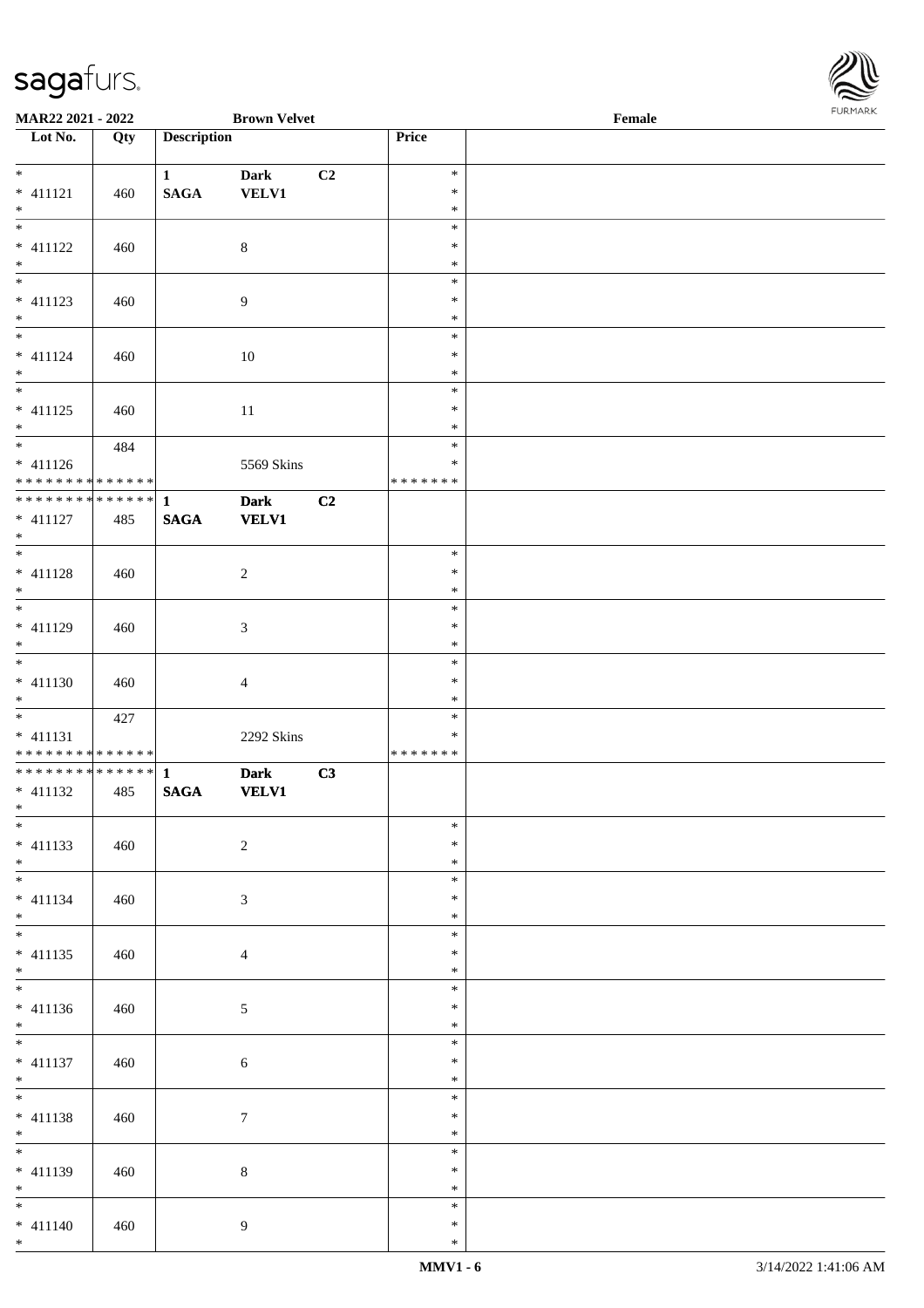

| <b>MAR22 2021 - 2022</b>                    |     |                    | <b>Brown Velvet</b> |    |               | Female |  |
|---------------------------------------------|-----|--------------------|---------------------|----|---------------|--------|--|
| Lot No.                                     | Qty | <b>Description</b> |                     |    | Price         |        |  |
|                                             |     |                    |                     |    |               |        |  |
| $*$                                         |     | $\mathbf{1}$       | <b>Dark</b>         | C3 | $\ast$        |        |  |
| $* 411141$                                  | 460 | <b>SAGA</b>        | <b>VELV1</b>        |    | $\ast$        |        |  |
| $*$                                         |     |                    |                     |    | $\ast$        |        |  |
| $\overline{\ast}$                           | 140 |                    |                     |    | $\ast$        |        |  |
| $* 411142$                                  |     |                    | 4765 Skins          |    | ∗             |        |  |
| * * * * * * * * * * * * * *                 |     |                    |                     |    | * * * * * * * |        |  |
|                                             |     |                    |                     |    |               |        |  |
|                                             |     |                    | <b>Dark</b>         | C3 |               |        |  |
| $* 411143$                                  | 485 | <b>SAGA</b>        | <b>VELV1</b>        |    |               |        |  |
| $*$                                         |     |                    |                     |    |               |        |  |
| $*$                                         | 353 |                    |                     |    | $\ast$        |        |  |
| $* 411144$                                  |     |                    | 838 Skins           |    | ∗             |        |  |
| * * * * * * * * * * * * * * *               |     |                    |                     |    | * * * * * * * |        |  |
| ******** <mark>******</mark>                |     | $\mathbf{1}$       | <b>MED</b>          | C1 |               |        |  |
| $* 411145$                                  | 485 | <b>SAGA</b>        | <b>VELV1</b>        |    |               |        |  |
| $*$                                         |     |                    |                     |    |               |        |  |
| $*$                                         | 234 |                    |                     |    | $\ast$        |        |  |
|                                             |     |                    |                     |    | $\ast$        |        |  |
| $* 411146$<br>* * * * * * * * * * * * * * * |     |                    | 719 Skins           |    | * * * * * * * |        |  |
|                                             |     |                    |                     |    |               |        |  |
| * * * * * * * * * * * * * * *               |     | $\mathbf{1}$       | <b>MED</b>          | C2 |               |        |  |
| $* 411147$                                  | 485 | <b>SAGA</b>        | <b>VELV1</b>        |    |               |        |  |
| $*$                                         |     |                    |                     |    |               |        |  |
| $*$                                         |     |                    |                     |    | $\ast$        |        |  |
| $* 411148$                                  | 460 |                    | 2                   |    | $\ast$        |        |  |
| $\ast$                                      |     |                    |                     |    | $\ast$        |        |  |
| $*$                                         |     |                    |                     |    | $\ast$        |        |  |
| * 411149                                    | 460 |                    | 3                   |    | $\ast$        |        |  |
| $*$                                         |     |                    |                     |    | $\ast$        |        |  |
| $\overline{\ }$                             |     |                    |                     |    | $\ast$        |        |  |
|                                             |     |                    |                     |    | $\ast$        |        |  |
| $* 411150$                                  | 460 |                    | 4                   |    |               |        |  |
| $*$                                         |     |                    |                     |    | $\ast$        |        |  |
| $*$                                         | 478 |                    |                     |    | $\ast$        |        |  |
| $* 411151$                                  |     |                    | 2343 Skins          |    | ∗             |        |  |
| * * * * * * * * <mark>* * * * * * *</mark>  |     |                    |                     |    | * * * * * * * |        |  |
|                                             |     |                    | <b>MED</b>          | C3 |               |        |  |
| $* 411152$                                  | 485 | <b>SAGA</b>        | <b>VELV1</b>        |    |               |        |  |
| $*$ $*$                                     |     |                    |                     |    |               |        |  |
| $*$                                         | 405 |                    |                     |    | $\ast$        |        |  |
| $* 411153$                                  |     |                    | 890 Skins           |    | ∗             |        |  |
| * * * * * * * * <mark>* * * * * * *</mark>  |     |                    |                     |    | *******       |        |  |
|                                             |     |                    | <b>PALE</b>         | C1 |               |        |  |
|                                             |     |                    |                     |    |               |        |  |
| $* 411154$                                  | 485 | <b>SAGA</b>        | <b>VELV1</b>        |    |               |        |  |
| $*$                                         |     |                    |                     |    |               |        |  |
| $*$                                         | 61  |                    |                     |    | $\ast$        |        |  |
| $* 411155$                                  |     |                    | 546 Skins           |    | ∗             |        |  |
| * * * * * * * * * * * * * * *               |     |                    |                     |    | * * * * * * * |        |  |
|                                             |     |                    | <b>PALE</b>         | C2 |               |        |  |
| $* 411156$                                  | 485 | <b>SAGA</b>        | <b>VELV1</b>        |    |               |        |  |
| $*$                                         |     |                    |                     |    |               |        |  |
| $*$                                         |     |                    |                     |    | $\ast$        |        |  |
| $* 411157$                                  | 460 |                    | 2                   |    | $\ast$        |        |  |
| $*$                                         |     |                    |                     |    | $\ast$        |        |  |
| $*$                                         |     |                    |                     |    | $\ast$        |        |  |
|                                             |     |                    |                     |    | $\ast$        |        |  |
| * 411158                                    | 460 |                    | 3                   |    |               |        |  |
| $*$                                         |     |                    |                     |    | $\ast$        |        |  |
| $*$ $*$                                     | 345 |                    |                     |    | $\ast$        |        |  |
| * 411159                                    |     |                    | 1750 Skins          |    | ∗             |        |  |
| * * * * * * * * * * * * * * *               |     |                    |                     |    | * * * * * * * |        |  |
|                                             |     |                    | <b>PALE</b>         | C3 |               |        |  |
| $* 411160$                                  | 485 | <b>SAGA</b>        | <b>VELV1</b>        |    |               |        |  |
| $*$                                         |     |                    |                     |    |               |        |  |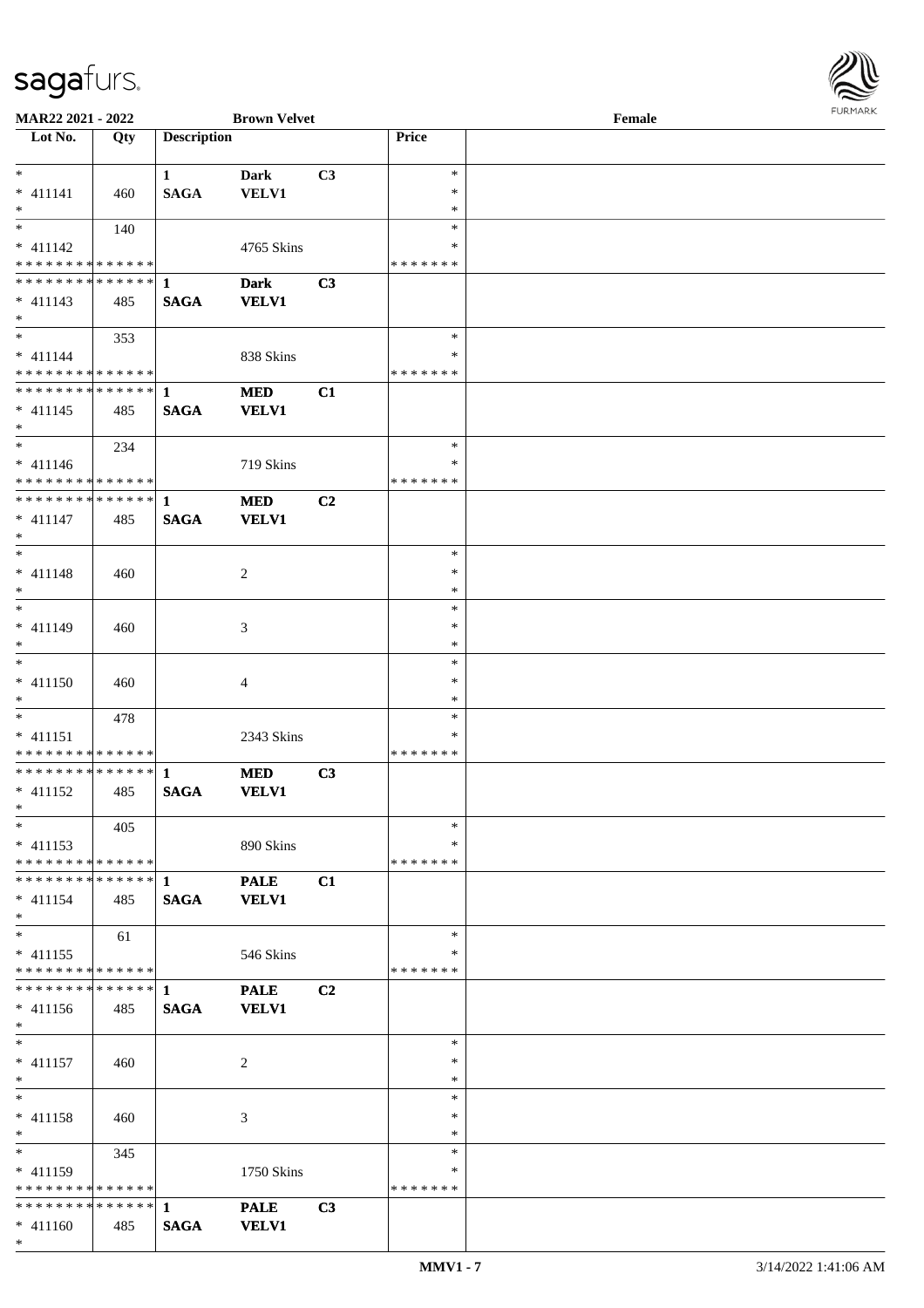\*

 $\overline{\phantom{a}}$ 



| MAR22 2021 - 2022                         |     |                    | <b>Brown Velvet</b>     |                |                  | Female |  |
|-------------------------------------------|-----|--------------------|-------------------------|----------------|------------------|--------|--|
| Lot No.                                   | Qty | <b>Description</b> |                         |                | Price            |        |  |
|                                           |     |                    |                         |                |                  |        |  |
| $\ast$                                    | 149 | $\mathbf{1}$       | <b>PALE</b>             | C3             | $\ast$           |        |  |
| $* 411161$                                |     | <b>SAGA</b>        | <b>VELV1</b>            |                | *                |        |  |
| * * * * * * * * * * * * * *               |     |                    |                         |                | * * * * * * *    |        |  |
|                                           |     | $\mathbf{1}$       | $\mathbf{XP}$           | C1             |                  |        |  |
| 411162                                    | 263 | <b>SAGA</b>        | <b>VELV1</b>            |                |                  |        |  |
|                                           |     |                    |                         |                |                  |        |  |
| * * * * * * * * * * * * * * *             |     | $\mathbf{1}$       | $\mathbf{X}\mathbf{P}$  | C <sub>2</sub> |                  |        |  |
| $* 411163$                                | 485 | <b>SAGA</b>        | <b>VELV1</b>            |                |                  |        |  |
| $*$                                       |     |                    |                         |                |                  |        |  |
| $\ast$                                    | 384 |                    |                         |                | $\ast$           |        |  |
| $* 411164$                                |     |                    | 869 Skins               |                | *                |        |  |
| * * * * * * * * * * * * * *               |     |                    |                         |                | * * * * * * *    |        |  |
|                                           |     | $\mathbf{1}$       | $\mathbf{X}\mathbf{P}$  | C3             |                  |        |  |
| 411165                                    | 322 | <b>SAGA</b>        | <b>VELV1</b>            |                |                  |        |  |
|                                           |     |                    |                         |                |                  |        |  |
| **************                            |     | $\mathbf{1}$       | $2\mathbf{X}\mathbf{D}$ | C1             |                  |        |  |
| $* 411166$<br>$*$                         | 485 | <b>SAGA</b>        | <b>VELV2</b>            |                |                  |        |  |
| $*$                                       |     |                    |                         |                | $\ast$           |        |  |
|                                           | 293 |                    |                         |                | *                |        |  |
| $* 411167$<br>* * * * * * * * * * * * * * |     |                    | 778 Skins               |                | * * * * * * *    |        |  |
|                                           |     |                    |                         |                |                  |        |  |
|                                           |     | $\mathbf{1}$       | 2XD                     | C1/C2          |                  |        |  |
| 411168                                    | 439 | <b>SAGA</b>        | VELV2                   |                |                  |        |  |
| **************                            |     | $\mathbf{1}$       | $2\mathbf{X}\mathbf{D}$ | C <sub>2</sub> |                  |        |  |
| $* 411169$                                | 485 | <b>SAGA</b>        | VELV2                   |                |                  |        |  |
| $*$                                       |     |                    |                         |                |                  |        |  |
| $\ast$                                    |     |                    |                         |                | $\ast$           |        |  |
| $* 411170$                                | 470 |                    | $\sqrt{2}$              |                | $\ast$           |        |  |
| $*$                                       |     |                    |                         |                | $\ast$           |        |  |
| $*$                                       |     |                    |                         |                | $\ast$           |        |  |
| $* 411171$                                | 460 |                    | 3                       |                | $\ast$           |        |  |
| $*$                                       |     |                    |                         |                | $\ast$           |        |  |
| $\ast$                                    |     |                    |                         |                | $\ast$           |        |  |
| $* 411172$                                | 460 |                    | 4                       |                | $\ast$           |        |  |
| $*$                                       |     |                    |                         |                | $\ast$           |        |  |
| $*$                                       | 388 |                    |                         |                | $\ast$           |        |  |
| $* 411173$                                |     |                    | 2263 Skins              |                | *                |        |  |
| * * * * * * * * * * * * * * *             |     |                    |                         |                | * * * * * * *    |        |  |
| ************** 1                          |     |                    | $2\mathbf{X}\mathbf{D}$ | C3             |                  |        |  |
| $* 411174$                                | 485 | <b>SAGA</b>        | <b>VELV2</b>            |                |                  |        |  |
| $*$                                       |     |                    |                         |                |                  |        |  |
| $\ast$                                    | 403 |                    |                         |                | $\ast$           |        |  |
| $* 411175$                                |     |                    | 888 Skins               |                | ∗                |        |  |
| * * * * * * * * * * * * * *               |     |                    |                         |                | * * * * * * *    |        |  |
| ************** 1                          |     |                    | XD 1                    | C1             |                  |        |  |
| $* 411176$                                | 485 | <b>SAGA</b>        | <b>VELV2</b>            |                |                  |        |  |
| $*$                                       |     |                    |                         |                |                  |        |  |
| $*$                                       |     |                    |                         |                | $\ast$           |        |  |
| $* 411177$                                | 460 |                    | 2                       |                | $\ast$           |        |  |
| $*$<br>$*$                                |     |                    |                         |                | $\ast$<br>$\ast$ |        |  |
|                                           | 247 |                    |                         |                | *                |        |  |
| $* 411178$<br>* * * * * * * * * * * * * * |     |                    | 1192 Skins              |                | * * * * * * *    |        |  |
|                                           |     |                    |                         |                |                  |        |  |
|                                           |     | $\mathbf{1}$       | $\mathbf{X}\mathbf{D}$  | C1             |                  |        |  |
| 411179                                    | 232 | <b>SAGA</b>        | VELV2                   |                |                  |        |  |
|                                           |     |                    | <b>XD</b>               | C2             |                  |        |  |
| * 411180                                  | 485 | <b>SAGA</b>        | <b>VELV2</b>            |                |                  |        |  |
|                                           |     |                    |                         |                |                  |        |  |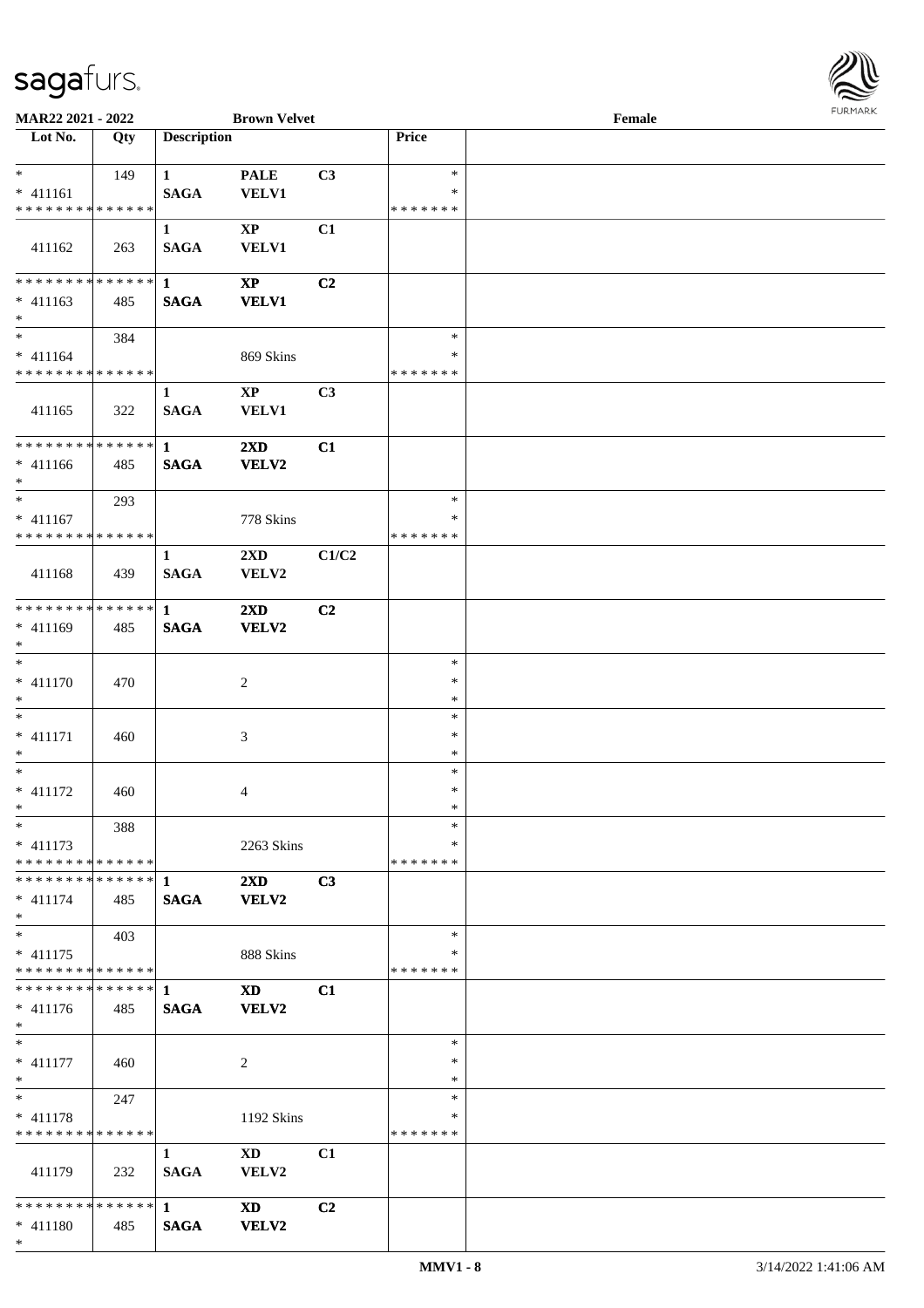\*



| MAR22 2021 - 2022                           |     |                             | <b>Brown Velvet</b>             |    |                  | $\ensuremath{\textnormal{\textbf{Female}}}$ | <b>FURPIARR</b> |
|---------------------------------------------|-----|-----------------------------|---------------------------------|----|------------------|---------------------------------------------|-----------------|
| Lot No.                                     | Qty | <b>Description</b>          |                                 |    | Price            |                                             |                 |
| $*$                                         |     |                             |                                 |    | $\ast$           |                                             |                 |
| $* 411181$                                  | 460 | $\mathbf{1}$<br><b>SAGA</b> | $\mathbf{X}\mathbf{D}$<br>VELV2 | C2 | $\ast$           |                                             |                 |
| $*$                                         |     |                             |                                 |    | $\ast$           |                                             |                 |
|                                             |     |                             |                                 |    | $\ast$           |                                             |                 |
| $* 411182$                                  | 460 |                             | 3                               |    | $\ast$           |                                             |                 |
| $*$                                         |     |                             |                                 |    | $\ast$           |                                             |                 |
|                                             |     |                             |                                 |    | $\ast$           |                                             |                 |
| $* 411183$                                  | 460 |                             | $\overline{4}$                  |    | $\ast$           |                                             |                 |
| $*$<br>$\overline{\mathbf{r}}$              |     |                             |                                 |    | $\ast$           |                                             |                 |
| $* 411184$                                  |     |                             |                                 |    | $\ast$<br>$\ast$ |                                             |                 |
| $*$                                         | 460 |                             | $\mathfrak{S}$                  |    | $\ast$           |                                             |                 |
|                                             |     |                             |                                 |    | $\ast$           |                                             |                 |
| $* 411185$                                  | 460 |                             | 6                               |    | $\ast$           |                                             |                 |
| $*$                                         |     |                             |                                 |    | $\ast$           |                                             |                 |
| $\overline{\phantom{0}}$                    |     |                             |                                 |    | $\ast$           |                                             |                 |
| $* 411186$                                  | 460 |                             | $\tau$                          |    | $\ast$           |                                             |                 |
| $*$<br>$*$                                  |     |                             |                                 |    | $\ast$           |                                             |                 |
|                                             | 218 |                             |                                 |    | $\ast$<br>$\ast$ |                                             |                 |
| $* 411187$<br>* * * * * * * * * * * * * * * |     |                             | 3463 Skins                      |    | *******          |                                             |                 |
|                                             |     | $\mathbf{1}$                | $\mathbf{X}\mathbf{D}$          | C2 |                  |                                             |                 |
| 411188                                      | 400 | <b>SAGA</b>                 | VELV2                           |    |                  |                                             |                 |
|                                             |     |                             |                                 |    |                  |                                             |                 |
| * * * * * * * * * * * * * * *               |     | $\mathbf{1}$                | <b>XD</b>                       | C3 |                  |                                             |                 |
| * 411189                                    | 485 | <b>SAGA</b>                 | VELV2                           |    |                  |                                             |                 |
| $*$                                         |     |                             |                                 |    |                  |                                             |                 |
|                                             |     |                             |                                 |    | $\ast$           |                                             |                 |
| * 411190<br>$*$                             | 460 |                             | $\overline{c}$                  |    | $\ast$<br>$\ast$ |                                             |                 |
|                                             | 420 |                             |                                 |    | $\ast$           |                                             |                 |
| * 411191                                    |     |                             | 1365 Skins                      |    | $\ast$           |                                             |                 |
| * * * * * * * * <mark>* * * * * * *</mark>  |     |                             |                                 |    | *******          |                                             |                 |
| ******** <mark>******</mark>                |     | $\mathbf{1}$                | <b>Dark</b>                     | C1 |                  |                                             |                 |
| $* 411192$                                  | 485 | <b>SAGA</b>                 | VELV2                           |    |                  |                                             |                 |
| $*$ $*$                                     |     |                             |                                 |    |                  |                                             |                 |
| $*$                                         |     |                             |                                 |    | $\ast$<br>$\ast$ |                                             |                 |
| $* 411193$<br>$*$                           | 460 |                             | $\overline{2}$                  |    | $\ast$           |                                             |                 |
| $*$                                         |     |                             |                                 |    | $\ast$           |                                             |                 |
| * 411194                                    | 460 |                             | 3                               |    | $\ast$           |                                             |                 |
| $*$                                         |     |                             |                                 |    | $\ast$           |                                             |                 |
| $*$                                         |     |                             |                                 |    | $\ast$           |                                             |                 |
| * 411195                                    | 460 |                             | $\overline{4}$                  |    | $\ast$           |                                             |                 |
| $\ast$                                      |     |                             |                                 |    | $\ast$           |                                             |                 |
| $*$                                         |     |                             |                                 |    | $\ast$           |                                             |                 |
| * 411196<br>$*$                             | 480 |                             | 5                               |    | $\ast$<br>$\ast$ |                                             |                 |
|                                             | 106 |                             |                                 |    | $\ast$           |                                             |                 |
| * 411197                                    |     |                             | 2451 Skins                      |    | ∗                |                                             |                 |
| * * * * * * * * * * * * * *                 |     |                             |                                 |    | *******          |                                             |                 |
|                                             |     | $\mathbf{1}$                | <b>Dark</b>                     | C1 |                  |                                             |                 |
| 411198                                      | 390 | <b>SAGA</b>                 | VELV2                           |    |                  |                                             |                 |
|                                             |     |                             |                                 |    |                  |                                             |                 |
| * * * * * * * * <mark>* * * * * * *</mark>  |     | 1                           | <b>Dark</b>                     | C2 |                  |                                             |                 |
| * 411199<br>$*$                             | 485 | $\mathbf{SAGA}$             | <b>VELV2</b>                    |    |                  |                                             |                 |
| $*$                                         |     |                             |                                 |    | $\ast$           |                                             |                 |
| $* 411200$                                  | 460 |                             | 2                               |    | $\ast$           |                                             |                 |
| $*$                                         |     |                             |                                 |    | $\ast$           |                                             |                 |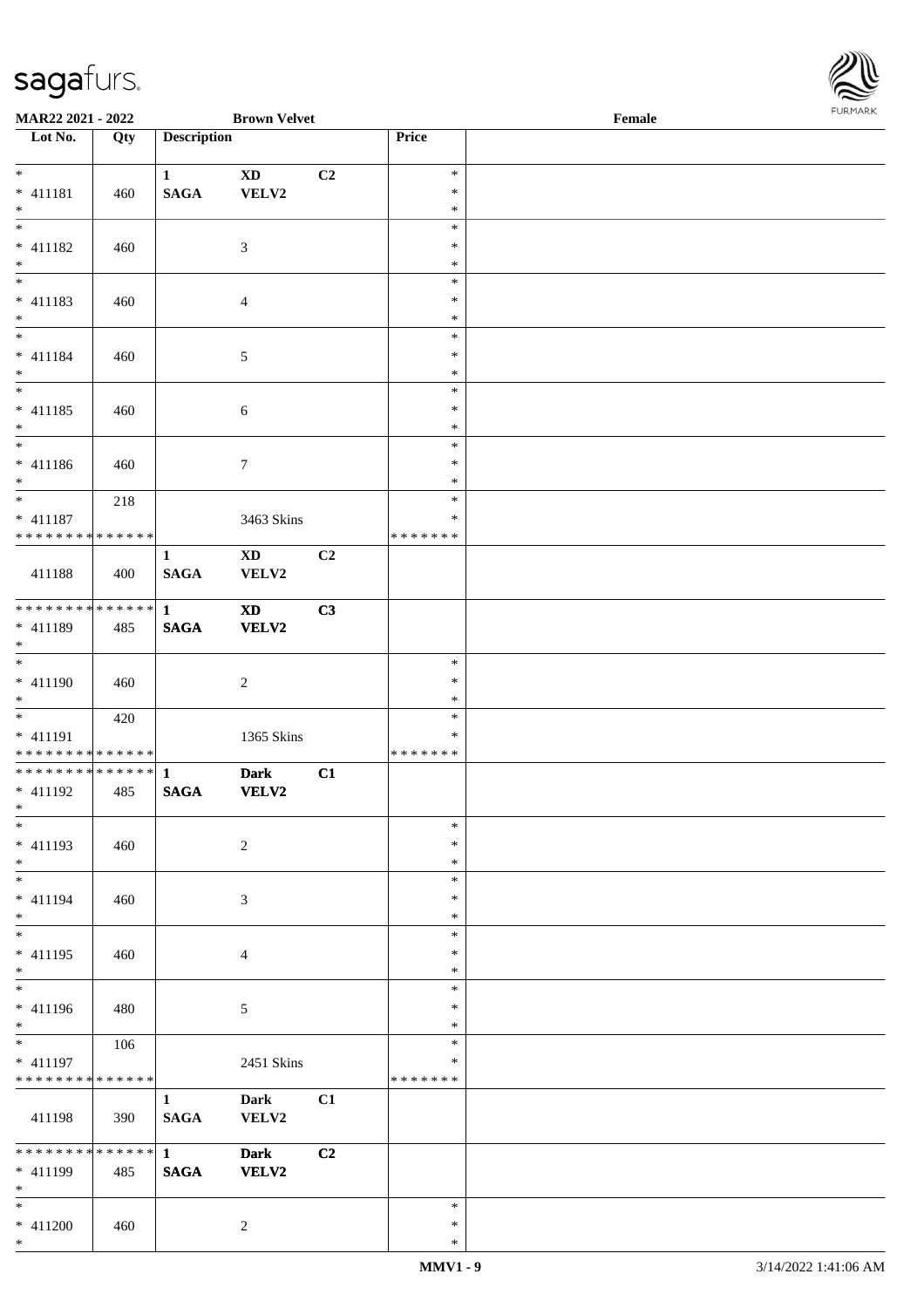

| MAR22 2021 - 2022                          |     |                        | <b>Brown Velvet</b> |                |                  | Female | $1 \times 1$ |
|--------------------------------------------|-----|------------------------|---------------------|----------------|------------------|--------|--------------|
| $\overline{\phantom{1}}$ Lot No.           | Qty | <b>Description</b>     |                     |                | Price            |        |              |
|                                            |     |                        |                     |                |                  |        |              |
| $*$                                        |     | $\mathbf{1}$           | <b>Dark</b>         | C2             | $\ast$           |        |              |
| $* 411201$<br>$*$                          | 460 | <b>SAGA</b>            | VELV2               |                | $\ast$<br>$\ast$ |        |              |
|                                            |     |                        |                     |                | $\ast$           |        |              |
| * 411202                                   | 460 |                        | $\overline{4}$      |                | $\ast$           |        |              |
| $*$                                        |     |                        |                     |                | $\ast$           |        |              |
|                                            |     |                        |                     |                | $\ast$           |        |              |
| * 411203                                   | 460 |                        | 5                   |                | $\ast$           |        |              |
| $\ast$                                     |     |                        |                     |                | $\ast$           |        |              |
|                                            |     |                        |                     |                | $\ast$           |        |              |
| * 411204                                   | 460 |                        | 6                   |                | $\ast$           |        |              |
| $*$                                        |     |                        |                     |                | $\ast$           |        |              |
|                                            |     |                        |                     |                | $\ast$           |        |              |
| * 411205                                   | 460 |                        | 7                   |                | ∗                |        |              |
| $*$                                        |     |                        |                     |                | $\ast$           |        |              |
| $*$                                        | 219 |                        |                     |                | $\ast$           |        |              |
| $* 411206$                                 |     |                        | 3464 Skins          |                | $\ast$           |        |              |
| * * * * * * * * * * * * * *                |     |                        |                     |                | * * * * * * *    |        |              |
| * * * * * * * * <mark>* * * * * * *</mark> |     | $\mathbf{1}$           | <b>Dark</b>         | C2             |                  |        |              |
| $* 411207$                                 | 485 | <b>SAGA</b>            | <b>VELV2</b>        |                |                  |        |              |
| $*$                                        |     |                        |                     |                | $\ast$           |        |              |
|                                            | 299 |                        |                     |                | ∗                |        |              |
| $* 411208$<br>* * * * * * * * * * * * * *  |     |                        | 784 Skins           |                | * * * * * * *    |        |              |
| * * * * * * * * * * * * * * <mark>*</mark> |     | $\mathbf{1}$           | <b>Dark</b>         | C3             |                  |        |              |
| * 411209                                   | 485 | <b>SAGA</b>            | VELV2               |                |                  |        |              |
| $*$                                        |     |                        |                     |                |                  |        |              |
|                                            |     |                        |                     |                | $\ast$           |        |              |
| $* 411210$                                 | 460 |                        | $\overline{c}$      |                | $\ast$           |        |              |
| $*$                                        |     |                        |                     |                | $\ast$           |        |              |
| $\overline{\phantom{0}}$                   |     |                        |                     |                | $\ast$           |        |              |
| $* 411211$                                 | 460 |                        | 3                   |                | ∗                |        |              |
| $*$                                        |     |                        |                     |                | $\ast$           |        |              |
| $*$ $-$                                    |     |                        |                     |                | $\ast$           |        |              |
| $* 411212$                                 | 460 |                        | 4                   |                | $\ast$           |        |              |
| $*$ $-$                                    |     |                        |                     |                | $\ast$           |        |              |
| $*$                                        |     |                        |                     |                | $\ast$           |        |              |
| $* 411213$                                 | 460 |                        | $\mathfrak{S}$      |                | $\ast$           |        |              |
| $*$                                        |     |                        |                     |                | $\ast$           |        |              |
| $*$                                        | 358 |                        |                     |                | *                |        |              |
| $* 411214$                                 |     |                        | 2683 Skins          |                | ∗                |        |              |
| * * * * * * * * * * * * * * *              |     |                        |                     |                | * * * * * * *    |        |              |
|                                            |     | $\mathbf{1}$           | <b>MED</b>          | C1             |                  |        |              |
| 411215                                     | 321 | <b>SAGA</b>            | <b>VELV2</b>        |                |                  |        |              |
| * * * * * * * * <mark>* * * * * *</mark>   |     | $1 \quad \blacksquare$ | <b>MED</b>          | C <sub>2</sub> |                  |        |              |
| $* 411216$                                 | 485 | <b>SAGA</b>            | VELV2               |                |                  |        |              |
| $*$                                        |     |                        |                     |                |                  |        |              |
| $*$                                        | 434 |                        |                     |                | $\ast$           |        |              |
| $* 411217$                                 |     |                        | 919 Skins           |                | ∗                |        |              |
| * * * * * * * * * * * * * *                |     |                        |                     |                | * * * * * * *    |        |              |
|                                            |     | $\mathbf{1}$           | <b>MED</b>          | C3             |                  |        |              |
| 411218                                     | 276 | <b>SAGA</b>            | VELV2               |                |                  |        |              |
|                                            |     |                        |                     |                |                  |        |              |
|                                            |     | $\mathbf{1}$           | <b>PALE</b>         | C1             |                  |        |              |
| 411219                                     | 272 | <b>SAGA</b>            | VELV2               |                |                  |        |              |
|                                            |     |                        |                     |                |                  |        |              |
| * * * * * * * * * * * * * * <mark>*</mark> |     | $1 \quad \blacksquare$ | <b>PALE</b>         | C2             |                  |        |              |
| $* 411220$                                 | 485 | <b>SAGA</b>            | VELV2               |                |                  |        |              |
| $\ast$                                     |     |                        |                     |                |                  |        |              |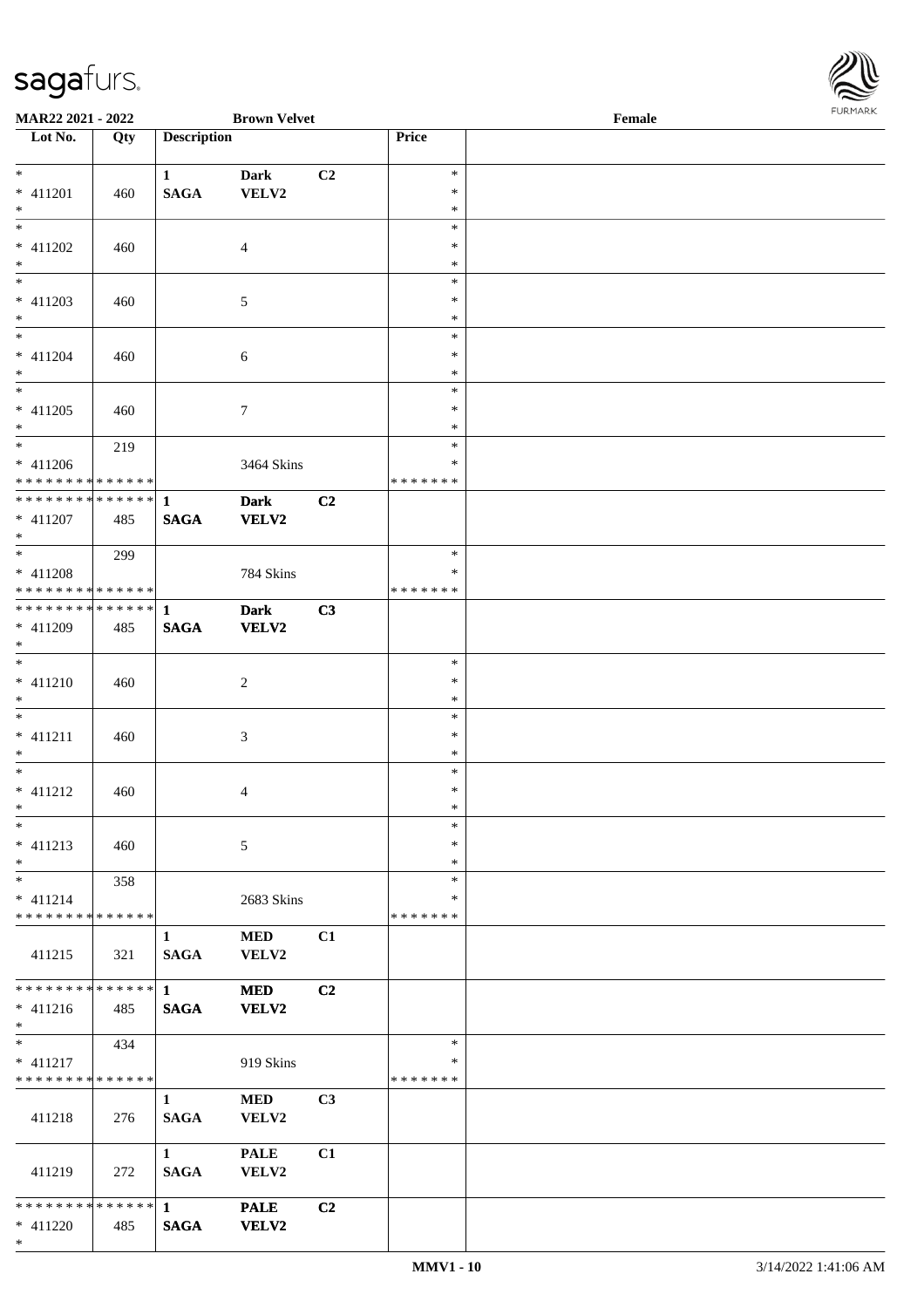

| MAR22 2021 - 2022                                    |     |                             | <b>Brown Velvet</b>                                  |                               |                                   | Female |  |
|------------------------------------------------------|-----|-----------------------------|------------------------------------------------------|-------------------------------|-----------------------------------|--------|--|
| Lot No.                                              | Qty | <b>Description</b>          |                                                      |                               | Price                             |        |  |
| $*$ $*$<br>$* 411221$<br>* * * * * * * * * * * * * * | 237 | $\mathbf{1}$<br><b>SAGA</b> | <b>PALE</b><br>VELV2                                 | C <sub>2</sub>                | $\ast$<br>$\ast$<br>* * * * * * * |        |  |
| 411222                                               | 230 | $\mathbf{1}$<br><b>SAGA</b> | <b>PALE</b><br>VELV2                                 | C3                            |                                   |        |  |
| 411223                                               | 499 | $\mathbf{1}$<br><b>SAGA</b> | $\mathbf{X}\mathbf{P}$<br>VELV2                      | C1/C2                         |                                   |        |  |
| ******** <mark>******</mark><br>$* 411224$<br>$*$    | 485 | $1 \quad$<br><b>SAGA</b>    | $\mathbf{X}\mathbf{D}/\mathbf{D}\mathbf{K}$<br>VELV2 | C2<br><b>OPEN</b>             |                                   |        |  |
| $* 411225$<br>$*$                                    | 460 |                             | $\sqrt{2}$                                           |                               | $\ast$<br>$\ast$<br>$\ast$        |        |  |
| $\overline{\phantom{0}}$<br>$* 411226$<br>$*$        | 460 |                             | 3                                                    |                               | $\ast$<br>$\ast$<br>*             |        |  |
| $*$<br>* 411227<br>* * * * * * * * * * * * * * *     | 300 |                             | 1705 Skins                                           |                               | $\ast$<br>∗<br>* * * * * * *      |        |  |
| ************** 1<br>* 411228<br>$*$                  | 485 | IA                          | XD/DK<br><b>VELV1</b>                                | C <sub>2</sub><br>CHIP        |                                   |        |  |
| * 411229<br>$*$                                      | 460 |                             | $\overline{c}$                                       |                               | $\ast$<br>$\ast$<br>$\ast$        |        |  |
| $* 411230$<br>$*$                                    | 460 |                             | 3                                                    |                               | $\ast$<br>$\ast$<br>$\ast$        |        |  |
| $*$<br>$* 411231$<br>$*$                             | 460 |                             | 4                                                    |                               | $\ast$<br>$\ast$<br>$\ast$        |        |  |
| $*$<br>$* 411232$<br>$*$                             | 460 |                             | 5                                                    |                               | $\ast$<br>$\ast$<br>$\ast$        |        |  |
| $*$<br>$* 411233$<br>$*$                             | 460 |                             | 6                                                    |                               | $\ast$<br>∗<br>$\ast$             |        |  |
| $*$<br>* 411234<br>$*$                               | 460 |                             | $\tau$                                               |                               | $\ast$<br>*<br>$\ast$             |        |  |
| $* 411235$<br>$*$<br>$*$                             | 460 |                             | 8                                                    |                               | $\ast$<br>$\ast$<br>$\ast$        |        |  |
| $* 411236$<br>$*$<br>$*$                             | 460 |                             | 9                                                    |                               | $\ast$<br>∗<br>$\ast$             |        |  |
| $* 411237$<br>$*$                                    | 460 |                             | 10                                                   |                               | $\ast$<br>$\ast$<br>$\ast$        |        |  |
| $*$<br>* 411238<br>$*$<br>$*$ and $*$                | 460 |                             | 11                                                   |                               | $\ast$<br>$\ast$<br>$\ast$        |        |  |
| * 411239<br>* * * * * * * * * * * * * *              | 458 |                             | 5543 Skins                                           |                               | $\ast$<br>∗<br>* * * * * * *      |        |  |
| $* 411240$<br>$*$                                    | 485 | IA                          | XD/DK<br><b>VELV1</b>                                | C <sub>2</sub><br><b>CHIP</b> |                                   |        |  |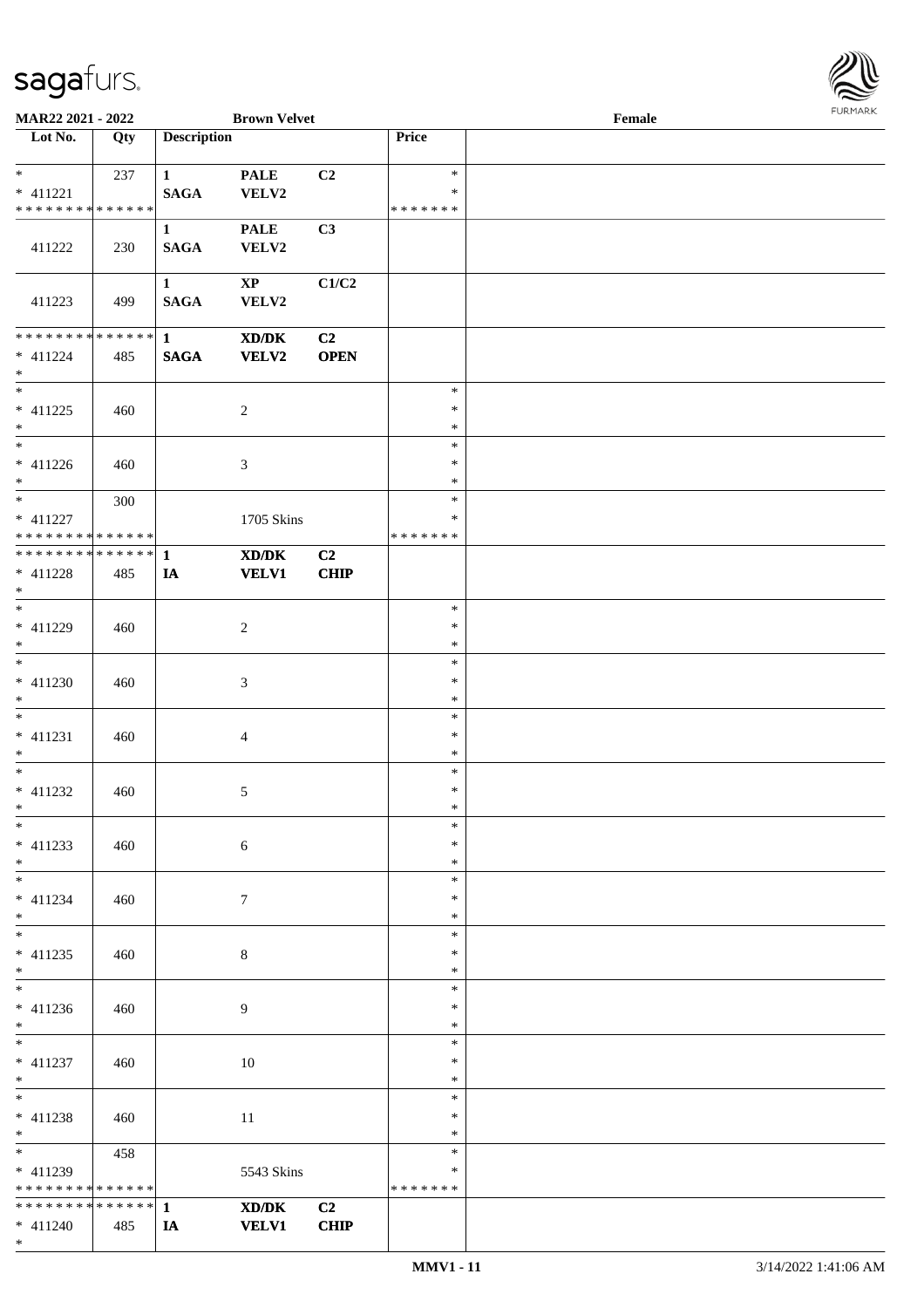

| MAR22 2021 - 2022                                            |     |                    | <b>Brown Velvet</b>                         |                |               | Female |  |
|--------------------------------------------------------------|-----|--------------------|---------------------------------------------|----------------|---------------|--------|--|
| Lot No.                                                      | Qty | <b>Description</b> |                                             |                | Price         |        |  |
|                                                              |     |                    |                                             |                |               |        |  |
| $*$                                                          |     | $\mathbf{1}$       | $\bold{X}\bold{D}/\bold{D}\bold{K}$         | C2             | $\ast$        |        |  |
| $* 411241$                                                   | 460 | IA                 | <b>VELV1</b>                                | CHIP           | $\ast$        |        |  |
| $*$                                                          |     |                    |                                             |                | $\ast$        |        |  |
| $\overline{\phantom{0}}$                                     |     |                    |                                             |                | $\ast$        |        |  |
| $* 411242$                                                   | 460 |                    | 3                                           |                | $\ast$        |        |  |
| $*$                                                          |     |                    |                                             |                | $\ast$        |        |  |
|                                                              |     |                    |                                             |                | $\ast$        |        |  |
| $* 411243$                                                   | 460 |                    | $\overline{4}$                              |                | $\ast$        |        |  |
| $*$                                                          |     |                    |                                             |                | $\ast$        |        |  |
| $\overline{\phantom{0}}$                                     |     |                    |                                             |                | $\ast$        |        |  |
|                                                              |     |                    |                                             |                | $\ast$        |        |  |
| $* 411244$                                                   | 460 |                    | 5                                           |                |               |        |  |
| $*$                                                          |     |                    |                                             |                | $\ast$        |        |  |
|                                                              |     |                    |                                             |                | $\ast$        |        |  |
| $* 411245$                                                   | 460 |                    | $\sqrt{6}$                                  |                | $\ast$        |        |  |
| $*$                                                          |     |                    |                                             |                | $\ast$        |        |  |
| $\overline{\phantom{0}}$                                     |     |                    |                                             |                | $\ast$        |        |  |
| $* 411246$                                                   | 460 |                    | $\tau$                                      |                | $\ast$        |        |  |
| $*$                                                          |     |                    |                                             |                | $\ast$        |        |  |
|                                                              |     |                    |                                             |                | $\ast$        |        |  |
| $* 411247$                                                   | 460 |                    | $8\,$                                       |                | $\ast$        |        |  |
| $*$                                                          |     |                    |                                             |                | $\ast$        |        |  |
|                                                              | 151 |                    |                                             |                | $\ast$        |        |  |
| $* 411248$                                                   |     |                    | 3856 Skins                                  |                | $\ast$        |        |  |
| * * * * * * * * * * * * * *                                  |     |                    |                                             |                | * * * * * * * |        |  |
|                                                              |     |                    | $\bold{X}\bold{D}/\bold{D}\bold{K}$         | C <sub>2</sub> |               |        |  |
| 411249                                                       |     | $\mathbf{1}$       |                                             |                |               |        |  |
|                                                              | 427 | IA                 | <b>VELV1</b>                                | <b>CHIP</b>    |               |        |  |
| * * * * * * * * * * * * * * *                                |     |                    |                                             |                |               |        |  |
|                                                              |     | $\mathbf{1}$       | MED/PAL C2                                  |                |               |        |  |
| $* 411250$                                                   | 485 | IA                 | <b>VELV1</b>                                | CHIP           |               |        |  |
| $*$                                                          |     |                    |                                             |                |               |        |  |
| $*$                                                          |     |                    |                                             |                | $\ast$        |        |  |
| $* 411251$                                                   | 460 |                    | $\boldsymbol{2}$                            |                | $\ast$        |        |  |
| $*$                                                          |     |                    |                                             |                | $\ast$        |        |  |
| $*$                                                          |     |                    |                                             |                | $\ast$        |        |  |
| $* 411252$                                                   | 460 |                    | 3                                           |                | $\ast$        |        |  |
| $*$ $*$                                                      |     |                    |                                             |                | $\ast$        |        |  |
| $*$                                                          |     |                    |                                             |                | $\ast$        |        |  |
| $* 411253$                                                   | 460 |                    | $\overline{4}$                              |                | $\ast$        |        |  |
| $*$                                                          |     |                    |                                             |                | $\ast$        |        |  |
| $*$                                                          |     |                    |                                             |                | $\ast$        |        |  |
| $* 411254$                                                   | 460 |                    | $\mathfrak{S}$                              |                | $\ast$        |        |  |
| $*$                                                          |     |                    |                                             |                | $\ast$        |        |  |
| $*$                                                          | 436 |                    |                                             |                | $\ast$        |        |  |
|                                                              |     |                    |                                             |                | $\ast$        |        |  |
| $* 411255$                                                   |     |                    | 2761 Skins                                  |                |               |        |  |
| * * * * * * * * * * * * * *<br>* * * * * * * * * * * * * * * |     |                    |                                             |                | * * * * * * * |        |  |
|                                                              |     | 1                  | $\mathbf{X}\mathbf{D}/\mathbf{D}\mathbf{K}$ | C2             |               |        |  |
| $* 411256$                                                   | 485 | IA                 | <b>VELV2</b>                                | <b>CHIP</b>    |               |        |  |
| $*$ $-$                                                      |     |                    |                                             |                |               |        |  |
| $*$                                                          |     |                    |                                             |                | $\ast$        |        |  |
| $* 411257$                                                   | 460 |                    | $\overline{c}$                              |                | $\ast$        |        |  |
| $*$                                                          |     |                    |                                             |                | $\ast$        |        |  |
| $*$                                                          |     |                    |                                             |                | $\ast$        |        |  |
| * 411258                                                     | 460 |                    | 3                                           |                | $\ast$        |        |  |
| $*$                                                          |     |                    |                                             |                | $\ast$        |        |  |
| $*$                                                          |     |                    |                                             |                | $\ast$        |        |  |
| * 411259                                                     | 460 |                    | $\overline{4}$                              |                | ∗             |        |  |
| $*$                                                          |     |                    |                                             |                | $\ast$        |        |  |
| $*$                                                          |     |                    |                                             |                | $\ast$        |        |  |
| $* 411260$                                                   | 460 |                    | 5                                           |                | $\ast$        |        |  |
| $*$                                                          |     |                    |                                             |                | $\ast$        |        |  |
|                                                              |     |                    |                                             |                |               |        |  |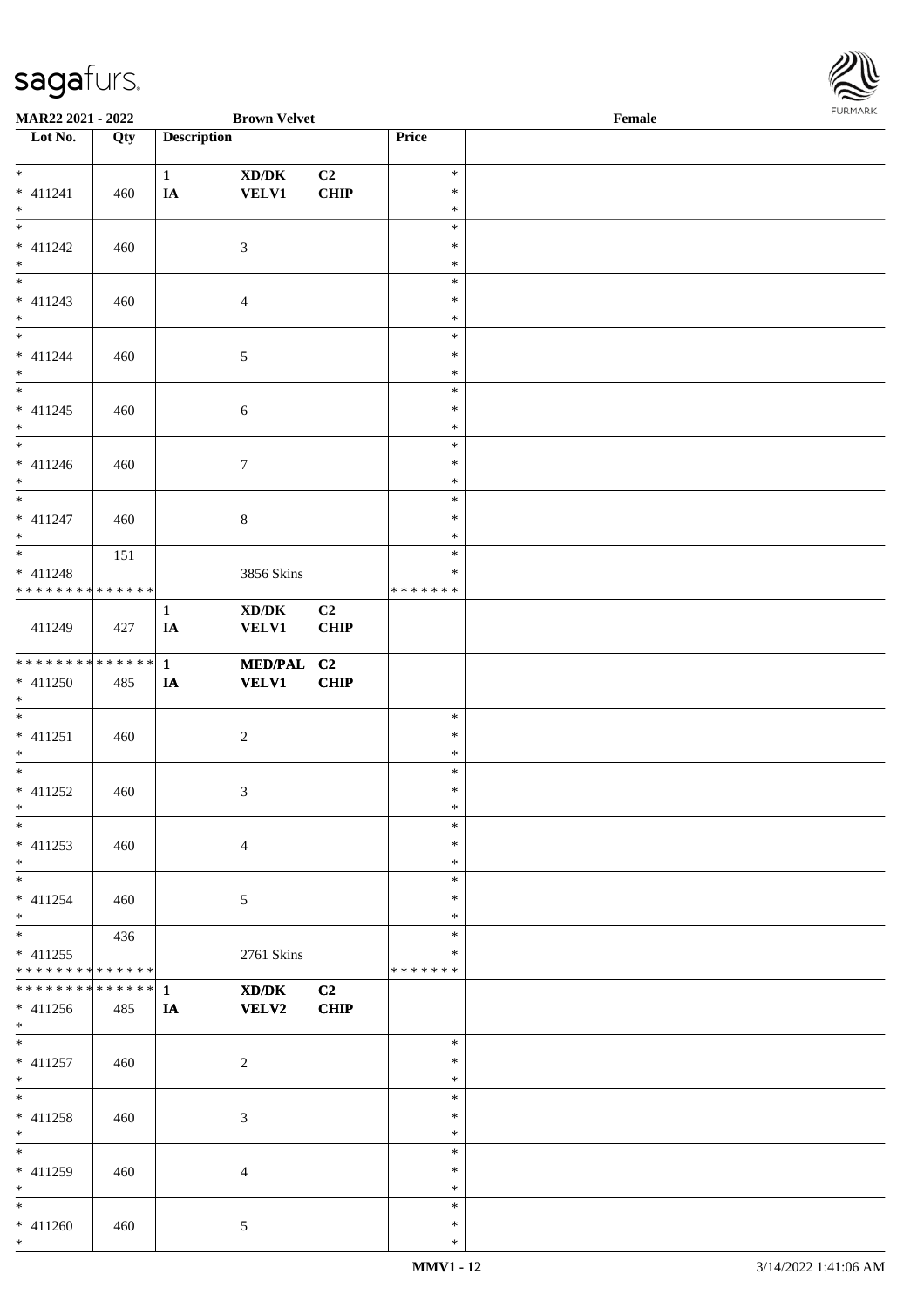

| MAR22 2021 - 2022                         |     |                    | <b>Brown Velvet</b>                                              |                |               | Female |  |
|-------------------------------------------|-----|--------------------|------------------------------------------------------------------|----------------|---------------|--------|--|
| Lot No.                                   | Qty | <b>Description</b> |                                                                  |                | Price         |        |  |
|                                           |     |                    |                                                                  |                |               |        |  |
| $*$                                       |     | $\mathbf{1}$       | $\boldsymbol{\mathrm{XD}}\boldsymbol{/}\boldsymbol{\mathrm{DK}}$ | C <sub>2</sub> | $\ast$        |        |  |
| * 411261                                  | 460 | IA                 | VELV2                                                            | <b>CHIP</b>    | $\ast$        |        |  |
| $*$                                       |     |                    |                                                                  |                | $\ast$        |        |  |
| $\overline{\phantom{0}}$                  |     |                    |                                                                  |                | $\ast$        |        |  |
| $* 411262$                                | 460 |                    | 7                                                                |                | ∗             |        |  |
| $\ast$                                    |     |                    |                                                                  |                | $\ast$        |        |  |
| $\overline{\phantom{0}}$                  |     |                    |                                                                  |                | $\ast$        |        |  |
|                                           |     |                    |                                                                  |                |               |        |  |
| $* 411263$                                | 460 |                    | 8                                                                |                | $\ast$        |        |  |
| $*$                                       |     |                    |                                                                  |                | $\ast$        |        |  |
|                                           |     |                    |                                                                  |                | $\ast$        |        |  |
| $* 411264$                                | 460 |                    | 9                                                                |                | $\ast$        |        |  |
| $*$                                       |     |                    |                                                                  |                | $\ast$        |        |  |
|                                           |     |                    |                                                                  |                | $\ast$        |        |  |
| $* 411265$                                | 460 |                    | 10                                                               |                | $\ast$        |        |  |
| $*$                                       |     |                    |                                                                  |                | $\ast$        |        |  |
| $\overline{\ast}$                         |     |                    |                                                                  |                | $\ast$        |        |  |
| $* 411266$                                | 460 |                    | 11                                                               |                | $\ast$        |        |  |
| $*$                                       |     |                    |                                                                  |                | *             |        |  |
| $*$                                       |     |                    |                                                                  |                | $\ast$        |        |  |
|                                           | 460 |                    |                                                                  |                |               |        |  |
| $* 411267$                                |     |                    | 5545 Skins                                                       |                | ∗             |        |  |
| * * * * * * * * * * * * * * *             |     |                    |                                                                  |                | * * * * * * * |        |  |
| ************** 1                          |     |                    | XD/DK                                                            | C <sub>2</sub> |               |        |  |
| * 411268                                  | 485 | IA                 | <b>VELV2</b>                                                     | <b>CHIP</b>    |               |        |  |
| $*$                                       |     |                    |                                                                  |                |               |        |  |
| $\overline{\phantom{0}}$                  |     |                    |                                                                  |                | $\ast$        |        |  |
| * 411269                                  | 460 |                    | $\overline{c}$                                                   |                | $\ast$        |        |  |
| $*$                                       |     |                    |                                                                  |                | $\ast$        |        |  |
|                                           |     |                    |                                                                  |                | $\ast$        |        |  |
| $* 411270$                                | 460 |                    | 3                                                                |                | $\ast$        |        |  |
| $*$                                       |     |                    |                                                                  |                | $\ast$        |        |  |
| $*$                                       |     |                    |                                                                  |                | $\ast$        |        |  |
|                                           |     |                    |                                                                  |                |               |        |  |
| $* 411271$                                | 460 |                    | 4                                                                |                | $\ast$        |        |  |
| $*$                                       |     |                    |                                                                  |                | $\ast$        |        |  |
| $*$                                       | 311 |                    |                                                                  |                | $\ast$        |        |  |
| $* 411272$                                |     |                    | 2176 Skins                                                       |                | $\ast$        |        |  |
| ******** <mark>******</mark>              |     |                    |                                                                  |                | * * * * * * * |        |  |
|                                           |     |                    | MED/PAL C2                                                       |                |               |        |  |
| $* 411273$                                | 485 | IA                 | <b>VELV2</b>                                                     | <b>CHIP</b>    |               |        |  |
| $*$                                       |     |                    |                                                                  |                |               |        |  |
| $*$                                       |     |                    |                                                                  |                | $\ast$        |        |  |
| $* 411274$                                | 460 |                    | 2                                                                |                | $\ast$        |        |  |
| $*$                                       |     |                    |                                                                  |                | $\ast$        |        |  |
| $*$                                       |     |                    |                                                                  |                | $\ast$        |        |  |
|                                           | 467 |                    |                                                                  |                |               |        |  |
| $* 411275$                                |     |                    | 1412 Skins                                                       |                | *             |        |  |
| * * * * * * * * * * * * * * *             |     |                    |                                                                  |                | * * * * * * * |        |  |
|                                           |     |                    | $2\mathbf{X}\mathbf{D}$                                          | C1             |               |        |  |
| $* 411276$                                | 465 | <b>SROY</b>        | <b>VELV1</b>                                                     |                |               |        |  |
| $*$                                       |     |                    |                                                                  |                |               |        |  |
| $*$                                       |     |                    |                                                                  |                | $\ast$        |        |  |
| $* 411277$                                | 440 |                    | 2                                                                |                | $\ast$        |        |  |
| $*$                                       |     |                    |                                                                  |                | $\ast$        |        |  |
| $*$ $*$                                   | 268 |                    |                                                                  |                | $\ast$        |        |  |
|                                           |     |                    |                                                                  |                | $\ast$        |        |  |
| $* 411278$<br>* * * * * * * * * * * * * * |     |                    | 1173 Skins                                                       |                | * * * * * * * |        |  |
|                                           |     |                    |                                                                  |                |               |        |  |
|                                           |     | $\mathbf{1}$       | $2\mathbf{X}\mathbf{D}$                                          | C1             |               |        |  |
| 411279                                    | 428 | <b>SROY</b>        | <b>VELV1</b>                                                     |                |               |        |  |
|                                           |     |                    |                                                                  |                |               |        |  |
|                                           |     |                    | $2\mathbf{X}\mathbf{D}$                                          | C2             |               |        |  |
| $* 411280$                                | 465 | <b>SROY</b>        | <b>VELV1</b>                                                     |                |               |        |  |
| $*$                                       |     |                    |                                                                  |                |               |        |  |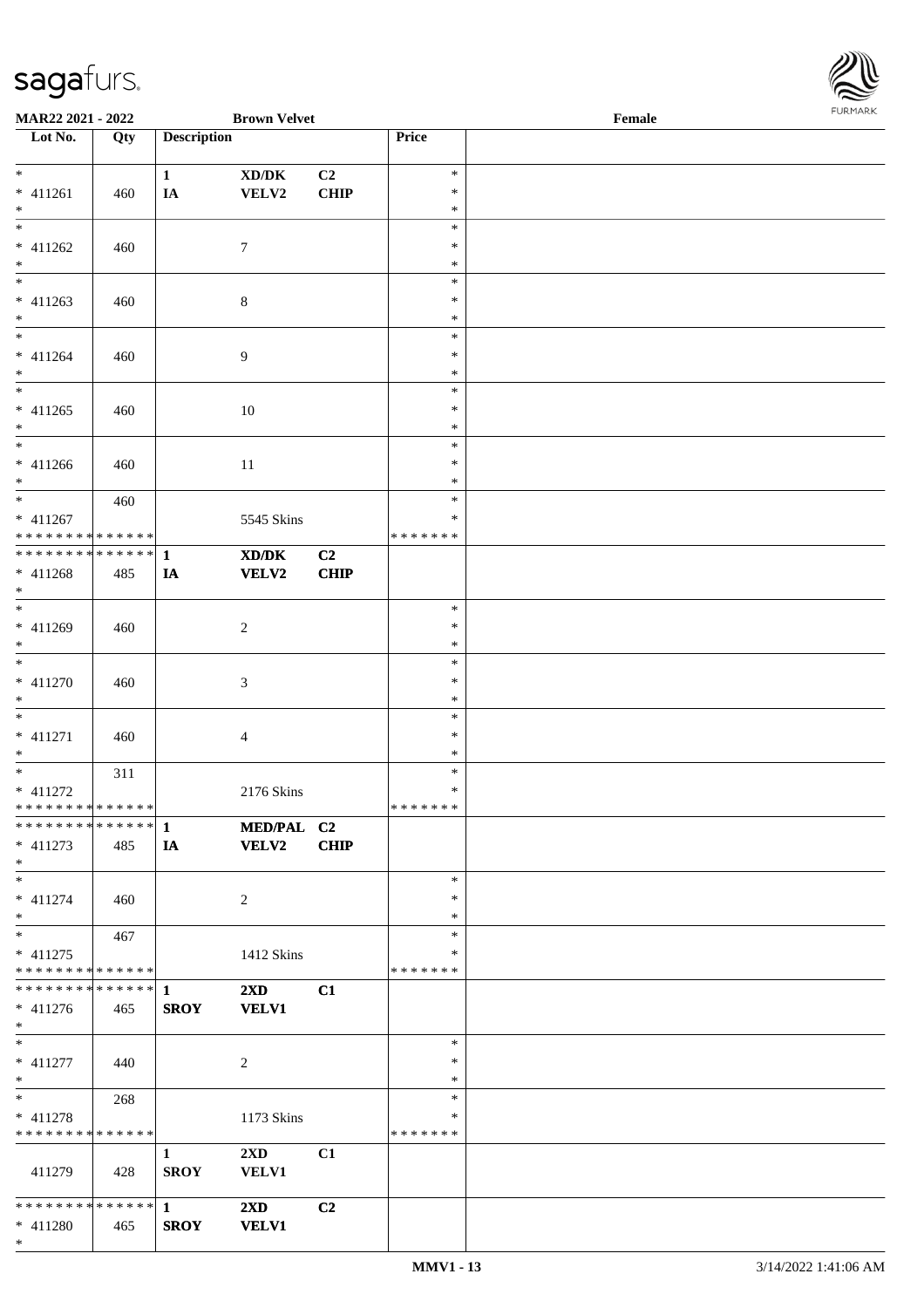

| MAR22 2021 - 2022                |     |                    | <b>Brown Velvet</b>     |    |               | Female | $. 0.0147$ $. 0.0147$ |
|----------------------------------|-----|--------------------|-------------------------|----|---------------|--------|-----------------------|
| $\overline{\phantom{1}}$ Lot No. | Qty | <b>Description</b> |                         |    | Price         |        |                       |
|                                  |     |                    |                         |    |               |        |                       |
| $\overline{\ }$                  |     | $\mathbf{1}$       | 2XD                     | C2 | $\ast$        |        |                       |
| $* 411281$                       | 440 | <b>SROY</b>        | <b>VELV1</b>            |    | $\ast$        |        |                       |
| $\ast$                           |     |                    |                         |    | $\ast$        |        |                       |
| $\overline{\phantom{0}}$         |     |                    |                         |    | $\ast$        |        |                       |
| $* 411282$                       | 440 |                    | 3                       |    | $\ast$        |        |                       |
| $\ast$                           |     |                    |                         |    | $\ast$        |        |                       |
| $\overline{\phantom{0}}$         |     |                    |                         |    | $\ast$        |        |                       |
| $* 411283$                       |     |                    |                         |    | $\ast$        |        |                       |
|                                  | 440 |                    | 4                       |    |               |        |                       |
| $*$<br>$\frac{1}{*}$             |     |                    |                         |    | $\ast$        |        |                       |
|                                  |     |                    |                         |    | $\ast$        |        |                       |
| $* 411284$                       | 440 |                    | $\sqrt{5}$              |    | $\ast$        |        |                       |
| $\ast$                           |     |                    |                         |    | $\ast$        |        |                       |
| $\overline{\phantom{0}}$         |     |                    |                         |    | $\ast$        |        |                       |
| $* 411285$                       | 440 |                    | $6\,$                   |    | $\ast$        |        |                       |
| $*$                              |     |                    |                         |    | $\ast$        |        |                       |
| $\overline{\ast}$                |     |                    |                         |    | $\ast$        |        |                       |
| $* 411286$                       | 440 |                    | $\boldsymbol{7}$        |    | $\ast$        |        |                       |
| $\ast$                           |     |                    |                         |    | $\ast$        |        |                       |
| $\overline{\phantom{0}}$         | 441 |                    |                         |    | $\ast$        |        |                       |
| $* 411287$                       |     |                    | 3546 Skins              |    | ∗             |        |                       |
| **************                   |     |                    |                         |    | * * * * * * * |        |                       |
| **************                   |     |                    |                         |    |               |        |                       |
|                                  |     | $\mathbf{1}$       | $2\mathbf{X}\mathbf{D}$ | C2 |               |        |                       |
| $* 411288$                       | 465 | <b>SROY</b>        | <b>VELV1</b>            |    |               |        |                       |
| $*$                              |     |                    |                         |    |               |        |                       |
| $\overline{\ast}$                |     |                    |                         |    | $\ast$        |        |                       |
| * 411289                         | 440 |                    | $\overline{c}$          |    | $\ast$        |        |                       |
| $*$                              |     |                    |                         |    | $\ast$        |        |                       |
| $\overline{\phantom{a}^*}$       |     |                    |                         |    | $\ast$        |        |                       |
| $* 411290$                       | 410 |                    | $\mathfrak{Z}$          |    | $\ast$        |        |                       |
| $*$                              |     |                    |                         |    | $\ast$        |        |                       |
| $\overline{\phantom{a}^*}$       | 84  |                    |                         |    | $\ast$        |        |                       |
| $* 411291$                       |     |                    | 1399 Skins              |    | $\ast$        |        |                       |
| * * * * * * * * * * * * * *      |     |                    |                         |    | * * * * * * * |        |                       |
| ******** <mark>******</mark>     |     | $\mathbf{1}$       | 2XD                     | C3 |               |        |                       |
| $* 411292$                       | 465 | <b>SROY</b>        | <b>VELV1</b>            |    |               |        |                       |
| $*$ $*$                          |     |                    |                         |    |               |        |                       |
| $*$                              |     |                    |                         |    | $\ast$        |        |                       |
|                                  |     |                    |                         |    | ∗             |        |                       |
| $* 411293$                       | 440 |                    | $\overline{c}$          |    |               |        |                       |
| $\ast$                           |     |                    |                         |    | ∗             |        |                       |
| $\ast$                           | 204 |                    |                         |    | $\ast$        |        |                       |
| $* 411294$                       |     |                    | 1109 Skins              |    | ∗             |        |                       |
| * * * * * * * * * * * * * *      |     |                    |                         |    | * * * * * * * |        |                       |
| * * * * * * * * * * * * * * *    |     | 1                  | $2\mathbf{X}\mathbf{D}$ | C3 |               |        |                       |
| $* 411295$                       | 475 | <b>SROY</b>        | <b>VELV1</b>            |    |               |        |                       |
| $*$                              |     |                    |                         |    |               |        |                       |
| $\overline{\phantom{a}^*}$       | 92  |                    |                         |    | $\ast$        |        |                       |
| $* 411296$                       |     |                    | 567 Skins               |    | $\ast$        |        |                       |
| * * * * * * * * * * * * * *      |     |                    |                         |    | * * * * * * * |        |                       |
| * * * * * * * * * * * * * * *    |     | $\mathbf{1}$       | $\mathbf{X}\mathbf{D}$  | C1 |               |        |                       |
| * 411297                         | 465 | <b>SROY</b>        | <b>VELV1</b>            |    |               |        |                       |
| $*$                              |     |                    |                         |    |               |        |                       |
| $\ast$                           |     |                    |                         |    | $\ast$        |        |                       |
|                                  |     |                    |                         |    | $\ast$        |        |                       |
| * 411298                         | 440 |                    | $\overline{c}$          |    |               |        |                       |
| $*$                              |     |                    |                         |    | $\ast$        |        |                       |
| $*$                              |     |                    |                         |    | $\ast$        |        |                       |
| * 411299                         | 440 |                    | 3                       |    | $\ast$        |        |                       |
| $\ast$                           |     |                    |                         |    | $\ast$        |        |                       |
| $\ast$                           | 199 |                    |                         |    | $\ast$        |        |                       |
| * 411300                         |     |                    | 1544 Skins              |    | $\ast$        |        |                       |
| * * * * * * * * * * * * * *      |     |                    |                         |    | * * * * * * * |        |                       |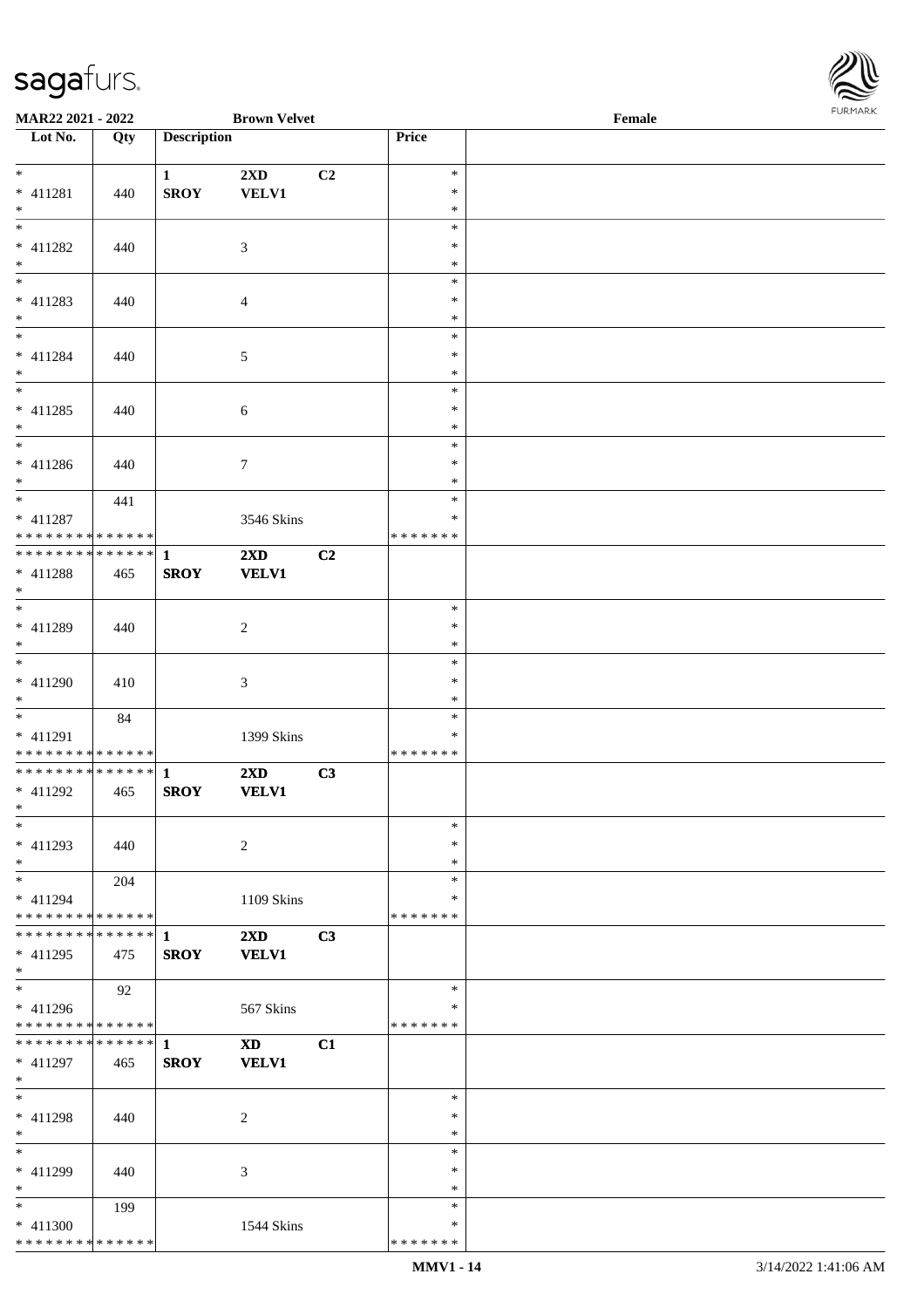

| MAR22 2021 - 2022                                  |     |                             | <b>Brown Velvet</b>                    |    |                                   | Female |  |
|----------------------------------------------------|-----|-----------------------------|----------------------------------------|----|-----------------------------------|--------|--|
| Lot No.                                            | Qty | <b>Description</b>          |                                        |    | Price                             |        |  |
| 411301                                             | 508 | $\mathbf{1}$<br><b>SROY</b> | $\mathbf{X}\mathbf{D}$<br><b>VELV1</b> | C1 |                                   |        |  |
| ******** <mark>******</mark><br>* 411302<br>$*$    | 465 | $\mathbf{1}$<br><b>SROY</b> | <b>XD</b><br><b>VELV1</b>              | C2 |                                   |        |  |
| $\overline{\phantom{0}}$<br>$* 411303$<br>$*$      | 440 |                             | $\overline{2}$                         |    | $\ast$<br>$\ast$<br>$\ast$        |        |  |
| $\overline{\phantom{0}}$<br>$* 411304$<br>$*$      | 440 |                             | $\mathfrak{Z}$                         |    | $\ast$<br>$\ast$<br>$\ast$        |        |  |
| $\overline{\phantom{0}}$<br>$* 411305$<br>$*$      | 440 |                             | $\overline{4}$                         |    | $\ast$<br>$\ast$<br>$\ast$        |        |  |
| $\overline{\phantom{0}}$<br>$* 411306$<br>$*$      | 440 |                             | $\mathfrak{S}$                         |    | $\ast$<br>$\ast$<br>$\ast$        |        |  |
| $\overline{\phantom{a}^*}$<br>$* 411307$<br>$*$    | 440 |                             | 6                                      |    | $\ast$<br>$\ast$<br>$\ast$        |        |  |
| $* 411308$<br>$*$                                  | 440 |                             | $\boldsymbol{7}$                       |    | $\ast$<br>$\ast$<br>$\ast$        |        |  |
| $\overline{\phantom{0}}$<br>* 411309<br>$*$        | 440 |                             | $\,8\,$                                |    | $\ast$<br>$\ast$<br>$\ast$        |        |  |
| $\overline{\phantom{0}}$<br>$* 411310$<br>$*$      | 440 |                             | $\overline{9}$                         |    | $\ast$<br>$\ast$<br>$\ast$        |        |  |
| $*$<br>$* 411311$<br>* * * * * * * * * * * * * *   | 358 |                             | 4343 Skins                             |    | $\ast$<br>$\ast$<br>* * * * * * * |        |  |
| ******** <mark>******</mark><br>$* 411312$<br>$*$  | 465 | $\mathbf{1}$<br><b>SROY</b> | $\mathbf{X}\mathbf{D}$<br><b>VELV1</b> | C2 |                                   |        |  |
| $\ast$<br>$* 411313$<br>$*$                        | 440 |                             | $\overline{2}$                         |    | $\ast$<br>$\ast$<br>$\ast$        |        |  |
| $\overline{\phantom{0}}$<br>$* 411314$<br>$*$      | 440 |                             | 3                                      |    | $\ast$<br>∗<br>∗                  |        |  |
| $* 411315$<br>* * * * * * * * * * * * * *          | 235 |                             | 1580 Skins                             |    | $\ast$<br>∗<br>* * * * * * *      |        |  |
| **************<br>$* 411316$<br>$*$                | 465 | $\mathbf{1}$<br><b>SROY</b> | <b>XD</b><br><b>VELV1</b>              | C3 |                                   |        |  |
| $*$<br>$* 411317$<br>$*$                           | 440 |                             | 2                                      |    | $\ast$<br>$\ast$<br>$\ast$        |        |  |
| $*$<br>$* 411318$<br>$*$                           | 420 |                             | 3                                      |    | $\ast$<br>$\ast$<br>$\ast$        |        |  |
| * 411319<br>* * * * * * * * * * * * * *            | 82  |                             | 1407 Skins                             |    | $\ast$<br>∗<br>* * * * * * *      |        |  |
| * * * * * * * * * * * * * * *<br>$* 411320$<br>$*$ | 485 | 1<br><b>SROY</b>            | <b>XD</b><br><b>VELV1</b>              | C3 |                                   |        |  |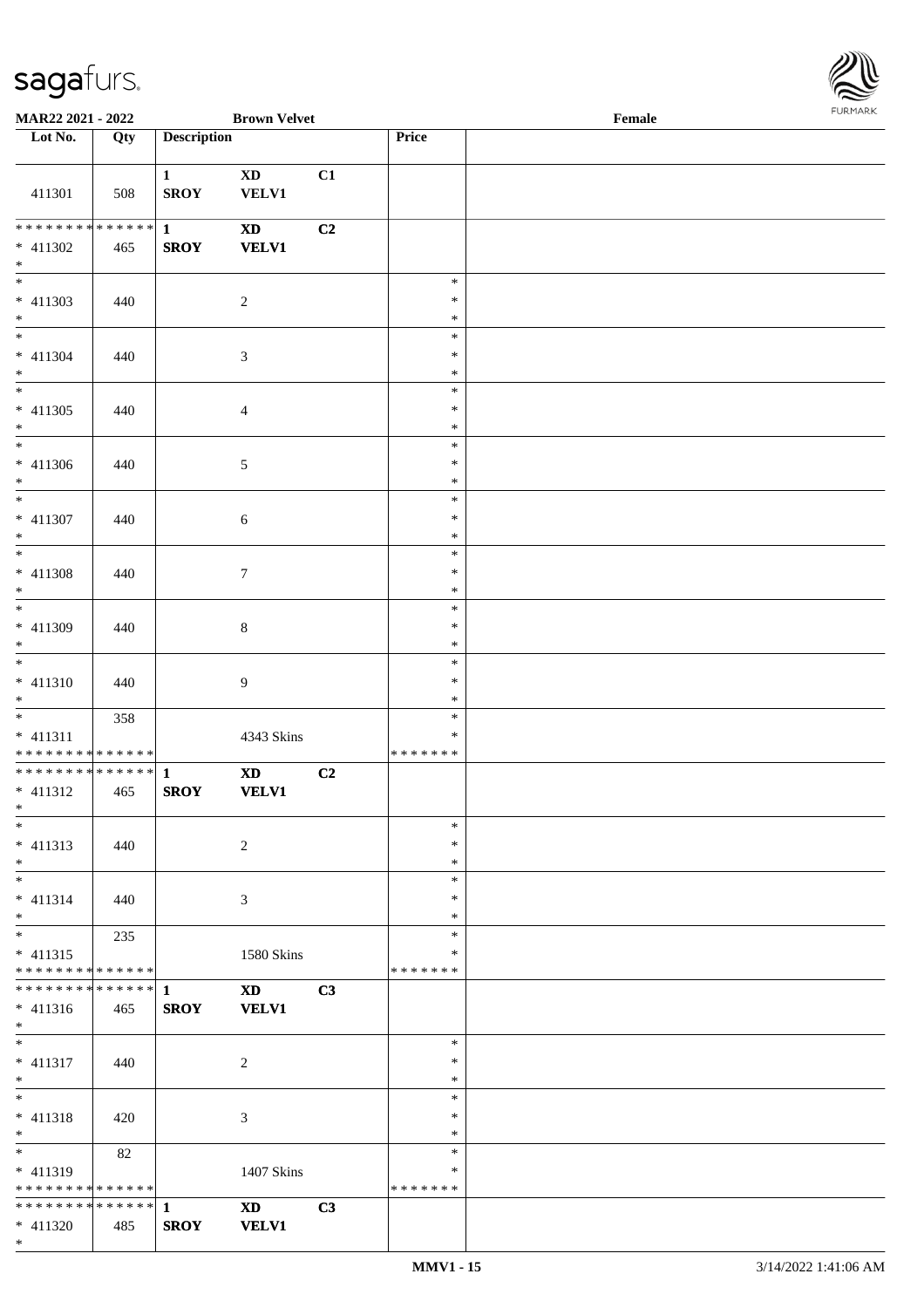

| <b>MAR22 2021 - 2022</b>                   |     |                    | <b>Brown Velvet</b> |    |               | Female |  |
|--------------------------------------------|-----|--------------------|---------------------|----|---------------|--------|--|
| $\overline{\phantom{1}}$ Lot No.           | Qty | <b>Description</b> |                     |    | Price         |        |  |
|                                            |     |                    |                     |    |               |        |  |
| $*$                                        | 159 | $\mathbf{1}$       | <b>XD</b>           | C3 | $\ast$        |        |  |
| $* 411321$                                 |     | <b>SROY</b>        | <b>VELV1</b>        |    | $\ast$        |        |  |
| * * * * * * * * * * * * * * *              |     |                    |                     |    | * * * * * * * |        |  |
| * * * * * * * * * * * * * * *              |     | $\mathbf{1}$       | <b>Dark</b>         | C1 |               |        |  |
| * 411322                                   | 465 | <b>SROY</b>        | <b>VELV1</b>        |    |               |        |  |
| $*$                                        |     |                    |                     |    |               |        |  |
|                                            |     |                    |                     |    | $\ast$        |        |  |
| $* 411323$                                 | 440 |                    | $\sqrt{2}$          |    | $\ast$        |        |  |
| $*$                                        |     |                    |                     |    | $\ast$        |        |  |
|                                            |     |                    |                     |    | $\ast$        |        |  |
| * 411324                                   | 440 |                    | $\mathfrak{Z}$      |    | $\ast$        |        |  |
| $*$                                        |     |                    |                     |    | $\ast$        |        |  |
|                                            |     |                    |                     |    | $\ast$        |        |  |
| $* 411325$                                 | 440 |                    | $\overline{4}$      |    | $\ast$        |        |  |
| $*$                                        |     |                    |                     |    | $\ast$        |        |  |
|                                            | 375 |                    |                     |    | $\ast$        |        |  |
| $* 411326$                                 |     |                    | 2160 Skins          |    | $\ast$        |        |  |
| * * * * * * * * <mark>* * * * * * *</mark> |     |                    |                     |    | * * * * * * * |        |  |
| ******** <mark>******</mark>               |     | $\mathbf{1}$       | <b>Dark</b>         | C1 |               |        |  |
| $* 411327$                                 | 465 | <b>SROY</b>        | <b>VELV1</b>        |    |               |        |  |
| $*$                                        |     |                    |                     |    |               |        |  |
|                                            | 212 |                    |                     |    | $\ast$        |        |  |
| $* 411328$                                 |     |                    | 677 Skins           |    | ∗             |        |  |
| * * * * * * * * * * * * * * *              |     |                    |                     |    | * * * * * * * |        |  |
| * * * * * * * * * * * * * * *              |     | 1                  | <b>Dark</b>         | C2 |               |        |  |
| * 411329                                   | 465 | <b>SROY</b>        | <b>VELV1</b>        |    |               |        |  |
| $\ast$                                     |     |                    |                     |    |               |        |  |
| $\overline{\phantom{0}}$                   |     |                    |                     |    | $\ast$        |        |  |
| $* 411330$                                 | 440 |                    |                     |    | $\ast$        |        |  |
| $*$                                        |     |                    | $\overline{c}$      |    | $\ast$        |        |  |
| $*$                                        |     |                    |                     |    | $\ast$        |        |  |
|                                            |     |                    |                     |    | $\ast$        |        |  |
| $* 411331$                                 | 440 |                    | $\mathfrak{Z}$      |    |               |        |  |
| $*$                                        |     |                    |                     |    | $\ast$        |        |  |
| $*$                                        |     |                    |                     |    | $\ast$        |        |  |
| * 411332                                   | 440 |                    | 4                   |    | $\ast$        |        |  |
| $*$ $-$                                    |     |                    |                     |    | $*$           |        |  |
| $*$                                        |     |                    |                     |    | $\ast$        |        |  |
| $* 411333$                                 | 440 |                    | $\mathfrak{S}$      |    | $\ast$        |        |  |
| $*$                                        |     |                    |                     |    | $\ast$        |        |  |
| $*$                                        |     |                    |                     |    | $\ast$        |        |  |
| $* 411334$                                 | 440 |                    | $6\phantom{.}6$     |    | $\ast$        |        |  |
| $*$                                        |     |                    |                     |    | $\ast$        |        |  |
|                                            |     |                    |                     |    | $\ast$        |        |  |
| $* 411335$                                 | 440 |                    | $\tau$              |    | $\ast$        |        |  |
| $*$                                        |     |                    |                     |    | $\ast$        |        |  |
| $\overline{\ast}$                          |     |                    |                     |    | $\ast$        |        |  |
| * 411336                                   | 440 |                    | $8\,$               |    | $\ast$        |        |  |
| $*$                                        |     |                    |                     |    | $\ast$        |        |  |
| $*$                                        |     |                    |                     |    | $\ast$        |        |  |
| $* 411337$                                 | 440 |                    | 9                   |    | $\ast$        |        |  |
| $*$                                        |     |                    |                     |    | $\ast$        |        |  |
| $*$                                        |     |                    |                     |    | $\ast$        |        |  |
| * 411338                                   | 440 |                    | 10                  |    | $\ast$        |        |  |
| $*$                                        |     |                    |                     |    | $\ast$        |        |  |
| $*$                                        |     |                    |                     |    | $\ast$        |        |  |
| * 411339                                   | 440 |                    | 11                  |    | $\ast$        |        |  |
| $*$                                        |     |                    |                     |    | $\ast$        |        |  |
| $*$                                        |     |                    |                     |    | $\ast$        |        |  |
| $* 411340$                                 | 440 |                    | 12                  |    | $\ast$        |        |  |
| $*$                                        |     |                    |                     |    | $\ast$        |        |  |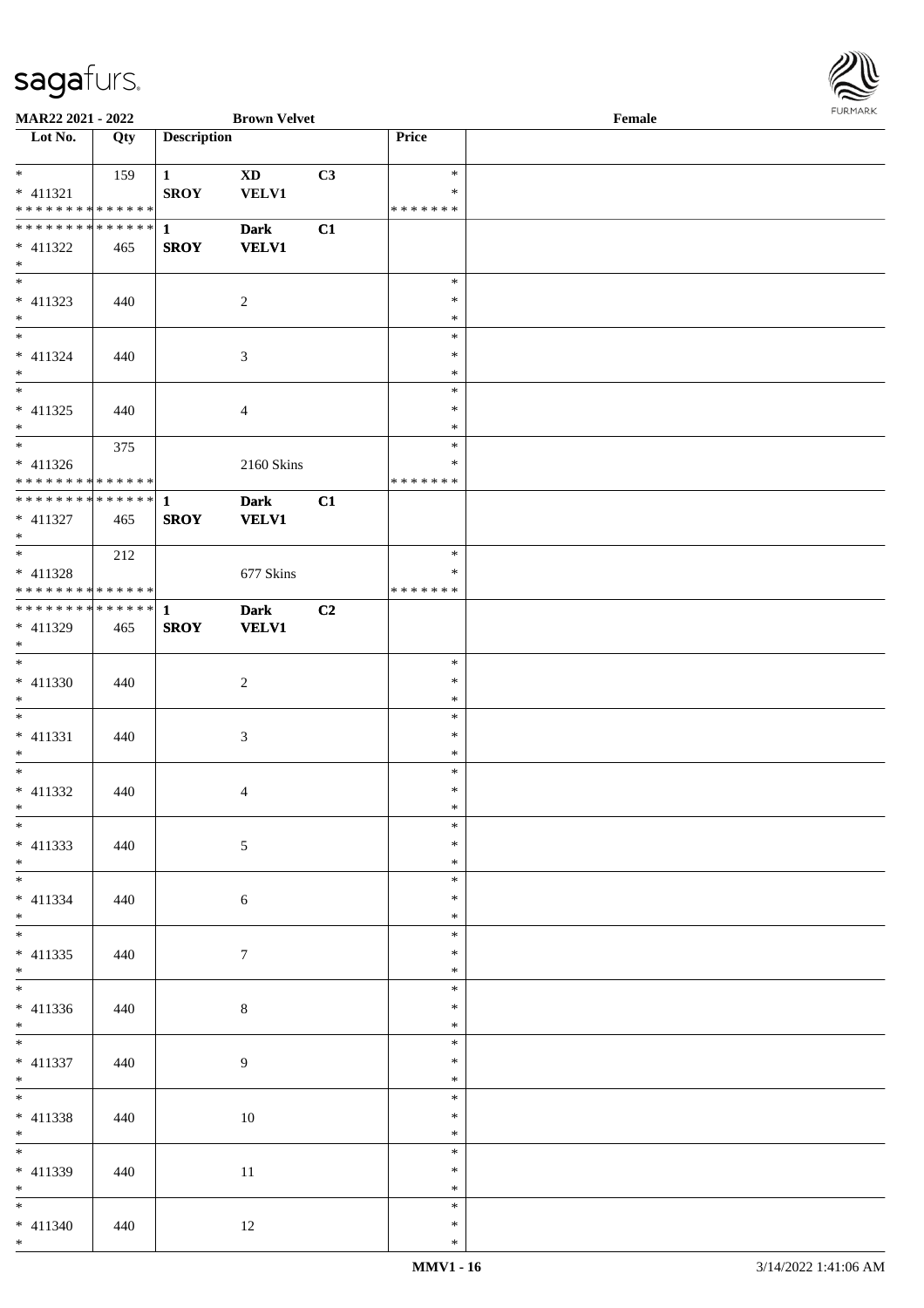

| <b>MAR22 2021 - 2022</b>                    |     |                    | <b>Brown Velvet</b> |                |                  | Female | 101111111111 |
|---------------------------------------------|-----|--------------------|---------------------|----------------|------------------|--------|--------------|
| Lot No.                                     | Qty | <b>Description</b> |                     |                | Price            |        |              |
|                                             |     |                    |                     |                |                  |        |              |
| $*$ $-$                                     |     | $\mathbf{1}$       | <b>Dark</b>         | C2             | $\ast$           |        |              |
| $* 411341$                                  | 440 | <b>SROY</b>        | <b>VELV1</b>        |                | $\ast$           |        |              |
| $*$                                         |     |                    |                     |                | $\ast$           |        |              |
| $*$                                         | 57  |                    |                     |                | $\ast$           |        |              |
| $* 411342$                                  |     |                    | 5802 Skins          |                | $\ast$           |        |              |
| * * * * * * * * <mark>* * * * * * *</mark>  |     |                    |                     |                | *******          |        |              |
|                                             |     |                    | <b>Dark</b>         | C2             |                  |        |              |
| $* 411343$                                  | 465 | <b>SROY</b>        | <b>VELV1</b>        |                |                  |        |              |
| $*$                                         |     |                    |                     |                |                  |        |              |
| $*$                                         |     |                    |                     |                | $\ast$           |        |              |
| $* 411344$                                  | 440 |                    | 2                   |                | $\ast$           |        |              |
| $*$                                         |     |                    |                     |                | $\ast$           |        |              |
|                                             |     |                    |                     |                | $\ast$           |        |              |
| * 411345                                    | 440 |                    | 3                   |                | $\ast$           |        |              |
| $*$                                         |     |                    |                     |                | $\ast$           |        |              |
|                                             |     |                    |                     |                | $\ast$           |        |              |
| $* 411346$                                  | 440 |                    | $\overline{4}$      |                | $\ast$           |        |              |
| $*$                                         |     |                    |                     |                | $\ast$           |        |              |
|                                             |     |                    |                     |                | $\ast$           |        |              |
| * 411347                                    | 400 |                    | 5                   |                | $\ast$           |        |              |
| $*$                                         |     |                    |                     |                | $\ast$           |        |              |
|                                             | 89  |                    |                     |                | $\ast$           |        |              |
| * 411348                                    |     |                    | 2274 Skins          |                | $\ast$           |        |              |
| * * * * * * * * <mark>* * * * * * *</mark>  |     |                    |                     |                | *******          |        |              |
|                                             |     |                    | <b>Dark</b>         | C3             |                  |        |              |
| * 411349                                    | 465 | <b>SROY</b>        | <b>VELV1</b>        |                |                  |        |              |
| $*$                                         |     |                    |                     |                |                  |        |              |
|                                             |     |                    |                     |                | $\ast$           |        |              |
| * 411350                                    |     |                    |                     |                | $\ast$           |        |              |
| $*$                                         | 440 |                    | 2                   |                | $\ast$           |        |              |
| $*$                                         |     |                    |                     |                | $\ast$           |        |              |
|                                             |     |                    |                     |                | $\ast$           |        |              |
| $* 411351$                                  | 440 |                    | $\mathfrak{Z}$      |                |                  |        |              |
| $*$<br>$*$                                  |     |                    |                     |                | $\ast$<br>$\ast$ |        |              |
|                                             | 461 |                    |                     |                | $\ast$           |        |              |
| $* 411352$<br>* * * * * * * * * * * * * * * |     |                    | 1806 Skins          |                | *******          |        |              |
|                                             |     |                    |                     |                |                  |        |              |
|                                             |     |                    | <b>Dark</b>         | C3             |                  |        |              |
| $* 411353$                                  | 465 | <b>SROY</b>        | <b>VELV1</b>        |                |                  |        |              |
| $*$                                         |     |                    |                     |                |                  |        |              |
| $*$                                         | 381 |                    |                     |                | $\ast$           |        |              |
| $* 411354$                                  |     |                    | 846 Skins           |                | ∗                |        |              |
| * * * * * * * * <mark>* * * * * * *</mark>  |     |                    |                     |                | * * * * * * *    |        |              |
|                                             |     |                    | <b>MED</b>          | C1             |                  |        |              |
| $* 411355$                                  | 465 | <b>SROY</b>        | <b>VELV1</b>        |                |                  |        |              |
| $*$                                         |     |                    |                     |                |                  |        |              |
| $*$                                         | 228 |                    |                     |                | $\ast$           |        |              |
| $* 411356$                                  |     |                    | 693 Skins           |                | ∗                |        |              |
| * * * * * * * * <mark>* * * * * * *</mark>  |     |                    |                     |                | * * * * * * *    |        |              |
|                                             |     |                    | <b>MED</b>          | C <sub>2</sub> |                  |        |              |
| $* 411357$                                  | 465 | <b>SROY</b>        | <b>VELV1</b>        |                |                  |        |              |
| $*$                                         |     |                    |                     |                |                  |        |              |
| $*$ $-$                                     |     |                    |                     |                | $\ast$           |        |              |
| * 411358                                    | 440 |                    | 2                   |                | $\ast$           |        |              |
| $*$                                         |     |                    |                     |                | $\ast$           |        |              |
| $*$                                         |     |                    |                     |                | $\ast$           |        |              |
| * 411359                                    | 440 |                    | 3                   |                | $\ast$           |        |              |
| $*$                                         |     |                    |                     |                | $\ast$           |        |              |
| $*$                                         |     |                    |                     |                | $\ast$           |        |              |
| * 411360                                    | 440 |                    | $\overline{4}$      |                | $\ast$           |        |              |
| $*$                                         |     |                    |                     |                | $\ast$           |        |              |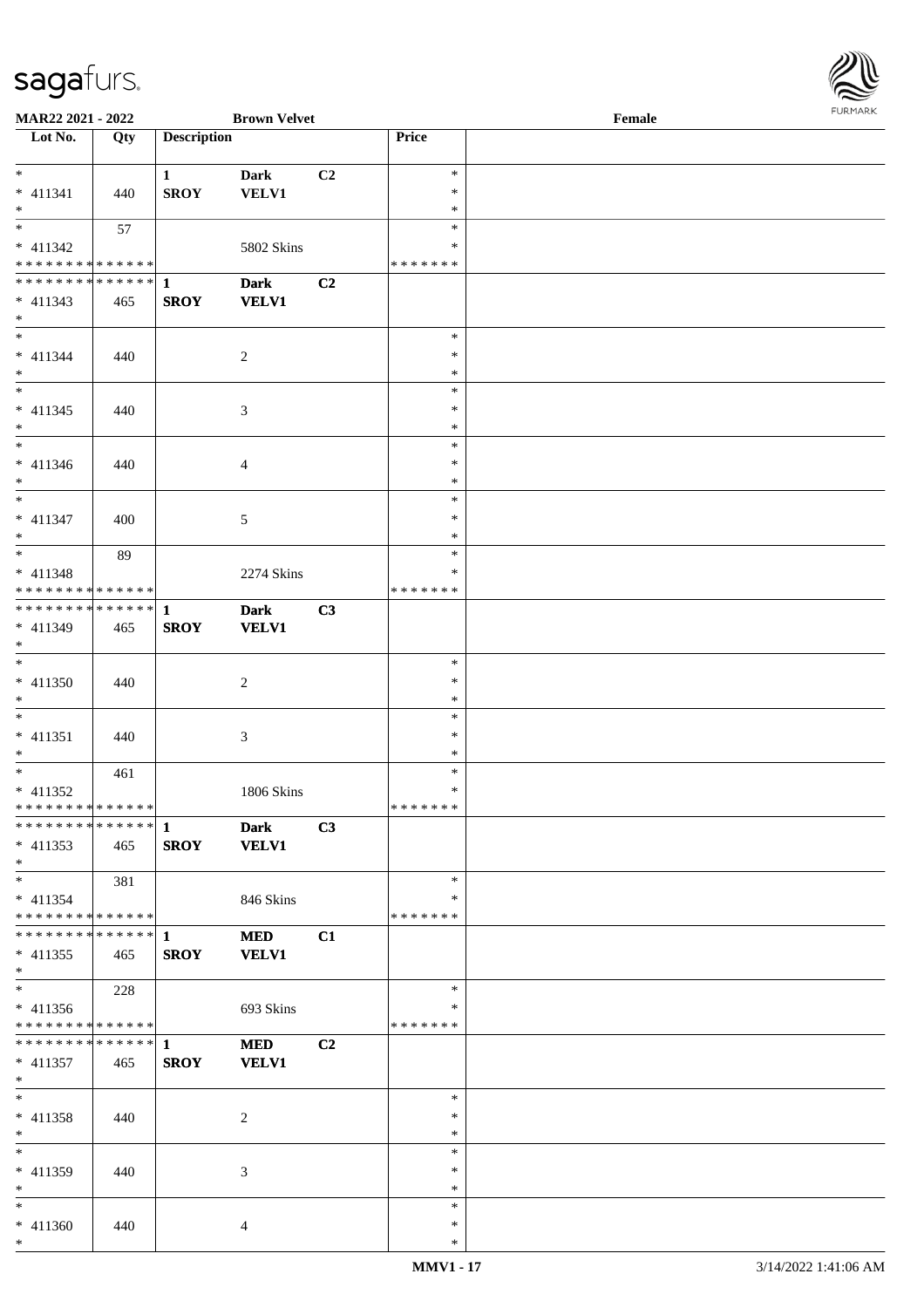

| MAR22 2021 - 2022             |     |                        | <b>Brown Velvet</b>     |                |               | Female |  |
|-------------------------------|-----|------------------------|-------------------------|----------------|---------------|--------|--|
| Lot No.                       | Qty | <b>Description</b>     |                         |                | Price         |        |  |
|                               |     |                        |                         |                |               |        |  |
| $*$                           | 359 | $\mathbf{1}$           | <b>MED</b>              | C2             | $\ast$        |        |  |
| * 411361                      |     | <b>SROY</b>            | <b>VELV1</b>            |                | ∗             |        |  |
| * * * * * * * * * * * * * *   |     |                        |                         |                | * * * * * * * |        |  |
| * * * * * * * * * * * * * * * |     | 1                      | <b>MED</b>              | C3             |               |        |  |
| $* 411362$                    | 465 | <b>SROY</b>            | <b>VELV1</b>            |                |               |        |  |
| $*$                           |     |                        |                         |                |               |        |  |
| $\overline{\phantom{0}}$      | 234 |                        |                         |                | $\ast$        |        |  |
| $* 411363$                    |     |                        | 699 Skins               |                | $\ast$        |        |  |
| * * * * * * * * * * * * * *   |     |                        |                         |                | * * * * * * * |        |  |
| * * * * * * * * * * * * * * * |     | 1                      | <b>PALE</b>             | C1             |               |        |  |
| $* 411364$                    | 465 | <b>SROY</b>            | <b>VELV1</b>            |                |               |        |  |
| $*$                           |     |                        |                         |                |               |        |  |
| $*$                           | 70  |                        |                         |                | $\ast$        |        |  |
| $* 411365$                    |     |                        | 535 Skins               |                | *             |        |  |
| * * * * * * * * * * * * * *   |     |                        |                         |                | * * * * * * * |        |  |
| * * * * * * * * * * * * * *   |     | $\mathbf{1}$           | <b>PALE</b>             | C2             |               |        |  |
| $* 411366$                    | 465 | <b>SROY</b>            | <b>VELV1</b>            |                |               |        |  |
| $*$                           |     |                        |                         |                |               |        |  |
| $*$                           |     |                        |                         |                | $\ast$        |        |  |
| $* 411367$                    | 440 |                        | 2                       |                | $\ast$        |        |  |
| $*$                           |     |                        |                         |                | $\ast$        |        |  |
| $*$                           |     |                        |                         |                | $\ast$        |        |  |
| $* 411368$                    | 400 |                        | 3                       |                | ∗             |        |  |
| $*$                           |     |                        |                         |                | *             |        |  |
| $*$                           | 169 |                        |                         |                | $\ast$        |        |  |
| * 411369                      |     |                        | 1474 Skins              |                | $\ast$        |        |  |
| * * * * * * * * * * * * * *   |     |                        |                         |                | * * * * * * * |        |  |
| * * * * * * * * * * * * * * * |     | 1                      | <b>PALE</b>             | C3             |               |        |  |
| * 411370                      | 425 | <b>SROY</b>            | <b>VELV1</b>            |                |               |        |  |
| $*$                           |     |                        |                         |                |               |        |  |
| $*$                           | 98  |                        |                         |                | $\ast$        |        |  |
| * 411371                      |     |                        | 523 Skins               |                | *             |        |  |
| * * * * * * * * * * * * * *   |     |                        |                         |                | * * * * * * * |        |  |
|                               |     | 1                      | $\mathbf{XP}$           | C1             |               |        |  |
| 411372                        | 250 | <b>SROY</b>            | VELV1                   |                |               |        |  |
|                               |     |                        |                         |                |               |        |  |
|                               |     |                        | <b>XP</b>               | C <sub>2</sub> |               |        |  |
| $* 411373$                    | 465 | <b>SROY</b>            | <b>VELV1</b>            |                |               |        |  |
| $*$                           |     |                        |                         |                |               |        |  |
| $*$                           | 270 |                        |                         |                | $\ast$        |        |  |
| $* 411374$                    |     |                        | 735 Skins               |                | *             |        |  |
| * * * * * * * * * * * * * * * |     |                        |                         |                | * * * * * * * |        |  |
|                               |     | $\mathbf{1}$           | $\bold{XP}$             | C <sub>3</sub> |               |        |  |
| 411375                        | 231 | <b>SROY</b>            | <b>VELV1</b>            |                |               |        |  |
| * * * * * * * * * * * * * * * |     | $1 \quad \blacksquare$ |                         |                |               |        |  |
|                               |     |                        | $2\mathbf{X}\mathbf{D}$ | C1             |               |        |  |
| $* 411376$<br>$*$             | 465 | <b>SROY</b>            | VELV2                   |                |               |        |  |
| $*$ $*$                       | 288 |                        |                         |                | $\ast$        |        |  |
| * 411377                      |     |                        | 753 Skins               |                | *             |        |  |
| * * * * * * * * * * * * * *   |     |                        |                         |                | * * * * * * * |        |  |
|                               |     | $\mathbf{1}$           | $2\mathbf{X}\mathbf{D}$ | C1             |               |        |  |
| 411378                        | 218 | <b>SROY</b>            | VELV2                   |                |               |        |  |
|                               |     |                        |                         |                |               |        |  |
| * * * * * * * * * * * * * * * |     | $\mathbf{1}$           | $2\mathbf{X}\mathbf{D}$ | C2             |               |        |  |
| * 411379                      | 465 | <b>SROY</b>            | VELV2                   |                |               |        |  |
| $*$                           |     |                        |                         |                |               |        |  |
| $*$                           |     |                        |                         |                | $\ast$        |        |  |
| * 411380                      | 440 |                        | 2                       |                | $\ast$        |        |  |
| $*$                           |     |                        |                         |                | $\ast$        |        |  |
|                               |     |                        |                         |                |               |        |  |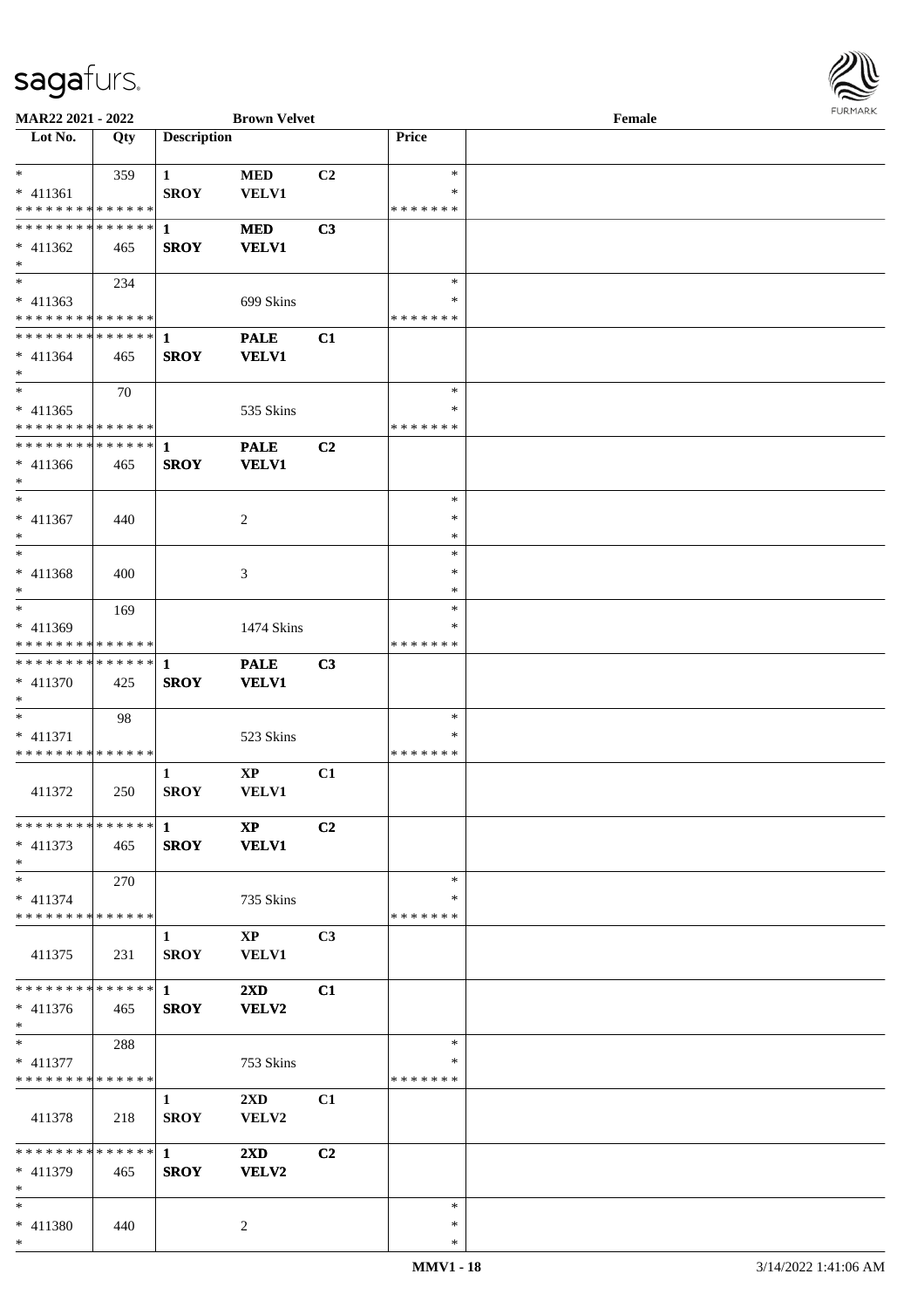

| <b>MAR22 2021 - 2022</b>                   |     |                    | <b>Brown Velvet</b>     |                |               | Female |  |
|--------------------------------------------|-----|--------------------|-------------------------|----------------|---------------|--------|--|
| Lot No.                                    | Qty | <b>Description</b> |                         |                | Price         |        |  |
|                                            |     |                    |                         |                |               |        |  |
| $*$                                        |     | $\mathbf{1}$       | 2XD                     | C <sub>2</sub> | $\ast$        |        |  |
| * 411381                                   | 440 | <b>SROY</b>        | VELV2                   |                | $\ast$        |        |  |
| $*$                                        |     |                    |                         |                | $\ast$        |        |  |
|                                            |     |                    |                         |                | $\ast$        |        |  |
|                                            |     |                    |                         |                |               |        |  |
| * 411382                                   | 440 |                    | 4                       |                | ∗             |        |  |
| $*$                                        |     |                    |                         |                | $\ast$        |        |  |
| $\overline{\phantom{0}}$                   |     |                    |                         |                | $\ast$        |        |  |
| * 411383                                   | 440 |                    | 5                       |                | $\ast$        |        |  |
| $*$                                        |     |                    |                         |                | *             |        |  |
| $*$                                        | 291 |                    |                         |                | $\ast$        |        |  |
|                                            |     |                    |                         |                | ∗             |        |  |
| * 411384                                   |     |                    | 2516 Skins              |                |               |        |  |
| * * * * * * * * * * * * * * *              |     |                    |                         |                | * * * * * * * |        |  |
| ******** <mark>******</mark>               |     | $\mathbf{1}$       | $2\mathbf{X}\mathbf{D}$ | C2             |               |        |  |
| $* 411385$                                 | 465 | <b>SROY</b>        | VELV2                   |                |               |        |  |
| $*$                                        |     |                    |                         |                |               |        |  |
|                                            | 187 |                    |                         |                | $\ast$        |        |  |
| $* 411386$                                 |     |                    | 652 Skins               |                | $\ast$        |        |  |
| * * * * * * * * <mark>* * * * * * *</mark> |     |                    |                         |                | * * * * * * * |        |  |
| ******** <mark>******</mark>               |     |                    |                         |                |               |        |  |
|                                            |     | $\mathbf{1}$       | $2\mathbf{X}\mathbf{D}$ | C3             |               |        |  |
| * 411387                                   | 465 | <b>SROY</b>        | <b>VELV2</b>            |                |               |        |  |
| $\ast$                                     |     |                    |                         |                |               |        |  |
| $*$                                        | 474 |                    |                         |                | $\ast$        |        |  |
| * 411388                                   |     |                    | 939 Skins               |                | ∗             |        |  |
| * * * * * * * * * * * * * *                |     |                    |                         |                | * * * * * * * |        |  |
|                                            |     | $\mathbf{1}$       | $2\mathbf{X}\mathbf{D}$ | C3             |               |        |  |
| 411389                                     | 227 | <b>SROY</b>        |                         |                |               |        |  |
|                                            |     |                    | VELV2                   |                |               |        |  |
|                                            |     |                    |                         |                |               |        |  |
| ******** <mark>******</mark>               |     | $\mathbf{1}$       | <b>XD</b>               | C1             |               |        |  |
| * 411390                                   | 465 | <b>SROY</b>        | VELV2                   |                |               |        |  |
| $*$                                        |     |                    |                         |                |               |        |  |
| $*$                                        |     |                    |                         |                | $\ast$        |        |  |
| * 411391                                   | 440 |                    | $\sqrt{2}$              |                | $\ast$        |        |  |
| $*$                                        |     |                    |                         |                | $\ast$        |        |  |
| $*$                                        |     |                    |                         |                | $\ast$        |        |  |
|                                            | 314 |                    |                         |                |               |        |  |
| * 411392                                   |     |                    | 1219 Skins              |                | $\ast$        |        |  |
| * * * * * * * * * * * * * * *              |     |                    |                         |                | *******       |        |  |
|                                            |     | $\mathbf{1}$       | <b>XD</b>               | C1             |               |        |  |
| 411393                                     | 297 | <b>SROY</b>        | <b>VELV2</b>            |                |               |        |  |
|                                            |     |                    |                         |                |               |        |  |
| * * * * * * * * <mark>* * * * * * *</mark> |     | $1 \qquad \qquad$  | $\mathbf{X}\mathbf{D}$  | C2             |               |        |  |
|                                            |     | <b>SROY</b>        | <b>VELV2</b>            |                |               |        |  |
| * 411394<br>$*$                            | 465 |                    |                         |                |               |        |  |
|                                            |     |                    |                         |                |               |        |  |
| $*$                                        |     |                    |                         |                | $\ast$        |        |  |
| $* 411395$                                 | 440 |                    | $\overline{2}$          |                | $\ast$        |        |  |
| $*$                                        |     |                    |                         |                | $\ast$        |        |  |
| $*$                                        |     |                    |                         |                | $\ast$        |        |  |
| $* 411396$                                 | 440 |                    | 3                       |                | ∗             |        |  |
| $*$                                        |     |                    |                         |                | $\ast$        |        |  |
| $*$                                        |     |                    |                         |                | $\ast$        |        |  |
|                                            |     |                    |                         |                |               |        |  |
| * 411397                                   | 440 |                    | $\overline{4}$          |                | $\ast$        |        |  |
| $*$                                        |     |                    |                         |                | $\ast$        |        |  |
| $*$                                        |     |                    |                         |                | $\ast$        |        |  |
| * 411398                                   | 440 |                    | 5                       |                | $\ast$        |        |  |
| $*$                                        |     |                    |                         |                | $\ast$        |        |  |
| $*$                                        |     |                    |                         |                | $\ast$        |        |  |
|                                            |     |                    |                         |                | ∗             |        |  |
| * 411399                                   | 440 |                    | 6                       |                |               |        |  |
| $*$                                        |     |                    |                         |                | $\ast$        |        |  |
| $*$                                        |     |                    |                         |                | $\ast$        |        |  |
| $* 411400$                                 | 440 |                    | $\tau$                  |                | $\ast$        |        |  |
| $*$                                        |     |                    |                         |                | $\ast$        |        |  |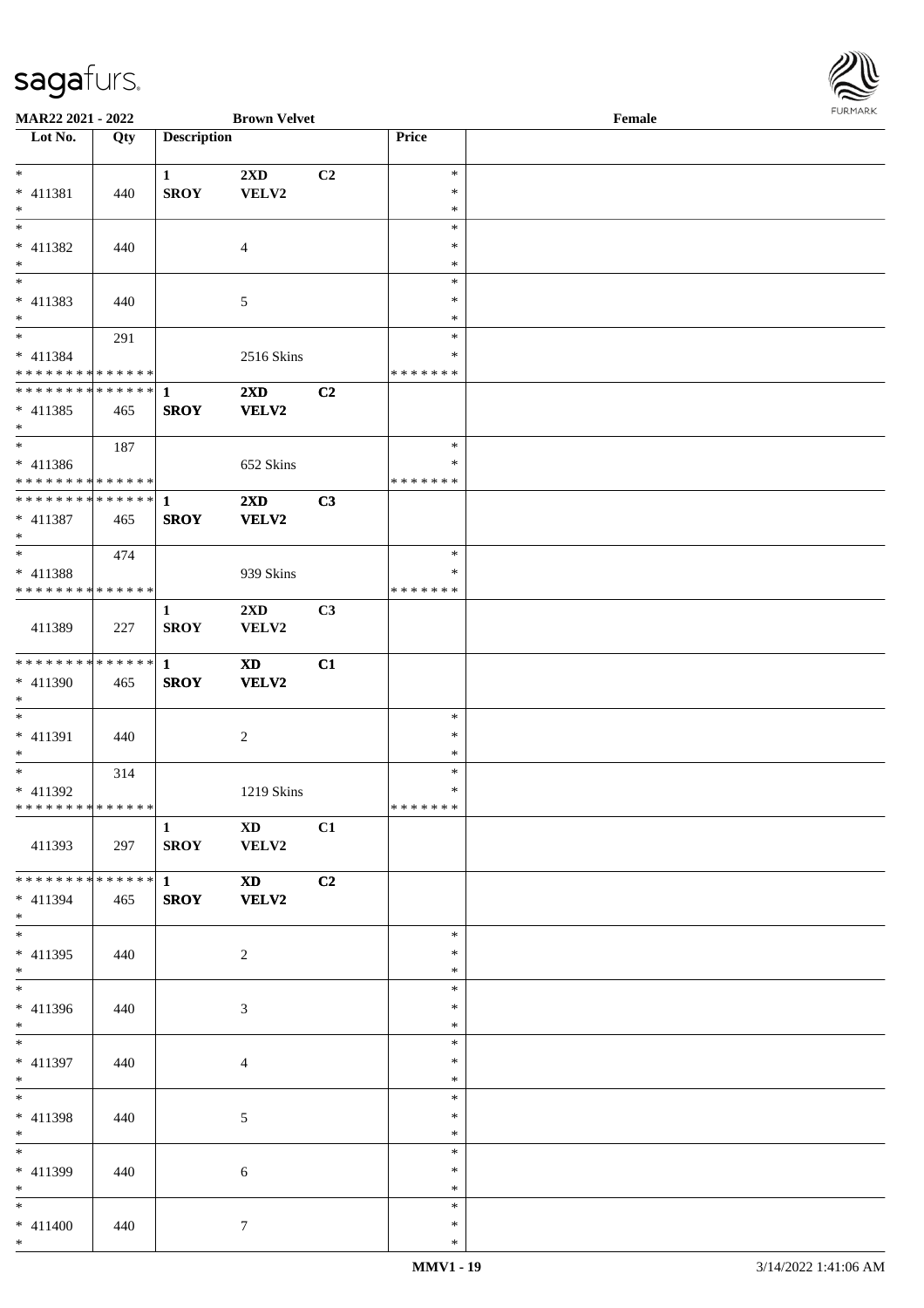

| MAR22 2021 - 2022             |     |                    | <b>Brown Velvet</b>    |    |         | Female |
|-------------------------------|-----|--------------------|------------------------|----|---------|--------|
| Lot No.                       | Qty | <b>Description</b> |                        |    | Price   |        |
|                               |     |                    |                        |    |         |        |
| $*$                           | 450 | $\mathbf{1}$       | <b>XD</b>              | C2 | $\ast$  |        |
| $* 411401$                    |     | <b>SROY</b>        | VELV2                  |    | $\ast$  |        |
|                               |     |                    |                        |    |         |        |
| * * * * * * * * * * * * * *   |     |                    |                        |    | ******* |        |
| * * * * * * * * * * * * * * * |     | $\mathbf{1}$       | <b>XD</b>              | C2 |         |        |
| $* 411402$                    | 465 | <b>SROY</b>        | <b>VELV2</b>           |    |         |        |
| $*$                           |     |                    |                        |    |         |        |
|                               | 361 |                    |                        |    | $\ast$  |        |
| $* 411403$                    |     |                    | 826 Skins              |    | $\ast$  |        |
| * * * * * * * * * * * * * *   |     |                    |                        |    | ******* |        |
|                               |     |                    |                        |    |         |        |
| ******** <mark>******</mark>  |     | $\mathbf{1}$       | $\mathbf{X}\mathbf{D}$ | C3 |         |        |
| $* 411404$                    | 465 | <b>SROY</b>        | VELV2                  |    |         |        |
| $*$                           |     |                    |                        |    |         |        |
|                               |     |                    |                        |    | $\ast$  |        |
| $* 411405$                    | 440 |                    | $\sqrt{2}$             |    | $\ast$  |        |
| $*$                           |     |                    |                        |    | $\ast$  |        |
| $\ast$                        |     |                    |                        |    | $\ast$  |        |
|                               | 427 |                    |                        |    |         |        |
| $* 411406$                    |     |                    | 1332 Skins             |    | $\ast$  |        |
| * * * * * * * * * * * * * *   |     |                    |                        |    | ******* |        |
|                               |     | $\mathbf{1}$       | $\mathbf{X}\mathbf{D}$ | C3 |         |        |
| 411407                        | 301 | <b>SROY</b>        | VELV2                  |    |         |        |
|                               |     |                    |                        |    |         |        |
| * * * * * * * * * * * * * * * |     |                    |                        |    |         |        |
|                               |     | $\mathbf{1}$       | <b>Dark</b>            | C1 |         |        |
| $* 411408$                    | 465 | <b>SROY</b>        | VELV2                  |    |         |        |
| $*$                           |     |                    |                        |    |         |        |
| $*$                           |     |                    |                        |    | $\ast$  |        |
| $* 411409$                    | 440 |                    | $\overline{c}$         |    | $\ast$  |        |
| $*$                           |     |                    |                        |    | $\ast$  |        |
| $*$                           |     |                    |                        |    | $\ast$  |        |
|                               |     |                    |                        |    |         |        |
| $* 411410$                    | 440 |                    | 3                      |    | $\ast$  |        |
| $*$                           |     |                    |                        |    | $\ast$  |        |
| $*$                           |     |                    |                        |    | $\ast$  |        |
| $* 411411$                    | 440 |                    | $\overline{4}$         |    | $\ast$  |        |
| $*$                           |     |                    |                        |    | $\ast$  |        |
| $*$                           |     |                    |                        |    | $\ast$  |        |
|                               |     |                    |                        |    |         |        |
| $* 411412$                    | 440 |                    | 5                      |    | $\ast$  |        |
| $*$ $*$                       |     |                    |                        |    | $\ast$  |        |
| $*$                           | 266 |                    |                        |    | $\ast$  |        |
| $* 411413$                    |     |                    | 2491 Skins             |    | $\ast$  |        |
| * * * * * * * * * * * * * * * |     |                    |                        |    | ******* |        |
|                               |     |                    |                        |    |         |        |
|                               |     | $\mathbf{1}$       | Dark                   | C1 |         |        |
| 411414                        | 459 | <b>SROY</b>        | VELV2                  |    |         |        |
|                               |     |                    |                        |    |         |        |
| * * * * * * * * * * * * * * * |     | $1 \quad$          | <b>Dark</b>            | C2 |         |        |
| $* 411415$                    | 465 | <b>SROY</b>        | VELV2                  |    |         |        |
| $*$                           |     |                    |                        |    |         |        |
| $\overline{\phantom{0}}$      |     |                    |                        |    | $\ast$  |        |
|                               |     |                    |                        |    |         |        |
| $* 411416$                    | 463 |                    | 2                      |    | $\ast$  |        |
| $*$                           |     |                    |                        |    | $\ast$  |        |
| $*$                           |     |                    |                        |    | $\ast$  |        |
| $* 411417$                    | 440 |                    | 3                      |    | $\ast$  |        |
| $*$ $-$                       |     |                    |                        |    | $\ast$  |        |
| $*$                           |     |                    |                        |    | $\ast$  |        |
|                               |     |                    |                        |    |         |        |
| $* 411418$                    | 440 |                    | $\overline{4}$         |    | $\ast$  |        |
| $*$                           |     |                    |                        |    | $\ast$  |        |
| $*$                           |     |                    |                        |    | $\ast$  |        |
| * 411419                      | 440 |                    | 5                      |    | $\ast$  |        |
| $*$                           |     |                    |                        |    | $\ast$  |        |
| $*$                           |     |                    |                        |    | $\ast$  |        |
|                               |     |                    |                        |    |         |        |
| $* 411420$                    | 440 |                    | 6                      |    | $\ast$  |        |
| $*$                           |     |                    |                        |    | $\ast$  |        |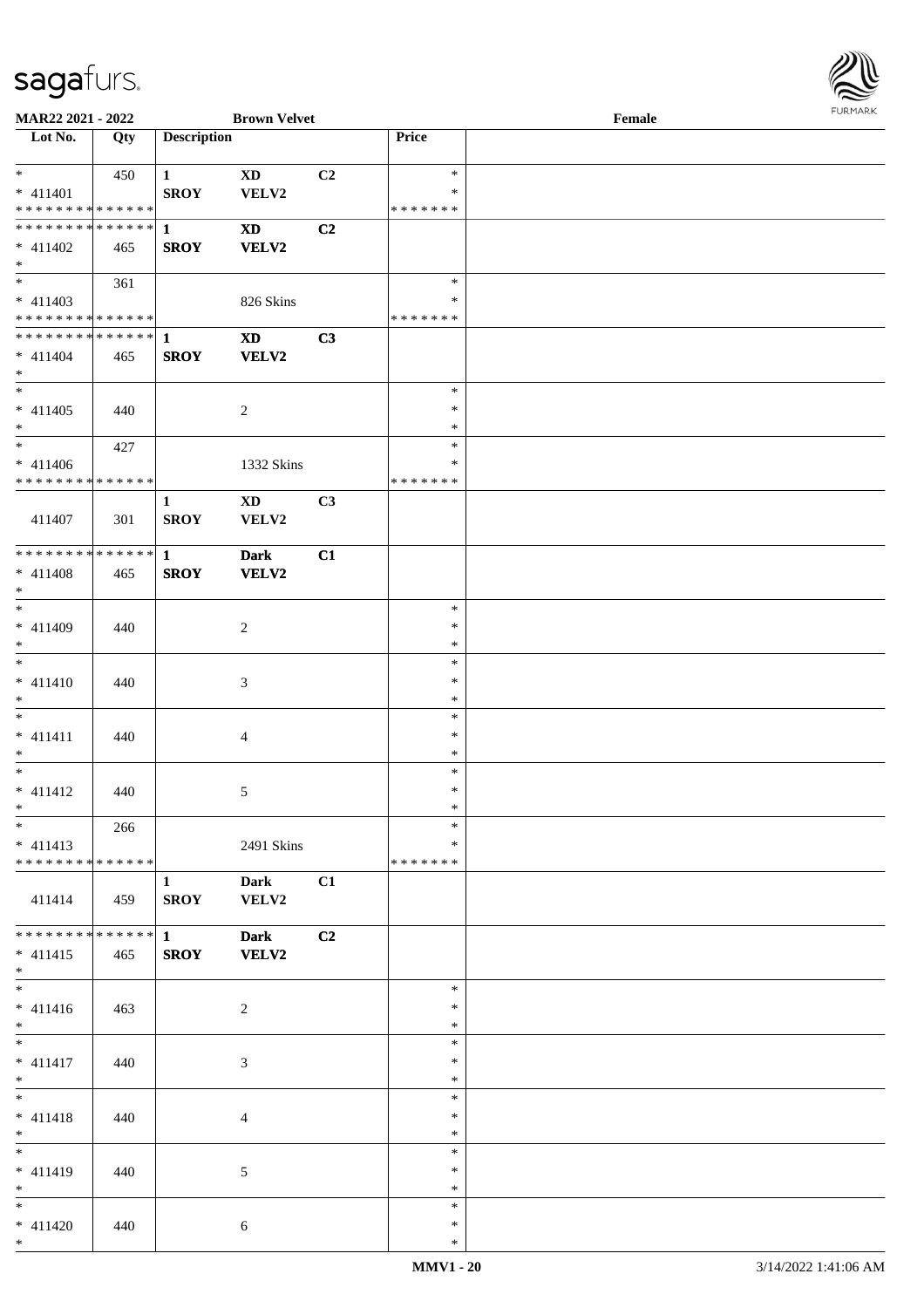

| <b>MAR22 2021 - 2022</b>                   |     |                        | <b>Brown Velvet</b> |                |               | Female |  |
|--------------------------------------------|-----|------------------------|---------------------|----------------|---------------|--------|--|
| Lot No.                                    | Qty | <b>Description</b>     |                     |                | Price         |        |  |
|                                            |     |                        |                     |                |               |        |  |
| $*$                                        |     | $\mathbf{1}$           | <b>Dark</b>         | C2             | $\ast$        |        |  |
| $* 411421$                                 | 440 | <b>SROY</b>            | VELV2               |                | $\ast$        |        |  |
| $\ast$                                     |     |                        |                     |                | $\ast$        |        |  |
|                                            | 440 |                        |                     |                | $\ast$        |        |  |
| $* 411422$                                 |     |                        |                     |                | ∗             |        |  |
|                                            |     |                        | 3568 Skins          |                |               |        |  |
| * * * * * * * * * * * * * *                |     |                        |                     |                | * * * * * * * |        |  |
| ************** 1                           |     |                        | <b>Dark</b>         | C2             |               |        |  |
| $* 411423$                                 | 465 | <b>SROY</b>            | VELV2               |                |               |        |  |
| $*$                                        |     |                        |                     |                |               |        |  |
|                                            |     |                        |                     |                | $\ast$        |        |  |
| $* 411424$                                 | 440 |                        | 2                   |                | $\ast$        |        |  |
| $*$                                        |     |                        |                     |                | $\ast$        |        |  |
|                                            |     |                        |                     |                | $\ast$        |        |  |
| $* 411425$                                 | 440 |                        | $\mathfrak{Z}$      |                | $\ast$        |        |  |
| $*$                                        |     |                        |                     |                | $\ast$        |        |  |
| $*$                                        |     |                        |                     |                | $\ast$        |        |  |
|                                            | 77  |                        |                     |                |               |        |  |
| $* 411426$                                 |     |                        | 1422 Skins          |                | $\ast$        |        |  |
| ******** <mark>******</mark>               |     |                        |                     |                | * * * * * * * |        |  |
| ******** <mark>******</mark>               |     | $\mathbf{1}$           | <b>Dark</b>         | C3             |               |        |  |
| $* 411427$                                 | 465 | <b>SROY</b>            | VELV2               |                |               |        |  |
| $*$                                        |     |                        |                     |                |               |        |  |
|                                            |     |                        |                     |                | $\ast$        |        |  |
| $* 411428$                                 | 440 |                        | 2                   |                | $\ast$        |        |  |
| $*$                                        |     |                        |                     |                | $\ast$        |        |  |
|                                            |     |                        |                     |                | $\ast$        |        |  |
| * 411429                                   | 440 |                        | 3                   |                | $\ast$        |        |  |
| $*$                                        |     |                        |                     |                | $\ast$        |        |  |
|                                            |     |                        |                     |                | $\ast$        |        |  |
|                                            |     |                        |                     |                | $\ast$        |        |  |
| $* 411430$                                 | 440 |                        | $\overline{4}$      |                |               |        |  |
| $*$                                        |     |                        |                     |                | $\ast$        |        |  |
| $*$                                        |     |                        |                     |                | $\ast$        |        |  |
| $* 411431$                                 | 440 |                        | 5                   |                | $\ast$        |        |  |
| $*$                                        |     |                        |                     |                | $\ast$        |        |  |
| $*$                                        | 171 |                        |                     |                | $\ast$        |        |  |
| $* 411432$                                 |     |                        | 2396 Skins          |                | $\ast$        |        |  |
| * * * * * * * * <mark>* * * * * * *</mark> |     |                        |                     |                | * * * * * * * |        |  |
|                                            |     | $\mathbf{1}$           | <b>Dark</b>         | C3             |               |        |  |
| 411433                                     | 505 | <b>SROY</b>            | VELV2               |                |               |        |  |
|                                            |     |                        |                     |                |               |        |  |
|                                            |     | $1 \quad \blacksquare$ | <b>MED</b>          | C1             |               |        |  |
| 411434                                     | 441 | <b>SROY</b>            | VELV2               |                |               |        |  |
|                                            |     |                        |                     |                |               |        |  |
| * * * * * * * * * * * * * * *              |     | $\mathbf{1}$           | <b>MED</b>          | C2             |               |        |  |
|                                            |     |                        |                     |                |               |        |  |
| $* 411435$                                 | 465 | <b>SROY</b>            | VELV2               |                |               |        |  |
| $*$                                        |     |                        |                     |                |               |        |  |
| $*$                                        |     |                        |                     |                | $\ast$        |        |  |
| $* 411436$                                 | 440 |                        | $\overline{c}$      |                | $\ast$        |        |  |
| $*$                                        |     |                        |                     |                | $\ast$        |        |  |
| $*$ $*$                                    | 467 |                        |                     |                | $\ast$        |        |  |
| $* 411437$                                 |     |                        | 1372 Skins          |                | $\ast$        |        |  |
| * * * * * * * * * * * * * *                |     |                        |                     |                | *******       |        |  |
|                                            |     | $\mathbf{1}$           | <b>MED</b>          | C <sub>3</sub> |               |        |  |
| 411438                                     | 434 | <b>SROY</b>            | VELV2               |                |               |        |  |
|                                            |     |                        |                     |                |               |        |  |
|                                            |     | $1 \quad \blacksquare$ | <b>PALE</b>         | C1             |               |        |  |
| 411439                                     | 350 | <b>SROY</b>            | VELV2               |                |               |        |  |
|                                            |     |                        |                     |                |               |        |  |
|                                            |     |                        |                     |                |               |        |  |
|                                            |     |                        | <b>PALE</b>         | C2             |               |        |  |
| $* 411440$                                 | 465 | <b>SROY</b>            | VELV2               |                |               |        |  |
| $*$                                        |     |                        |                     |                |               |        |  |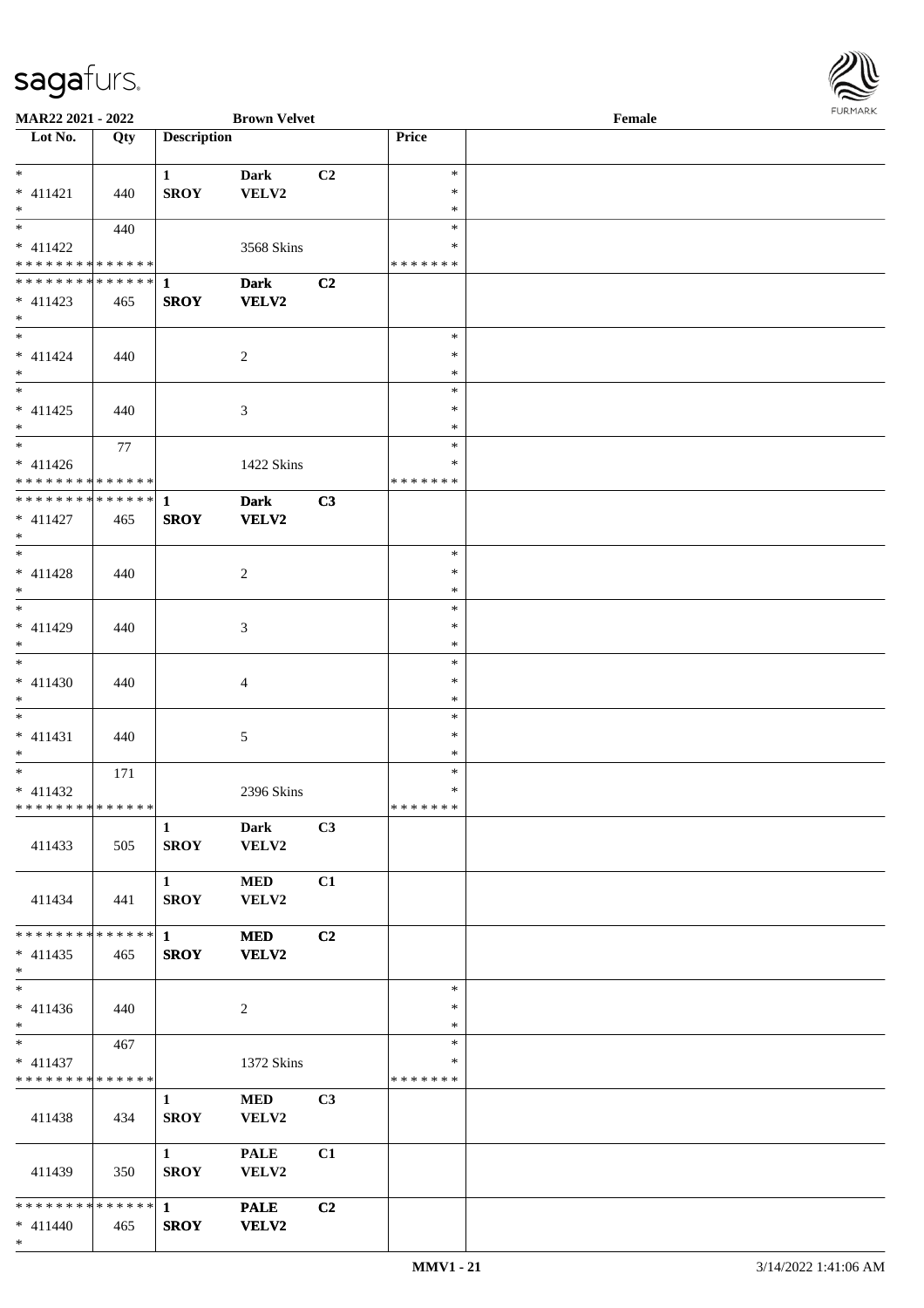

| <b>MAR22 2021 - 2022</b>                    |     |                    | <b>Brown Velvet</b>         |                  |                   | Female |  |  |
|---------------------------------------------|-----|--------------------|-----------------------------|------------------|-------------------|--------|--|--|
| Lot No.                                     | Qty | <b>Description</b> |                             |                  | Price             |        |  |  |
| $*$<br>$* 411441$                           | 440 | 1<br><b>SROY</b>   | <b>PALE</b><br><b>VELV2</b> | C <sub>2</sub>   | $\ast$<br>$\ast$  |        |  |  |
| $\ast$                                      |     |                    |                             |                  | $\ast$            |        |  |  |
| $*$                                         | 141 |                    |                             |                  | $\ast$            |        |  |  |
| $* 411442$<br>**************                |     |                    | 1046 Skins                  |                  | $\ast$<br>******* |        |  |  |
| 411443                                      | 329 | 1<br><b>SROY</b>   | <b>PALE</b><br><b>VELV2</b> | C <sub>3</sub>   |                   |        |  |  |
| $* 411444$<br>$\ast$                        | 465 | <b>SROY</b>        | <b>XP</b><br><b>VELV2</b>   | C1/C2            |                   |        |  |  |
| $*$                                         | 167 |                    |                             |                  | $\ast$            |        |  |  |
| $* 411445$<br>* * * * * * * * * * * * * * * |     |                    | 632 Skins                   |                  | $\ast$<br>******* |        |  |  |
| 411446                                      | 30  | 1<br><b>LUMI</b>   | Dark<br><b>VELV2</b>        | C1<br><b>TOP</b> |                   |        |  |  |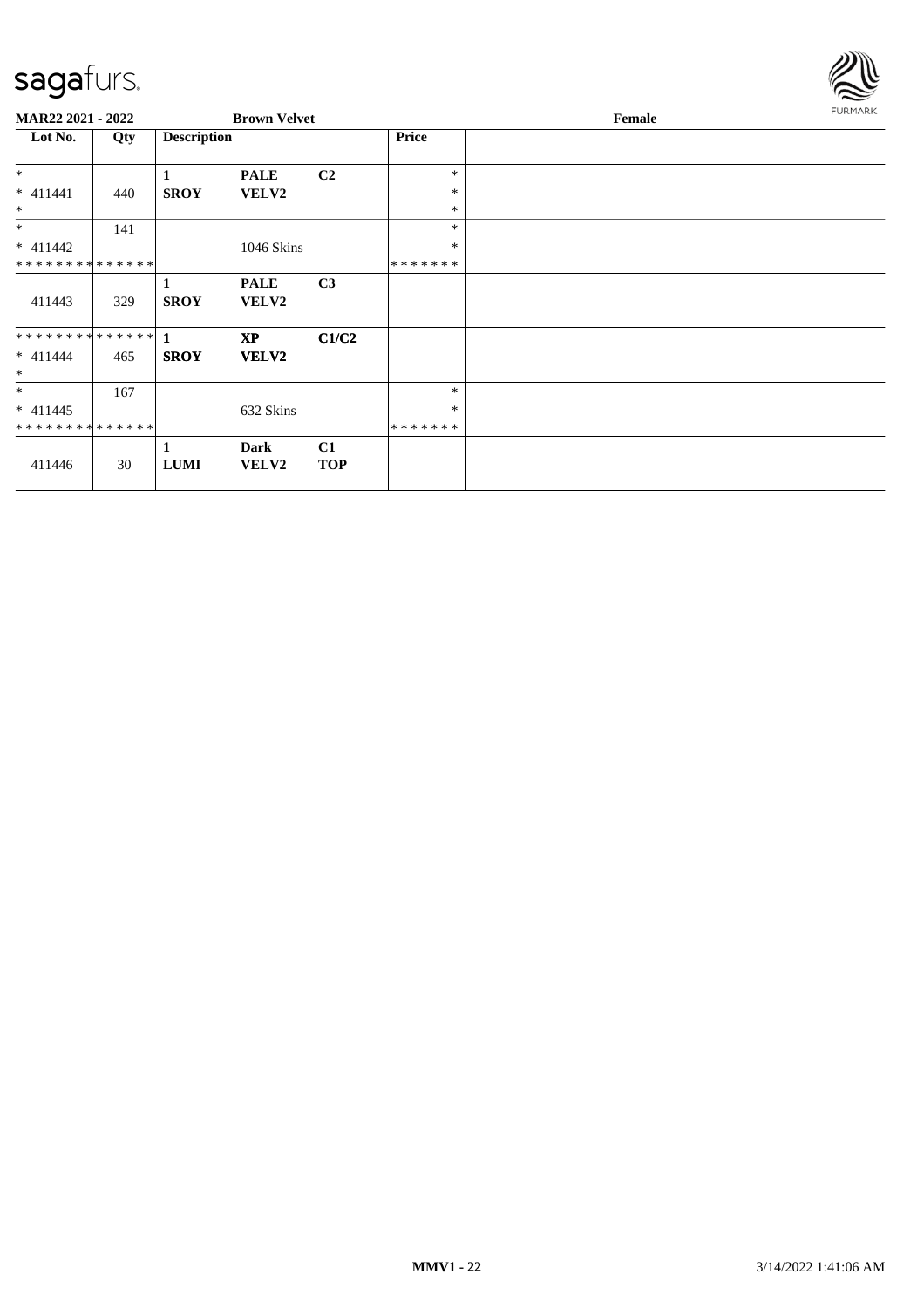| <b>saga</b> furs. |
|-------------------|
|-------------------|



| $\overline{\phantom{a}}$             |                   |                           | <b>Brown</b>   |                |                  | $\ensuremath{\textnormal{\textbf{Female}}}$ | Lowgrades | $\sim$<br>FURMARK |
|--------------------------------------|-------------------|---------------------------|----------------|----------------|------------------|---------------------------------------------|-----------|-------------------|
| MAR22 2021 - 2022                    |                   |                           | Seasonable     |                |                  |                                             |           |                   |
| $\overline{\phantom{1}}$ Lot No.     | $\overline{Q}$ ty | <b>Description</b>        |                |                | Price            |                                             |           |                   |
| ___<br>******** <mark>*******</mark> |                   |                           |                |                |                  |                                             |           |                   |
| $* 411501$                           | 445               | $\mathbf{0}$<br>$\rm III$ | <b>ALL</b>     | C2             |                  |                                             |           |                   |
| $*$                                  |                   |                           |                |                |                  |                                             |           |                   |
| $*$                                  |                   |                           |                |                | $\ast$           |                                             |           |                   |
| $* 411502$                           | 420               |                           | $\sqrt{2}$     |                | $\ast$           |                                             |           |                   |
| $\ast$                               |                   |                           |                |                | $\ast$           |                                             |           |                   |
| $\overline{\phantom{0}}$             |                   |                           |                |                | $\ast$           |                                             |           |                   |
| $* 411503$                           | 420               |                           | $\mathfrak{Z}$ |                | $\ast$           |                                             |           |                   |
| $\ast$                               |                   |                           |                |                | $\ast$           |                                             |           |                   |
| $\overline{\ast}$                    |                   |                           |                |                | $\ast$           |                                             |           |                   |
| $* 411504$                           | 420               |                           | $\overline{4}$ |                | $\ast$           |                                             |           |                   |
| $*$                                  |                   |                           |                |                | $\ast$           |                                             |           |                   |
| $\overline{\phantom{0}}$             |                   |                           |                |                | $\ast$           |                                             |           |                   |
| $* 411505$                           | 420               |                           | $\sqrt{5}$     |                | $\ast$           |                                             |           |                   |
| $*$<br>$\overline{\phantom{0}}$      |                   |                           |                |                | $\ast$           |                                             |           |                   |
|                                      |                   |                           |                |                | $\ast$           |                                             |           |                   |
| $* 411506$                           | 420               |                           | $\sqrt{6}$     |                | $\ast$           |                                             |           |                   |
| $*$<br>$*$                           | 332               |                           |                |                | $\ast$<br>$\ast$ |                                             |           |                   |
| $* 411507$                           |                   |                           | 2877 Skins     |                | $\ast$           |                                             |           |                   |
| * * * * * * * * * * * * * *          |                   |                           |                |                | * * * * * * *    |                                             |           |                   |
| ******** <mark>******</mark>         |                   | $\mathbf{0}$              | $\mathbf{ALL}$ | C2             |                  |                                             |           |                   |
| $* 411508$                           | 445               | $\rm III$                 | DAM2           |                |                  |                                             |           |                   |
| $*$                                  |                   |                           |                |                |                  |                                             |           |                   |
| $\overline{\phantom{0}}$             |                   |                           |                |                | $\ast$           |                                             |           |                   |
| $* 411509$                           | 420               |                           | $\overline{c}$ |                | $\ast$           |                                             |           |                   |
| $*$                                  |                   |                           |                |                | $\ast$           |                                             |           |                   |
| $*$                                  |                   |                           |                |                | $\ast$           |                                             |           |                   |
| $* 411510$                           | 420               |                           | $\mathfrak{Z}$ |                | $\ast$           |                                             |           |                   |
| $*$                                  |                   |                           |                |                | $\ast$           |                                             |           |                   |
| $\ast$                               |                   |                           |                |                | $\ast$           |                                             |           |                   |
| $* 411511$                           | 420               |                           | $\overline{4}$ |                | $\ast$           |                                             |           |                   |
| $*$<br>$\ast$                        |                   |                           |                |                | $\ast$           |                                             |           |                   |
|                                      |                   |                           |                |                | $\ast$<br>$*$    |                                             |           |                   |
| $* 411512$<br>$*$                    | 420               |                           | 5 <sup>5</sup> |                | $\ast$           |                                             |           |                   |
| $*$                                  |                   |                           |                |                | $\ast$           |                                             |           |                   |
| $* 411513$                           | 420               |                           | $\sqrt{6}$     |                | $\ast$           |                                             |           |                   |
| $*$                                  |                   |                           |                |                | $\ast$           |                                             |           |                   |
| $*$                                  | 272               |                           |                |                | $\ast$           |                                             |           |                   |
| $* 411514$                           |                   |                           | 2817 Skins     |                | $\ast$           |                                             |           |                   |
| * * * * * * * * * * * * * * *        |                   |                           |                |                | * * * * * * *    |                                             |           |                   |
| * * * * * * * * * * * * * * *        |                   | $\mathbf{0}$              | <b>ALL</b>     | C <sub>2</sub> |                  |                                             |           |                   |
| $* 411515$                           | 445               | Ш                         | DAM4           |                |                  |                                             |           |                   |
| $*$                                  |                   |                           |                |                |                  |                                             |           |                   |
| $\overline{\phantom{0}}$             | 264               |                           |                |                | $\ast$           |                                             |           |                   |
| $* 411516$                           |                   |                           | 709 Skins      |                | *                |                                             |           |                   |
| * * * * * * * * * * * * * *          |                   |                           |                |                | * * * * * * *    |                                             |           |                   |
| * * * * * * * * * * * * * * *        |                   | $\mathbf{1}$              | ALL            | C <sub>2</sub> |                  |                                             |           |                   |
| $* 411517$<br>$*$                    | 485               | $\rm III$                 |                |                |                  |                                             |           |                   |
| $*$                                  |                   |                           |                |                | $\ast$           |                                             |           |                   |
| $* 411518$                           | 460               |                           | $\overline{c}$ |                | $\ast$           |                                             |           |                   |
| $*$                                  |                   |                           |                |                | $\ast$           |                                             |           |                   |
| $*$                                  |                   |                           |                |                | $\ast$           |                                             |           |                   |
| * 411519                             | 460               |                           | 3              |                | $\ast$           |                                             |           |                   |
| $*$                                  |                   |                           |                |                | $\ast$           |                                             |           |                   |
| $*$                                  |                   |                           |                |                | $\ast$           |                                             |           |                   |
| $* 411520$                           | 460               |                           | $\overline{4}$ |                | $\ast$           |                                             |           |                   |
| $*$                                  |                   |                           |                |                | $\ast$           |                                             |           |                   |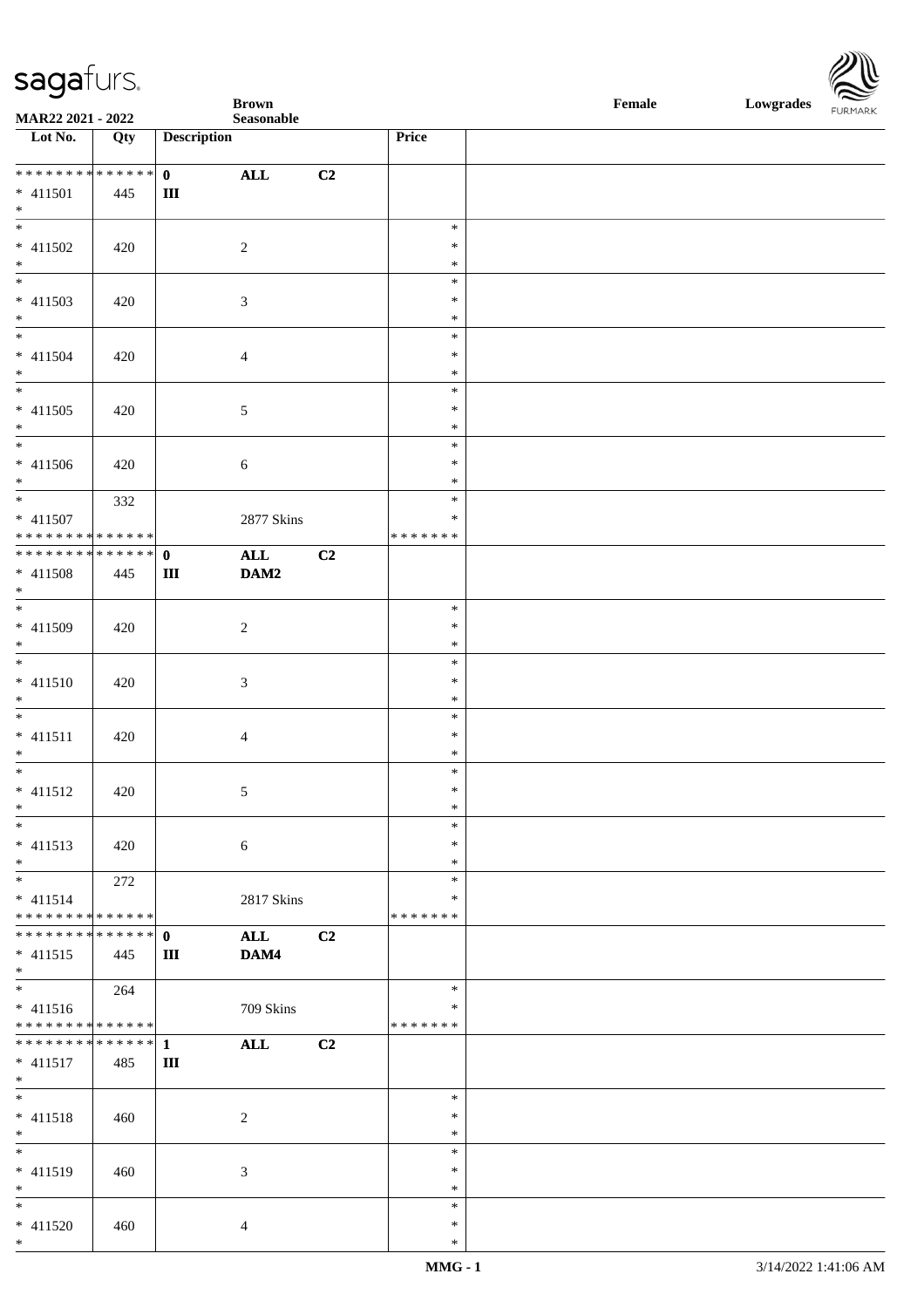\*

**Brown Female Lowgrades**

| MAR22 2021 - 2022             |     |                    | $\bf Seasonable$ |                |                  | <b>FURPIARR</b> |
|-------------------------------|-----|--------------------|------------------|----------------|------------------|-----------------|
| Lot No.                       | Qty | <b>Description</b> |                  |                | Price            |                 |
| $*$                           |     |                    |                  |                |                  |                 |
| $* 411521$                    | 460 | 1<br>$\rm III$     | $\mathbf{ALL}$   | C <sub>2</sub> | $\ast$<br>$\ast$ |                 |
| $*$                           |     |                    |                  |                | $\ast$           |                 |
| $\overline{\ast}$             |     |                    |                  |                | $\ast$           |                 |
| $* 411522$                    | 460 |                    | $\sqrt{6}$       |                | $\ast$           |                 |
|                               |     |                    |                  |                | $\ast$           |                 |
| $*$ $*$                       |     |                    |                  |                | $\ast$           |                 |
| * 411523                      | 460 |                    | $\tau$           |                | $\ast$           |                 |
| $*$                           |     |                    |                  |                | $\ast$           |                 |
| $\overline{\ast}$             |     |                    |                  |                | $\ast$           |                 |
| * 411524                      | 460 |                    | $\,8\,$          |                | $\ast$           |                 |
| $*$                           |     |                    |                  |                | $\ast$<br>$\ast$ |                 |
| $* 411525$                    | 460 |                    | $\boldsymbol{9}$ |                | $\ast$           |                 |
| $*$                           |     |                    |                  |                | $\ast$           |                 |
|                               |     |                    |                  |                | $\ast$           |                 |
| * 411526                      | 460 |                    | 10               |                | $\ast$           |                 |
| $*$                           |     |                    |                  |                | $\ast$           |                 |
| $*$                           |     |                    |                  |                | $\ast$           |                 |
| $* 411527$                    | 460 |                    | 11               |                | $\ast$           |                 |
| $*$                           |     |                    |                  |                | $\ast$           |                 |
|                               |     |                    |                  |                | $\ast$           |                 |
| $* 411528$                    | 460 |                    | 12               |                | $\ast$           |                 |
| $*$                           |     |                    |                  |                | $\ast$<br>$\ast$ |                 |
| * 411529                      | 460 |                    | 13               |                | $\ast$           |                 |
| $*$                           |     |                    |                  |                | $\ast$           |                 |
| $\frac{1}{1}$                 |     |                    |                  |                | $\ast$           |                 |
| * 411530                      | 460 |                    | 14               |                | $\ast$           |                 |
| $*$                           |     |                    |                  |                | $\ast$           |                 |
|                               |     |                    |                  |                | $\ast$           |                 |
| $* 411531$                    | 460 |                    | 15               |                | $\ast$           |                 |
| $*$<br>$\overline{\ast}$      |     |                    |                  |                | $\ast$<br>$\ast$ |                 |
| $* 411532$                    |     |                    |                  |                | $\ast$           |                 |
| $*$                           | 460 |                    | $16\,$           |                | $\ast$           |                 |
|                               |     |                    |                  |                | $\ast$           |                 |
| $* 411533$                    | 460 |                    | 17               |                | $\ast$           |                 |
| $*$                           |     |                    |                  |                | $\ast$           |                 |
| $*$                           | 396 |                    |                  |                | $\ast$           |                 |
| $* 411534$                    |     |                    | 8241 Skins       |                | $\ast$           |                 |
| * * * * * * * * * * * * * * * |     |                    |                  |                | *******          |                 |
|                               |     |                    | <b>ALL</b>       | C <sub>2</sub> |                  |                 |
| $* 411535$<br>$*$             | 485 | $\rm III$          | DAM2             |                |                  |                 |
| $\frac{1}{1}$                 |     |                    |                  |                | $\ast$           |                 |
| * 411536                      | 460 |                    | $\overline{2}$   |                | $\ast$           |                 |
| $*$                           |     |                    |                  |                | $\ast$           |                 |
|                               |     |                    |                  |                | $\ast$           |                 |
| $* 411537$                    | 460 |                    | $\mathfrak{Z}$   |                | $\ast$           |                 |
| $*$                           |     |                    |                  |                | $\ast$           |                 |
| $*$                           |     |                    |                  |                | $\ast$           |                 |
| * 411538                      | 460 |                    | $\overline{4}$   |                | $\ast$           |                 |
| $*$<br>$*$                    |     |                    |                  |                | $\ast$<br>$\ast$ |                 |
| * 411539                      | 460 |                    | $\mathfrak{S}$   |                | $\ast$           |                 |
| $*$                           |     |                    |                  |                | $\ast$           |                 |
| $*$                           |     |                    |                  |                | $\ast$           |                 |
| $* 411540$                    | 460 |                    | $\sqrt{6}$       |                | $\ast$           |                 |
| $*$                           |     |                    |                  |                | $\ast$           |                 |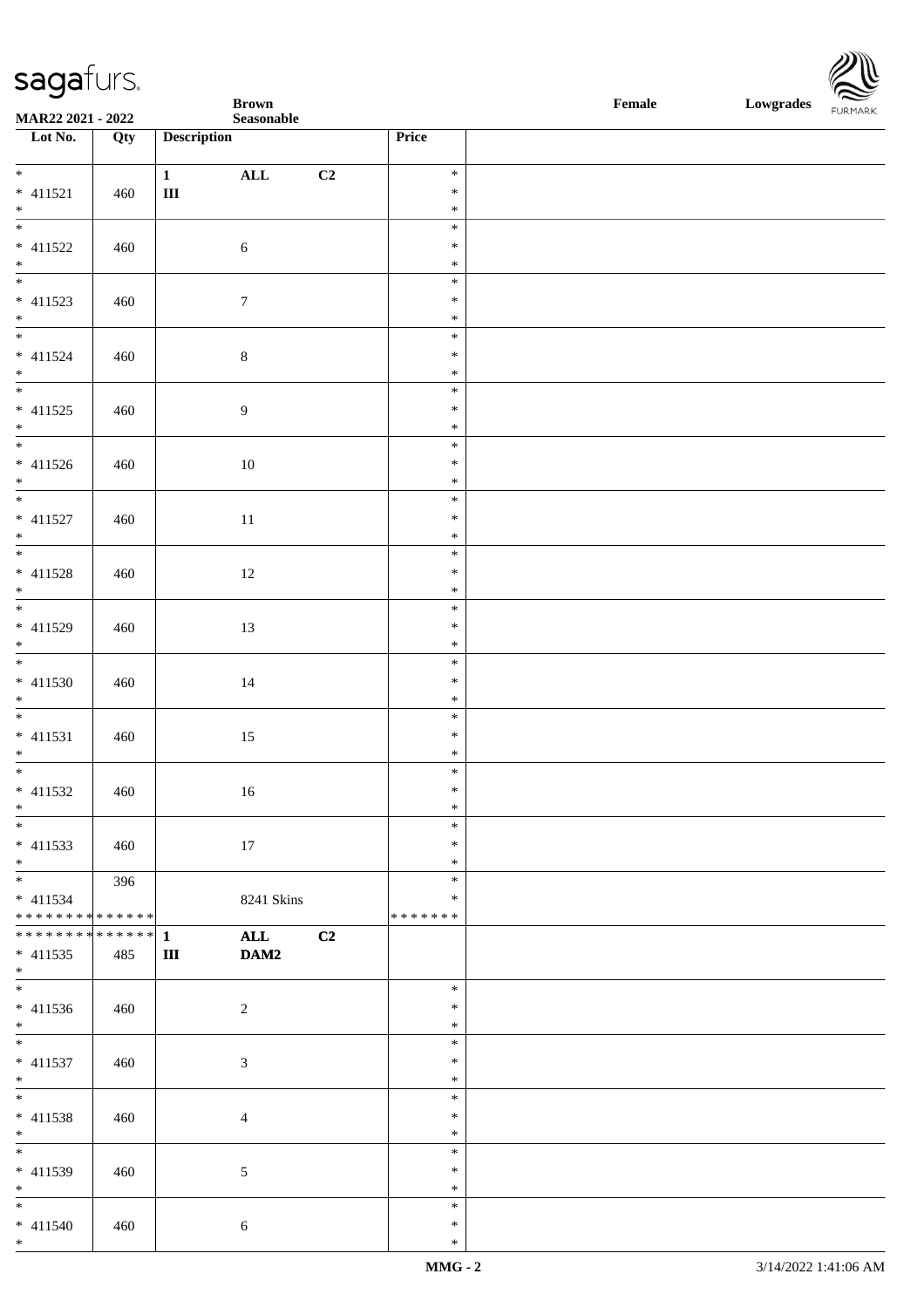| <b>Single Security</b>                                |     |                             | <b>Brown</b>           |                |                                   | Female | $\sum$<br>Lowgrades<br>FURMARK |
|-------------------------------------------------------|-----|-----------------------------|------------------------|----------------|-----------------------------------|--------|--------------------------------|
| MAR22 2021 - 2022<br>$\overline{\phantom{1}}$ Lot No. |     |                             | ${\bf Seasonable}$     |                |                                   |        |                                |
|                                                       | Qty | <b>Description</b>          |                        |                | Price                             |        |                                |
| $* 411541$<br>$*$                                     | 460 | 1<br>$\rm III$              | $\mathbf{ALL}$<br>DAM2 | C <sub>2</sub> | $\ast$<br>$\ast$<br>$\ast$        |        |                                |
| $\overline{\phantom{0}}$<br>$* 411542$<br>$*$         | 460 |                             | $8\,$                  |                | $\ast$<br>$\ast$<br>$\ast$        |        |                                |
| $\frac{1}{1}$<br>$* 411543$<br>$*$                    | 460 |                             | 9                      |                | $\ast$<br>$\ast$<br>$\ast$        |        |                                |
| $* 411544$<br>$\ast$                                  | 460 |                             | 10                     |                | $\ast$<br>$\ast$<br>$\ast$        |        |                                |
| $\overline{\phantom{0}}$<br>$* 411545$<br>$*$         | 460 |                             | $11\,$                 |                | $\ast$<br>$\ast$<br>$\ast$        |        |                                |
| $* 411546$<br>$\ast$                                  | 460 |                             | 12                     |                | $\ast$<br>$\ast$<br>$\ast$        |        |                                |
| $\overline{\ast}$<br>$* 411547$<br>$*$                | 460 |                             | 13                     |                | $\ast$<br>$\ast$<br>$\ast$        |        |                                |
| $\overline{\phantom{0}}$<br>$* 411548$<br>$\ast$      | 460 |                             | 14                     |                | $\ast$<br>$\ast$<br>$\ast$        |        |                                |
| $\overline{\phantom{0}}$<br>$* 411549$<br>$*$         | 460 |                             | 15                     |                | $\ast$<br>$\ast$<br>$\ast$        |        |                                |
| $\overline{\phantom{0}}$<br>$* 411550$<br>$*$         | 440 |                             | 16                     |                | $\ast$<br>$\ast$<br>$\ast$        |        |                                |
| $* 411551$<br>* * * * * * * * * * * * * *             | 73  |                             | 7438 Skins             |                | $\ast$<br>$\ast$<br>* * * * * * * |        |                                |
| ************** 1<br>$* 411552$<br>$\ast$              | 505 | $\mathbf{III}$              | <b>ALL</b><br>DAM4     | C2             |                                   |        |                                |
| $\overline{\phantom{0}}$<br>$* 411553$<br>$*$         | 480 |                             | $\overline{2}$         |                | $\ast$<br>$\ast$<br>$\ast$        |        |                                |
| $*$<br>$* 411554$<br>$*$                              | 480 |                             | 3                      |                | $\ast$<br>$\ast$<br>$\ast$        |        |                                |
| $\overline{\phantom{0}}$<br>$* 411555$<br>$*$         | 480 |                             | 4                      |                | $\ast$<br>∗<br>$\ast$             |        |                                |
| $\overline{\phantom{a}^*}$<br>$* 411556$<br>$*$       | 480 |                             | 5                      |                | $\ast$<br>$\ast$<br>$\ast$        |        |                                |
| $*$<br>$* 411557$<br>* * * * * * * * * * * * * *      | 269 |                             | 2694 Skins             |                | $\ast$<br>∗<br>* * * * * * *      |        |                                |
| **************<br>$* 411558$<br>$*$                   | 485 | $\overline{2}$<br>$\rm III$ | ALL                    | C2             |                                   |        |                                |
| $\ast$<br>* 411559<br>$*$                             | 460 |                             | $\overline{c}$         |                | $\ast$<br>$\ast$<br>$\ast$        |        |                                |
| $*$<br>* 411560<br>**************                     | 363 |                             | 1308 Skins             |                | $\ast$<br>$\ast$<br>* * * * * * * |        |                                |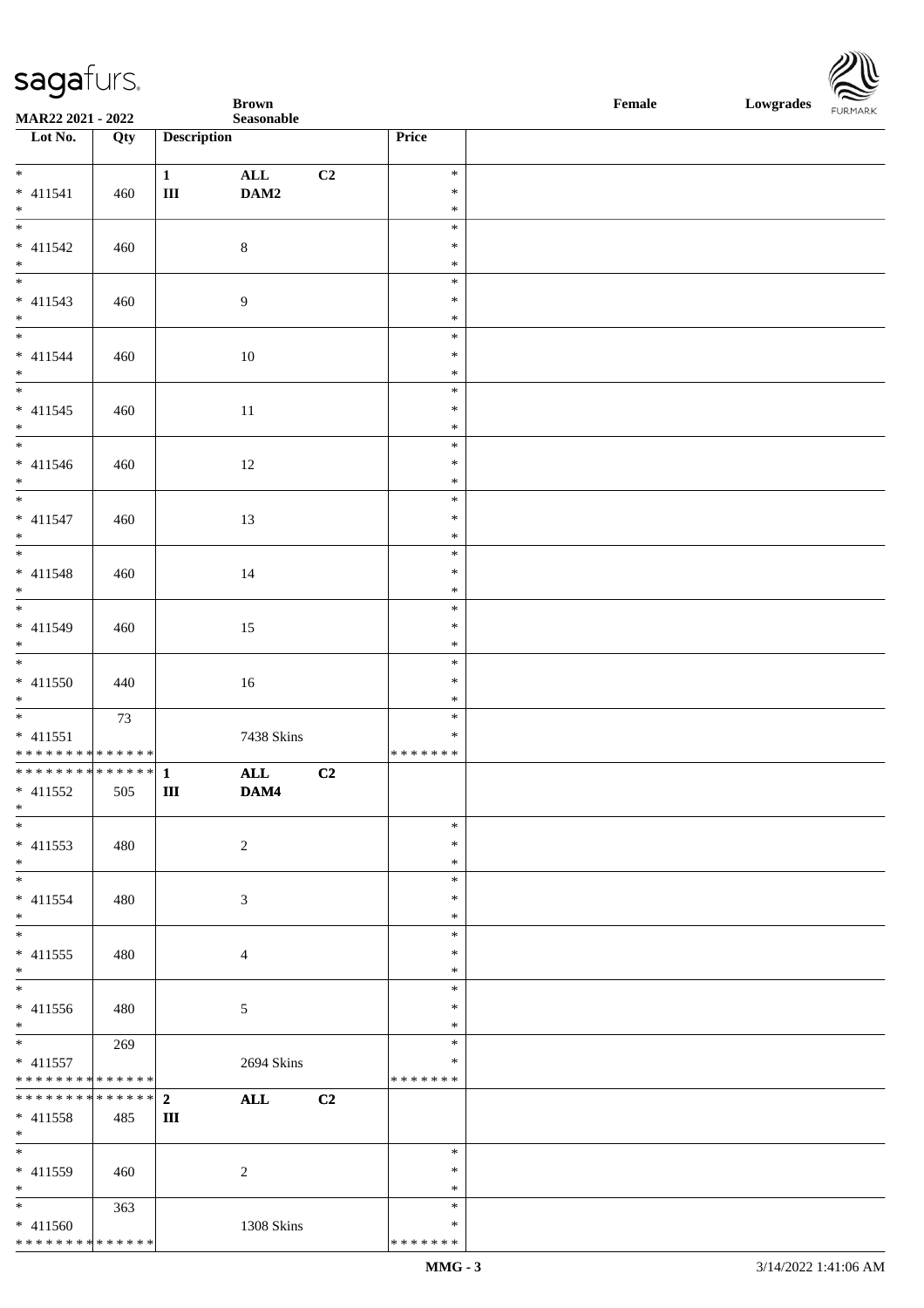\*



| sagafurs.                                                       |            |                     |                            |                |                                      |        |           |                |
|-----------------------------------------------------------------|------------|---------------------|----------------------------|----------------|--------------------------------------|--------|-----------|----------------|
| MAR22 2021 - 2022                                               |            |                     | <b>Brown</b><br>Seasonable |                |                                      | Female | Lowgrades | <b>FURMARK</b> |
| Lot No.                                                         | Qty        | <b>Description</b>  |                            |                | Price                                |        |           |                |
| ***************<br>$* 411561$<br>$*$                            | 485        | 2 <sup>1</sup><br>Ш | ALL<br>DAM2                | C2             |                                      |        |           |                |
| $\overline{\ast}$<br>* 411562<br>$*$                            | 460        | $\boldsymbol{2}$    |                            |                | $\ast$<br>$\ast$<br>$\ast$           |        |           |                |
| $* 411563$<br>$*$<br>$\overline{\phantom{0}}$                   | 460        | $\mathfrak{Z}$      |                            |                | $\ast$<br>$\ast$<br>$\ast$<br>$\ast$ |        |           |                |
| * 411564<br>$*$<br>$\overline{\ast}$                            | 460        | $\overline{4}$      |                            |                | $\ast$<br>$\ast$<br>$\ast$           |        |           |                |
| $* 411565$<br>$\ast$                                            | 460        | $\sqrt{5}$          |                            |                | $\ast$<br>$\ast$<br>$\ast$           |        |           |                |
| * 411566<br>$*$<br>$\overline{\ast}$                            | 460        | $\sqrt{6}$          |                            |                | $\ast$<br>$\ast$<br>$\ast$           |        |           |                |
| $* 411567$<br>$\ast$                                            | 460        | $\boldsymbol{7}$    |                            |                | $\ast$<br>$\ast$<br>$\ast$           |        |           |                |
| $* 411568$<br>$\ast$<br>$\overline{\ast}$                       | 460        | $8\,$               |                            |                | $\ast$<br>$\ast$<br>$\ast$           |        |           |                |
| $* 411569$<br>$\ast$<br>$\ast$                                  | 460        | 9                   |                            |                | $\ast$<br>$\ast$<br>$\ast$           |        |           |                |
| $* 411570$<br>$\ast$<br>$\overline{\phantom{0}}$                | 460        |                     | $10\,$                     |                | $\ast$<br>$\ast$<br>$\ast$           |        |           |                |
| $* 411571$<br>$\ddot{x}$<br>$\overline{\ast}$                   | 460        | $11\,$              |                            |                | $\ast$<br>*<br>$\ast$                |        |           |                |
| $* 411572$<br>$*$                                               | 460<br>172 |                     | 12                         |                | $\ast$<br>$\ast$<br>$\ast$           |        |           |                |
| $* 411573$<br>* * * * * * * * <mark>* * * * * * *</mark>        |            |                     | 5717 Skins                 |                | $\ast$<br>* * * * * * *              |        |           |                |
| * * * * * * * * <mark>* * * * * * *</mark><br>$* 411574$<br>$*$ | 485        | $2^{\circ}$<br>Ш    | <b>ALL</b><br>DAM4         | C <sub>2</sub> |                                      |        |           |                |
| $* 411575$<br>$\ast$                                            | 460        | 2                   |                            |                | $\ast$<br>$\ast$<br>$\ast$<br>$\ast$ |        |           |                |
| * 411576<br>$\ast$<br>$*$                                       | 460        | $\mathfrak{Z}$      |                            |                | $\ast$<br>$\ast$<br>$\ast$           |        |           |                |
| * 411577<br>$*$<br>$\ddot{x}$                                   | 460        | $\overline{4}$      |                            |                | $\ast$<br>$\ast$<br>$\ast$           |        |           |                |
| * 411578<br>$*$                                                 | 460        | $\mathfrak{S}$      |                            |                | $\ast$<br>$\ast$<br>$\ast$           |        |           |                |
| * 411579<br>$*$ $-$<br>$*$                                      | 460        | $\sqrt{6}$          |                            |                | $\ast$<br>$\ast$<br>$\ast$           |        |           |                |
| * 411580<br>$\ast$                                              | 460        | $7\phantom{.0}$     |                            |                | ∗<br>$\ast$                          |        |           |                |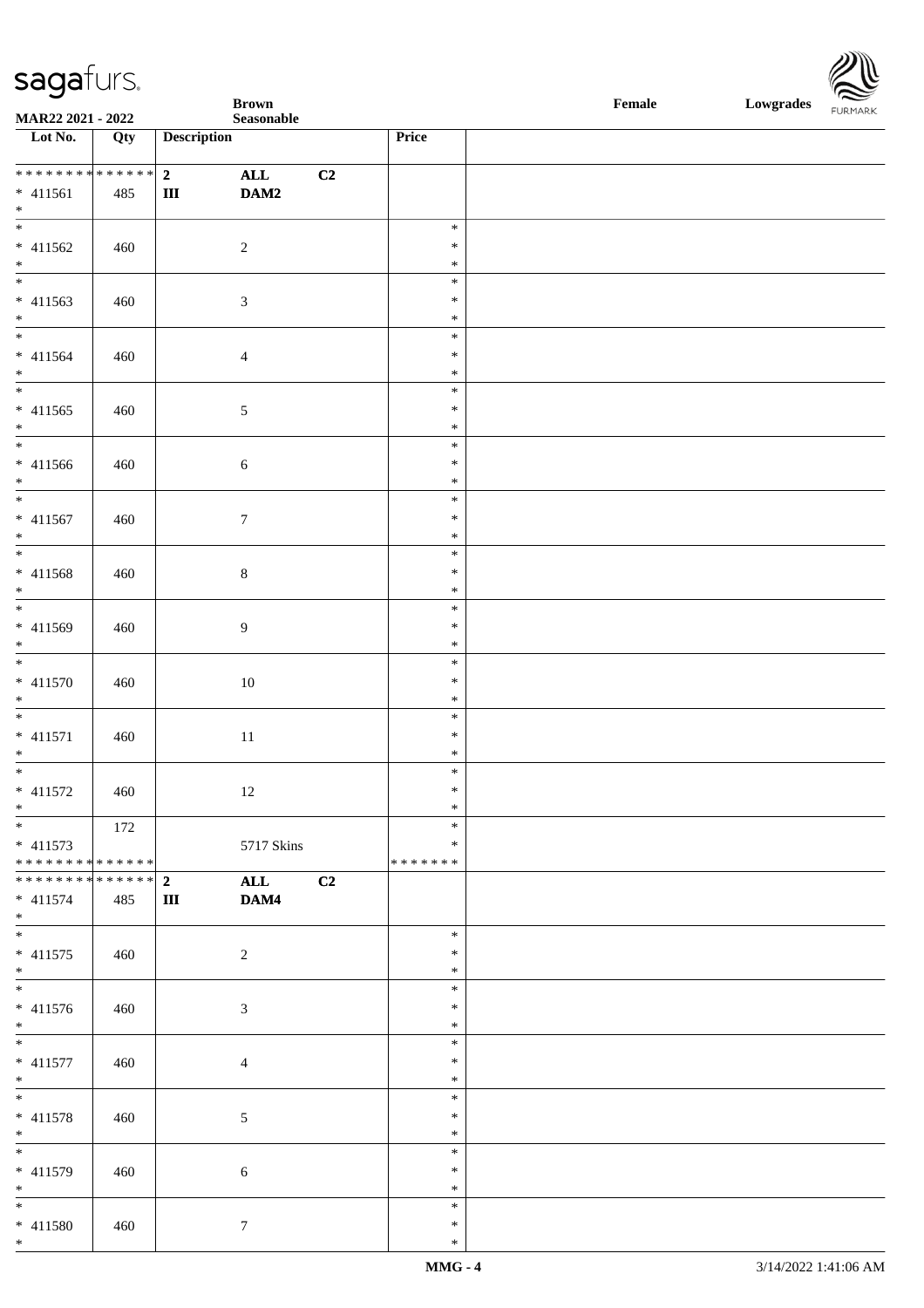| $\tilde{\phantom{a}}$                |     |                    | <b>Brown</b>            |    |                  | $\ensuremath{\textnormal{\textbf{Female}}}$ | Lowgrades | $\sim$<br><b>FURMARK</b> |
|--------------------------------------|-----|--------------------|-------------------------|----|------------------|---------------------------------------------|-----------|--------------------------|
| MAR22 2021 - 2022                    |     |                    | ${\bf Seasonable}$      |    |                  |                                             |           |                          |
| $\overline{\phantom{1}}$ Lot No.     | Qty | <b>Description</b> |                         |    | Price            |                                             |           |                          |
| $\ast$                               | 336 | $\overline{2}$     | $\mathbf{ALL}$          | C2 | $\ast$           |                                             |           |                          |
| $* 411581$                           |     | $\rm III$          | DAM4                    |    | $\ast$           |                                             |           |                          |
| **************                       |     |                    |                         |    | * * * * * * *    |                                             |           |                          |
|                                      |     | 3 <sup>1</sup>     | <b>ALL</b>              | C2 |                  |                                             |           |                          |
| 411582                               | 299 | $\rm III$          |                         |    |                  |                                             |           |                          |
|                                      |     |                    |                         |    |                  |                                             |           |                          |
| ******** <mark>******</mark>         |     | $\mathbf{3}$       | $\mathbf{ALL}$          | C2 |                  |                                             |           |                          |
| $* 411583$                           | 525 | Ш                  | DAM2                    |    |                  |                                             |           |                          |
| $\ast$                               |     |                    |                         |    |                  |                                             |           |                          |
| $\overline{\phantom{0}}$             |     |                    |                         |    | $\ast$           |                                             |           |                          |
| $* 411584$                           | 500 |                    | $\sqrt{2}$              |    | $\ast$           |                                             |           |                          |
| $\ast$<br>$\overline{\phantom{a}^*}$ |     |                    |                         |    | $\ast$           |                                             |           |                          |
|                                      |     |                    |                         |    | $\ast$           |                                             |           |                          |
| $* 411585$                           | 500 |                    | $\mathfrak{Z}$          |    | $\ast$           |                                             |           |                          |
| $\ast$<br>$_{\ast}^{-}$              |     |                    |                         |    | $\ast$<br>$\ast$ |                                             |           |                          |
|                                      |     |                    |                         |    | $\ast$           |                                             |           |                          |
| $* 411586$<br>$\ast$                 | 500 |                    | $\overline{4}$          |    | $\ast$           |                                             |           |                          |
| $\overline{\phantom{a}^*}$           |     |                    |                         |    | $\ast$           |                                             |           |                          |
| $* 411587$                           | 500 |                    | $\mathfrak{S}$          |    | $\ast$           |                                             |           |                          |
| $\ast$                               |     |                    |                         |    | $\ast$           |                                             |           |                          |
| $\ast$                               |     |                    |                         |    | $\ast$           |                                             |           |                          |
| $* 411588$                           | 500 |                    | $\sqrt{6}$              |    | $\ast$           |                                             |           |                          |
| $\ast$                               |     |                    |                         |    | $\ast$           |                                             |           |                          |
| $_{\ast}^{-}$                        |     |                    |                         |    | $\ast$           |                                             |           |                          |
| * 411589                             | 500 |                    | $7\phantom{.0}$         |    | $\ast$           |                                             |           |                          |
| $\ast$                               |     |                    |                         |    | $\ast$           |                                             |           |                          |
| $\overline{\phantom{a}^*}$           |     |                    |                         |    | $\ast$           |                                             |           |                          |
| * 411590                             | 510 |                    | $8\,$                   |    | $\ast$           |                                             |           |                          |
| $\ast$<br>$\ast$                     |     |                    |                         |    | $\ast$           |                                             |           |                          |
|                                      |     |                    |                         |    | $\ast$<br>$\ast$ |                                             |           |                          |
| $* 411591$<br>$\ast$                 | 510 |                    | $\overline{9}$          |    | $\ast$           |                                             |           |                          |
| $_{*}$                               | 514 |                    |                         |    | $\ast$           |                                             |           |                          |
| $* 411592$                           |     |                    | 5059 Skins              |    | $\ast$           |                                             |           |                          |
| **************                       |     |                    |                         |    | *******          |                                             |           |                          |
| ************** 3                     |     |                    | $\overline{\text{ALL}}$ | C2 |                  |                                             |           |                          |
| $* 411593$                           | 535 | Ш                  | DAM4                    |    |                  |                                             |           |                          |
| $*$                                  |     |                    |                         |    |                  |                                             |           |                          |
| $_{\ast}^{-}$                        |     |                    |                         |    | $\ast$           |                                             |           |                          |
| $* 411594$                           | 510 |                    | $\overline{2}$          |    | $\ast$           |                                             |           |                          |
| $*$<br>$\overline{\ast}$             |     |                    |                         |    | $\ast$           |                                             |           |                          |
|                                      |     |                    |                         |    | $\ast$           |                                             |           |                          |
| $* 411595$<br>$*$                    | 510 |                    | $\mathfrak{Z}$          |    | $\ast$<br>$\ast$ |                                             |           |                          |
| $\overline{\phantom{a}}$             |     |                    |                         |    | $\ast$           |                                             |           |                          |
| $* 411596$                           | 510 |                    | $\overline{4}$          |    | $\ast$           |                                             |           |                          |
| $*$                                  |     |                    |                         |    | $\ast$           |                                             |           |                          |
| $\overline{\phantom{a}^*}$           |     |                    |                         |    | $\ast$           |                                             |           |                          |
| $* 411597$                           | 510 |                    | $\mathfrak{S}$          |    | $\ast$           |                                             |           |                          |
| $*$                                  |     |                    |                         |    | $\ast$           |                                             |           |                          |
| $\overline{\phantom{a}^*}$           |     |                    |                         |    | $\ast$           |                                             |           |                          |
| $* 411598$                           | 510 |                    | $\sqrt{6}$              |    | $\ast$           |                                             |           |                          |
| $*$                                  |     |                    |                         |    | $\ast$           |                                             |           |                          |
| $\overline{\phantom{a}^*}$           |     |                    |                         |    | $\ast$           |                                             |           |                          |
| $* 411599$                           | 510 |                    | $\boldsymbol{7}$        |    | $\ast$           |                                             |           |                          |
| $*$<br>$\overline{\phantom{0}}$      |     |                    |                         |    | $\ast$           |                                             |           |                          |
|                                      |     |                    |                         |    | $\ast$<br>$\ast$ |                                             |           |                          |
| $* 411600$<br>$\ast$                 | 510 |                    | $8\,$                   |    | $\ast$           |                                             |           |                          |
|                                      |     |                    |                         |    |                  |                                             |           |                          |